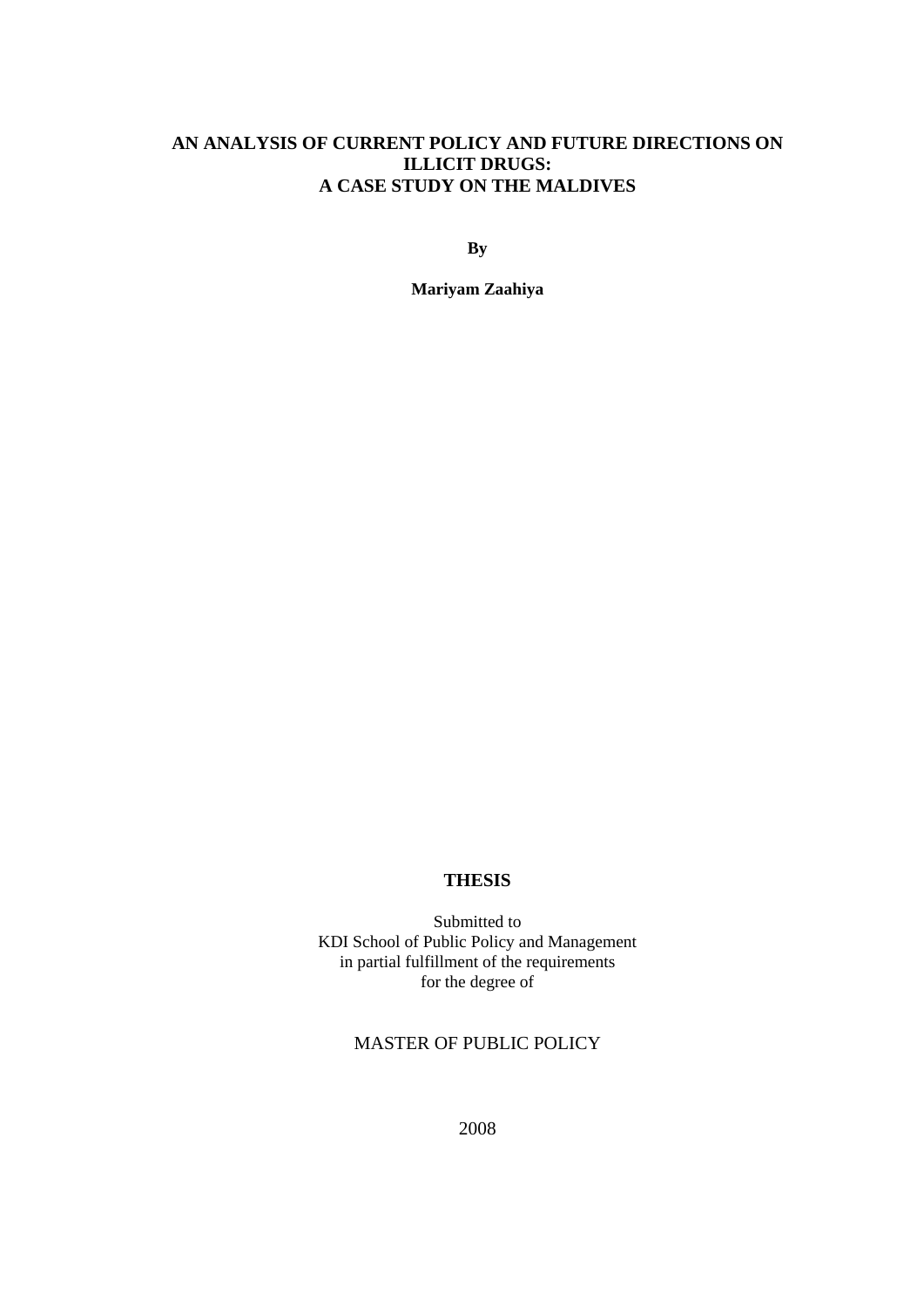## **AN ANALYSIS OF CURRENT POLICY AND FUTURE DIRECTIONS ON ILLICIT DRUGS: A CASE STUDY ON THE MALDIVES**

**By** 

**Mariyam Zaahiya** 

# **THESIS**

Submitted to KDI School of Public Policy and Management in partial fulfillment of the requirements for the degree of

# MASTER OF PUBLIC POLICY

2008

Professor Kyong Dong KIM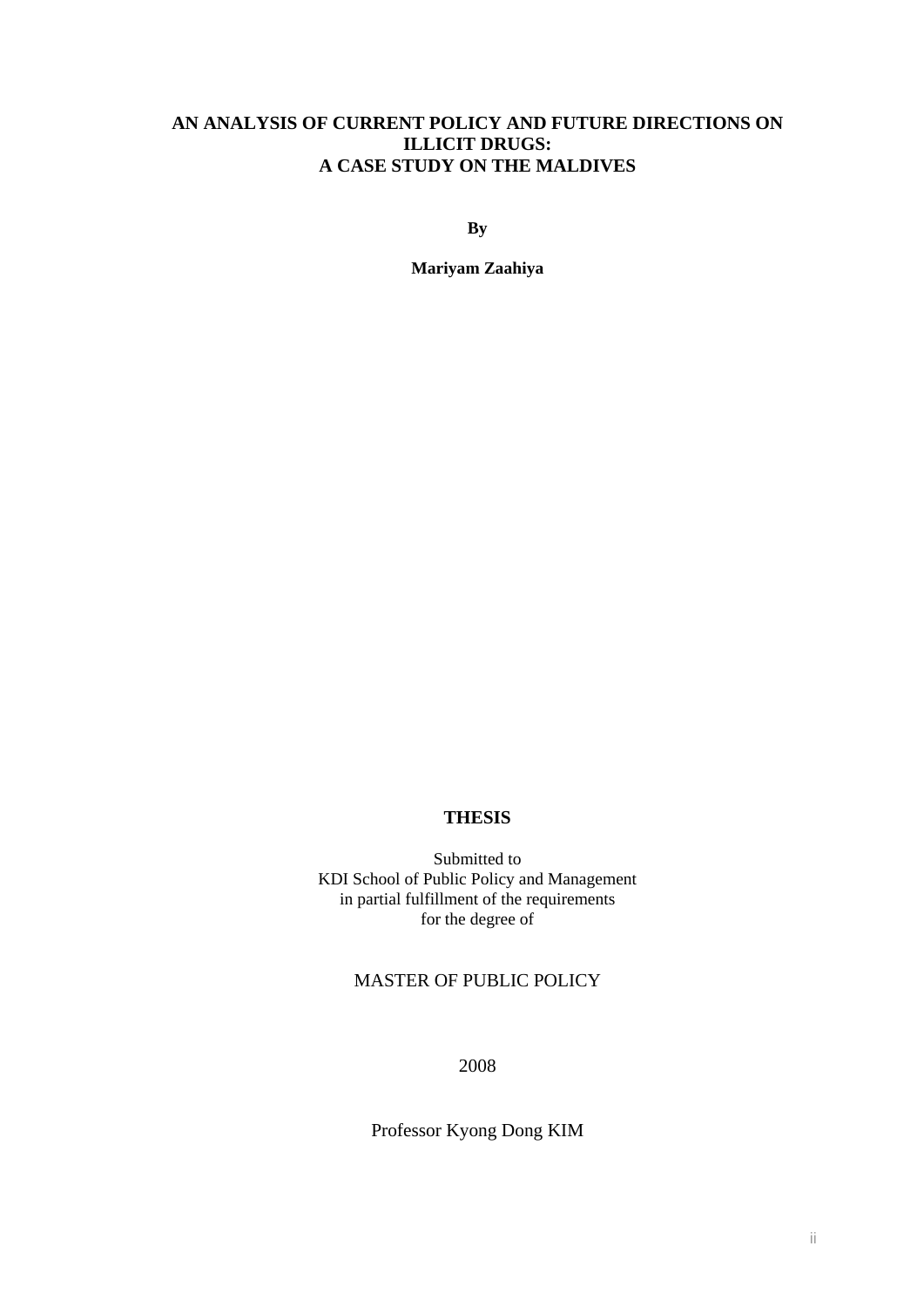# **AN ANALYSIS OF CURRENT POLICY AND FUTURE DIRECTIONS ON ILLICIT DRUGS: A CASE STUDY ON THE MALDIVES**

**By** 

**Mariyam Zaahiya** 

## **THESIS**

Submitted to KDI School of Public Policy and Management in partial fulfillment of the requirements for the degree of

# MASTER OF PUBLIC POLICY

Committee in charge:

Professor Kyong Dong KIM, Supervisor

Professor Hun Joo PARK \_\_\_\_\_\_\_\_\_\_\_\_\_\_\_\_\_\_\_\_\_\_\_

Professor Kieun RHEE \_\_\_\_\_\_\_\_\_\_\_\_\_\_\_\_\_\_\_\_\_\_\_

Approval as of July , 2008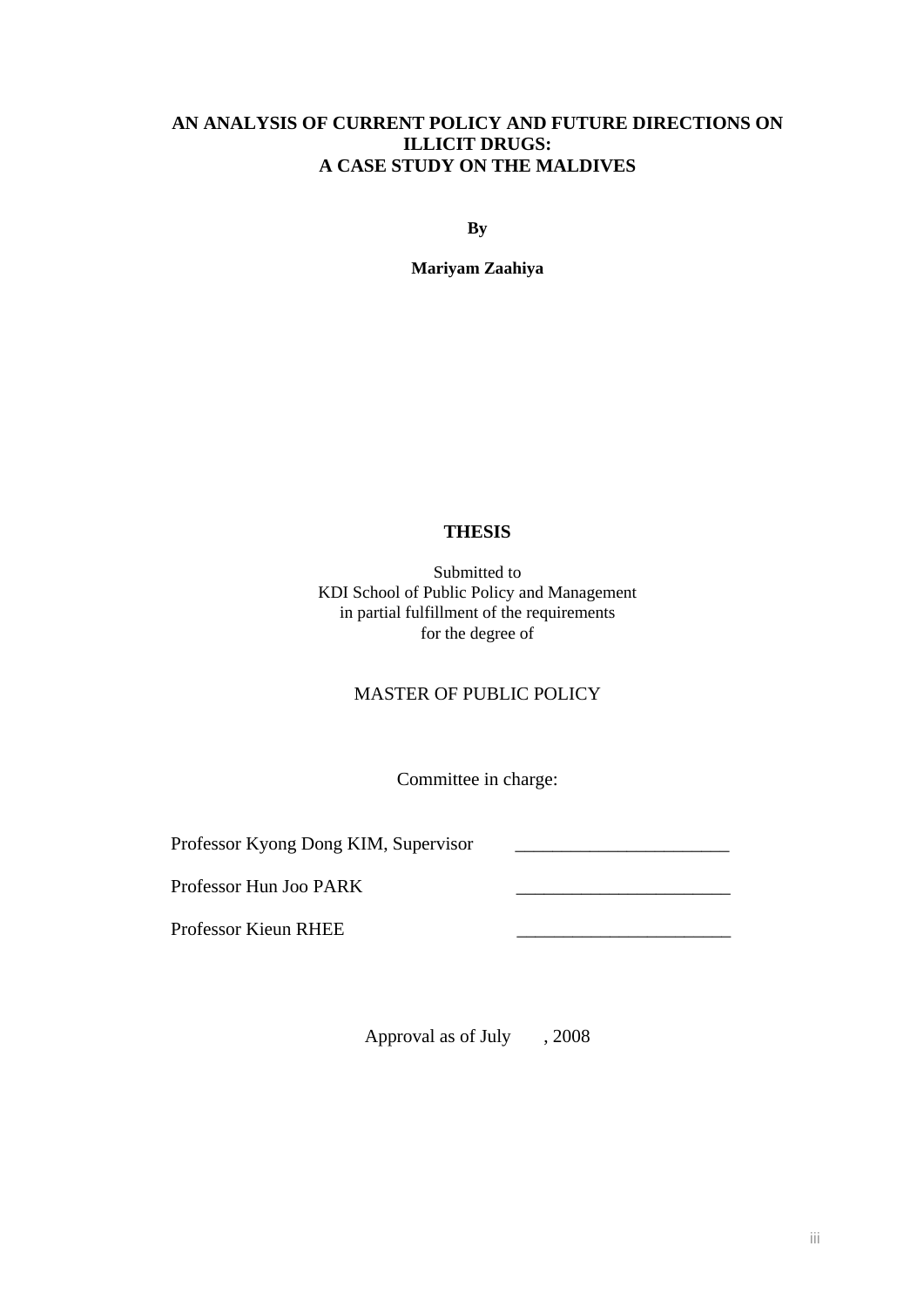#### ABSTRACT

#### AN ANALYSIS OF CURRENT POLICY AND FUTURE DIRECTIONS ON ILLICIT DRUGS: A CASE STUDY ON THE MALDIVES

#### By

#### Mariyam Zaahiya

Illicit drug abuse has become serious problem worldwide and is making the work of the authorities' job difficult in terms of handling the problem effectively and efficiently. There have been different approaches, strategies undertaken by different countries in the attempt to control the problem. In this respect, the policy approach that has emerged so far includes; prohibitionist approach, public health approach, and harm reduction. However recently, many countries are adopting comprehensive approach towards the drug problem, which intends to attain the problem in a comprehensive, cohesive and an integrated manner.

The purpose of this study is to examine the current drug policy of the Maldives and explore the reasons why the country is unable to attend the drug problem effectively as the country is currently undertaking the most widely used drug strategies in the world. Upon discovering the loopholes in the current policy framework, the study further aims to identify and suggest a policy framework that is best suitable for the Maldives to undertake in attaining the fight against drugs. To achieve this purpose, a detailed, indepth case study analysis was used in order to understand the problem in the course of identifying the current context of the problem and position the study to find answers to the objectives. In order to carry out this qualitative study, data were collected from different sources including interviews, telephone survey and reviewing documents on the subject matter. The study used a theoretical framework of comprehensive approach where the main components include the strategy, stakeholder, monitoring and evaluation and the budget.

The study revealed that the current strategies used to control the drug problem in the Maldives were effective, however the efforts taken by the relevant agencies were not effective. This in turn is making the drug situation worse though the country pursues the most prevalent strategies in the world. The study further analyzed the underlying reasons for the problems in the current system of the Maldives and it identifies that the underlying reasons are convergent towards the failure to posses a comprehensive approach in the attempt to control the problem. Because of this contention, the study further verified how a comprehensive approach could assist in achieving successful results in the fight against drugs and more specifically in the Maldivian context.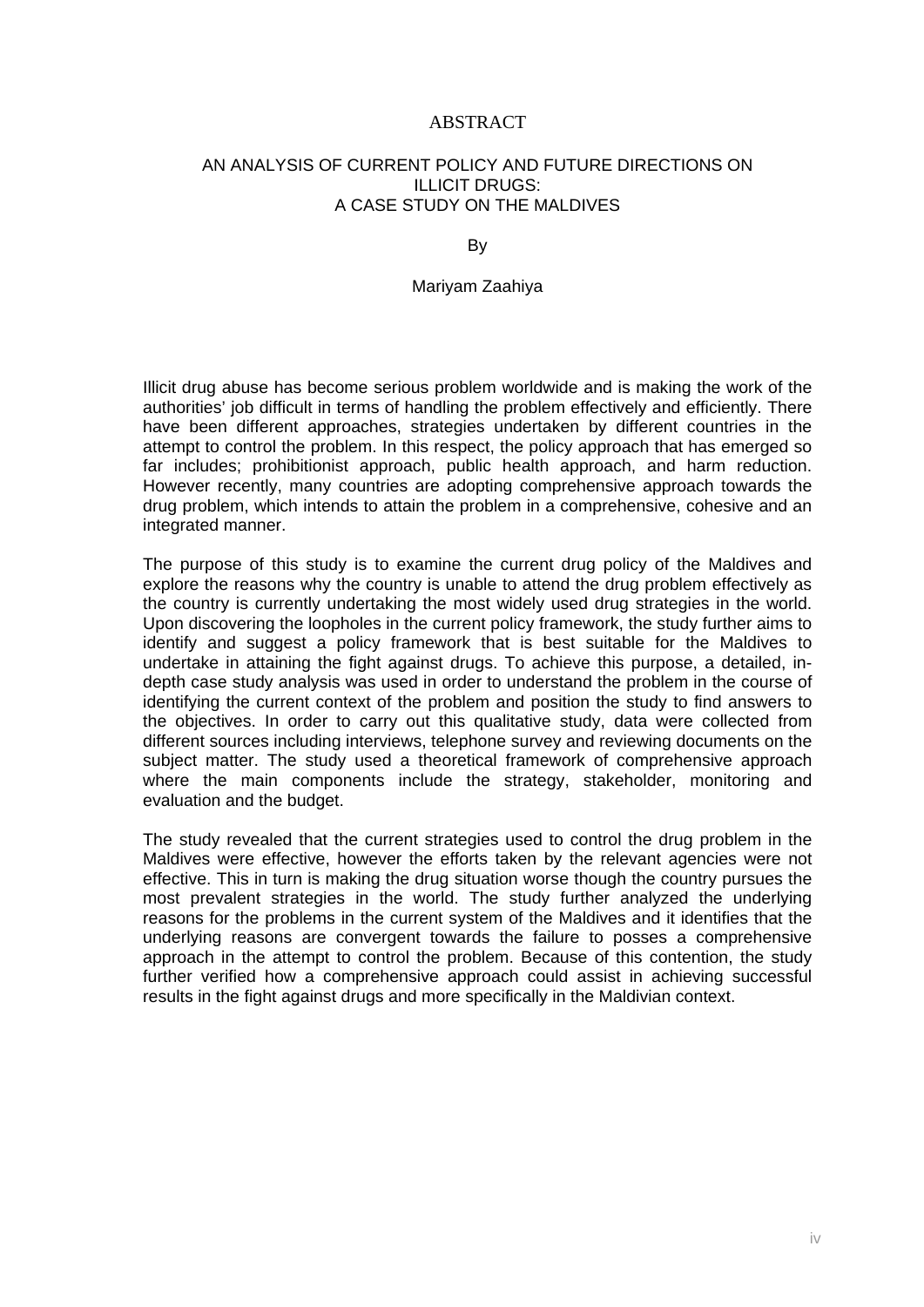## **ACKNOWLEDGMENTS**

First and foremost I would like to thank the Colombo Plan Secretariat for funding my studies at the School of Public Policy and Management, KDI, Korea. Secondly I take this opportunity to thank and acknowledge the invaluable and significant support from my supervisor, Professor KIM, Kyoung-Dong for his unwavering support and advice through out the term of my thesis writing. I sincerely appreciate and thank you, for your guidance and support throughout the thesis writing process.

I also acknowledge the invaluable guidance provided by all the course professors of the Master of Public Policy Programme. I sincerely appreciate and thank the administration staff, the course coordinators, for the genuine help and support throughout the term of my study. I thank and appreciate the help from one of my seniors at work, Mr. Mohamed Hunaif for arranging all the interviews with the key stakeholders of the problem. I also would like to acknowledge the support provided by the President's Office in supporting and assisting me during my thesis writing and throughout the whole study period.

I want to express my deepest appreciation and thanks to my husband (studying for Master of Human Resource at the Monash University, Melbourne, Australia) for the priceless contribution he has made in going through my draft and guiding me with the language imperfections.

Last but not least, I want to express my heartfelt thanks to my family for their dearly care and encouragement throughout my study period. Their everlasting support and enduring encouragement throughout my stay away from home was truly inspiring for me to take my term of study in its right earnest.

Mariyam Zaahiya 2008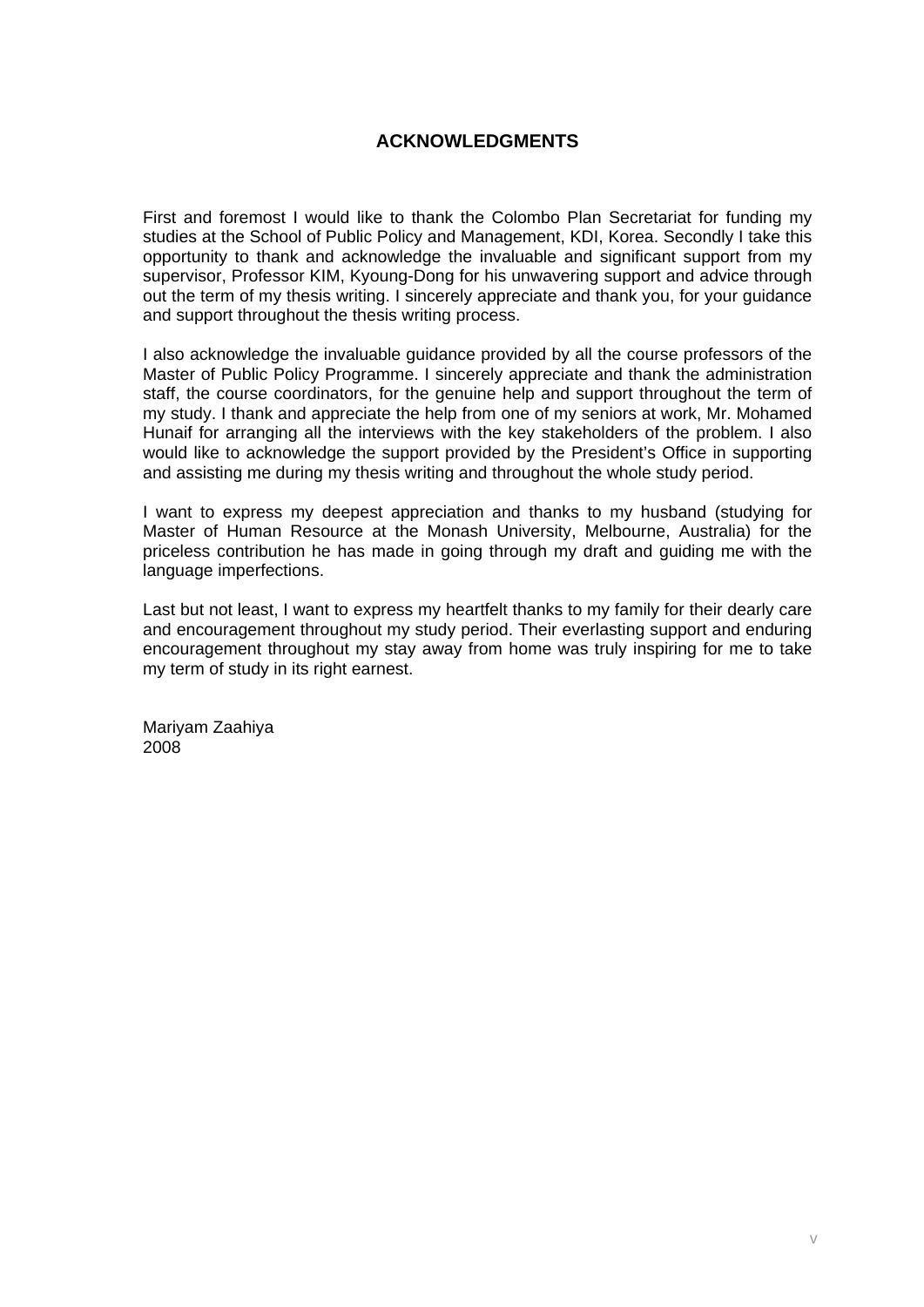| 1.5 THE PREVALENCE OF ILLICIT DRUG ABUSE IN THE MALDIVES 7 |  |
|------------------------------------------------------------|--|
|                                                            |  |
|                                                            |  |
|                                                            |  |
|                                                            |  |
|                                                            |  |
|                                                            |  |
|                                                            |  |
|                                                            |  |
|                                                            |  |
|                                                            |  |
|                                                            |  |
|                                                            |  |
|                                                            |  |
|                                                            |  |
| 2.3 DRUG POLICY AND ITS CHARACTERISTICS EXPLAINED  27      |  |
|                                                            |  |
|                                                            |  |
|                                                            |  |
| 2.4 DISCUSSIONS AND CONSEQUENCES OF DRUG POLICY33          |  |
|                                                            |  |
|                                                            |  |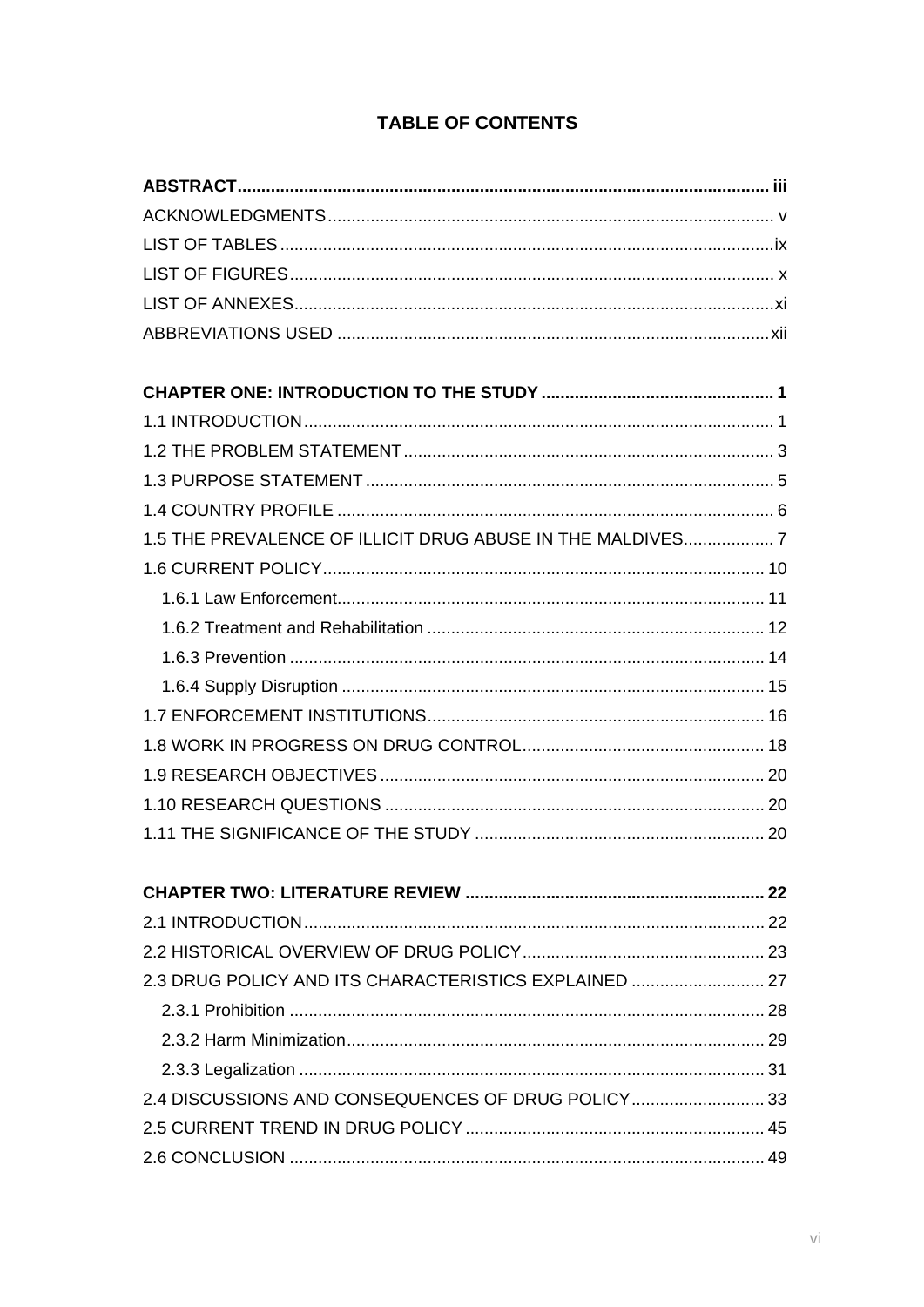| <b>CHAPTER FOUR: HOW EFFECTIVE IS THE CURRENT DRUG POLICY  59</b>     |  |
|-----------------------------------------------------------------------|--|
|                                                                       |  |
| 4.1 PUBLIC OPINION - CURRENT DRUG SITUATION AND THE DRUG POLICY 60    |  |
|                                                                       |  |
|                                                                       |  |
|                                                                       |  |
|                                                                       |  |
|                                                                       |  |
|                                                                       |  |
|                                                                       |  |
|                                                                       |  |
|                                                                       |  |
|                                                                       |  |
|                                                                       |  |
|                                                                       |  |
| 5.2.2 Reason TWO: Inappropriate Stakeholder Participation 100         |  |
|                                                                       |  |
| 5.2.4 Reason FOUR: Inappropriate Budget Allocation and Management 105 |  |
| 5.2.5 Reason FIVE: Lack of Integration between the Components 108     |  |
|                                                                       |  |
|                                                                       |  |
| 5.3 COMPREHENSIVE APPROACH - HOW CAN IT CONTRIBUTE? 116               |  |
|                                                                       |  |
|                                                                       |  |
|                                                                       |  |
|                                                                       |  |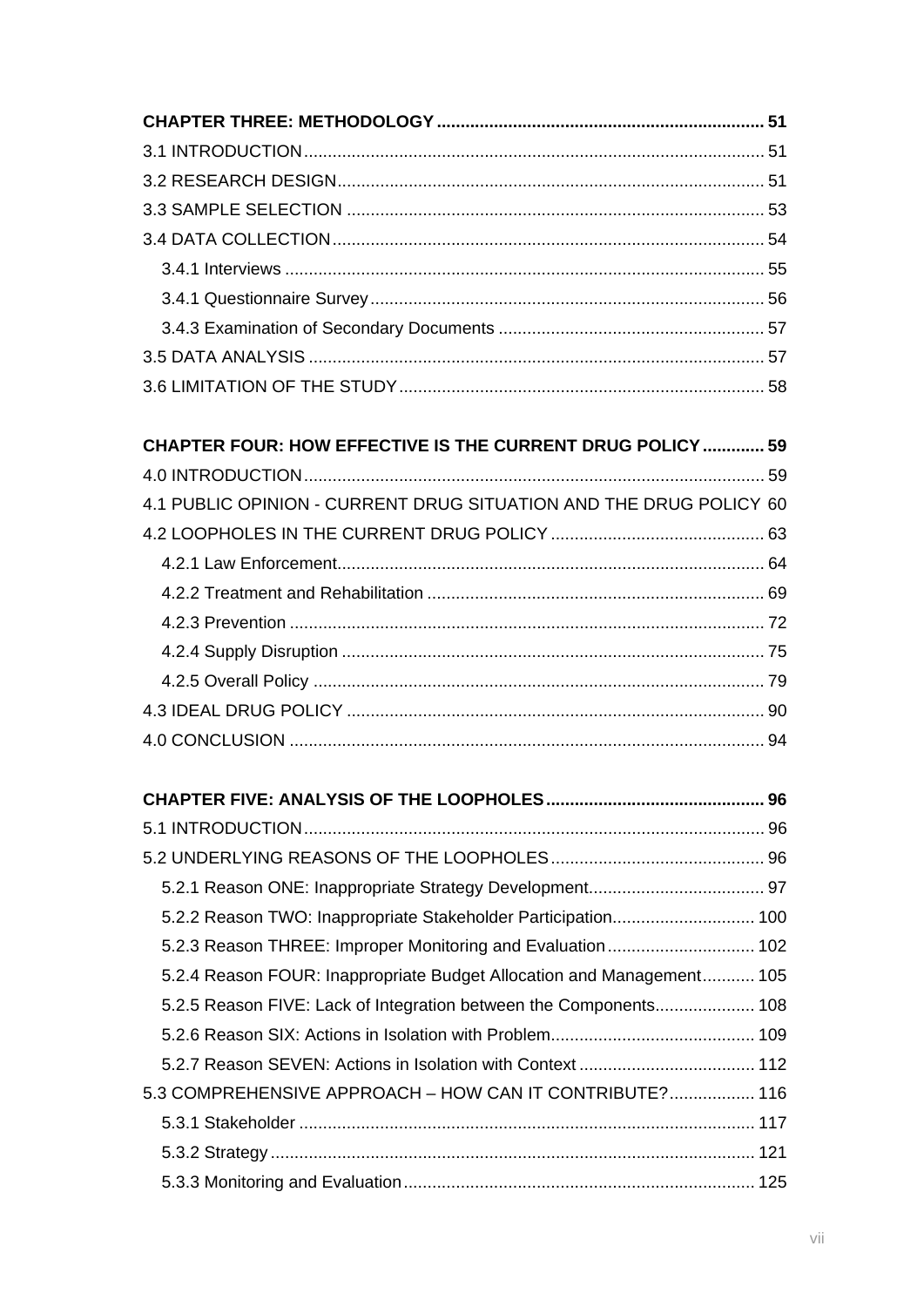| APPENDIX D: RAW DATA ON THE QUESTIONNAIRE SURVEY 148 |  |
|------------------------------------------------------|--|
|                                                      |  |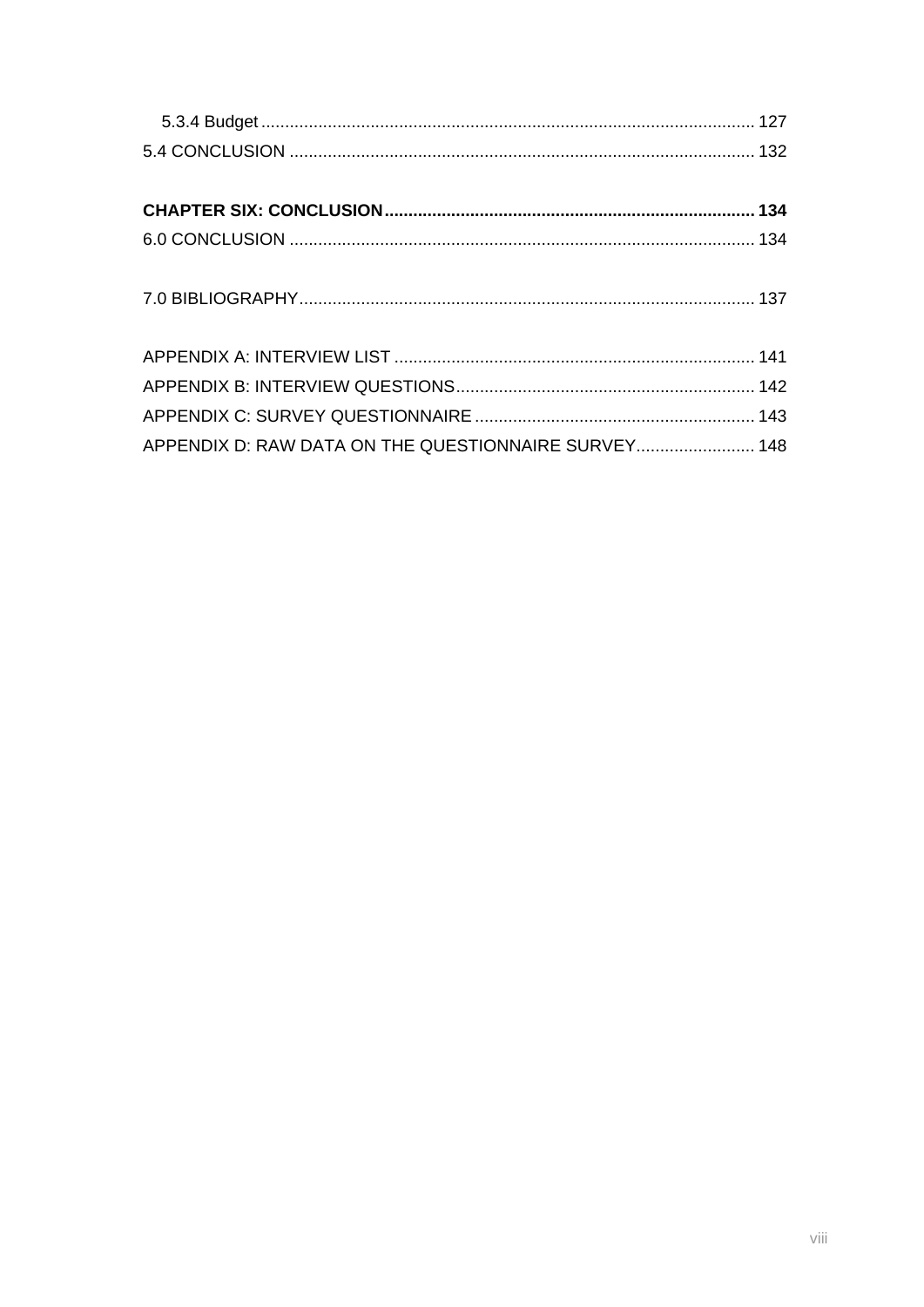# **LIST OF TABLES**

| Table 9: Approapriateness of the Current Measures in dealing with the drug     |  |
|--------------------------------------------------------------------------------|--|
|                                                                                |  |
| Table 10: Public opinion towards the ideal drug control approach91             |  |
| Table 11: Types of punishments suggested for the different kinds of convicts92 |  |
| Table 12: Public opinion towards the main focus of the drug policy93           |  |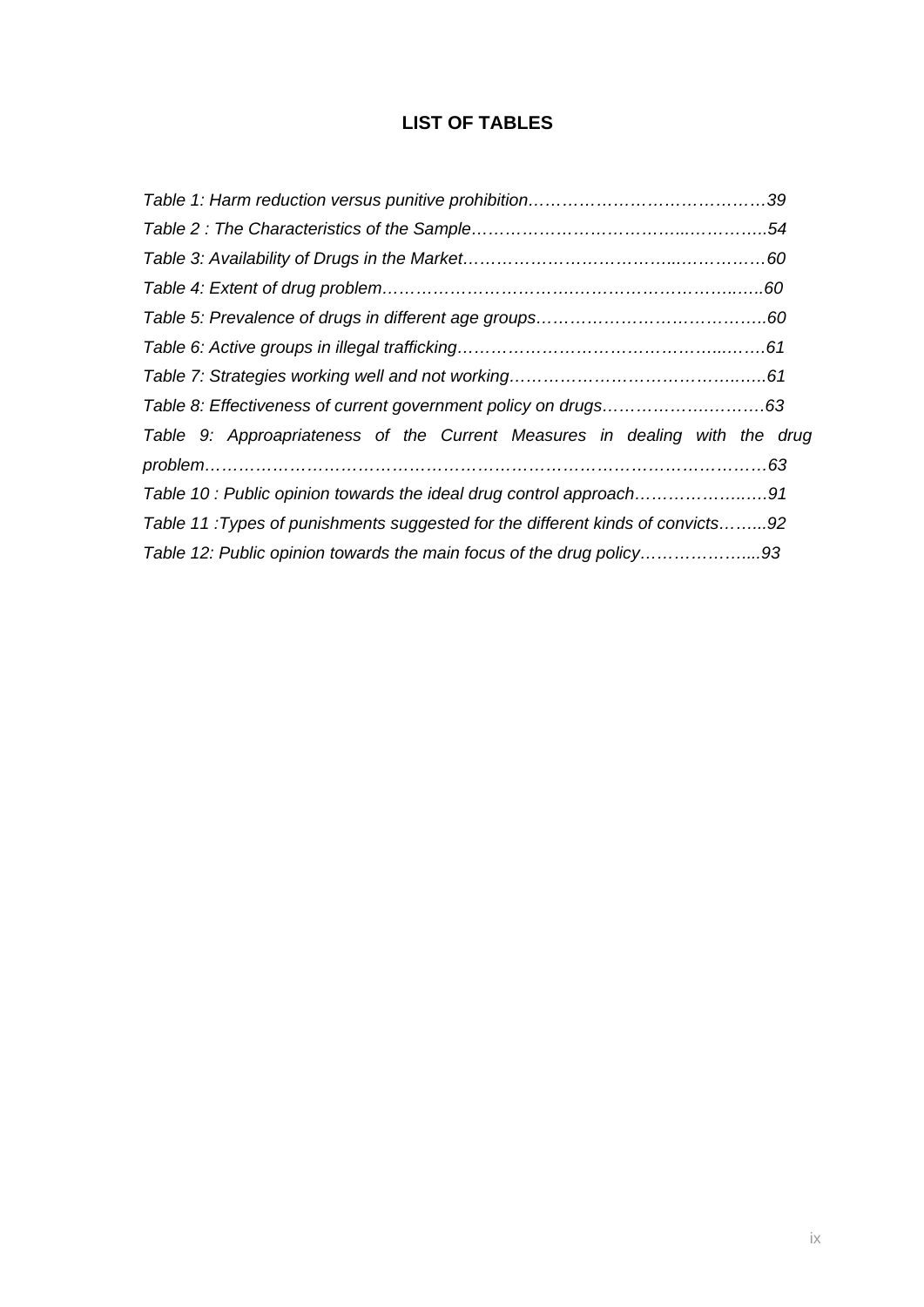# **LIST OF FIGURES**

| Figure 3: Major components emphasized by the comprehensive approach and its                |
|--------------------------------------------------------------------------------------------|
| Figure 4: Integration within the Stakeholder component in order to achieve Strategy        |
| Figure 5: Current situation of the drug policy as to the core objectives of the            |
| Figure 6: Theoretical framework showing stakeholder interactions / relationship with the   |
| Figure 7: Integration within the Stakeholder component in order to achieve the task of     |
| Figure 8: Theoretical framework showing strategy interactions / relationship with the rest |

*of the components………………………………………………………….……….123*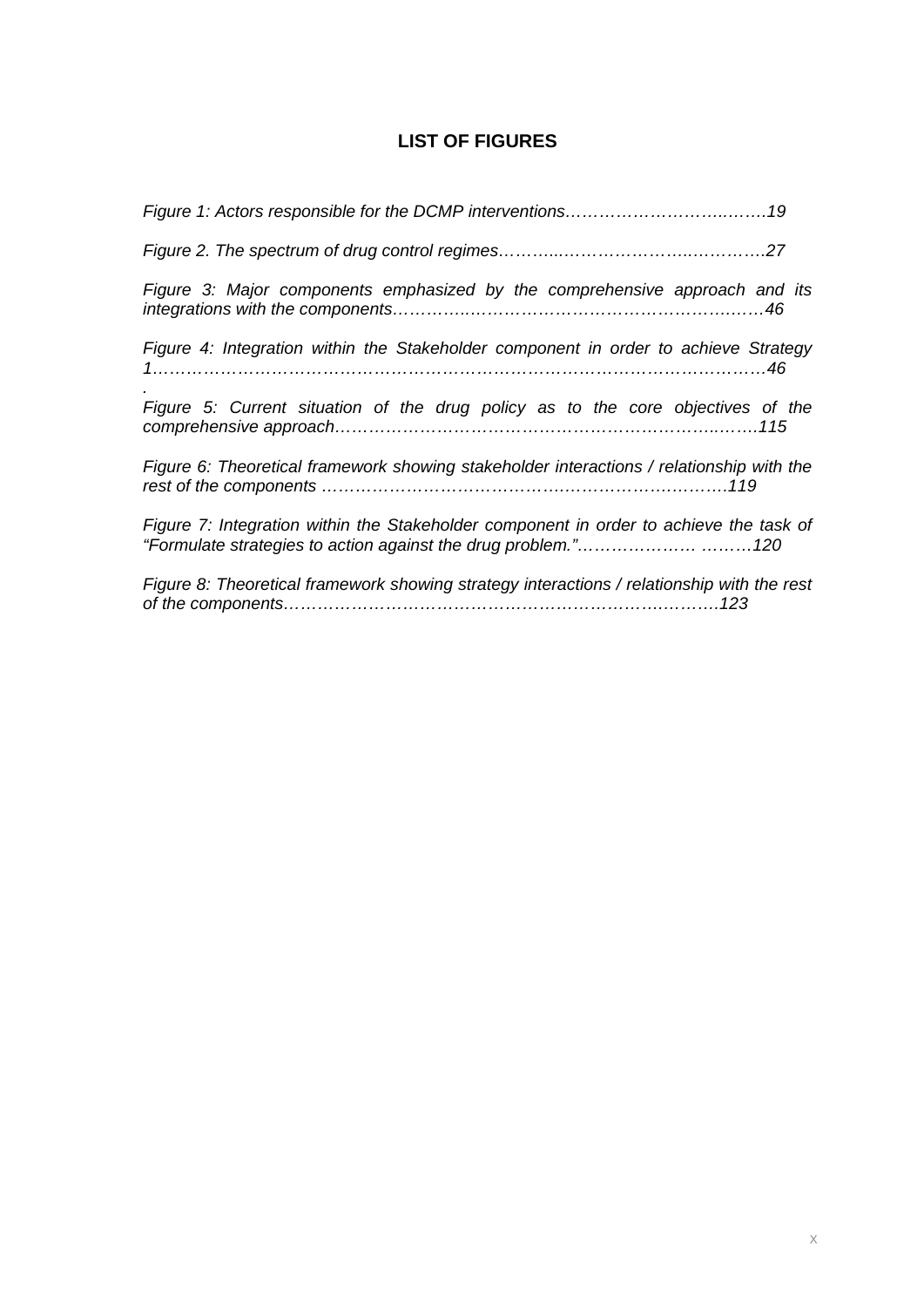# **LIST OF ANNEXES**

| APPENDIX D: RAW DATA ON THE QUESTIONNAIRE SURVEY 148 |  |
|------------------------------------------------------|--|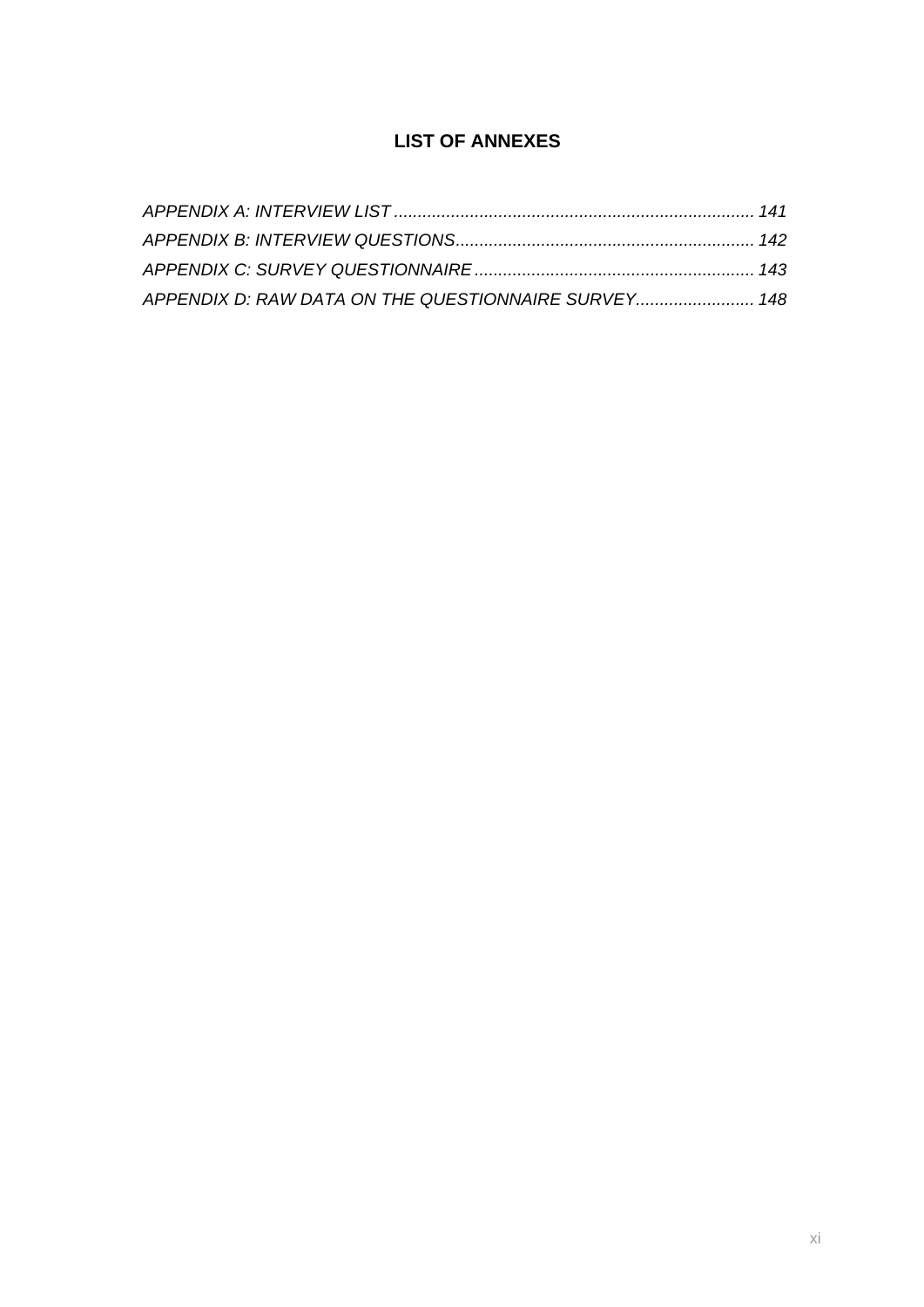# **ABBREVIATIONS USED**

| Drug Control Master Plan                      | <b>DCMP</b>  |
|-----------------------------------------------|--------------|
| <b>Drug Rehabilitation Centre</b>             | <b>DRC</b>   |
| <b>Maldives Customs Services</b>              | Customs      |
| <b>Maldives National Defence Force</b>        | <b>MNDF</b>  |
| <b>Maldives Police Services</b>               | Police       |
| Ministry of Health                            | MoH          |
| Ministry of Planning and National Development | <b>MPND</b>  |
| National Association for Public Health Policy | <b>NAPHP</b> |
| National Household Survey on Drug Abuse       | <b>NHSDA</b> |
| <b>National Narcotics Control Bureau</b>      | <b>NNCB</b>  |
| Non-governmental Organizations                | <b>NGO</b>   |
| <b>Rapid Situation Assessment</b>             | <b>RSA</b>   |
| <b>United Nations</b>                         | <b>UN</b>    |
| United Nations Development Program            | <b>UNDP</b>  |
| United Nations Office on Drugs and Crime      | <b>UNODC</b> |
| <b>World Customs Organizations</b>            | <b>WCO</b>   |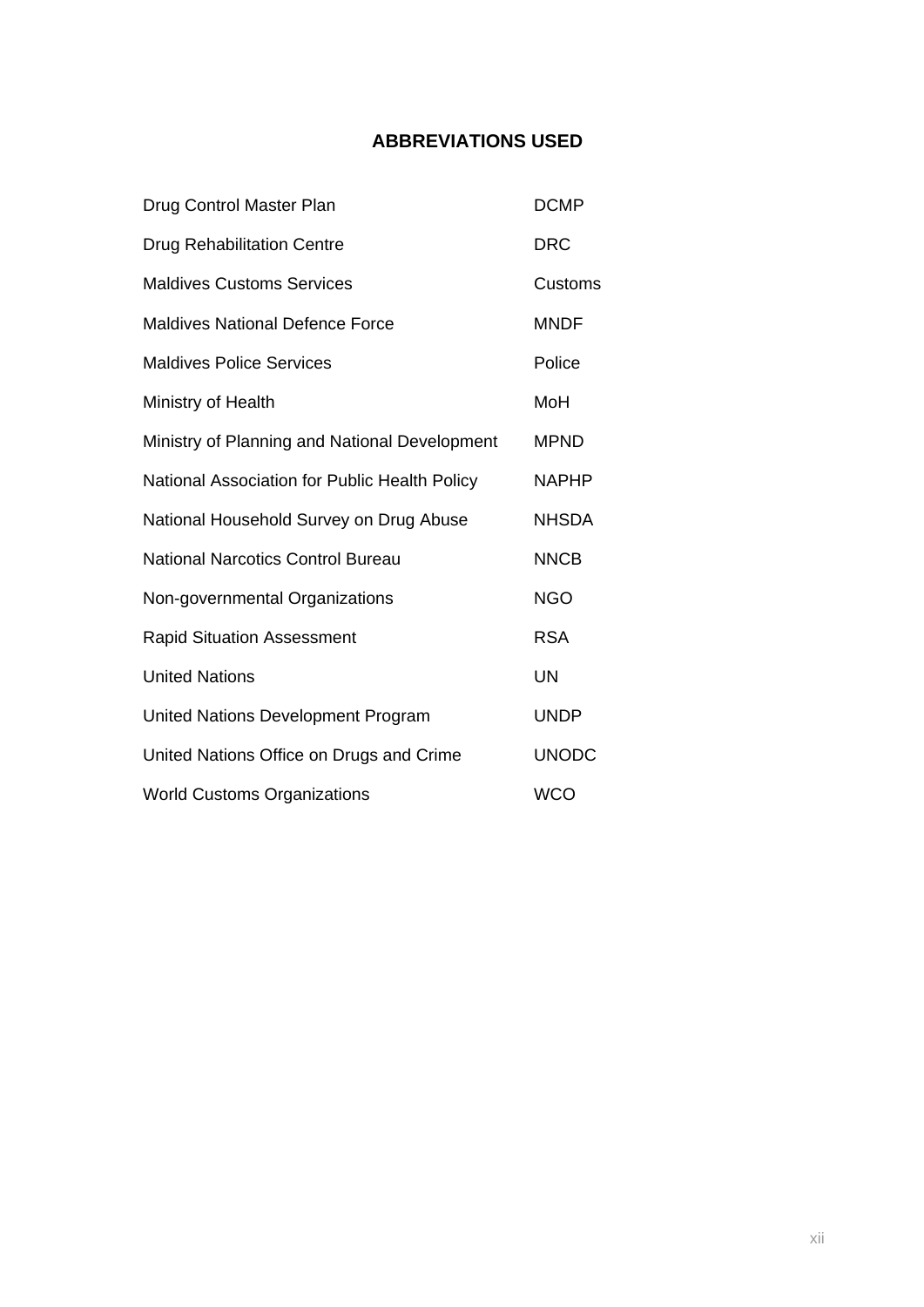#### **CHAPTER ONE: INTRODUCTION TO THE STUDY**

#### **1.1 INTRODUCTION**

Illicit drug abuse is a serious problem worldwide (Ritter, Bammer et al., 2007) and today the pattern of drug abuse is taking a turn for the worse (Room, 2006). The truth in this statement is clearly observed with regard to the comprehensive and the balanced information provided by the United Nations Office on Drugs and Crime (UNODC) on the daunting nature of drug abuse across the globe. According to their findings, in 2005 and 2006 the global markets for the main illicit drugs, namely the opiates, cocaine, cannabis, and amphetamine-type stimulants remained largely stable (UNODC, 2007). The findings also reports that about 200 million people use illicit drugs each year globally, despite the tremendous efforts made to control the problem by the relevant authorities both nationally and internationally (UNODC, 2007).

According to UNESCO (1999), the escalation of the drug problem also meant more and more people being arrested, incarcerated and admitted to treatment and emergency rooms for drug-related crises. Similarly, drug-related deaths are found to be increasing in the United States, the United Kingdom, Spain, Netherlands, Italy and Sweden (Miller, 2001). Moreover, high rates of Hepatitis- $C<sup>1</sup>$  infection is reported in Australia and also in countries such as Spain, the United Kingdom, the United States, the Netherlands, Italy and Sweden (Fitzgerald and Sewards, 2002). UNODC (2004) further adds to these facts stating that the drug dilemma does not remain within the addicts, abusers and the negative consequences purely attached to the phenomenon. Instead, the drug dilemma affects the wider society at large to varying degrees ranging from increasing national expenditure on preventive and curative expenses,

 1 Hepatitis-C is a blood-borne infectious disease that is caused by the Hepatitis C virus (HCV), affecting the liver.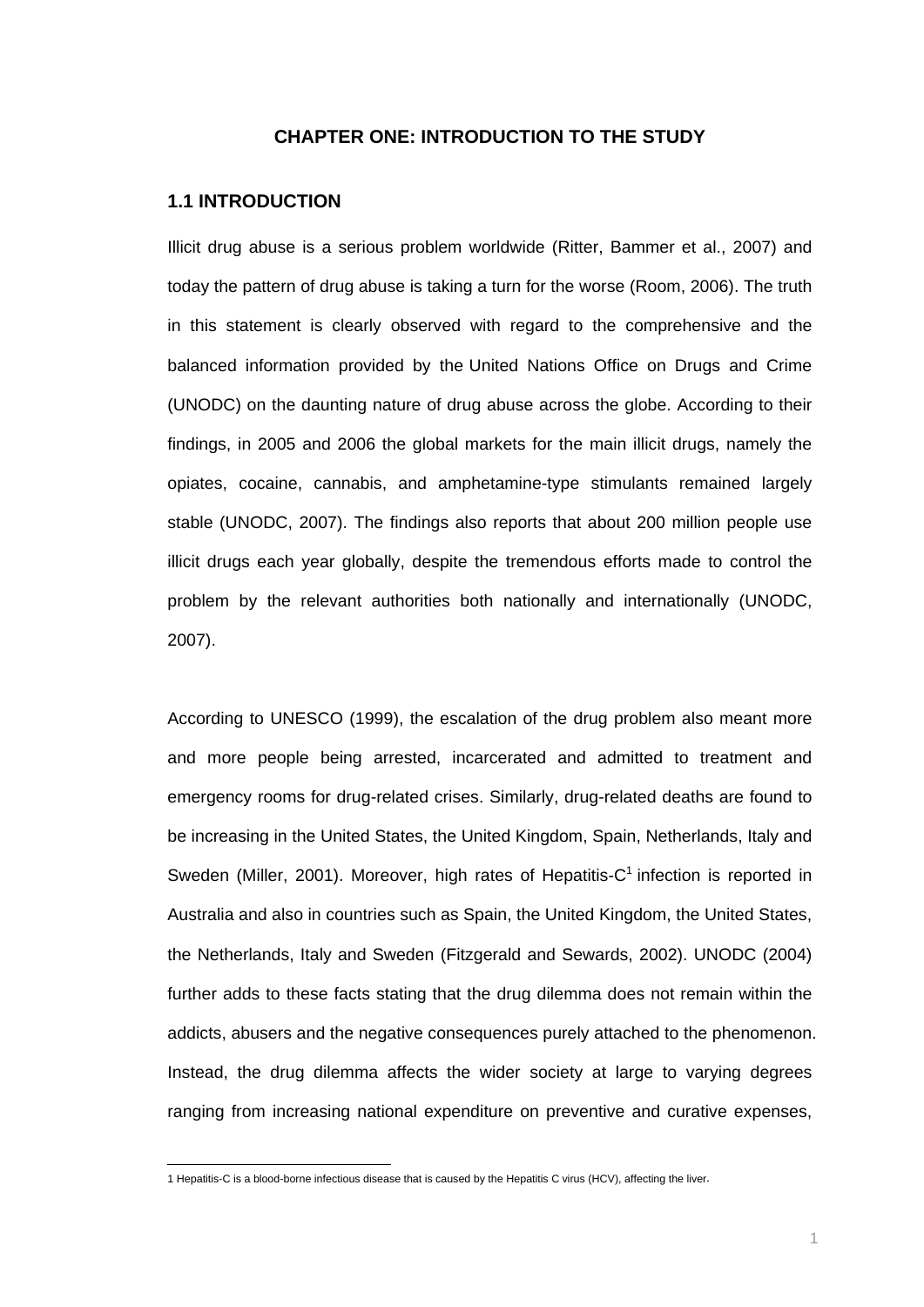increasing the numbers and types of crimes, declining societal values and many more. Such observations therefore accentuate the complexity of the problem of drug abuse and efforts to prevent it, whereby making it a war on families, a war on public health and a war on economy (Witters, Venturelli et al., 1992).

Efforts to curb drug abuse have taken different forms, at different times in its history. However, even at present these efforts are among the hot debates in the social arena. Likewise, opponents of criminalization of drug abuse states that criminalization of drugs itself is held responsible for the increased drug-related crimes that we are witnessing today (Cain, 1994). Whilst, proponents of the public health argues that lack of well-developed advocacy of community and resources, restricts the access to clean needles, which in turn is the reason for the exacerbation of HIV and Hepatitis-C cases (Birkhead, Klein et al., 2007) (National Association for Public Health Policy (NAPHP), 1999). Apart from these problems associated with the focus of the drug policy, individual measures taken to control the dilemma are also been severely beleaguered. Such occasions include when the approaches of the drug education programs are found to be dishonest and inflammatory (NAPHP, 1999); the children of inmates are found to be at risk of educational failure, joblessness, addiction and delinquency (Aoyagi, 2006); and when there is no improvement in the relapse rate of addicts in the dilemma (Abandinsky, 2008). These delinquencies in the drug policies therefore poses questions such as what are the relative priorities that should be followed in allocating resources to the best drug policy interventions (Ritter, Bammer et al., 2007); will there be a cause for optimism in adopting a dynamic perspective with regard to the drug policy (Caulkins, 2007); or should we consider decriminalization or legalization for some drugs, or else for all of illegal substances? (Cain, 1994). These divergent views on the topic has created a juncture to the drug policy debate in the recent years and have consequently made the job of the authorities' difficult in deciding on the best option(s) in better handling the drug

2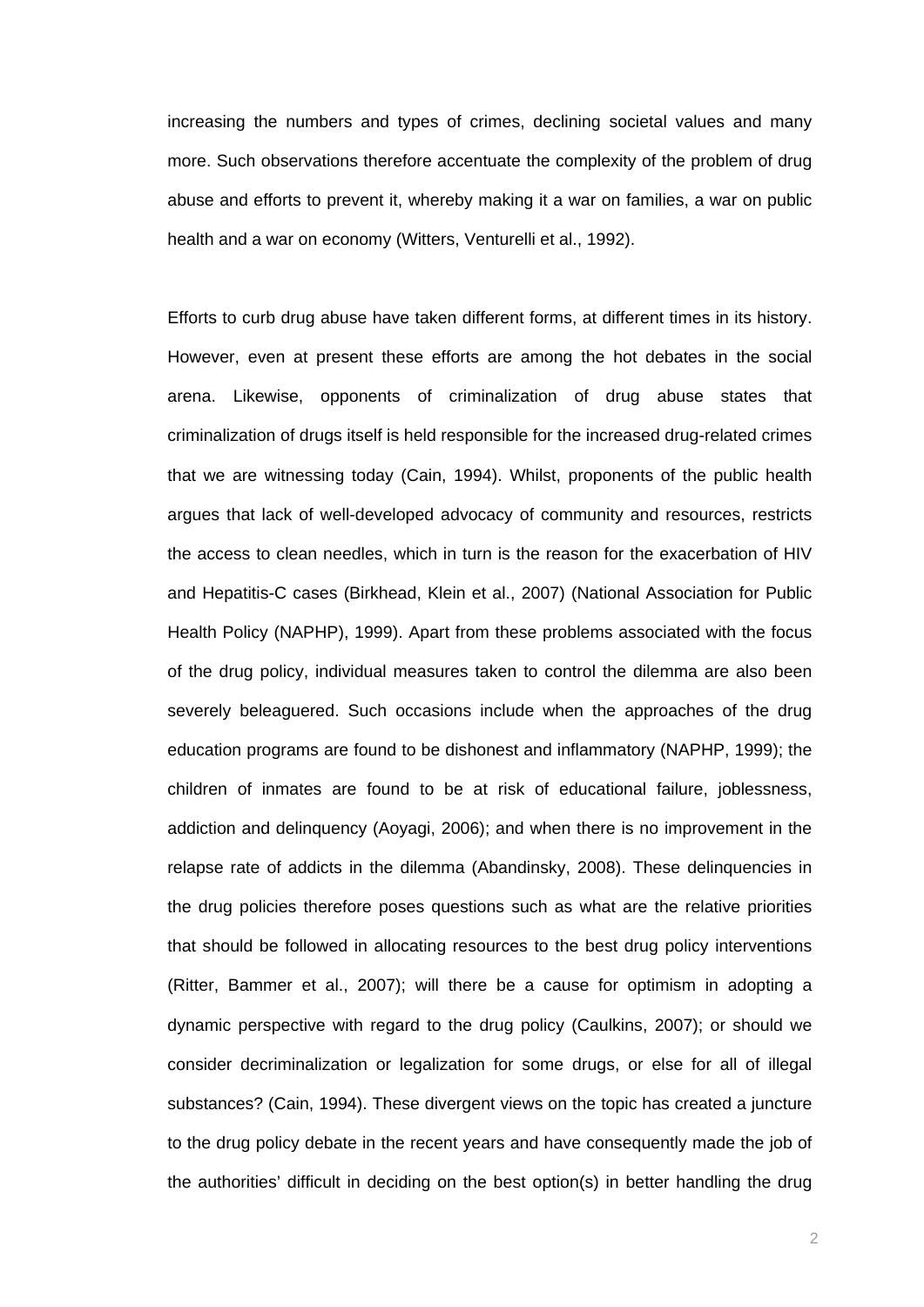problem. In this context, the current drug policy debate vest with the broad arena of prohibition, harm minimization, legalization or either a combination of two or all of it.

In the Maldives, the drug policy came into existence with the official recognition of the problem in 1977, when a tourist was arrested in the course of bringing 350 grams of hashish oil into the country (National Narcotics Control Bureau (NNCB), 2003; NNCB, 2008). From then onwards the country pursued a punitive prohibitionist approach in the fight against the drug problem. However, with the establishment of NNCB in 1997 marked the inclusion of diversion approaches in the drug policy. As a result, treatment and prevention was given equal importance with that of the law enforcement to control the plaguing situation of drugs in the country. The presumed reasons for the diversion approach are that the authorities learnt that the objectives of the prohibitionist approach were not achieving successful results and they wanted to test new innovations made in the field of drug problem. However, even after incorporating the diversion approaches together with maintaining the prohibitionist stance, it is of no doubt that the current drug policy is unable to attain its objectives successfully. The reasons for the failure of the current drug policy of the Maldives is supposedly due to the number of problems associated with the vision, strategies, stakeholders, evaluation mechanisms and also the allocated budget in the course of dealing with the drug problem. Additionally, failure to undertake systems approach to understand the phenomenon is equally to be held responsible for the failure of the current drug policy of the Maldives.

## **1.2 THE PROBLEM STATEMENT**

The Maldives being one of the smallest countries in the world, it is important to note that it is also not impervious to the drug dilemma. With regard to the number of addicts and abusers, it may seem that the problem is not a big issue compared to the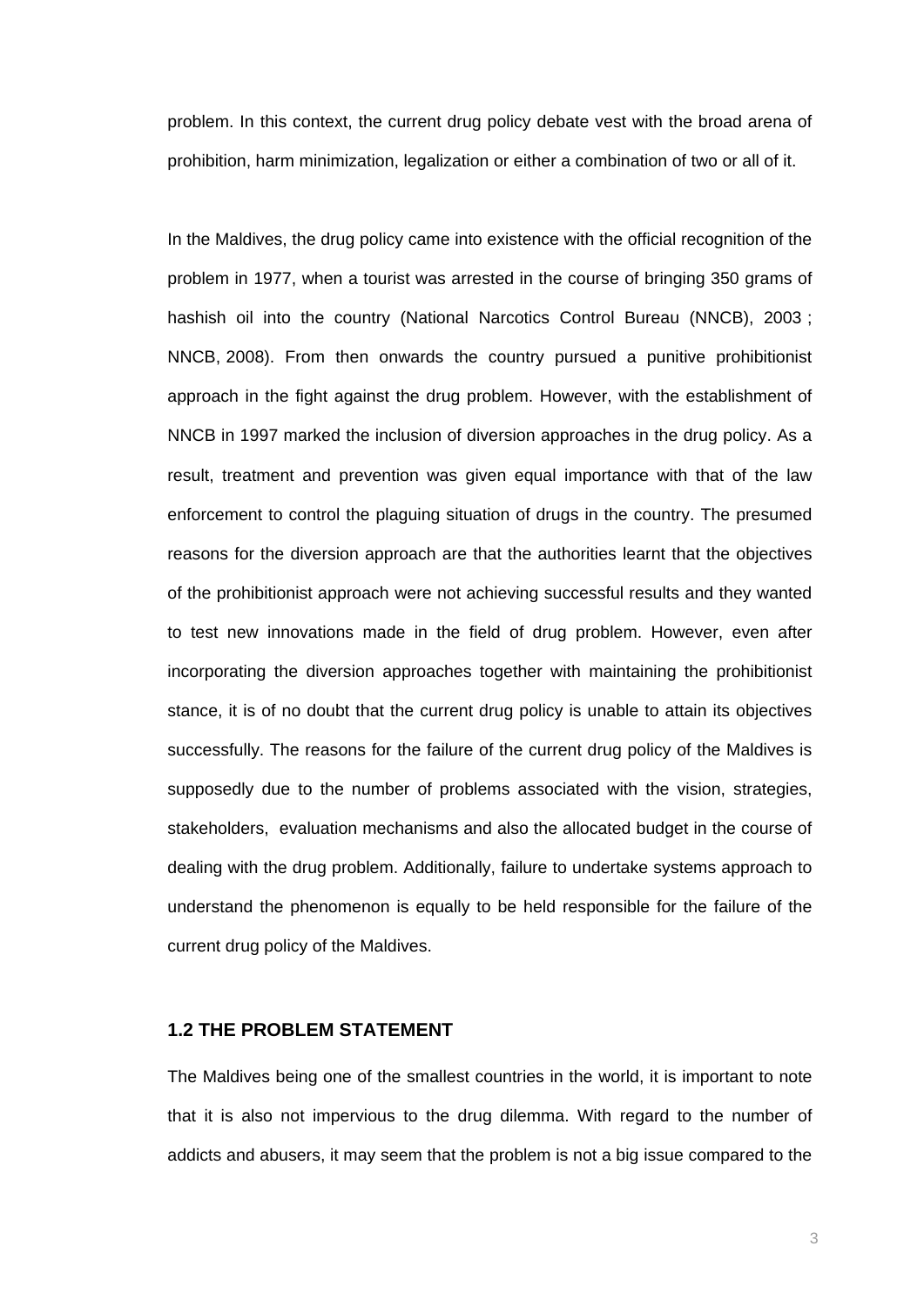other countries having the same problem. However, if one makes note of the fact that 42 percent of the population comprises of people between 20 to 49 years of age (Ministry of Planning and National Development (MPND), 2006) and more than 12,000 youth make use of illicit drugs (Naseer, 2008), this portrays the illicit drug problem of the Maldives having a daunting situation. In addition, when considering the population growth rate of the country, which is 1.69 percent per annum (MPND, 2006), the problem becomes a threat to the small country for various reasons. This include, the Maldives being poor in natural resources and the Maldivians been few in numbers, the country requires its entire population to responsibly contribute to the development of the country. Secondly, the Maldives practicing Islam as a religion and consequently following the Islamic practices including the prohibition of alcohol and any forms of drugs is at the verge of loosing its rich culture and societal values due to the increasing number of drug abusers and its consequences. Thirdly, the Maldives being a third world country, it finds hard to accommodate the huge costs involved in fighting against the drug problem, and at the same time these expenses hinders the development plans of the country. Such grounds therefore leave the country with no choice, but to make use of the best options available, with that of making the best fit between the options and the context that it is been applied.

At present, the Maldives is undertaking the most prevalent drug strategies used worldwide to fight against the drug problem. However, despite this fact the number of drug addicts, the amount of drug seizures and other drug-related activities are rising at soaring heights than ever recorded before. This conundrum is not applicable to the Maldives alone, but almost all the countries are experiencing the same dilemma and are working to develop better approaches and strategies to win the battle against the daunting problem (Wodak and Moore, 2001). In this respect, following are some of the questions that are prevalent on the topic of illicit drugs in the Maldives: how effective is the current drug policy in the Maldives in successfully achieving its goal?;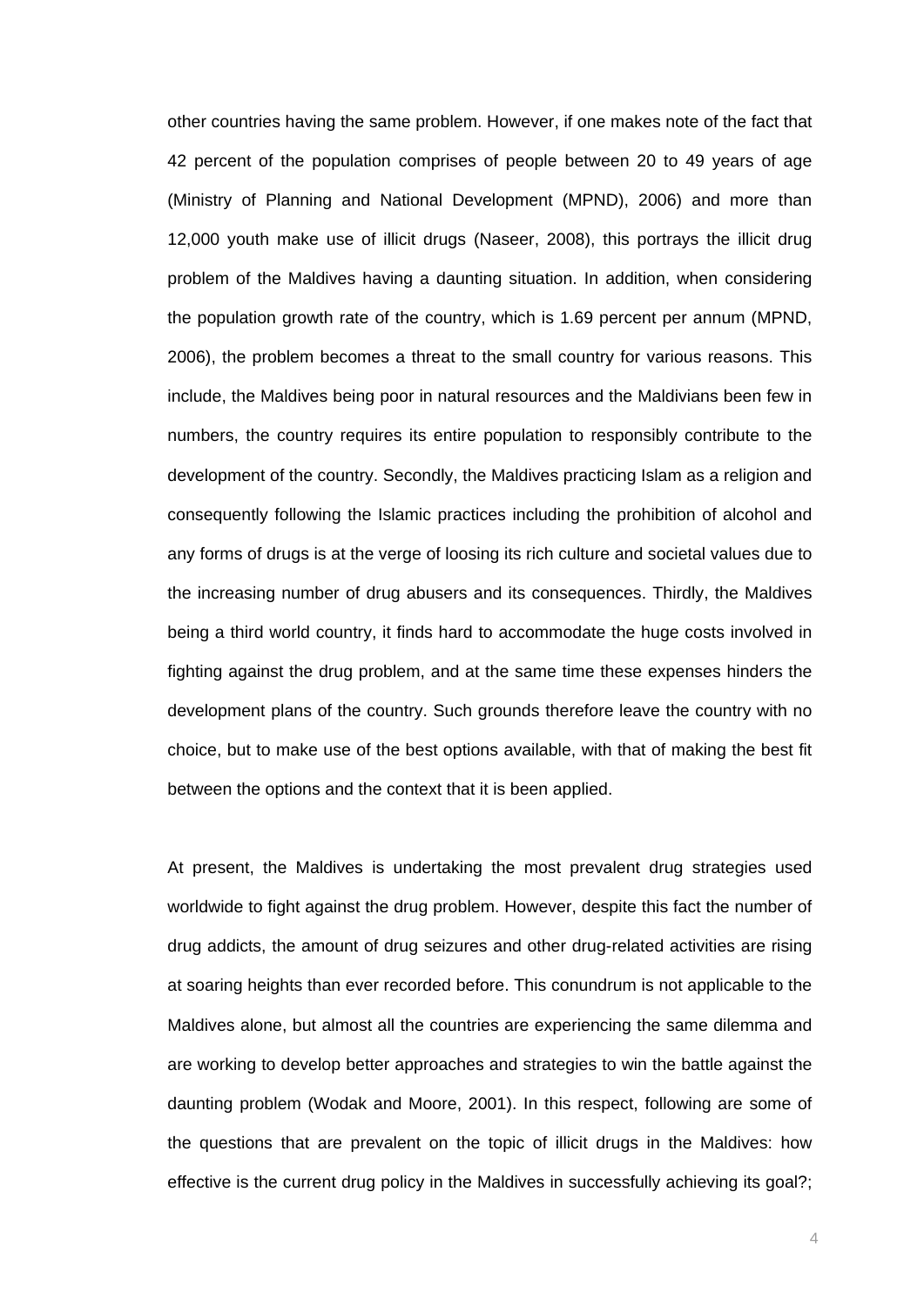to what extent the Maldives pursues the most prevalent drug strategies?; what are the underpinnings for the Maldives being unable to achieve successful results in the fight against drugs? and what possible amendments and new concepts are necessary in effectively dealing with the drug problem? These questions further make it clear the contesting views on the current drug policy and the need to amend or redevelop the drug policy of the country.

It can be supposedly said that the Maldives is deprived of achieving successful results in their drug policy due to the very many pores existent in the current policy framework. The failure of the policy further can be attached to lack of amendment(s) and search for innovatory mechanism(s) as and when the problem developed from bad to worse. The success or failure of the drug policy can vary in accordance to addressing these issues appropriately. In addition, note to be made that without the appropriate framework (i.e. support, commitment and accountability of the stakeholders, sufficient funds, trained personnel, proper implementation and evaluation mechanisms, the need for community involvement and most importantly the emphasis on a comprehensive and an integrated nature of policy) the success of the drug policy will be limited.

## **1.3 PURPOSE STATEMENT**

The purpose of this study is to examine the current drug policy of the Maldives and explore the reasons why the country is unable to attend the drug problem effectively as the country is currently undertaking the most widely used drug strategies in the world. Upon discovering the loopholes in the current policy framework, the study aims to come up with a policy framework that is best suitable for the Maldives in succeeding the fight against illicit drugs.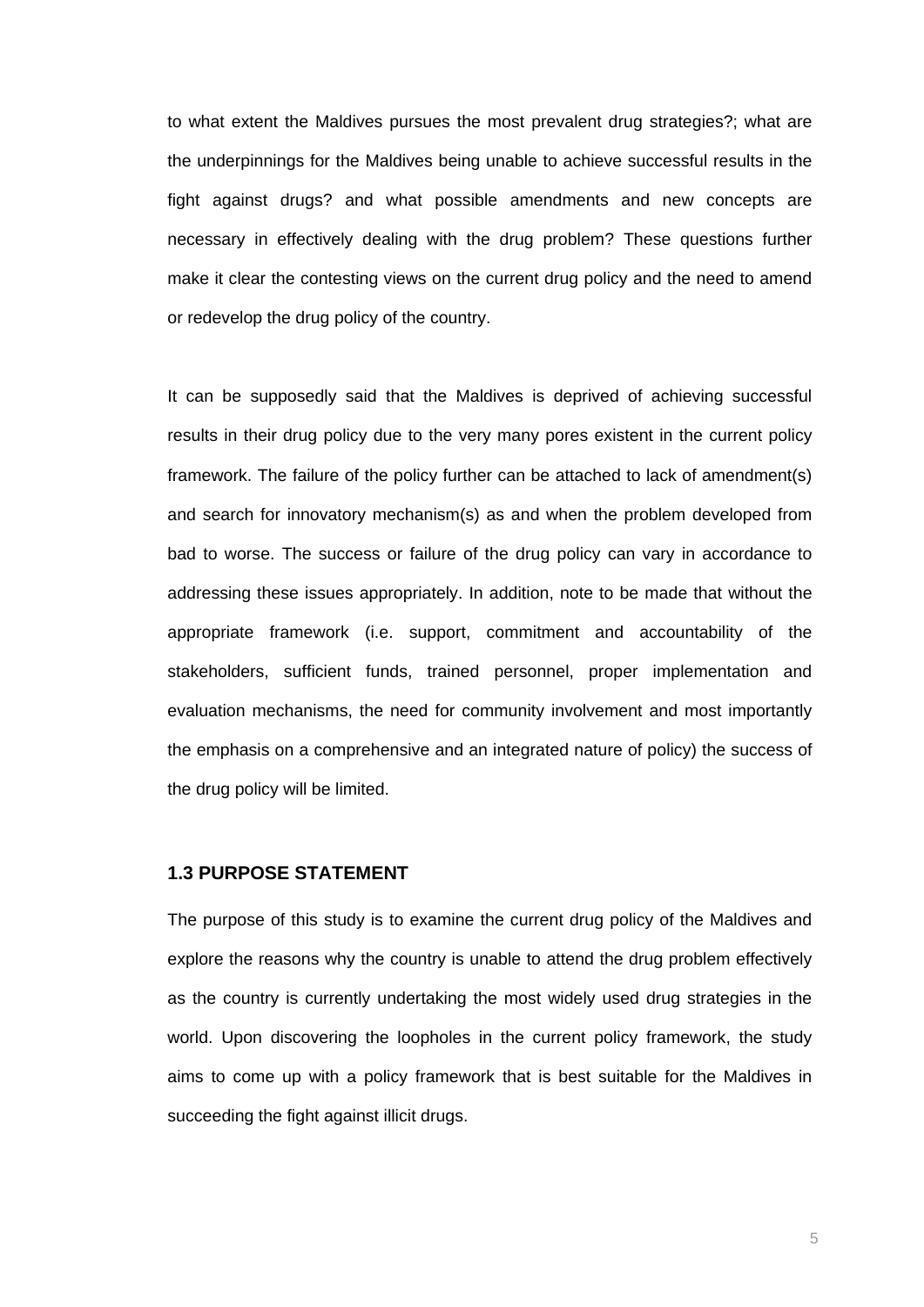#### **1.4 COUNTRY PROFILE**

The Maldives is an island nation comprised of 1190 coral islands taking an area of about 100,000 square kilometers of the Indian Ocean. The islands are resource poor and are barely one meter above sea level. Its population inhibits only in 200 islands. For administrative purposes, these islands are divided into 20 administrative regions<sup>2</sup>, with its capital Male' being the hub of all government and economic activities. According to the Census of 2006, the population of the country was reported approximately 298,842, while half of them are anchored in the capital<sup>3</sup> (MPND, 2006). The figures of Census 2006, further reveals that out of the total population, 44 percent comprised of less than 15 years of age and the population growth rate is 1.69 percent per annum (MPND, 2006). Currently the elderly population over 65 is 6 percent. This together with the 44 percent below the age of 15 years gives a dependency ratio of 50 dependents per 50 people of working age. It is also important to note that there are approximately 70,000 expatriate workers reported in the Maldives in 2004 (MPND, 2007).

The country's economy has been growing at an annual average rate of 8.5 percent for the past two decades with a GDP per capita of USD 2,401 in 2004 (MPND, 2005). This figure is the highest among the South Asian countries and is almost 20 percent higher than most developing countries (NNCB, 2003). Tourism is the main industry contributing close to 33 percent of the GDP while fisheries and trade follows close behind. Tourism sector has also made remarkable successes in the recent years. This includes from the year 2000, tourist arrival has been recorded more than the population of the country and the year 2006 marked the number of tourist arrival over

 2 Atoll is referred by Webster's Dictionary as a ring-shaped coral island and its associated reef, nearly or quite enclosing a lagoon.

<sup>3</sup> The capital is approximately 2 square kilometers, making it one of the most densely populated urban cities in the world with more than 74, 000 persons per square kilometer.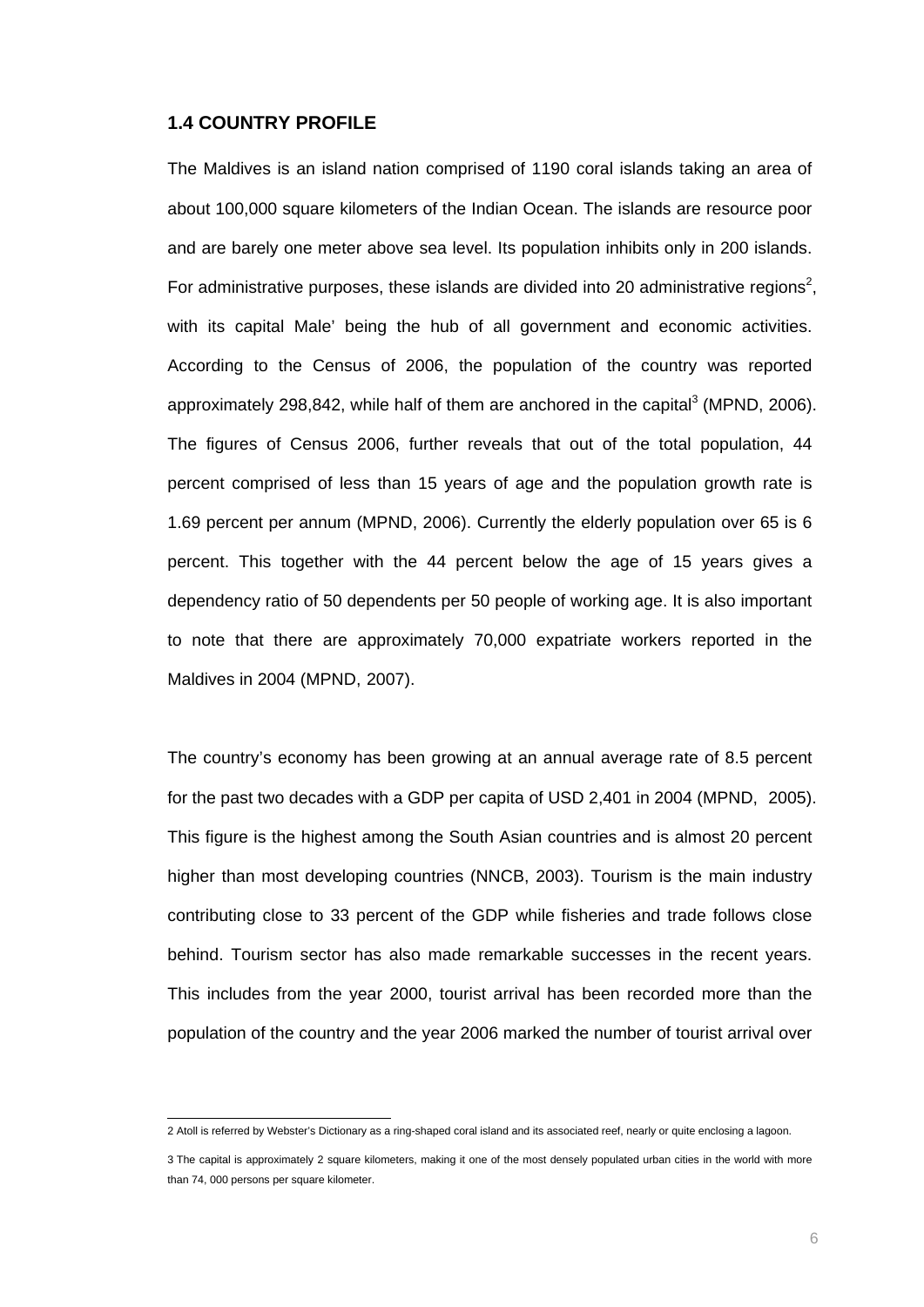650,000 reporting a number double that of the population of the country (MPND, 2007).

The Maldives embrace Islam as the religion since 1153 AD and practices most of the Islamic laws (Islamic Shariah') while remaining unique and not necessarily reflecting the views of other Islamic nations.

#### **1.5 THE PREVALENCE OF ILLICIT DRUG ABUSE IN THE MALDIVES**

In the Maldives, illicit drug-abuse or forms of drug-related issues came into existence, not before the mid 1970s. It is widely believed that the endangering situation was laid due to increased exposure of the country to the outside world by means of tourism (NNCB, 2003; NNCB 2008). The argument is further attached to the official recognition of the problem in 1977, when a tourist was arrested in the course of bringing 350 grams of hashish oil into the country (NNCB, 2003; NNCB, 2008). Additionally, the strategic location of the Maldives, being near to the "golden crescent<sup>4</sup> and the "golden triangle<sup>5</sup>" is considered another contributing factor to the advancement of the drug contention in the country. This is in terms of using the Maldives, as a potential base-point for illegal shipments of precursor chemicals or large quantities of drugs meant for other countries (NNCB, 2003). However, experts in the field also suggest that it would be hasty to draw up a cause and effect relationship as the period coincided with many other changes including global escalation of drug abuse and increased overseas travel by the Maldivians themselves.

 4 Asia's principal area of illicit opium production, located at the crossroads of Central, South, and Western Asia. The space overlaps three nations, Afghanistan, Iran, and Pakistan, whose mountainous peripheries define the crescent.

<sup>5</sup> Is one of Asia's two main illicit opium-producing area. It is an area of around the mountains of four countries of Southeast Asia: Myanmar (Burma), Laos, Vietnam, and Thailand. (Other interpretations of the Golden Triangle also include a section of Yunnan Province, China.)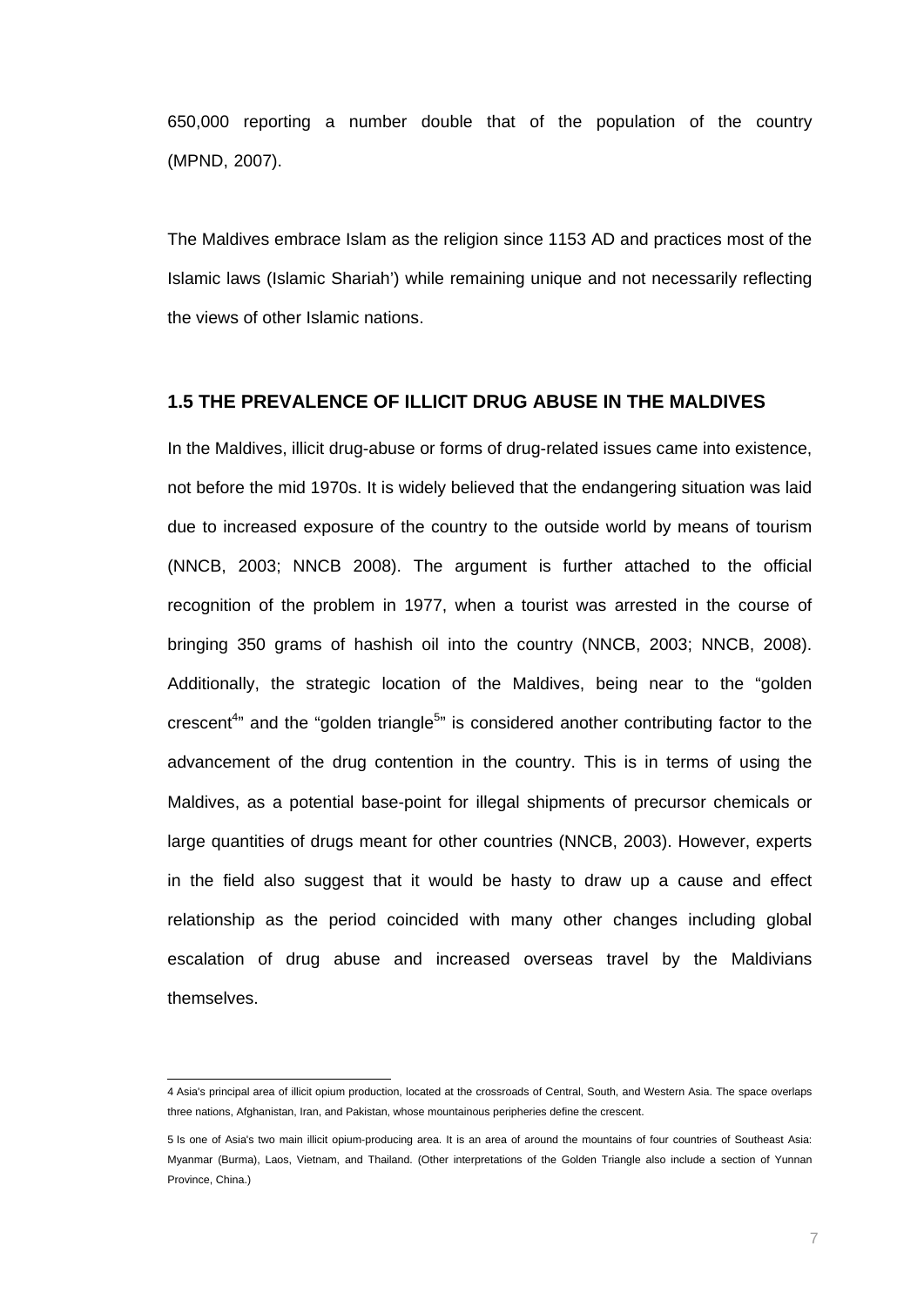The main forms of drug abuse since then are heroin, brown sugar and cannabis and its derivatives. However, cases of cocaine abuse and the use of MDMA or ecstasy pills have also been reported rarely. In 1996 a total of 241 cases of drug abuse were reported by the Maldives Police Services (Police) and prior to 1993, the majority of drug offenders were between the age of 25 and 40 years. However, with the introduction of heroin in 1993, drug abuse among young-age group has escalated dramatically and currently the age group consists mainly of males between 16 and 25 years. In 1998, over 450 arrests were made on drug abuse and drug-related offences. According to Jenkins (2000) drug abuse in the Maldives is reported to have increased 40-fold between 1977 and 1995. And as to the growing trend in the problem, the relevant authorities have estimated that at present there would be around 2000 to 3000 severe addicts in the country (NNCB, revised 2006).

Similar trends was witnessed with regard to drug-related offences, as the Police reports that there were 239 drug offences in 2001, followed by 378 in 2003, 609 in 2005, and 1501 in 2007 (Police, revised 2008). A daily newspaper further reports that in the present situation, approximately 80 convicts are jailed for drug-related offences per month and out of the current convicts in the jail, 85 percent of them comprises of those related to drug-related crimes (Naseer, 2008). The figure is alarming in proportion to the few population of the country, as well as while estimating the victims that may fall into the dilemma, as presently 42 percent of its population are between the age of 20 to 49 (MPND, 2006). The seizure statistics from the Maldives Customs Services (Customs) further enriches the information on the drug-related activities as it reports increasing trend in the problem. According to Customs, seizures were very low in 2002 amounting to only 11.25 grams of cannabis, while in 2003 it mounted to 14.84 grams of cannabis, 26.44 grams of heroin and 21 grams of psychotic substances (NNCB, 2008). In 2004, seizures increased considerably amounting to 58.82 grams of cannabis products, 461.65 grams of heroin, 0.5 grams of cocaine and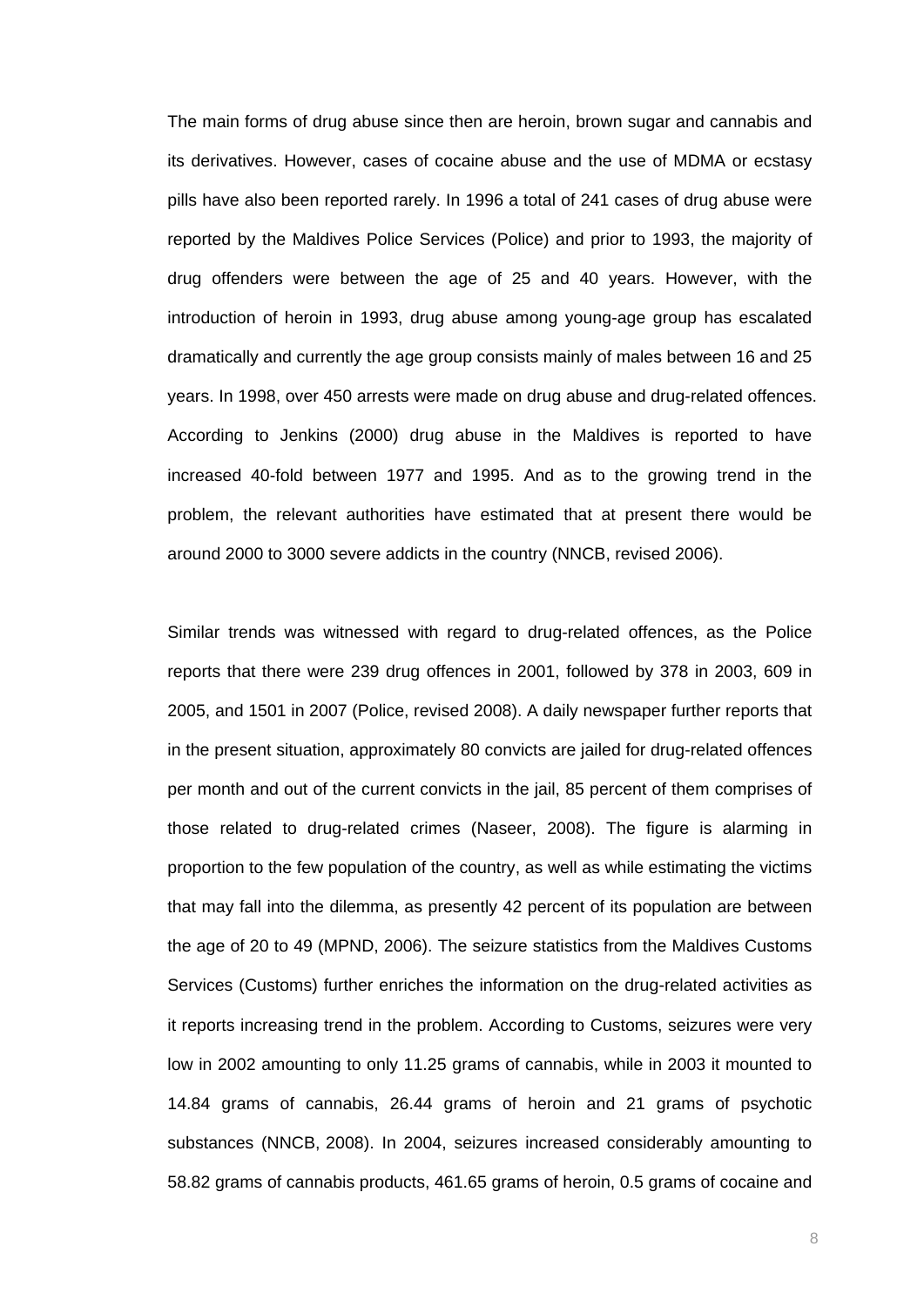1.184 grams of psychotic substances (NNCB, 2008). The statistics for eight months of 2005 shows a continuation of the rising trend with seizures of heroin (449.69 grams) and cannabis products (0.48 grams) (NNCB, 2008). More recently, the seizures of 2.1 kilograms of heroin in the late 2007 (Naseer, 2008) and 189 heroin bullets found inside a person in the early 2008 (Police, revised 2008) further shows the daunting nature of the problem. All the seizures in 2005 and 2007 have been made at the airport, while most of the drug addicts and drug law enforcement officers consider the main entry points to be the seaports (NNCB, 2008). Apart from the above statistics, one of the very significant case found about drugs was the case of 1697 sacks of drugs found buried in the lagoon of North Ari Atoll Maavaru in April 2006 (Moosa, 2006). These packets amounted to 1.6 tonnes of cannabis, making it the largest seizure of any kind of drugs ever in the country.

Despite the fact that the country was under the threat of drug abuse ever since the mid 1970s, there were minimal research conducted in small scale till 2003. The Rapid Situation Assessment (RSA) by the Maldivian government with the assistance from the United Nations Development Program (UNDP) manifested the first comprehensive research on the issue (NNCB, 2003). The main aim of the RSA was to identify the actual drug scenario in the Maldives, and to prepare a national master plan for drug abuse control. The findings of the report shocked the authorities as it warned the seriousness of the issue, marking it as the most serious problem facing the country at present. The study was conducted on 264 drug addicts over the age of 16 years and from the responses the report identified the growing nature of the issue in the Maldives. According to the report, opiates, mainly in the form of heroin were the drug of initiation for 43 percent of respondents, followed by cannabis by 34 percent of the respondents. The most commonly abused drug during the month preceding the survey were opiates and cannabis. The uses of alcohol, eau-decologne, inhalants, solvents and sedative or hypnotics were also found. About 8

9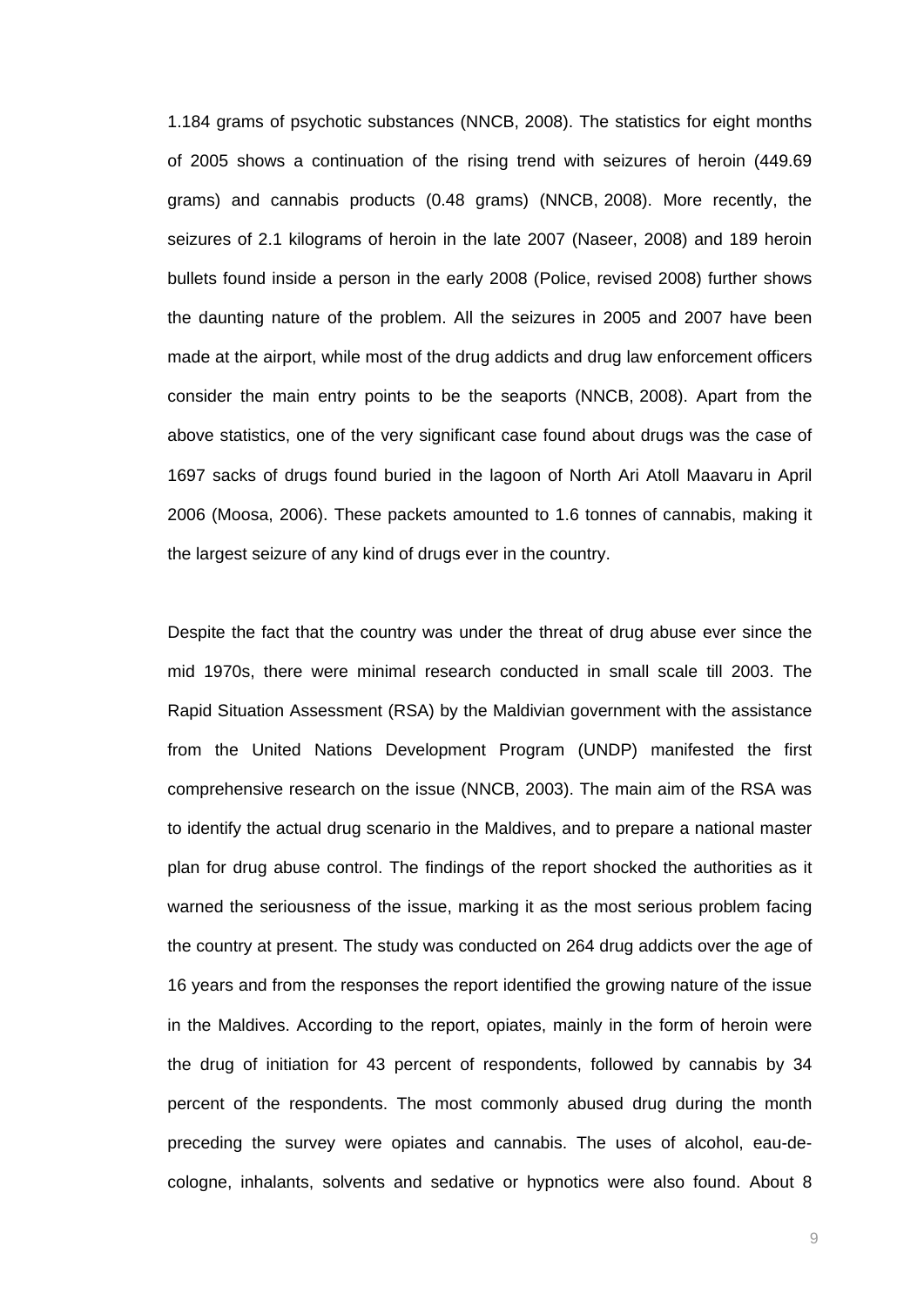percent of the respondents reported intravenous drug use and half of them have started injecting before 17 years of age (NNCB, 2003). The report also found the overwhelming majority (97 percent) of the drug abusers were males (NNCB, 2003).

Adverse consequences of drug use were also reported in the RSA. This includes that 94 percent of respondents had reported legal problems after drug use; 55 percent of the respondents had been under Police lock-up in the previous year; 38 percent had been jailed and 17 percent had been jailed in the previous year (NNCB, 2003). It also states that when the report was conducted there were more than 800 drug users in the prison (NNCB, 2003). Additionally, in 2002 the authorities reported that the problem of drug-related offences have become the most frequent one faced by the Maldivian criminal courts, showing a 200 percent increase in the recent years (NNCB, 2003). The rapid increase in drug abuse has further created greater pressure to the health care and law enforcement authorities as the drug abusers are mainly young people between the age of 16 and 30 years old, while they are being looked upon for the future of the country. Hence, the mounting trend of the drug-related issues in a small developing country like the Maldives is indeed, an alarming trend.

## **1.6 CURRENT POLICY**

The Maldives being an Islamic country prohibits any form of illicit drugs including consumption of alcohol by Islamic Shariah'. Once the outbreak of illicit drugs was reported, the Maldives, as that of the other countries strongly opposed the illicit drug problem and used strict punitive prohibitionist approaches to combat the problem. The main aim of this anti-drug approach was to stop narcotic drugs, psychotropic substances and precursor chemicals entering the country. However, after learning about the multifaceted nature of the problem, the Maldives also gradually started to incorporate other approaches that are widely used in other countries facing the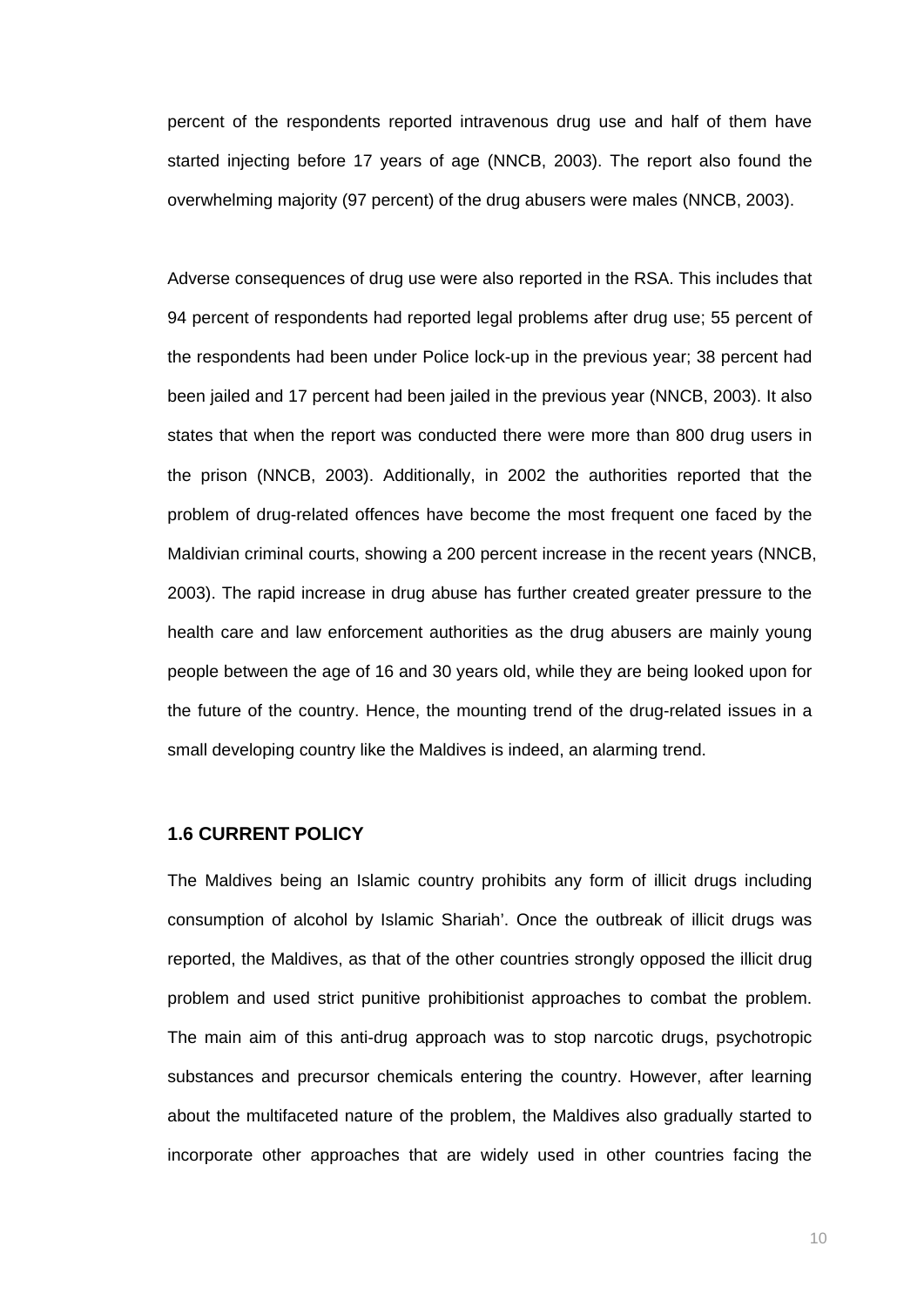problem of drug abuse. Today, the approach undertaken by the Maldives can be viewed as a mixture of both prohibition and harm reduction however the prohibition stand dominates the current efforts towards the problem. Within this framework, the strategies undertaken by the authorities' falls into four major categories, namely law enforcement, treatment, prevention and supply disruption (NNCB, 2003). And it is these four strategies which ultimately are serving as the drug policy of the country.

#### **1.6.1 Law Enforcement**

It was not before the official recognition of the drug epidemic in 1977, the government acted in formulating the first principal legislative act of the Maldives dealing with narcotic drugs and psychotropic substances. As a result, the Law on Drugs (Law No. 17/77) was passed and enforced in the same year. According to this law, it prohibits possession, production, importation or trade of any forms of drugs (both illicit and controlled drugs). Therefore anyone having one gram or less than one gram of drugs is banished, imprisoned or on house arrest between 5 to 12 years. And if the amount is more than one gram, the person is deemed to be a trafficker and is sentenced to life imprisonment. Repeated offenders under this law are to be sentenced to the severest penalty that is prescribed in the law (i.e. 12 years for possession of one gram or less) (*Maldives Penal Code*).

To ensure the validity of the measure, the law has been closely followed up and strengthened as to the new developments in the arena of the illicit drugs. Likewise, the government introduced substantial amendments to the law in 1995. Major attainments include differentiating the users from the dealers or traffickers and awarding penalties for the two groups separately. Life imprisonment and 25 years of sentence is awarded for those involved in illicit drugs other than the prime users. The amendment also laid provisions for treatment and rehabilitation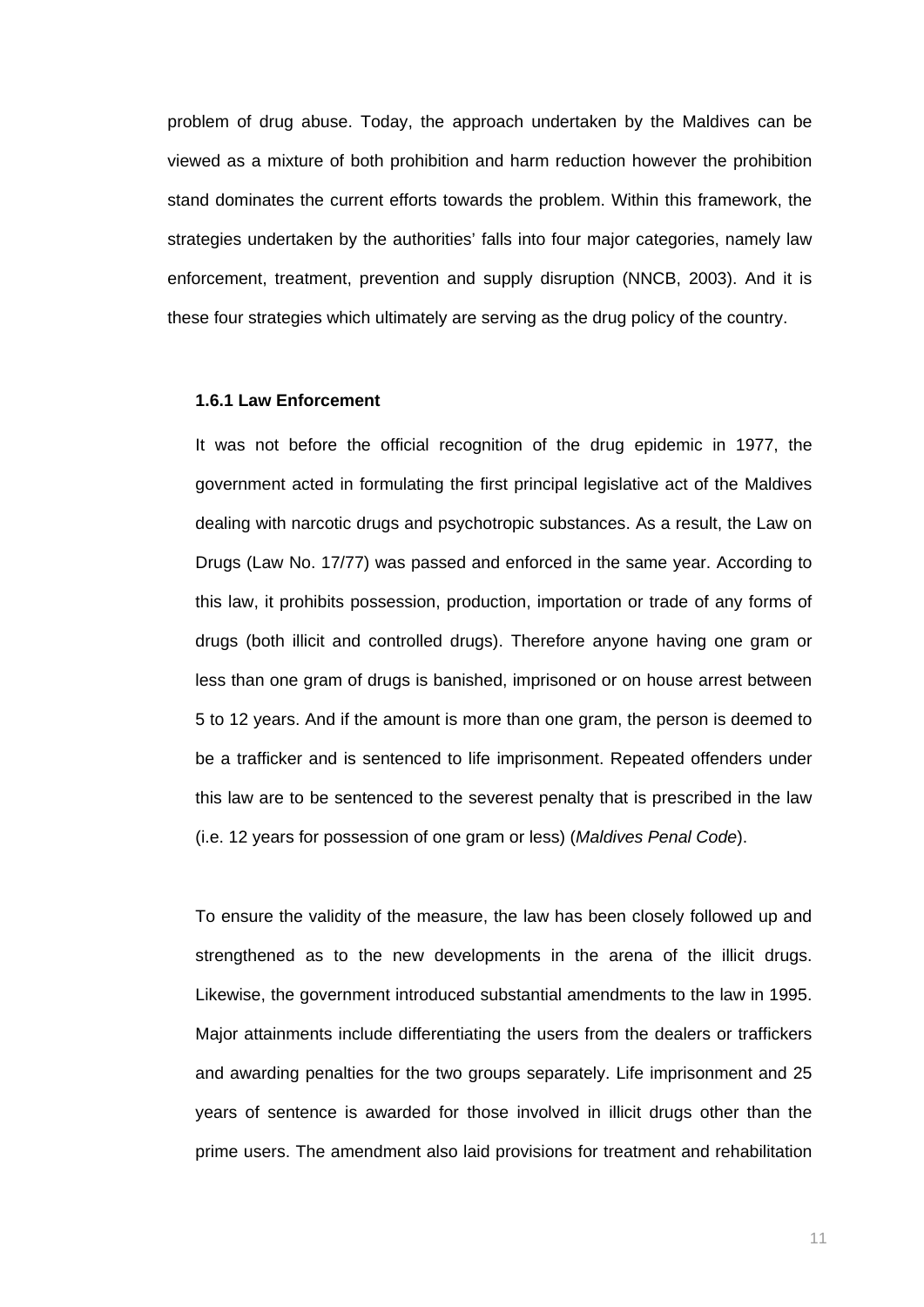of drug users and a system of parole for the first time users. It also paved way for legal immunity for those who opt for voluntary rehabilitation. The changes in the law were also aligned with the international standards upon ratification of *Single Convention on Narcotic Drugs* of 1961 (as amended by the 1972 Protocol) and *United Nation (UN) Convention on Psychotropic Substances* of 1971. Apart from these amendments, minor changes have been made in 1997 and 2001 as well (NNCB, 2003).

The prime interest of this strategy is to minimize or halt the new comers as well as the repeaters into the turmoil of the drug-related issues as the measure itself is imposing negative reinforcement to the offenders. The strategy also acts in reducing supply as it acts against trafficking of narcotics. Very recently, some key amendments to the law have been proposed including the issues of precursors and money laundering (NNCB, 2008). Once these amendments have been enforced, any illegal financial transactions related to drug trafficking (for example money laundering) and organized crimes would be punished under the law.

#### **1.6.2 Treatment and Rehabilitation**

At the outbreak of the drug epidemic, there exist no specific authority for treating and rehabilitating the abusers. Therefore at its very infant stage, Ministry of Health (MoH) was handed over the responsibility of handling the drug abusers in terms of treating and also enforcing preventive measures. However once the government established the National Narcotics Control Bureau (NNCB)<sup>6</sup> in 1997, the responsibilities vested on the MoH regarding the drug abuse was shifted to the bureau. Likewise their primary mandate at its beginning was to run and develop the rehabilitation component and conduct prevention programs. In this

 6 Formerly known as Narcotics Control Board (NCB), which lies directly under the President's Office.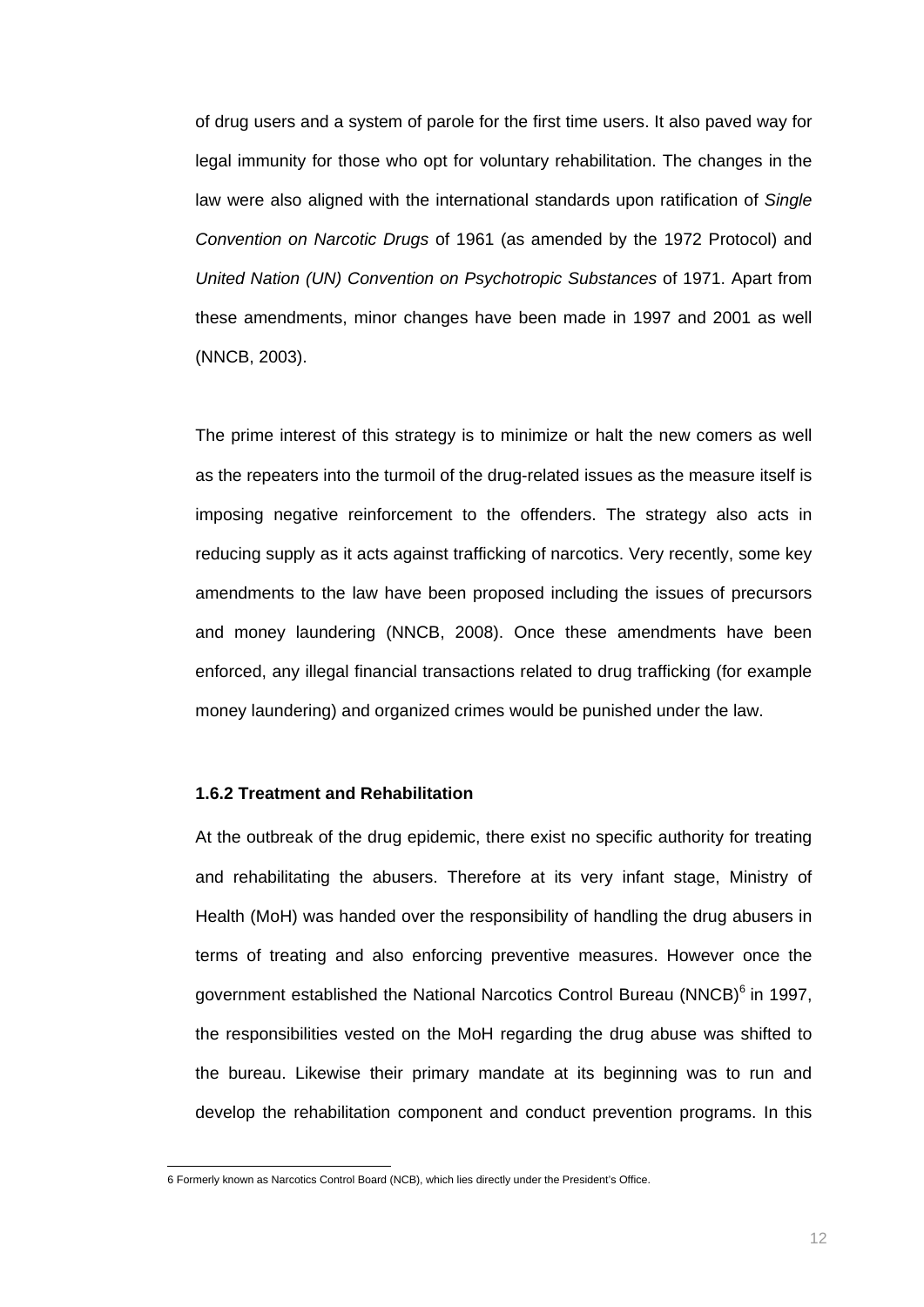context, the bureau undertakes its duties through the residential care and community development programs. Residential care is provided through a therapeutic community model<sup>7</sup> where facilities such as counseling, library services, computer services, vocational training, gymnasium, medical services and a mosque are provided in the course of treating the convicts. The hub of the rehabilitation program is Drug Rehabilitation Centre (DRC), which was established on the same year with that of the NNCB. The centre is located in an inhabited island named Himmafushi with an initial capacity of 150 beds. However the figure has been expanded recently to accommodate 200 beds. Once the clients graduate from the DRC, they are transferred to Halfway House located in the capital for the community component of their rehabilitation. The programs offered in the Halfway House are designed to help clients to re-integrate themselves into their families and the community.

In both residential and non-residential treatment, the clients receive comprehensive drug education and psychotherapeutic interventions in their drug abuse problems. Likewise, the programs associated with cognitive behavioural therapy assist in dealing with various aspects of their lives and themselves. Similarly, the therapeutic programs included in the daily programs comprise of anger management, drug education, and problem solving skills and overcoming depression. In addition, a structured daily physical exercise program is implemented, and various educational and skill workshops are held regularly. These programs are delivered in the form of counseling sessions, self-help groups, academic, vocational and language classes, random urine testing and strict supervision and monitoring of the clients by its staffs. All these programs place considerable emphasis on religion and spirituality as the culture of the

 7 In the therapeutic community model, clients undergo a number of stages of treatment and are rewarded by increasing levels of responsibility and authority. Even when these clients are released, they are followed up for a period of time to ensure the person is living a drug free life.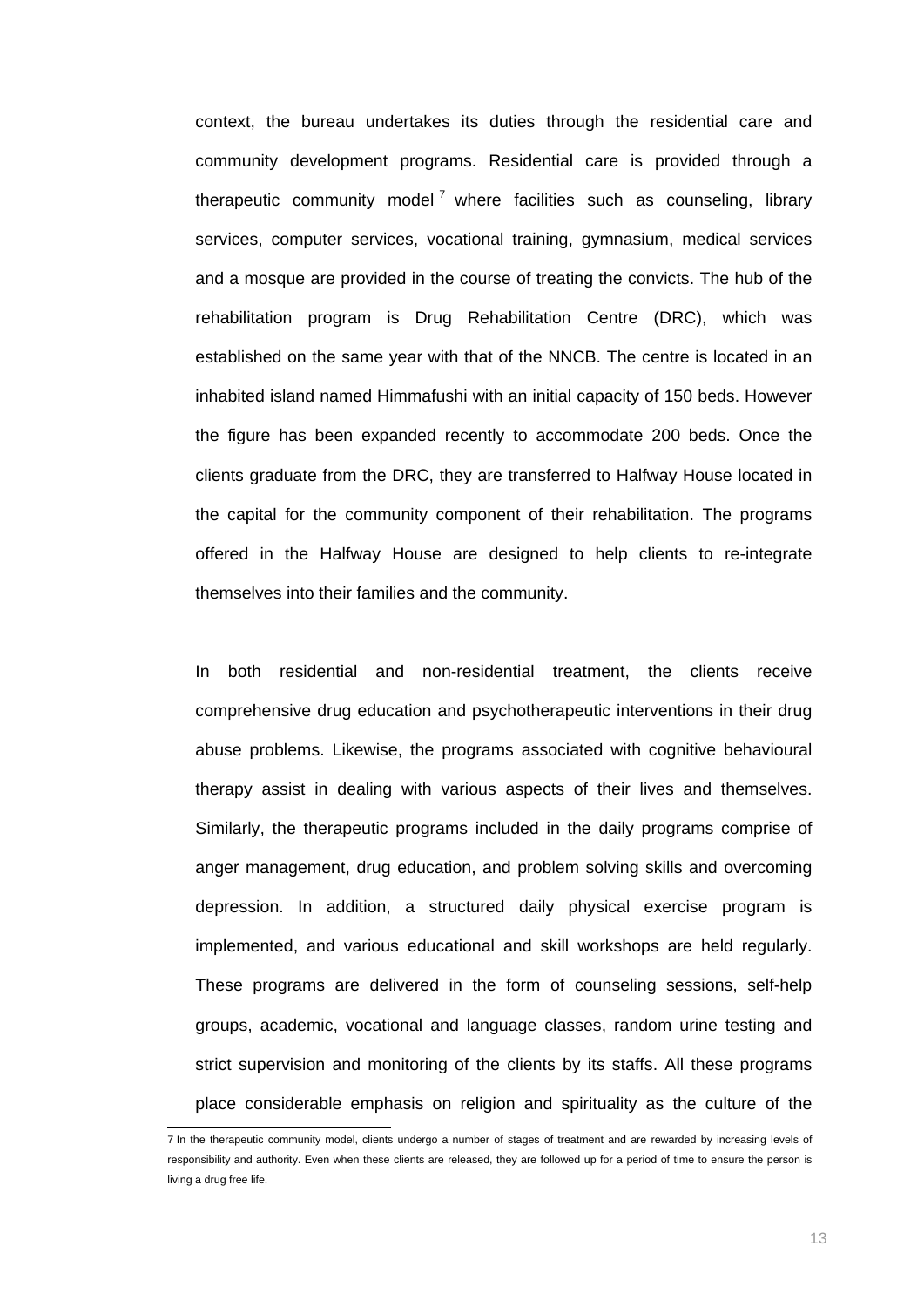Maldives is derived from the Islamic practices which denounce any form of illicit drugs (NNCB, 2003). NNCB also provides assistance to clients in securing employment. In other words, the treatment and rehabilitation program works as parole system where once the community rehabilitation program is successfully completed, the legal sentence gets annulled (NNCB, 2003).

The avenues for referral to treatment and rehabilitation are on a voluntary admission or an admission that is triggered by the Police recommendation. The procedure is to give some first time, nonviolent offenders who have been convicted of minor possession offences, the option of undertaking the rehabilitation program in lieu of being processed through the normal courts. Successful completion of the treatment and rehabilitation means that the alleged offence will not be further prosecuted. Hence, the main aim of this strategy is to focus on relapse prevention by resolving the problems face by the recovered convicts when they return to the community. In this way, rehabilitation services are structured in various stages, allowing the clients to become gradually stabilized and self-reliant on them.

#### **1.6.3 Prevention**

In terms of preventive measures, the present strategy is to provide awareness among the general public. These programs took different shapes as and when it moved along the way. The main differences lay at the kinds of programs offered, to whom the programs were conducted and how frequent were those programs conducted. At its very beginning, there was no or minimal programs conducted. And these programs were only in the form of public speeches and advertisements through the public television and radio. However, once the NNCB was mandated to handle the drug-related issues, they incorporated varying measures instead of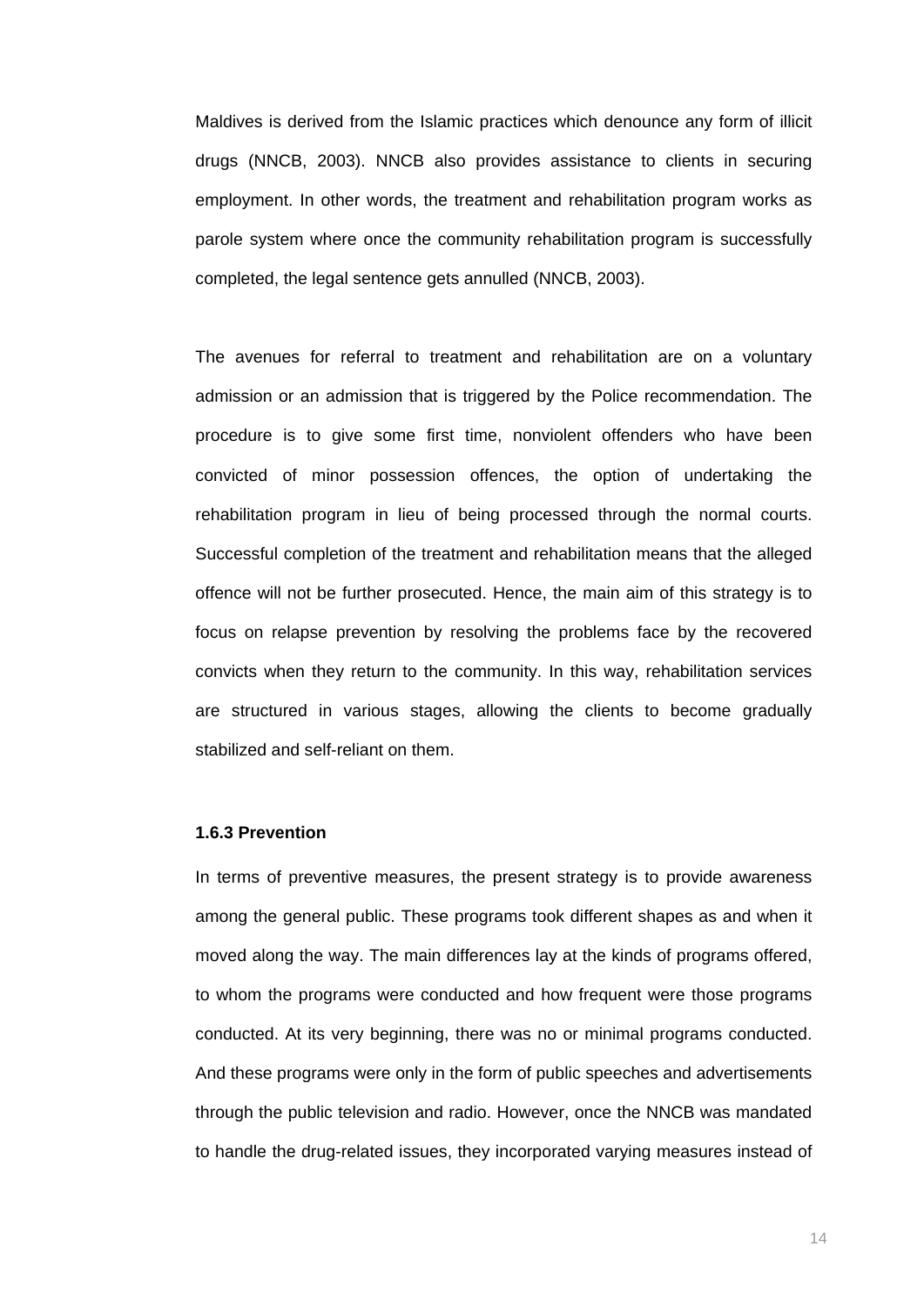limiting it to the existing measures. Some of the new measures include developing awareness programs for different target groups  $8$ , inclusion of islanders separately<sup>9</sup> in their programs, conducting workshops and trainings for the relevant authorities in terms of dealing with the convicts and also increasing the number of programs undertaken each year. The existing programs were also strengthened to ensure the credibility of the programs in terms of its contents and frequency. Presently, the NNCB has taken a step ahead in strengthening this measure as they have started providing training for counselors to overcome the shortage of manpower problem in this area.

#### **1.6.4 Supply Disruption**

In the Maldives, where there is no manufacturing, cultivation or production of illicit drugs, the only way of presence of drugs is through importation. Thus, disruption of the supply of drugs from the entry points became an important measure undertaken to control the incoming supply of illicit drugs into the country from various sources. Likewise, enforcement agencies like the Police, Maldives National Defence Force (MNDF) formerly known as National Security Services (NSS), and the Customs has been upgraded and assigned with high priority to supervise all incoming containers from different countries as the Maldives is heavily dependent on imports (NNCB, 2003, 2008). Supervisions are therefore conducted by using modern technology and widely used international tactics to ensure the validity of the strategy.

 8 This included programs for all parents of school children of below grade 7 both in the capital and other islands, life skills and drug awareness classes for students above grade 8 and awareness programs in atolls targeted to the island chiefs, healthcare workers, teachers, island committee chairpersons and youth. These programs are conducted on annual basis.

<sup>9</sup> This was because islanders are very much different from the people living in the capital in terms of education, awareness, beliefs etc, which required them to be given customized programs with different contents.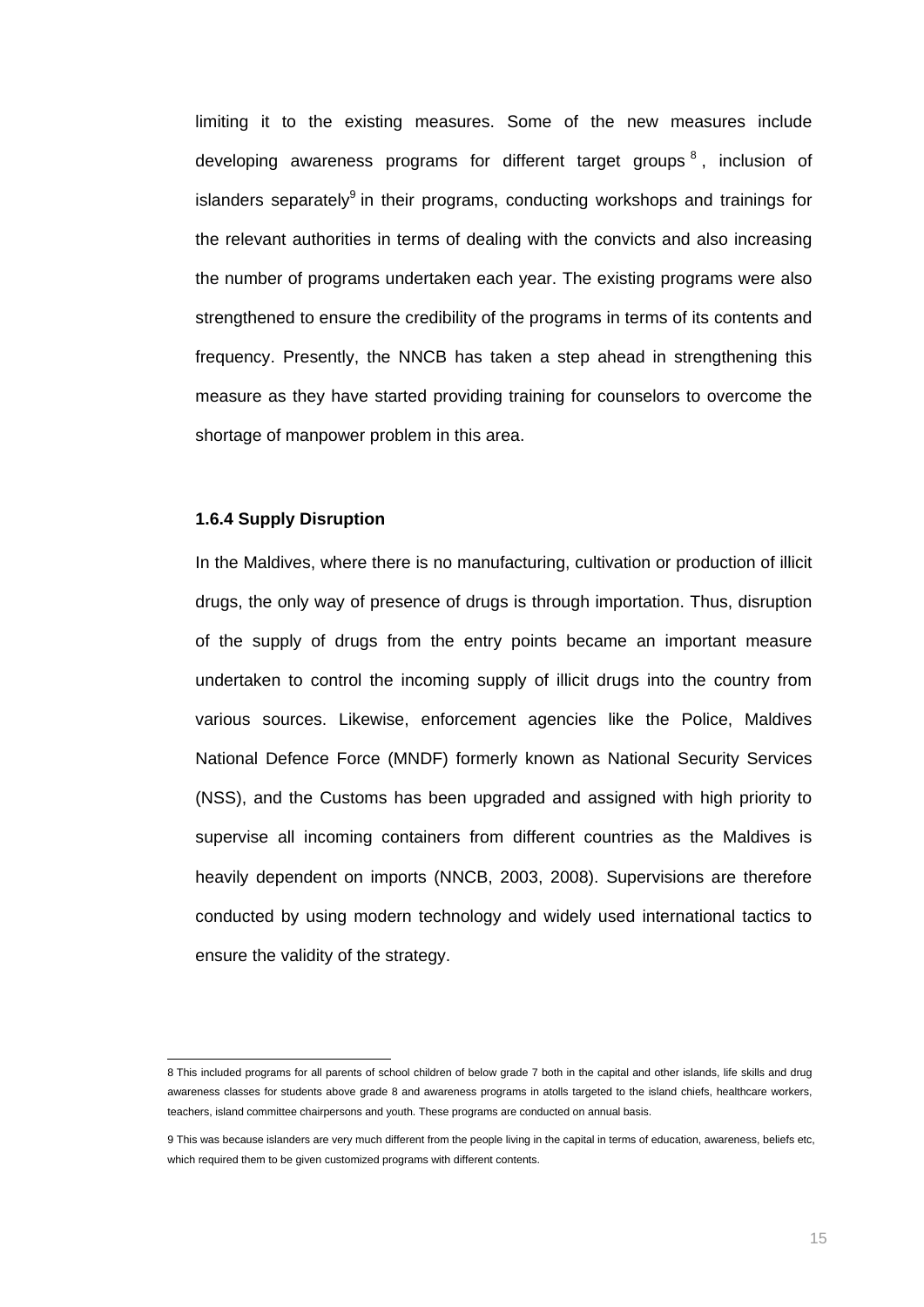It is to be noted that treatment and rehabilitation and prevention strategy falls under the broad category of demand reduction of illicit drugs. And more specifically the introduction of treatment and rehabilitation strategy means that the Maldives is moving away from the punitive prohibitionist approach whereby incorporating diversion approaches as that of the other countries. Whilst, the law enforcement strategy acts in both reducing demand for and supply of illicit drugs in the country while supply disruption acts in supply reduction of the illegal drugs in the country. Apart from the two major strategies of demand reduction and supply reduction, the Maldives has recently introduced the involvement of community in controlling the escalating trend of the drug problem. However, community involvement is limited to only encourage reporting any behaviours relating to drug abuse in the community to the relevant authorities.

With regard to the above account on the current drug policy of the Maldives, it can be said that it tries to exact the convicts in one way or another. That is either by force or providing medical treatment and also suppressing the issue with the use of proactive measures. Hence, it must also be noted that these policy measures are the most prominent forms of addressing the illicit drug problems in other countries as well.

## **1.7 ENFORCEMENT INSTITUTIONS**

Enforcement agencies of these policy measures work collectively to address the plague of illicit drugs in the Maldives. Likewise major law enforcement agencies include the Police, MNDF, Customs and NNCB. The Police and MNDF are the primary authorities responsible for drug intelligence and investigation, narcotics identification and surveillance. It undertakes the responsibility of arrests and seizures related to illicit drugs in the country. In addition, the Police actively coordinate the demand reduction programs carried out by the NNCB, whereby participating in their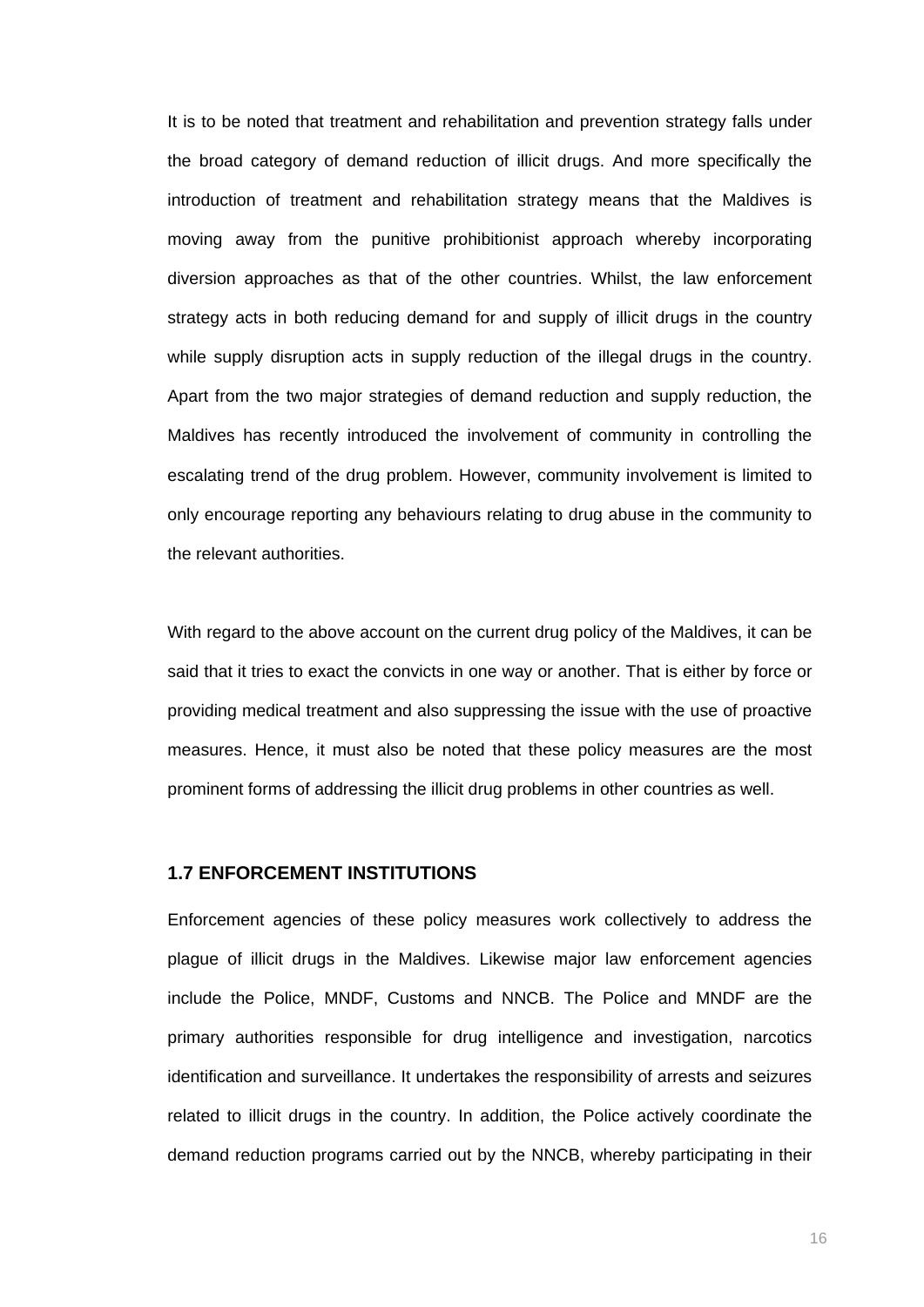advisory committee and in their prevention and awareness programs. The Customs plays a pivotal role in preventing the entry of illegal substances with the use of surveillance system on the seaports and airports, together with arresting the drug traffickers. The Customs also collaborates with NNCB in their advisory committee decisions on treatment and rehabilitation and participates in prevention and awareness programs. Although health sector contribution is crucial to the drug issue, their involvement is only limited to sharing the psychiatrists expertise knowledge with NNCB as and when requested and to provide consultation services to drug addicts with co-morbid psychiatric conditions. The MoH participates in the advisory committee discussions of NNCB, providing advice on the treatment decisions and rehabilitation of drug dependents. NNCB as was mentioned above was first mandated to carry out the rehabilitation and prevention strategy (NNCB, revised 2006). However, in 2005 the mandate was broadened to include the coordination of drug supply reduction activities. And currently, NNCB is responsible for overall coordination of all aspects of the response against drugs. Thus, the current primary responsibilities of NNCB are demand reduction, awareness building, treatment, rehabilitation and liaison with international agencies. Apart from these, NNCB also collaborates with other governmental organizations and also with non-governmental organizations (NGOs) in undertaking its duties and especially for awareness generation and prevention (NNCB, revised 2006).

Apart from the government institutions, the role of the non-government sector has increased in the area of drug abuse prevention. One of the local NGO, *The Journey10* has made drug abuse prevention part of their mandate and is currently undertaking projects to complement the role of the government in this field. NGOs including *Fashan*, *Society for Health Education (SHE)* and *Society for Women Against Drugs*

 10 The Journey is a NGO run entirely by recovering addicts to provide aftercare, support and peer counseling services for other recovering addicts.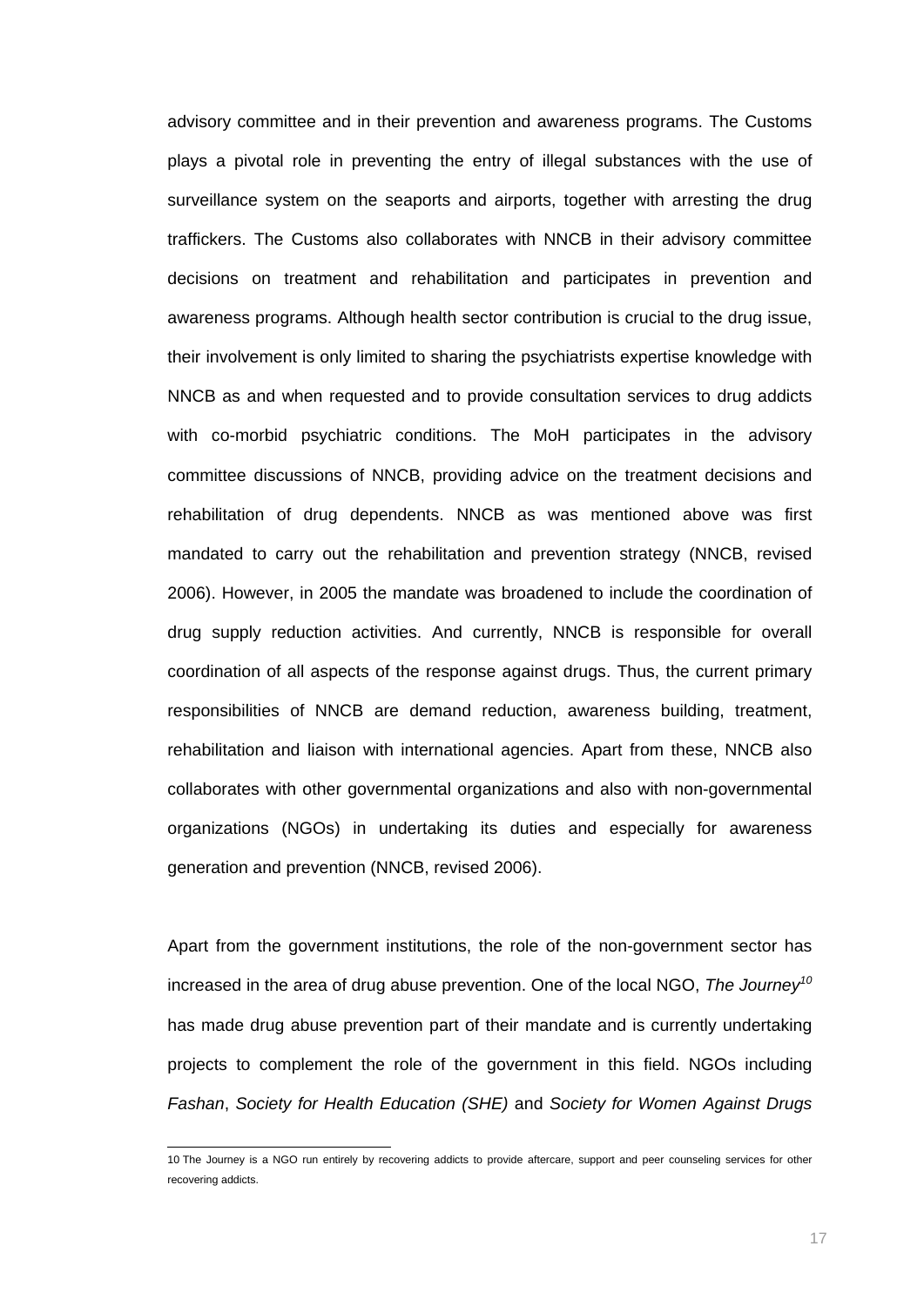are some of the leading NGOs in the field, especially in terms of conducting prevention programs. The Maldives is also actively working with the neighbouring countries as well as with the Interpol and World Customs Organizations (WCO). Likewise, the government of Maldives is active in the battle against illicit drugs in the SAARC region and has ratified the SAARC *Convention on Narcotic Drugs and Psychotropic Substances*, which aimed at ensuring proper implementation of the provisions of the 1988 UN Convention (NNCB, 2008).

#### **1.8 WORK IN PROGRESS ON DRUG CONTROL**

As to the current developments on drug control, NNCB with the assistance of UNODC has recently formulated the first national master plan for drug control named as "*Maldives: Drug Control Master Plan*" (DCMP). This is the result of the RSA conducted in 2003 which prompted the seriousness of the drug dilemma in the country. In the course of preparing the DCMP, a series of seminars were held with the representatives from all works of life, including administrators, law enforcement agencies, health workers and educators (NNCB, 2008). This was then followed by an in-depth discussions and interviews with relevant stakeholders. Based on the suggestions, observations, opinions and other inputs in the discussions, the DCMP was formulated and launched on 22<sup>nd</sup> May 2008 (The President's Office, revised 2008). The overall objective of the DCMP is to take substantial control of drugs by expanding the knowledge base, enhancing coordination and improving the management of activities, together with significantly limiting the supply of as well as the demand for illicit drugs in the country (NNCB, 2008). In this stance, the interventions of DCMP comprised of six areas, which includes;

- drug control management and coordination (aiming at improving the coordination and management of drug control measures);

18 and 18 and 18 and 18 and 18 and 18 and 18 and 18 and 18 and 18 and 18 and 18 and 18 and 18 and 18 and 18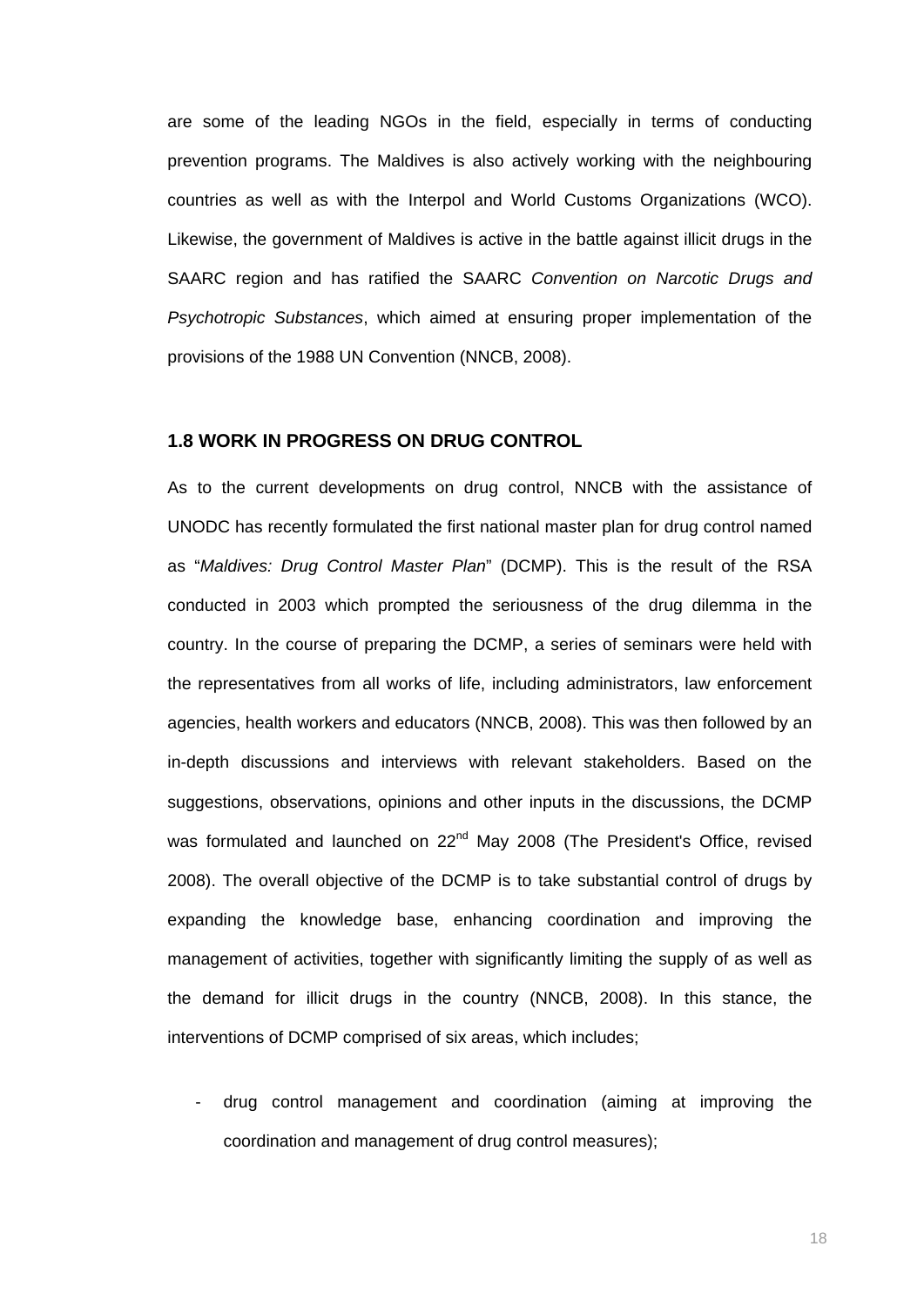- laws, regulations and judicial system (aiming at enhancing the current legal system);
- supply reduction / drug enforcement (aiming at enhancing the capacity of the drug law enforcement agencies to stop smuggling and trafficking);
- drug demand reduction (aiming at reducing the demand for illicit drugs through prevention measures and care for drug abusers);
- illicit drugs and corruption (aiming at reducing the risk of corruption due to trafficking and production of illicit drugs);
- Illicit drugs and money laundering (aiming at reducing the risk of money laundering due to trafficking and production of illicit drugs).

According to the DCMP, drug control efforts are generally classified under two broad areas, namely supply reduction and demand reduction. Supply reduction is further classified into two sub-areas: production and trafficking. In the sub-area of production, a key concern is the specific problem of precursor, and in both areas money laundering and corruption are major concerns. Demand reduction interventions are divided into three sub-areas: primary prevention (preventing individuals from initiating abuse drugs); secondary prevention (treating and rehabilitating addicts); and tertiary prevention (harm reduction to the drug abusers as well as to the surrounding society). These interventions are accomplished with the use of many actors. The following figure (Figure 1) provides the actors responsible for the interventions mentioned in the DCMP.

| NATIONAL MASTER PLAN FOR DRUG CONTROL                                             |                                        |                                             |                |                                                   |                           |                       |                          |                                         |                             |               |              |
|-----------------------------------------------------------------------------------|----------------------------------------|---------------------------------------------|----------------|---------------------------------------------------|---------------------------|-----------------------|--------------------------|-----------------------------------------|-----------------------------|---------------|--------------|
| <b>Maldives</b><br>Police<br><b>Services</b>                                      | Maldives<br>Customs<br><b>Services</b> | Dept. of<br>Immigration<br>х,<br>Emigration | Coast<br>Guard | National<br>Security<br><b>Services</b>           | Ministry<br>0t<br>Justice | Attorney<br>General   | Ministry<br>0t<br>Health | Ministry<br>0f<br>Gender<br>&<br>Family | Ministry<br>0t<br>Education | Mass<br>Media | NGO.<br>etc. |
| Preventing Production and Trafficking<br>Precursors, Money Laundering, Corruption |                                        |                                             |                | Tertiary<br>Secondary<br>Prevention<br>Prevention |                           | Primary<br>Prevention |                          |                                         |                             |               |              |
| <b>SUPPLY REDUCTION</b>                                                           |                                        |                                             |                | <b>DEMAND REDUCTION</b>                           |                           |                       |                          |                                         |                             |               |              |
| <b>Overall Coordination: NNCB</b>                                                 |                                        |                                             |                |                                                   |                           |                       |                          |                                         |                             |               |              |

*Figure 1: Actors responsible for the DCMP interventions (NNCB, 2008)*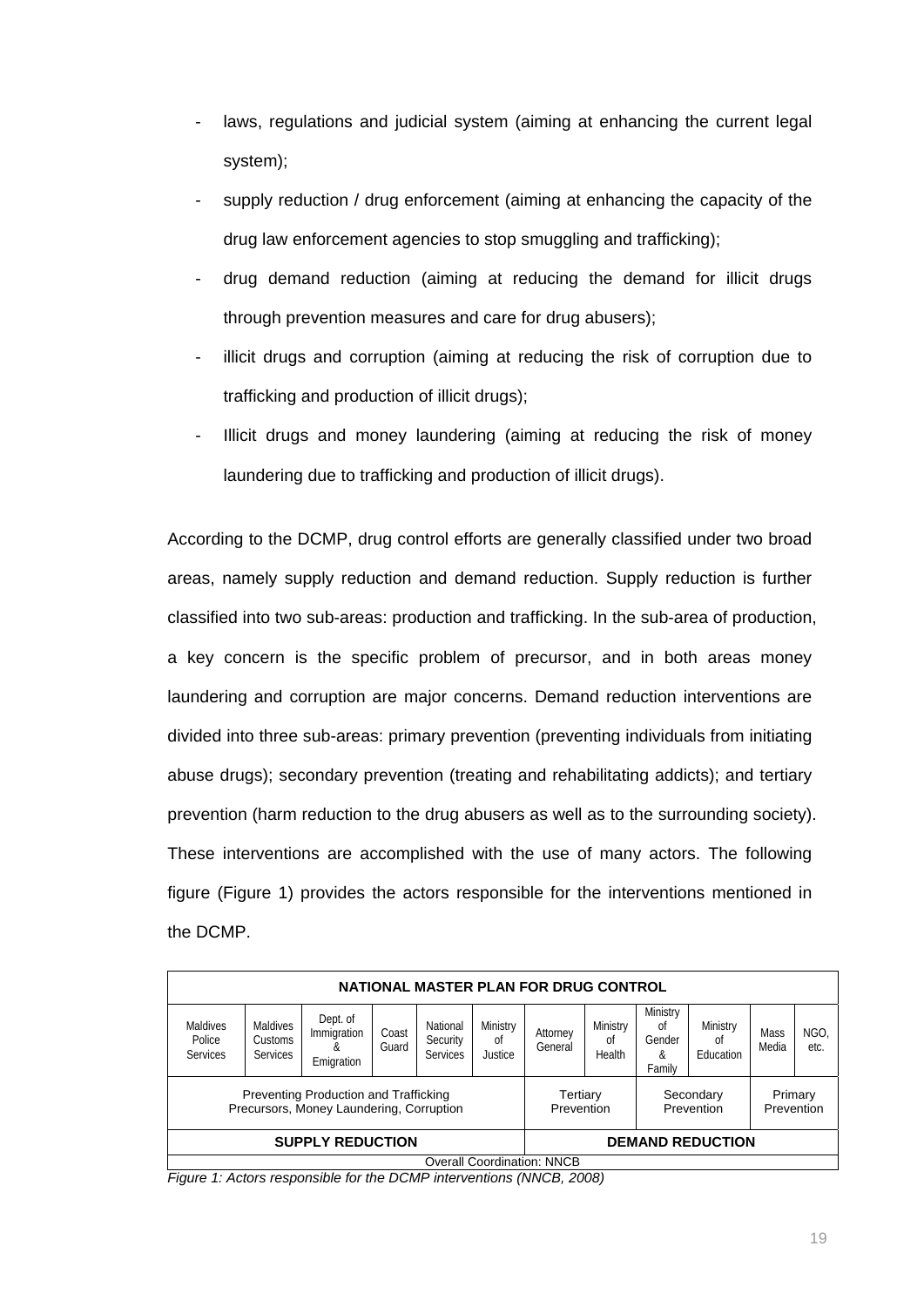### **1.9 RESEARCH OBJECTIVES**

Given the above context, the study attempts to accomplish four objectives. Firstly, to review literature on the evolution of drug policies and how the different policies were emphasized over time; secondly, to evaluate the effectiveness of the current drug policy of the Maldives with that of the loopholes existent in the system; thirdly, to identify probable reasons for the loopholes of the current drug policy; fourthly to identify a theoretical framework that can be used in the efforts to better deal with the problem.

## **1.10 RESEARCH QUESTIONS**

Against the above background, the particular research questions outlined for this study are as follows:

- How effective is the current drug policy in the Maldives, in successfully achieving its goal?
- What are the underlying reasons for the loopholes in the current drug policy which deprives to achieve successful outcomes?
- What are the possible amendment(s) or new concept(s) that can be incorporated in filling the loopholes and strengthening the current drug policy?
- How would the amended drug policy framework assist in combating the drug dilemma?

#### **1.11 THE SIGNIFICANCE OF THE STUDY**

As was mentioned above, although the Maldives is among the smallest nations of the world, the country is not immune to the daunting problem of illicit drugs. Taking the drug situation of the Maldives, it can be said that the country is at the verge of loosing a whole generation of youth to the epidemic. Despite this fact, at present there are very few studies that have been conducted in the Maldives to understand the extent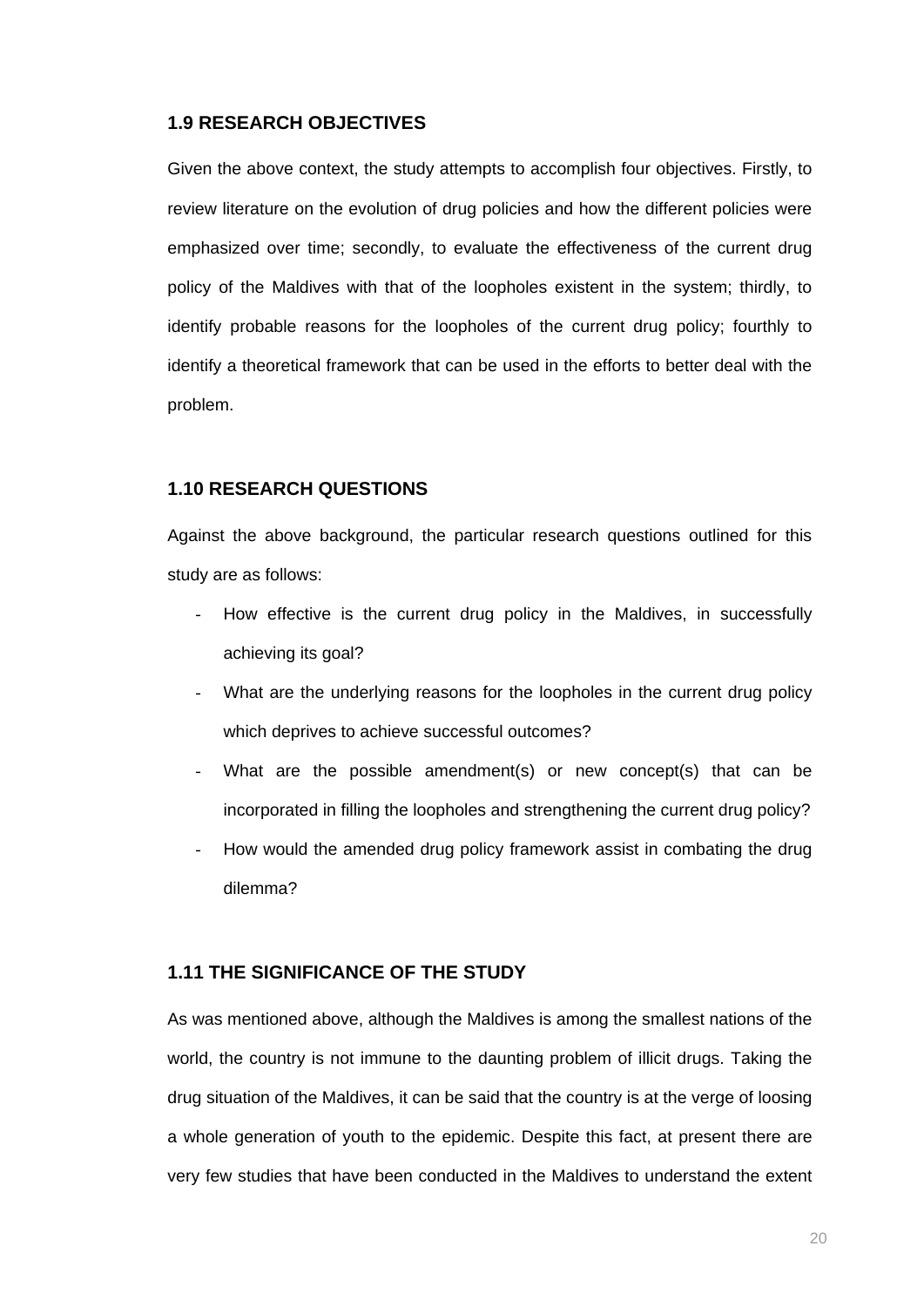and the cause of this problem. It can also be said that there is hardly any robust empirical research that looked into the drug policy in detail in the country. As this study aims to make an attempt to identify the reasons for the failures of the drug policy and to identify the probable actions that could have been undertaken in the process of controlling the matter, this study therefore may attribute to provide some understanding on the effectiveness of the current drug policy in the Maldives. Moreover, this study may become an important source for the relevant authorities in the decision making processes and also it can act as a motivator for researchers to undertake more studies in this area.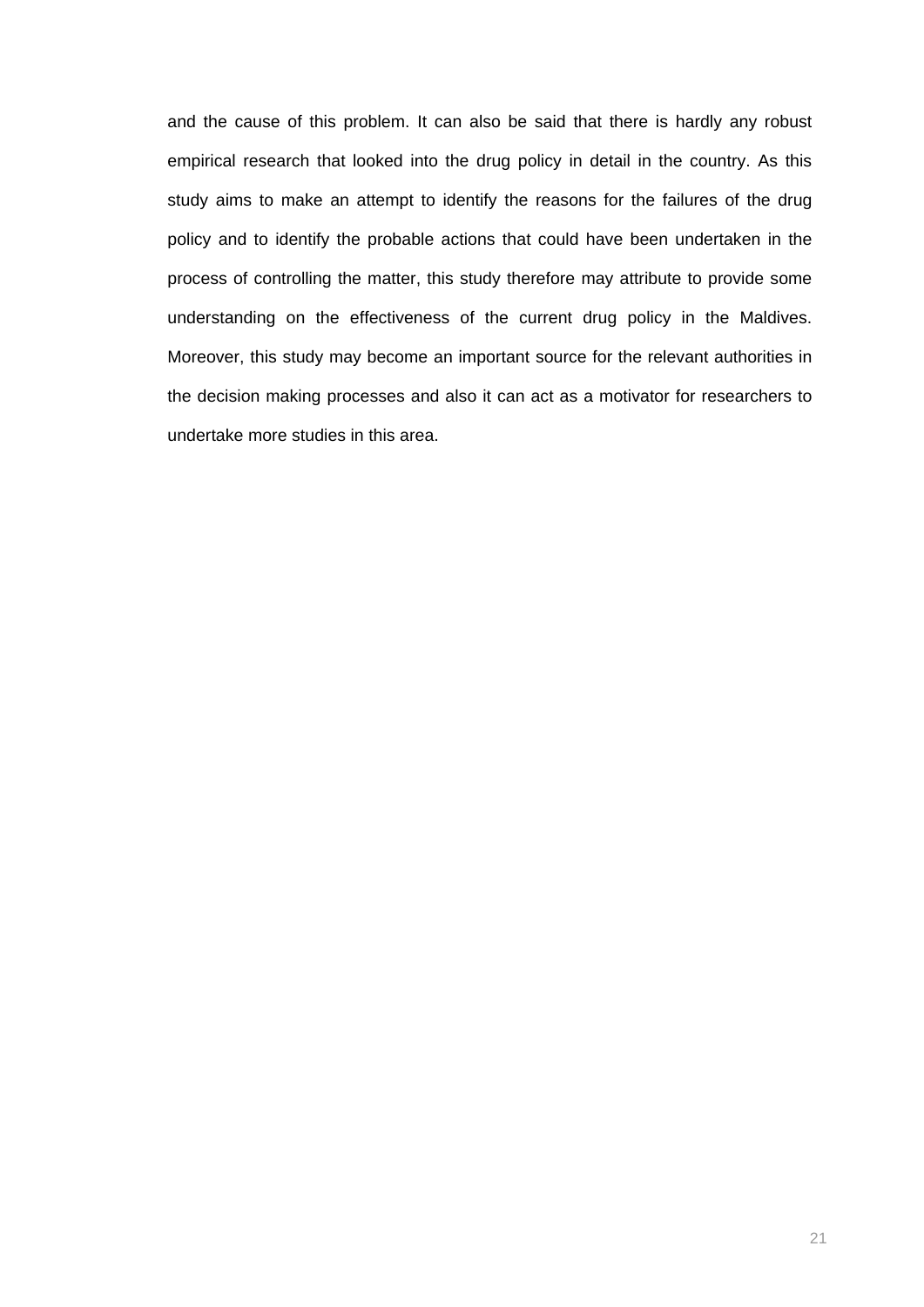#### **CHAPTER TWO: LITERATURE REVIEW**

#### **2.1 INTRODUCTION**

Illicit drug use is widely blamed for a broad range of personal and social ills. According to many observers, drug users suffer diminished health, decreased earnings and moral degradation (Reuter, 1997; Steel, 2006). Similarly according to many accounts, the illegal drugs promotes crime, destroys inner cities, spreads AIDS, corrupts law enforcement officials and politicians, produces and exacerbates poverty and erodes the moral fabric of society (Reuter, 1997; Steel, 2006). As a result, the most common response to these perceptions is the belief that governments should prohibit production, sale and use of the illegal drugs. This view presumes that drug use causes the problems associated with illegal drugs and that prohibition reduces these problems by discouraging the use of them. A small but a vocal minority, however, suggests that prohibition itself is causing many of the problems associated with the illegal drugs. And this minority believes that policies other than prohibition may be preferable. From this point onwards, the policy debate on illicit drugs has been divided into three broad spectrums, namely, prohibition, harm minimization and legalization. And these three policies further possess varying strategies and measures to achieve the objectives of the particular approach.

This chapter provides a literature review to identify a theoretical perspective that would be used in this study. Firstly, it will present how and what factors have contributed to the initiation of the different policies in the drug policy arena. This is to provide a general idea of what are the current policies used by the countries worldwide and what are the underpinnings for them to initiate the specific policies. Then a brief explanation of the major policies will be presented with that of some of its strategies and measures. Thirdly, as the drug policy is one of the very

<u>22 and 23 and 23 and 23 and 23 and 23 and 23 and 23 and 23 and 23 and 23 and 23 and 23 and 23 and 23 and 23 a</u>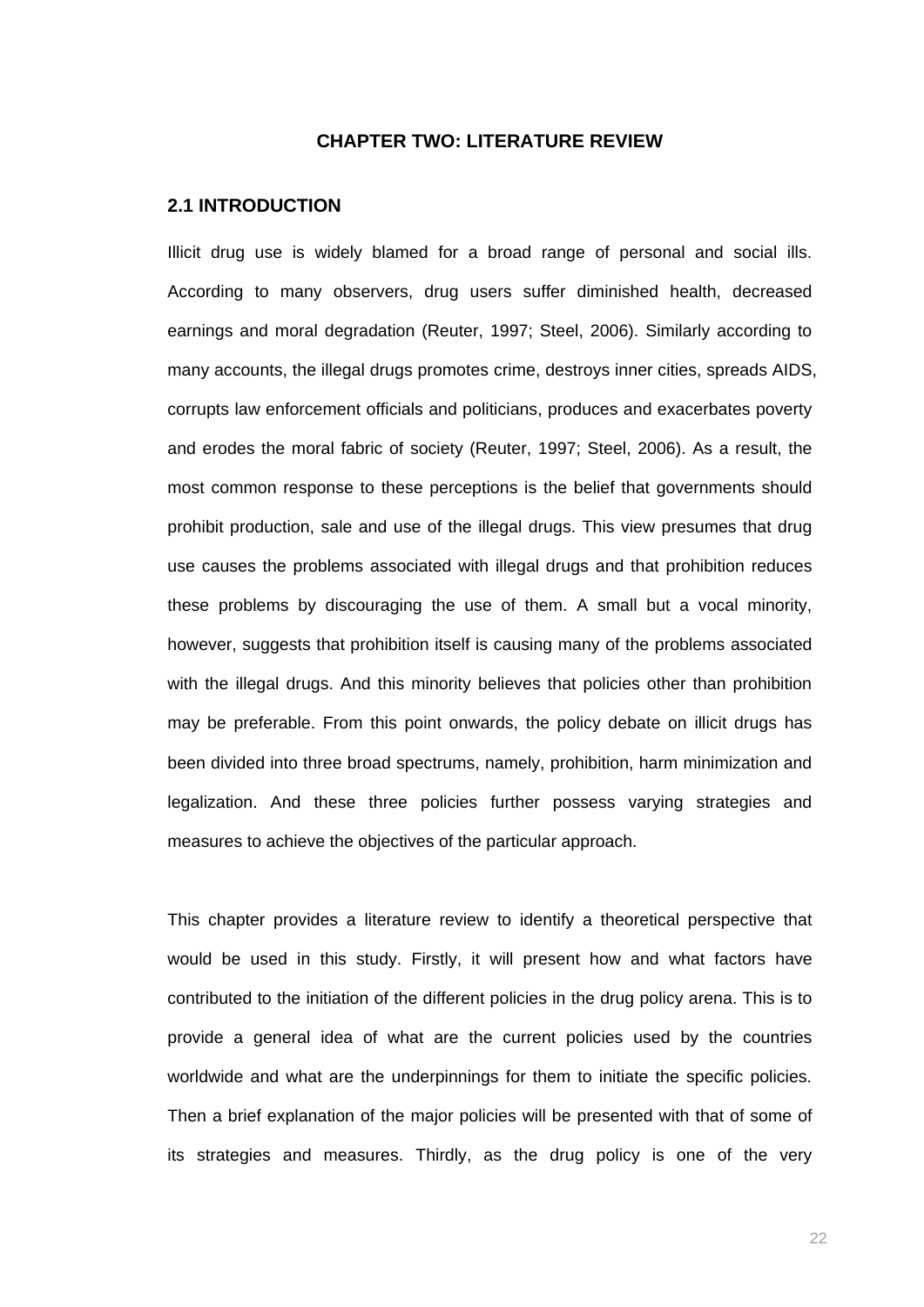controversial issues worldwide, the chapter will then present some of its positive and negative consequences associated with the different policies. This is presented to show a clear understanding of the different policies as well as the reasons for the debate on the drug policy. Fourthly, it will present the recent trend in the drug policies, attaching the explanation with real life successful cases from different parts of the world. Lastly, the chapter will present a theoretical framework which supports the current trend taken towards the drug policy and is supposedly believed that the key components identified in the theory are essential to the efforts made in the drug policy.

### **2.2 HISTORICAL OVERVIEW OF DRUG POLICY**

Societal responses to drug abuse have a lengthy history. However, the drug legislation that evolved in the  $20<sup>th</sup>$  century is largely to be held responsible for the insistence from the United States, claiming that international agreements must serve as a mechanism to interrupt the unlimited flow of illicit substances from producers to consumers located throughout the world (Bullington, 2004). The attempt made by the United States became a success when the UN finally approved *The Single Convention* in 1961. The convention was designed to modernize the previous system of controls by codifying the drug conventions, simplifying the international control structures, extending the system of control that already applied to opium and poppy straw to cannabis and coca leaves, and encouraging the adoption of appropriate treatment and rehabilitation measures for users (Chatterjee, 1981, pp. 343-344 cited in Bullington (2004)). The convention also proposed that narcotics can only be used for legitimate medical purposes or for scientific studies while all other uses were considered illegal (Bullington, 2004). This marked the emergence of criminal justice approach to the illicit drug phenomenon and the convention was a success when the signatories showed their commitment to their decision. At present, there are 166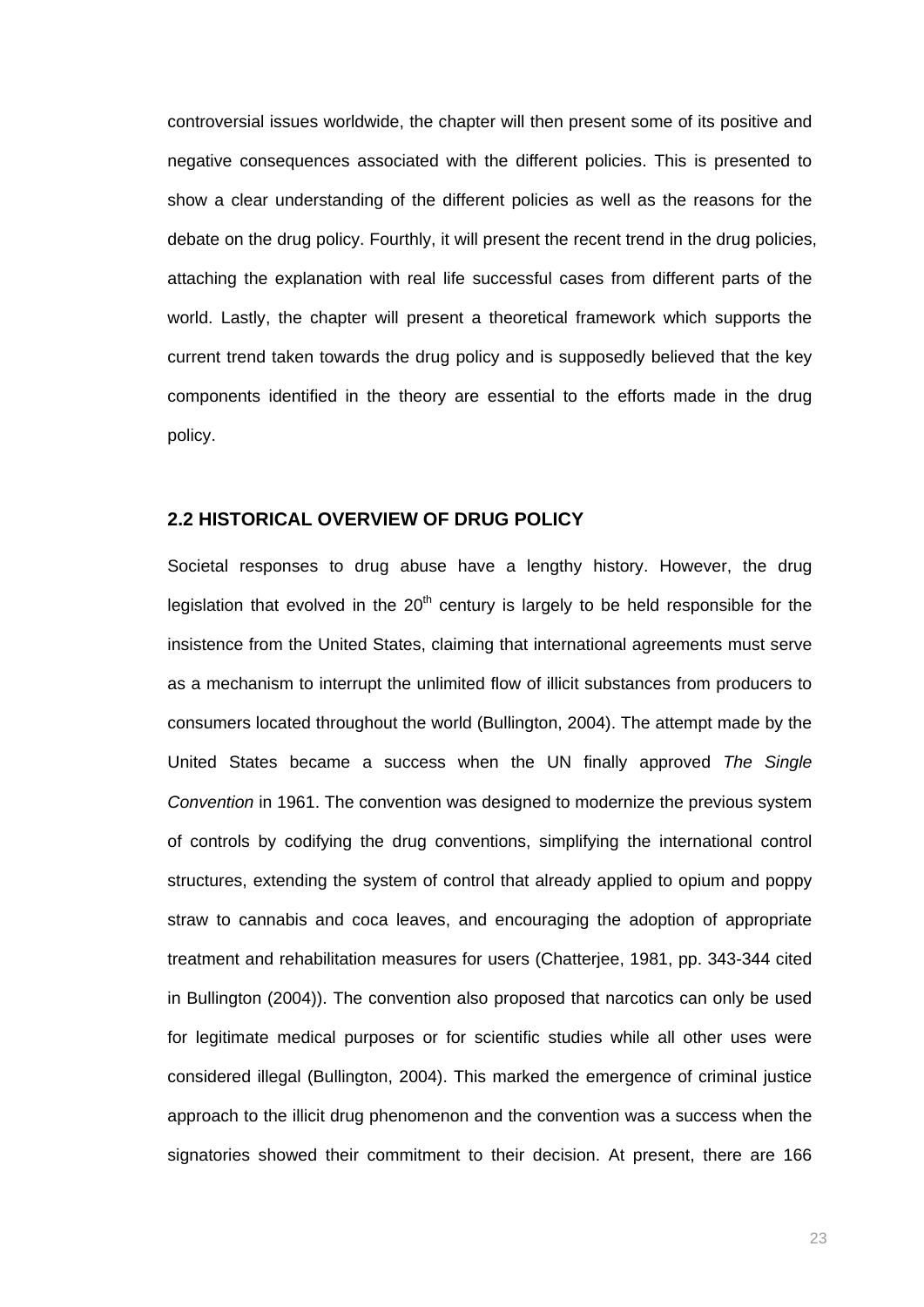nations who have signed and ratified the convention, while there exist 26 nations who has not yet decided on the convention (Bullington, 2004). Considering the huge number of countries in favour of the criminal justice approach, the *1961 Single Convention,* thus served as the basis for all modern drug control efforts and drug policies (Aoyagi, 2006).

Despite the remarkable acceptance of the *Single Convention* in the international arena, there appeared weaknesses in the convention. Likewise, one of the perceived weaknesses was that the convention limits any future radical innovations in drug policy due to the restrictive language of the agreement committing signatories to strictly adhere to the prohibition model (Bullington, 2004). Another weakness was that it gave much attention to supply-side of the problem while ignoring the demandside (Bullington, 2004). To fill these gaps, the following convention, *The 1971 Convention on Psychotropic Substances* included references to treatment, education, rehabilitation and even social reintegration, albeit with the understanding that these would be utilized in addition to imprisonment rather than in lieu of it. The attempt to accommodate the demand-side of illicit drugs also meant the introduction of the public-health stance or harm minimization, whereby paving way to develop interventions to reduce the health-related consequences and prevent substance use (Kübler, 2001). However, despite the fact that the 1971 convention tried to attain the demand side of the problem, the prohibition approach remained as the basis of international drug policies (Wodak, Symonds et al., 2003).

Apart from the drug policy approaches in the 1960s and the 1970s, the early 1990s witnessed interesting developments in the drug policies throughout the world. These developments are closely linked to the dramatic increases in drug abuse and prohibition related diseases, deaths and crimes. The scourge of HIV spread among drug users especially with the rise in intravenous drugs, became an important reason

24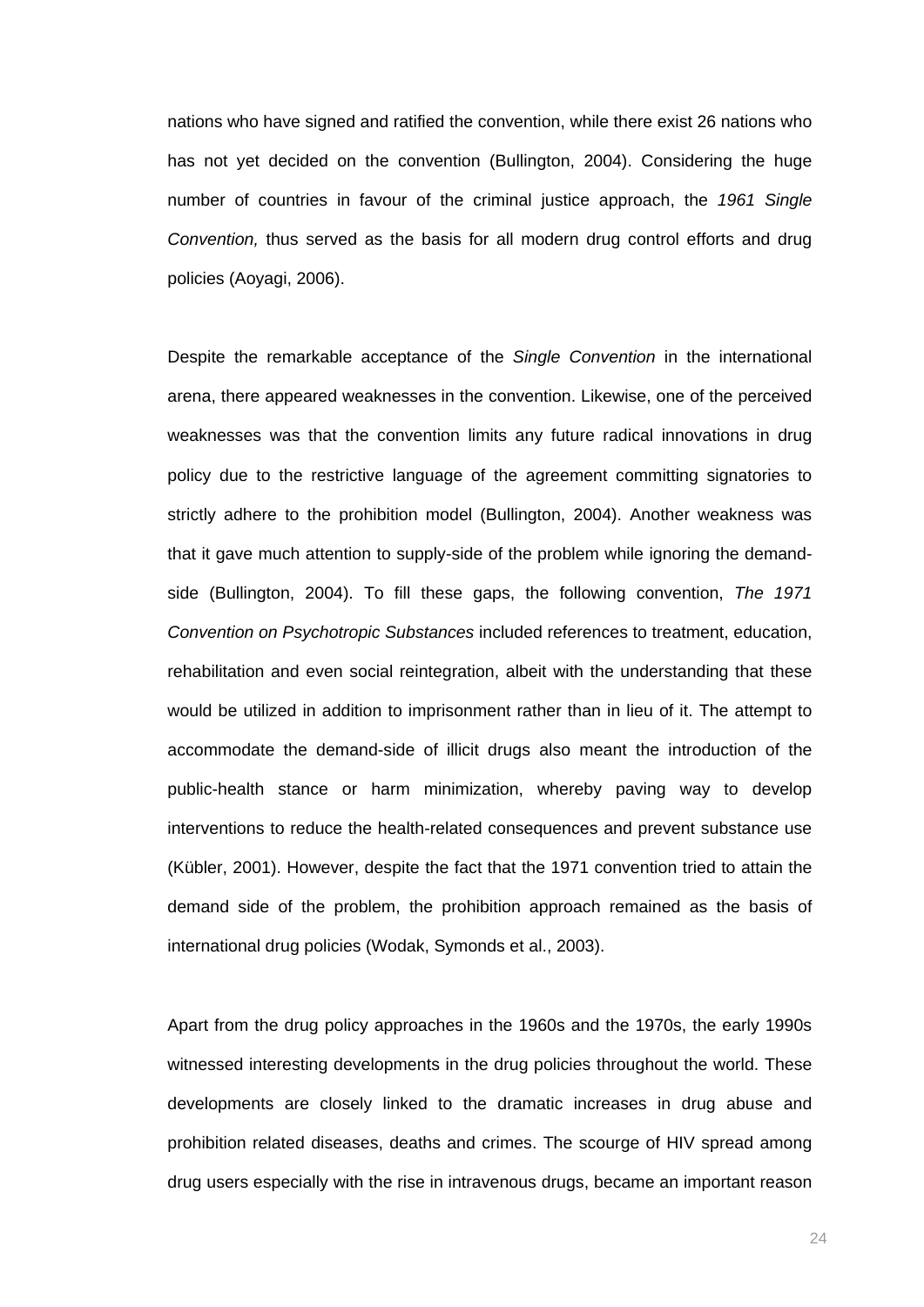for the new developments in the drug policy. Such circumstances raised questions about the UN drug control strategy for the first time. Likewise, among the first incidents, Mexico submitted a critical letter to the General Assembly meeting of the UN in 1993, calling for careful reconsideration of the existing approaches on drugs (Bullington, 2004). The letter scrutinized the failures of the earlier efforts to curtail cultivation, production and trafficking together with the rapid growth and expansion of the criminal organizations to meet the growing demands. The letter also raised concerns about relative absence of demand-side strategies. Similar concerns were raised by other member countries of the UN and they shared the same feelings with that of the ones heaved in the letter of Mexico. The 1993 General Assembly meeting also included a groundbreaking discussion on the entire legalization of drugs, in response to a complain charging the Dutch cannabis policy is in violation to the conventions articulated by the UN (Bullington, 2004). Such incidences therefore became the stepping stones to contest the UN conventions on drug abuse.

As to literature, the Dutch were the first among the modern nations to challenge the accepted set of assumptions associated with prohibitionism, whereby charting their own territory of drug abuse, albeit within the restrictions imposed by the dominant model of the UN (Laursen and Jepsen, 2002). In the course of doing so, beginning the early 1970s, the Dutch government first explored the possibility of adjusting their punishment-oriented policies in a way to reduce the harms associated with illicit drugs. The impetus for this reconsideration was the fact that many Dutch youth had been experimenting with illegal substances and were facing serious consequences. According to them, the presumed deterrent effect associated with stigmatization of drugs through the criminal law was not clearly sufficient to constrain youth from treading on dangerous grounds and thwarting the authorities, regardless of the legal and personal consequences of drugs (Leuw, 1991). Thus, such factors led the Dutch to study the real problem and then to try and find way(s) to adjust their law(s) to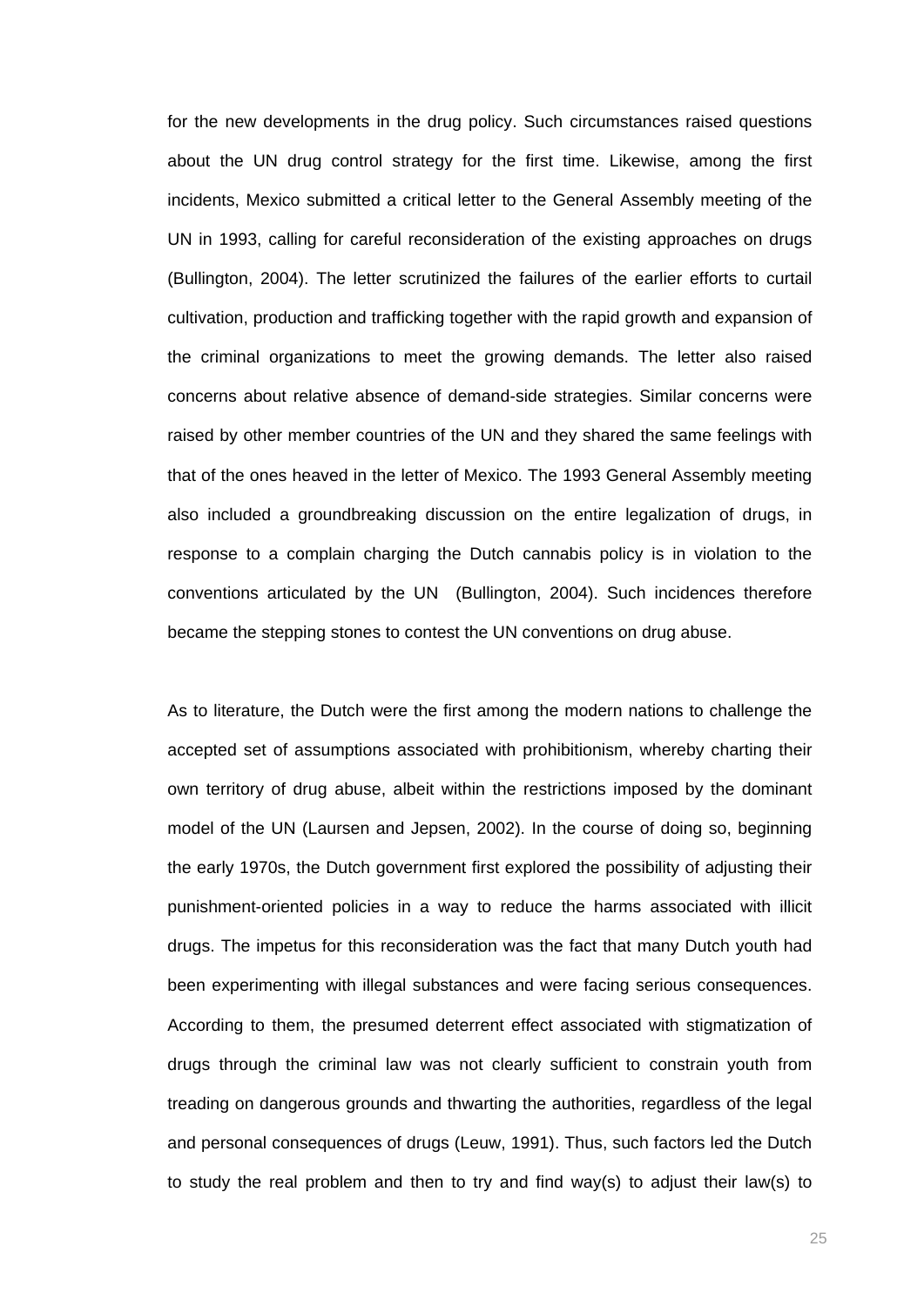accommodate the new reality rather than simply cracking down the deviants in accordance to UN's stand with regard to the matter. This attempt became a success by the mid 1970s, when the first experimental programs in relaxing the cannabis enforcement practices were proven viable and as a result drug law was amended in 1976 (Leuw, 1991). This further resulted in structuring a policy that would effectively separate *"soft*" (cannabis and hashish) and "*hard"* (all other illicit substances) drug markets, consequently raising the debate on legalization or decriminalization of illicit drugs (Leuw, 1991).

Apart from the Netherlands, the period also witnessed several other nations adopting stances that placed them in direct confrontation with UN strict prohibition backers (Jelsma, 2003). These include Germany and Denmark opting to effectively decriminalize marijuana and hashish considering them as *"soft drugs"* (Jelsma, 2003). More recently, Canada also considered similar legislation, as did Britain (Jelsma, 2003). In each of these nations, the decision was made not to enforce the criminal penalties for small amounts of drugs that are perceived to pose little danger to individual users (Jelsma, 2003). In most instances, monetary fines replaced the previous criminal sanctions (Jelsma, 2003). Though these developments in the drug policies deter with the UN's approach, it is to be noted that all of these has been accomplished within the framework articulated by the UN conventions and this was the reason that the offenses typically retain their formal criminal status rather than it being considered an act of decriminalization (Schmidt-Semisch and Paul, 2002; Wodak, Symonds et al., 2003; Bullington, 2004).

In this way, the three approaches, namely prohibition, harm minimization and legalization emerged as the key areas of debate with regard to the drug policy. However, there exists varying occasions, that it was difficult to put a demarcation between the three approaches on drugs. According to MacCoun, Reuter et al. (1996)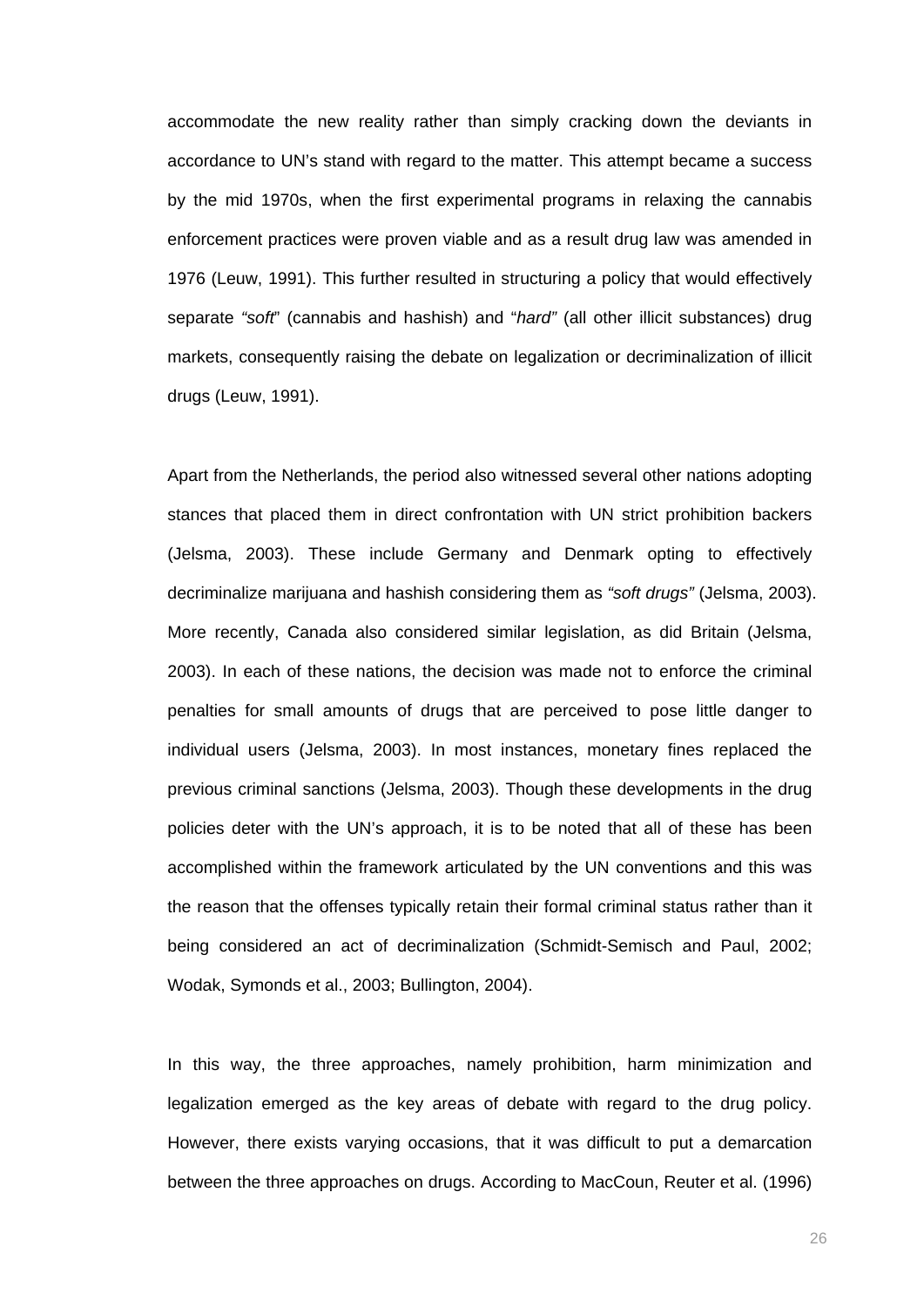and Nadelmann (1992), one way to differentiate the approaches to drugs can be done in the form of justifying a user who takes drugs. Likewise, plausible control models, both existing and theoretical can be arrayed along a spectrum of restrictiveness with respect to who may legally use and administer the drugs. "*The spectrum of drug control regimes"* by Kleiman (1992), is one of the significant models which clearly explains this notion (MacCoun, Reuter et al., 1996). The following figure (Figure 2) portrays the notion in a diagrammatic format explaining the differing extents of restrictiveness adopted by the different approaches taken towards the drug problem.

|                                                          | Regime                                    | Model                                                                                                                                                                                              |                            |  |
|----------------------------------------------------------|-------------------------------------------|----------------------------------------------------------------------------------------------------------------------------------------------------------------------------------------------------|----------------------------|--|
|                                                          | Prohibitory<br>Prescription<br>Regulatory | Pure Prohibition: Full prohibition with no allowed use for any purpose<br>whatever (e.g. heroine, marijuana)                                                                                       |                            |  |
|                                                          |                                           | Prohibitory Prescription: Prohibited except for narrow therapeutic<br>purpose unrelated to addiction: administered by doctor or other health<br>professional (e.g. cocaine)                        |                            |  |
|                                                          |                                           | Maintenance: Prescribed for relief of addiction: otherwise prohibited<br>(e.g. methadone). Administered by an authorized agent, or for some<br>patients, self-administered under tight supervision |                            |  |
|                                                          |                                           | Regulatory Prescription: Self-administered, under prescription, for<br>relief of psychiatric problems (e.g. current US regime for Valium,<br>Prozac)                                               | Decreasing Restrictiveness |  |
|                                                          |                                           | Positive License: Available for any reason to any adult in possession<br>of an appropriate license, gained by demonstrated capacity for safe<br>use (theoretical regime from Kleiman, 1992a)       |                            |  |
|                                                          |                                           | Negative License: Available for any reason to any adult who has not<br>forfeited the right by violating conditions for eligibility (theoretical<br>regime from Kleiman, 1992a)                     |                            |  |
|                                                          |                                           | Adult Market: Available to any adult (e.g. alcohol)                                                                                                                                                |                            |  |
|                                                          |                                           | Free Market: Available to any individual (e.g. caffeine)                                                                                                                                           |                            |  |
|                                                          |                                           | Figure 2. The spectrum of drug control regimes (MacCoun, Reuter et al.,                                                                                                                            |                            |  |
| <b>2.3 DRUG POLICY AND ITS CHARACTERISTICS EXPLAINED</b> |                                           |                                                                                                                                                                                                    |                            |  |
|                                                          |                                           | Referring to the above literature on the historical view of drug policies, it reveals that                                                                                                         |                            |  |
|                                                          |                                           | the policy is mainly divided into three broad areas, namely the prohibition, harm                                                                                                                  |                            |  |
|                                                          |                                           | minimization and the legalization. In this respect, the following provides a brief                                                                                                                 |                            |  |

*Figure 2. The spectrum of drug control regimes (MacCoun, Reuter et al.,* 

# **2.3 DRUG POLICY AND ITS CHARACTERISTICS EXPLAINED**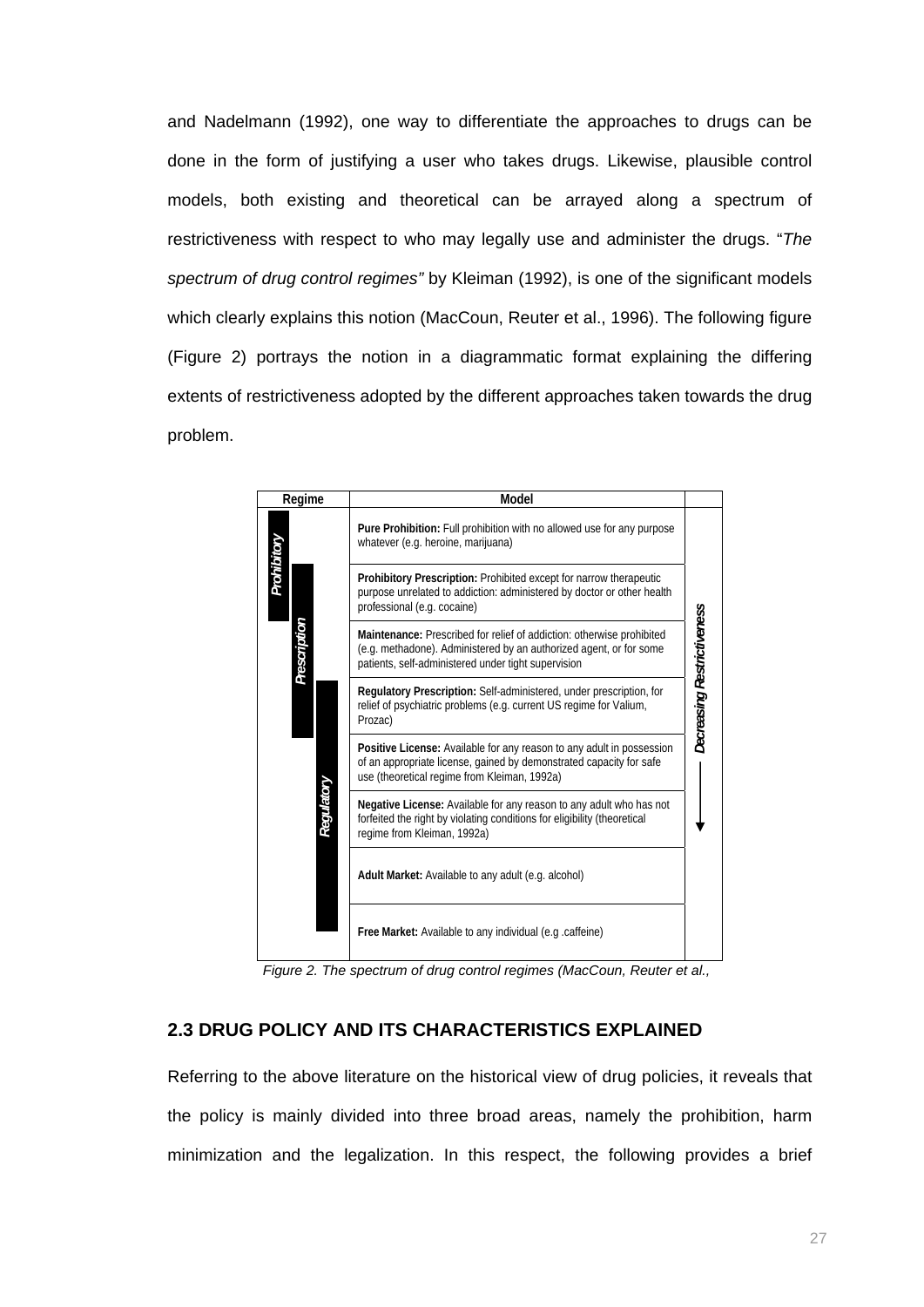understanding on the three approaches and some of its major characteristics of each of the approaches.

### **2.3.1 Prohibition**

According to MacCoun, Saiger, Kahan and Reuter (1993), the prohibitionist approach is based on the implementation of a punitive policy in which criminal law is used aggressively against the users and the dealers (cited in Hilte, 1999). In this aspect, "*punitive drug prohibition"* refers to policies that rely on penal sanctions (e.g., incarceration) to punish those who use illicit drugs (Aoyagi, 2006). This approach to drug use is sometimes referred to as the moral or the criminal justice model, because it presumes that "*illicit drug use is morally wrong"* and thus should be criminalized. The underpinning of this approach is that, without a prohibitionist stance, it is impossible to attain a drug free society (Aoyagi, 2006).

Prohibition approach comprises of two types of prohibition. Firstly, the ultraprohibition type or the zero-tolerance model is the approach pursued in the United States. Some of the measures of this type include (1) providing increased powers for relevant authorities for detection and surveillance work (*e.g.,* phone taps, hidden cameras, body searches); (2) stipulating more severe sentences by the courts - such as life imprisonment for supply, death sentence for importation, or increased sentences for users; (3) generating increased war on drug propaganda, through schools, the mass media and social engineering (*e.g.,* directive therapy); (4) offering treatment responses based on detoxification or controlling patient with highly sedative drugs, brain surgery, threats of incarceration, etc (Aoyagi, 2006). Secondly, the prohibition type is the model undertaken by governments in response to the findings of experts, and is more liberal in nature than that of the ultra-prohibition type. Some of the measures of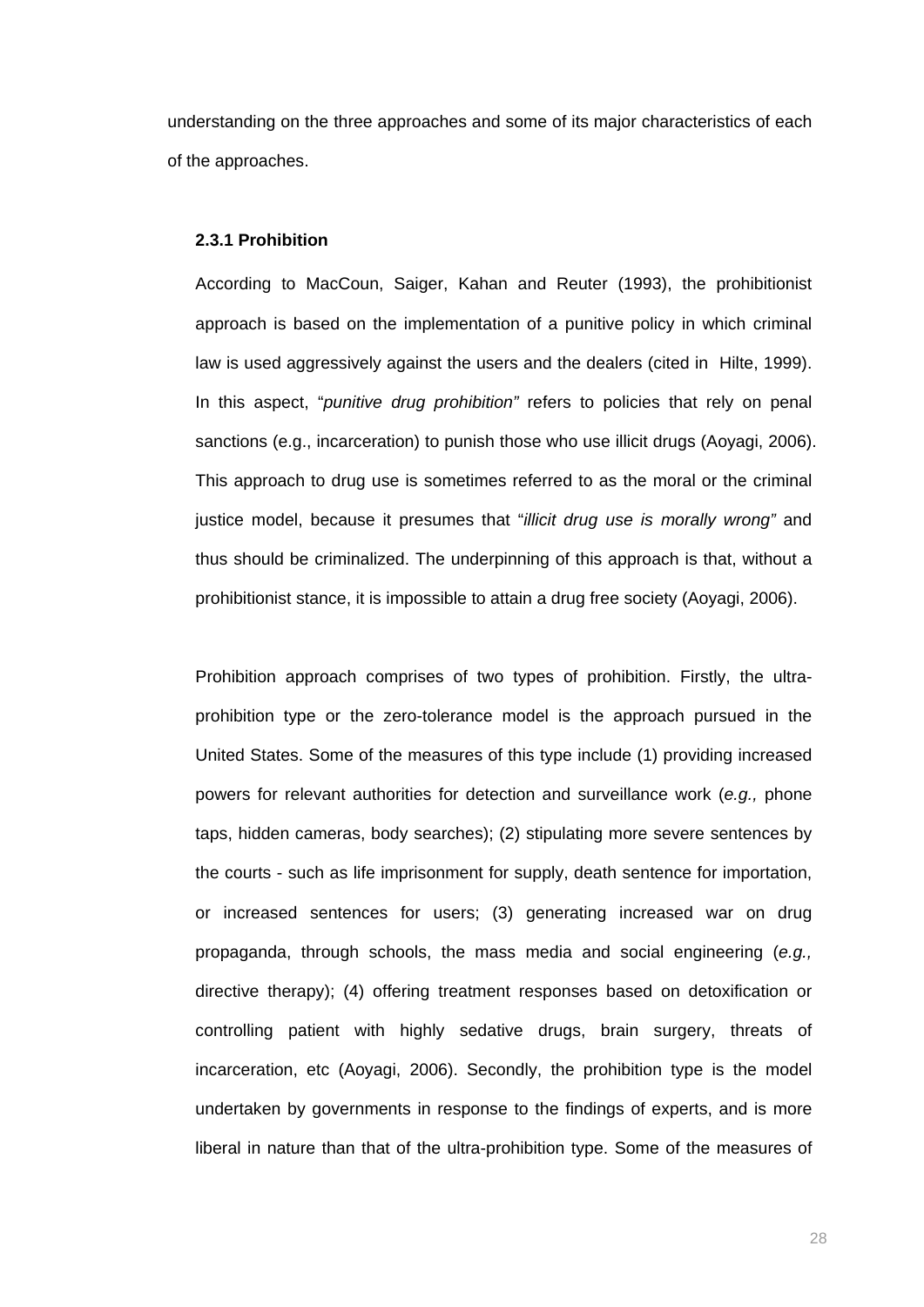this type include: (1) criminalization of the possession, production or supply of specific drugs; (2) having an abstinence-focused medico-social strategy (*e.g.,* detoxification, rehabilitation); (3) offering some priority to harm-reduction, including police cautioning for the first time and minor offences, allowing methadone maintenance, needle exchange, etc (Aoyagi, 2006).

As was mentioned above, the prohibition approach gained incredible support as it was incorporated by many countries at its very initiation, and especially in those countries who signed and ratified the 1961 convention of the UN (Bullington, 2004).

### **2.3.2 Harm Minimization**

According to Levine (2002), *"harm minimization is a movement within drug prohibition that shifts drug policies from the criminalized and punitive end to the more decriminalized and openly regulated end of the drug policy continuum*" (Levine, 2002 cited in Tammi and Hurme, 2007). In align with this definition, Aoyagi (2006, p.573) claims that harm minimization is rooted in pragmatism, and is premised on the assumption that drug use cannot be eradicated, and the scholar further states "*idealistic visions of a drug-free society are unlikely to become a reality*". On the same note, Bullington (2004) claims that there can be no realistic effort to eliminate drug use, as all of human history suggests that drugs, have been used in all countries and at all times, and it is a permanent feature of human life. In this aspect, the derivative of this insight in the drug policy is to develop methods to reduce use wherever possible and to minimize the various harms that arise from extreme use of drugs. According to MacCoun (1998), use reduction usually means prevalence reduction (i.e., reduce total number of drug users), quantity reduction (i.e., reduce total quantity consumed),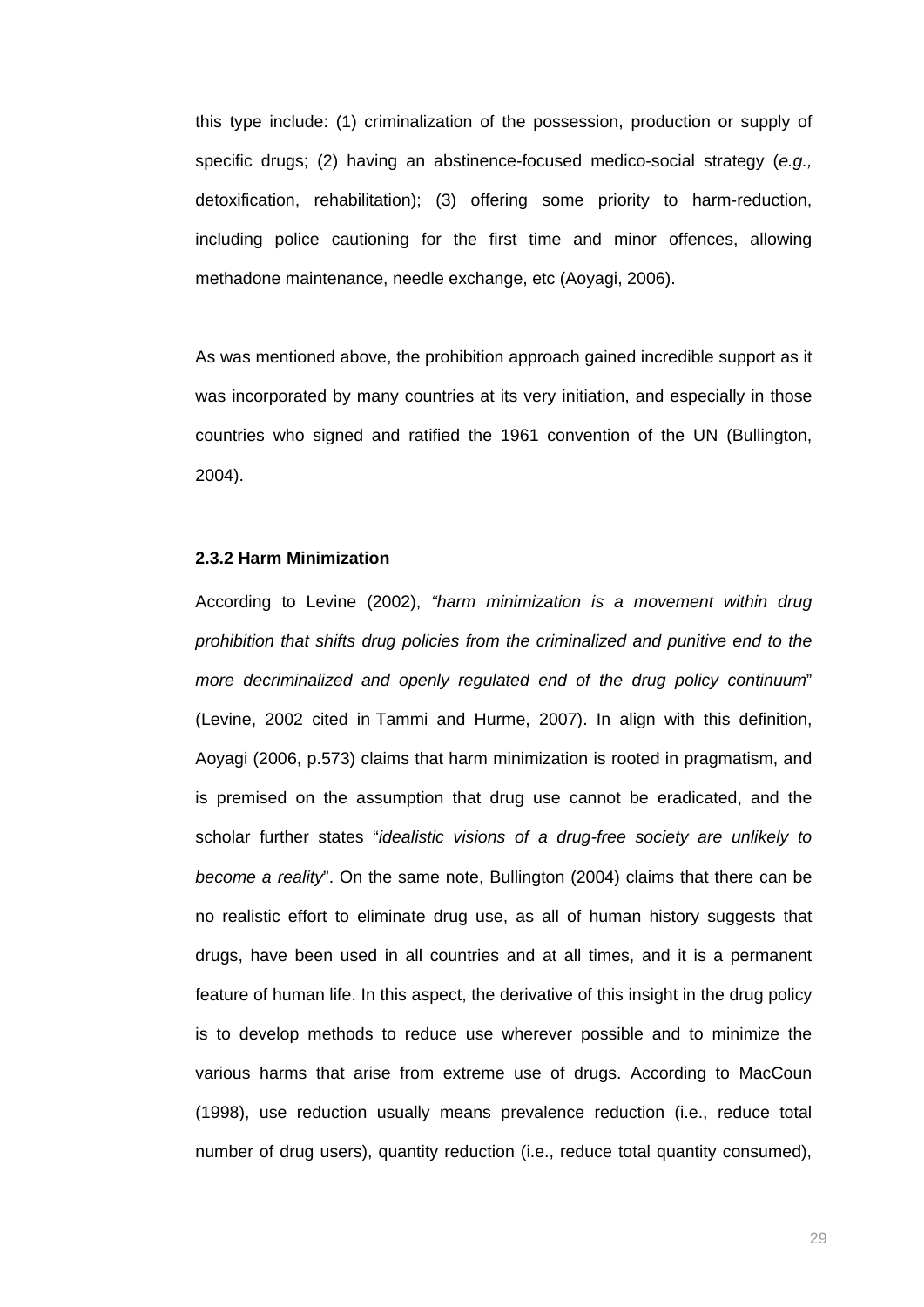micro harm reduction (i.e., reduce average harm per use of drugs), and macro harm reduction (i.e., reduce total drug-related harm). While according Aoyagi (2006), harm reduction meant to be about the mitigation of the adverse effects of drug use to the individuals and also to the society, inter alia to death, disease, suffering, marginalization, and incarceration. Accordingly, proponents of harm reduction movement asserts public policy to address the realities of drug use, particularly in light of the public-health risks such as those posed by the transmission of HIV through unclean needles (Reuter, 1997; Aoyagi, 2006).

In this way, the primary objective of harm minimization is not suppression of drug use, but to develop ways and means to reduce the health-related consequences of drug abuse. Likewise, one of the important strategies of harm reduction is the de-stigmatization of drug users. According to Aoyagi (2006), successful destigmatization requires viewing the drug problem as a public-health concern instead of a moral issue. Thus, prevention and treatment efforts turn out to be an important subset of harm reduction where it is designed to reduce demand for drugs (MacCoun, 1998). In accordance to these strategies, harm minimization programs include: (1) establishing supervised injection rooms which provides users with clean equipment and facilities under the supervision of medically trained personnel (e.g., Australia, Canada, Germany); (2) offering methadone clinics or other maintenance programs focused on drug treatment; (3) instituting free needle-exchange programs (e.g., Czech Republic, Poland, Romania, Slovakia, Canada, Netherlands, and the United States); (4) instituting needle deregulation programs (e.g., the United States); (5) conducting aggressive drug prevention and health protection campaigns regarding how to use drugs safely; (6) offering treatment as an alternative to punishment (e.g., the United States, the Britain); and (7) drug content testing (Aoyagi, 2006).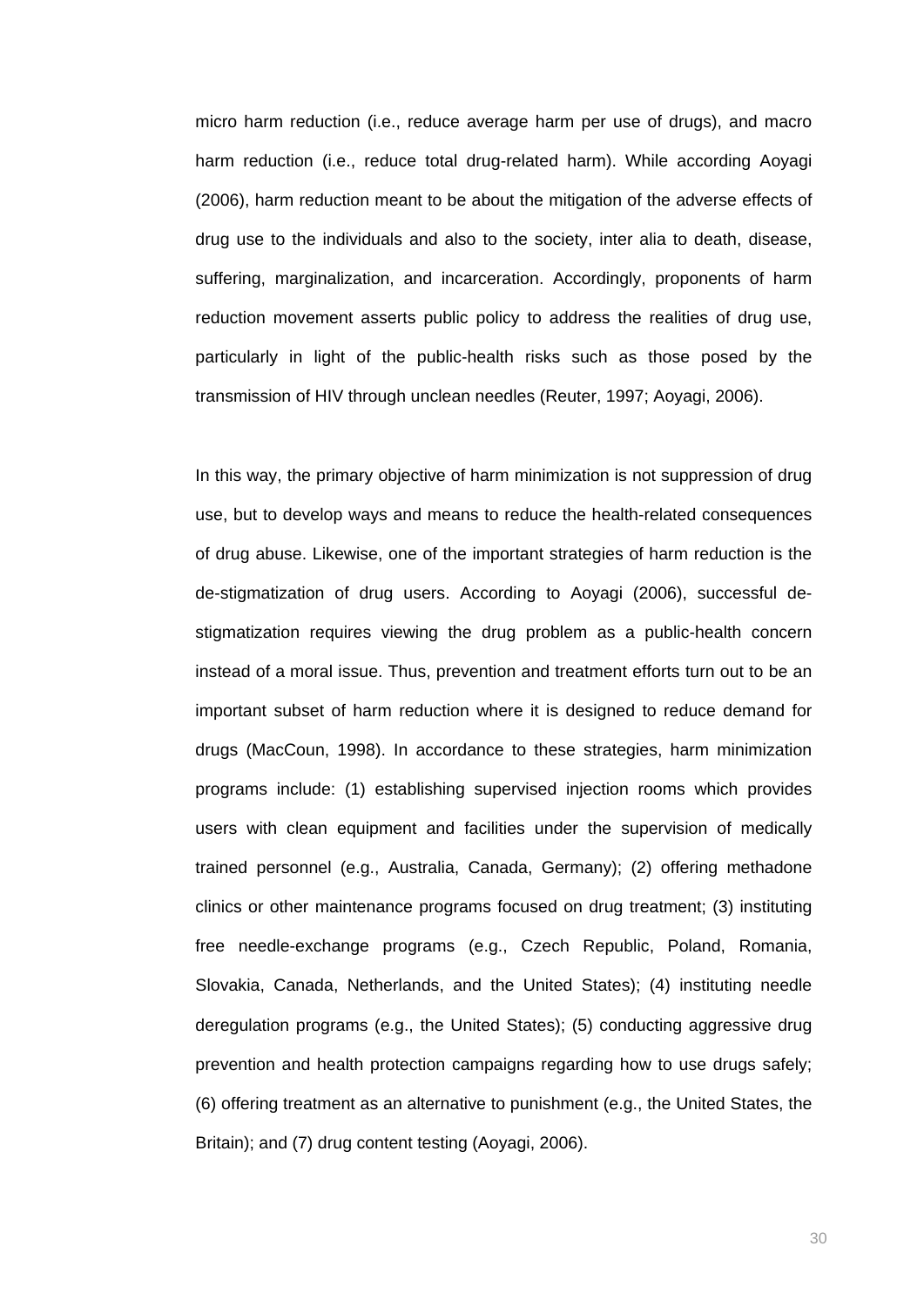Note to be made that the harm reduction approach was initiated in the Western Europe and today it has gained increasing acceptance in other parts of Europe and elsewhere in the world (MacCoun, Reuter et al., 1996; Bullington, 2004; Aoyagi, 2006).

#### **2.3.3 Legalization**

According to Steel (2006, p.22), "*achieving a drug free society is unrealistic and there must be some acknowledgement that drugs have always been with us, are here to stay and that drug use is a fact of life*". In this stance, legalization appears in several policy forms, and is most often affiliated with decriminalization (Aoyagi, 2006). Advocates of drug legalization frequently set forth arguments such as drug regulation curtails personal rights, particularly because drug use arguably constitutes a victimless crime, and deregulation is only preferable on a costbenefit matrix (Goldstein and Kalant, 1990). The first argument implies that drug consumption is a person's moral right to decide whether to use drugs or not. According to this viewpoint, Aoyagi (2006) states such a decision made by the individual must be "*free from governmental control, interference, or restriction"*. With regard to this argument, proponents claim that an individual has a constitutional right to self-determination to use drugs (Schmidt-Semisch and Paul, 2002). Considering the above contentions on the approach, it can be said that the underlying assumption of legalization is not about whether drugs are good or bad, but it is about giving the right to the people to freely choose whether and to what extent of drugs they will use (Goldstein and Kalant, 1990; Aoyagi, 2006).

In this stance, specific proposals for how to implement legalization vary widely. Libertarians advocate eliminating all federal drug laws and to open up legitimate options to purveyor of legal drugs in places like bars, cafes and pharmacies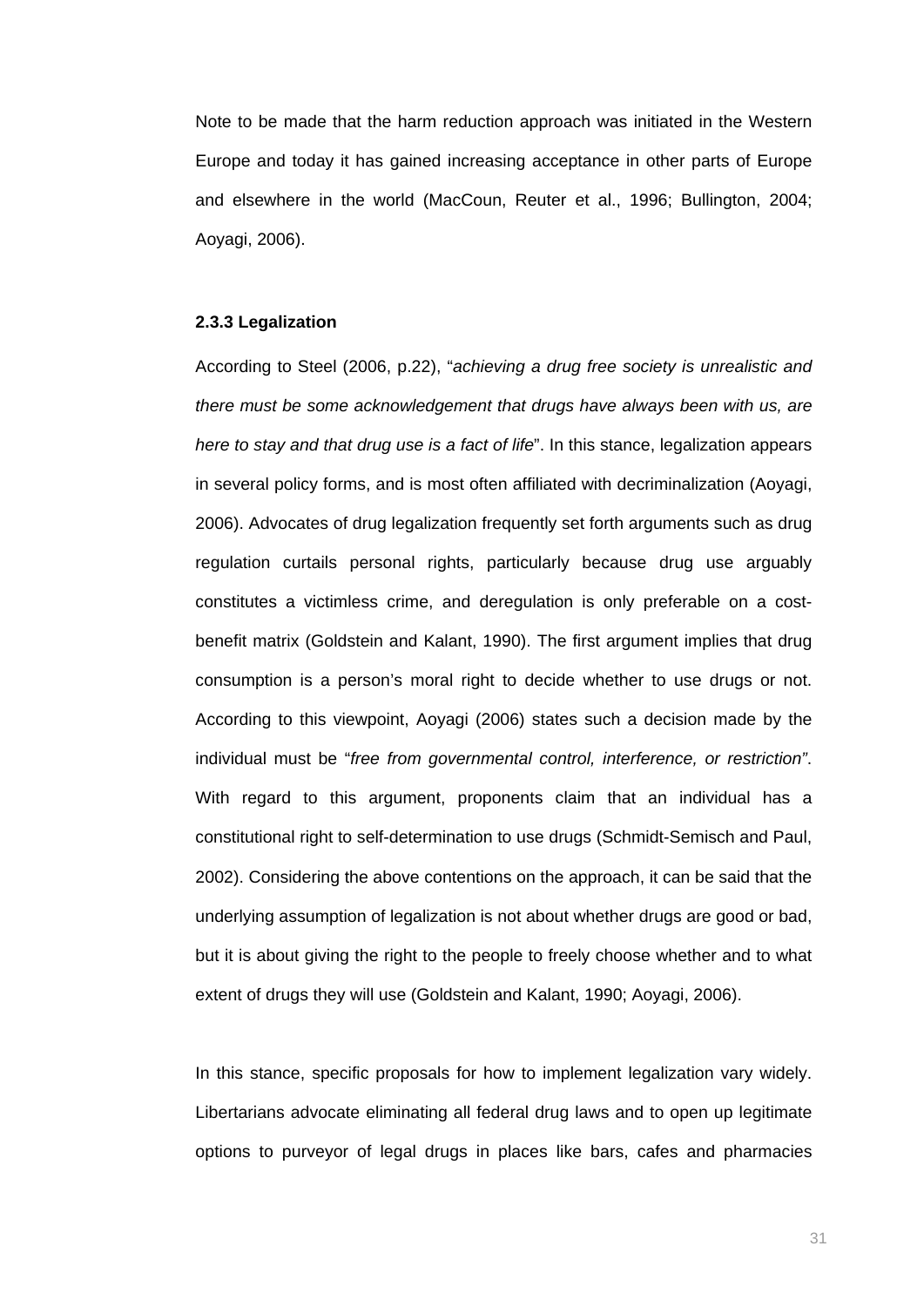(Bullington, 2007). The main models of this kind include: (1) regulating or licensing of drugs, aiming at controlling the availability of drugs, with specific controls on price, purity, point of sale, place of use, permitted acts, etc; and (2) free-market model or the most unrestricted model of marketing drugs, with few controls other than those found for caffeine products (e.g., food hygiene laws, controls on advertising, etc.) (Aoyagi, 2006). Others call for more modest reforms such as de-regulation of drugs or relaxing the drug laws by changing regulations (Goldstein and Kalant, 1990). This appears either in the form of de-penalization (i.e., reducing the sentence for a drug offence by moving the drug down a class, like from A to B, B to C or to a new Class D) or rescheduling (i.e., moving drugs down one or more schedules, like from 1 to 5) (Aoyagi, 2006). Similarly, decriminalization is another modest form of legalization which repeals specific drug offences, so that they become either a civil offence, or totally legal (Aoyagi, 2006). Examples of this notion includes: (1) the possession of drugs in Class A, B or C; (2) consumption of drugs in registered premises; (3) production and supply of drugs in small-scale; (4) and may also extend to include reductions in maximum sentences for all trafficking offences (Aoyagi, 2006).

Another form of legalization include, focusing exclusively on legalizing one particular substance such as marijuana, either for medical purposes or more general use while maintaining the legal position of other substances (Aoyagi, 2006). Despite these differences, all advocates of legalization share the same conviction that the current prohibitionist drug policies are not working well (Schmidt-Semisch and Paul, 2002). They also believe that the prohibitionist approach is making the drug-related problems even worse and liberalization of drug laws is the only solution to the drug problem (Aoyagi, 2006).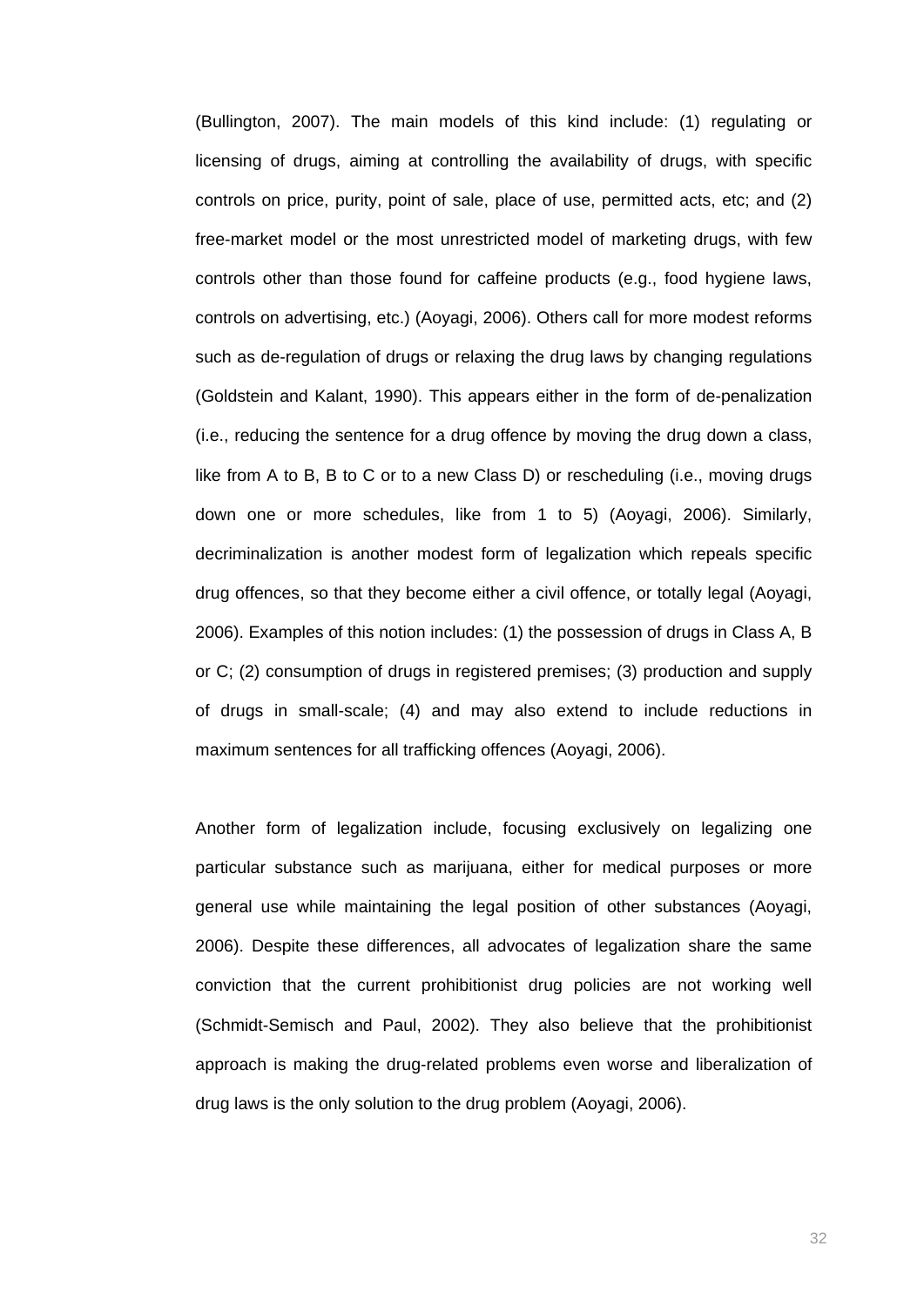Apart from the above explanations on the three major approaches to drugs, it is to be noted that both the prohibitionist approach and harm reduction approach incorporates aspects of prevention and treatment. Prevention under the typical prohibitionist approach involves anti-drug programs and media campaigns seeking to reduce drug use (Aoyagi, 2006). While prevention under the abstinence-only approach leads to the perpetuation of ignorance about safer drug use, which in turn would minimize the serious health-related consequences (MacCoun, 1998). Prevention is also used both to discourage drug use and to advocate safe drug use, if the drug problem is to be characterized as a public-health problem (Lenton, 2002; Aoyagi, 2006). However, prevention programs tend to be lower at the ladder of preference as it moves away from restricting drugs (MacCoun, Reuter et al., 1996). Similar to the prevention measures, treatment also takes varieties of forms depending on the kind of approach undertaken with regard to drugs. However, under the public-health approach, most of the measures pursued including the treatment opportunities are sponsored by the state, thus making the services more extensive to the general public at large (Aoyagi, 2006).

# **2.4 DISCUSSIONS AND CONSEQUENCES OF DRUG POLICY**

Prohibitionists are motivated by the desire to severely reduce drug use and its related harms (Bullington, 2007). Taking the example of the United States, harm reduction is accomplished through aggressive law enforcement targeting the prime users for demand reduction (Sharp, 1992). In other words, if a person is imprisoned for any drug-related activity, he/she can no longer consume drugs, which consequently will result in reducing any harm(s) to the individual, or to his/her family, friends and to the society as a whole. However, Bullington (2004) commented on this notion, stating that the overly broad conceptualization of harm reduction can be permitted in prohibition, however the term will no longer retain its significance as the different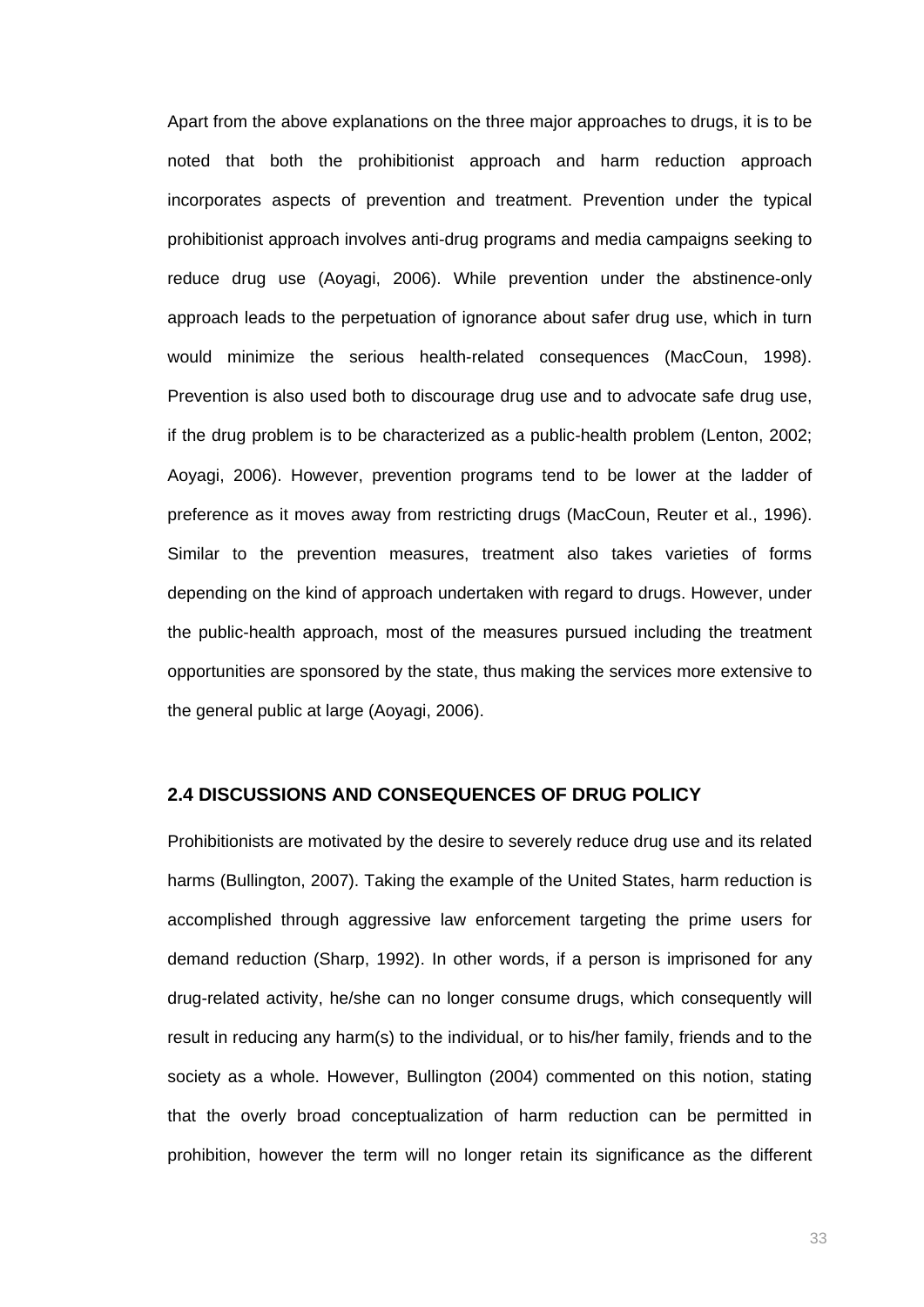schools of thought can truly argue that they are pursuing the same policy, regardless of what they do. In this aspect, the varying drug related harms that has resulted from continued adherence to punitive prohibition has resulted in utmost criticism to the prohibitionist approach and calls the war on drugs a failure (Bullington, 2004; Nadelmann, 2004; Elliot, Ceste et al., 2005; Aoyagi, 2006).

Even more distressingly, the United States who initiated the whole approach is been considered having more severe drug-related problems than that of any other rich Western society, either measured in terms of the extent of drug use, dependence on expensive drugs, drug-related cases of AIDS or the level of violence and corruption associated with the drugs (Reuter, 1997). Many include the following among the deleterious effects of the United States commitment to war against drugs: (1) mass incarceration of drug users in federal and state prisons, jails, and other closed facilities (due to lengthier sentences for drug crimes and the criminalization of minor offenses); (2) increased incarceration that has fallen disproportionately on underprivileged members of society; (3) worsened health conditions for prisoners (e.g., HIV-infected inmates who do not receive proper treatment and may endanger fellow inmates through unsafe needle practices; (4) further marginalization of both drug offenders and their families through the collateral consequences of conviction, such as loss of job opportunities and the destabilization of families; (5) the imposition of a weighty fiscal burden at state and federal levels necessary to apprehend, process, and accommodate growing inmate population; and (6) the curtailment of civil rights (Miron and Zwiebel, 1995; MacCoun, Reuter et al., 1996; Reuter, 1997; Bullington, 2004; Nadelmann, 2004; Elliot, Ceste et al., 2005; Aoyagi, 2006; Bullington, 2007).

Apart from above mentioned critics, it is striking to note that the immediate objective of prohibition remained unattained with its practices. It was presumed that the prices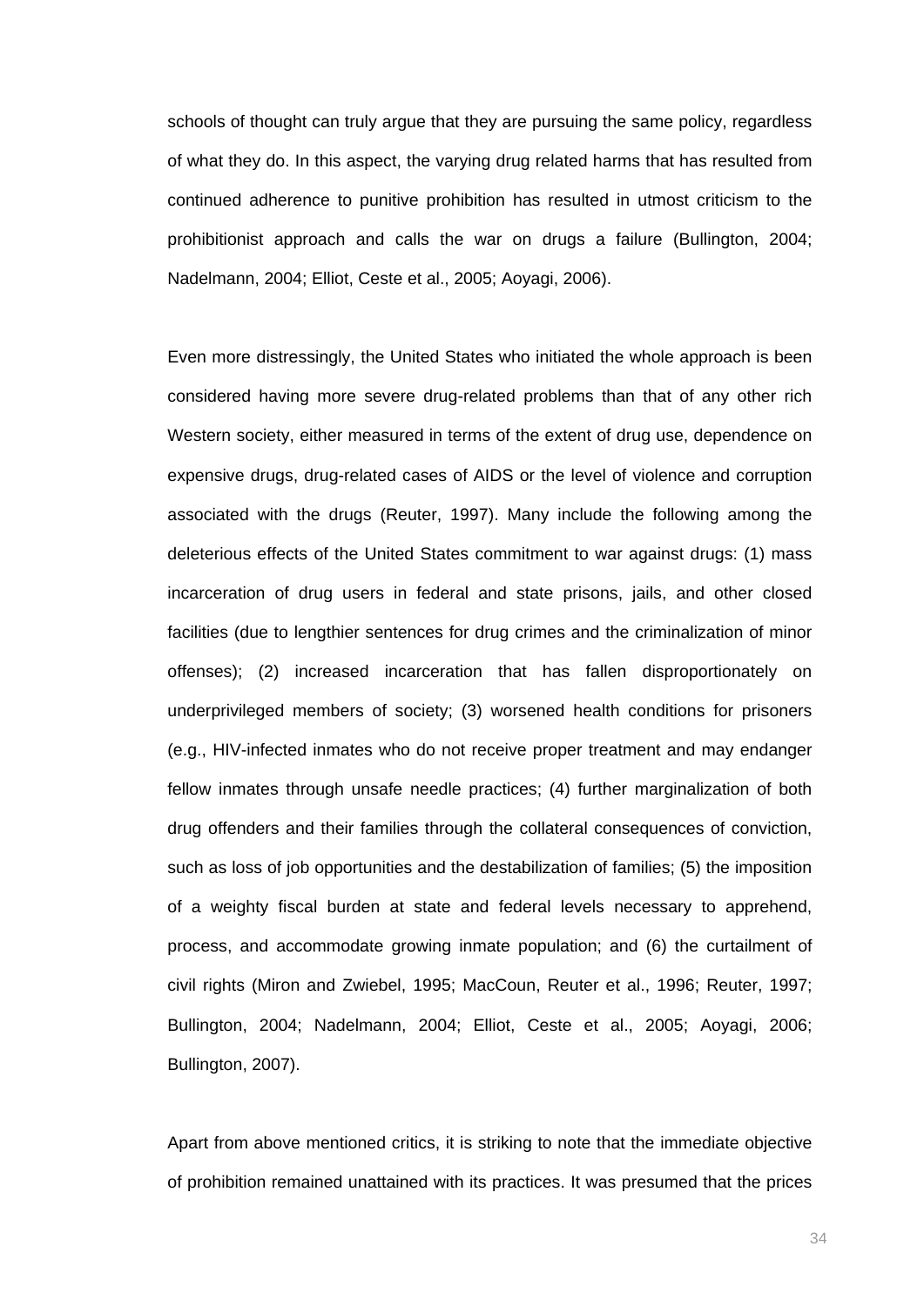of substances would rise in accordance to the toughness in the policy to control them. However, due to the prohibitionist stance, drug prices declined subsequently making it more accessible to the drug users (Reuter, 1997). As to the same source, "*Monitoring the Future Survey*" (1998) conducted by the University of Michigan reports that 90.4 percent of high school seniors reports marijuana is "fairly easy" or "very easy" to obtain. The National Household Survey on Drug Abuse (NHSDA), conducted annually by the United States Department of Health and Human Services, found that the number of drug users in the United States has increased from 12 million in 1992 to 13.6 million in 1998 (Reuter, 1997). With regard to these finding, Reuter (1997) comments on the phenomenon stating that it might have been more successful if the enforcement measure was focused in lowering the availability of drugs in contrast to purely prohibiting them. Similarly, prohibition approach is contested against the lack of scientific evidences attached to the phenomenon. For example, once the prohibition approach was implemented, number of marijuana arrests for simple possession rose, although scientific evidence suggests marijuana has less threat than that of alcohol and cigarettes, where no one dies of the acute effects of marijuana and even the long term effects are surprisingly modest (Reuter, 1997).

In aligned with the critics towards the prohibition approach, Miron (2001) provides more dynamic views on the issue. According to Miron (2001), drug prohibition creates high levels of crimes. Addicts are forced to commit crimes to pay for a habit that would be easily affordable if it were legal. Then, Miron (2001) attaches the claim to United States police sources where they have estimated that half of the property crime in some major cities is committed by drug users. Miron (2001) further states that prohibition of drugs fuels risky injection and drug storage practices, whereby increasing the risk of overdose, viral and bacterial disease transmission and other harms. These consequences are considered as a result of finding efficient ways to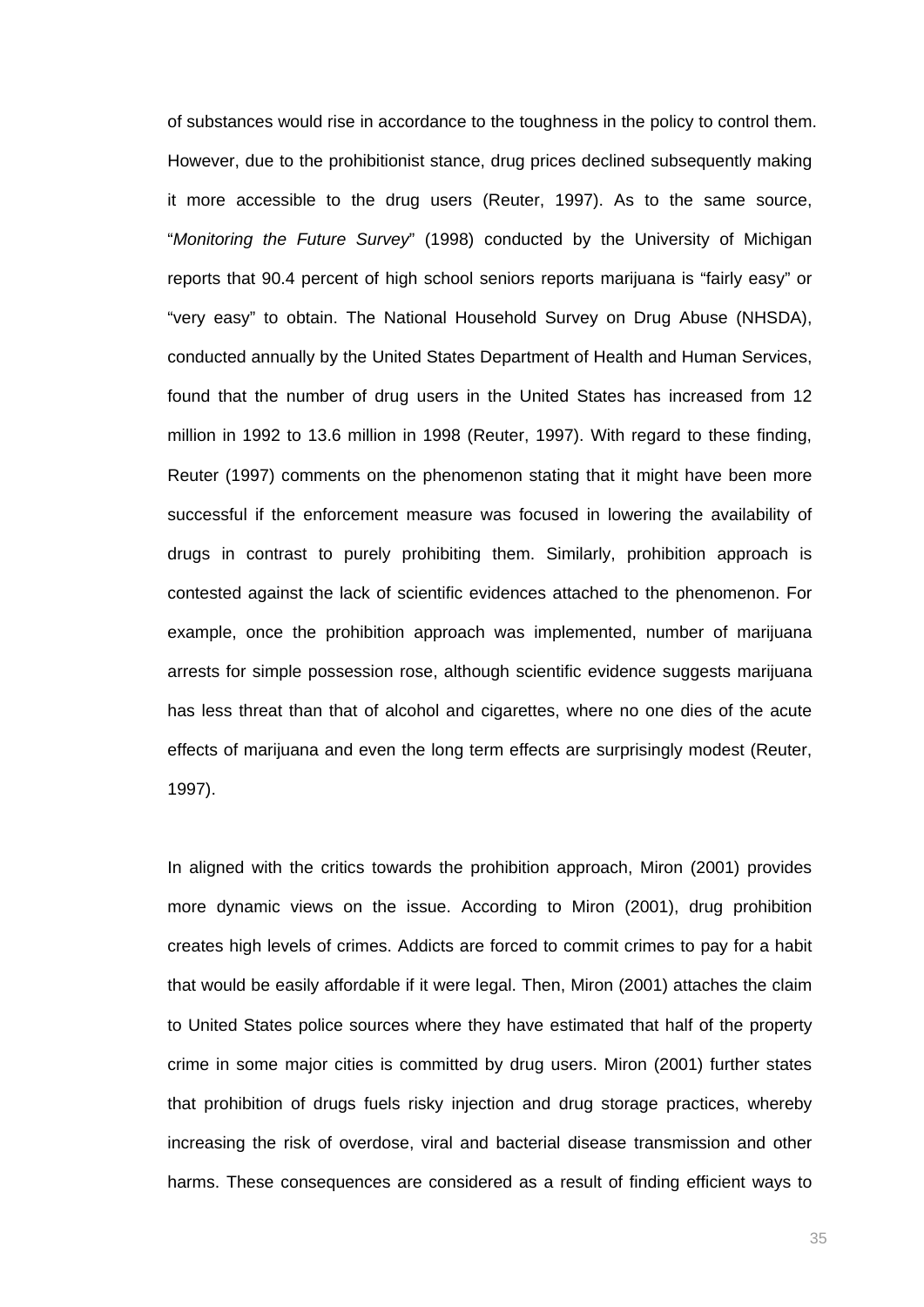consume when the drug supply or time for consumption is limited. Furthermore, prohibition is considered as the reason for creation of a profitable black market for illicit substances as the strictness has led the abusers to use and handle the market secretively (Miron and Zwiebel, 1995; Reuter, 1997; Aoyagi, 2006). This in turn has led the participants in the drug trade to be deprived of going to courts to settle any dispute, consequently ending up with forms of violent sanctions in case of breach of contracts. Miron (2001) further demonstrates the corruption element in terms of bribing the officials tasked to control the problem. An example of this was cited by Wodak, Symonds et al., (2003) where in Sydney evidences were found against police officials who accepts bribes to ignore the operations of illegal shooting galleries.

Among other claims, advocates of prohibition argue that criminal sanctions have a deterrent effect, prevent collateral crimes associated with drug use and promote moral health (Bullington, 2004). Further, they argue that there are new non-punitive measures gaining acceptance in the United States itself, which takes the form of drug treatment courts<sup>11</sup> (Aoyagi, 2006). The fact that the United States is incorporating harm reduction strategies within the drug prohibition framework proves that the strict prohibitionist approach is loosening its grips, and paving way for more liberal stances, more specifically towards the harm reduction paradigm (Reuter, 1997). Same applies to the deviations made by the European countries during the 1980s and 1990s, as their actions towards harm reduction were justified within the UN's conventions (Bullington, 2004). Note to be made that, despite the apparent recency of harm reduction in the United States, the idea has an earlier history. In the United States for example, the 1971 Scahfer Commission report named as "*Marijuana: A Signal of* 

 11 In drug treatment courts, a defendant pleads guilty in exchange for the acceptance of placement in a court-mandated program of drug treatment (Aoyagi, 2006).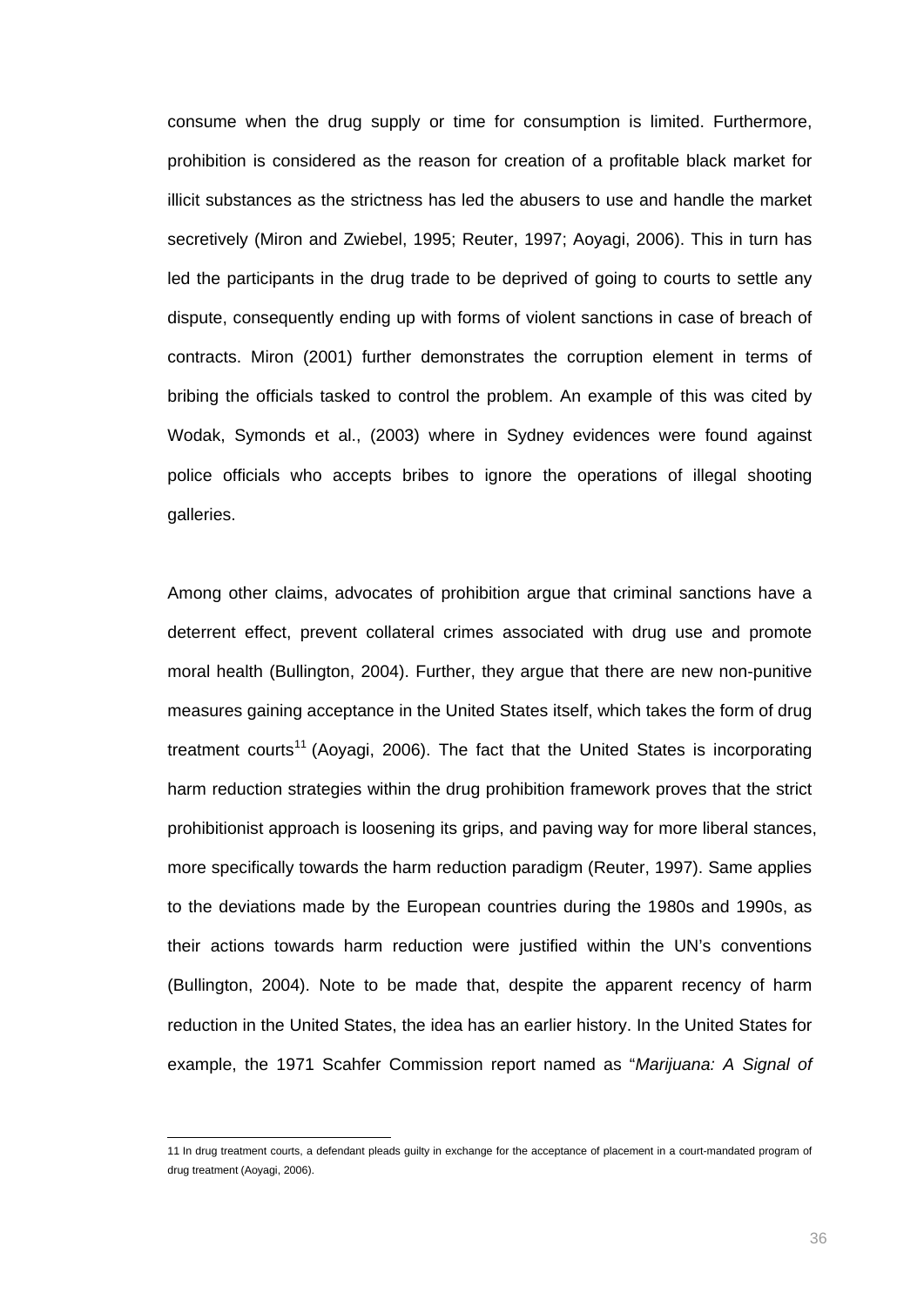*Misunderstanding*" can be considered as an archetype of harm reduction thinking<sup>12</sup> (National Commission on Marihuana and Drug Abuse (NCMDA), 1972 cited in Bullington, 2004). In Canada too, similar harm reduction ideas were disseminated in a publication known as the *Le Dain Report* in 1972 (Le Dain, 1972 cited in Bullington, 2004). These facts therefore reveals that the prohibitive drug policy at its very early times was under serious consideration for reform, more specifically to incorporate harm minimization strategies within the prohibition approach. Then the question arises why did the harm minimization approach failed to receive acceptance at that time. Searching for answer(s), the literature states it was because the prohibition approach was used as a mere political tool by the United States and they promoted the agenda to an extent that it was later imposed worldwide via the UN (Nadelmann, 1991; Miron and Zwiebel, 1995; MacCoun, Reuter et al., 1996; Reuter, 1997; Bullington, 2004; Bullington, 2007). In addition, Bullington (2004) notes that the restrictive language used in the *1961 Single Convention* further deprived member nations to develop policies which may have been more applicable and domestically relevant and required them to maintain the prohibitionist mould of drug control. Thus, this assumes that none of the policy approaches were taking over one another, instead the prohibitionists is accepting harm reduction strategies within its framework.

According to the United States national expenditure, drug treatment and prevention accrues to only 20 percent of public expenditure, while the amount spent on the consequences of enforcement is much higher (Reuter, 1997). Additionally, a study conducted by Shepard and Blackley (2004) to investigate the relationship between the expenditure on enforcement, education and treatment with that of the relevant public-health outcomes with regard to these expenditures, the study reports that

 12 This is because Scahfer Commission report on Marjuana concluded that marihuana was a drug whose use should not be call for serious criminal penalties. And the commission recommended decriminalization (but not legalization), stating "marihuana's relative potential for harm to the vast majority of individual users and its actual impact on society does not justify a social policy designed to seek out and firmly punish those who use it" (NCMDA, p.130 cited in Bullington (2004). Bullington, B. (2004), "*Drug Policy Reform and its Detractors: The United States as the Elephant in the Closet*." Journal of Drug Issues 34(3): 687.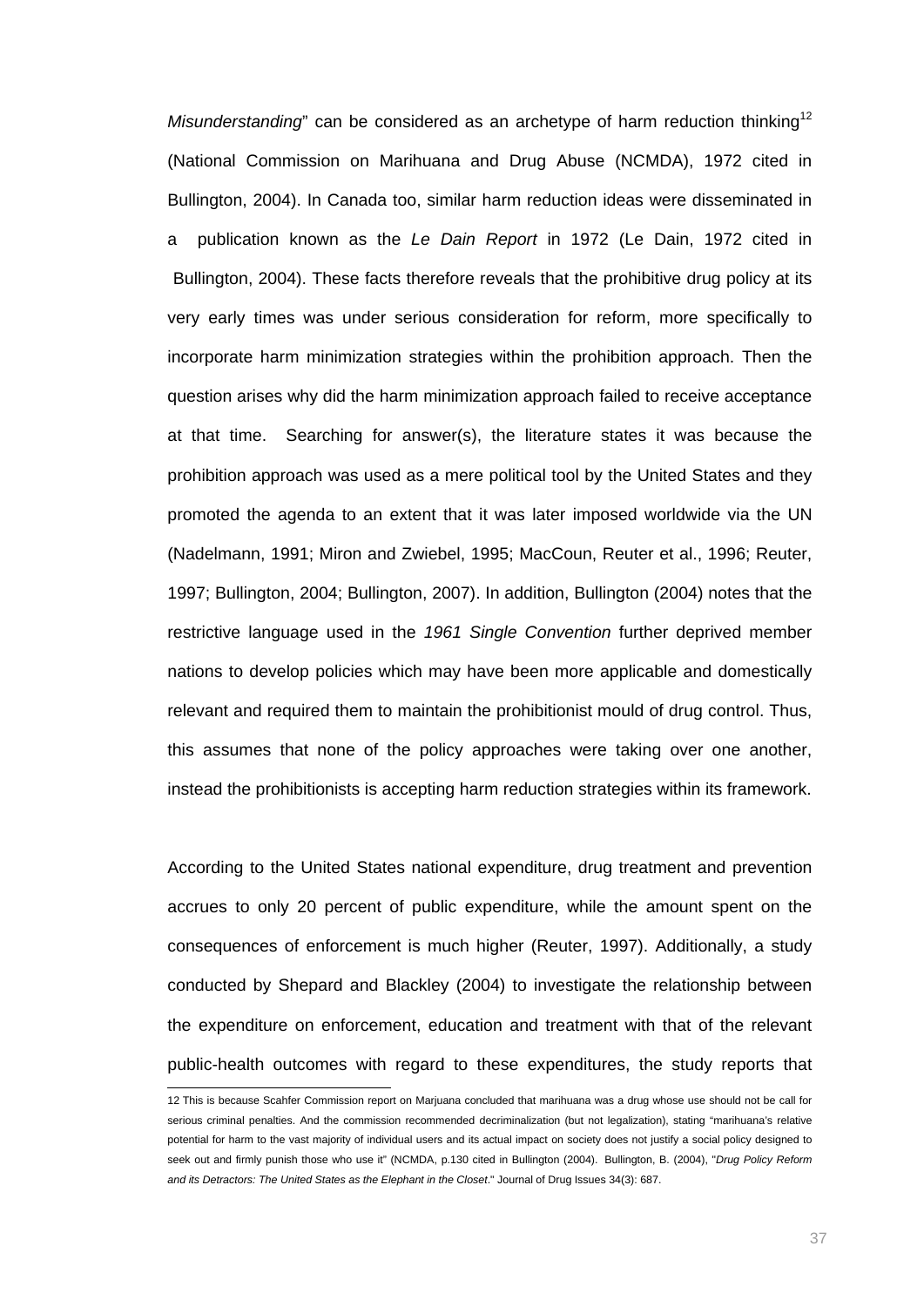when the law enforcement spending increases, the rate of drug-related harm and public-health costs also increases. The study also reports that the higher the spending on treatment, it leads to fewer drug-related deaths in the long-run, while the higher the spending on law enforcement, it has a positive correlation with drugrelated deaths. The report further suggests that a decrease of 10 percent in law enforcement spending could decrease drug-related deaths by over 20 percent (which equates to 3,000 in 1998). And if that money is to be added to funding treatment and education programs, more than five thousand drug-related deaths could have been prevented annually. Despite the appealing results towards harm reduction, the study had some notable limitations, including a small sample size and the lack of establishment of a causal relationship (Shepard and Blackley, 2004). Nevertheless, such empirical evidences together with the critics mentioned above with regard to the prohibition stance leads the policy makers to frame the health consequences of the illegal drug use as a moral issue, which requires a moral and a punitive response.

Arguably, as was mentioned above, the single most powerful influence on the rediscovery of harm reduction methods in the late 1980s was the worldwide HIV/AIDS pandemic. With the emergence of AIDS, early research demonstrated unequivocally that injection drug users are a susceptible group to AIDS (Bullington, 2004). Once this relationship was made, health-care workers and government officials in many countries, including the United States and Western Europe acted swiftly in undertaking experiments on varieties of techniques (NAPHP, 1999). This was because the AIDS epidemic gave no time to wait for the results of carefully designed and controlled studies (Nadelmann, 1992). Likewise, the need to harm reduction encouraged policy makers to shift drug policies away from punishment, coercion, and repression, to tolerance, regulation and public health stance. Harm reduction is not inherently an enemy of drug prohibition (Mosher and Yanagisako, 1991). However, in the course of pursuing public health goals, harm reduction

ан в село в село во село во село во село во село во село во село во село во село во село во село во село во се<br>Во село во село во село во село во село во село во село во село во село во село во село во село во село во сел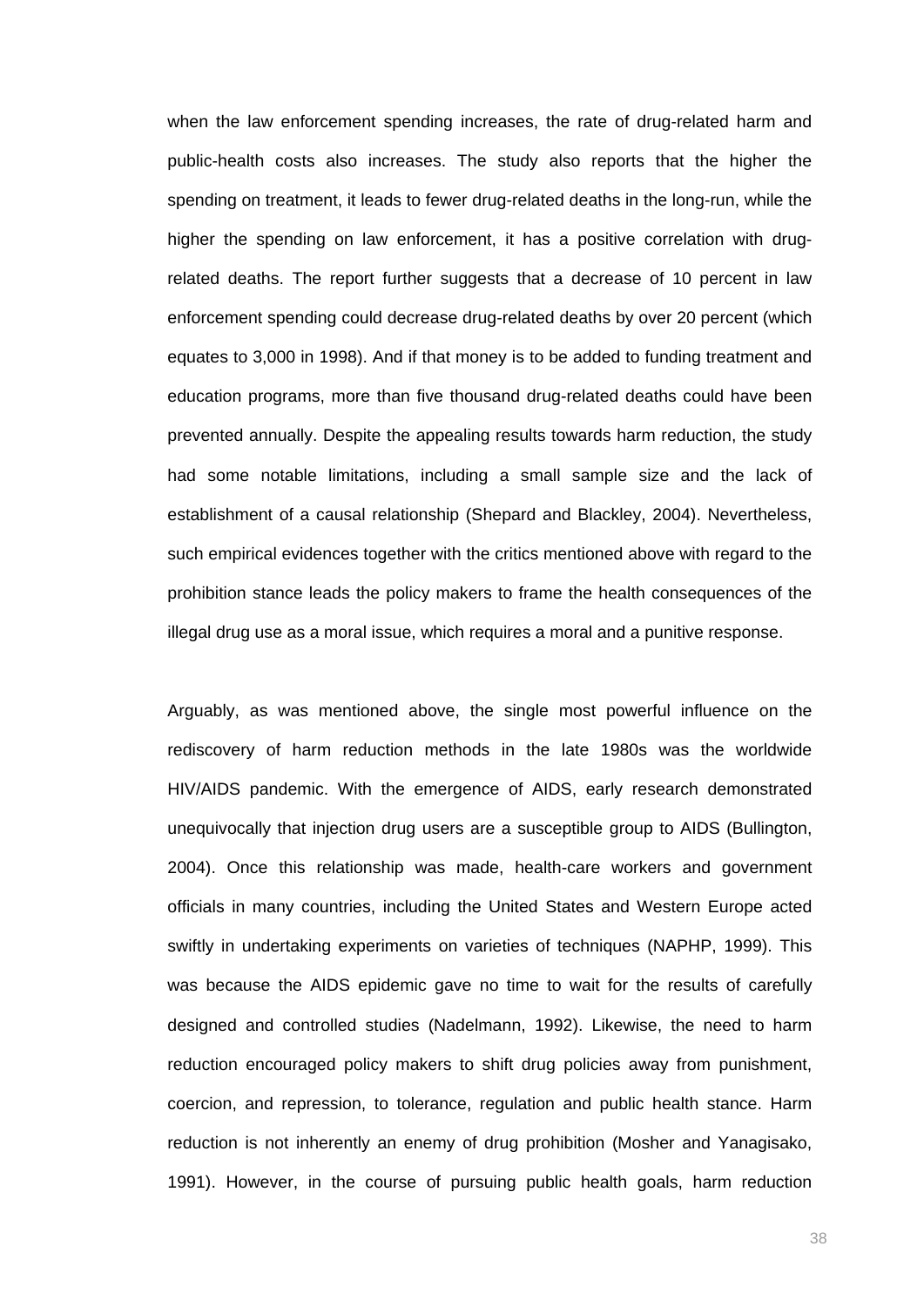necessarily seeks policies that also reduce the punitive effects of drug prohibition. Proponents of this approach do not attempt to wean all illicit drug addicts of drugs by punitive means, instead it begins with the acknowledgment that some users cannot be persuaded to quit (reference). The approach also demands drug policies to acknowledge by law and policy the human rights of drug users (Nadelmann, 1992; Tammi and Hurme, 2007). The following table (Table 1) summarizes this explanation.

| <b>Harm Reduction</b>                           | <b>Punitive Prohibition</b>                                         |
|-------------------------------------------------|---------------------------------------------------------------------|
| Individualism                                   | Collectivism                                                        |
| - Individual is also free to act to his/her own | - Welfare of the community is always primary                        |
| disadvantage                                    | vis-à-vis to the individual                                         |
| Inclusion                                       | Exclusion                                                           |
| - Drug user is a normal member of a community   | - Drug users is a deviant special case                              |
| Pragmatism                                      | Dogmatism                                                           |
| - Drug policy should be based on knowledge and  | - Drug policy should be based on value goals                        |
| situation-specific consideration                | that justify the means despite cost                                 |
| Emancipation                                    | Paternalism                                                         |
| - Control of drug users should be alleviated    | Drug users should be punished for and/or<br>Ξ.<br>cured of drug use |

*Table 1: Harm reduction versus punitive prohibition (Tammi and Hurme, 2007)*

In this way, harm reduction seeks to reduce the harmful effects of drug use without requiring users to be drug-free Tammi and Hurme, 2007). The approach also seeks to reduce the harmful effects of drug prohibition without requiring governments to be prohibition-free. According to Tammi and Hurme (2007), the message in harm reduction approach to the drug users is that we are not asking you to give up drug use, instead we just ask you to do things like use clean syringes in order to reduce the damages including the spread of AIDS to you and to the people close to you. Similarly, the message in harm reduction approach to the governments are that we are not asking you to give up drug prohibition, instead we just ask you to do things like make clean syringes and methadone available to reduce the damages of drug prohibition (Tammi and Hurme, 2007). Accordingly, harm reduction offers a radically tolerant and pragmatic approach to both drug use and drug prohibition (Mosher and Yanagisako, 1991).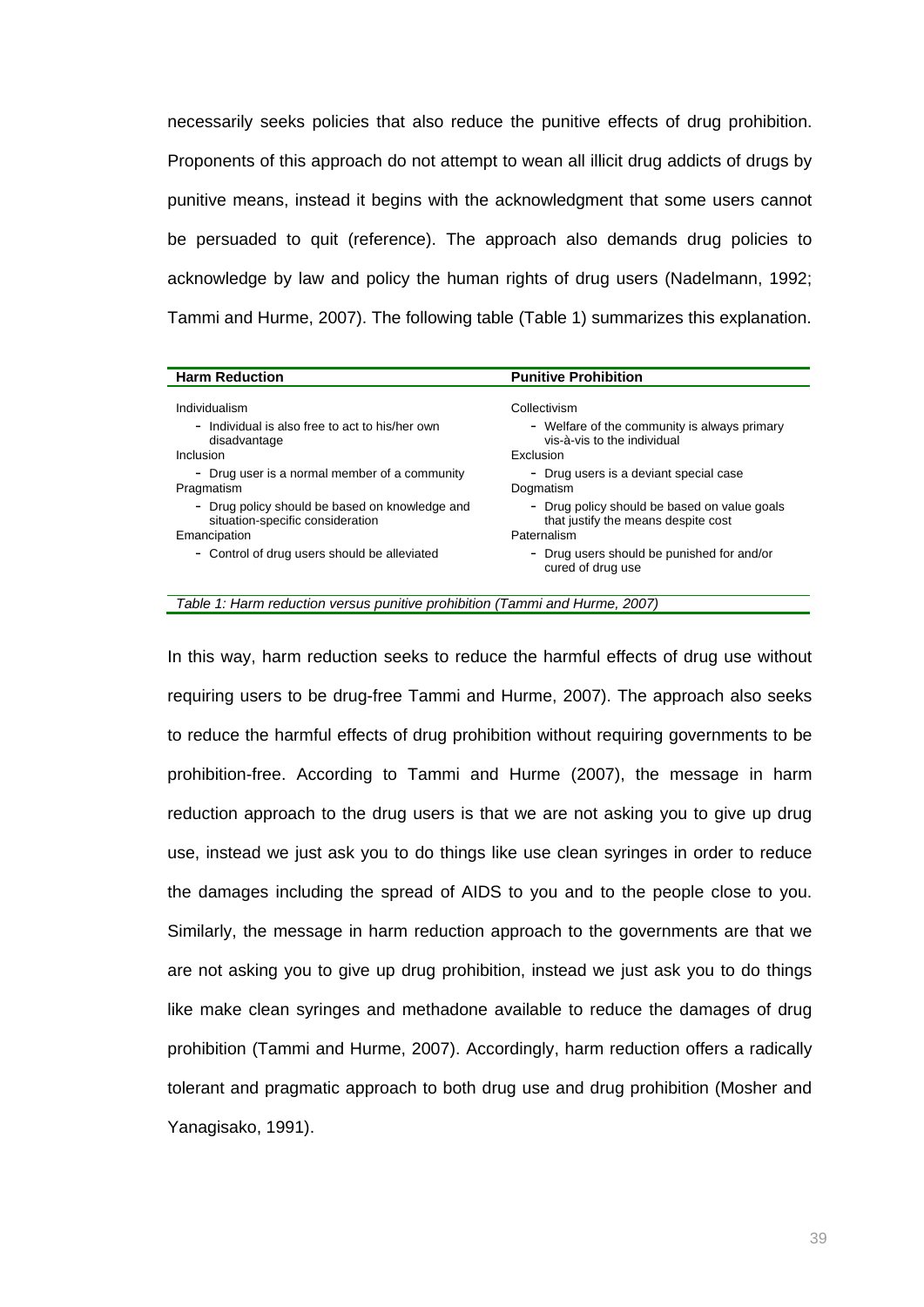Considerable evidences reveal that harm reduction strategies such as needleexchange and supervised injection sites are effective in reducing the harms associated with drug use (Wodak, 2006; Wood and Kerr, 2006). According to Keane (2005), p.551) *"it is the refusal of moral judgment that has made harm reduction such an effective and innovative strategy in a field overwhelmed by moral discourse"*. In other words, the value neutral approach to drug use is identified as one of the strengths of harm reduction. Despite the success factors of the approach, there exist both practical and ideological problems that stand to limit harm reduction. For instance, treatment has played a significant role in drug war rhetoric, but in the recent years it was found that public treatment for drug users remains inadequate. As to statistics, Aoyagi (2006) claims that only one in six of the approximately 800,000 inmates that have drug and alcohol abuse problems is provided with drug treatment.

In addition, many include the following as some of the critics to harm reduction. (1) some of the new initiates of harm reduction were found to have lack of initial argument of harm reduction (e.g., lack of adequate expression of drug users' rights to autonomy as a moral value in itself); (2) most of the harm reduction programs was introduced in a haphazard manner, and hence lack the integrative approach meant by harm reduction; (3) different countries adopt different practices as harm reduction, and this in turn makes difficult to identify what exactly constitutes harm reduction (allinclusive approach versus narrow approach); (4) difficulty with assessing the effects of harm reduction programs due to data gathering mechanisms (e.g., cross-cultural differences, inconsistent data-gathering techniques); (5) innovations in the field of harm reductions are often restricted, claiming that research on the field is limited to doctors, therapists epidemiologist and their research is limited to possess only the medical aspect of the problem; (6) much of the consideration is given to cost-benefit aspect of the phenomenon rather than its core objective; and (7) due the existence of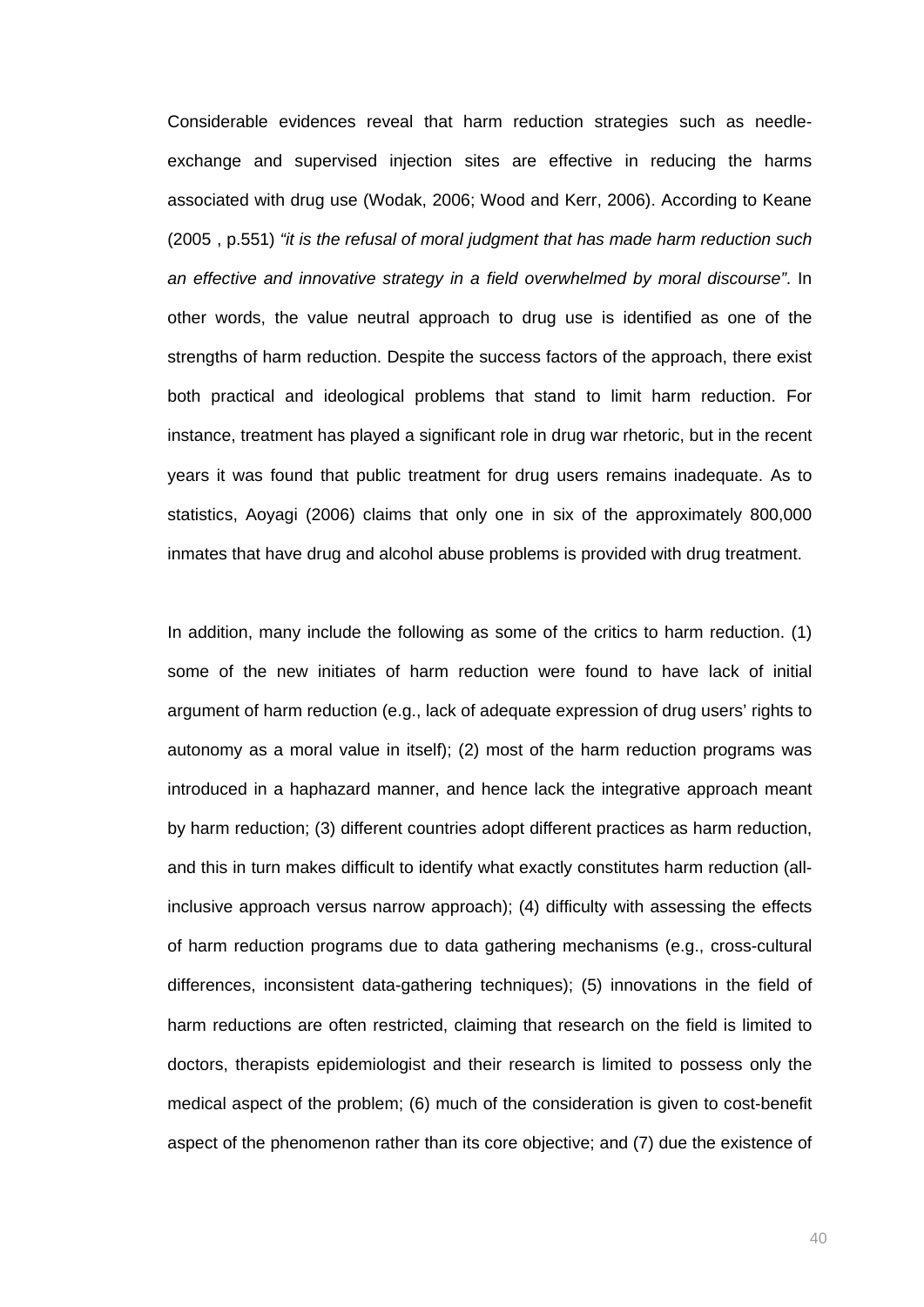few legislative backing for the harm reduction programs, harm reduction innovations are found to be hind-sighted (Hathaway, 2001; Hathaway, 2002; Aoyagi, 2006).

Defining appropriate evaluation criteria is another major problem with harm reduction approach (Hathaway, 2001; Hathaway, 2002). Current criteria for evaluating treatment vary almost as much as the treatment approaches and the few studies of the present-day treatment which are now available reflect these differences. All programs have the problem of patients who relapse to drugs and drop out of treatment and all experience difficulties in following up former patients (Hathaway, 2002). Despite making significant inroads in the public health community following the onslaught of AIDS and other fearsome epidemics, even now well-established harm reduction programs remain ever vulnerable to status quo co-option and negation. This is due to the fact that some society's views harm reduction approaches are contesting the societal values, especially those extreme stands taken by the European countries in the 1970s (Hathaway, 2001). Examples of this include the relaxation of cannabis enforcement practices in the Netherlands, allowing drugs in one particular park "*The Platzspitz*" in Switzerland and establishing drug consumption rooms in Germany (Bullington, 2004). However, heroin maintenance trails which was initiated in Zurich during the 1990s, as a form of treatment measure received immense acceptance worldwide, including the United States (Bullington, 2004). Nadelmann<sup>13</sup>, himself found the data on the trail convincing and concluded that the Swiss was on the right track and it can serve as a model of sensible, science based reform on drug policy (Bullington, 2004). Similar moves were undertaken by Australia in 1997, where they undertook heroin treatment as an option for long-term users who had failed in other treatments attempts (Bullington, 2004).

 13 Ethan Nadelman, the director of Lindesmith Center and a long-term advocate for drug policy reform.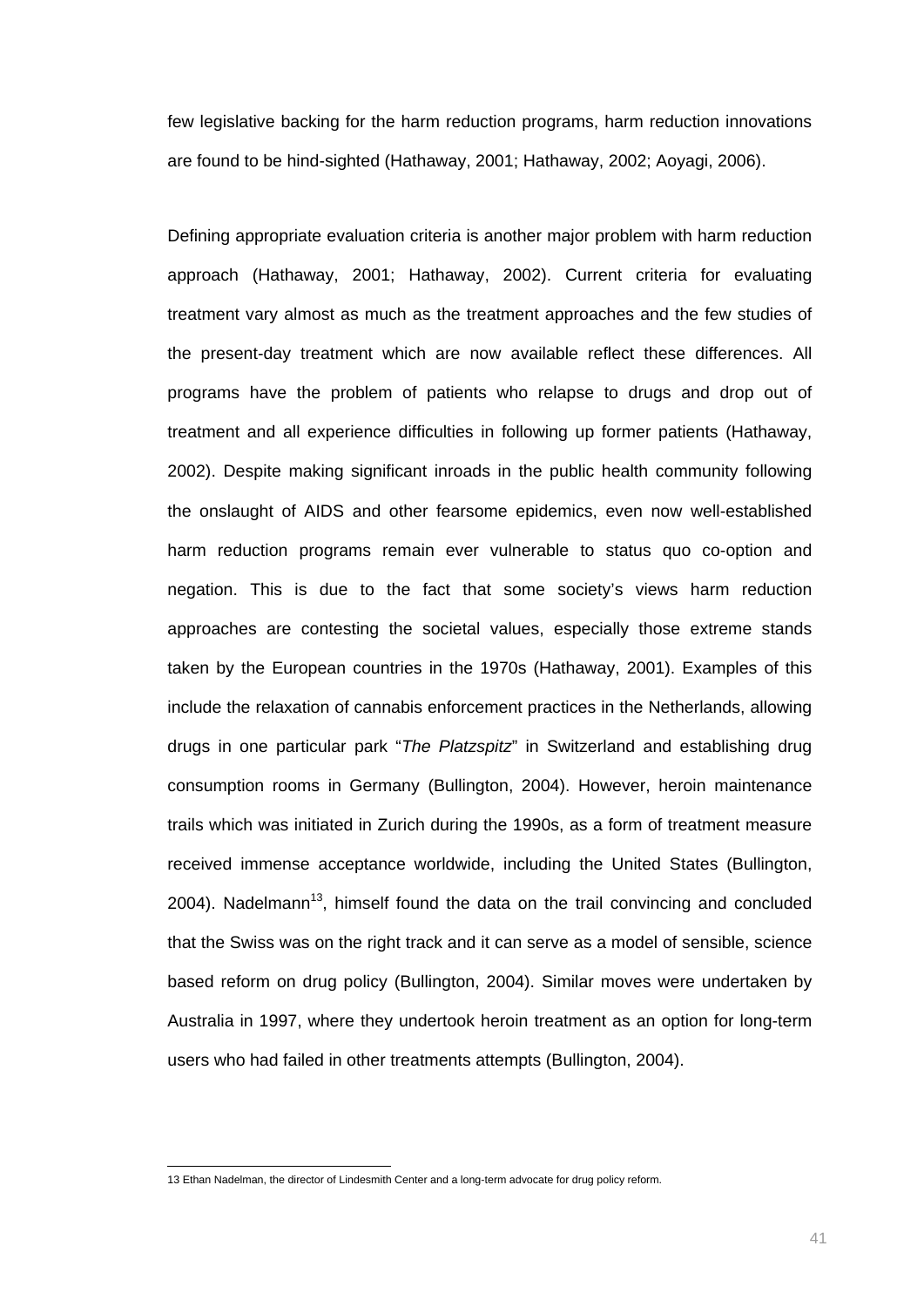At this very juncture, one may question, whether the extreme forms of harm reduction that are witnessed in Western Europe is a stepping stone to legalization or not. As to literature, there are no clear cut explanations to this query, however there exists a number of differing views on legalization debate. Likewise, Burrows (2005) argues that legalization is about having realistic goals; taking account of different patterns and types of harms caused by specific drugs. As such, drug use could be managed in a way that minimizes harm to users and the wide community (Burrows, 2005). While, Steel (2006) argues that the starting point of legalization would be to regulate drug production and manufacturing. Putting aside these perspectives, Nadelmann (1992) states the relationship between the harm reduction approach and the notion of drug legalization remains ambiguous.

Proponents of legalization argues that by regulating the production of drugs by licensed laboratories would results in monitoring and standardizing the strength and purity of drugs (Steel, 2006). This would further give rise to improving the health of users and reduce drug-related deaths at the same time allowing appropriate controls to be put in place over the price, availability (location, times of opening and age restrictions (Steel, 2006). Legalization is also attached to the removal of the international black market and criminal gangs, all of which has emerged as a result of prohibition (Miron, 2001; Steel, 2006). The removal of black market would in turn reduce the number of drug-related crimes, the amount of money society spends on prosecuting drug offenders and also the opportunities for youths to earn large sums of income from drugs will decreases while they seek to obtain decent jobs (Miron, 2001). Removal of black market would also mean that drug businesses are being operated in a legal market, which then requires the income generated from the production and sale of drugs to be taxed (Miron, 2001). In addition, when drugs are legalized, the illegal nature of drug transactions disappears. This further provides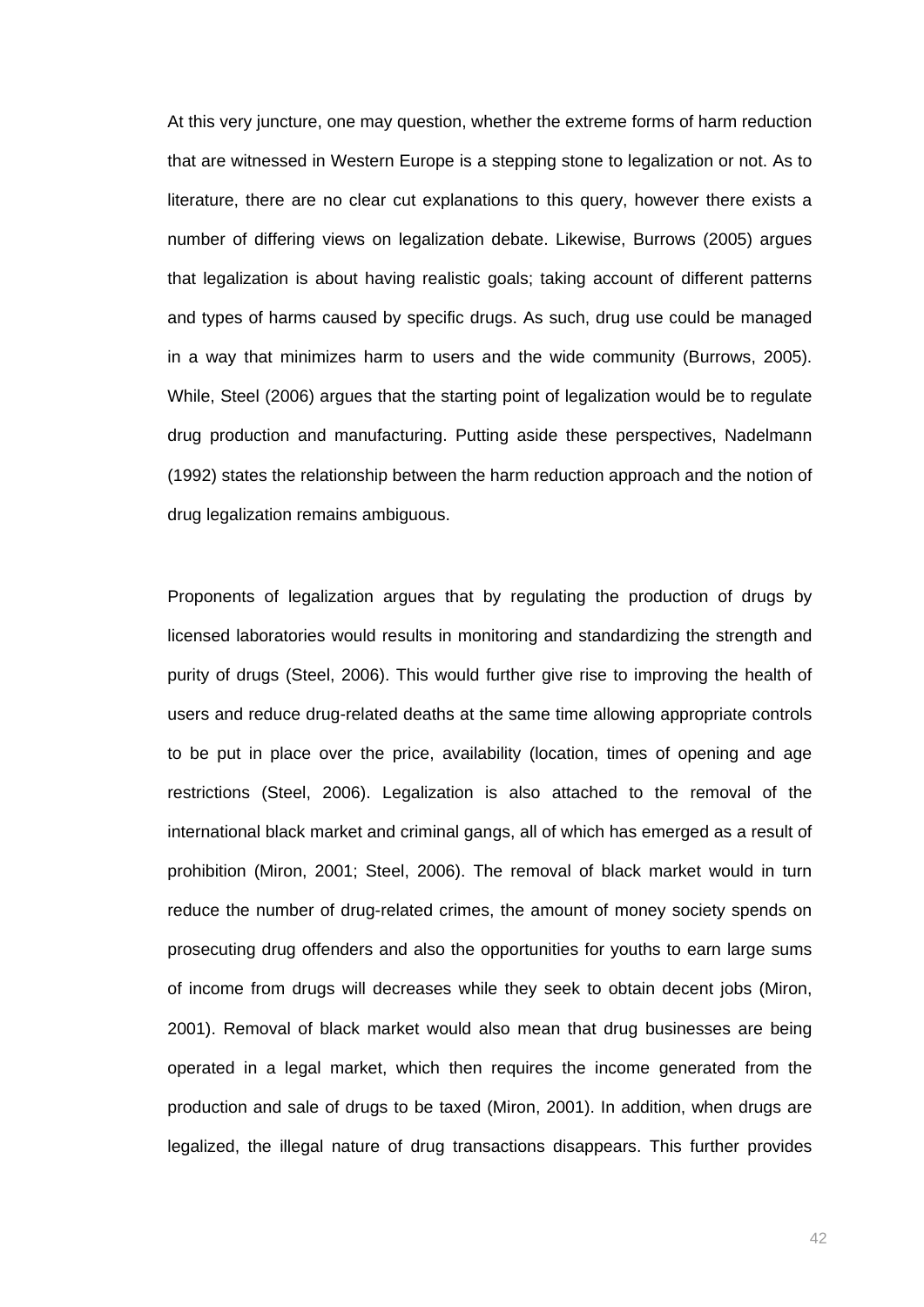grounds to use legal remedies, such as taking sellers who sell bad quality drugs to courts, instead of guns to settle contract disputes (Miron, 2001; Steel, 2006).

Despite the positive factors attached with legalization, opponents of this approach argue that by encouraging legalization, the quantity of drugs consumed will unambiguously increase (Barbour, 2000). They further argue that legalizing drugs would inevitably lead to an increase in the use of newly legalized drugs such as marijuana, cocaine, heroin, and amphetamines (Barbour, 2000). It was also claimed that legalizing drugs for a certain group may end up selling the prescribed drugs for them to the streets (Barbour, 2000; Steel, 2006). Evidence include a British case, where until the mid-1960s, British physicians were allowed to prescribe heroin to middleclass people who had become dependent on opiate painkillers while undergoing hospital treatment (Barbour, 2000). However, allowing heroin to them for treatment led the number of addicts to rise throughout the 1960s. On the same note, Barbour (2000) further states that the late John Kaplan of Stanford, famous Professor at Stanford Law School estimated the increase in addicts by fivefold and concluded it was as a result of the diversion of heroin from clinic patients to new users on the streets. Apart from this, Barry R. McCaffrey, the Director of the Office of National Drug Control Policy, states, studies show that the more a product is available and legalized, the greater will be its use (Barbour, 2000). And this increased drug use would cause varieties of problems, including decrease in workplace productivity, rise in automobile and on-the-job accidents, increased health problems, addiction, crime and a prosperous black market. In addition, Joseph A. Califano Jr., the President of the National Center on Addiction and Substance Abuse at Columbia University (CASA), explains that legalization may result in a short-term decrease in drug arrests, however the long-term consequences would be devastating (Barbour, 2000). Joseph A. Califano Jr. further adds to his contention stating that any short-term reduction in arrests from repealing drug laws would give rise to increase drug use and also to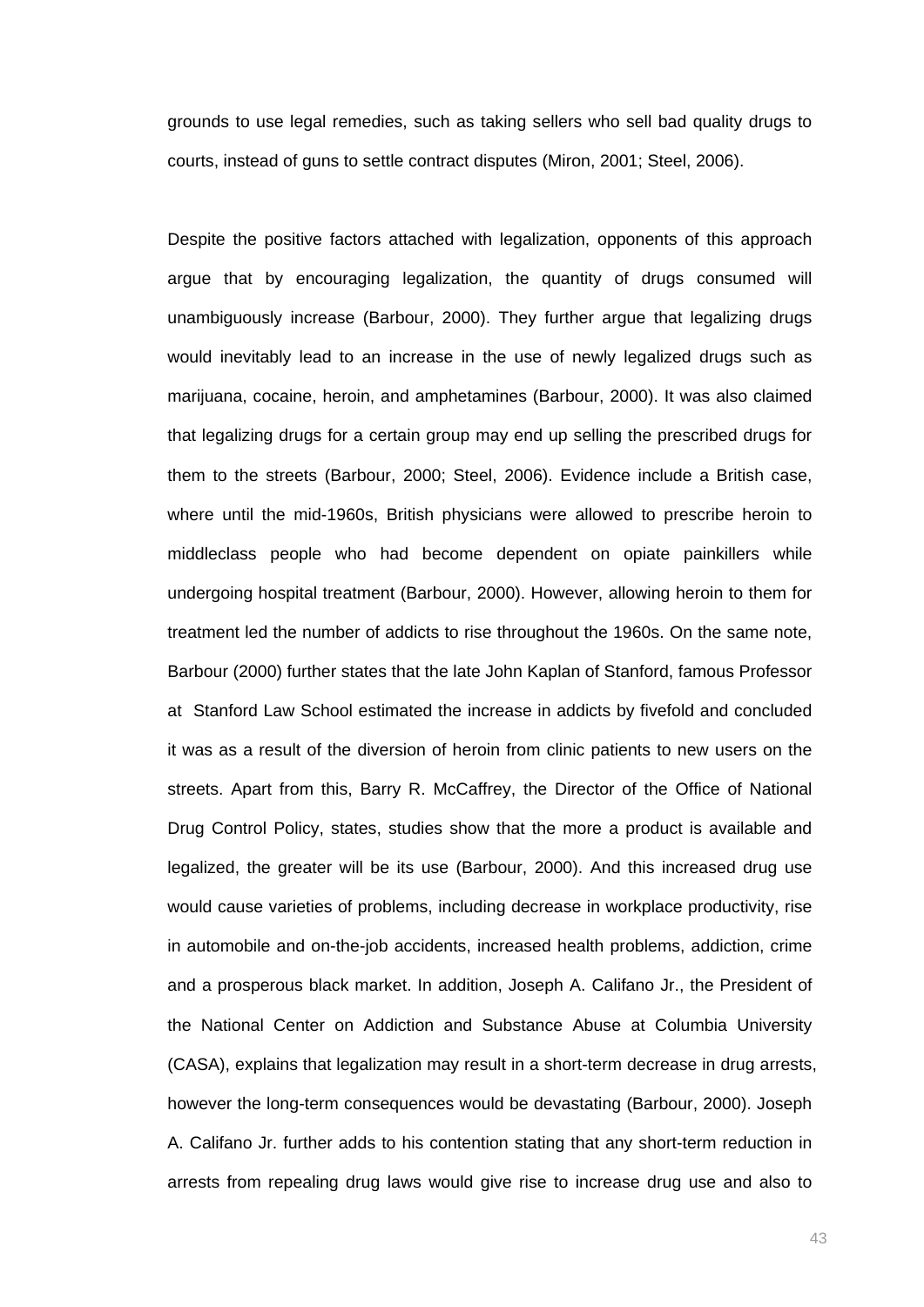increase criminal conducts (such as assault, murder, rape, child molestation, and other violence (Barbour, 2000).

As to the above literature, it is been revealed that the three main stands / approaches towards drug policy comprises both positive and negative consequences in them, affecting the validity of one approach over the other. In spite of these consequences, the debate on the three approaches is still an ongoing issue on drug policy arena. However, most of the scholars advise on enforcing two approaches, i.e., enforcing the legal prohibition on importation, manufacture, distribution and sale, while reducing penalties for possession of small amounts of drugs for personal use (Goldstein and Kalant, 1990). It is also evident from literature that countries possess the essence of two or three approaches at a given time, while taking a specific stand on the issue. A good example of this kind can be the United States drug policy framework, where they take a prohibitionist approach, at the same time pursing harm reduction measures in the form of prevention (e.g., prevention campaigns) and treatment (e.g., drug courts), together with undertaking legalization measures, as a form of treatment to the addicts (The White House, 2008). The same trend is been experienced in the current drug policies of Vancouver, Switzerland, and Australia (Hilte, 1999), while their policies vests with four key strategies, namely enforcement, treatment, prevention and harm reduction (Büechi and Minder, 2001; MacKay, 2001; MacPherson, 2001). Similarly, the same results were found in a cross-national comparison between six European countries, where it was concluded that national drug policies in Europe are a combination of measures belonging to both the prohibitionist and anti-prohibitionist perspective (Cattacin, Lucas and Vetter, 1996 cited in Hilte, 1999).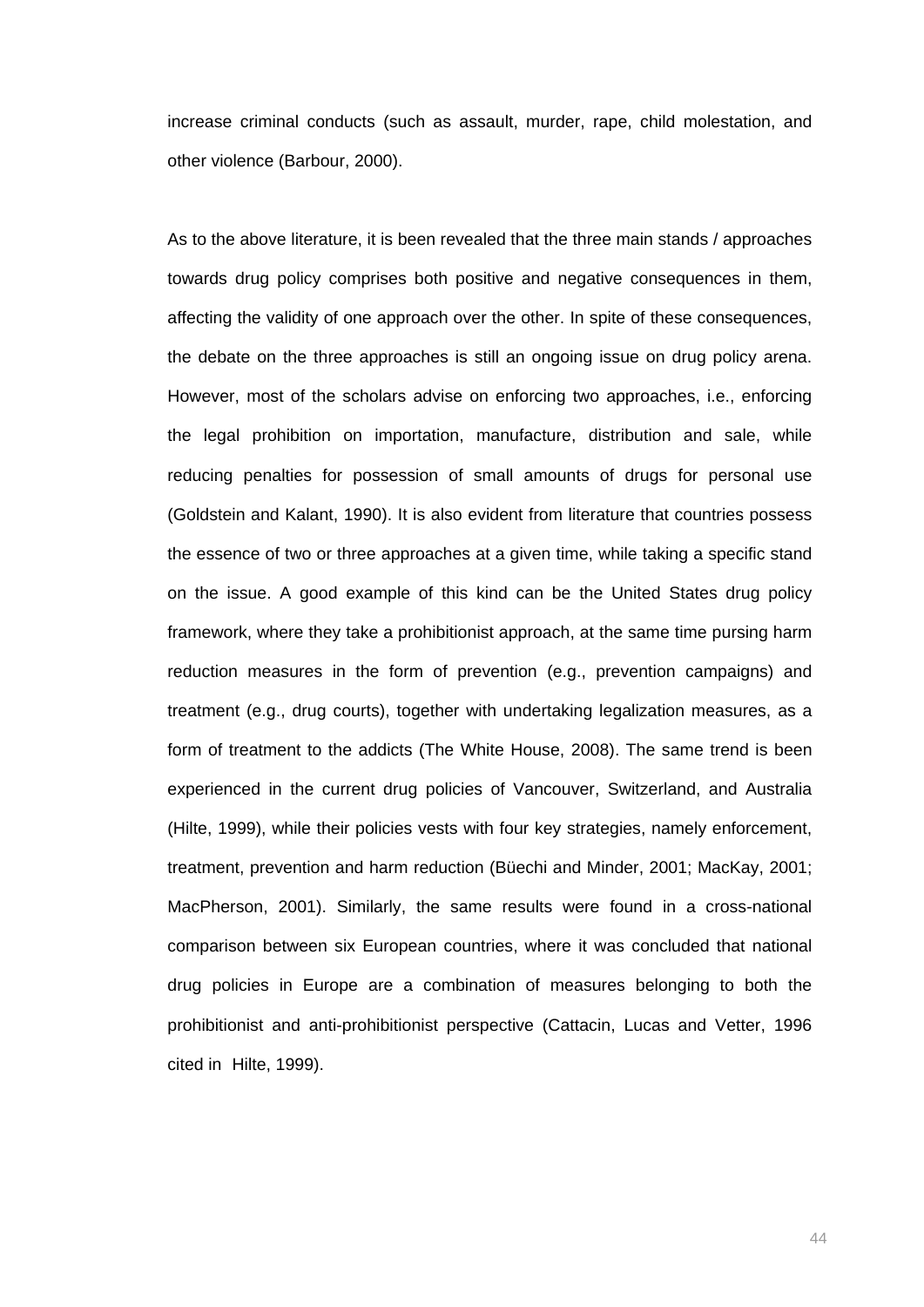# **2.5 CURRENT TREND IN DRUG POLICY**

The mixing up of different approaches has aided the drug policy to take a multifaceted approach to the drug problem. And most recently, this approach has been improvised and adopted by many countries in their drug policies, and is referred by many as a "comprehensive approach" (e.g., Vancourver, the United States, Australia and many more). The governing principle of this comprehensive approach vest with a balanced approach to the problem, whereby taking the wider context of the problem and integrating all the necessary factors in the attempt to control the drug problem (Goldstein and Kalant, 1990). The approach further emphasizes to strike a best balance among all the costs and benefits of the policy (Goldstein and Kalant, 1990; MacCoun, Reuter et al., 1996). This notion further can be tied down to the claim made by Heed (2006), that the drug problem requires a national, provincial, regional or community approach, or a combination of these approaches, to handle the problem in a customized manner which suits the problem situation. The comprehensive approach, thus calls for a greater diversity of strategies and options, for drug control than is generally recognized in the rhetoric fixation on the two extremes of William Bennett's aggressive version of prohibition and Milton Friedman's vision of free market legalization (MacCoun, Reuter et al., 1996). Apart from incorporating diversity of options, the comprehensive stand urge for integration of those options, as well as for greater involvement and coordination of various agencies and wider community to work together to control the drug problem (MacKay, 2001; MacPherson, 2001). Much of the emphasis is also given to monitor and evaluate the implementation to ensure the validity and cost effectiveness of the interventions being made (Büechi and Minder, 2001; MacKay, 2001; MacPherson, 2001). In addition, the comprehensive approach gives utmost attention to establish connections with each of the individual components mentioned and also to establish similar connections within the components itself, as according to the approach it is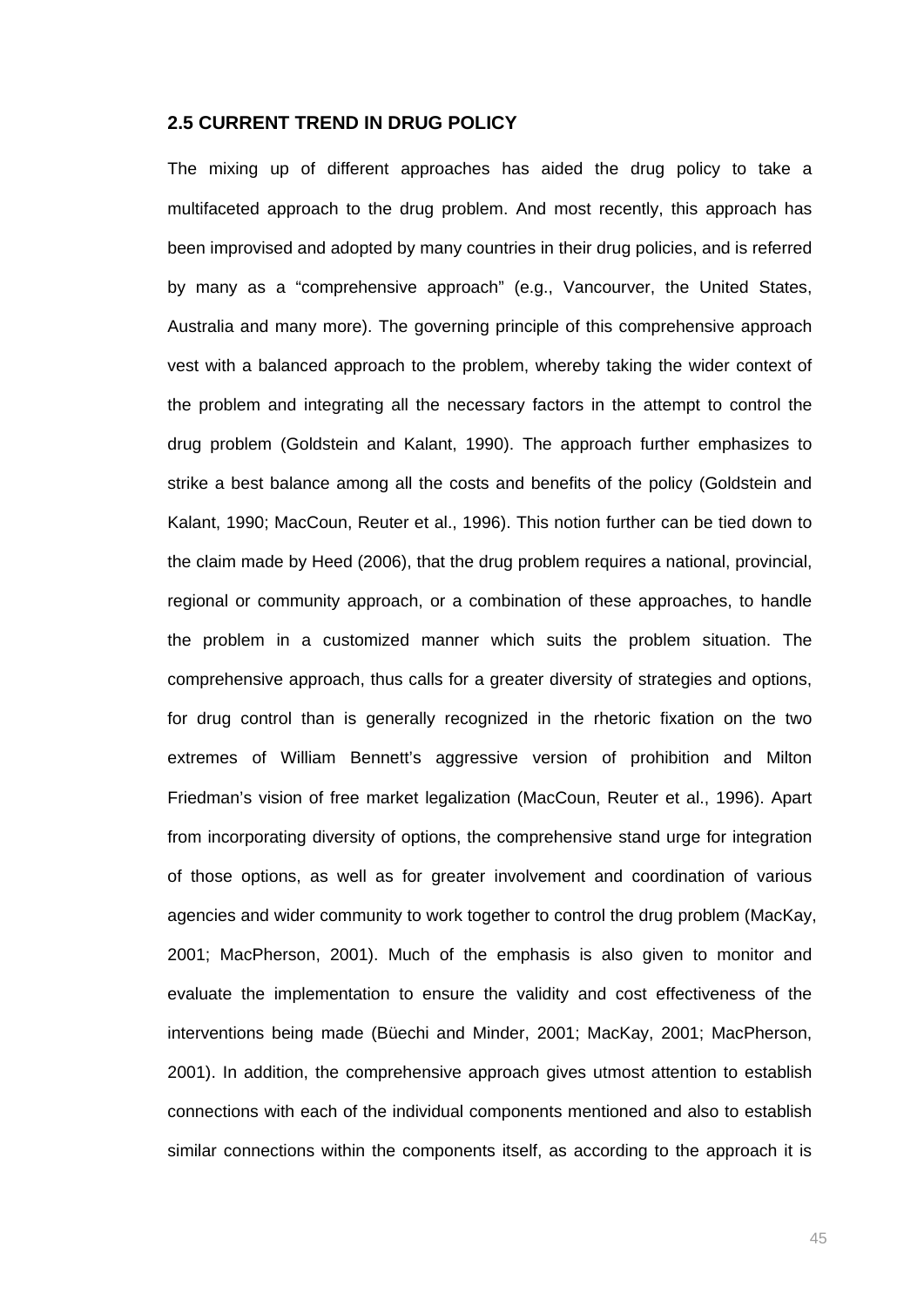the key to success (Büechi and Minder, 2001; MacKay, 2001; MacPherson, 2001). These components further aims to possess clear aims and objectives, detailed action-plans, and explicit performance indicators and targets, together with the adequate resources including funding and training and other support facilitates to undertake the policy in the most appropriate and effective manner.

Because, there is no specific literature on the comprehensive approach with regard to the drug problem, the above mentioned explanation on the approach can best be described in a diagrammatic format. Thus, the following figure (Figure 3) depicts the major components of the comprehensive approach and the kind of integration or relationship that is emphasized in the approach, while Figure 4 depicts the integration within a component, namely the stakeholder.



*Figure 3: Major components emphasized by the comprehensive approach and its integrations with the components* 

The essence of the comprehensive approach further can be related to the underpinnings of systems thinking, where it is referred by Lewins (1951) as viewing problems as a collection of various components which are interrelated and interlinked. According to this approach, different components have a relative influence on each other, and as a result changes made to one variable will affect the other variable(s)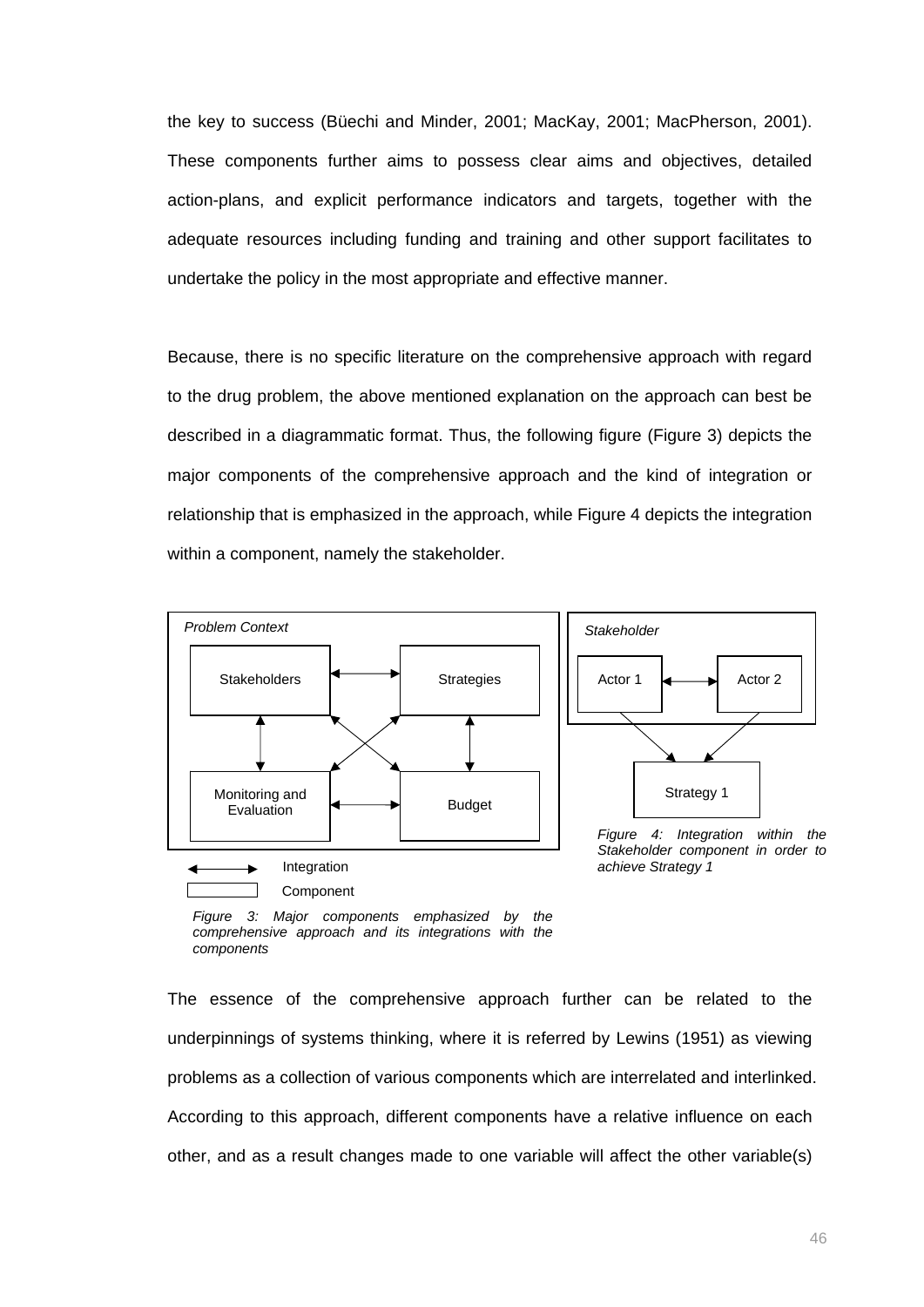and affects the equilibrium of the system (Bausch, 2002). In this way, systems approach includes perspectives such as holistic understanding of the problem, identifying the relationships and boundaries to reach or go beyond the equilibrium of the system (Hall, 1989). Another facet of systems approach is that in systems approach, "*system*" is based on the "*actual*" results of the operation, not those that were "*intended*" (Keating, Kauffmann et al., 2001). And because of this fact, the results obtained from this approach is usually less than ideal as the system produces intended as well as unintended consequences. The contention made on the systems approach further can be related to the explanation provided by Keating, Kauffmann et al., (2001) where according to the scholars, the systems approach aims to take a holistic consideration of the "*problem system*". This includes the social and the technical elements, their formal and informal relationships, emergent patterns, and the unique context of the problems. In addition, it further identifies, that problematic conditions are produced by a problem system and the problem system is embedded in a unique context. Therefore, the main point identified by the scholars is that the systems approach suggests to understand the "*problem systems in a specific context*", instead of addressing the "*problems*" (Keating, Kauffmann et al., 2001). In this aspect, if the systems approach is to be adopted in solving a social problem like the illicit drug problem, it requires to undertake specific actions in an integrated, coordinated manner with regard to the problem in the specific country. Likewise, identification of the context in which the problem has occurred and identification of the various components that has an influence on the problem and identification of the relationships between the components are among the key actions of the systems approach. By doing so, it will be able to address the problem by taking a holistic stance towards the problem, as it will not only limit the solution(s) to the best practices used in other countries, but it will also vest the solution(s) to the base of the problem, to its context, taking all possible areas of concern. From the explanations provided on the comprehensive approach and the systems approach, it can be seen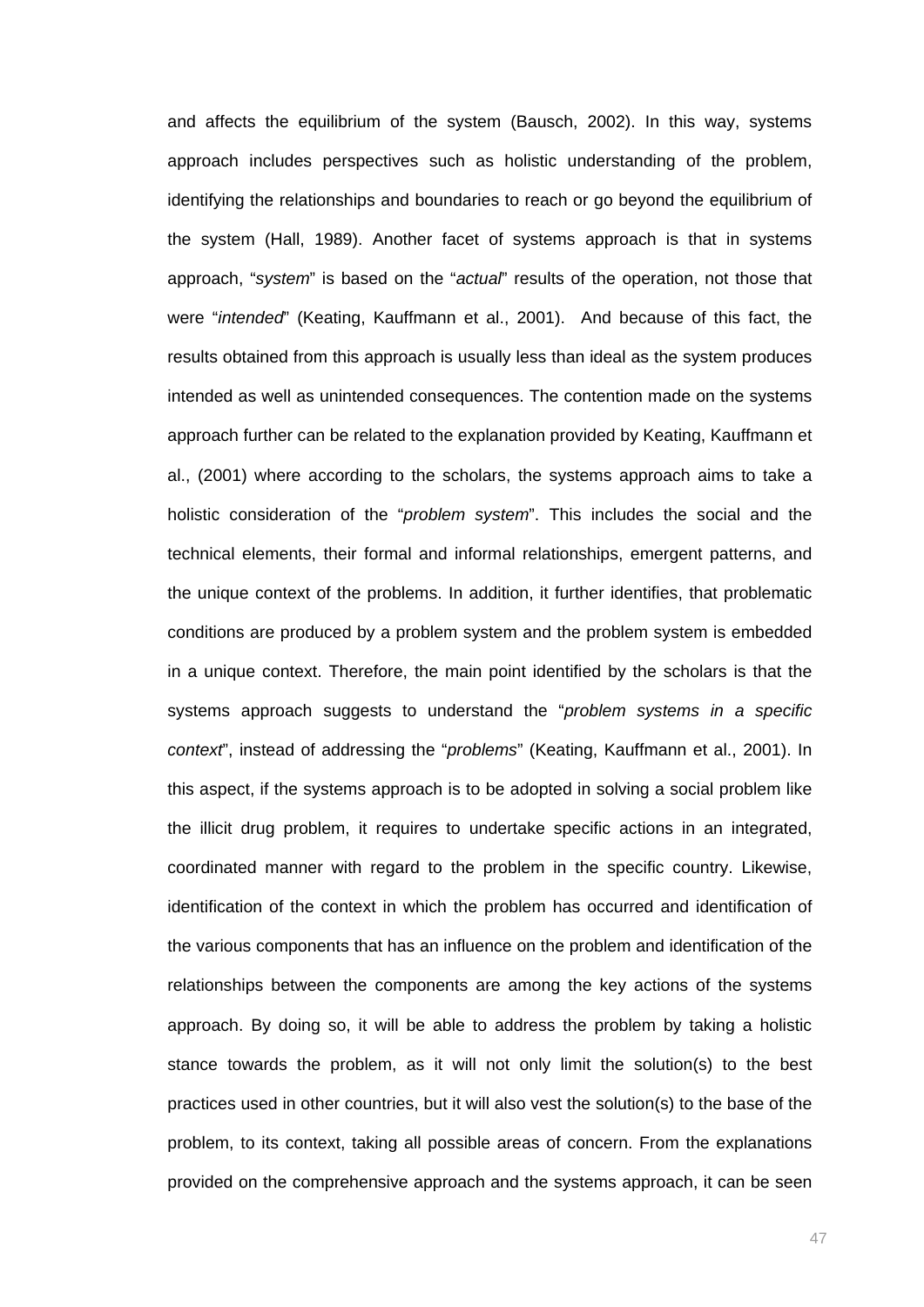that the two approaches resembles with each other, and for the purpose of this paper the term "comprehensive approach" will be used to refer to both the "comprehensive approach" and the "systems approach", unless otherwise noted.

Taking real life examples, with regard to the comprehensive approach, *The "Four Pillar" Strategy of Vancouver* is amongst the most famous for this approach (MacPherson, 2000; MacPherson, Mulla et al., 2006). This is because, the "*Four Pillar*" strategy fully posts itself to the explanation mentioned regarding the comprehensive approach. Having checked the validity of the approach, it was found that with the implementation of comprehensive approach in the late 1990s, Switzerland claims that 65 percent of active users are in some form of treatment and the remainders are in contact with harm reduction programs (MacPherson, 2001). However, when Switzerland adopts a system of care for drug users, including the provision of high and medium threshold services for drug users, research found that the Swiss were able to reach only 20 percent of the drug users (MacPherson, 2001). *The Frankfurt's Comprehensive Program* is another example of this kind where Germany found tremendous decline in crime-related and health-related outcomes in 1997, after adopting the comprehensive approach (MacPherson, 2001). Likewise, more and more countries are adopting this approach as their drug policy (e.g., UK, Sweden, Australia and etc.) however with customized solutions according to their context.

As to the above literature on the current trends in drug policy, it is revealed that most of the countries are moving towards taking a comprehensive approach which calls for greater diversity of strategy / measures to control the problem. These diversities not only vest with the strategies identified towards the drug problem, but also incorporate the processes involved in the efforts to control the problem. Likewise, the facts and figures showing the success cases of the comprehensive approach, poses the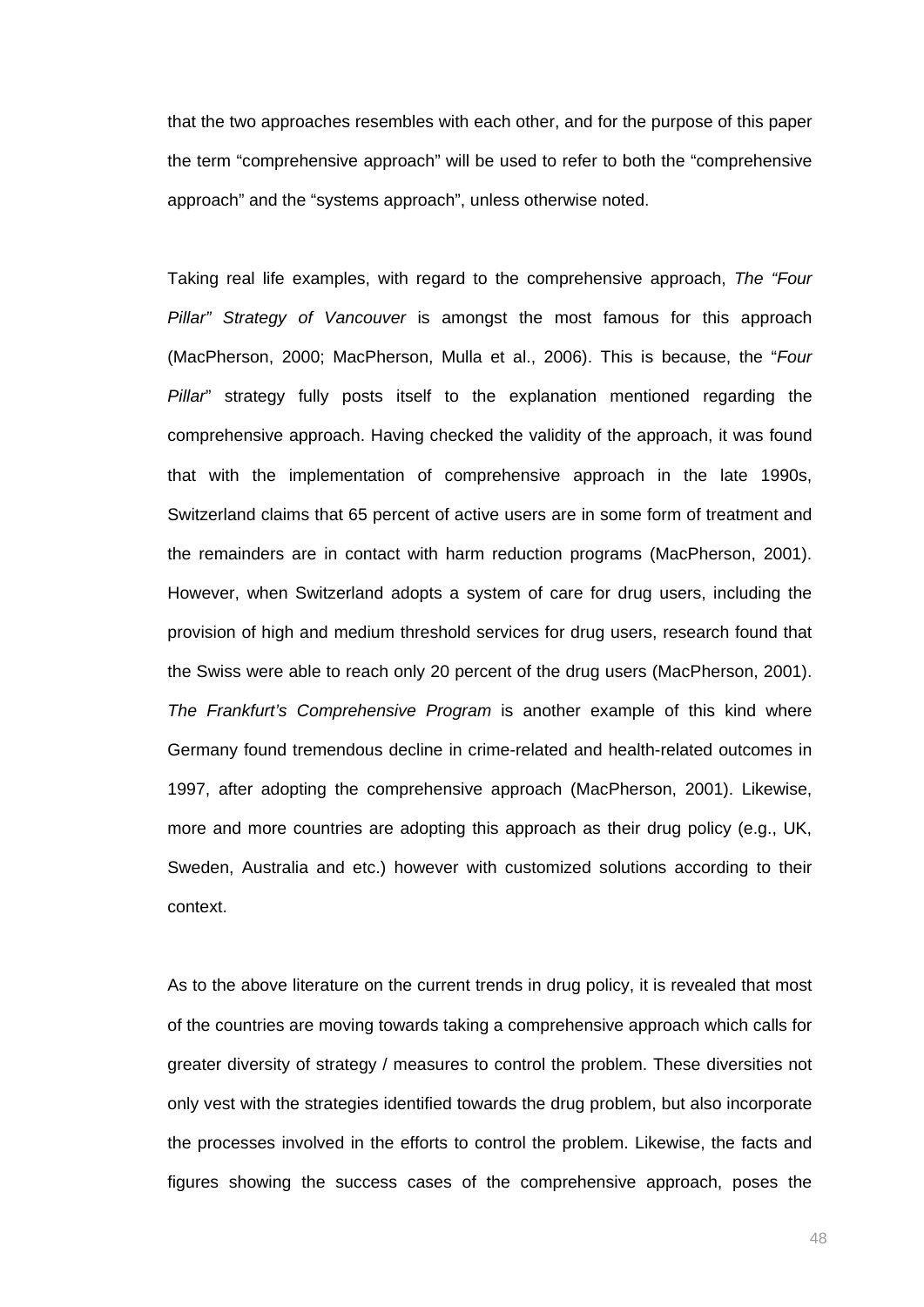importance of adopting a comprehensive approach towards the drug problem, as it facilitates to address the problem from top-to-bottom, right-to-left as well as taking all possibilities of customizing the solutions to the context. The successes vested in the comprehensive approach pushes those countries, who have not yet adopted the approach to the drug problem, to adopt same in their fight against the problem.

## **2.6 CONCLUSION**

As to the above literature, drug policy has been painted in different colours, at different times in the history. Prohibition or criminalization of drugs was the first approach towards illicit drugs, followed by harm reduction (including treatment and prevention) and legalization. Despite the fact that the three approaches differ in the way that they stand against the drug problem, the fundamental principle underlying drug policy remains with the assumption that the substances are objects of control, causes harm directly or at least have the potential to cause serious harm to the society. In other words, the approaches differ in the way they take their stand in controlling drugs. The literature presented also reveals that no matter how famous a policy approach is, all the three approaches possess both positive and negative consequences in them. However, there is no one approach which is considered to be dominant over the other and the debate on the drug policy is still a hot issue in the current social arena, both nationally and internationally. Lastly, the initiation of the different approaches were found to be linked to the very settings and contexts in which the drug use occurs (e.g., the impetus for harm reduction by the Netherlands is linked to the growing number of youth experimenting drugs, while declaring the prohibitionist approach by the United States is linked to political agenda of the country). And this fact has progressed to a level that at present, countries adopt different strategies from different approaches as a response to their societal settings as well as to the new developments in the arena - giving rise to taking multifaceted

49 and 2012 and 2013 and 2014 and 2014 and 2014 and 2014 and 2014 and 2014 and 2014 and 2014 and 2014 and 201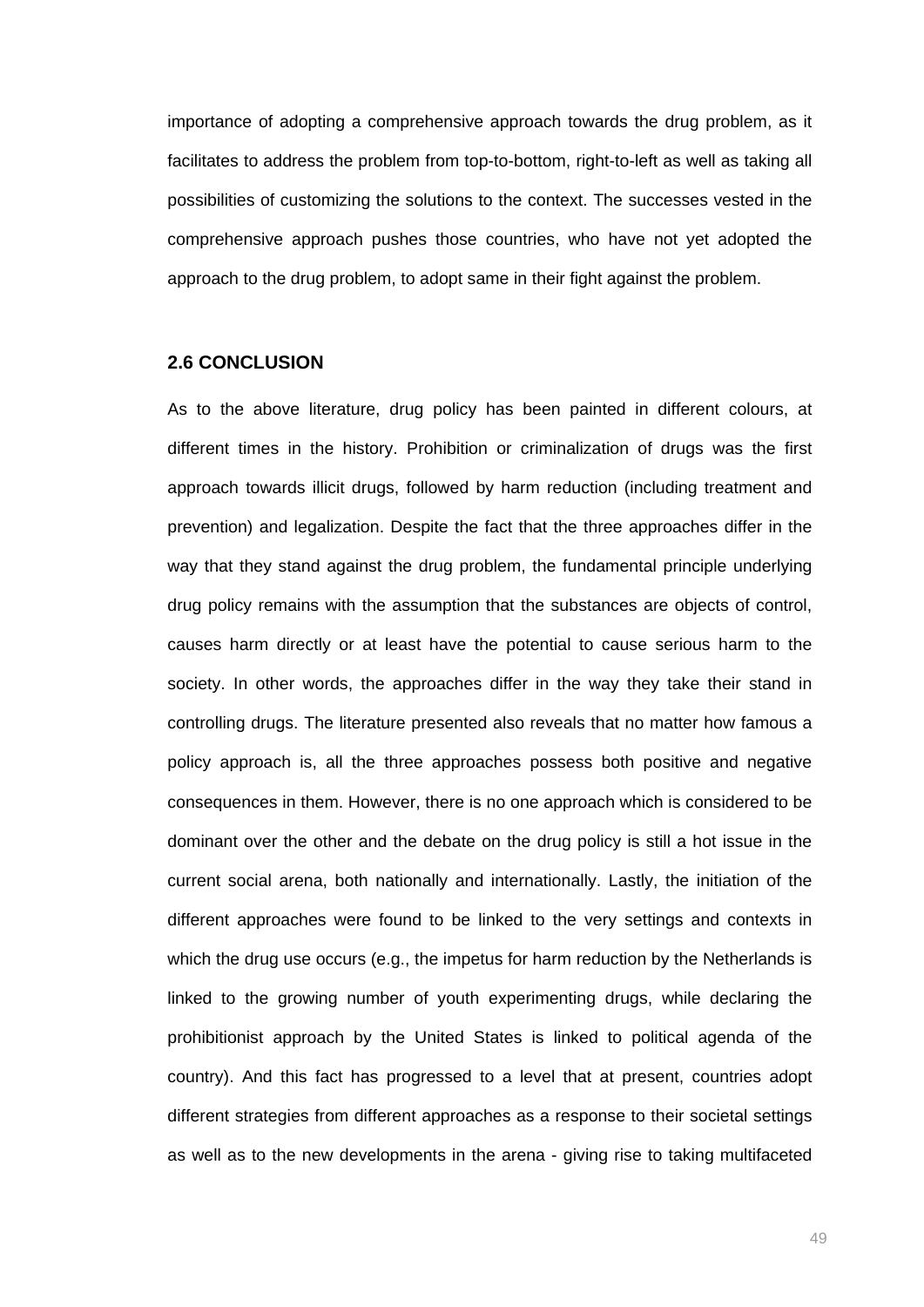and comprehensive approach to drugs. Comprehensive approach aspires individual countries to develop their own drug policies, whereby taking into consideration the full picture of the problem as well as the context of the country. This in turn would make the drug policies of those countries more favourable over the other policies in the arena as it is a customized solution to their own country, instead of a ready-made solution adopted elsewhere in the world.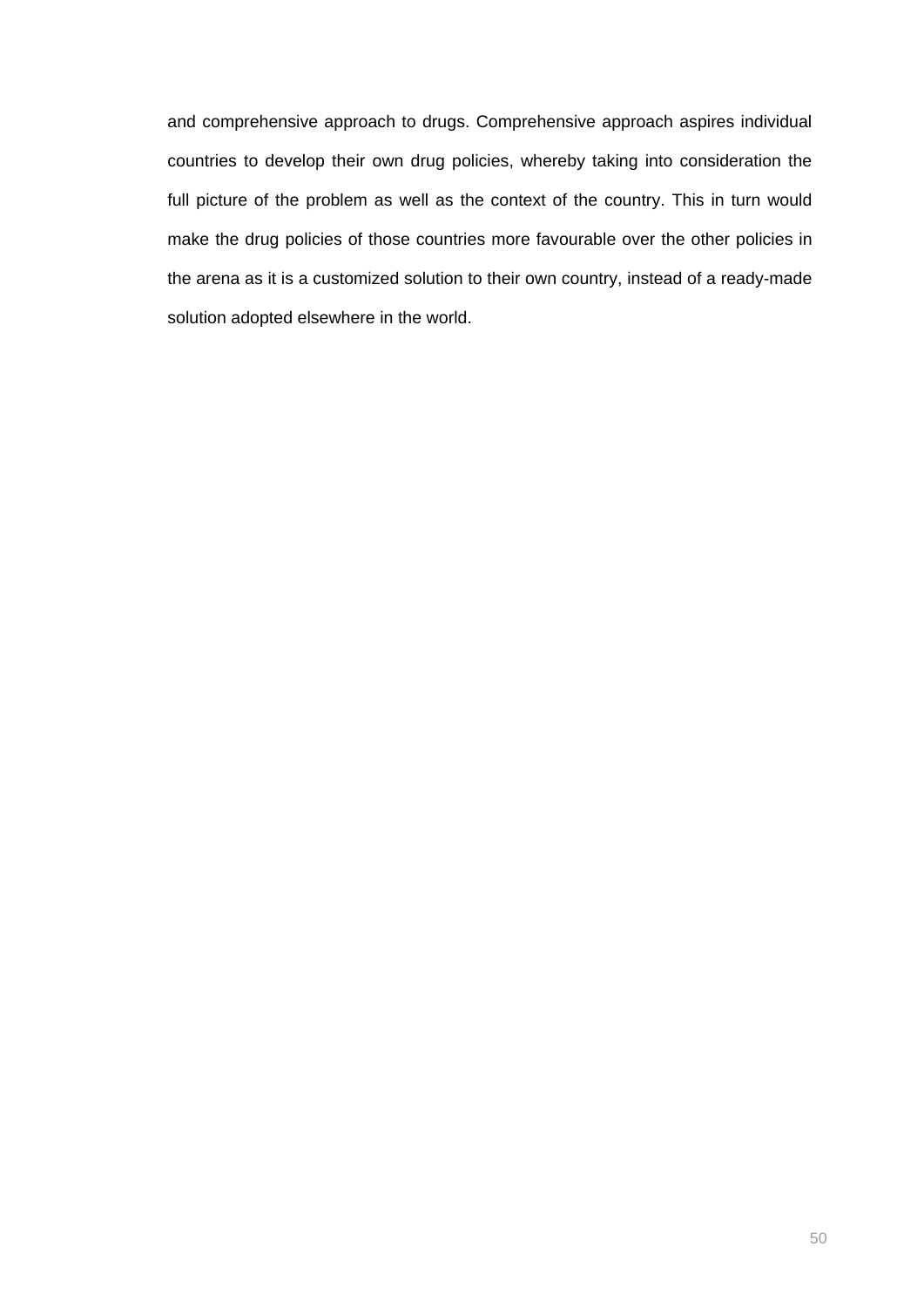# **CHAPTER THREE: METHODOLOGY**

## **3.1 INTRODUCTION**

As was mentioned in chapter one, this study is composed of two parts. The first part comprise of examining the current drug policy of the Maldives and exploring the reasons why the Maldives is unable to attend the drug problem effectively. The second part comprise of coming up with a policy framework that is best suitable to the Maldivian context, whereby taking into account the loopholes in the current policy framework. Having established the purpose of this study, the following chapter outlines the methodology used in undertaking this research. According to Sekaran (1992), p. 4) research methodology is defined as an "*organized systematic, data based, critical, scientific inquiry of investigation into a specific problem undertaken with the objective of finding answers or solutions to it*". In light of this definition, this chapter explains the rationale of the research design adopted by this study, the methodologies used in selecting the sample, the data collection mechanisms used to obtain the necessary information, and how the analyses are being made with regard to the purpose of this study. The chapter will conclude by providing the difficulties or limitation(s) confronted by the researcher in undertaking this study.

# **3.2 RESEARCH DESIGN**

The research design is identified as the master plan which details methods and procedures used for collecting, analysing and interpreting data to answer the research question, together with determining the sources of data collection, techniques of analysing data and sampling methods (Zikmund, 1997). The research design, thus acts as a guiding 'blueprint' in achieving the research objectives by using the collected data (Crabtree and Miller, 1992). As the aim of this research is to examine the current drug policy of the Maldives and to come up with a policy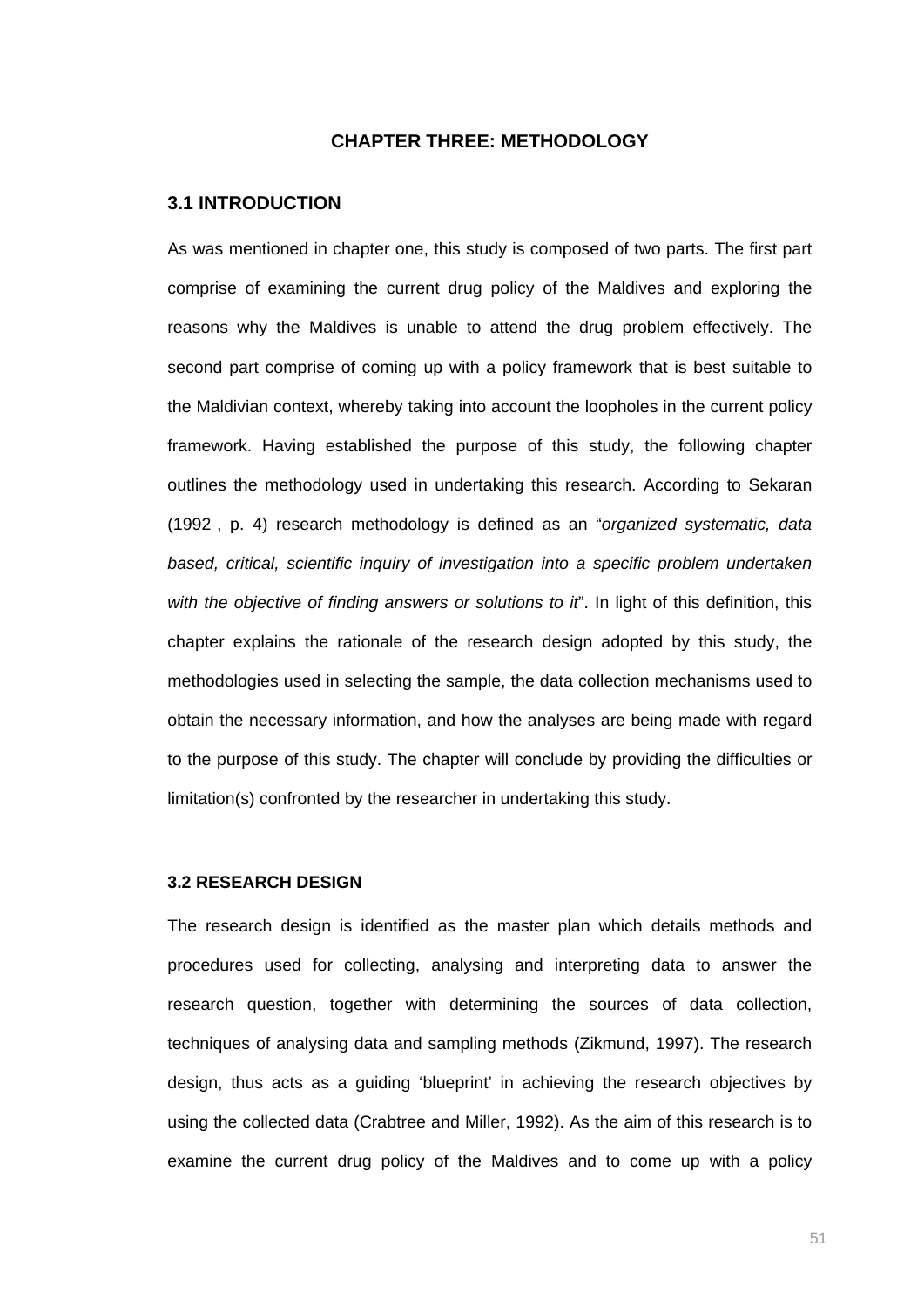framework that is suitable to the problem context, the study represents the need for a detailed comprehensive investigation of the problem area. In this stance, the research proposition accrues to the paradigm of qualitative research as the scope of this study requires undertaking a detailed and in-depth analysis of a social problem within the context of the Maldives. Creswell (1994) defines qualitative research as an inquiry process to understand a social or a human problem by building a complex holistic picture, formed with words, reporting detailed views of informants, and conducted the process in a natural setting. Thus, choosing a qualitative research paradigm, the researcher seeks to identify the underlying concepts and the relationships between the variables within the phenomenon under investigation (Frankfort-Nachmias and Nachmias, 1996).

To conduct this study the researcher adopted a case study methodology within the paradigm of qualitative research. Case study is defined as an in-depth inquiry into a social or human problem of a single instance or one setting to explain the process of a phenomenon in context (Yin, 1994). Case study allows the researcher to focus on answering the how and why questions when conducting a social research (Yin, 1994). In addition, the case study methodology allows the researcher to analyze beyond a snapshot of the problem and conduct an in-depth analysis of different aspects of the phenomenon under investigation (Bonoma, 1985). Thus, it was identified that the case study methodology would be best suitable for the scope of this study. In undertaking this study, the researcher used a combination of qualitative and quantitative data which was gathered through interviews, questionnaires and through document analysis to examine the effectiveness of the current drug policy of the Maldives. Furthermore, following the analysis of qualitative and quantitative data, the theoretical aspects of comprehensive / system approach will be used to identify the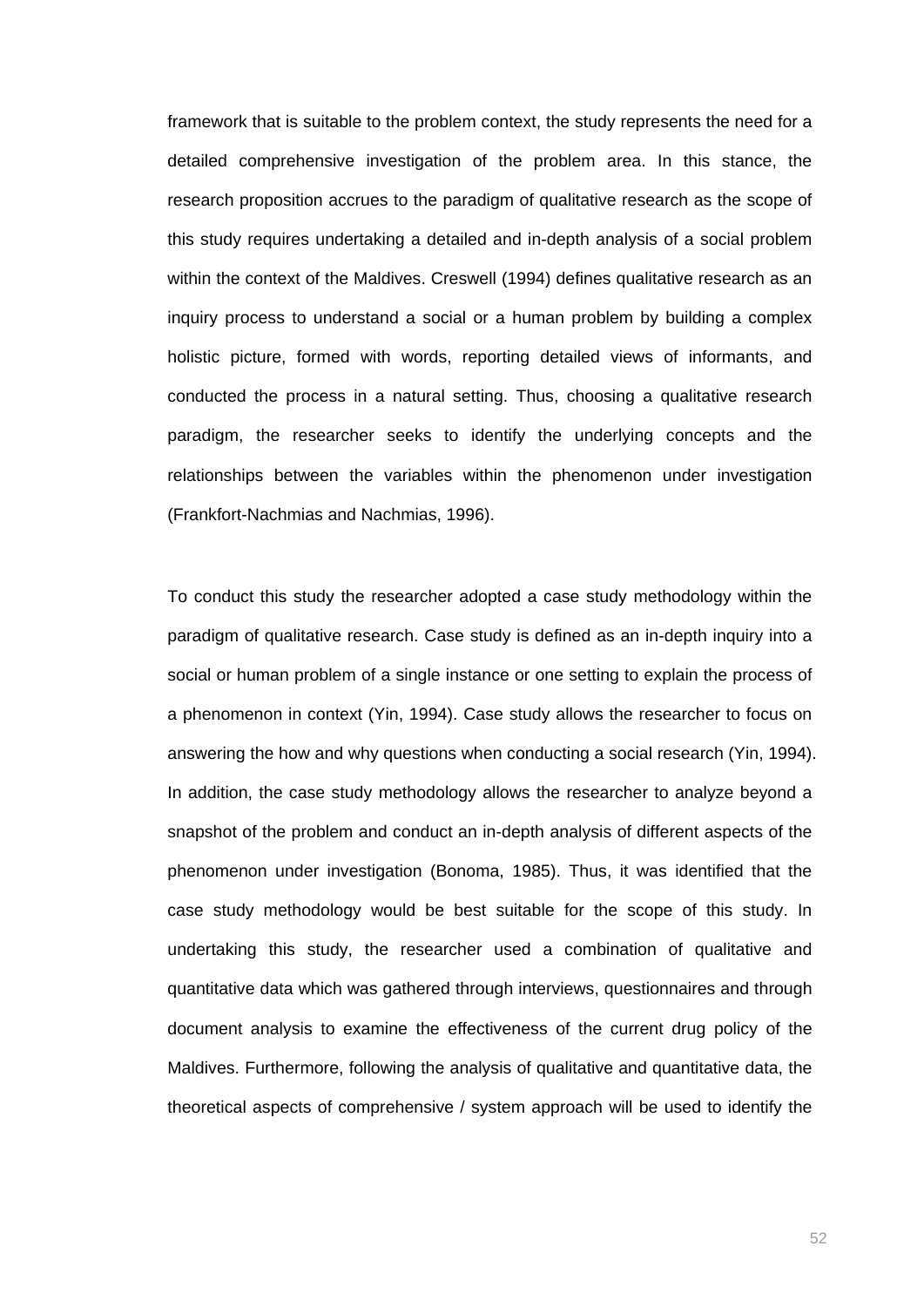gaps in the current policy approach to drugs and to recommend an alternative policy framework that is more suitable to the context of the Maldives.

#### **3.3 SAMPLE SELECTION**

The possible sampling frame identified for this study involved all the stakeholders who are engaged in addressing the drug problem in the Maldives. Hence, this sampling frame represents all the government offices, NGOs and the general public at large as drug abuse is a social phenomenon, where everyone in the society becomes a stakeholder. To limit the sample selection within the scope of this study, two separate sampling frames were selected. The first category represented all the relevant government ministries who are directly engaged in dealing with the drug problem in the Maldives. The second category represented the general public at large. However to keep the general public at a manageable scope, the representatives of the general public was limited to the people living in the capital, Male'.

To select a sample from the sampling frame of the first category, a list of all the relevant government authorities were selected. Once the relevant authorities were identified, a telephone call was made to them explaining the purpose and the scope of this study, at the same time requesting a top official to sit with the researcher for an interview. In selecting the interviewees, convenient sampling method was adopted in which the researcher relies on available subjects that are convenient, close at hand and easy to reach (Lemeshow and Levey, 1999). Hence, all the authorities that were willing to give an interview were selected. And this comprised of 9 officials from the relevant areas and 1 former drug addict who is presently working as an advisor in the field (refer to Annex A for the list of interviewees). The interviewees represented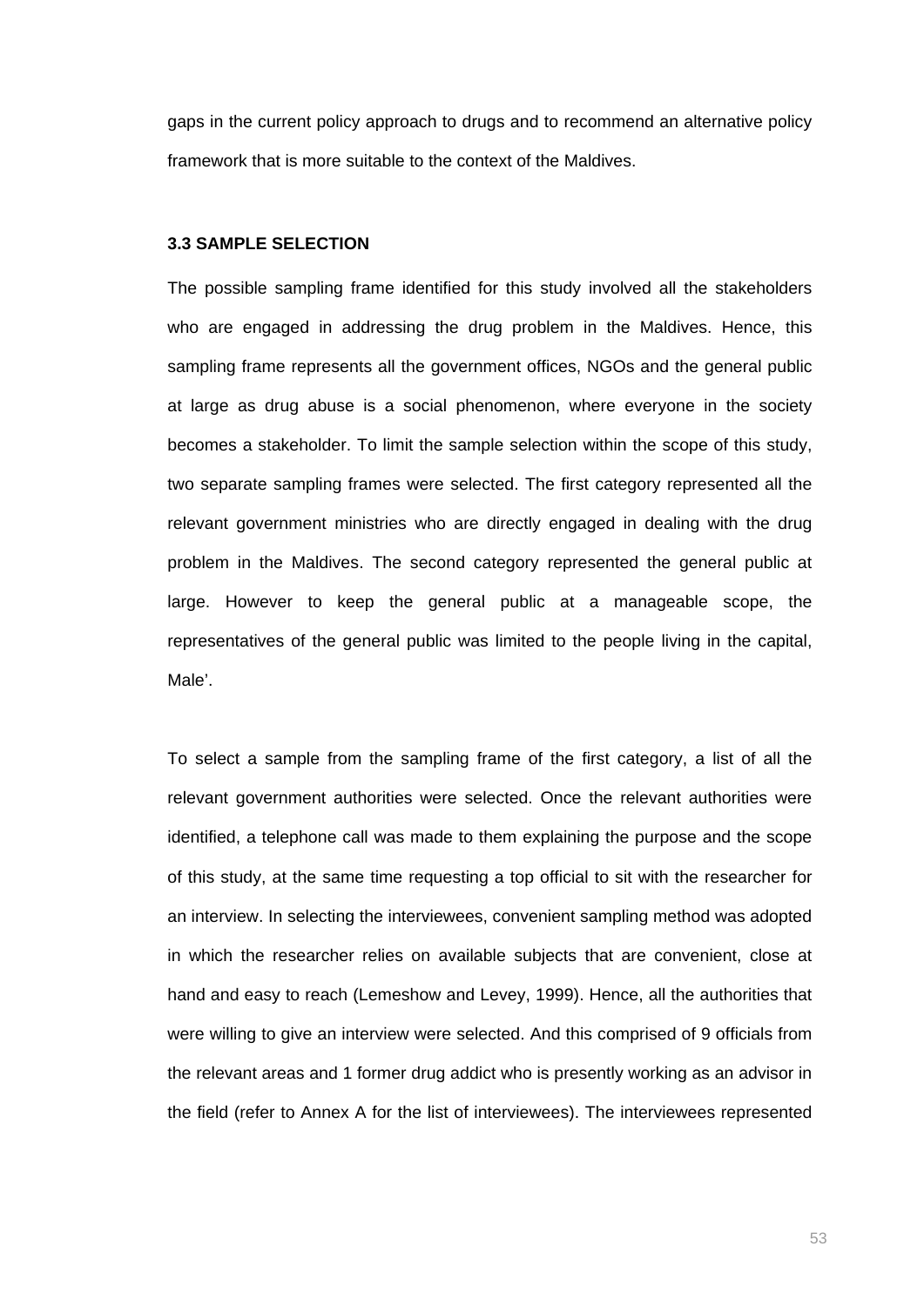all the relevant government authorities and thus the researcher was able to collect a wide range of different perspectives on the problem from these stakeholders.

For the second category, random sampling was adopted. Random sampling allows every member of the population equally likely to be a member of the sample, independently of which other members are chosen (Lemeshow and Levey, 1999). The target sample size was 104, and the aim was to get a total of 104 responses from the general public to respond to the telephone survey used by this study (refer to Annex C for the survey instrument). This sample was selected by using the telephone directory of Male' and participants was selected randomly. Telephone numbers were picked until the researcher was able to get a total of 104 responses. Note to be made that there was a high response rate from the general public as the researcher was able to find 104 willing participants by selecting 150 phone numbers. The following table (Table 2) provides the general characteristics of the sample.

| Gender<br>$(N = 104)$ | Age<br>$(N = 104)$                         | <b>Study Status</b><br>$(N = 104)$ | <b>Education</b><br>$(N = 104)$         | Occupation<br>$N = 78$ (excl. those<br>who study) |
|-----------------------|--------------------------------------------|------------------------------------|-----------------------------------------|---------------------------------------------------|
| Male<br>57.7%         | $14 - 25$<br>31.7%                         | 25.0%<br>Studying                  | Secondary school / 58.7%<br>High School | Unemployed<br>14.1%                               |
| Female 42.3%          | 26-35<br>43.3%                             | Do not Study 75.0%                 | Vocational training<br>7.7%             | Private Sector 23.1%                              |
|                       | $35 +$<br>25.0%                            |                                    | <b>Bachelor Degree</b><br>10.6%         | <b>Public Sector</b><br>44.9%                     |
|                       |                                            |                                    | Others<br>23.1%                         | Others<br>17.9%                                   |
|                       | Table 2: The Characteristics of the Sample |                                    |                                         |                                                   |

# **3.4 DATA COLLECTION**

The following was used as the tools for investigations during the data collection period of this study: *(1) interviews, (2) questionnaire survey, and (3) examination of secondary documents.*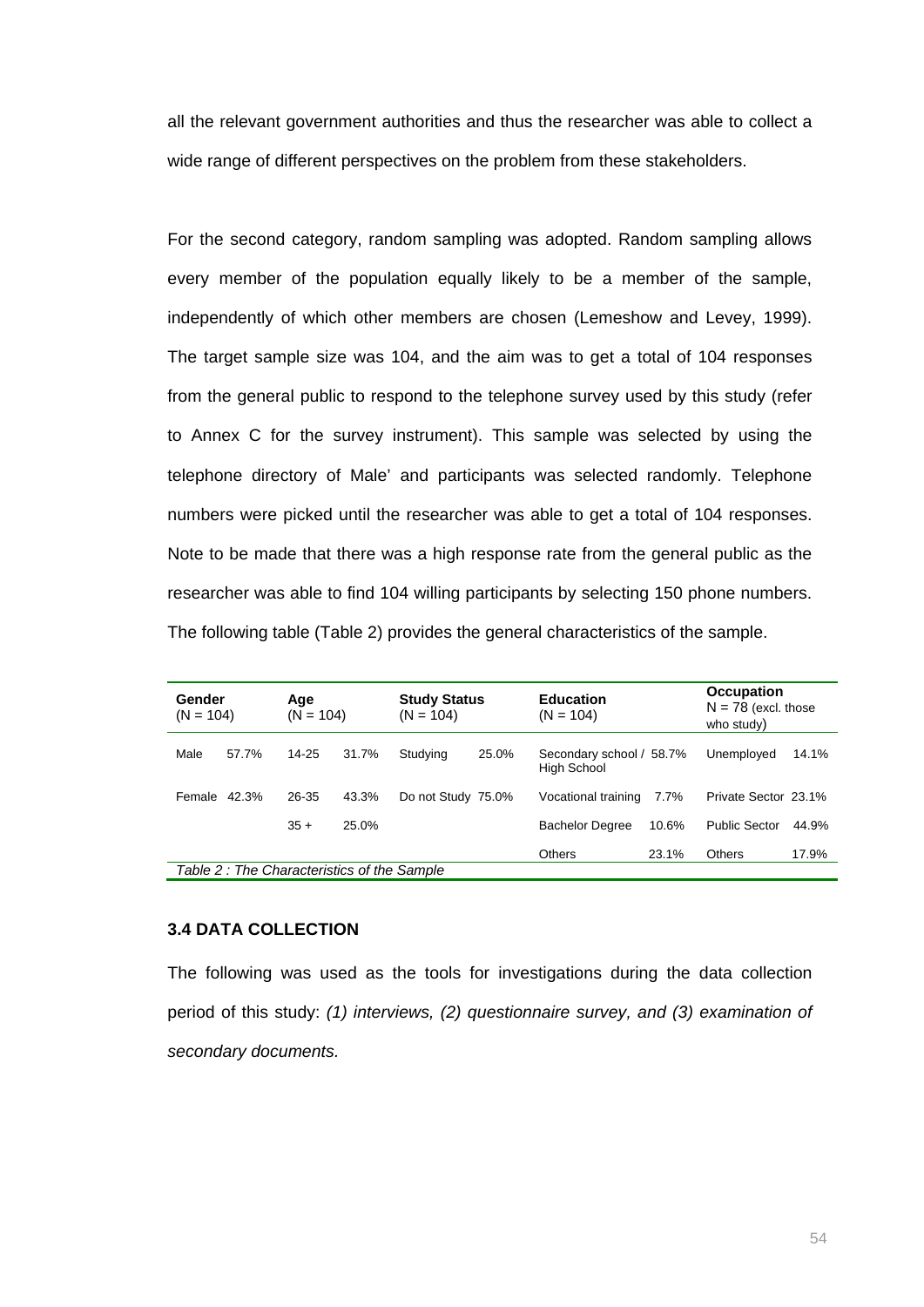#### **3.4.1 Interviews**

To obtain an in-depth understanding of the drug policy, semi-structured interviews were conducted to the selected officials from the sample of government authorities (refer to Annex B for the interview schedule). At the beginning of the interview process all the interviewees were briefed about the purpose and the scope of the research. A pre-prepared, semi-structured interview schedule was used for all the interviewees and further probing questions were asked for clarifications as the interview progressed. The interview schedule covered areas ranging from the current drug situation of the problem, the success and failure factors associated with the current drug policy, the extent to which the current efforts covers the root-causes, the probable directions that are necessary to take in order to achieve successful results to the problem. Except for the former drug addict, all other interviewees were high ranking officials of the government. The semi-structured approach allowed the researcher to conduct the interviews in an informal manner and build a rapport with the participants. All the interviews were tape-recorded with the acceptance from the interviewees.

The interviews were formulated within the structure of semi-structure or an open ended interview, which enabled to interpret the mentality of the informants within the space of time allocated. According to Crabtree and Miller (1992) semistructured interviews are guided, concentrated, focused and open-ended communication events that are created by the interviewer and interviewee together. This type of interview allows the researcher to obtain in-depth information of the phenomenon and gives freedom to ask probing questions as and when required.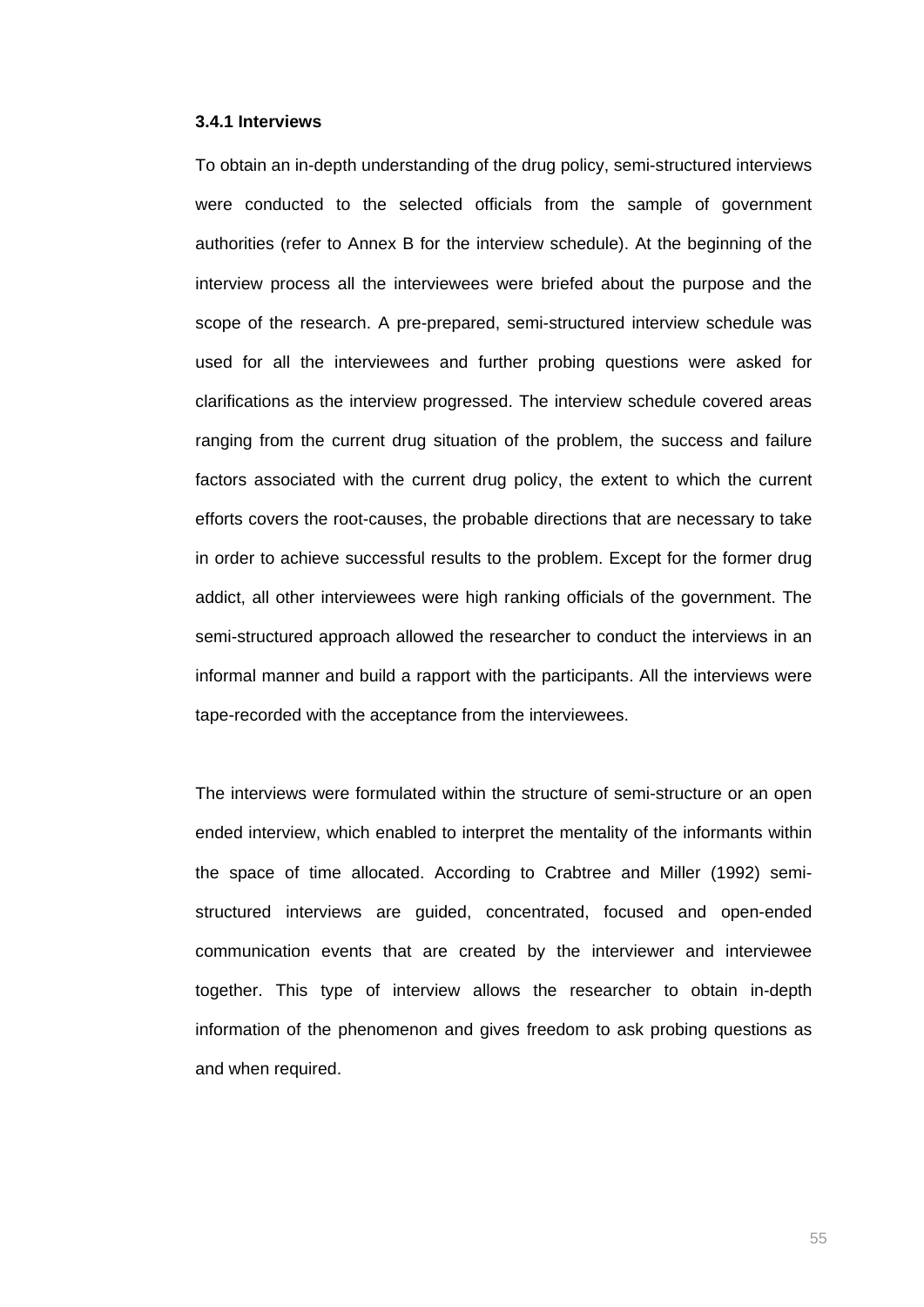#### **3.4.1 Questionnaire Survey**

As the main purpose of this research is about identifying how effective is the current policy on drugs in the Maldives, a questionnaire was designed to verify public opinion on the current policy. The questionnaire mainly contained 7 sections which included questions to obtain a general overview of the problem with regard to its seriousness, the public opinion towards the overall government policy, the varying opinions on the four strategies undertaken by the government, followed by some brainstorming questions to grasp the public belief in addressing the problem. Thus, the mentioned sections serve two purposes: firstly, to identify the public opinion on the effectiveness of the current drug policy; secondly, to identify the approach and the probable kinds of measures that the public is looking for in addressing the drug problem. In this way, the questionnaire comprised of mainly of *Likert Scale* items with a few fixed items while allowing the respondent to open up their views apart from what is directly been questioned in the questionnaire (refer Appendix C for the questionnaire instrument).

It is to be noted that according to literature, questionnaires are considered appropriate to obtain data from a broad sample with minimal time and cost (Creswell, 1994). A questionnaire also assures anonymity encouraging a greater possibility of honesty and reliability from the respondents. In this stance, it was decided that the public opinion on the drug policy would be best obtained via questionnaire survey, as it is one of the fastest and effective way to reach the selected sample from the public. The same argument is further appealing when it is attached to telephone interview using survey instrument as it further increases the anonymity and often people tend to be more open in their discussion. The reason for using a telephone survey questionnaire is to increase the response rate as this kind of research is very new to the Maldives. Furthermore, telephone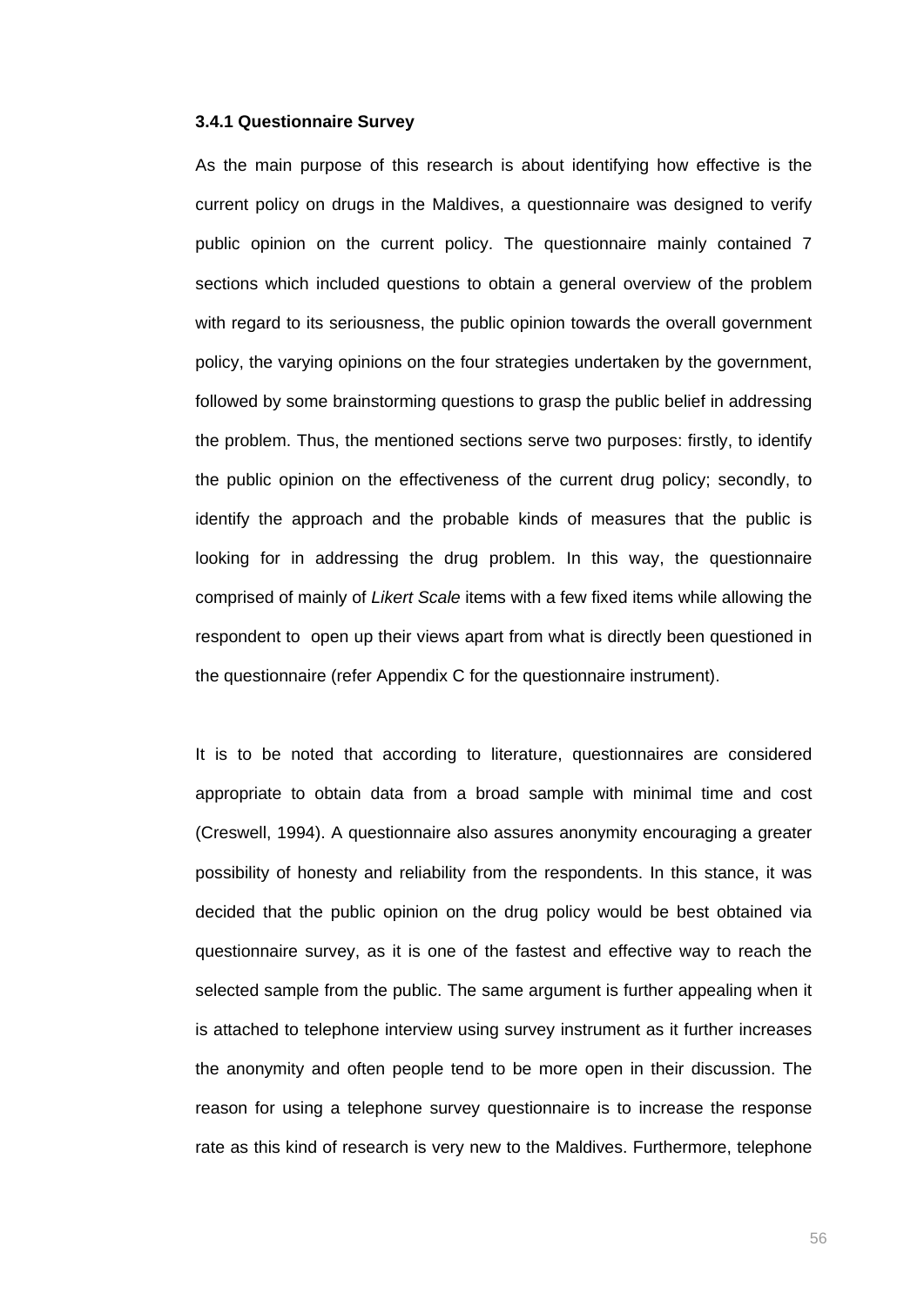questionnaire was thought most appropriate to the Maldivian context as it is often common for the general public not to openly criticize the government and its policies due to the culture and the political climate that exist within the country.

## **3.4.3 Examination of Secondary Documents**

The data gathered during the study included the published and revised draft/ unpublished documents in the attempt to control the drug problem in the Maldives. These documents were used to capture the themes and approaches the government has adopted over the last two decades in dealing with the drug problem. In this aspect, the RSA and the proposed master plan played an important role as the official document, which provides a comprehensive background and the main source of information on the attempts taken and proposed against the drug problem. In addition, official letters sent to government agencies by the President's Office, the cabinet papers regarding drug problem, and other papers produced with regard to the problem were also studied. Information was also gathered from Maldivian penal code, news articles, and some other relevant reports and websites of the relevant authorities.

# **3.5 DATA ANALYSIS**

The data gathered for this study was analyzed using two methodologies. The quantitative data obtained from the survey questionnaire was interpreted using descriptive statistics (refer to Appendix D for the raw data on the survey questionnaires), while the qualitative data obtained from the interviews were analyzed using content analysis technique. Then the qualitative responses from the questionnaire and interviews were grouped into common themes and categories to derive an inference from the responses. The main qualitative themes included; the general overview of the drug policy, the effectiveness of the current strategies, and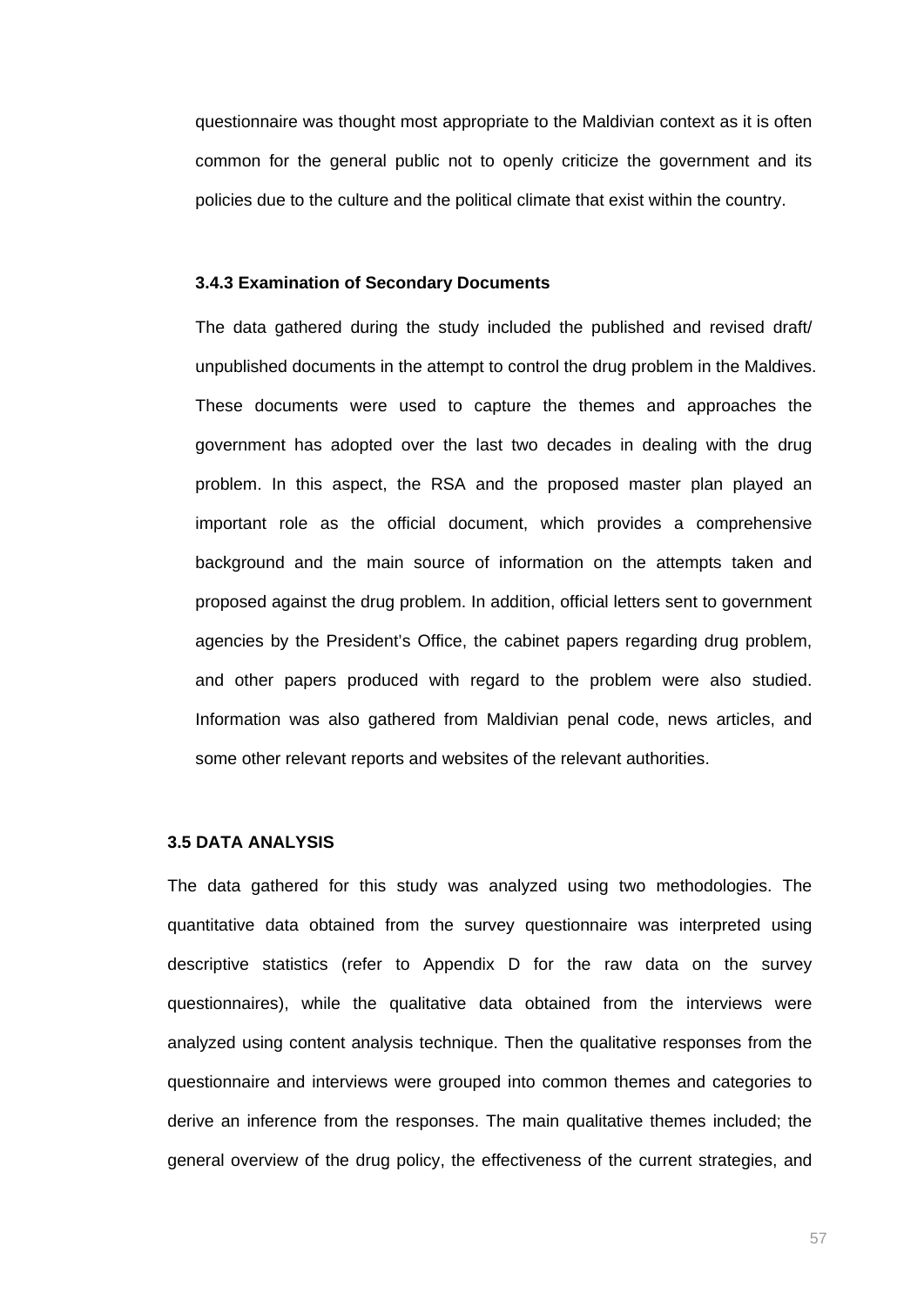the possible future action necessary towards the problem. The study also triangulated the responses and the themes whenever possible, using the data gathered from multiple sources (interviews, survey questionnaire and the secondary documents) to robust the findings and the interpretations. Data triangulation is defined as using multiple data sources in a study to arrive to a single conclusion (Creswell, 1994).

#### **3.6 LIMITATION OF THE STUDY**

As this study is qualitative in nature, the study has the inherent limitation of the case study research as qualitative research like case studies are always prone to subjective judgments and interpretations of the researcher. As a result, the study may suffer from the personal judgment of the researcher. To mitigate this problem, wherever possible the data from different sources were triangulated, the interview records and transcripts were re-visited occasionally and the interpretations made by the researcher were independently checked by a research assistant to make sure the researcher have interpreted the responses correctly. Another limitation of this study includes the survey is been conducted only in the capital of the Maldives, although the drug issue is a problem in all parts of the country and the policies adopted by the government are applied to all the regions of the country. Selecting the capital as the sampling frame may result in the responder bias as the capital is most affected by the current drug problems and its consequences. And as a result people from other regions of the country may have a different view from the residents of the capital with respect to the current drug policies. Furthermore, the findings of the survey would have been more representative if the researcher adopted a stratified random sampling instead of simple random sampling to make sure all the facets and stakeholders of the society are represented in the sample.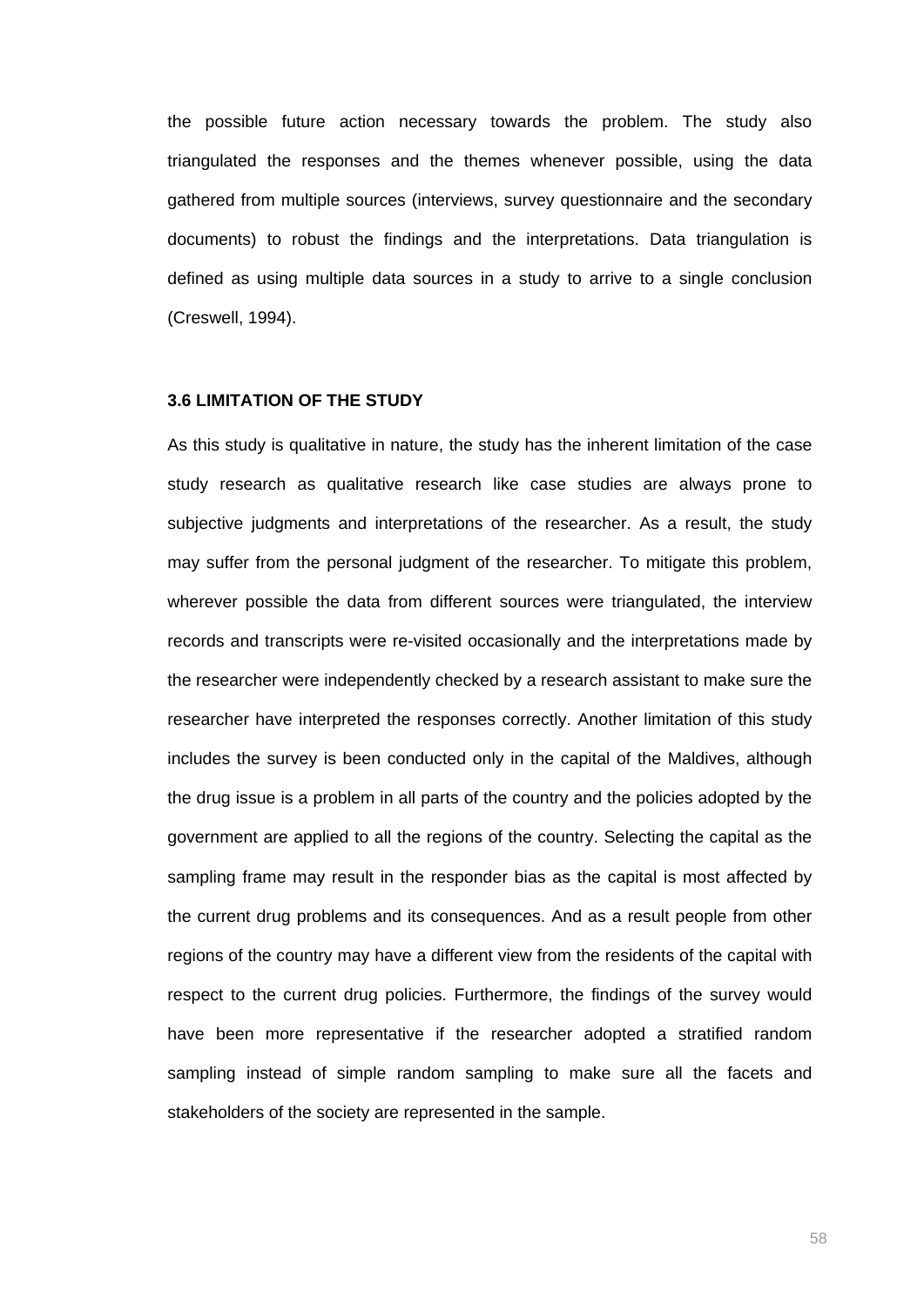### **CHAPTER FOUR: HOW EFFECTIVE IS THE CURRENT DRUG POLICY**

# **4.0 INTRODUCTION**

The Maldives pursues four strategies in its attempt to control the drug problem in the country, namely law enforcement, treatment and rehabilitation, prevention and supply disruption. These strategies undertaken to control the drug problem seems practical, as the different measures undertaken aims to correct the convicts and bring them back to the society as reliable individuals. However, despite the practicability of these measures, the illicit drug problem does not seem to be at ease from its very beginning. Instead, according to the statistics, the number of people convicted of drugs is increasing together with the number of seizures of drugs in the country. In addition, according to varying sources majority of the convicts who are trapped in the dilemma never get out of the cycle. And the growing number of new comers, especially the increasing number of youth in the dilemma is considered a daunting situation faced by the country as it is closely linked to the future of the country. In this context, the chapter aims to provide an account on the effectiveness of the current drug policy in the Maldives, with that of the loopholes existent in the system that deprives to achieve successful outcomes.

The chapter will be mainly based on the primary analyses made from the telephone survey and the interviews conducted to the relevant authorities. The chapter thereby will start with an analysis on the public opinion towards the drug situation in the Maldives and the overall policy to control the problem. Secondly, the chapter will identify the loopholes in the current drug policy on which the public have vested their opinions with regard to the effectiveness of the current policy. This section will be the main part serving the interest of this chapter and it will be based on the inferences made from the telephone survey and the interviews conducted. At the end of the chapter, it will identify the public opinion on the ideal kind of policy and the likely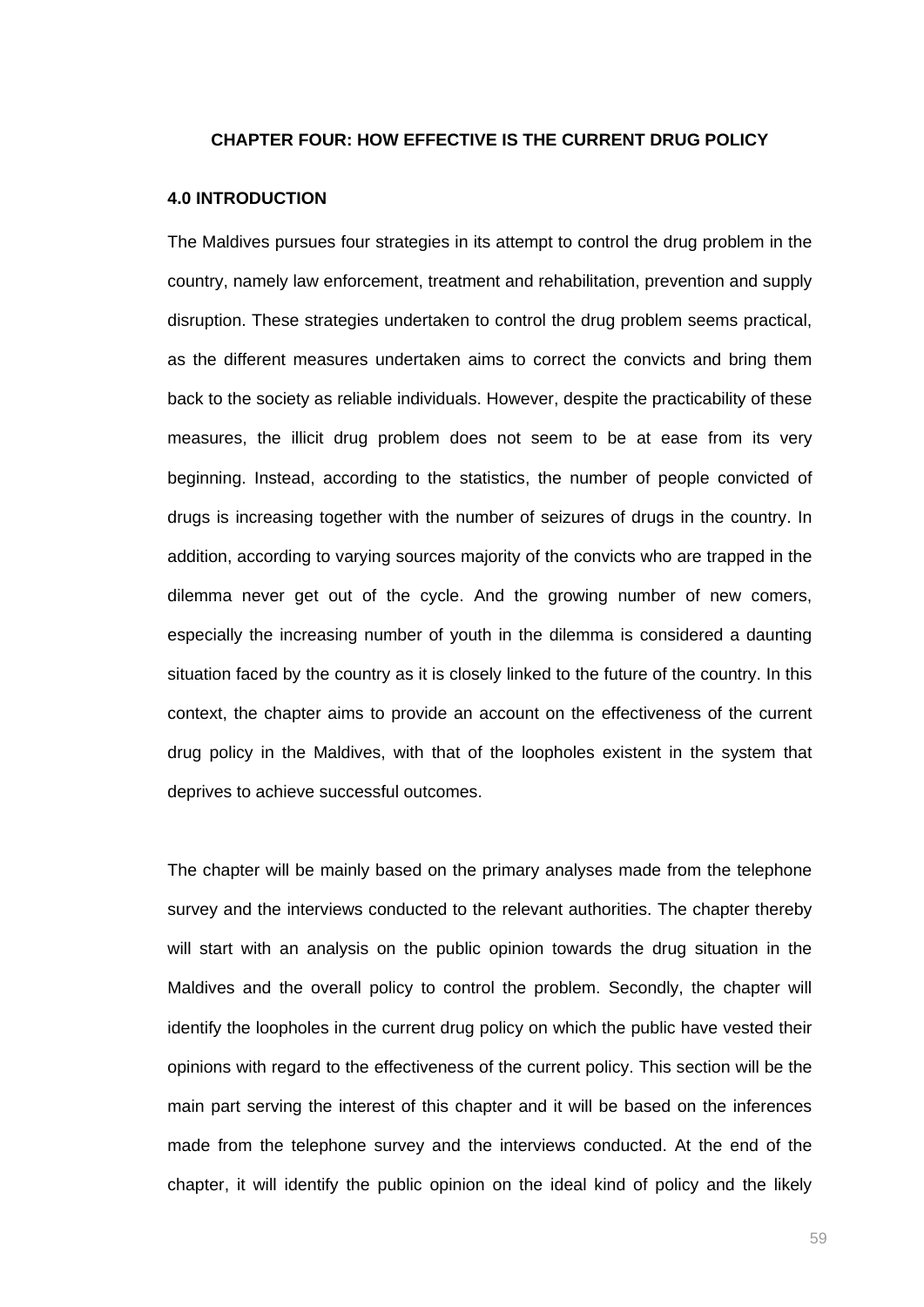strategies that is needed in the attempt to control the drug problem in the Maldives. Lastly, a conclusion will be drawn from the analyses, in the course of identifying whether the current drug policy of the Maldives is a success or a failure.

# **4.1 PUBLIC OPINION - CURRENT DRUG SITUATION AND THE DRUG POLICY**

According to the public opinion survey to identify how appealing is the current drug policy, the survey identified astounding results with regard to each of the sections in the questionnaire. In this aspect, the part which aimed to identify the general

awareness of the drug problem found that 82 percent of the respondents believed that illicit drugs are either easy or very easy to obtain in the Maldives (refer to Table 4). On the same point, 59 percent of the respondents stated that they know someone, such as a relative, a friend or a neighbour who has became an addict (refer to Table 3). Similarly, the survey also identified that the majority of the people involved in the drug problem are adolescents and youth (refer to Table 5). However, adults are also found to be involved in drug-related activities but the

| <b>Level of Availability</b>                 | <b>Response</b> |  |  |
|----------------------------------------------|-----------------|--|--|
|                                              | $(N = 104)$     |  |  |
| Very Easy                                    | 40.4%           |  |  |
| Easy                                         | 41.3%           |  |  |
| <b>Difficult</b>                             | 18.3%           |  |  |
| <b>Very Difficult</b>                        | $0.0\%$         |  |  |
| Table 3: Availability of Drugs in the Market |                 |  |  |
|                                              |                 |  |  |

| <b>Extent of Drug Problem</b>                     | <b>Response</b> |  |
|---------------------------------------------------|-----------------|--|
|                                                   | $(N = 104)$     |  |
| Yes, I know someone who<br>became an addict       | 58.7%           |  |
| No, I do not know someone<br>who became an addict | 41.3%           |  |
| Not Sure                                          | በ በ%            |  |
| Table 4: Extent of drug problem                   |                 |  |

| Prevalence of drugs among<br>Ages               | Response |  |
|-------------------------------------------------|----------|--|
|                                                 |          |  |
| Adolescents (between 10 and<br>19 years of age) | 53       |  |
| Youth(between 20 and 49<br>years of age)        | 71       |  |
| Matured People (above 50<br>years of age)       | 15       |  |
| Table 5: Prevalence of drugs in different age   |          |  |
| aroups                                          |          |  |

numbers are very few, and according to the respondents, most of them are not addicts, but they are involved as traffickers and dealers. The survey further identified that the major people involved in trafficking and distributing the drugs are "locals and foreigners" followed by "locals" themselves. Note must be made that a handful of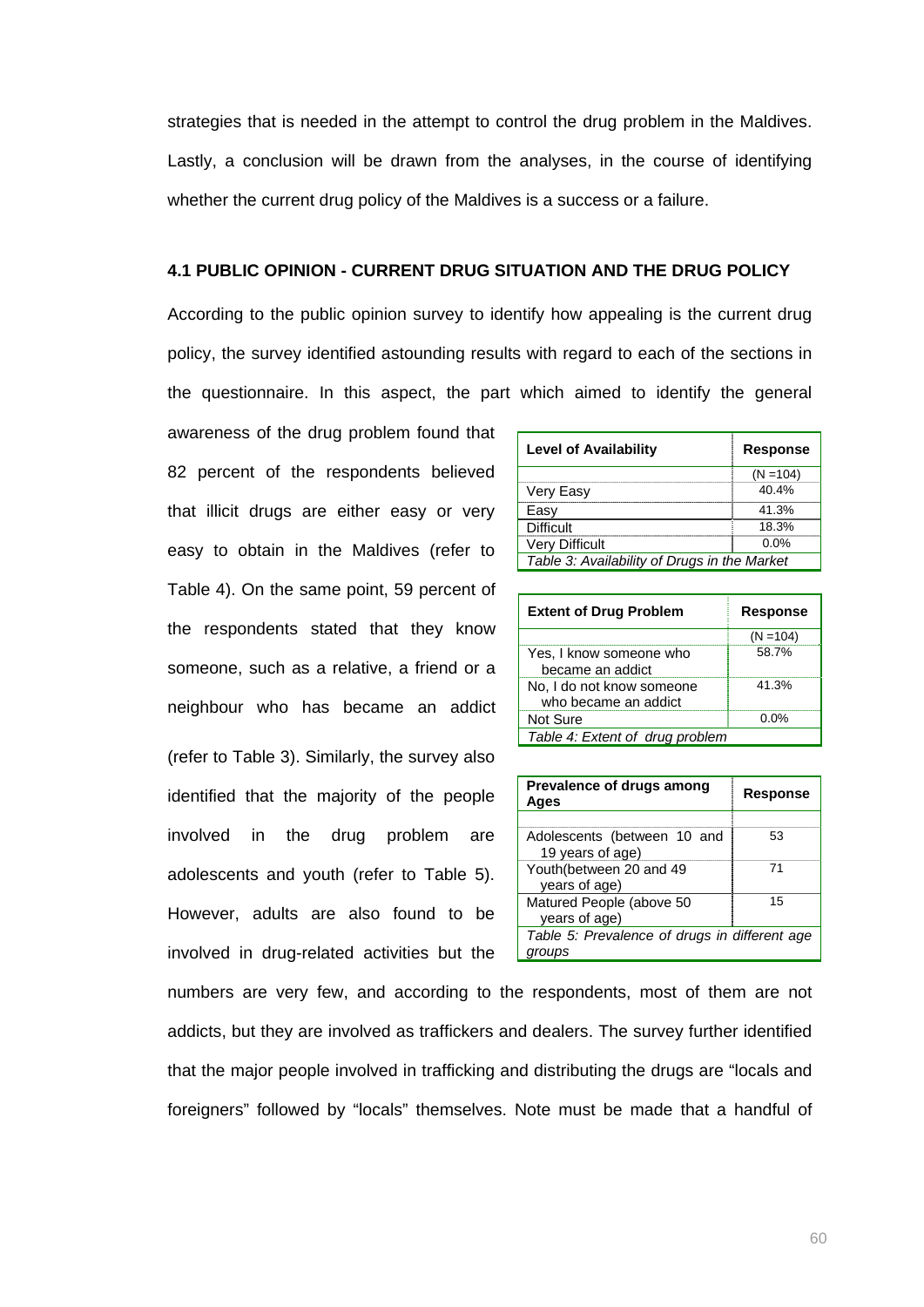respondents considered expatriate workers, tourists and foreigners as the traffickers of drugs to the country (refer to Table 6).

| <b>Active Groups in Illegal Trafficking</b>   | <b>Most</b><br><b>Active</b> | <b>Active</b> | <b>Little Active</b> | Least<br><b>Active</b> |  |
|-----------------------------------------------|------------------------------|---------------|----------------------|------------------------|--|
|                                               |                              |               |                      |                        |  |
| Locals                                        | 32                           | 58            |                      |                        |  |
| Expatriate workers                            |                              | 2             |                      | 2                      |  |
| <b>Tourists</b>                               |                              | 8             | 5                    |                        |  |
| Foreigners                                    |                              | 3             |                      |                        |  |
| Locals and foreigners                         | 68                           | 28            |                      |                        |  |
|                                               |                              |               |                      |                        |  |
| Table 6: Active groups in illegal trafficking |                              |               |                      |                        |  |

These results, thus clearly identifies that the public views its own people or its own people in connection with foreigners as the traffickers of drugs to the country. These facts and figures are shocking as to the escalating nature of the problem in terms of its availability, commonness, as well as with regard to the number of capable people that the Maldives is loosing in the course of its development.

The responses towards the availability and the commonness of drugs in the daily life, further provides grounds to speculate the effectiveness of the current attempts undertaken to control the drug problem. In this respect, the survey explored how appealing is the current drug policy to the general public. According to the survey results, despite the increasing nature of the drug problem in the Maldives, majority of the respondents believed that the four strategies undertaken by the current drug policy is appropriate in the effort to control the drug problem. However, when it comes to the efforts undertaken by the relevant authorities to enforce these strategies, the respondents viewed it as ineffective. According to the survey findings (refer to Table 7), 81 percent of the respondents claimed that the efforts undertaken

towards law enforcement are ineffective. Whilst supply disruption or the efforts to control the importation of drugs to the Maldives (as it is the

| <b>Drug Strategies</b>                           | Working<br>Well | Not<br>Working |  |  |  |
|--------------------------------------------------|-----------------|----------------|--|--|--|
|                                                  | $(N = 104)$     |                |  |  |  |
| Law Enforcement                                  | 19.2%           | 80.8%          |  |  |  |
| Prevention                                       | 14.4%           | 85.6%          |  |  |  |
| Treatment and Rehab.                             | 41.3%           | 58.7%          |  |  |  |
| Supply Disruption                                | 24.0%           | 76.0%          |  |  |  |
|                                                  |                 |                |  |  |  |
| Table 7: Strategies working well and not working |                 |                |  |  |  |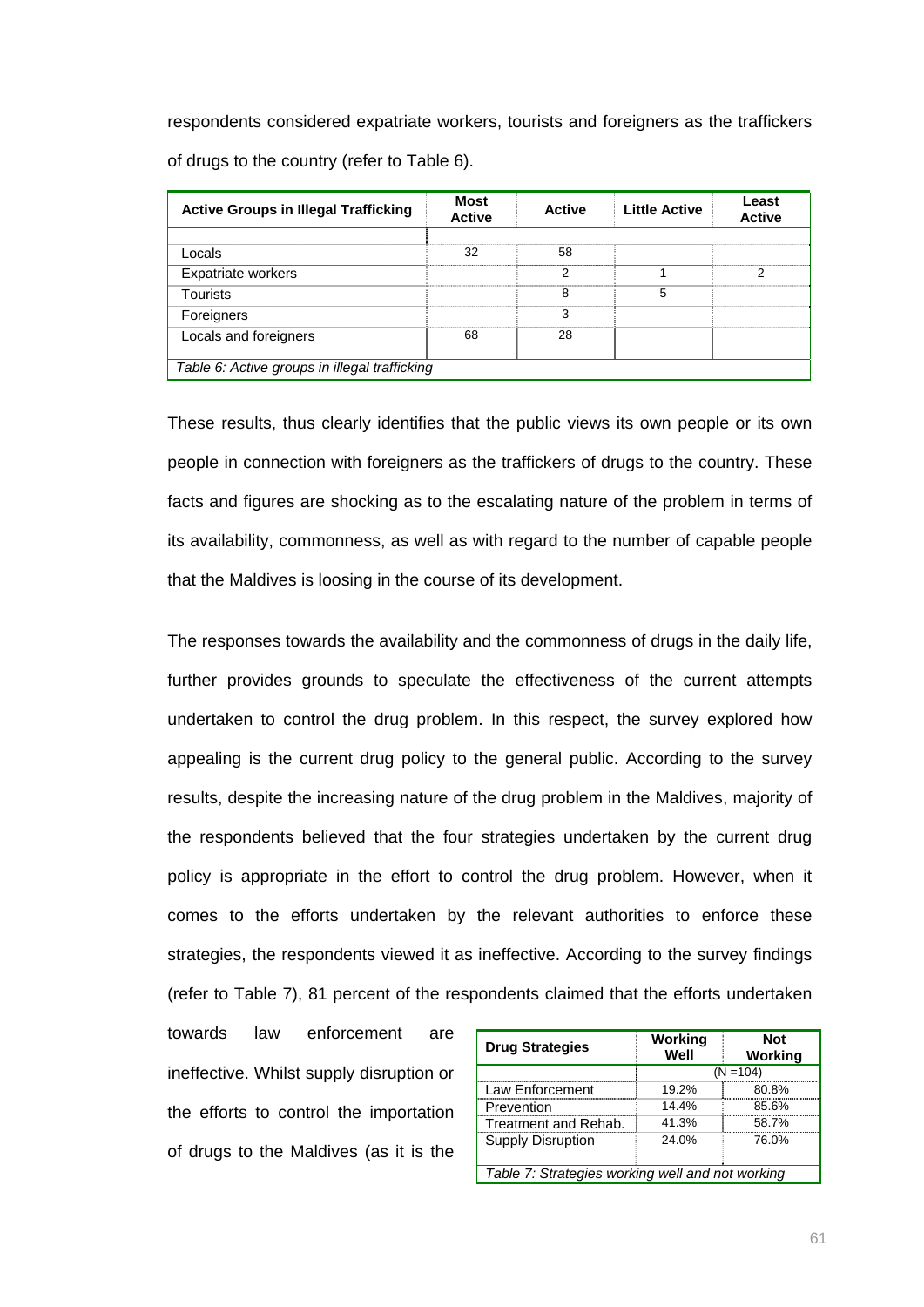only means of drug entry to the country), is rated ineffective by 76 percent of respondents. Similarly, 86 percent of the respondents believed that the government efforts to proactively deal with the drug problem or prevent the problem are not effective. As to the treatment and rehabilitation strategy, 59 percent of respondents believed that the current efforts to control the drug problem are ineffective. It is to be noted that, the same trend was observed when the effectiveness was analyzed in a likert scale, to identify the extent of the effectiveness of each of the strategies. Apart from rating the effectiveness of the drug policy and its strategies, the respondents also provided contesting views on the different aspects of the strategies which provides grounds to contest the effectiveness of the current policy. These ranges from the inconsistencies in enforcing fair-and-just actions, incompetence in conveying the real dangers of drugs, lack of awareness and availability of treatment and rehabilitation to its recipients, inefficiency in the current methods of surveillance, lack of confidence in the enforcement agencies and to the defects in the drug law itself.

These figures combined therefore demonstrate that the current actions undertaken by the relevant agencies are not effective in controlling the drug problem faced by the Maldives. And the majority of the respondents claiming against the effectiveness of the current efforts of the agencies, further identifies that the general public are disappointed with the current efforts taken to control the drug problem, consequently leading to take a negative stance towards the overall drug policy. This was further revealed when 65 percent of the respondents viewed the current policy on drugs as ineffective or somewhat ineffective (refer to Table 8). However, note to be made that majority of the respondents claimed that the four strategies undertaken by the current drug policy are relevant measures to control the drug problem (refer Table 9 for details).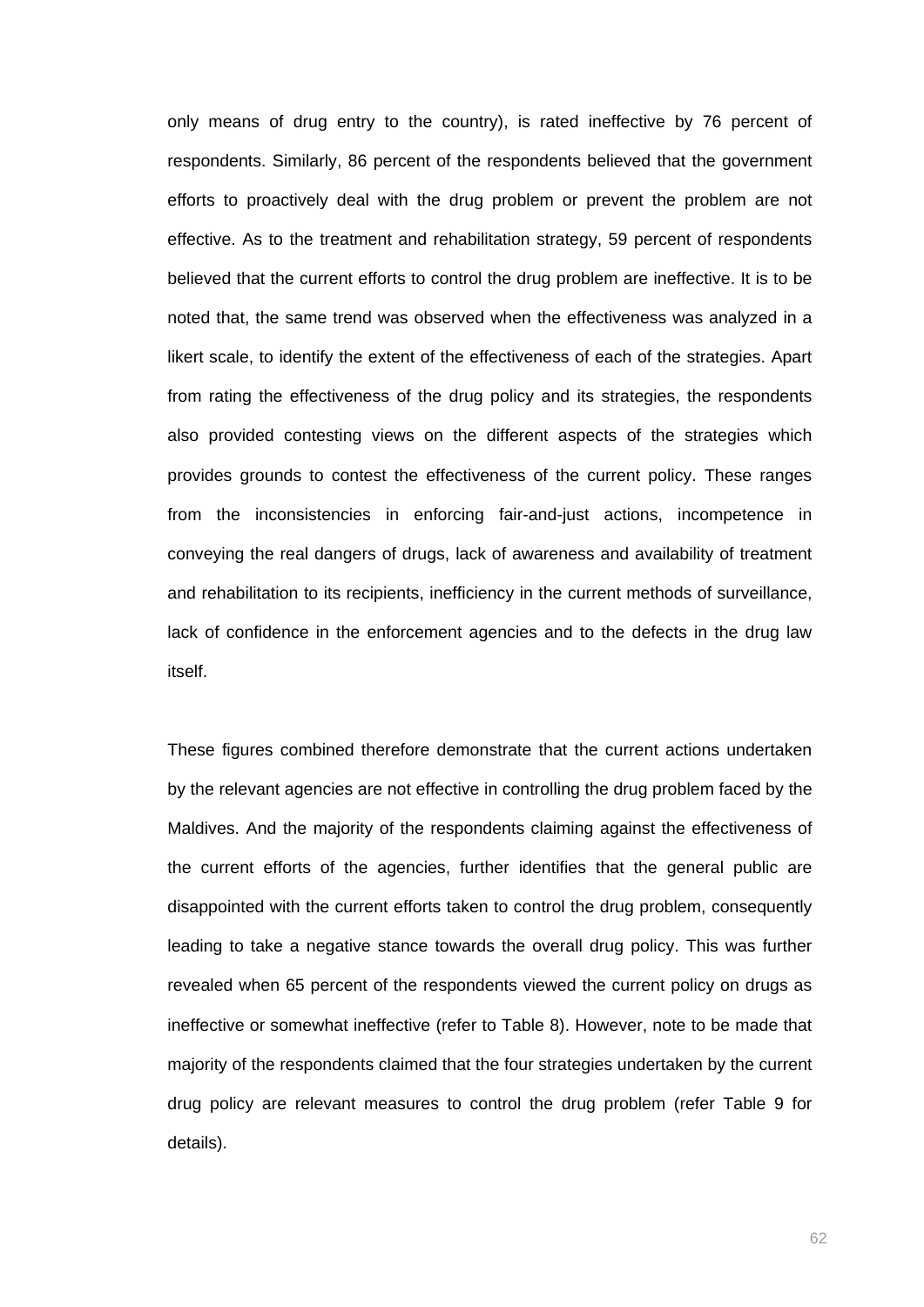| <b>Effectiveness of Current Policy</b>                                           | Verv<br><b>Effective</b> | Somewhat<br><b>Effective</b> | <b>Neither</b><br><b>Effective nor</b><br><b>Ineffective</b> | Somewhat<br><b>Ineffective</b> | Ineffective |
|----------------------------------------------------------------------------------|--------------------------|------------------------------|--------------------------------------------------------------|--------------------------------|-------------|
|                                                                                  | Response (N=104)         |                              |                                                              |                                |             |
| How effective is the current drug<br>policy in dealing with the drug<br>problem? | $0.0\%$                  | $0.0\%$                      | 34.6%                                                        | 28.8%                          | 36.5%       |
| Table 8: Effectiveness of current government policy on drugs                     |                          |                              |                                                              |                                |             |

| <b>Approapriateness of the Current Measures</b>                                    | Yes       | No    |  |  |  |
|------------------------------------------------------------------------------------|-----------|-------|--|--|--|
|                                                                                    | $(N=104)$ |       |  |  |  |
| Law Enforcement is an appropriate measure in dealing with drugs                    | 86.5%     | 13.5% |  |  |  |
| Prevention is an appropriate measure in dealing with drugs                         | 86.5%     | 13.5% |  |  |  |
| Treatment and Rehab. is an appropriate measure in dealing with drugs               | 84.6%     | 15.4% |  |  |  |
| Supply Disruption is an appropriate measure in dealing with drugs                  | 91.3%     | 8.7%  |  |  |  |
| Table 9: Approapriateness of the Current Measures in dealing with the drug problem |           |       |  |  |  |

These findings therefore can be concluded as, the public acknowledges the fact the current strategies undertaken in the drug policy are appropriate, however due to lack of expected performance of the relevant authorities, the current efforts taken to control the problem is considered ineffective. Ultimately, this leads to the broad conclusion that the general public views the current drug policy of the Maldives as ineffective.

# **4.2 LOOPHOLES IN THE CURRENT DRUG POLICY**

Without doubt, as to the public opinion survey, it is clearly identified that the current drug policy of the Maldives is ineffective. However, it is important to identify the grey areas in the current drug policy in order to understand the reasons behind the majority of the respondents viewing the current efforts are ineffective. In this context, the following will provide some of the major loopholes in the current policy which would have played an important role for the survey respondents to decide on their opinion towards the drug policy.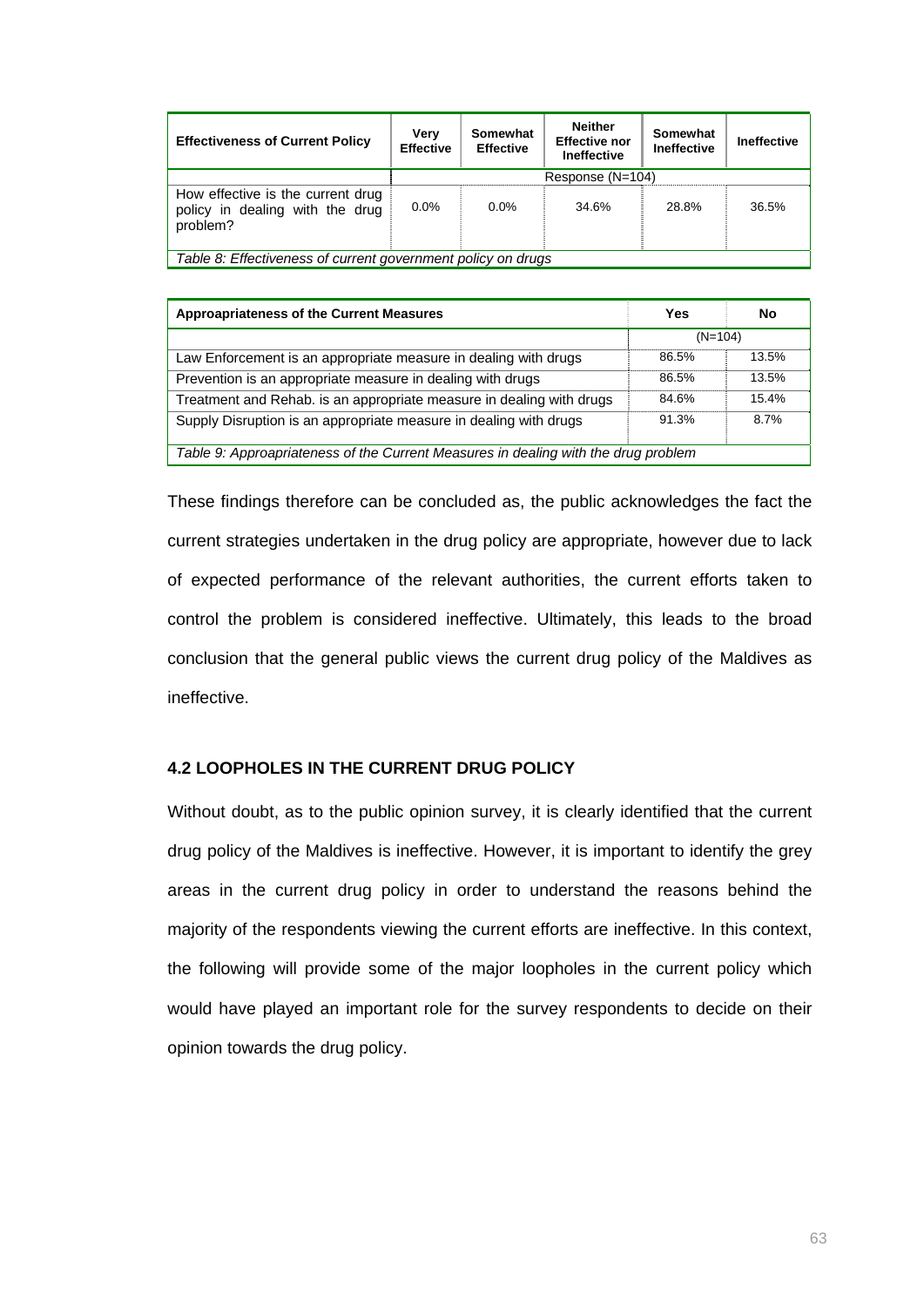### **4.2.1 Law Enforcement**

As has been identified in chapter one, the Maldivian law on drugs takes a strict stand towards the drug problem. According to the drug law, imprisonment is the most common form of punishment for the illicit drug abusers. This statement further can be backed by the statistics on the number of drug abusers in the prisons at a given time. Likewise, in September 2004, it reported that more than 800 drug abusers were in prison, while the total number of convicts in the prison accounts for approximately 1000 (Harding and Morgan, 2004). However, with regard to the effectiveness of this measure, it was found by an interview respondent (in the law enforcement arena), that the growing number of drug convicts in the prison has become a great concern for the relevant authorities who are responsible for the prisons. According to him, *"sentencing the drug convicts to prison is creating an underclass of young people from the prison. This is because, even the convicts who go into prison as drug users emerge as more hardened criminals within a short period of time, as the current system in the prison do not segregate different types of criminals. Thus, this makes the prison to be considered as a University which creates Criminals".* The failure to separate the drug-related criminals from the hardcore criminals in the prisons therefore will lead to socialization of both the groups, consequently increasing the tendency of repeated offends by the drug convicts as they become more advanced after gaining knowledge from other criminals in the prison. Hence, this can be considered as one of the biggest loopholes in the current system of law enforcement in controlling the drug-related issues. In addition, continuing on the same issue of imprisonment, it should be noted that the drug users in the prison are deprived of obtaining any access to counseling or rehabilitation during their incarceration (Harding and Morgan, 2004). Experts in the field of narcotic drugs, contest this practice, as to them therapeutic intervention is amongst the very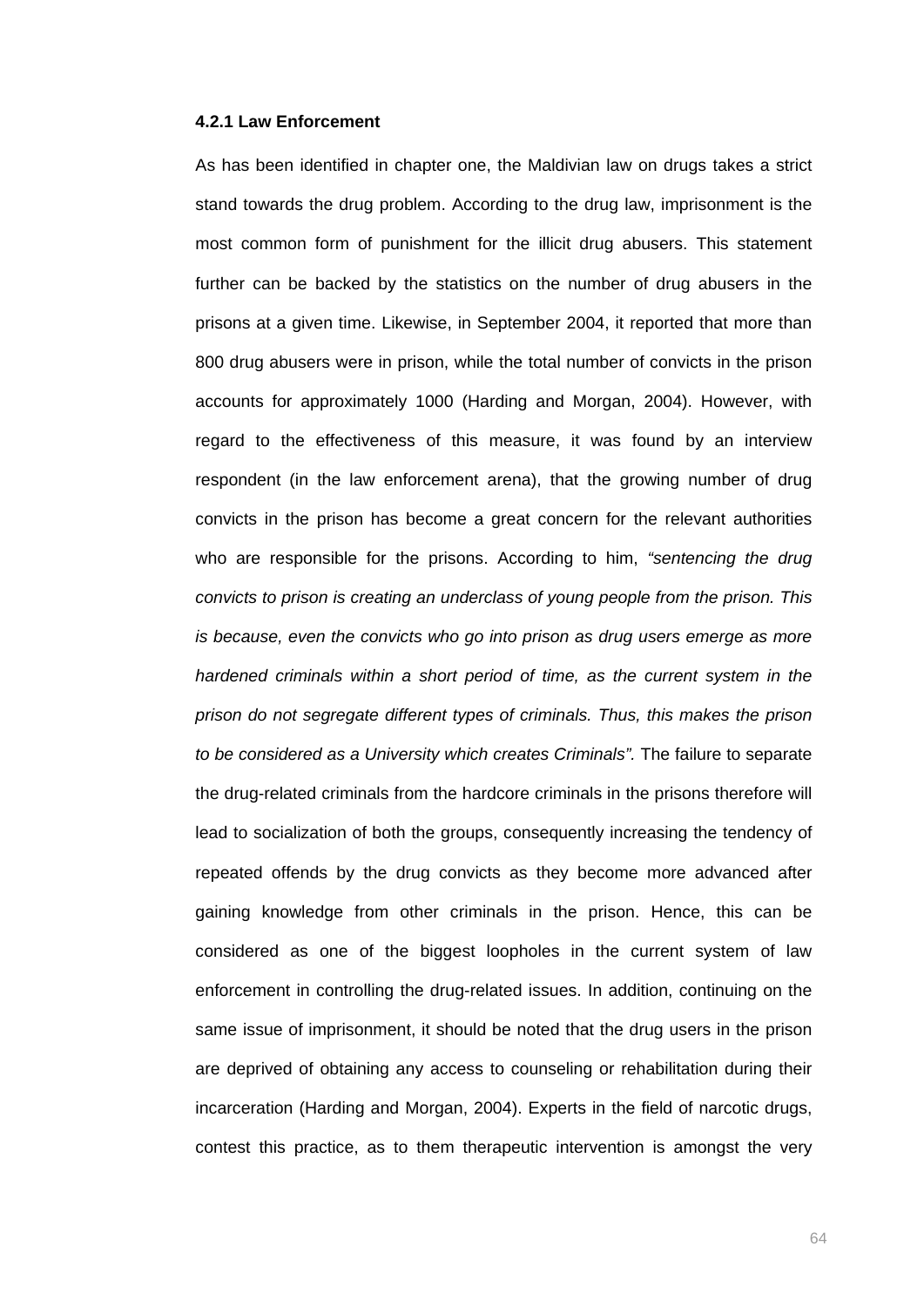important facilities that must be provided to the convicts in getting them out of the dilemma (Birkhead, Klein et al., 2007). Lack of such facilities in the prison therefore means that very little is done to motivate drug users to quit their habit of drug abuse. This again acts as a negative consequence in blocking the drug users to break the loop and come out to the society as reliable individuals, ultimately putting weight on ineffectiveness of the drug policy.

Apart from the conditions in the prison, it was generally accepted by most of the survey respondents and the interviewees, that the current drug law is too strict in punishing the drug abusers. According to the drug law, if a person is to be convicted of drugs for the first time, they will be sentenced for 6 years. However if the person is considered a drug user and a first time convict, then the person is sentenced to rehabilitation. However, once these people are released after completing their sentences, and if they are again caught in any kind of drugrelated activity, they are sentenced for 12 years in prison, no matter the convict is a user or a dealer, and with no possibility of obtaining rehabilitation. Beside the illtreatment at the prison, an interview respondent (who has worked closely in the treatment and rehabilitation) stated that the prolonged punishments given to the drug convicts are inappropriate. According to him, "*since the majority of the drug convicts are the youth, and most of them undertake drugs to experiment it, the current sentences works as a kind of life imprisonment for the youth, where the convicts themselves are unable to foresee a time that they can live a normal life. And most importantly, if an innocent person is to be sentenced to prison means a stepping-stone towards becoming a criminal. Therefore, either way there is no space for the convicts to correct themselves and return back to the society as a normal person."* Apart from this contention on long sentences, majority of the survey respondents together with some of the interviewees viewed that all of the convicts in possession of more than 1 gram of drugs should not be considered as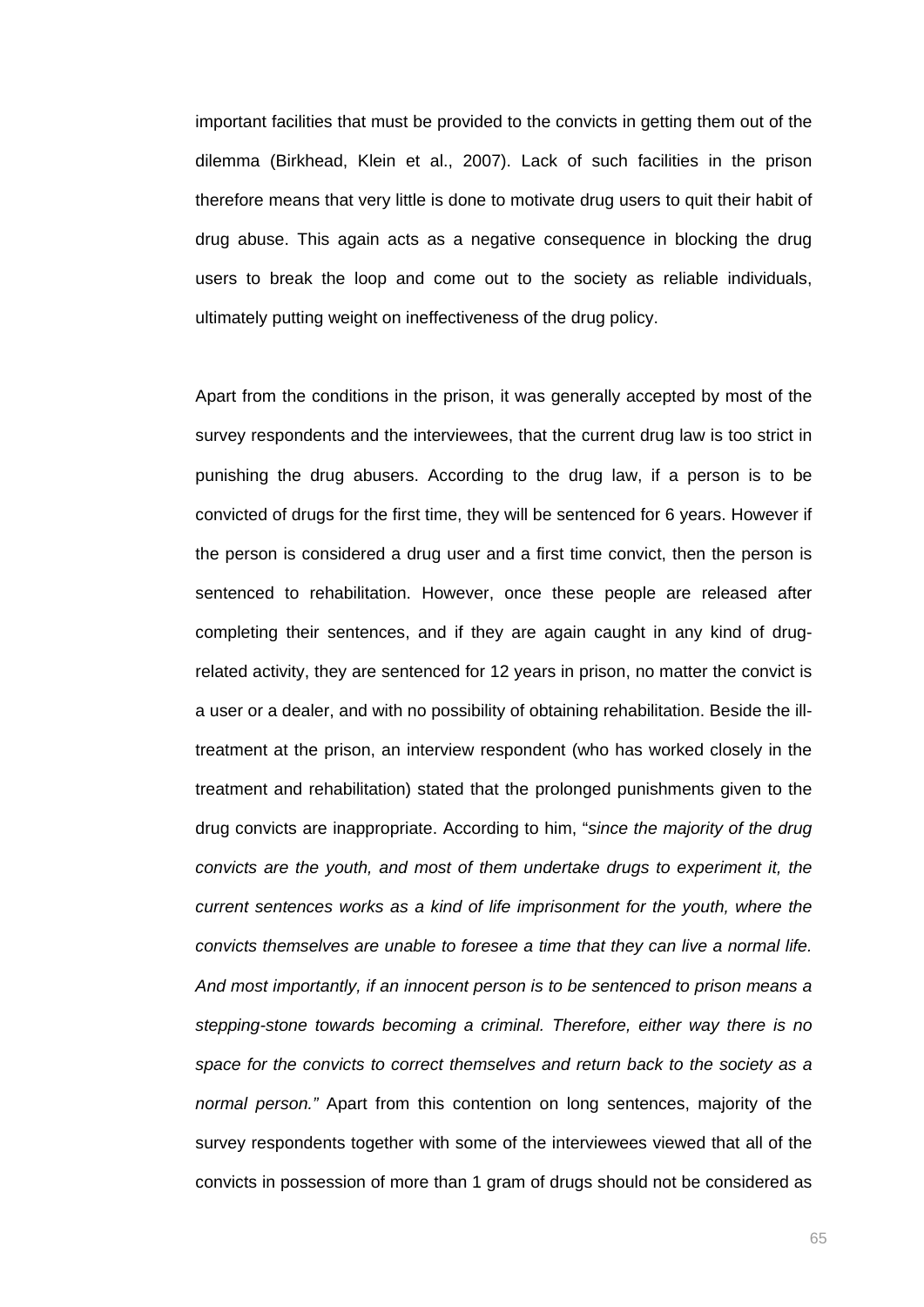a drug trafficker or a dealer. This is because the sentence to this group of convicts is 25 years and according to them, most of the convicts who are punished according to this law are not dealers but they store some supply for future personal use. In this context, the punishment given by law is not appropriate to these convicts, thus creating another criminal(s) in the society. The arguments towards the current drug law is too strict, is further acknowledged by an interviewee (who has closely worked in the treatment and rehabilitation) where he based his claim on the suggestions made by Paul H. Robinson, one of the leading scholars on criminal law. According to the interviewee, "the expert was *tasked to investigate the penal code of the Maldives and he found that the current drug punishments are too strict. Therefore, the expert suggested amending the 25 years of sentencing to 1 year 6 months, the 12 years of sentencing to 1 year, and 6 years of sentencing to 8 months*. *This suggestion made by the expert shows how strict is our sentences and how inappropriate are them in dealing with the problem.*" The above claims made on the strictness of the current drug law can therefore act negatively towards the law enforcement strategy. In addition, the overuse of punishment is further identified resulting in reduced "*deterrent effect*" (Harding and Morgan, 2004). This is because for many of the youth, incarceration has become a common occurrence in the current system. The strict laws therefore act as a counterproductive measure as it facilitates to consolidate with other inmates and even to the extent of creating criminal careers.

On the same ground with that of imprisonment, banishment, the second foremost measure used to punish convicts is also been under attack on its effectiveness by most of the survey respondents. The reason for this is because under banishment, convicts are relocated to an inhabited island from his / her native islands for a specific period of time. The main objective of the measure is to provide the convicts with a hard time in terms of living away from family and

е в село в село во село во село во село во село во село во село во село во село во село во село во село во сел<br>Во село во село во село во село во село во село во село во село во село во село во село во село во село во сел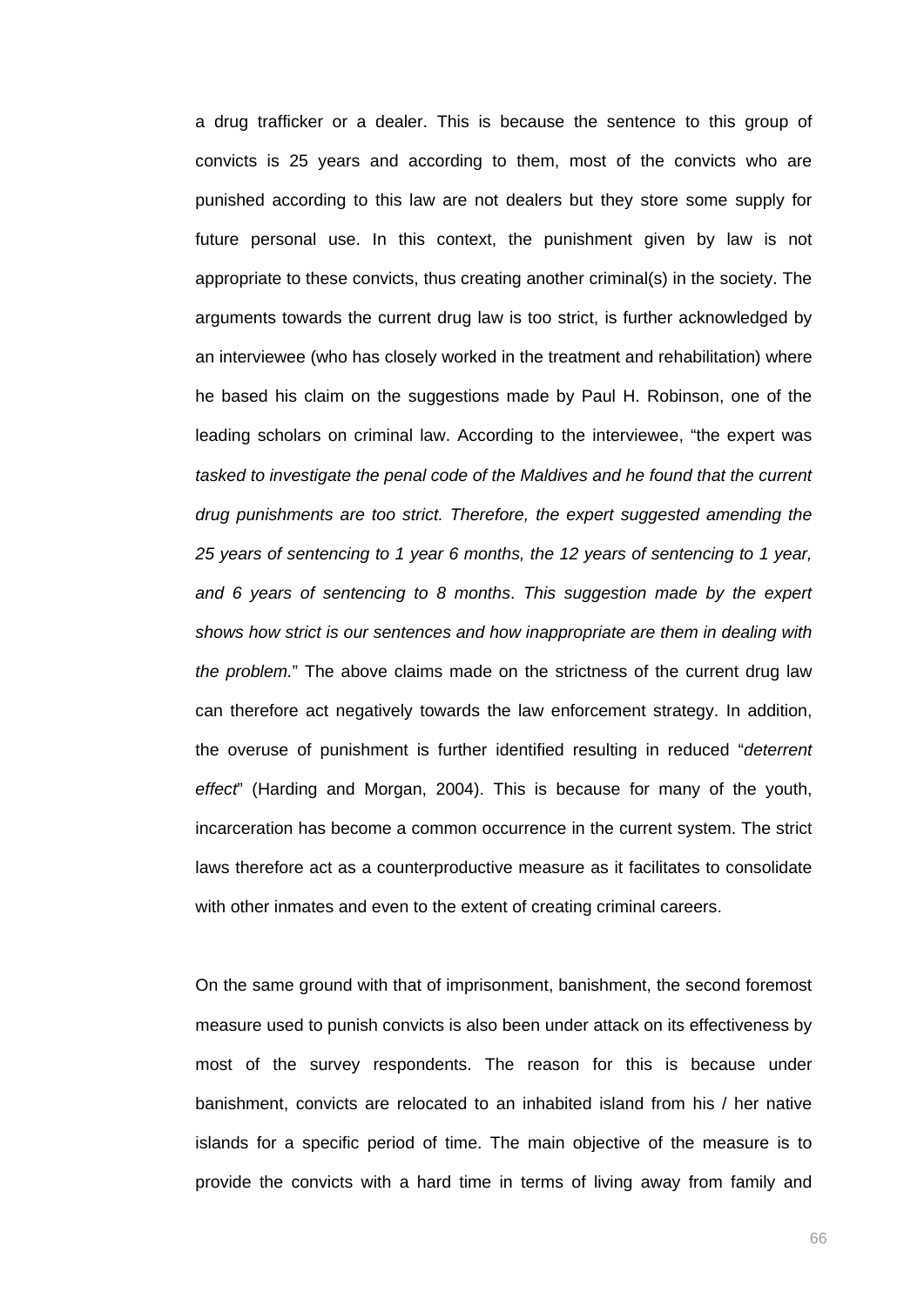friends, behaving rationally to obtain social acceptance in the island that the person has been sentenced, and also to live under watchful eyes of selected authorities and other locals of the island throughout the sentence. By doing so, it is believed that the convicts will try to enforce corrective measures in their behaviour whereby establishing new relationships and values from the local community. However, according to an interviewee (in the policy arena), "*the validity of the measure was under question on varying grounds as most of the banishment cases ended up having a "contamination effect" which acted negatively to the overall purpose of the measure".* According to this effect, the convicts make allies with potential people like them from the community that they are been sent to, share their knowledge and information on drugs with them and contaminate new people on the plague of drugs. And because of these negative consequences attached with banishment, it leaves a huge ground for the people to be doubtful about the measure as it is not only displacing the problem from one region to another but also becomes a breeding opportunity for the plague. Note to be made that presently banishment is not emphasized by courts, however even at present there are few drug convicts serving their sentences under banishment.

Apart from the loopholes that exist within the different components of the law enforcement strategy, the survey results further identified that there are occasions where the process of law enforcement is contested. This is when the respondents believed that "*the current punishments are more than enough to control the drug problem, however the problem arises when the punishments are not enforced in accordance to the law*". They base their claim on occasions such as releasing the convicts on pardon basis before the actual date of release, limitations on the part of enforcement agencies to raid suspected places and arrest those who are well-known for drug-related activities, inconsistencies found in law enforcement depending on "who is been caught" or "who has to be caught",

67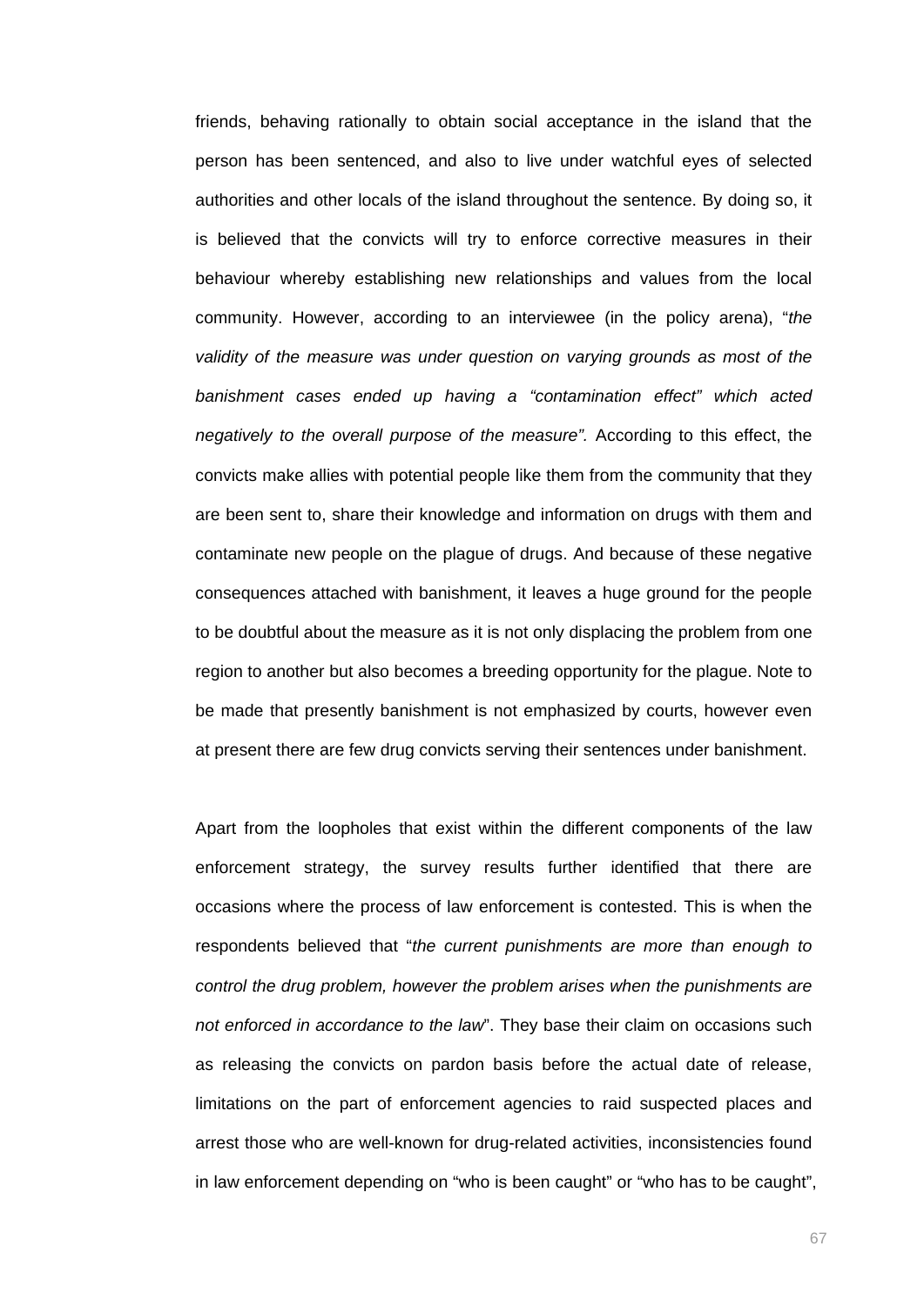and the corruption related activities found on the part of law enforcement agencies. Such limitations on the process of law enforcement therefore creates fertile grounds to contest the current drug law, the leadership role of the enforcement agencies, especially those agencies where the same leader has been leading the agency for a long, as well as the law enforcement strategy itself. In addition, an interviewee (in the law enforcement arena) further has given his opinion on the ineffectiveness of the current law enforcement process. According to him, "*the current capacity of the respective agencies does not cater to the growing number of convicts in the drug-related problems. An example of this kind would be, say that the current capacity of the prison is 800, while there are 1500 convicts sentenced to prison. Due to the shortage in the prison as mentioned, the law enforcement agencies cannot act according to the law, although they want to free drugs from the country. Instead they have to act according to the availability of the facilities at hand, which makes 700 convicts sentenced to prison to be out in the street, open to everyone. This is not only a problem with the prison system,*  but is persistent in other agencies as well, which deprives them from taking *appropriate action(s) with regard to their duties on the drug problem*." Such deficiencies in the system therefore act negatively towards the law enforcement agencies and the law enforcement strategy, ultimately considering the current drug policy as ineffective.

Referring to the above contentions regarding imprisonment, banishment, the process of enforcement and the drug law itself, reveals that there are significant pores in the existing system which requires to be taken into consideration, if the Maldives requires controlling the drug problem in the country.

68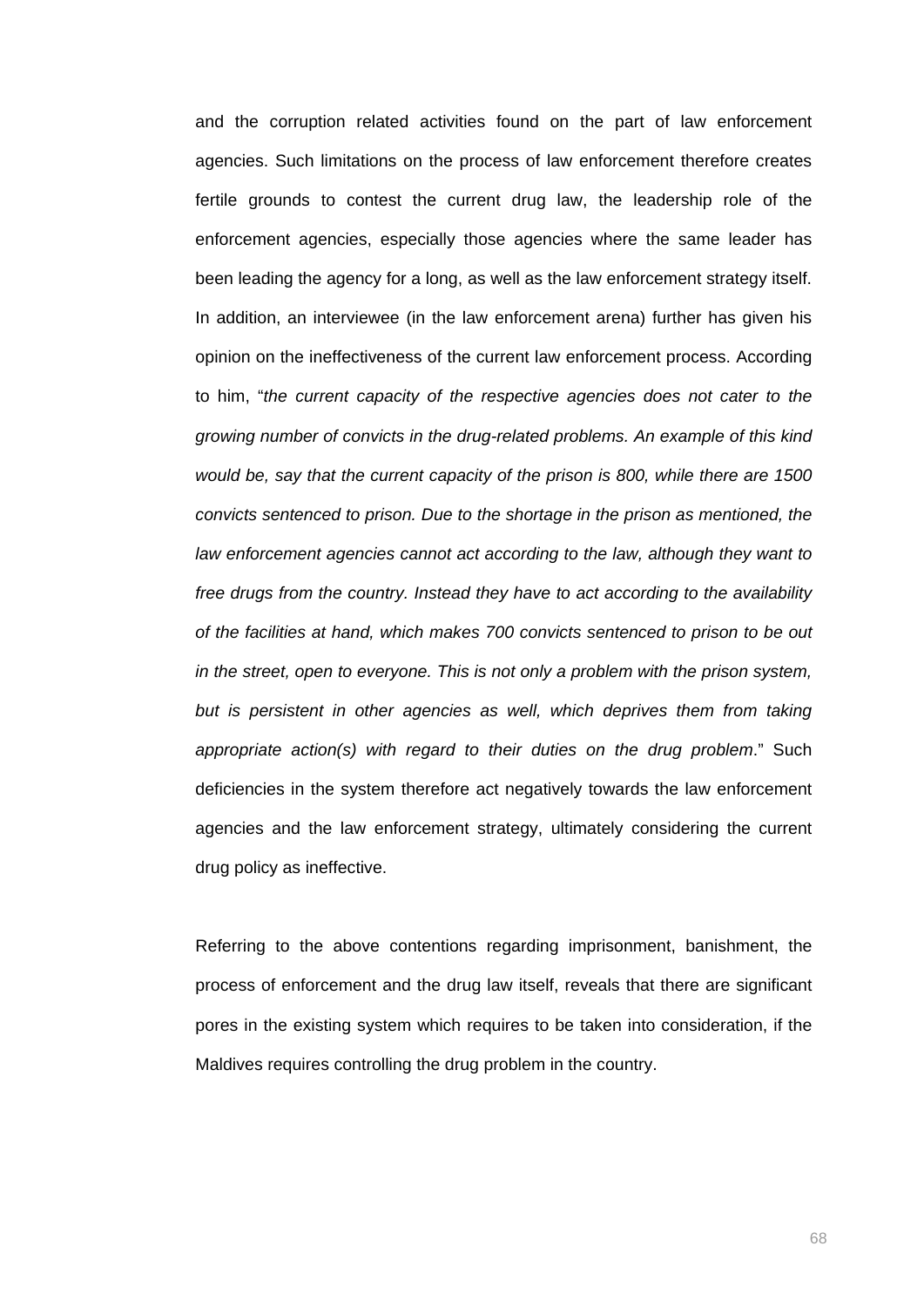### **4.2.2 Treatment and Rehabilitation**

Treatment and rehabilitation strategy seem to be effective considering the number of people who are undertaking the programs and who has successfully completed the programs. According to statistics, success cases reach a figure around 65 percent (Harding and Morgan, 2004). Although the success figure is positive, some of the survey respondents question about the rest of the clients who join the rehabilitation and who have failed to succeed in the programs. In this aspect, questions such as, is it because of the services provided in the facilities are insufficient or the approach of therapeutic community model itself is unsatisfactory are major themes of comments made by the survey respondents on the issue. Another group of respondents further commented on the validity of the huge cost involved in the programs as to the number of clients failing to succeed during the treatment. According to an interview respondent (from the treatment and rehabilitation sector), the government spends approximately USD 1,000 per head to rehabilitate the offenders. This is a huge lump sum to a small developing country like the Maldives, as it is striving to sustain in the course of its developments.

Treatment and rehabilitation is also under attack on the ground that the DRC is under utilized. Statistics of 2003 and 2004 shows that there were only 125 and 116 clients admitted to the DRC respectively (NNCB, revised 2006). The figures are suspicious with regard to the capacities available (i.e. 200) in the facility, as it is only utilizing about half of the capacities of the center while the numbers of convicts in total has increased. It is been believed by the interview respondent (who has closely worked in the treatment and rehabilitation) that the strategy is neither appealing to the convicts nor fully supported by the law, which deprives the convicts undergoing treatment and rehabilitation. According to him, "*although*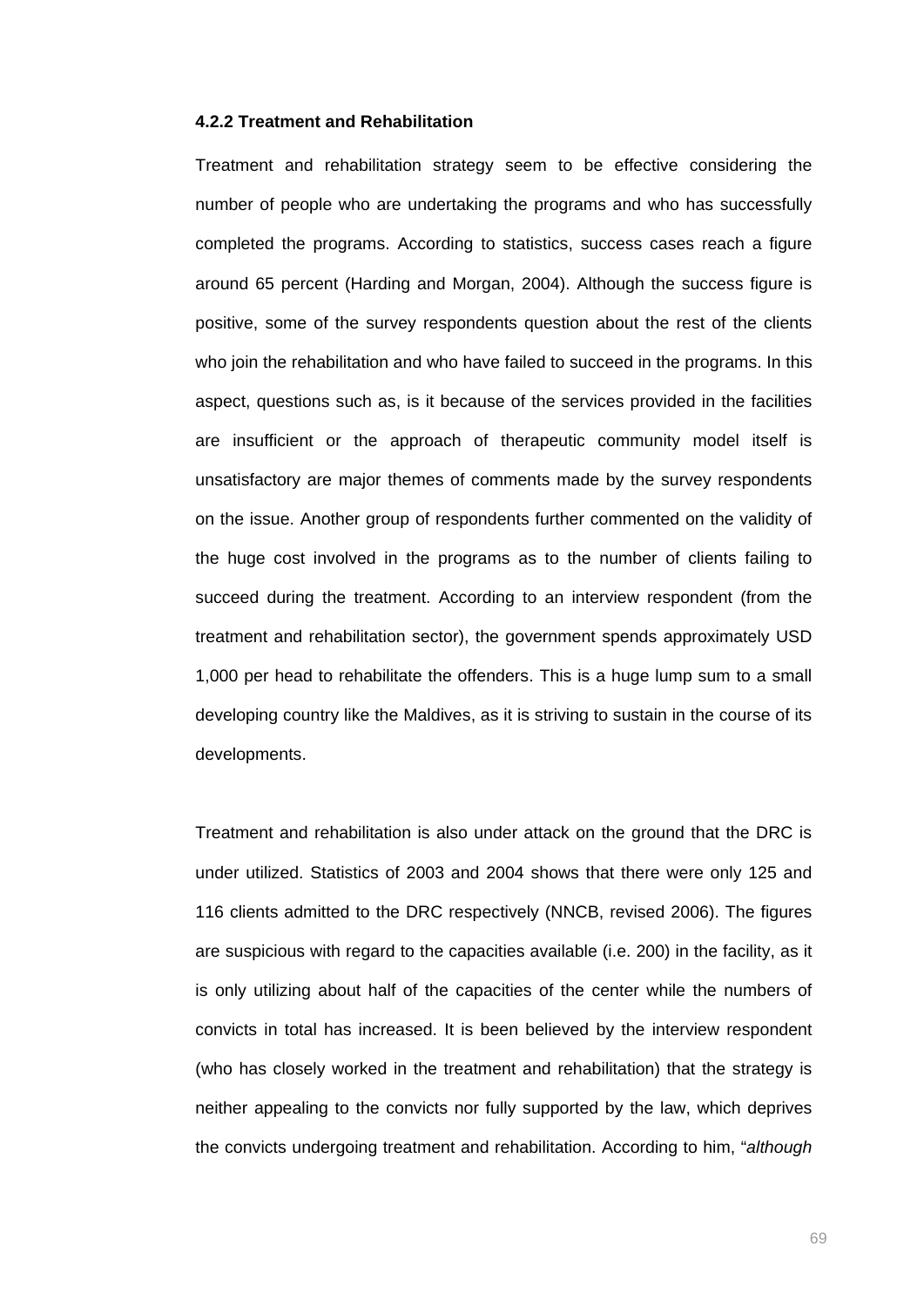*treatment can be obtained through voluntary basis under the drug law, there are very minimal occasions that the convicts themselves request for treatment. This is because for them, treatment is not appealing compared to the other measures undertaken, where they have to undergo strict schedules throughout the treatment process, which leads to under utilization of the facility. Similarly, the law deprives drug users to be given a chance for treatment if they are been caught for the second time in any drug-related activity. This again minimizes the number of entries to the rehabilitation although there is a huge demand for it. I personally believe that, apart from those convicted for traffickers or dealers, all others must be sent to undergo treatment, as this is the only hope for correcting the convicts with the current system."* As to the point made by the interviewee regarding utilization of the treatment facilities, it can be deduced that unless otherwise the current drug law allows the second time or third time drug users to undergo treatment, it is impossible to achieve full utilization of the facility. On this ground, it is essential to make arrangements to force the drug abuser to undergo treatment, instead of giving the convicts the discretion to decide whether to go or not. This then will assist in utilizing the treatment facilities effectively, as well as correcting the convicts through care and positive reinforcement. However, because such mechanisms are absent in the current system, thus leads to doubt about the effectiveness of the DRC on the part of it being under utilized.

Similarly, the avenues for referral to DRC are also under question by the majority of the respondents in the survey. According to the current system, referral to DRC is only obtained if the convict is a drug user and a first time convict of drug use, then upon their request or upon the Police consideration on the same condition. In this context, according to Harding and Morgan (2004), the process of choosing a specific convict over the other for treatment and rehabilitation is ambiguous which ultimately loose the validity of ensuring that the convicts at the treatment

70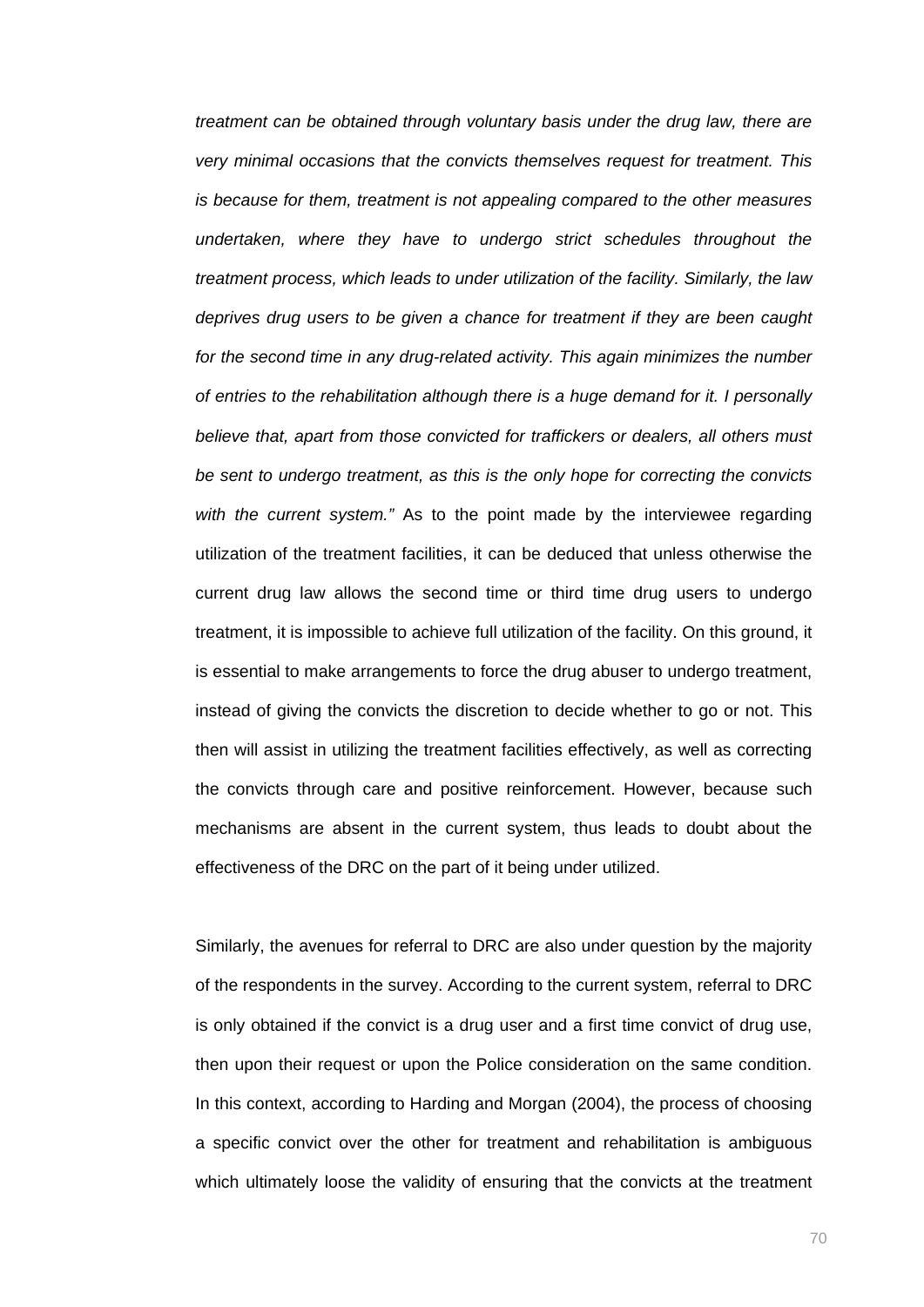facilities are the most appropriate people for the service. On the same point, the claim made by some of the survey respondents further can be added to this contention with regard to the ineffectiveness of the referral system. According to them, DRC only caters for the clients who have some kind of link or influence on the authorities. This therefore leads to improper selection of the people for treatment, which then creates room for ineffectiveness in the referral system, in terms of corruption. In addition, two of the interviewees further have identified their concern on the current referral system with regard to its sustainability. According to them, *"the current referral system is not appropriate to survive and sustain in the long-run. However, it requires clear statutory authority and statutory*  framework for the referral system to achieve successful results in the treatment *strategy."* In this way, the validity of the current referral system can be considered under question on varying grounds, thus adding to the pores in the current efforts to control the drug problem.

Apart from the problems mentioned above, the survey respondents further identified that treatment and rehabilitation strategy has many problems in it. According to some of the respondents, the general public are unaware on the importance of remedying drug addicts, the kinds of treatment available under the strategy and how and when to obtain / apply for treatment. Such deficiencies in the current system thus deprive the convicts in choosing the treatment strategy over the other strategies, thus creating an undercut in the treatment strategy. Similarly, another group of respondents' further attached the consequences of the treatment strategy to lack of in-depth treatment and religious perspective offered in the facilities. According to them, the addicts perform well during the treatment period, but once they are out, they cannot stay away from drugs even for 3 consecutive days. This therefore shows that treatment is not effective as the inner spirit of the convicts are not captured through the different kinds of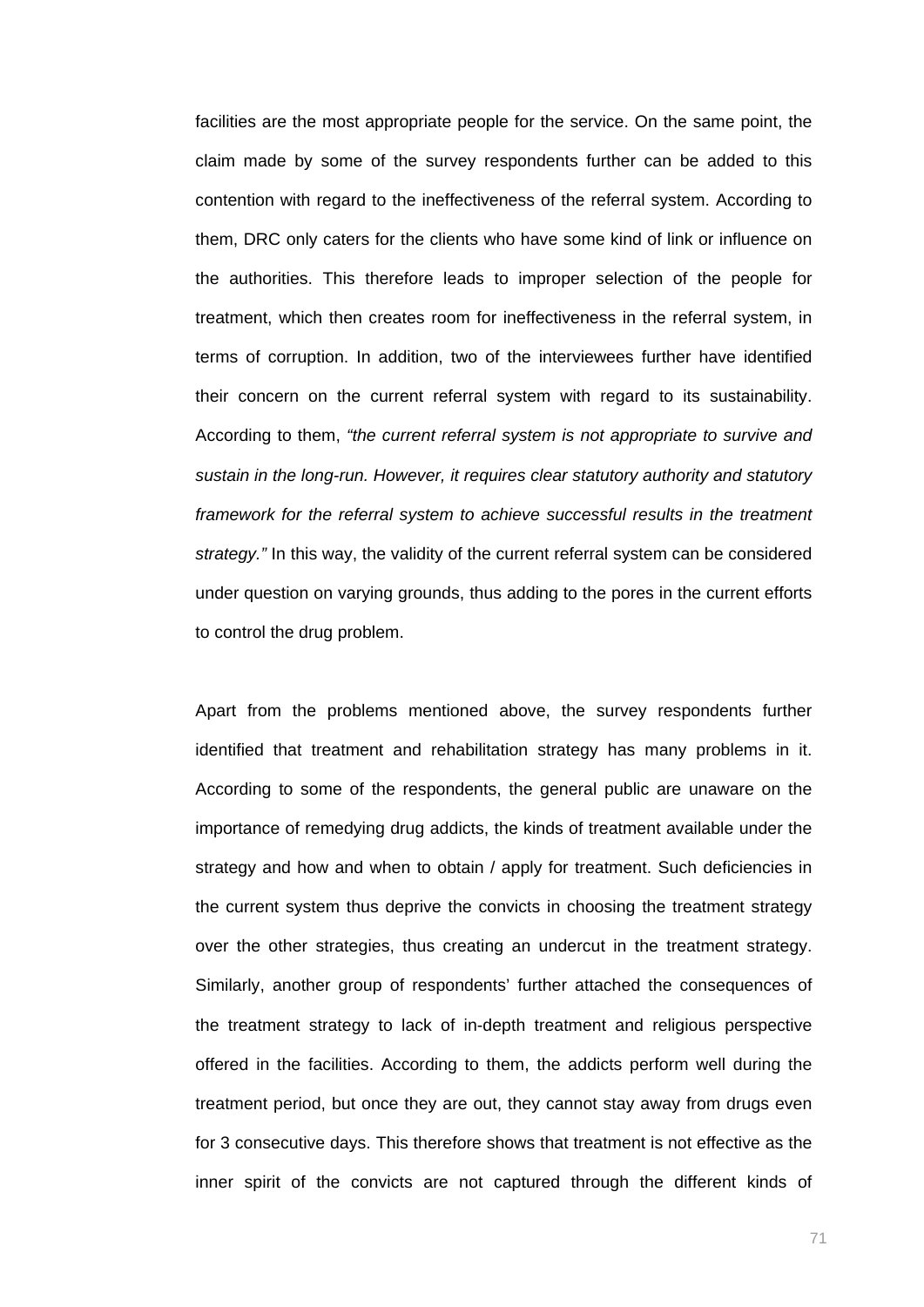programs provided within the treatment facilities which then pose the possibilities of relapsing into the system. Furthermore, an interview respondent (who has closely worked with treatment) identified that the payroll system which was intended by the strategy has not yet been established in the system. According to him, "*so far it can be said that there is no one occasion that a tie between the treatment and payroll is established. There is no such system yet established within the treatment strategy. Therefore it can be said that the specific component is still to be accomplished, and once it is done, it would definitely provide some positive results*." The kinds of deficiencies mentioned with regard to treatment and rehabilitation strategy definitely provides ground to doubt about the effectiveness of the strategy, as well as the current drug policy.

As to the above analysis on the treatment and rehabilitation strategy, the contesting views made by the different groups of respondents, reveals that the intended objectives of the strategy are far from reach. This is due to the very many grey areas that are existent in the strategy, thus requiring it to amend accordingly, in order to successfully achieve the intended results.

### **4.2.3 Prevention**

According to the current prevention strategy, it is of no doubt that the quality, frequency and the target group of awareness programs has taken a leap in their enhancement compared to its initial instances instigated by different government authorities. However, it is widely accepted by the general public that the frequency and the target groups still need to be revised, as it does not cater the claims made by the NNCB under the strategy. On this point, an interviewee respondent (from the policy arena) identified some of the target groups that are excluded in the current prevention programs. According to him, "*there are many*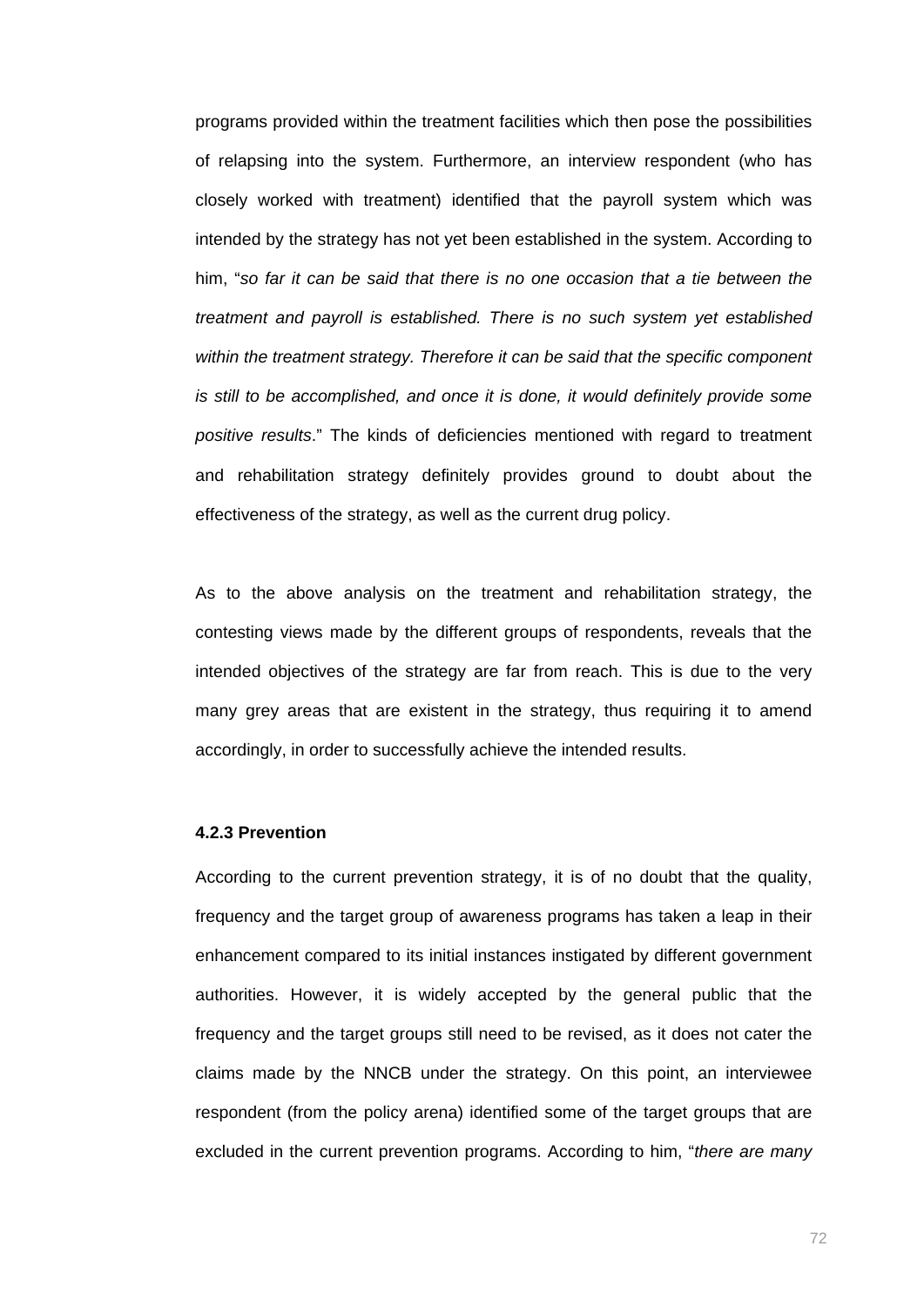*target groups who are currently out of the program, who can become likely predators of the problem. These groups include those who are unable to complete their education, those who are currently unemployed, those people who have problems with their families and those youngsters who have been found in repeated ill-behaviour*." In addition, it was viewed by majority of the survey respondents that there exists not a single program that can be considered foolproof to achieve the prevention objectives. The survey respondents also identified the need to go beyond the current awareness programs of workshops, training and media advertisements. This contention is further strengthened when an interviewee claimed the importance of the prevention strategy in achieving the overall goal of the drug policy. According to him, "*the main focus of the prevention program should be to capture the root-causes of the problem, and then work on a system that can effectively prevent people from going into the drug dilemma. In other words, prevention must work as a pillar, on which other strategies stick in, to support the pillar*." As to this statement, it can be stated that the prevention strategy has to be given much of attention in the current drug policy. This is, in terms of preventing the problem from happening, which then will not require the problem to be cured. In this way, the notion identified by the interviewee aims to take a more holistic approach under the prevention strategy, which requires it to capture all possible areas that can act as a means to thwart individuals entangling themselves in the drug dilemma. However, since the present efforts to control the drug problem lack such a system, it would definitely act to hinder the core purposes of the strategy, ultimately the overall current drug policy.

Additionally, one of the survey respondents claimed that prevention is comprised of both the positive and negative side in it. According to him, he has personally witnessed someone who has become an addict after learning about the experiences that the addicts undergo through the prevention programs. This is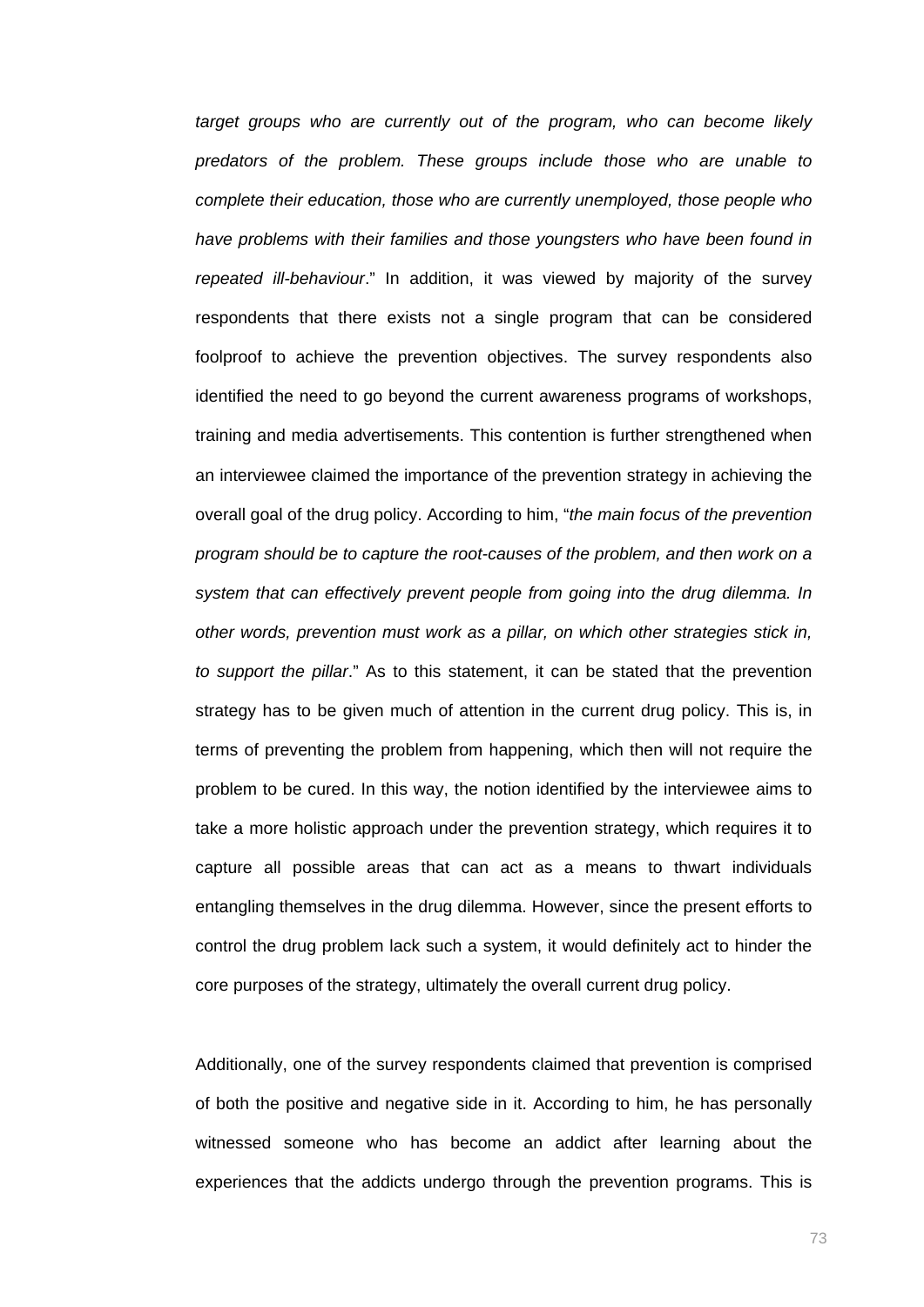because the person who attended the prevention program wanted to experiment the effects personally once he became aware of it - through the prevention programs. This incident therefore leads to doubt about the contents of the programs and how the messages of the programs are being conveyed to its recipients. On the same point, with regard to the contents of the programs, some of the survey respondents further stated that the Maldives pursues the western counseling methods in the prevention programs and in the counseling sessions provided under the treatment strategy, which makes the addicts feel that they are diseased people, and once they are cured they become normal individuals. However, according to this group of respondents, labeling addicts as diseased people in the Maldives is creating a flood of relapse cases as the addicts take the real message of diseased people incorrectly or too lightly. Such deficiencies in the system may be the reason for some of the survey respondents to comment that the current prevention programs are only conducted for name sake, or they are too superficial in nature, which then lacks the real essence of the programs. On the same point, an interviewee commented on the performance of the NGOs in the prevention strategy. According to the interviewee, "*NGOs cannot be considered effective in delivering the real message to its recipients. This is because the quality of the programs undertaken by them is quiet disappointing. And their efforts may also be considered politically motivated, to gain support and raise fund*." In this aspect, the prevention strategy intentionally or unintentionally works against the real objectives of the strategy, whereby creating enough room for it to be contested on its validity.

As has been identified that the current prevention strategy possesses varying deficiencies in it, the strategy is to be challenged with regard to its effectiveness as the intended objectives of the strategy remain largely unattained. Thus, this will hinder the effectiveness of the strategy together with the overall drug policy.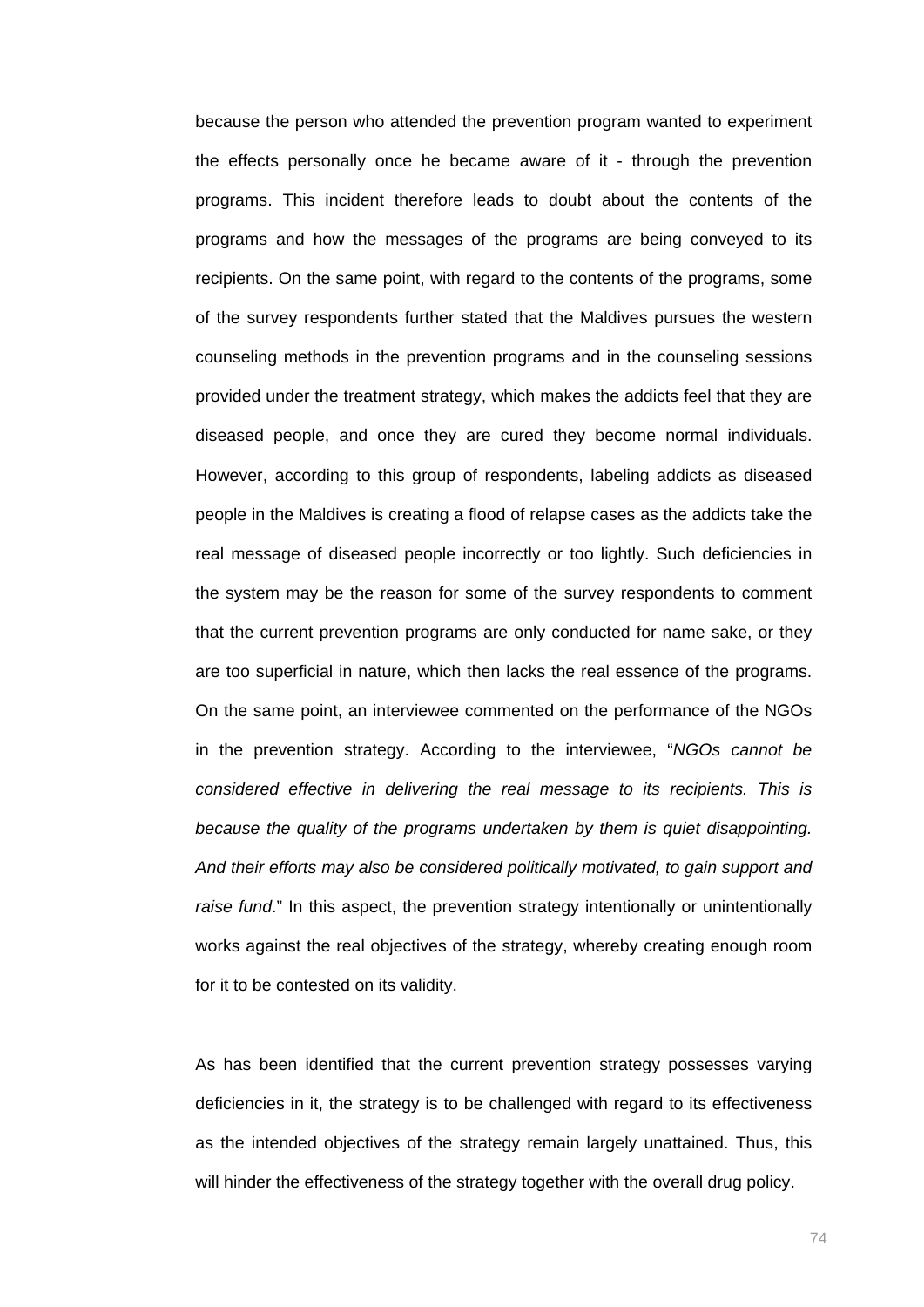### **4.2.4 Supply Disruption**

As was mentioned in chapter one, the Maldives do not cultivate or produce any form of drugs in the country. This therefore leaves the country with only one option to have drug presence in the country, i.e., through importation. Since the Maldives is a country with no resources due to its limitation in the geographical formation, it heavily relies on imported goods. These goods range from both heavy bulky goods to light goods even to the extent of milk, fruits and toothpicks. And with the expansion of the tourism sector, the need for imported goods raised dramatically. As a result, presently the Maldives have two international airports and four international seaports. Each of these openings though intended for commercial purposes, the openings also acted as an entry point of drugs to the country. With regard to this fact, majority of the interviewees (excluding the interviewee from the supply reduction agency) agreed that it is impossible for the authorities to supervise all goods imported as the quantity of goods is large in numbers, timeline to clear the goods is short, and especially when the imports are done through sea. In this aspect they supported the current surveillance mechanisms used by the Customs on drugs at the entry points. However, it is to be noted that although the Customs strictly pursues supervision in the entry points of drugs especially in the airports, due to the limitations on the country formation, and the utmost reliance on imported goods by the Maldives, the authorities currently pursue random supervision of the imported goods via sea. Although, the agency takes this action intentionally and due to the limitations on the part of the country, the area is been considered one of the many grey areas, which increases the probability of incoming drugs into the country, thus acting negatively towards the effectiveness of the strategy.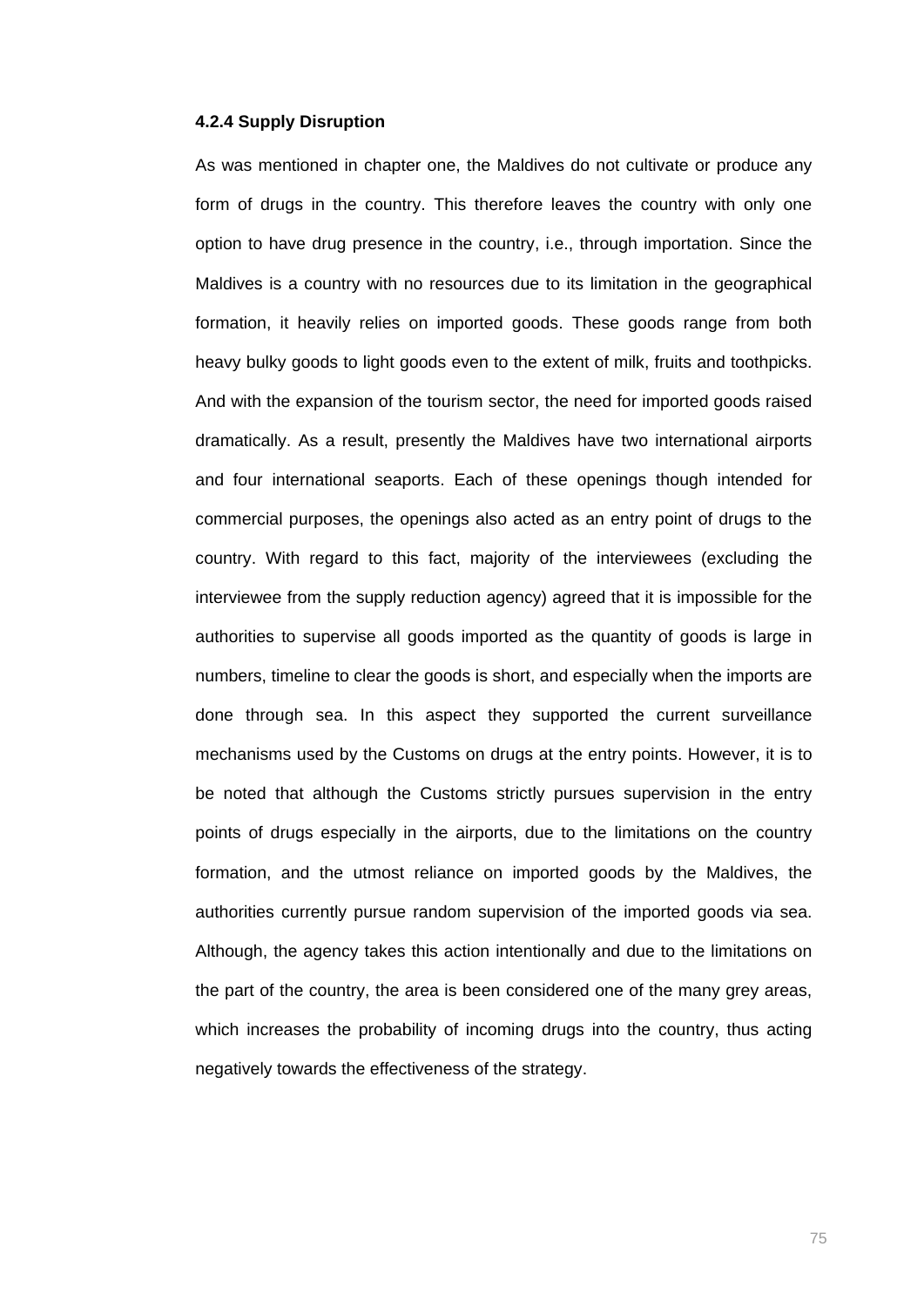As the drugs are being imported to the Maldives, an interview respondent (from the supply disruption) mentioned that it is a hard job to identify when and from where the drugs will be coming. According to him, "*until very recently, we do not have any information about the supplies or the suppliers. This means that we were doing our jobs blindly where we just go out with no information and seize the drugs somehow. In this way, it could be said that the efforts undertaken to control the incoming drugs at those days would be having many limitations which would have deprived us from achieving successful results compared to the present system, as the current system works under the Customs Enforcement Network of WCO, which emphasize on standardizing the actions of worldwide customs practices, applying coordinated efforts to control drug imports, and sharing of information on the current trends and intelligence in drug supply.* The interviewee further identified a significant component that was missing in the system of current supply disruption strategy of the Maldives. According to him, "*when we liaised with the WCO to diagnose the current situation of the customs in the Maldives, they identified that we lack a risk management system, which acts effectively to handle the incoming containers, as well as to avoid any manly corruption-related activities. This is because the system is totally automated, including the appointment of personnel to check the containers at different times. This system will be established in July this year, and is been currently integrated with the other systems in the agency. And once this system is established, it is*  believed that we will be in an advantageous position in our efforts to control the *incoming drugs.*" Since, the component of risk management and intelligence information are important components to the efforts of Customs as was suggested by the WCO, absence of such a system would definitely have created grounds for the inefficiencies in the current supply disruption strategy whereby hindering its effectiveness.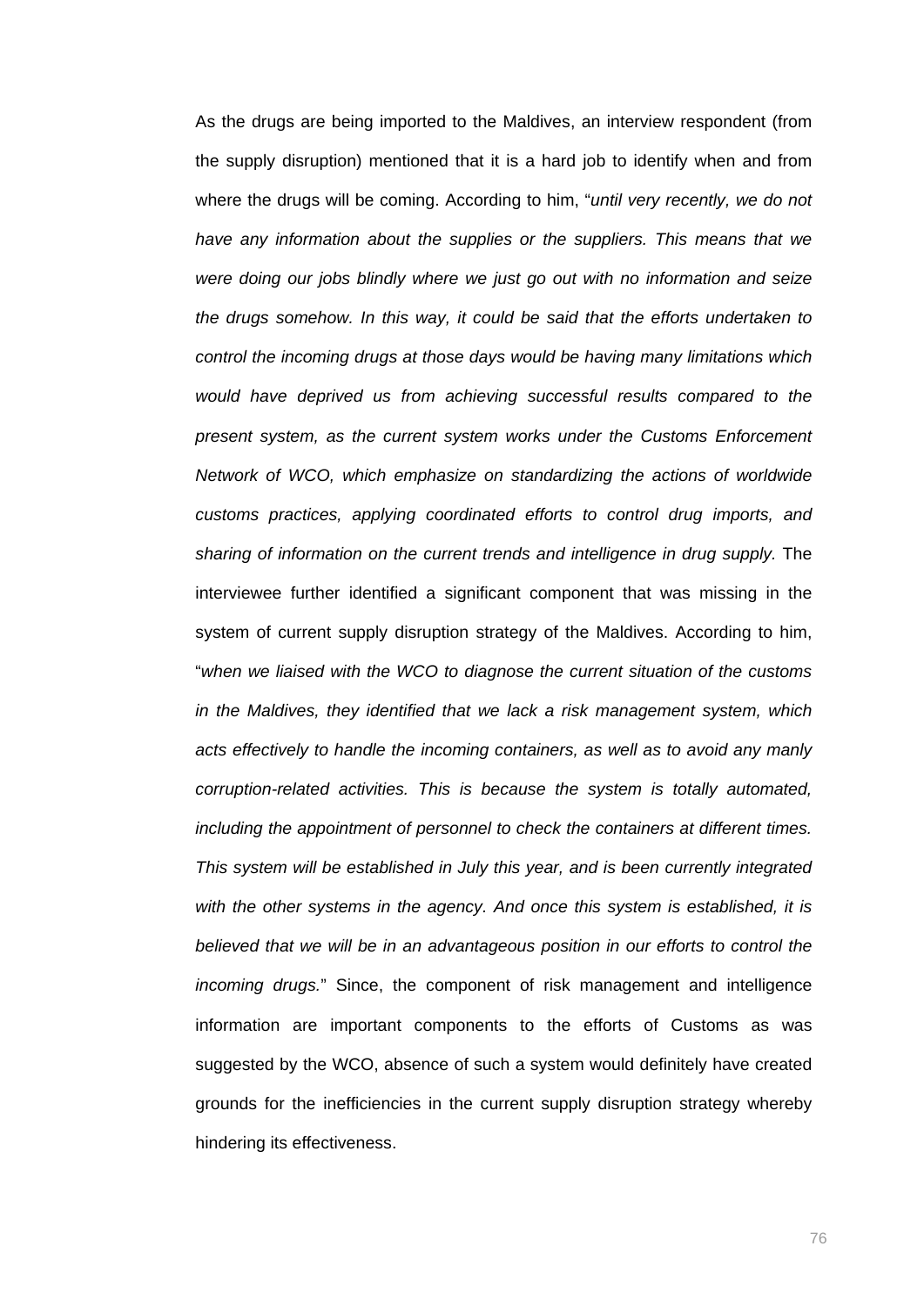Apart from the components mentioned above, another interviewee identified the need for more surveillance on the sea, apart from the seaports. According to him, "*even if the airports and the seaports are secured from drugs through effective surveillance systems, it is impossible to control the incoming drugs to the country, unless the international sea trade route that goes through the Maldivian archipelago is under full surveillance and managed by the Coast Guard effectively. However, it can be said that in the current system, this fact is given minimal or no consideration. Because of this, the drug traffickers being aware of this condition, uses this channel to bring drugs into the country. A good example of this kind would be the 1.6 tonnes of drugs found buried in the lagoon in 2007, as such a shipment is unable to be brought in through the current surveillance systems at the airports and seaports, though the seaports possess limitations in them, especially among the ports in the atolls.*" The interviewee further stated that currently drugs are supplied into the country in a well sophisticated, orchestrated manner, where neither the airports, nor seaports or the international sea trade route is been used, thus hiding from all the surveillances. According to him, "*currently the most common ways of drug supply to the country is via sea, however the dealers or the traffickers do not use any of the ports or the trade route that goes through the Maldives. Instead they use boats or ships, and anchor them out of the Maldivian sea boundary, while another boat comes and collects the drugs from them. In such cases neither of the boats will be suspected and also inspected for drugs. Another common way of supplying drugs to the Maldives is dumping drugs in containers into the sea by the supplier and the*  dealer comes and search for the "specific" container that is been dumped. Even *in this case, both the parties escape from the eyes of law enforcement*." As to these mastermind mechanisms used to supply drugs to the Maldives, and the lack of surveillance on the part of the Coast Guard, and other mechanisms thus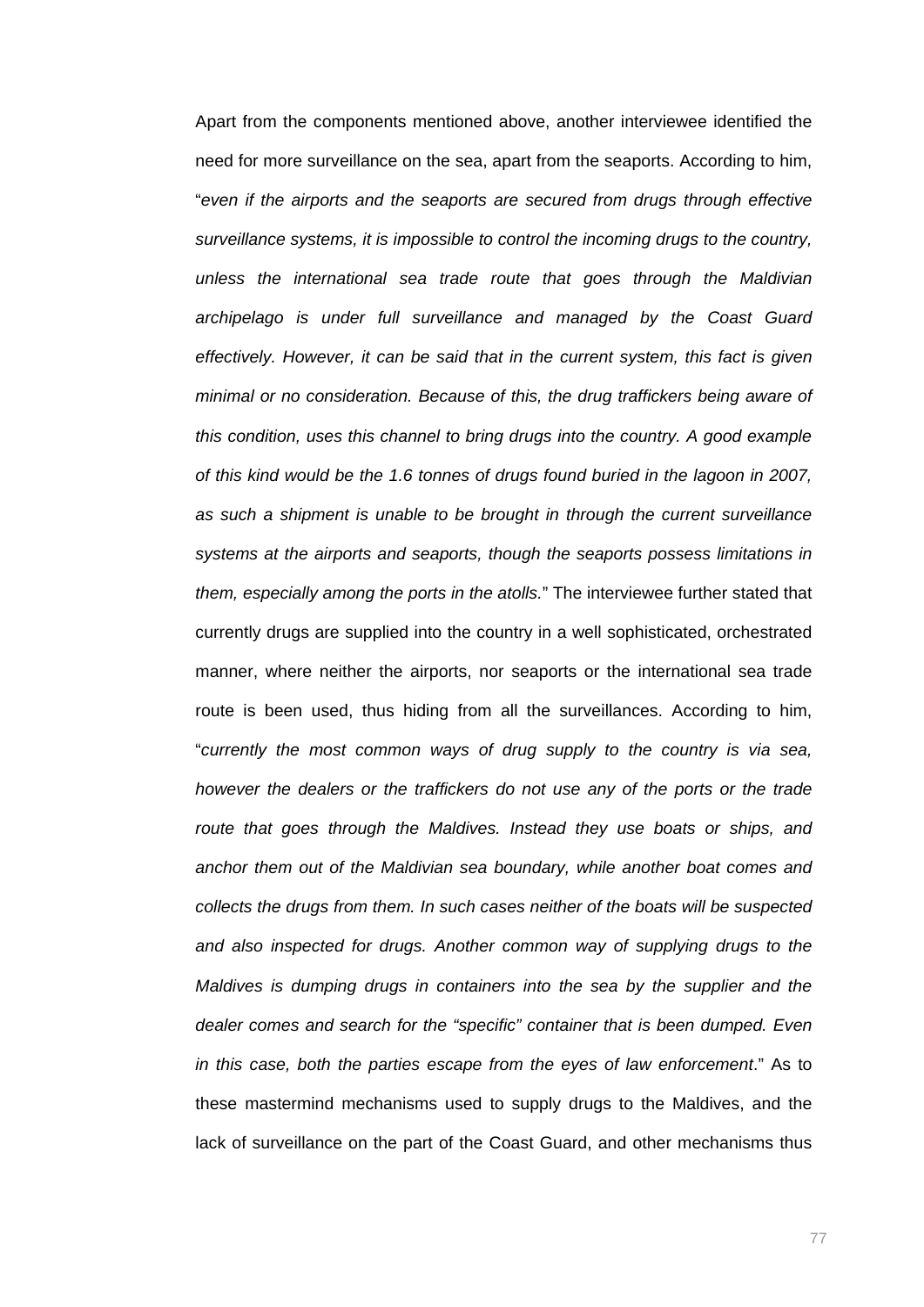would create inefficiency and ineffectiveness in the current supply disruptions efforts.

Some of the survey respondents further identified minor components that are important as well as absent in the current supply disruption strategy, which may have played an important role in deterring the effectiveness of the strategy. According to them these include, the ineffectiveness of the sniffer-dogs currently used at the airport due to lack of training given to them, the inability to use welltrained sniffer-dogs on each and every shipment arriving to the country, both by sea and air transportation, lack of stricter security checks at the airport with no exception given to anyone, including the VIPs and random checks at the airports. In addition, an interviewee further added to this list, stating that up-to-date equipments, well-trained staffs, especially in the atoll seaports, monetary and personal security benefits are essential to the effectiveness of the strategy, as this has not become the case yet in the current system. In this way, although the major components of the strategy are served, the mentioned deficiencies are possible areas of concern that may pose grounds to hinder the strategy in one way or another.

Taking the mentioned facets of the problems associated with the current supply disruption strategy, it provides the stimulus to confirm that the current efforts on the strategy is ineffective, as there exist many pores in the system and even at present the agencies are working to correct them accordingly in order to obtain successful results.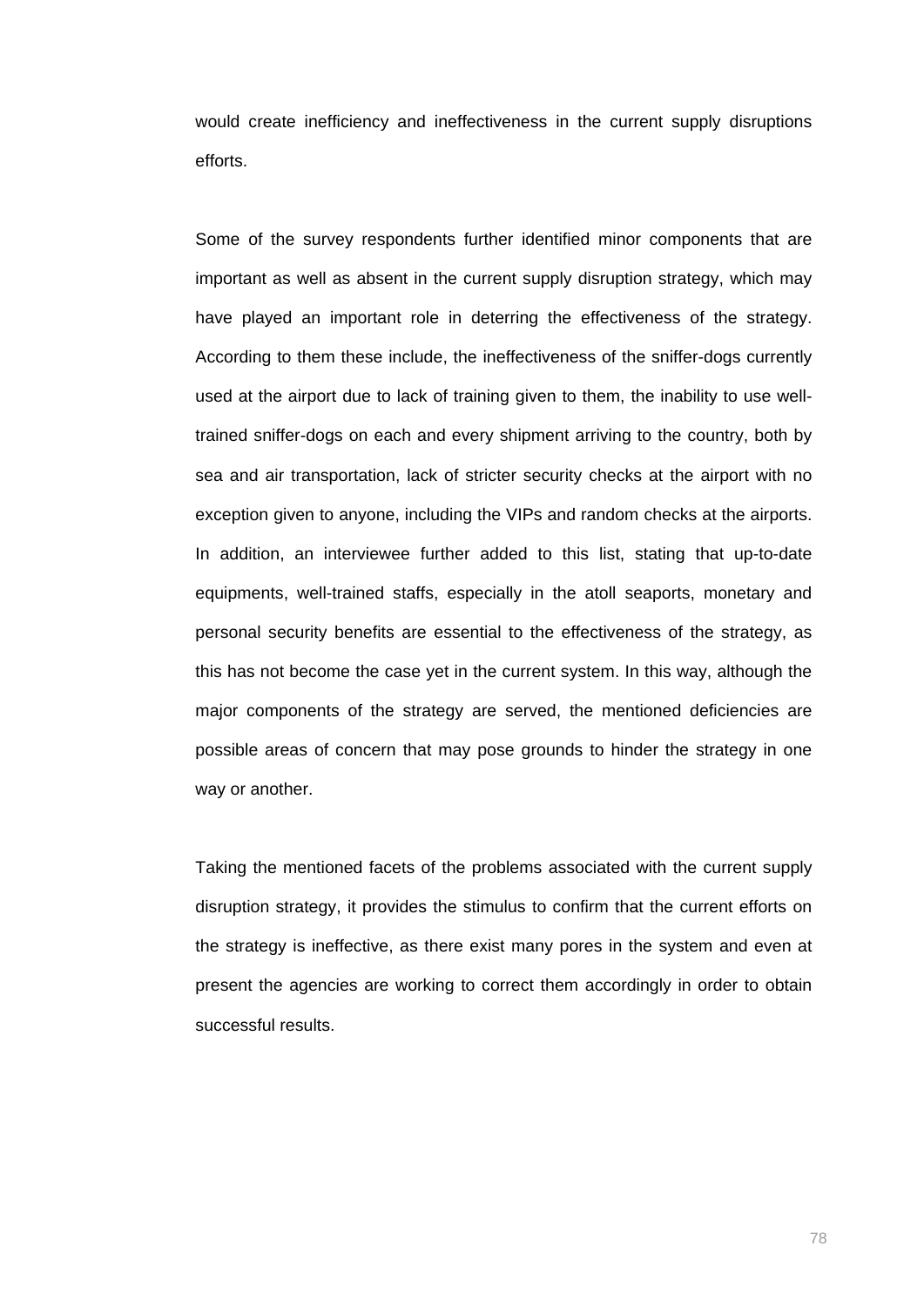### **4.2.5 Overall Policy**

Besides the number of occasions that the individual strategies of drug policy is been contested, it is believed that there are number of deficiencies with regard to the overall policy as well, which deprive the current drug policy of the Maldives to achieve the intended results. Firstly, it is generally believed among the majority of the interviewees that the current drug policy is also another occurrence that the government has taken a quick-fix to the problem as usual. According to them, when the drug issue was first reported, the government swiftly suppressed the problem, by prohibiting it through the law, and only basing the decision on the religious stand of the issue. It is believed that the reason for the government to take such a short-sighted decision, to sentence the convicts to prison for a long time, is due to the fact that the government was shortsighted in thinking that the problem will come this far, as the number of drug cases was few at the beginning of the dilemma. However, the quick-fix to the problem, failed to understand the root-cause(s) of the problem, which can be considered one of the main reasons for the escalation of the problem to the extent that the country is experiencing today. According to some of the interview respondents, even at present there is no single action designed to attend the root-cause(s) of the problem. This therefore can be considered as the prime area of concern, as according to the interviewees, the root-cause(s) needs to be addressed if the problem needs to be eliminated. If not the possibility of deteriorating the situation is definite, despite the immense efforts undertaken to control the problem. In this aspect, some of the major root-causes identified by the respondents include: (1) failure to undertake regional development resulting in people to migrate to the capital; (2) unable to effectively and efficiently manage the huge number of migration to the capital; (3) prevalence of imbalances in the development efforts by creating a wide inequality gap between rich and the poor; (4) failure to instill the families with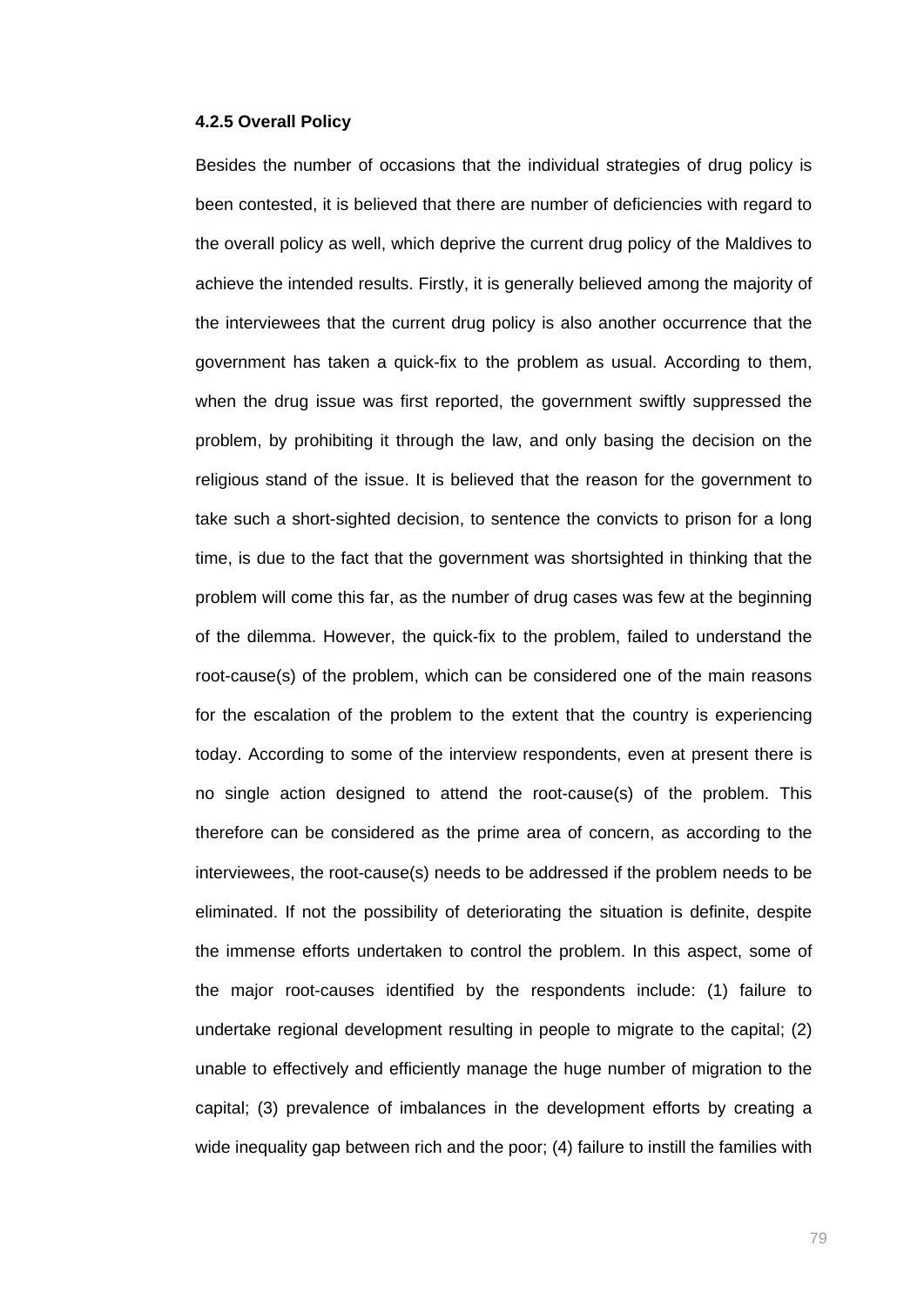the rich culture and values of ancestors due to the increasing number of working parents who strive to accommodate the needs of the family by leaving their kids with the servants, mostly from the neighbouring countries; and (5) lack of recreational space, facilities and events in the country; (6) prevalence of huge number of unemployment among youth and etc.

Secondly, an interview respondent (from the policy arena) identified that the current efforts to control the drug problem lacks important stakeholder participation. According to her, "*the present stakeholders represent very key areas of concern however, as the problem is broad in nature, the stakeholders should not be limited to incorporate the government agencies alone. It is to be noted that the newly introduced DCMP has identified some of the major stakeholders that were missing in the present system such as the Coast Guard, Ministry of Education, Ministry of Health and NGOs to work in the frontline. However, it further lacks stakeholders such as the private organizations, different groups from the community such as the parents of addicts, scholars from religious sector, and also from the general community at large, as they are also among the core people who can play important roles in identifying the problem from the very early stages, coaching against using and dealing with drugs, and providing support to make the community a drug-free society."* On the same point, another interview respondent (from law enforcement arena) stated that, "*if the system can adopt the newly introduced community participation practices, such*  as "community policing" in the fight against drugs, the law enforcement job will *become much easier and effective in controlling the problem, as the authorities are in short of man-power, so as the country*." He further states that, there are enough groups from the community who are willing to work with law enforcement agencies and other areas. However, due to lack of proper system to incorporate them in the current efforts, they are been deprived of working in the current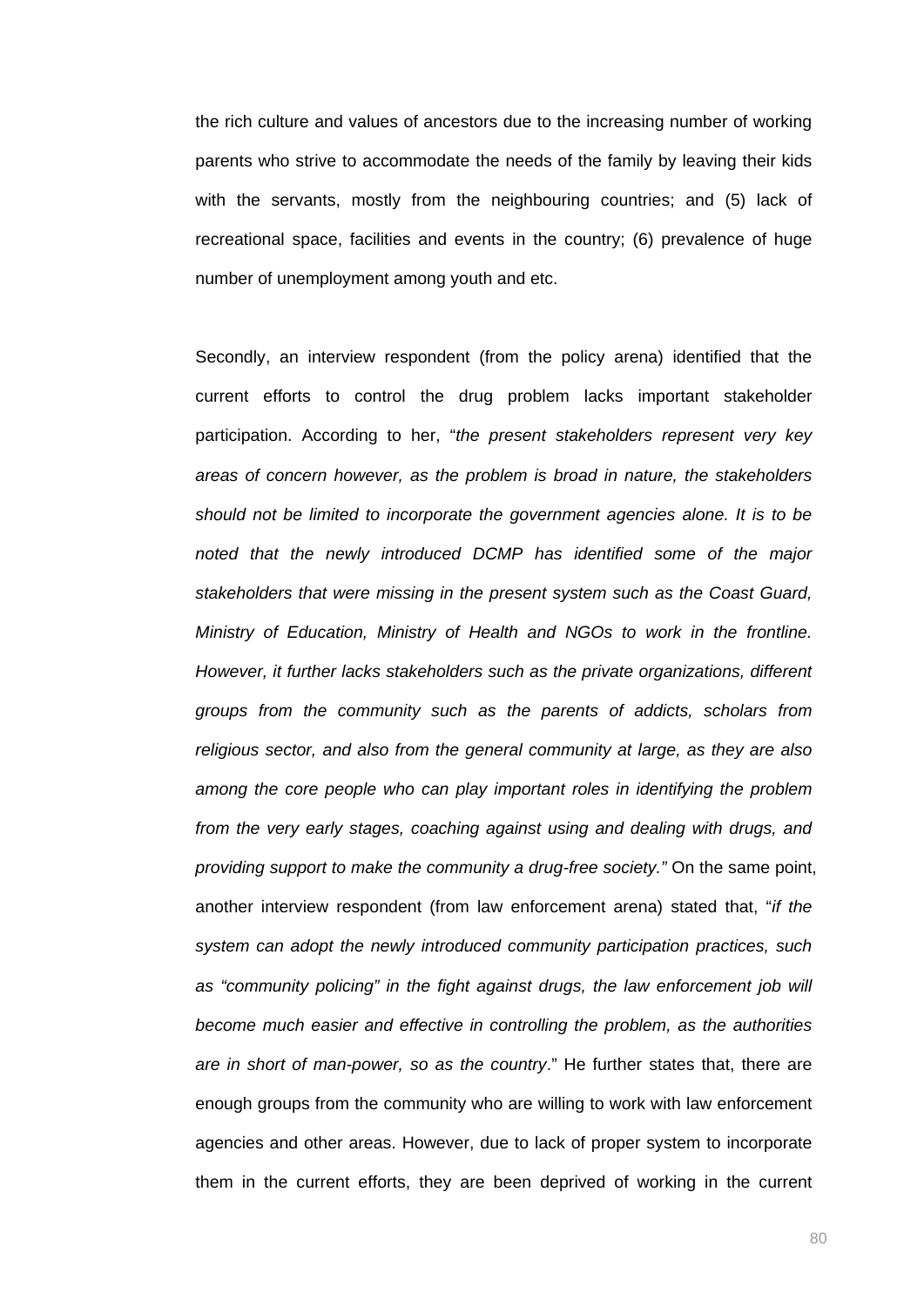system. According to him, "*yet, there is no system established to make the community involvement, although there are some hotlines opened for reporting any ill-behaviours in the society, including drug-related offenses. And since the current law does not provide any protection to the individuals, against any threats from the convicts, including life threatening situations, some individuals feel reluctant to get involved in the system. In this way, unless otherwise a proper system is established to protect the individuals, we cannot allow community participation to a larger extent than that of the present situation*." As to the above, claims made by the interviewees, it is clear that the current drug policy lacks some of the relevant stakeholders, who could have made a difference in achieving better results with regard to the current efforts. At the same time, it has provided the insight to have the auxiliary support to facilitate the stakeholders' participation in the course of preventing any obstacles that may arise in the future. In this way, lack of important stakeholders definitely would result in having negative results with regard to the current efforts, as it minimizes the achievements being made.

Another significant problem identified by some of the interviewees is the lack of coherence and integration among the individual strategies. According to them, the four strategies (i.e., law enforcement, treatment and rehabilitation, prevention and supply disruption) seem to act independently from each other. And one of the very vigilant areas in this context is the lack of a blend between the law enforcement and the treatment and rehabilitation strategy. According to one of the interview respondent, "*there are many convicts in the prison who needs treatment. And most of these convicts are in prison because of the clause in the drug law which states that any person in possession of 1 gram of drugs or more is deemed to be a drug dealer. According to this clause, a person who has stored more than 1 gram of substance even for future use is considered a dealer and is*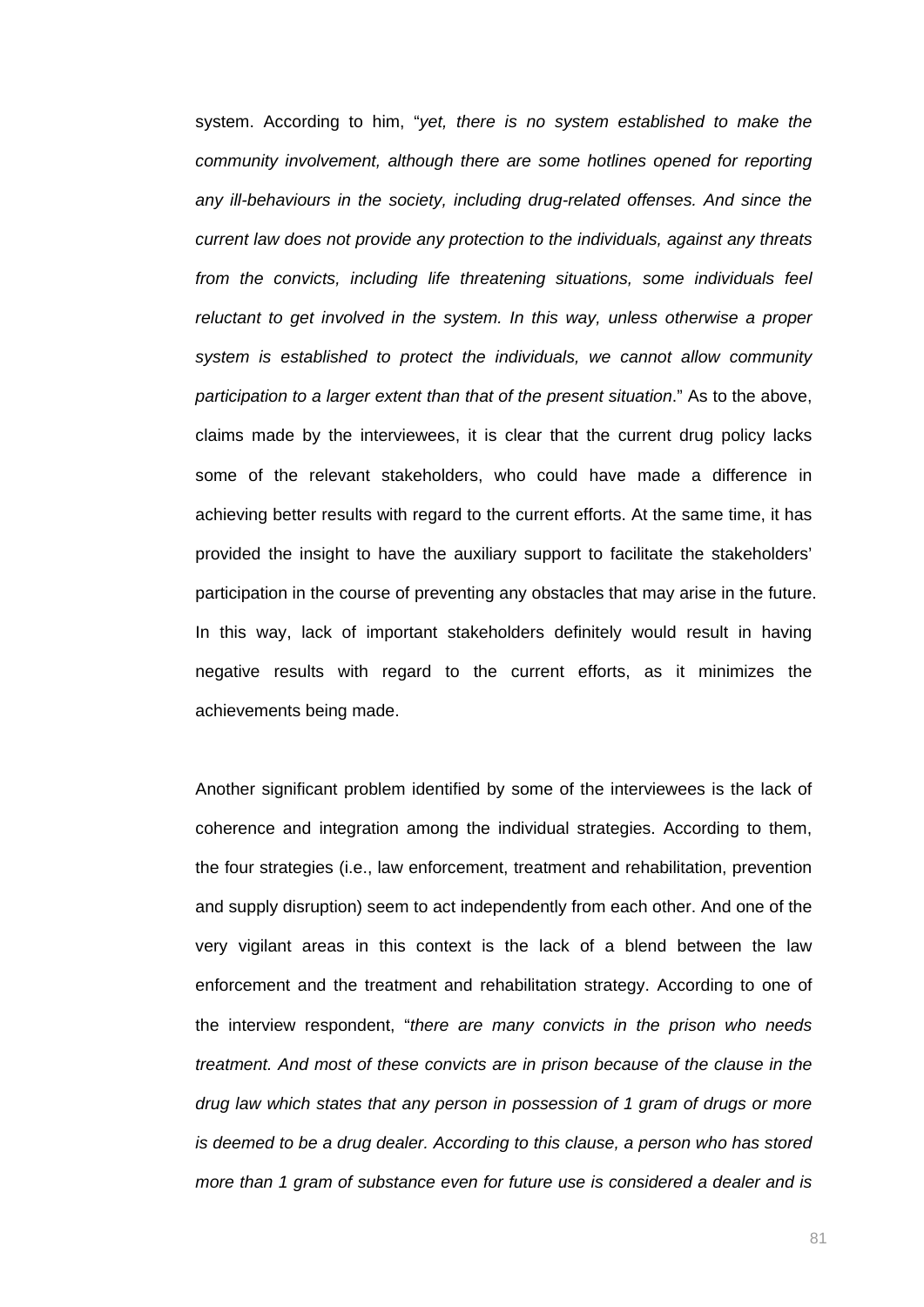*sentenced to prison. And because they are sentenced for prison, according to the law, they are not provided with any treatment. However, I believe the two strategies must work hand-in-hand, not to achieve the individual objectives of*  each of the strategies alone, but it must work to achieve both the individual *strategies and the overall drug policy*". The claim made by the interviewee is very true, because lack of a blend between the strategies will obscure the intended success, as it may not perform to the mark-up due to the fragmented approach taken towards the issue. The same contention can be applied to the integration of treatment and payroll. As to this case, the treatment strategy must identify ways to incorporate the employment component, from different areas of concern. This could be either in the form of allocating specific slots for the treated addicts in every private organization or arranging jobs to the treated addicts on contract basis, while the treatment agency is held responsible for the behaviour of the treated addicts in those employments. However, in the present system since there is no integration made between the two components, ineffectiveness of the strategy prevails. The same results are expected if the stakeholders or the agencies responsible for a specific action fail to work together. Thus, with regard to the claims made above on lack of integration between the treatment and punishment in the prison, and between treatment and payroll, it can be both held responsible for the failure in having a blend between strategies as well as the stakeholders involved them. In either of the case, it is definite that it will act negatively towards the overall policy objectives, thus resulting in ineffectiveness of the overall drug policy.

Similar results are prevalent as to the claim made by an interview respondent with regard to the imbalance in the current system, which is essentially necessary to effectively attend the objectives of the drug policy. The interviewee made his claim on the difficulties faced by the authorities in attaining the supply reduction,

82 and 2012 and 2012 and 2012 and 2012 and 2012 and 2012 and 2012 and 2012 and 2012 and 2012 and 201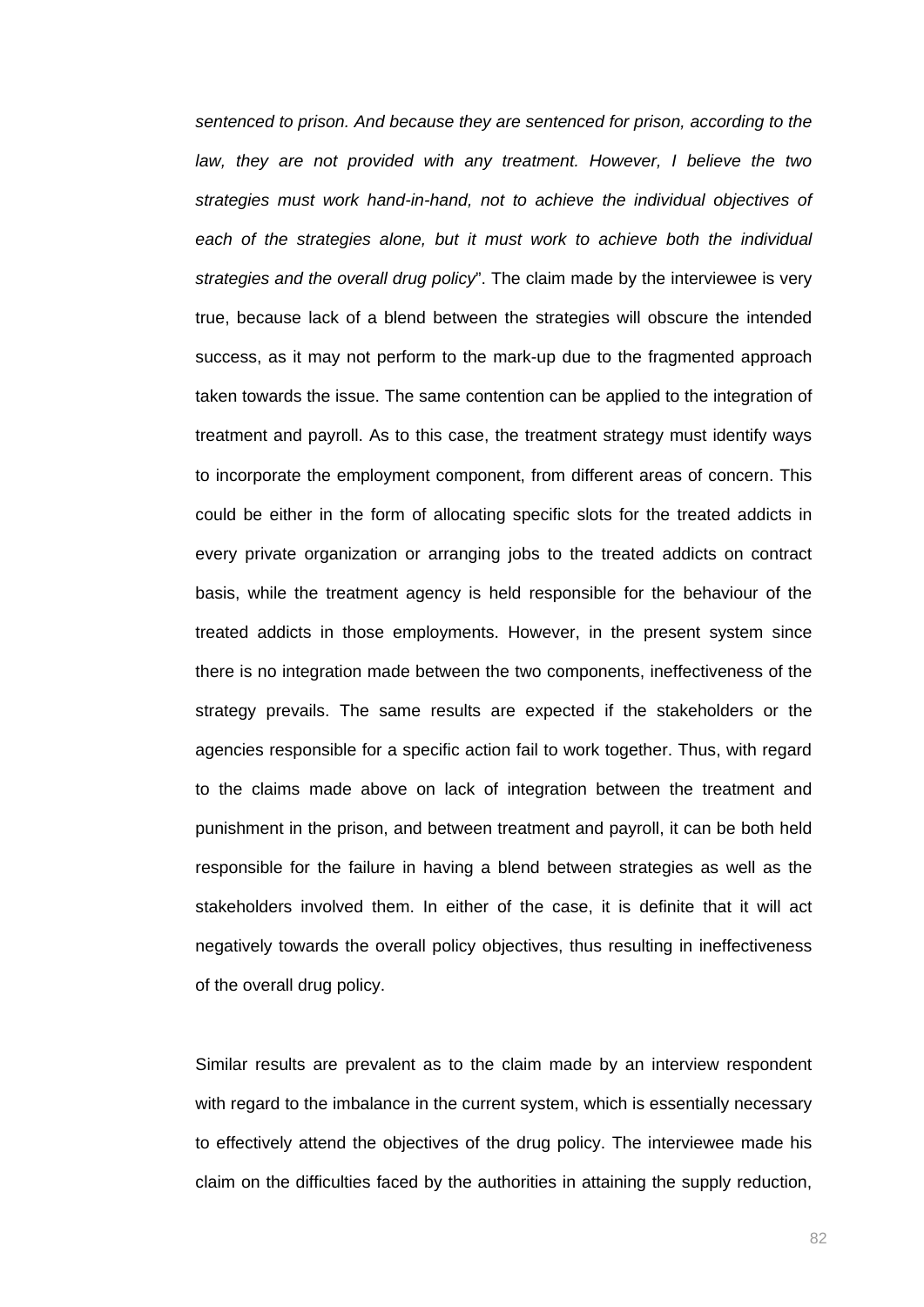as it is closely linked with the demand side of problem. According to him, "*among the SAARC countries, Maldives is the country where prices of drugs is most expensive compared to the neighbouring countries. That is, the price of one gram of drugs in the Maldives is USD 110 while in Colombo it is for USD 25 to 30 and in India it is for USD 20 to 25. And since the Maldives is amongst the strongest economies in South Asia, and earns a lot of foreign currency, the traffickers or the dealers identifies the Maldives as an ideal market in South Asia for drug business, and thus supply drugs in any way they can. This therefore has resulted in the change in the present import mechanisms by the suppliers - making the whole situation more complicated. What I believe is that, if there is no demand for drugs, there would be no use of supplying it. Same applies to the other way too. The point that I want to make here is that, supply reduction or demand reduction cannot be achieved independently from each other as they are closely linked. Therefore despite the efforts taken to stop the incoming channels of drugs, the growing demand for drugs, will undermine the efforts of the supply disruption efforts*." As to the contention made by the interviewee on the demand and supply side, it provides the importance of having a balanced approach, which emphasizes both the components to be addressed at once in a coordinated manner, if it requires achieving successful results. And due to the fact that the current system used in the Maldives lacks such a balanced approach that is required for them to undertake the actions, thus results in ineffectiveness in the efforts as well as the current drug policy.

Fifthly, it was also identified by an interview respondent in the policy arena that the present system to control the drug problem lacks proper evaluation mechanisms. As was identified that the different agencies responsible for the drug problem undertake their tasks independent from each other, the interview respondent identified the evaluations undertaken by each of the agencies are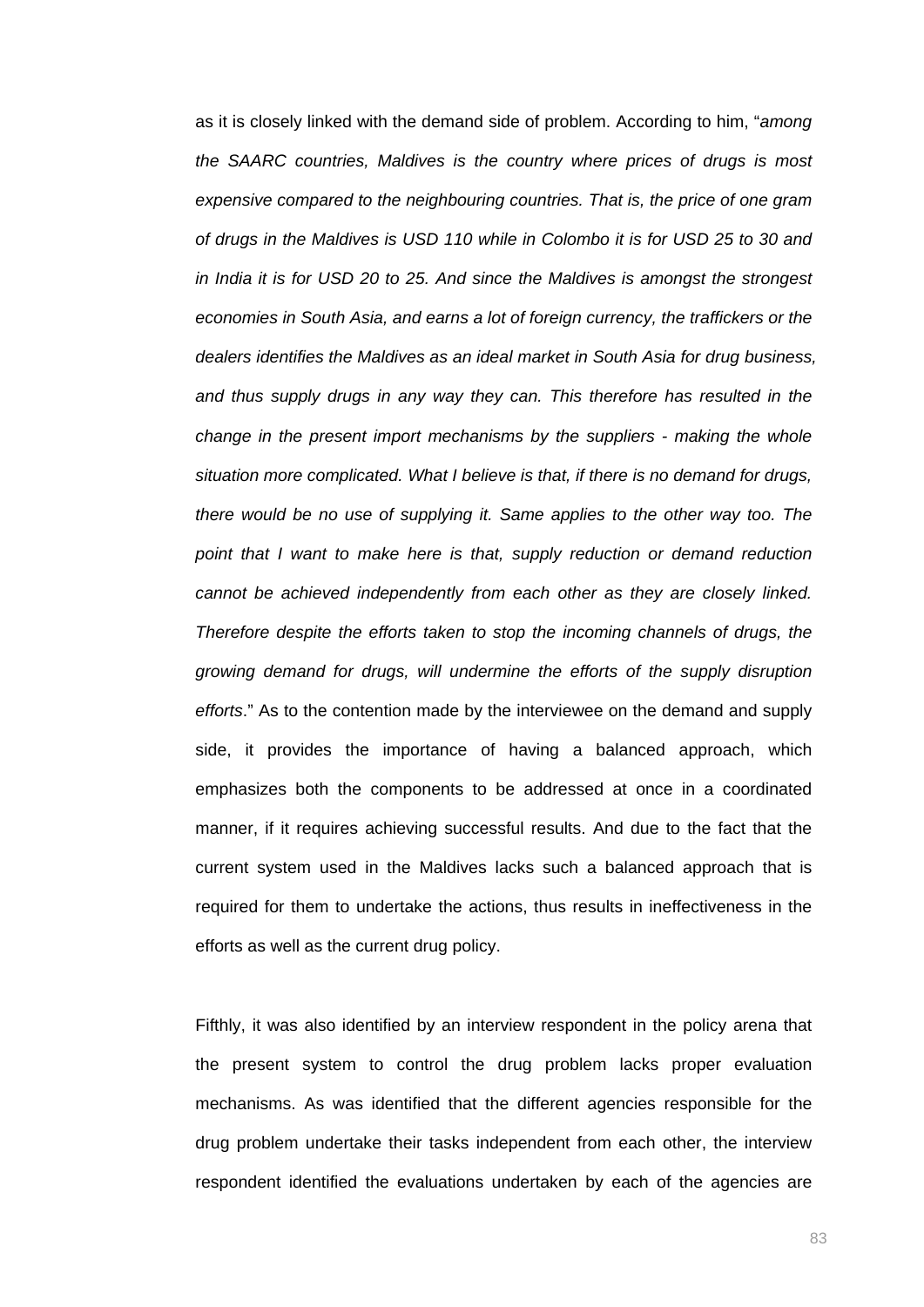independent from each other. According to him, this has resulted in different agencies using their own way of evaluations within themselves, making the system ambiguous on when and how the evaluation is carried out, what tools are used in the evaluations and what actions are taken with regard to the outcomes of evaluations. According to the interviewee, "*the evaluation systems used by the different agencies are so different from each other, and is hard to make an inference by incorporating the data from the different agencies. I must note here that, even the categorizations of the major characteristics of the data are so different from each other, which makes it even harder to interpret them correctly*." As monitoring and evaluation is one of the major components which can assess the effectiveness of the current efforts towards the drug problem, it is important that the evaluation is conducted effectively. However, due to the inconsistencies found in the current evaluation system, poses grounds to doubt about the performances of each of the agencies, as well as the drug policy as a whole. This may be the fact that the DCMP has identified the need to establish a central database with regard to the drug problem. However, lack of such a database and the inconsistencies in the current data and the evaluation mechanisms, thus accrues to the grey area existent in the current drug policy, contesting its effectiveness.

Apart from the mentioned points that has raised questions about the current drug policy, the interview respondents further identified that there exist a number of other problems which may be held responsible for the ineffectiveness of the drug policy. Likewise, an interview respondent identified that they had to face difficulty in budget related matters, as the current budget is insufficient for the growing problem, with that of its urgency to control the problem. According to him, "*we wanted to purchase X-ray machines for the seaports in the atolls. However, because there was no budget for the machines the purchase was on halt for a*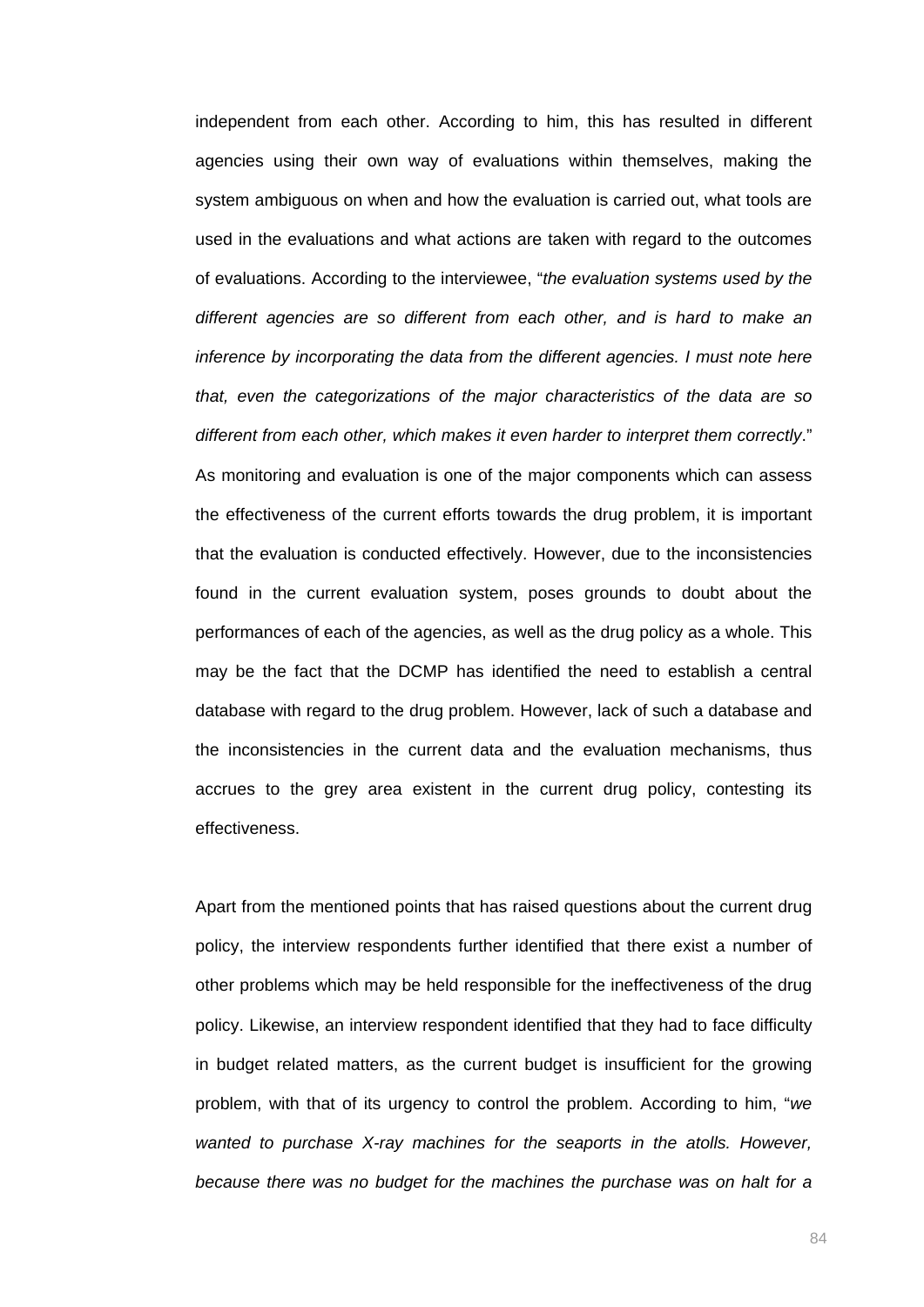*long time, and for a time it was believed that we may not be able to get them. But fortunately, the matter was raised to the President himself, and the budget was arranged for the machines. I must say we were fortunate that time, however this may not be the case every time. Therefore, I wish there is a more proper way of allocating the budget to avoid such incidents in the future*." This incident mentioned by the interviewee therefore identifies the kind of difficulties faced by the authorities because of pursuing inappropriate budget allocation mechanisms. In the current system, budget for the drug-related actions are assigned to each of the authorities individually depending on the work that they plan to undertake that fiscal year. However, referring to the incident identified by the interviewee, it is essential that the authorities be provided with sufficient budget or to have an alternative mechanism to arrange budgets as and when required without delaying important actions that are critical to the success of the overall drug policy. Failure to do so in the current system therefore broadens the ground for the current drug policy to be considered ineffective.

Similarly, it is widely believed among the interview respondents that the drug problem has escalated so far, because of the ignorance in taking the broad picture of the problem into consideration. In other words, as was mentioned in chapter one, the Maldives is used as a potential base-point for illegal shipments of precursor chemicals or large quantities of drugs meant for other countries. This means that the Maldives is among the chain of the trafficking route of drugs. In this case, there will be some specific routes that would flow through the country, which then can be considered among the real threats of drugs to the country. Thus, failure to become aware of the transnational behaviour of the problem and also to identify these routes and establish surveillance mechanisms with the focal points within these routes and other probable routes is considered another grey area that would lead to the ineffectiveness of the efforts to control the drug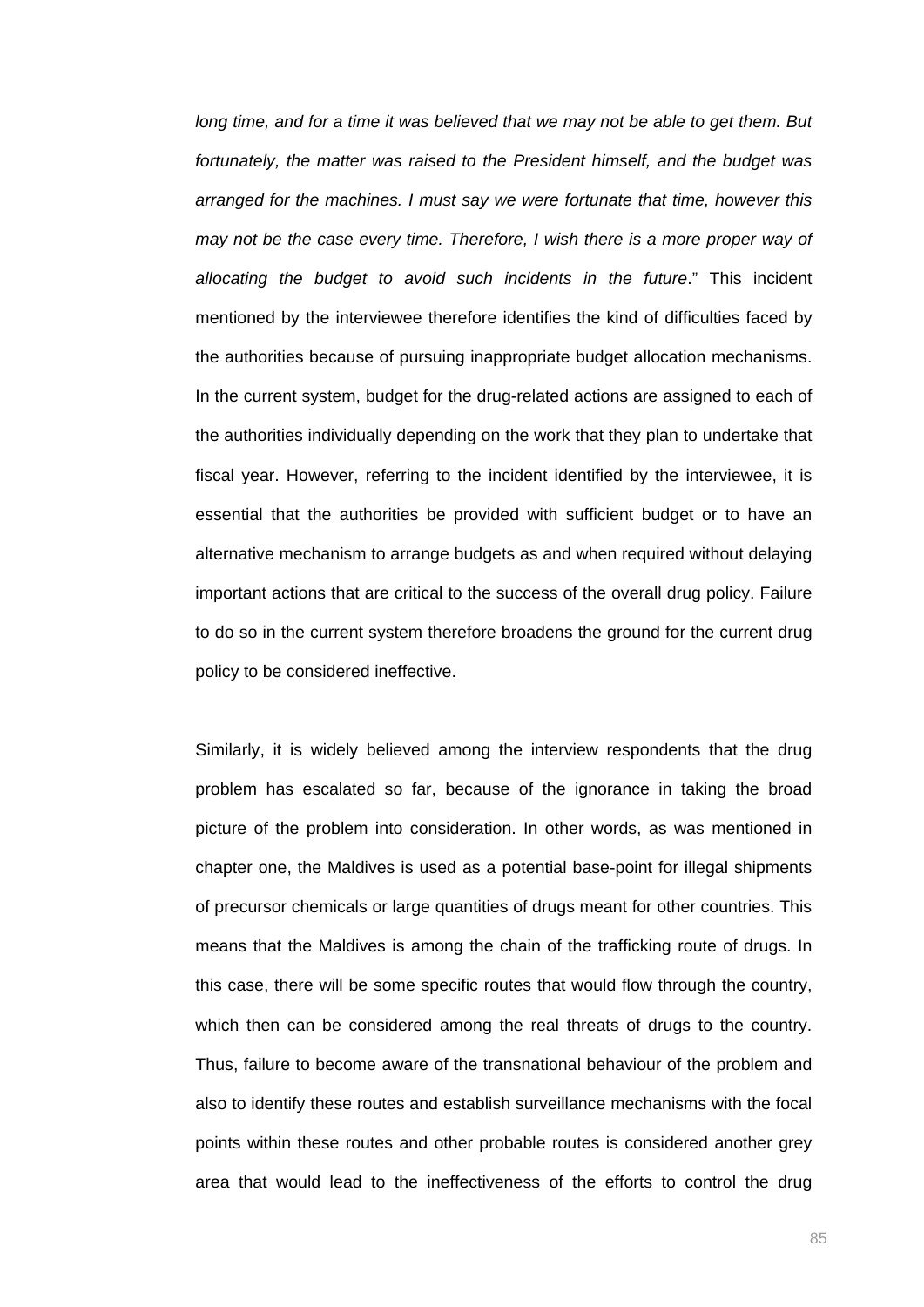problem in the Maldives. However, as was mentioned above, recently the Customs has started to work in close collaboration with WCO and intelligence agencies of the neighbouring countries to obtain the information on the specific routes, suspected traffickers and the new trends in the problem situation. Nevertheless, since the system was recently established and is at the very infant stage, the present situation still pose challenge to the current system in effectively managing it, to achieve successful results in the effort to control the problem.

On the same point, some of the interviewees further identified that the current system does not take the necessary broad picture into consideration, while making decisions with regard to the problem. According to them, as the drug problem itself is complicated, by having its roots vested in the social spectrum together with the daunting affects to their families, the society and to the country at large, whatever the decision is made should be assessed against its consequences before it is enforced. In this regard, an interview respondent identified that the current efforts by the government are not aligned with this contention of assessing the likely consequences that would be faced by them, in undertaking a specific action. According to the interviewee, "*currently the foreigners who are found to be traffickers of drugs to the Maldives are deported. However, these people get involved in the same business and visit Maldives with*  false passports. But, because they come with a false passport, it limits the *possibility of identifying them as a deportee. This therefore facilitates the people to come up with such false identifications and deteriorate the current efforts to control them. Therefore, what I believe is that, it is necessary the decision-makers to assess their decisions for its effectiveness before it is fully incorporated into the system and becomes difficult to amend them accordingly*." This example therefore accrues to take the full picture of the problem, which then will emphasize in identifying all possible areas of concern with regard to the action(s)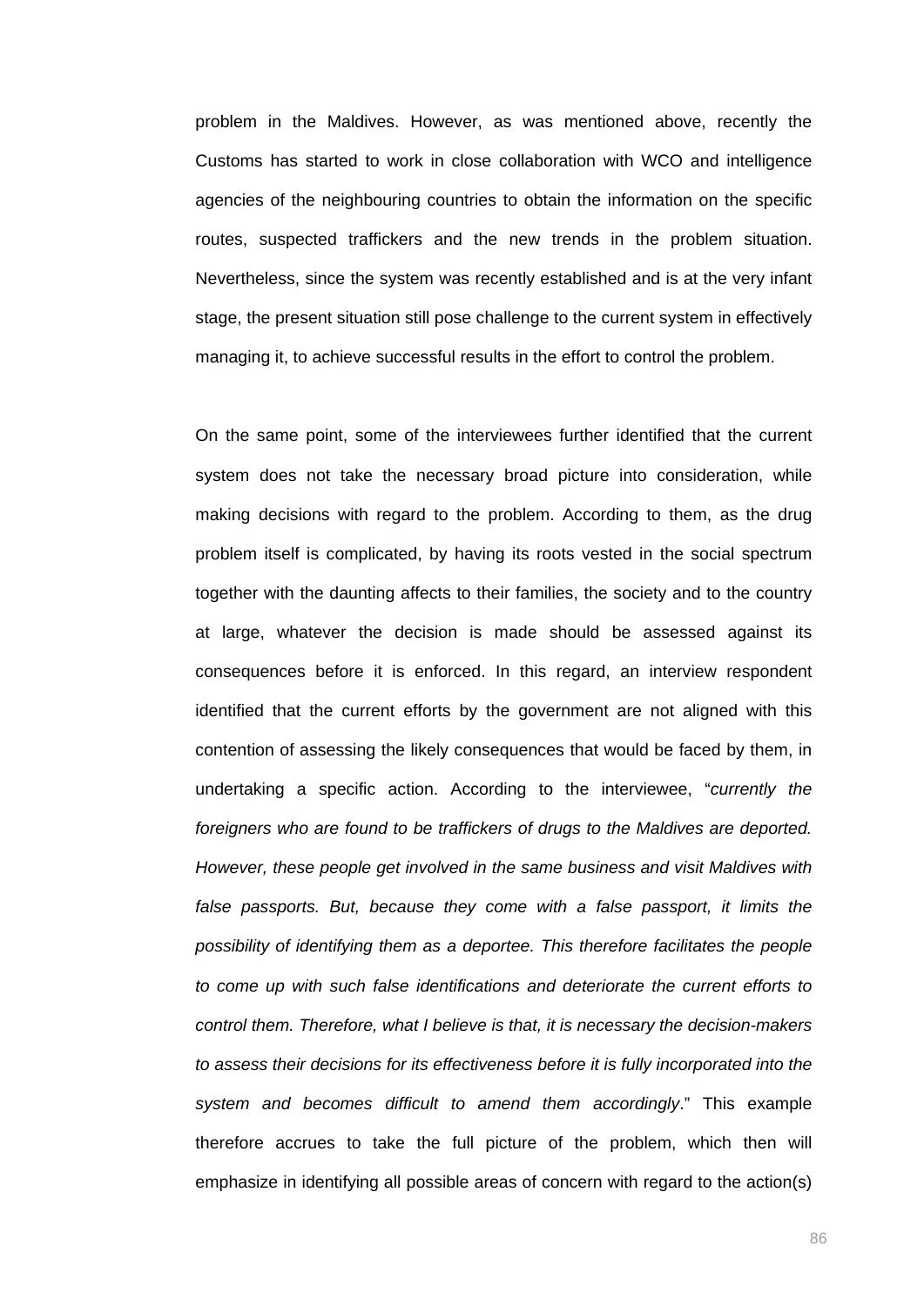been identified. In this stance, some of the areas that would be taken into consideration include identifying who will carry out the action(s), what would be the budget on the different action(s), what would be the relationship between the individual actions taken towards the problem and what would be the likely consequences of the actions and how would they be addressed. In this context, lack of such a system present in the current efforts towards the drug problem, provides ripe grounds to contest the validity of the drug policy of the Maldives.

On similar grounds, one of the interviewee has identified the need to eliminate the "good and bad" culture that is prevalent in the Maldives, in order to obtain successful results in the current efforts to control the drug problem. According to him, "*in the Maldives, there is a strong culture which differentiates the good and*  bad people. As to this culture issue, a person becomes good or bad with regard *to his / her actions been aligned with the strong held beliefs of good and bad. In this case, a person who fails to conform to the good actions ultimately becomes a bad person, as there are only two groups for him / her to choose. In this way, those people who are already considered bad, does not make much difference in what they do as they are already disregarded. Therefore, these groups of people are among the first who get involved in drugs, as according to them even they take drugs or not, they are already bad. And note must be made that, even if a "bad person" wants to join the good group, it is very hard for them to step in, as a person believed to be a bad person is rarely considered a good person in the present culture*." As was identified by the interviewee, the demarcation between the good and bad people definitely increases the possibility of those people who are considered bad to undergo drug-related behaviours, as for them taking drugs would be another characteristic of the bad people. This contention is also true when considering the difficulties faced by the treated addicts when they go back into the society. In this context, once the treated individuals are not accepted by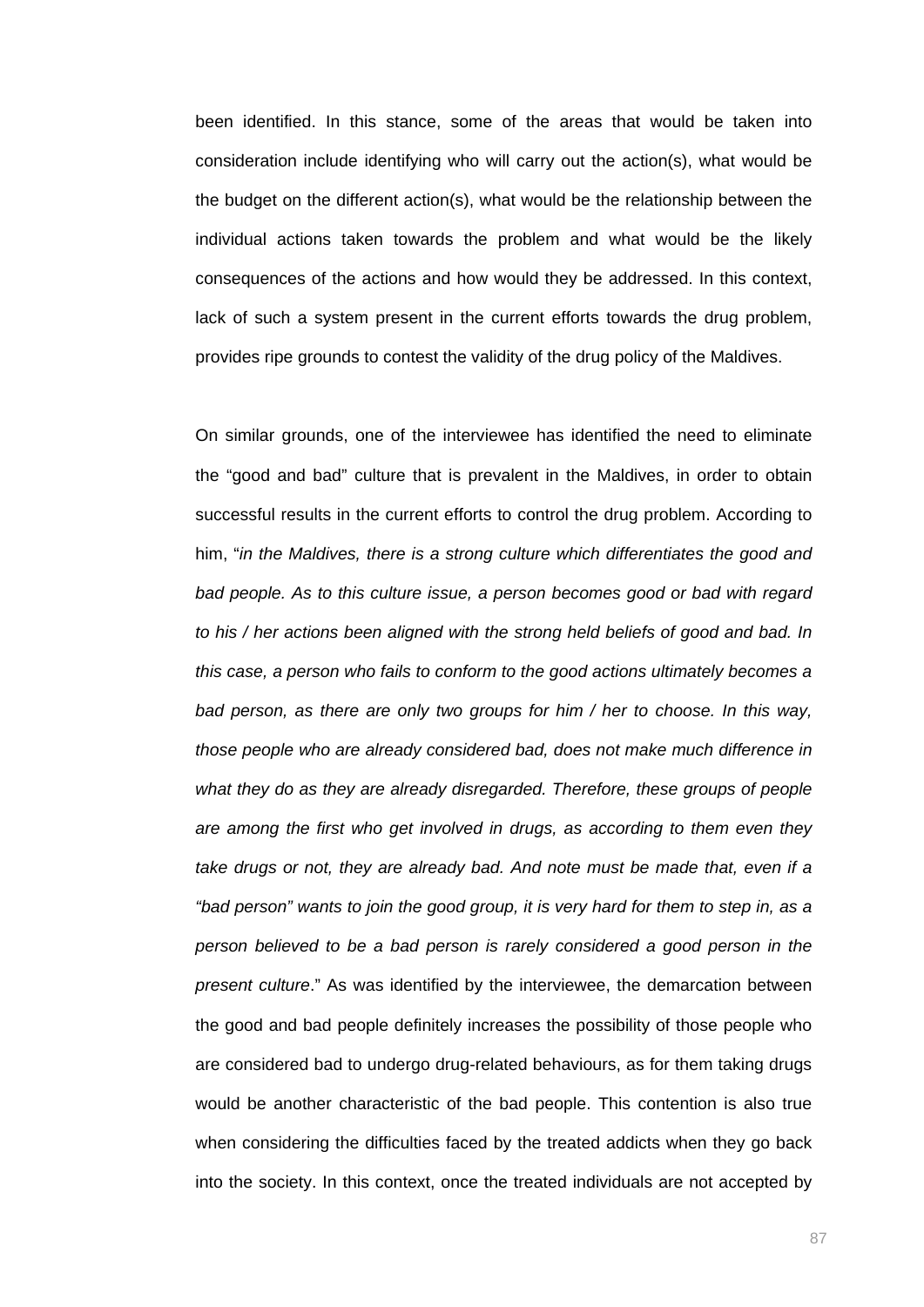the community, they themselves return to his / her previous group, where they feel the sense of belonging to them. In this way, the good and bad people culture is creating the opportunities for the individuals who really want to become a good person to relapse in the drug cycle. Such actions therefore can be held responsible for the escalating drug problem, as well as facilitating ineffective results to the efforts undertaken to control the problem.

Another very significant issue identified by an interview respondent includes the lack of leadership role existent in the current system to manage and execute the drug policy. According to him, "*I personally believe that NNCB was established and mandated to cover the broad context of the drug problem and handle the situation in a more holistic manner. However, they limited their mandate to only the treatment and prevention aspect of the drug policy. Thus, this resulted in lack of designated leadership and coordinating effort from the NNCB, which led the individual agencies vested with the different component of the drug problem to undertake their mandate, independently from each other. And this fact can be considered one of the very important points that facilitated to the inconsistencies in the current efforts that we are witnessing today*." As that of the claim made by the interviewee, since the problem of drugs is a complicated issue, it requires a concerted effort from the various stakeholders concerned in the problem, to successfully achieve the intended outcomes. This then identifies the need to have an effective leadership role for the whole system to be fully planned, coordinated and well executed, and critically monitored against the standards laid for each of the components. In this way, the leadership role becomes one of the main components that facilitate to achieve the intended results from the drug policy. However, lack of such a leadership role therefore can become among the severest loopholes that are required to be patched as soon as possible, in the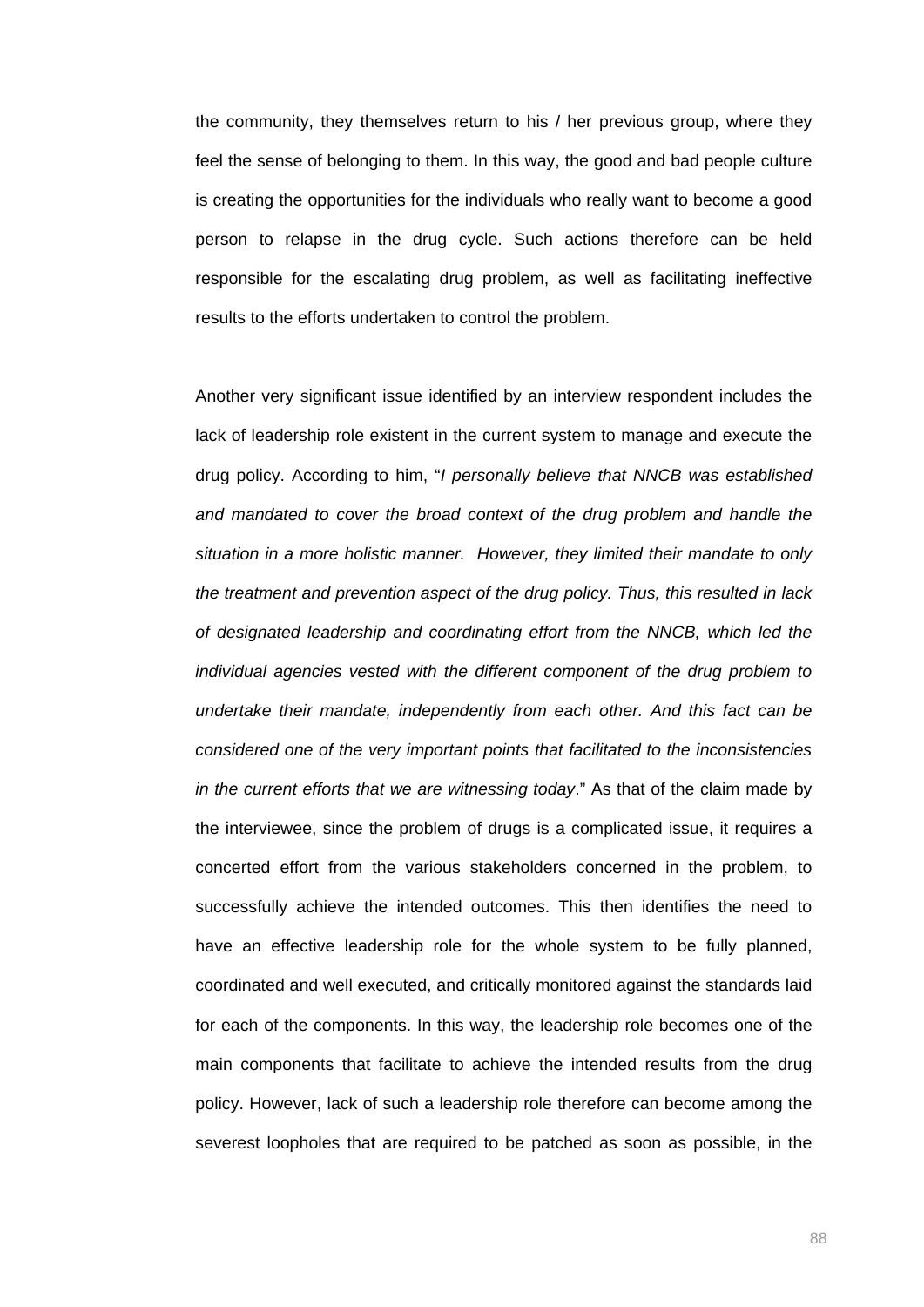course of effectively handling the drug situation as well as to achieve the core objectives of the current drug policy.

The above mentioned problems identified with regard to the overall drug policy, therefore provides a number of grounds to contest the current drug policy of the Maldives and consider the efforts to control the problem as ineffective. Note must be made that the mentioned loopholes represents the most critical ones and the incidents provided with regard to the loopholes are only one or two. This further means the possibility of having more loopholes than that of the mentioned areas, which further obscures the success of the current drug policy.

Taking the above account into consideration, it is vigilant that there are number of loopholes in the efforts to control drug problem and some of them are very significant, requiring it to take urgent actions to revise them, in order to achieve successful outcomes from the current drug policy. These problems can be divided into two broad segments. The first segment includes the occasions where the individual strategies adopted to control the drug problem are contested on the grounds that it is not performed to its full quintessence. These include from poor conditions at the prison, deficiencies in the banishment component, problems associated with DRC, lack of spirituality in the treatment component, ineffectiveness in delivering the correct message to its recipients and the ineffective system formerly used in the supply disruption. These loopholes cannot be considered as minor issues as the grounds promisingly facilitate the problem to be plagued easily from one to another. The second segment includes the occasions where the overall operations of the current drug policy are contested. These include from the failure to involve the all necessary stakeholders, absence of a blend in strategies and stakeholders, failure to adopt a balanced approach, having improper evaluation mechanisms and inappropriate budget allocation practices, to the lack of a leadership role existent in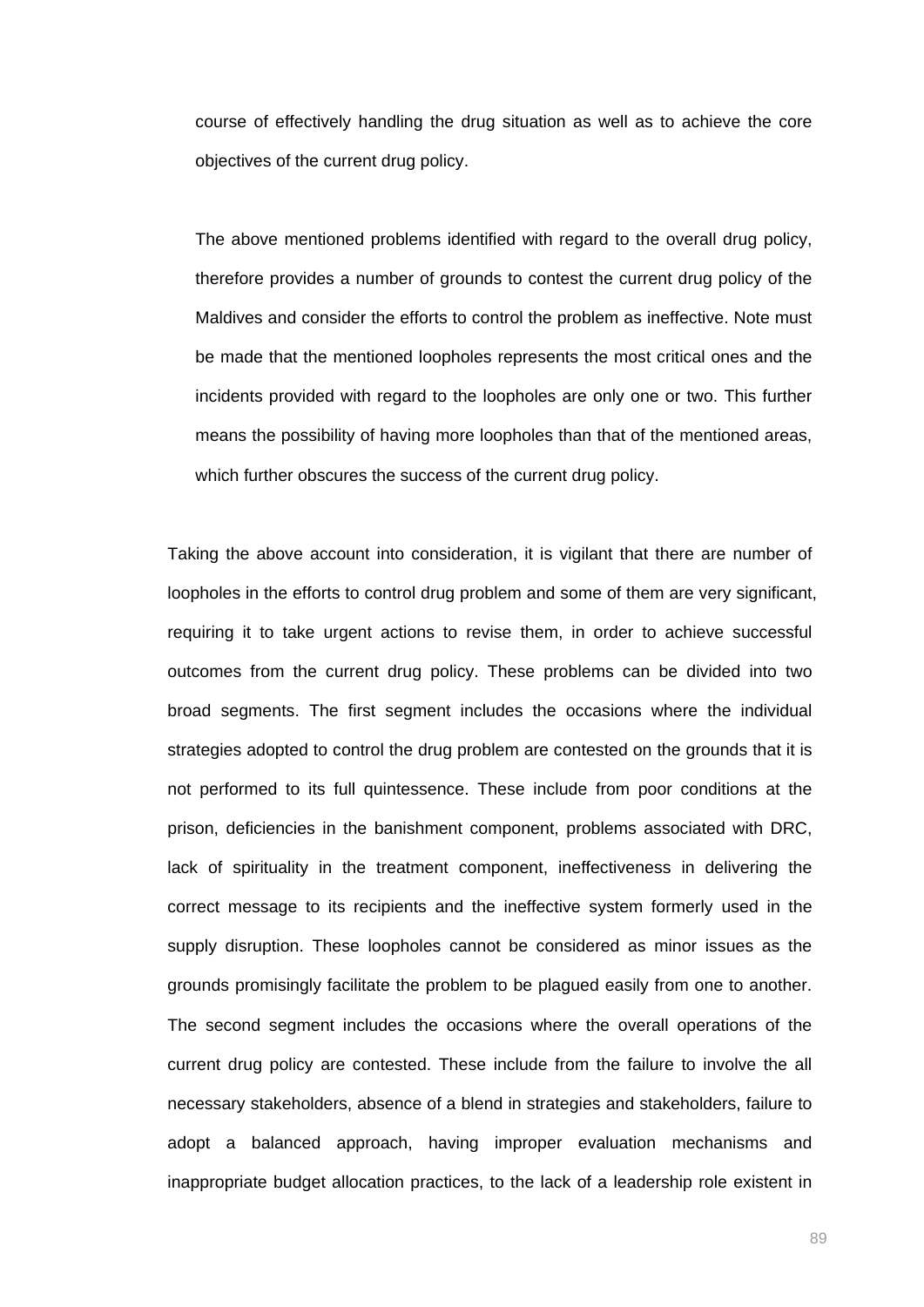the current system. These deficiencies, thus deprives the current efforts to go beyond the main spectrum laid to control the dilemma, and acts as a negative stance, hindering the current efforts towards the problem. The above account therefore provides many grounds for the contesting views to be strengthened and validated regarding the current policy measures on the drug problem in the Maldives.

## **4.3 IDEAL DRUG POLICY**

The above section on public opinion survey and the loopholes found in the current drug policy has provided information and explanations to conclude that the current drug policy in the Maldives is ineffective. And the existent pores in the current system, requires it to amend its strategies, and also the whole drug policy in order to achieve successful results on the efforts to control the drug problem. In this context, it is important to identify the ideal kind of drug policy that the public are looking for, in the course of revising the drug policy. As to this state, the public opinion survey identified that majority of the respondents (88 percent) claimed to have a mixture of prohibition and public-health orientated approach towards the problem (refer Table 9). It is to be noted that, this is same with the current policy approach, although the present efforts under the current system are considered ineffective. However, the second largest responses were towards a prohibition approach, while though small in number, 12 percent of the responses stated that a mixture of prohibition, public-health and legalization is required to effectively deal with the problem (refer Table 10 for details). Note to be made that the Maldives being a country where any form of drugs is prohibited in accordance to the religious stand towards the issue, a number of respondents showing their opinion towards legalizing or accepting drugs in the country needs to be taken into consideration.

90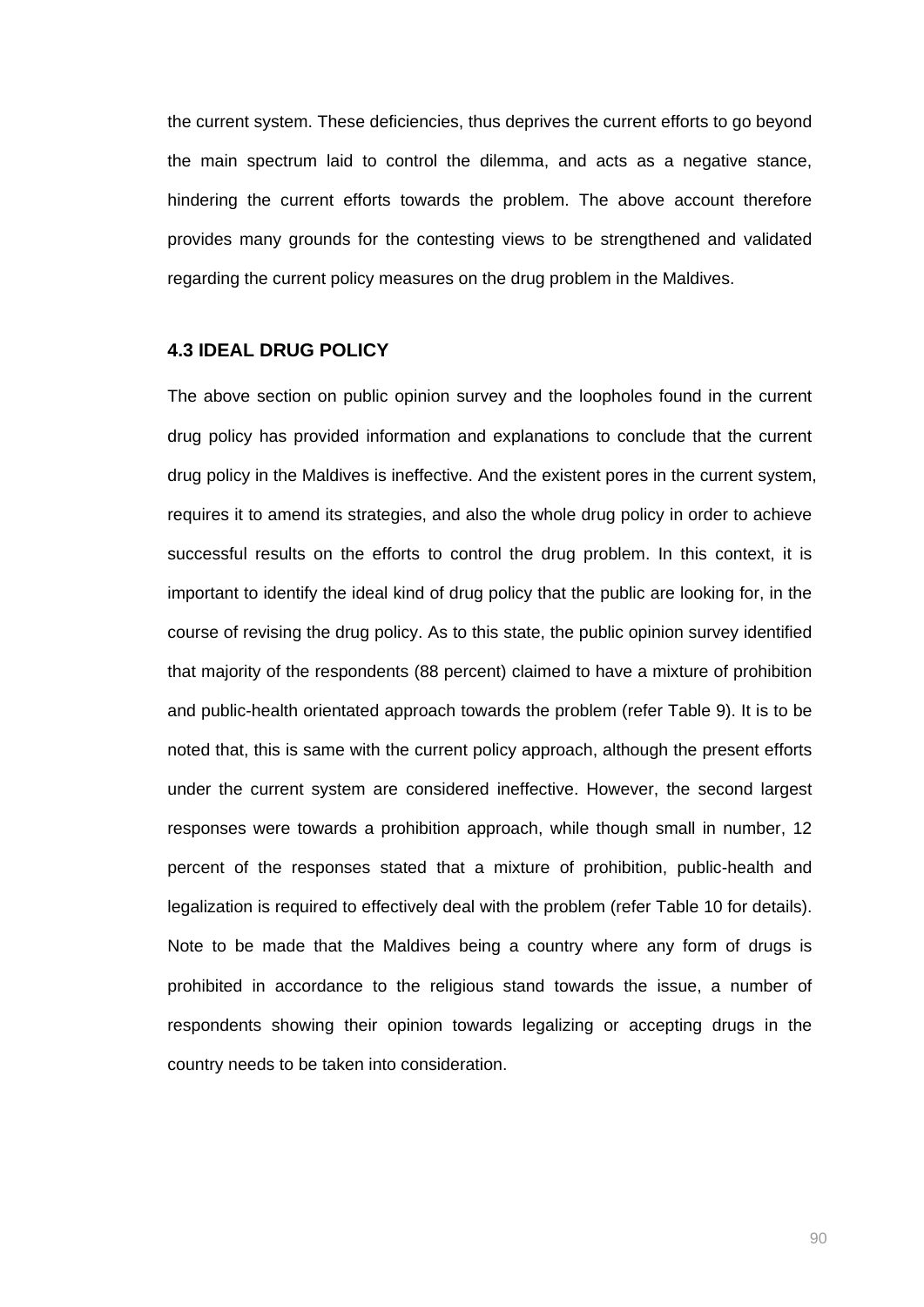| <b>Drug Control Approaches</b>                                     | <b>Response</b> |          |  |  |  |
|--------------------------------------------------------------------|-----------------|----------|--|--|--|
|                                                                    | $(N=104)$       | $(N=77)$ |  |  |  |
| Prohibition approach                                               | 21.2%           |          |  |  |  |
| Public health approach (through prevention and treatment programs) | 4.8%            |          |  |  |  |
| Legalization approach (making drugs legal)                         | $0.0\%$         |          |  |  |  |
| Mixture of two or three                                            | 74.0%           |          |  |  |  |
| - Prohibition and health oriented approach                         |                 | 88.3%    |  |  |  |
| - Prohibition, Health oriented and legalization approach           |                 | 11.7%    |  |  |  |
| Table 10: Public opinion towards the ideal drug control approach   |                 |          |  |  |  |

The conviction on legalization or decriminalization of drugs is been viewed by some of the interviewee respondents as well. According to an interviewee, the drug problem is a byproduct of globalization and it is impossible for Maldives to have a drug free society, as the country is heavily dependent on imports for its survival. In this way, he further claimed that, "*since there are substances which are considered to have less effect than that of smoking a cigarette, it is possible for Maldives to identify the prospects of allowing those substances or specific amounts of substances. By doing so, the present craze for drugs will be eliminated as in economic terms, when the supply is more demand is less and vice versa. This is the present situation of drugs in the Maldives, because the government prohibits any form of drugs in the country, the experimenting group or the youth want to test it, just because it is not allowed.*" As to this view, the interviewee suggests giving some form of leniency towards drugs and amending the current list of illicit drugs which in turn would result in a decline in the consumption rate, consequently reducing the current demand for drug use, as is one of the focus of the current drug policy. Similarly, another interviewee commented on introducing decriminalization component in the current drug policy. According to him, "*the present law enforcement system has drawbacks. This includes from the conditions at the prison to the inefficiencies to handle the cases at different agencies. And because of these deficiencies, the convicts are most of the time out on the street, either because there is no space in the prison, or because he is not sentenced although he is a convict. Therefore, I*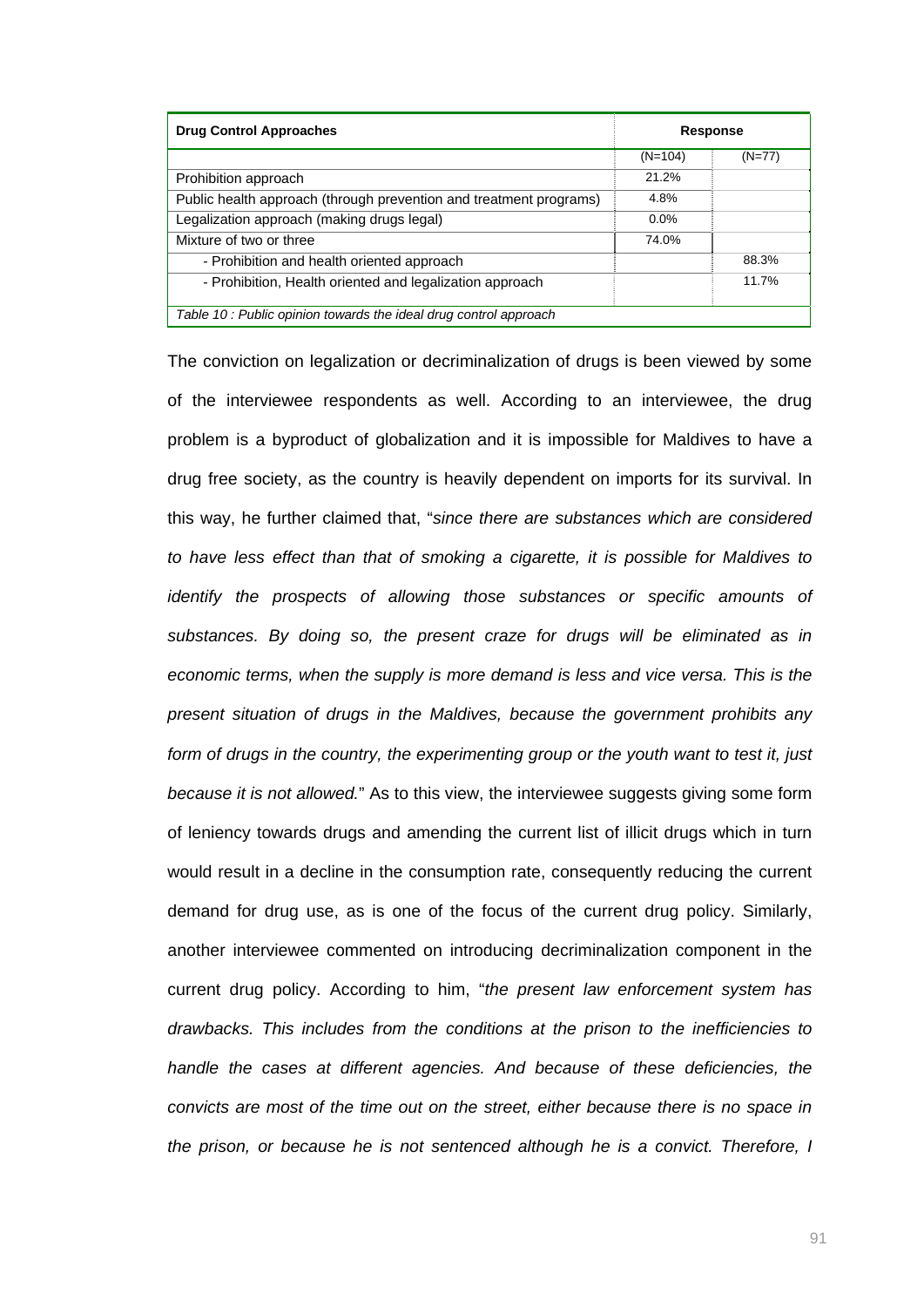*suggest the government to come up with some options like "drug courts" where only drug related matters will be handled in those courts and, much of preference to be given for the addicts to undergo rehabilitation as it is the only form that the people can be helped-out in the current system*." These views on lessening the prohibitive approach towards the drug problems encourage some form of legalization, or decriminalization of drug-related activities to ensure much of efforts to be provided to correction rather than punishment.

Besides, the preferred approach towards the drug problem, majority of the respondents believed that the drug traffickers or dealers must be given the severest punishment, even to the extent of execution. However they identified lenient measures for drug users (like fined followed by treatment or treatment alone), while there was no such trend observed to the group of convicts who are found in possession of drugs. This may be due to the complicatedness of the issue with regard to possession of drugs as it is difficult to identify whether the convict is a dealer or a user. No matter what is the reason with this group of convicts, it can be deduced that the survey respondents believe stricter punishments for the traffickers while drug users or addicts must be dealt with care with the public-health stance (refer to Table 11 for details). Furthermore, majority of the respondents believed that

| Different Kinds of<br><b>Convicts</b>                                        | <b>Execute</b> | Jail  | Jailed<br>followed<br>by<br><b>Treatment</b> | <b>Fined</b><br>followed by<br><b>Treatment</b> | Treatment | <b>Depends</b> |
|------------------------------------------------------------------------------|----------------|-------|----------------------------------------------|-------------------------------------------------|-----------|----------------|
|                                                                              |                |       |                                              | $(N=104)$                                       |           |                |
| People who are<br>convicted for possession<br>of illegal drugs               | $0.00\%$       | 39.4% | 29.8%                                        | 22.1%                                           | $0.00\%$  | 8.7%           |
| People who are<br>convicted for distribution<br>or sale of illegal drugs     | 16.3%          | 82.7% | $0.00\%$                                     | $0.00\%$                                        | $0.00\%$  | 1.0%           |
| People who are<br>convicted for using illegal<br>drugs                       | $0.00\%$       | 12.5% | 31.7%                                        | 45.2%                                           | 10.6%     | $0.00\%$       |
| Table 11: Types of punishments suggested for the different kinds of convicts |                |       |                                              |                                                 |           |                |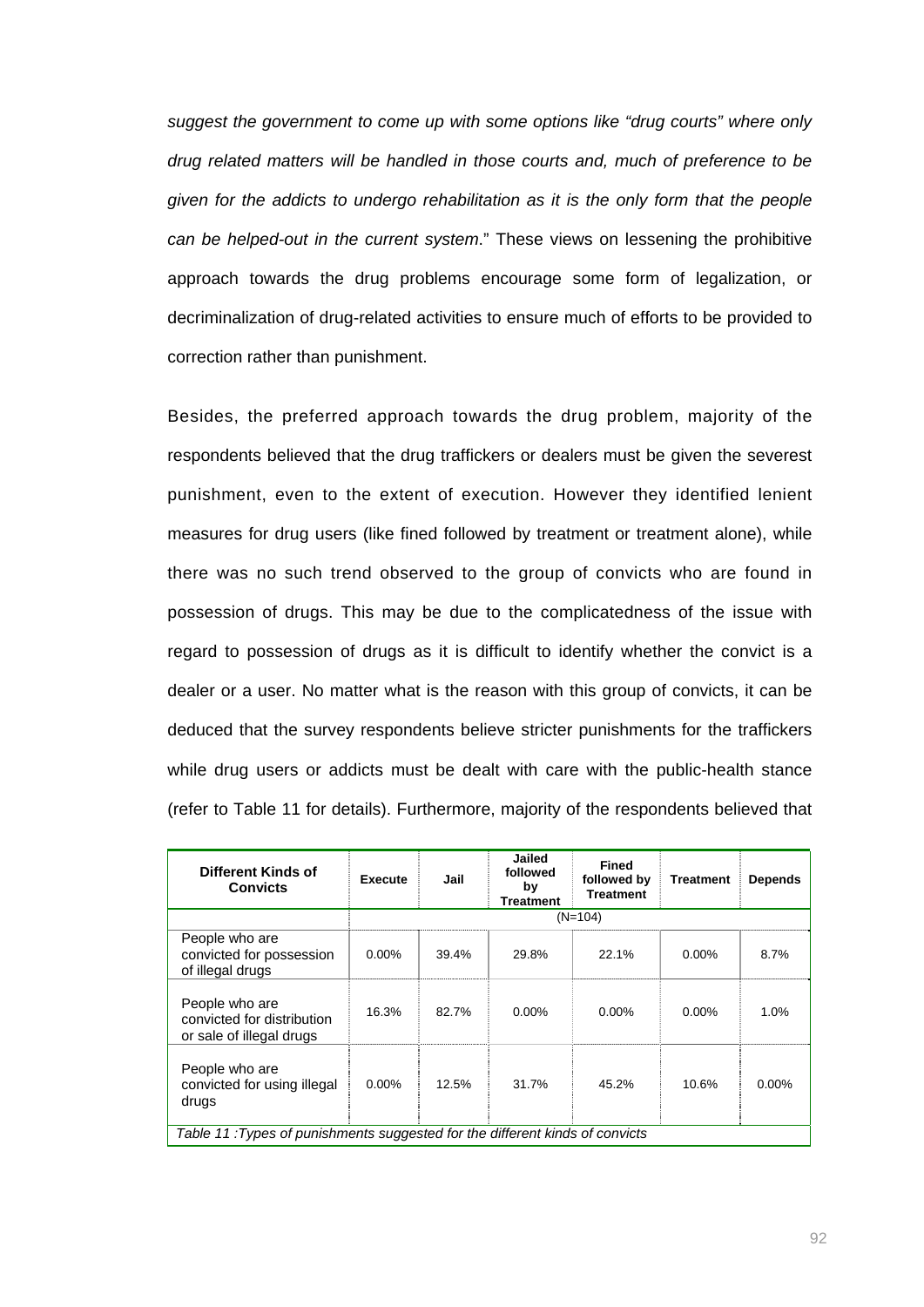| <b>Main Focus of Drug Policy</b>                                                                   | <b>Response</b> |          |  |  |  |
|----------------------------------------------------------------------------------------------------|-----------------|----------|--|--|--|
|                                                                                                    | $(N=104)$       | $(N=81)$ |  |  |  |
| Focus purely on law enforcement                                                                    | 11.5%           |          |  |  |  |
| Focus purely on prevention and treatement                                                          | $0.00\%$        |          |  |  |  |
| Focus purely on supply disruption                                                                  | 10.6%           |          |  |  |  |
| Focus on a mixture of two or three                                                                 | 77.9%           |          |  |  |  |
| - Priority given to law enforcement, followed by prevention and<br>treatment and supply disruption |                 | 29.6%    |  |  |  |
| - Priority given to supply disruption followed by law enforcement<br>and prevention and treatment  |                 | 70.4%    |  |  |  |
| Table 12: Public opinion towards the main focus of the drug policy                                 |                 |          |  |  |  |

the existing four strategies in the fight against the drug problem as most appropriate to use against the drug problem (refer to Table 12 for details). And within this group of respondents, about 70 percent of the respondents believed in a mixture of supply disruption followed by law enforcement, prevention and treatment. The preference of supply disruption over the other strategies may be due to a felt belief that once all the entry points are blocked, it would be easier to handle the drug situation more effectively. Furthermore, the majority of survey respondents showed an urgency to control the drug situation in the country, as they have rated the likely actions that can be taken to control the problem in a very positive manner (refer to the last Table in Appendix D for details).

According to the above analysis, it can be deduced that the ideal drug policy identified by the survey respondents and the interviewees, is the same as the policy that is been currently pursued in the Maldives. This includes pursuing the current approach taken towards the problem (prohibition and public-health stance), undertaking the four strategies that structures the current drug policy (law enforcement, treatment and rehabilitation, prevention and supply disruption), and also to continue and strengthen some of the measures taken under the different strategies in the course of controlling drugs. In this context, it can be stated that the current drug policy is appropriate to control the drug situation of the Maldives,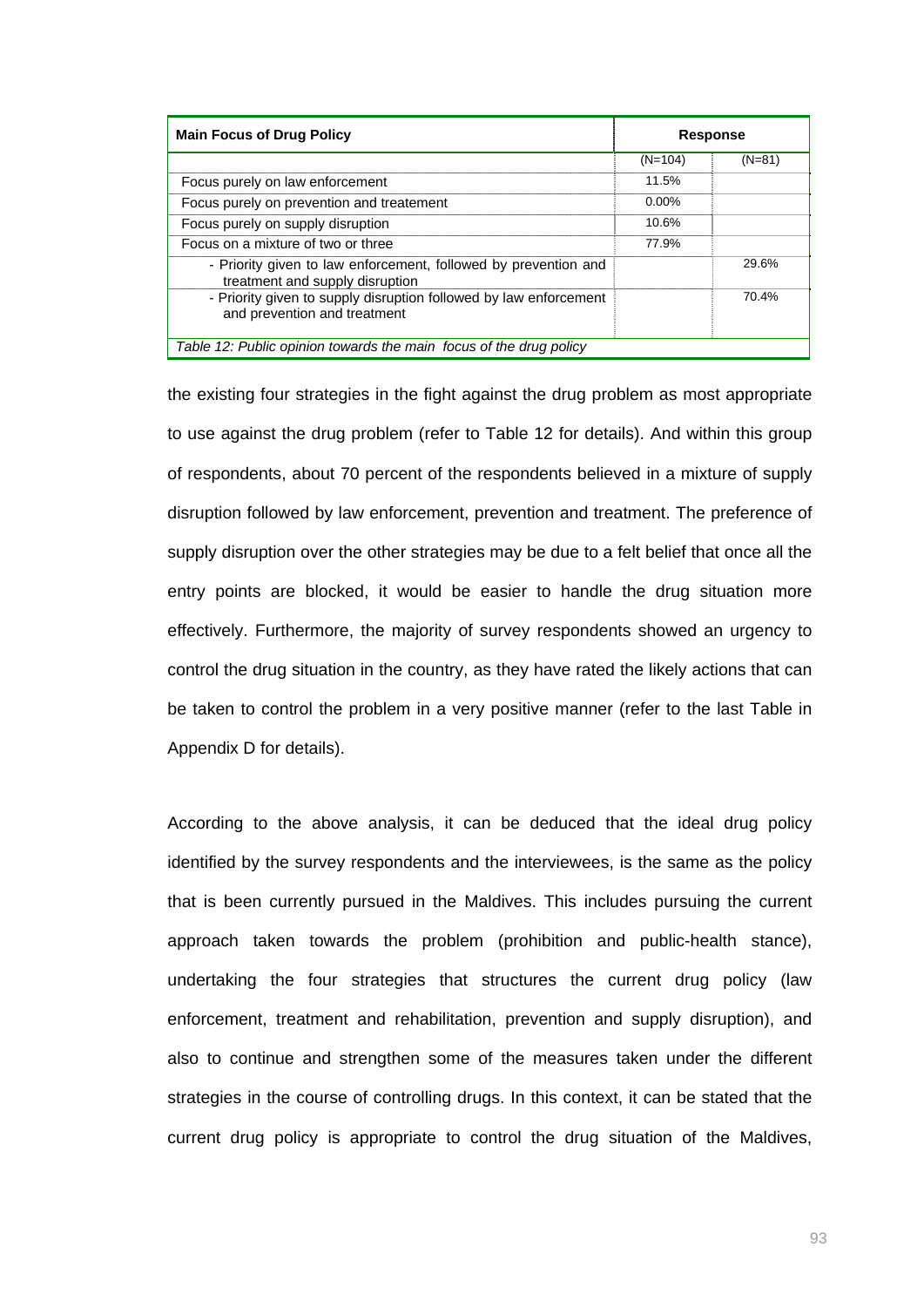however it requires amendments from top to bottom, for it to work effectively and succeed in its objectives.

# **4.0 CONCLUSION**

As to the above analysis, the public opinion survey and the interviews on the current drug policy of the Maldives, clearly demonstrates that the public are contented with the current policy, its approach and its strategies used to control the drug problem in the Maldives. However, the respondents claimed that the efforts undertaken by the relevant agencies in enforcing these strategies are ineffective. This contention is further backed by providing varying bases that each of the strategies is contested with that of the overall drug policy. The arguments are further backed by interviewee respondents, who are experts in the field. Likewise, some of the major loopholes identified in the current drug strategies include, the adverse conditions provided at the prisons, too strict punishments specified by law, problems associated with banishment, deficiencies in undertaking effective law enforcement, under utilization of the DRC, problems associated with DRC referral system, lack of spirituality in the treatment component, ineffectiveness in delivering the correct message to its recipients, the ineffective system used in the supply disruption and the failure to halt the new channels of imports. Similarly, the current efforts are also contested on the overall operations of the drug policy. Some of the areas identified in this regard include failure to involve all the stakeholders, absence of a blend in strategies and stakeholders, failure to have a balanced approach, use of improper evaluations mechanisms and inappropriate budget allocation practices and lack of a leadership role in the current system. In this way, the survey respondents, together with the interview respondents suggested that the mentioned loopholes needs to be addressed, in the course of the fighting against the drug problem in the country, as it represent the ideal policy on drugs. In this way, some of the significant amendments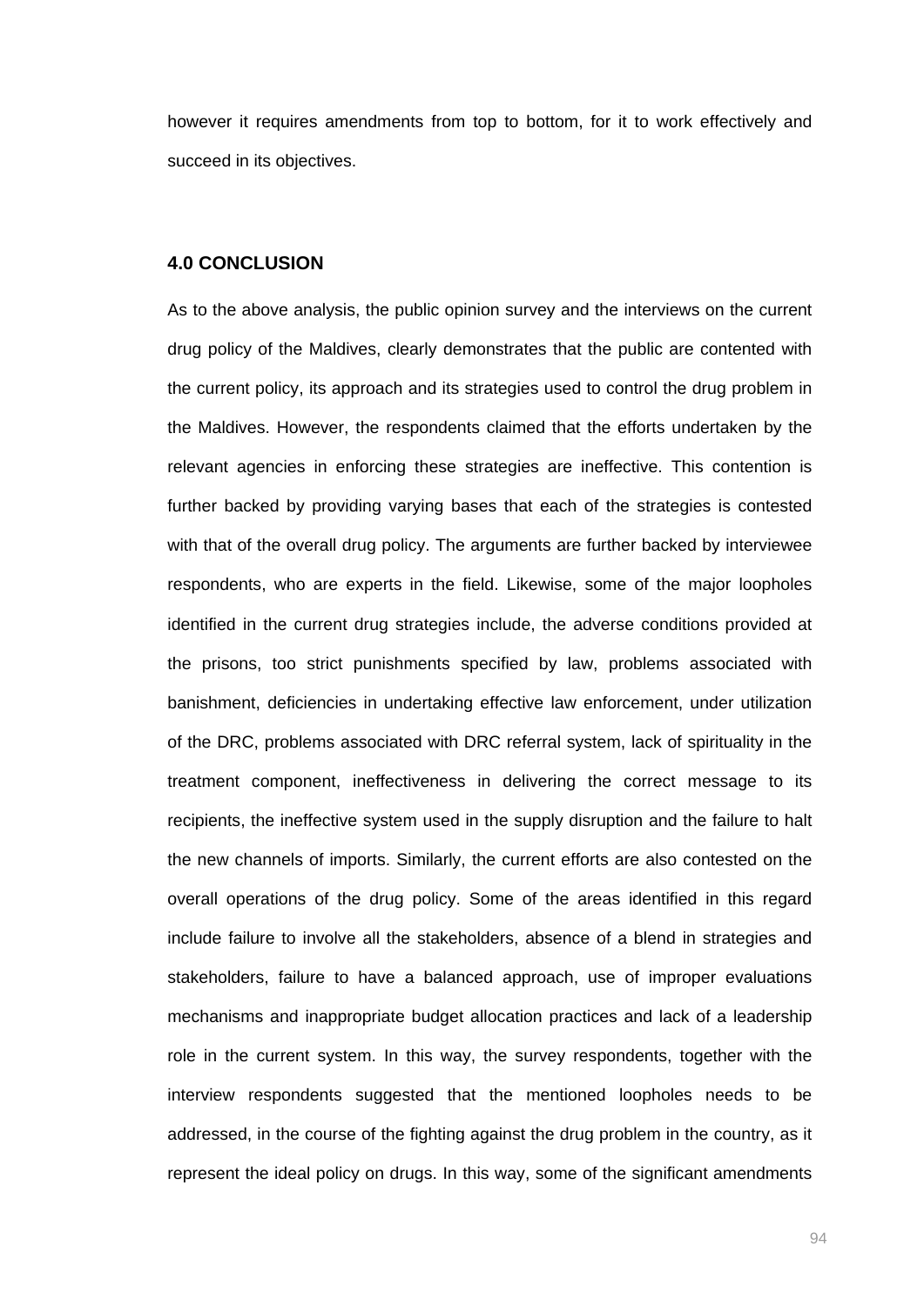suggested by the respondents include identifying the possibility of decriminalization of the drugs, encouraging treatment over punishment, taking a more holistic approach whereby balancing the whole system, incorporating appropriate stakeholders, assigning them with their functions, implementing a centralized evaluation system and providing the support to all components of the drug policy in a centralized, coordinated manner.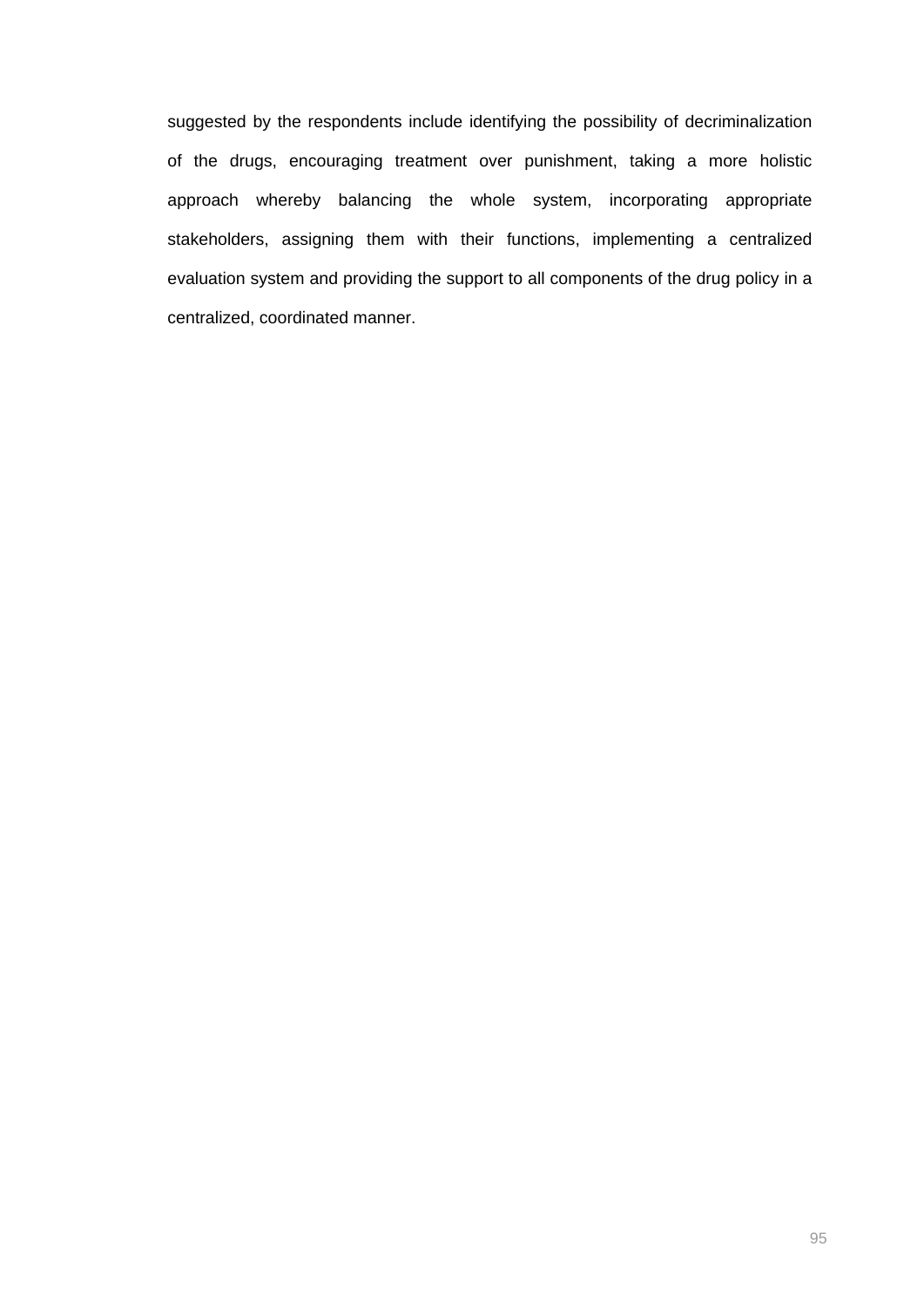## **CHAPTER FIVE: ANALYSIS OF THE LOOPHOLES**

### **5.1 INTRODUCTION**

The findings of chapter four, concludes that there are number of loopholes in the current drug policy of the Maldives and thus thwarts achieving successful results in controlling the drug problem. Based on this finding, this chapter aims to move one step further by analyzing the underlying reason(s) for the loopholes that exist in the current efforts to control the problem and to identify ways to correct them. In this context, the chapter is divided into two sections. The first half of the section intends to analyze the underlying reason(s) for the loopholes that are prevalent in the current policy of the Maldives, with regard to the findings of chapter four. The second half of the chapter intends to identify and explore a framework that can effectively assist the efforts undertaken to deal with the drug problem. In this sense, it will provide the importance of adopting the framework and also the ways that it can contribute to the efforts against the drug problem.

## **5.2 UNDERLYING REASONS OF THE LOOPHOLES**

As to the findings of chapter four, it identifies that there are varying grounds (both major and minor grounds) for the current efforts to be contested, resulting in the current drug policy of the Maldives to be considered ineffective. The chapter also identified these grounds falls into two categories, namely the problems that are within the different strategies of the drug policy and the problems that are found in the overall drug policy of the Maldives. Despite the fact that these loopholes are categorized into two in chapter four, it is important to identify the underlying reason(s) of these loopholes as it may provide insights in understanding the loopholes with regard to the effectiveness of the drug policy of the Maldives. In this regard, the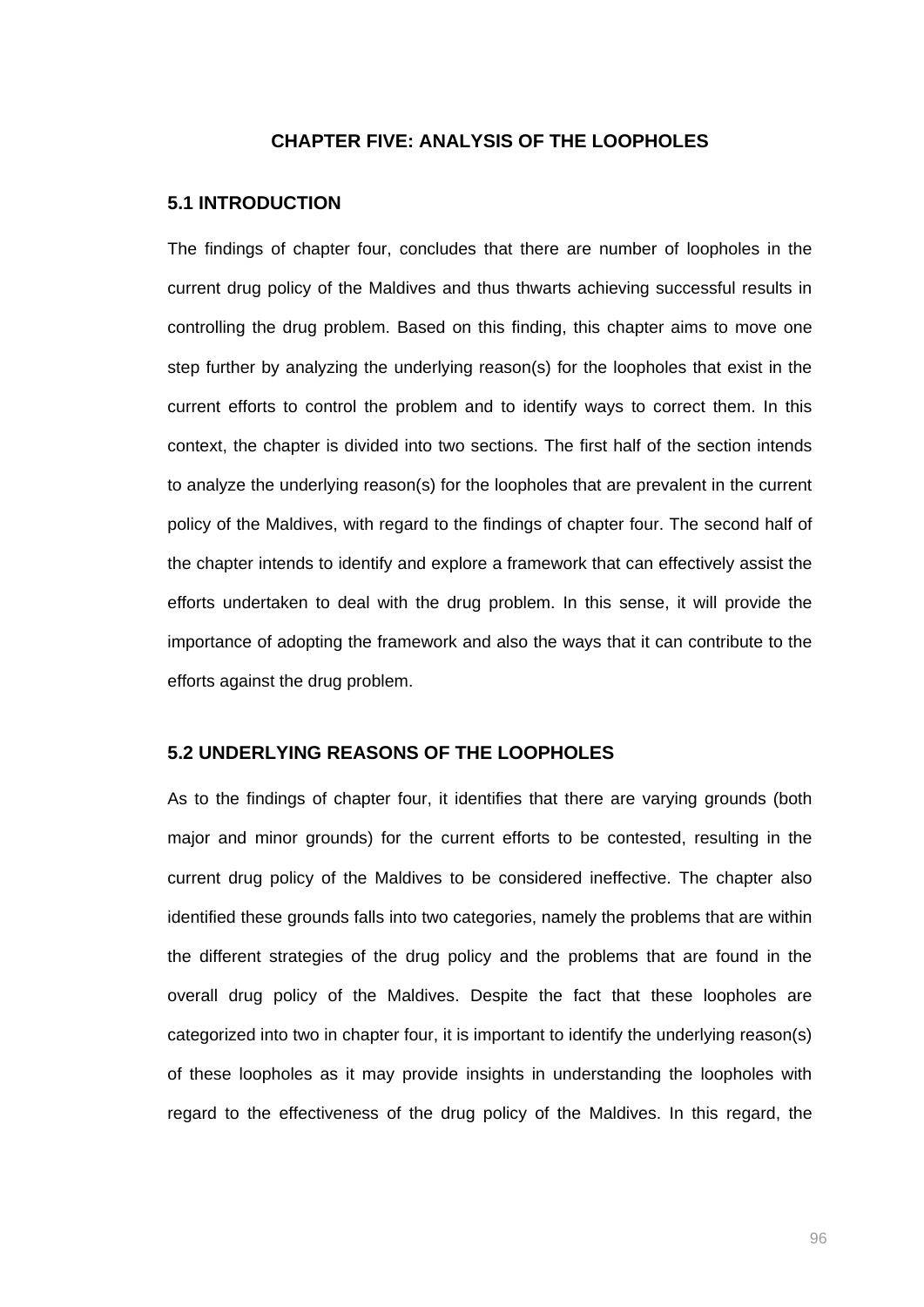following will attempt to explore the underlying reason(s) of the loopholes identified in chapter four.

#### **5.2.1 Reason ONE: Inappropriate Strategy Development**

Though the findings of chapter four concludes that the current strategies undertaken towards the drug problem is good enough, it also provides several occasions to doubt about the effectiveness of the strategies. Some of these occasions includes, failure to understand the importance of information or intelligence required for supply disruption; lack of integration between the law enforcement and the treatment strategy; absence of a balance between the supply-side and demand-side of the problem; failure to change the referral system of DRC despite the fact that it is underutilized; and the failure to strengthen current efforts to capture the new groups (e.g., the school students) entering into the drug problem. In the course of examining these loopholes for its underlying reasons, the researcher identifies that the loopholes are a result of the failure to undertake proper strategy development in the current drug policy of the Maldives. The main reasons for the claim by the researcher include, the failure to possess proper options under the strategies; failure to integrate one strategy to another; failure to balances the strategies; failure to amend strategy(s) or develop alternative(s) when one fails to adhere to its objectives; and the failure to address new developments in the problem, both from the demand-side as well as from the supply-side. Taking these reasons into consideration, it can be witnessed that these reasons fully posts with the claim made by the researcher, stating that one of the key underlying reasons for the loopholes is the failure to undertake proper strategy development in the current drug policy.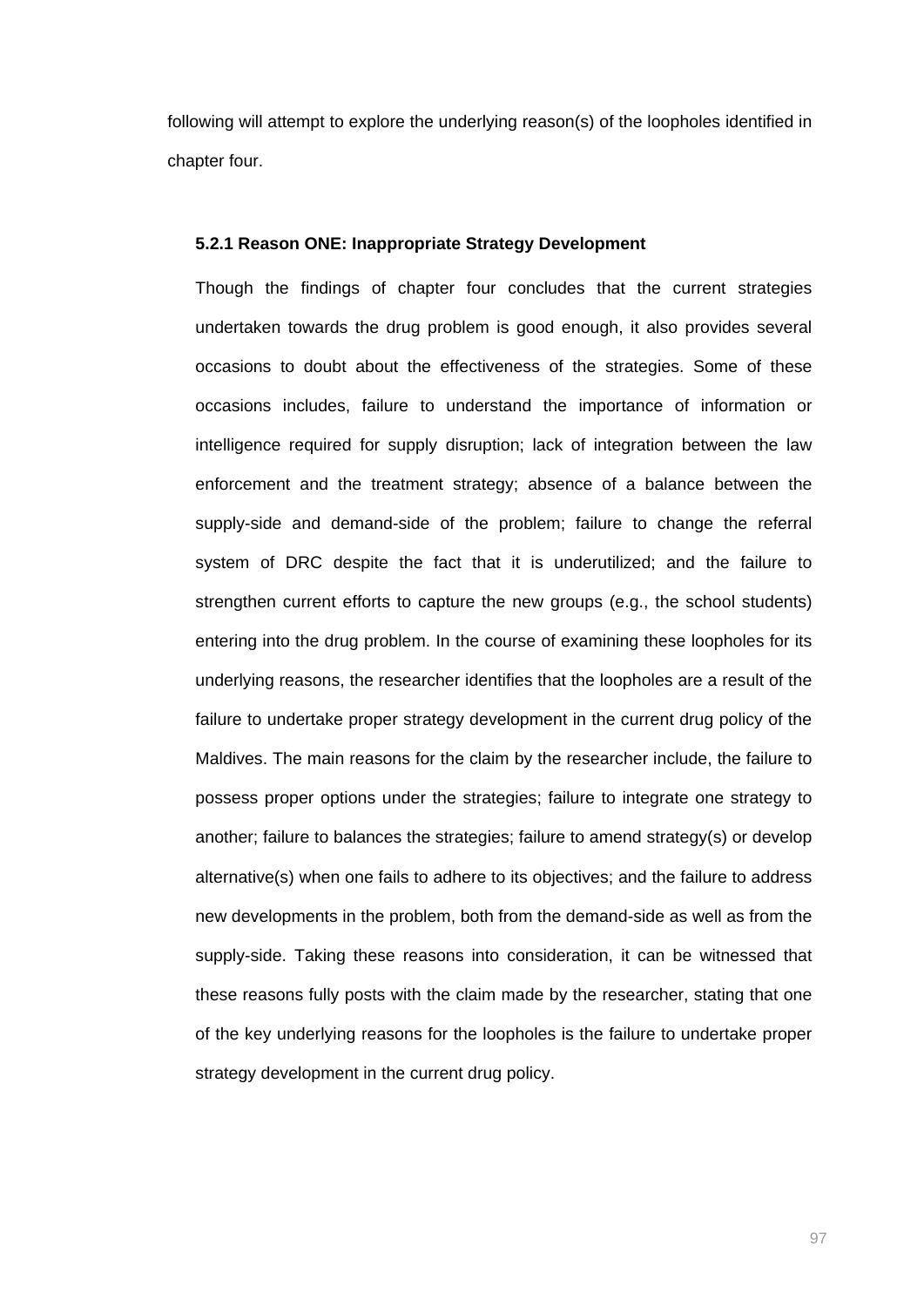Taking this argument one step further, referring to a definition on strategy, according to Bryson (1995, p.130), "a strategy may be thought of as pattern of purposes, policies, programs, actions, decisions, and/or resource allocations that defines what an organization is and what it does and why it does it." Bryson (1995) further states that strategies helps to establish a framework for setting directions, decide on the objectives, set goals, determine what specific actions are necessary, how to accomplish them and who are responsible to undertake them. Bryson (1995) also urges that strategies must be evaluated, and this has to be an ongoing process to meet any new developments in the problem. In this regard, when a strategy is to be developed it is essential that it obtains answers to the following questions. *Why has the strategy been developed? What issue is it addressing? How does it fit with the broad vision and objectives of the overall policy? What is the current situation of the problem? What do we want to achieve? How can we best achieve it? Who will be leading us to achieve it? Who do we need to involve in what and how to involve them? How will we involve scrutiny? What are the main constraints and risks and how can we overcome them? What are the financial implications? How can we evaluate the success of the strategy? How will it be implemented? How will the strategy be reviewed?* In this aspect, it can be said that if the strategies in the current drug policy of the Maldives had obtained answers to each of these questions, the loopholes with regard to strategy development may not have been present to the extent that it is been existent in the current situation. This claim further can be considered true if one considers the problems identified with regard to strategy development in this section, together with the reason held responsible for these problems by the researcher. This is because, the underlying reasons identified by the researcher with regard to the loopholes identified in chapter four, falls into either of the questions mentioned above regarding proper strategy development. Thus, it can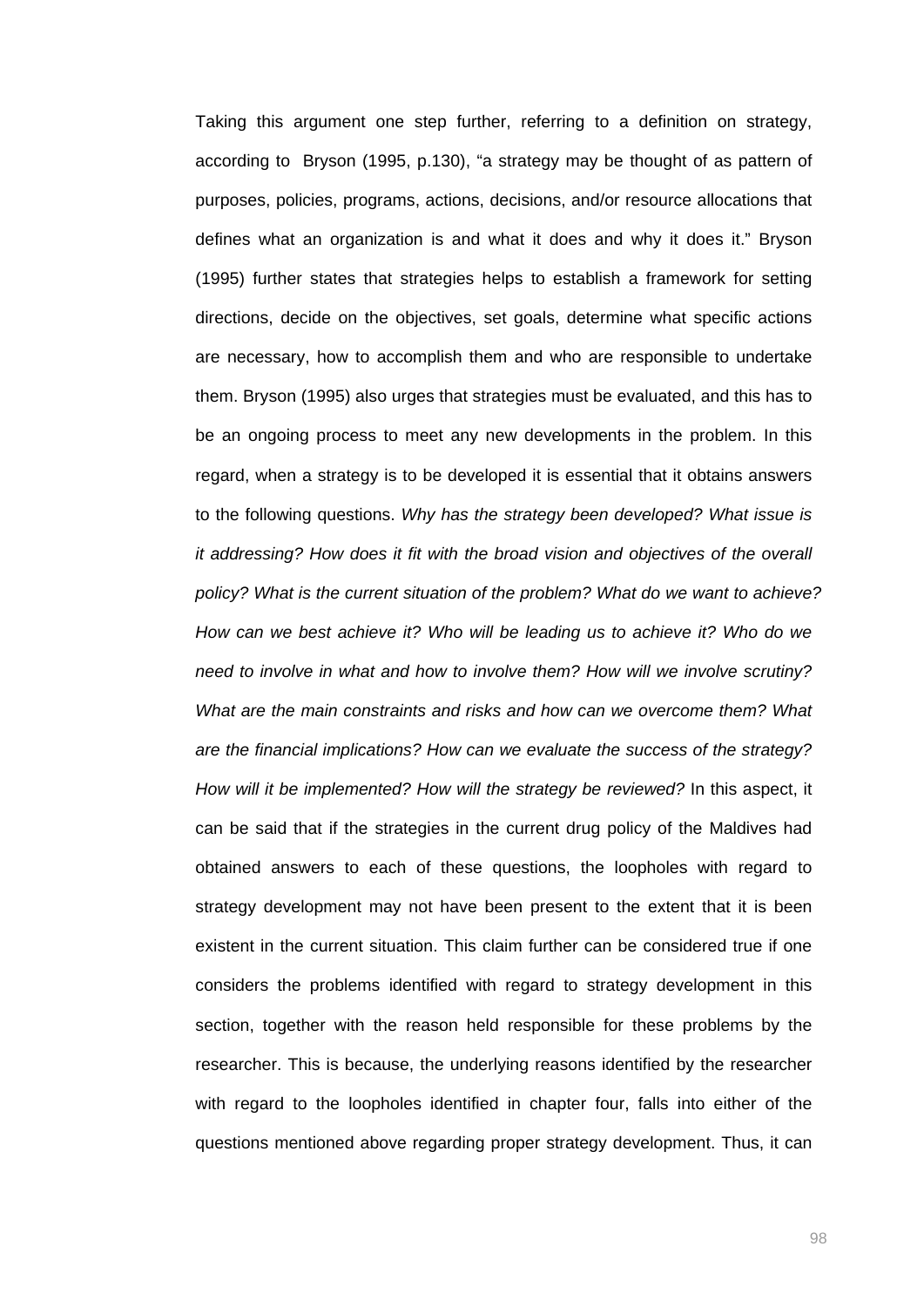be stated that one of the key underlying reason(s) for the loopholes identified in chapter four is a result of failure to undergo proper strategy development.

Additionally, the findings of chapter four states that the deficiencies identified in the strategies can be due to the fact that the government adopts quick-fixes to the problem. Adopting quick-fixes to the problem means that the system fails to make decisions by taking the varying perspectives of the problem and also identifying the varying consequences of the decisions being made. Such a system would thus deprive to identify whether the strategies fit into the problem. This could be in terms of whether there is a match between the context of the problem and its actions, whether the individual strategies fall into the broad picture of actions taken towards the problem, what would be the likely consequences of the decisions being made and how the consequences would be addressed. In addition, it would also deprive the relevant authorities being prepared to any unexpected occurrences in the problem area, having a blend and balance in the different strategies adopted as well as adopting the parameters within which the strategies must be executed. These deficiencies in the quick-fix approach resembles with the problems identified by the researcher in terms of failing to undergo proper strategy developments. And because it is the reality that the current system in the Maldives use to adopt quick-fixes to problems, and it can be considered the actual reason for blocking the way to adopt appropriate strategy development, the claim made by the researcher on the underlying reason(s) for the loopholes identified in chapter four, can be validated on this ground. However, no matter what are the reasons for the failure to adopt proper strategy development mechanisms, the above contentions reveals that one of the primary underlying reason(s) for the loopholes identified in chapter four is due to the failure to undergo proper strategy development.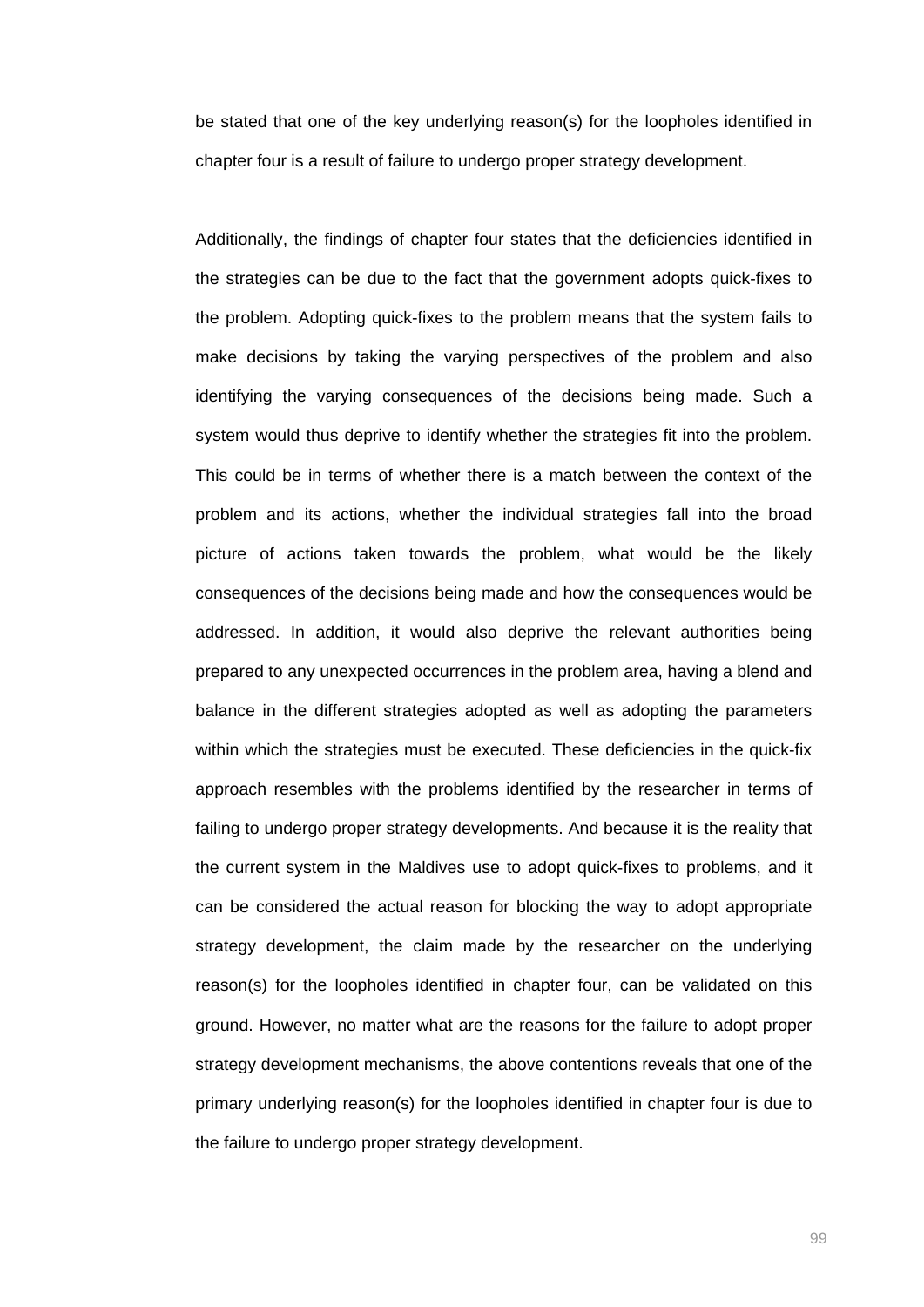#### **5.2.2 Reason TWO: Inappropriate Stakeholder Participation**

As has been identified in the findings of chapter four, the current drug policy possess several loopholes with regard to stakeholder participation. Some of the incidences include, failure to encompass important stakeholders in the fight against drugs; limited community participation in the course of attending the problem, more specifically community participation was accommodated only in the form of informing/reporting about any drug-related activities to the authorities; and the failure to coordinate and cooperate actions of the law enforcement agency (namely, the Police) and the treatment and rehabilitation agency (namely, the NNCB) in providing treatment and rehabilitation in the prison. In exploring these loopholes for its underlying reason(s), the researcher identifies that these loopholes emerge as a result of the failure to adopt appropriate stakeholder participation in the current actions towards the drug problem. This is in terms of that the current system fails to involve all the stakeholders from the relevant areas of concern, limits the extent to which the stakeholders are given the chance to participate in the decision-making processes as well as in the implementation, and the failure to work cohesively among the stakeholders in attending the different strategies and the overall drug policy. Referring to this explanation on the problems associated with inappropriate stakeholder participation, the claim made by the researcher can be approved, as the deficiencies identified poses huge threats in attaining successful results.

Apart from the claim made above, as the problem of drugs is a daunting problem in its nature and it requires to be addressed from the varying dimensions of the problem, appropriate stakeholder participation becomes a necessity to deal with the problem. This is because the drug problem requires appropriate knowledge, different perspectives and information from the different areas of concern in order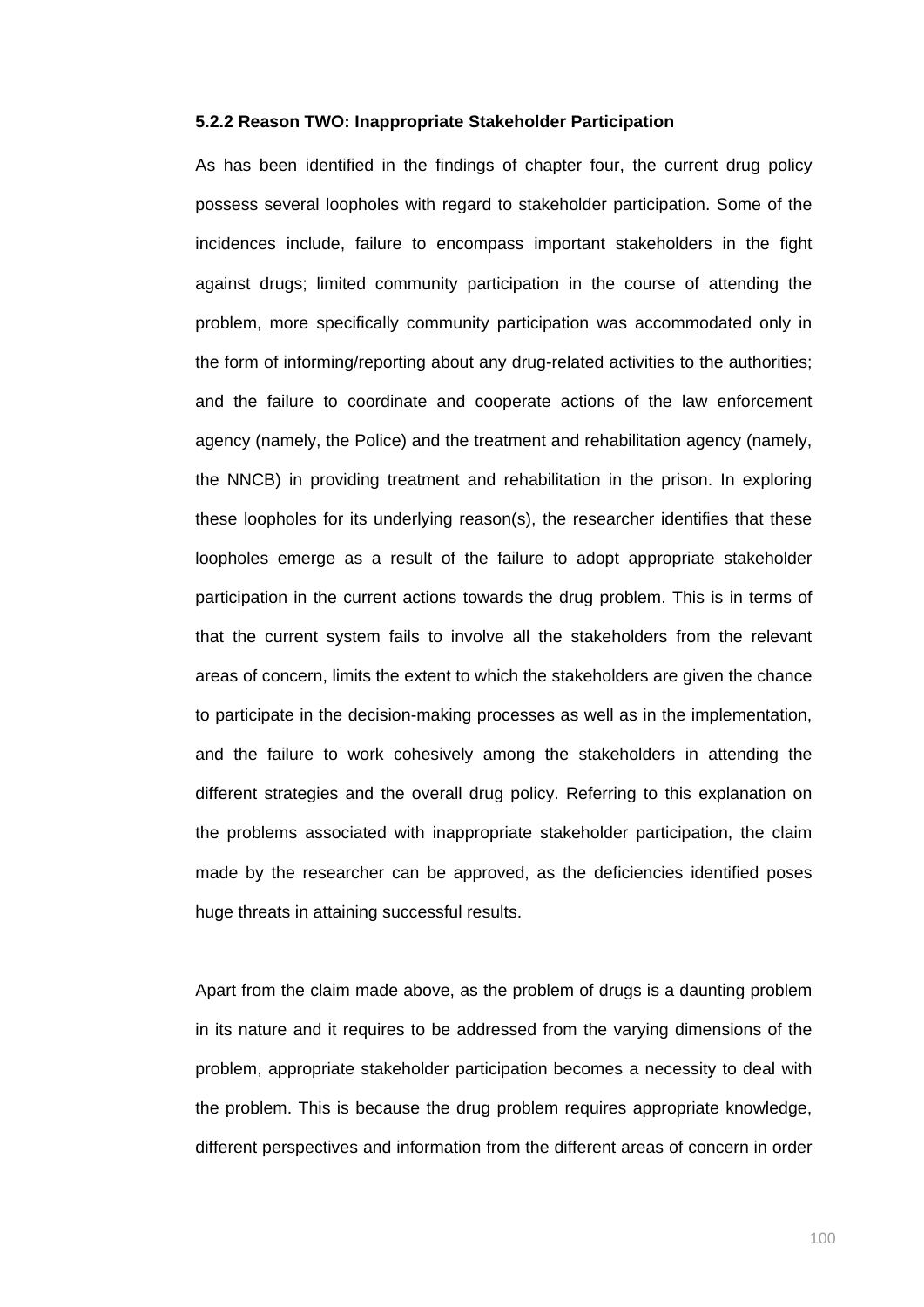to make comprehensive decisions as well as to implement same with the assistance from the relevant stakeholders. In addition, it requires participation to be a collaborative attempt, whereby incorporating not only organized interest groups of the problem, but also profit-making and non-profit organizations, planners, public administrators and also the general public at large, where each of the stakeholders interact and influence one another in the course of deciding on the best options to fight against the drug problem. In this way no one individual stakeholder will be deprived of any actions, instead all the stakeholders will be offered with equal discretion to actively participate in developing policy options and implementing programs. Thus, it can be concluded that lack of appropriate stakeholder participation would result in similar problems identified above in this section, whereby hindering the decisions being made, and also lacking the appropriate support to execute them. In this aspect, lack of appropriate stakeholder participation can be considered as the second foremost underlying reason that can be held responsible for the loopholes identified in chapter four.

Note to be made that, appropriate stakeholder participation is not only being used for multifaceted, daunting problems, however, it is being widely accentuated by the present governance structures where the governments themselves involve a wide range of participants in their policy making processes. According to this structure, the main aim of this participatory program is to make the stakeholders responsible for the decision-making process and for their behaviour, which then have a significant influence on the ways they use their resources. This further marks the importance given to appropriate stakeholder participation, in the course of successfully dealing with public policies. Thus, failure to adhere to same would definitely hinder the success of the policies, as is the situation with the drug policy of the Maldives. This contention further can be added to the researchers claim, as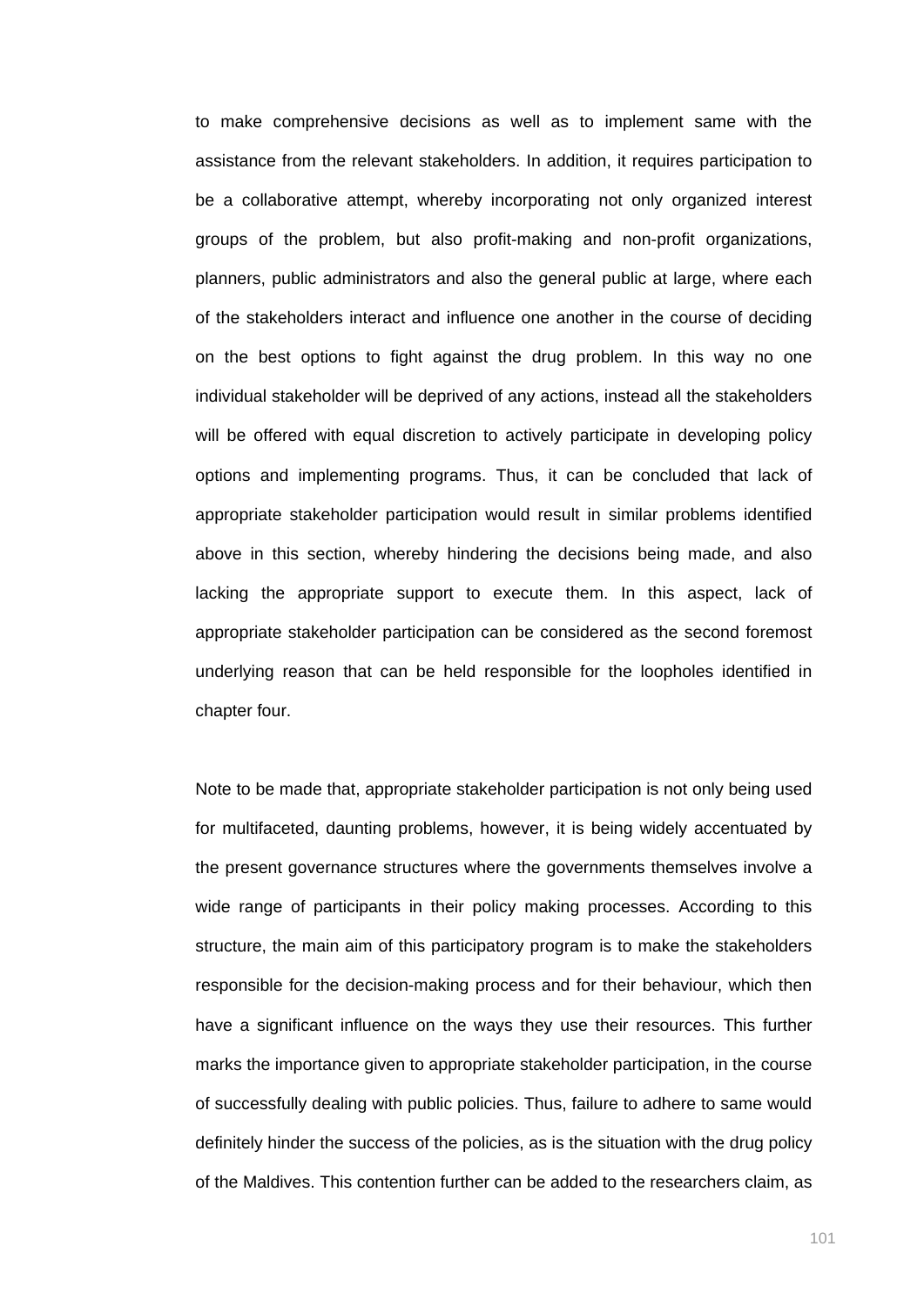it also emphasize on the importance of having appropriate stakeholder participation in the public policy arena, while failure to possess same may end up with the kind of loopholes identified in chapter four.

In contrast to the above contentions, one may note that stakeholder involvement was emphasized in the strategy development component. In this aspect, it can be said that stakeholder participation was not exacted appropriately because of the fact that the current system failed to undertake appropriate strategy development. However, despite the fact that stakeholder participation is a component in strategy development, considering the huge deficiencies associated with the failure to possess appropriate stakeholder participation and also the positive consequences of having appropriate stakeholder participation, the component needs to be voiced-out separately from the strategy component. In other words, this is to show the magnitude of consequences that it may lead depending on its presence or absence in the current system to fight against drugs.

# **5.2.3 Reason THREE: Improper Monitoring and Evaluation**

The findings of chapter four reveal that the current efforts do not give much attention to the monitoring and evaluation component in addressing the drug problem. Referring to some instances of this kind, chapter four identifies that the current system have limited information on the part of its efforts undertaken, possess inconsistencies even in the available information, and thus fails to analyze the data effectively. With regard to these loopholes, the researcher identifies that these loopholes emerge as a result of the failure to adopt a proper monitoring and evaluation mechanism in the current actions towards the drug problem. The main reasons for the claim by the researcher include, the current system established to fight against drug problem fails to emphasize on the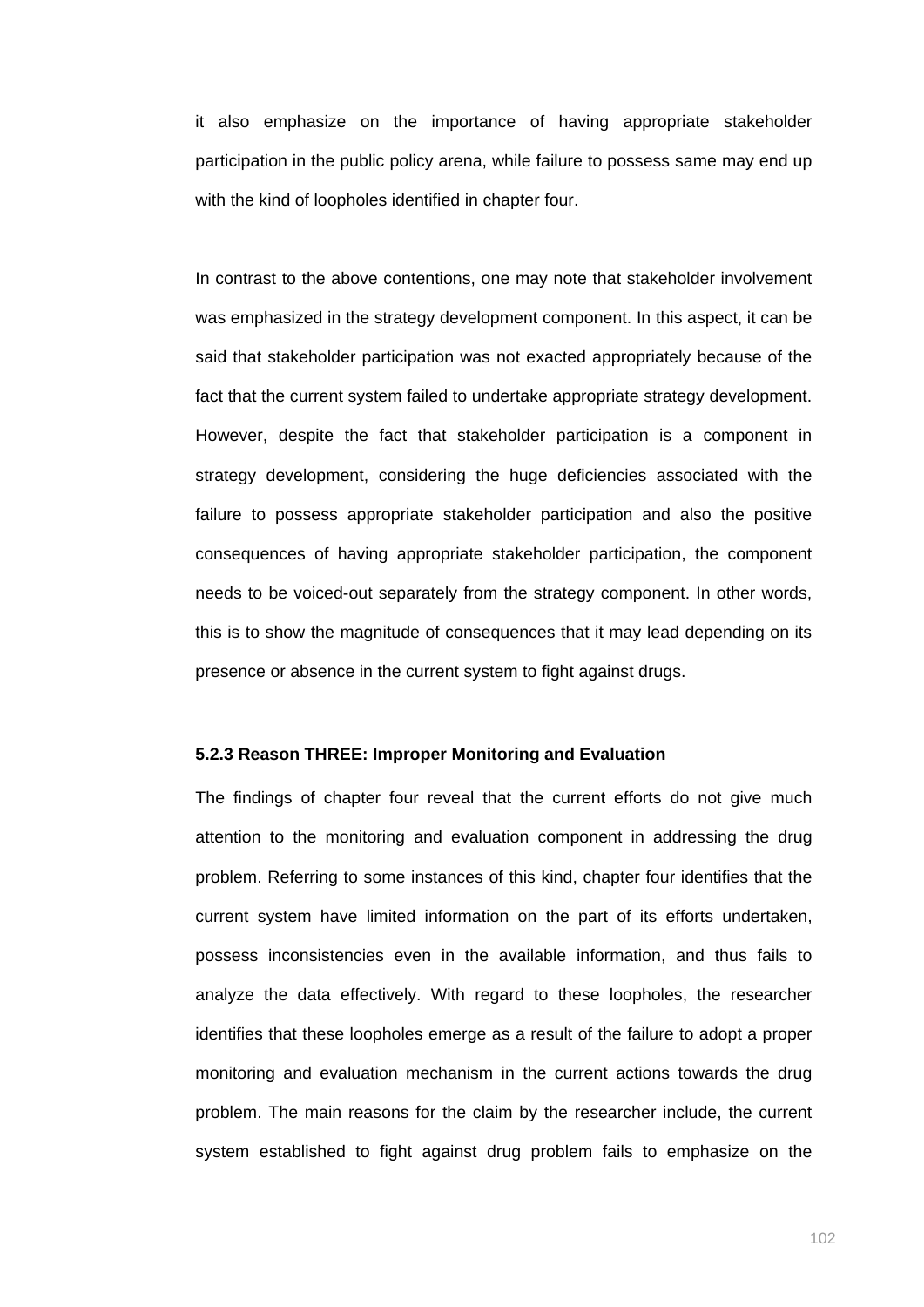monitoring and evaluation component, and more specifically it fails to understand the importance of a centralized monitoring and evaluation system, thus posing all sorts of predicaments in data collection, analysis and reporting same. In this respect, the claim made by the researcher can be validated on the ground of presenting the consequences of having and not having a proper monitoring and evaluation mechanism in the fight against drugs.

Additionally, according to Kusek and Rist (2004), monitoring and evaluation provides government officials, tasked managers, and civil society with better means for learning from the past experience, improving service delivery, planning and allocating resources, and demonstrating results as part of accountability to key stakeholders. In this aspect, monitoring and evaluation component will incorporate all the relevant parameters for performance evaluations, capture the achievements at different levels and times, and links the results with that of the policy developments undertaken in the area. In addition, it can also be used to alert the under performed areas, assess the extents that it is aligned with the developments in the arena, provide valid reasons to initiate change in any of the components of the policy, and also to exploit the resources in the most effective and efficient manner. Considering these positive consequences associated with effective monitoring and evaluation, especially as a tool to exact the actions in attending the problem, the claim made by the researcher can be further strengthened as to the loopholes identified in chapter four.

Apart from the above mentioned points, since the drug problem is a critical problem even to the general public, it is important to provide up-to-date information on the problem and their actions to all of its stakeholders. By doing so, the public will be informed about the performances of the current efforts, as well as how their tax money is been spent on the arena. In other words, proper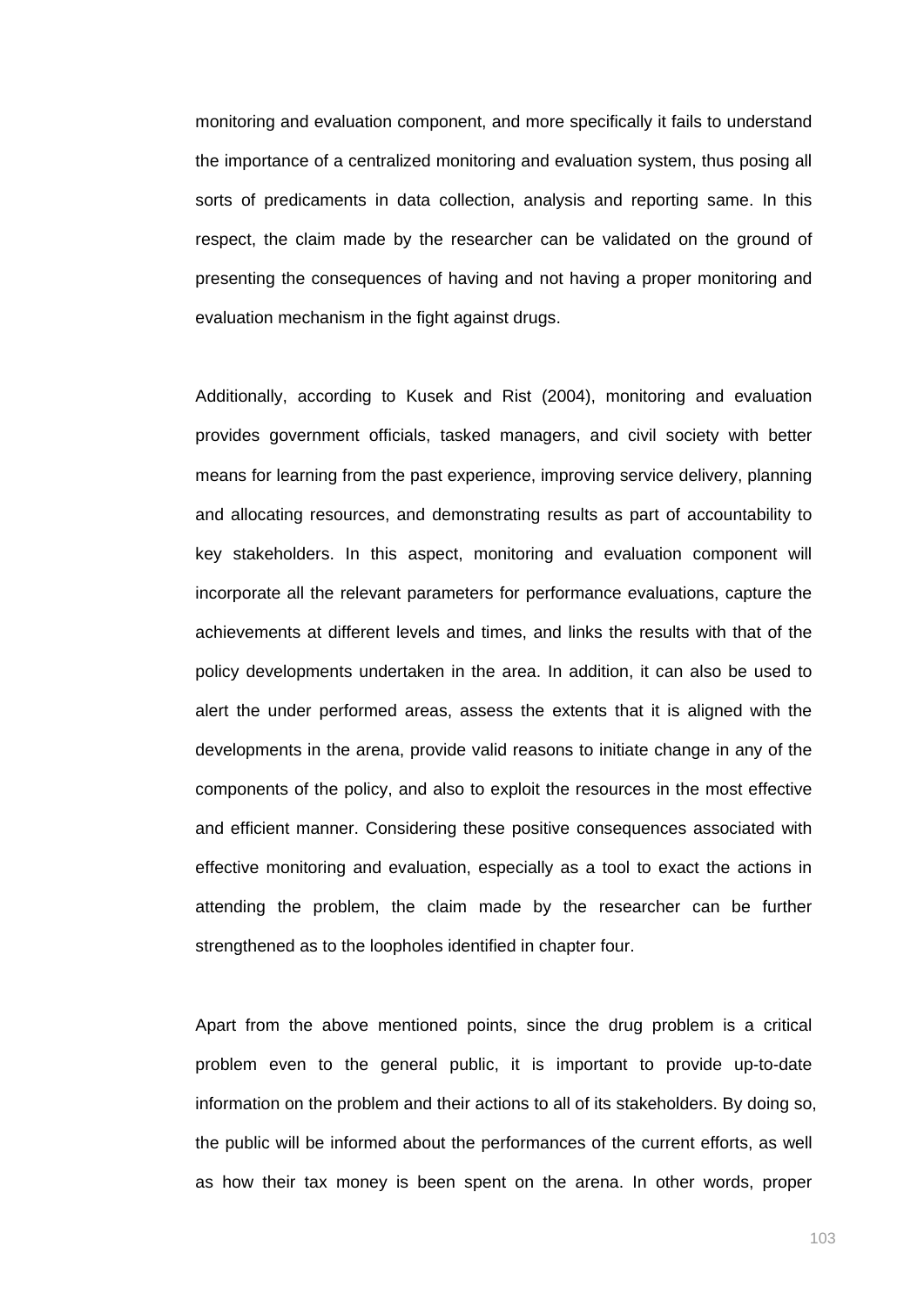monitoring and evaluation can create transparency in the arena, and also act in terms of pressurizing the agencies responsible for different segments to achieve the intended outcomes, utilize resources effectively and also to align the efforts to developments in the arena. However, failure to have an effective mechanism to monitor, evaluate and report, will somehow relax the actions of the stakeholders, as there is no way to assess the efforts of the current attempts towards the problem. This in turn would affect the overall objective of the drug policy and increase the loopholes in the system. Making use of the monitoring and evaluation component as a tool to create and sustain accountability in the current efforts to fight against the drug problem, adds up to the claim made by the researcher with regard to the positive consequences attached to having a proper monitoring and evaluation system. In other words, failure to establish appropriate monitoring and evaluation system in addressing the drug problem can be held responsible for the loopholes identified in chapter four.

Additionally, as that of the stakeholder component, one may also state that monitoring and evaluation can be considered within the strategy development component. This is because, the strategy development component emphasize to incorporate monitoring and evaluation in order to assess the performances against the intended outcomes, improve the actions with regard to any uncertainty or shifts in the environment, at the same time strengthening the validity of the strategies. However, despite the fact that monitoring and evaluation is a component in strategy development, considering the numbers and extent of the negative consequences associated with the failure to adopt the component, a need arises to highlight the component separately from that of the strategy component. This is to demonstrate the significance of this component in the course of addressing the drug problem.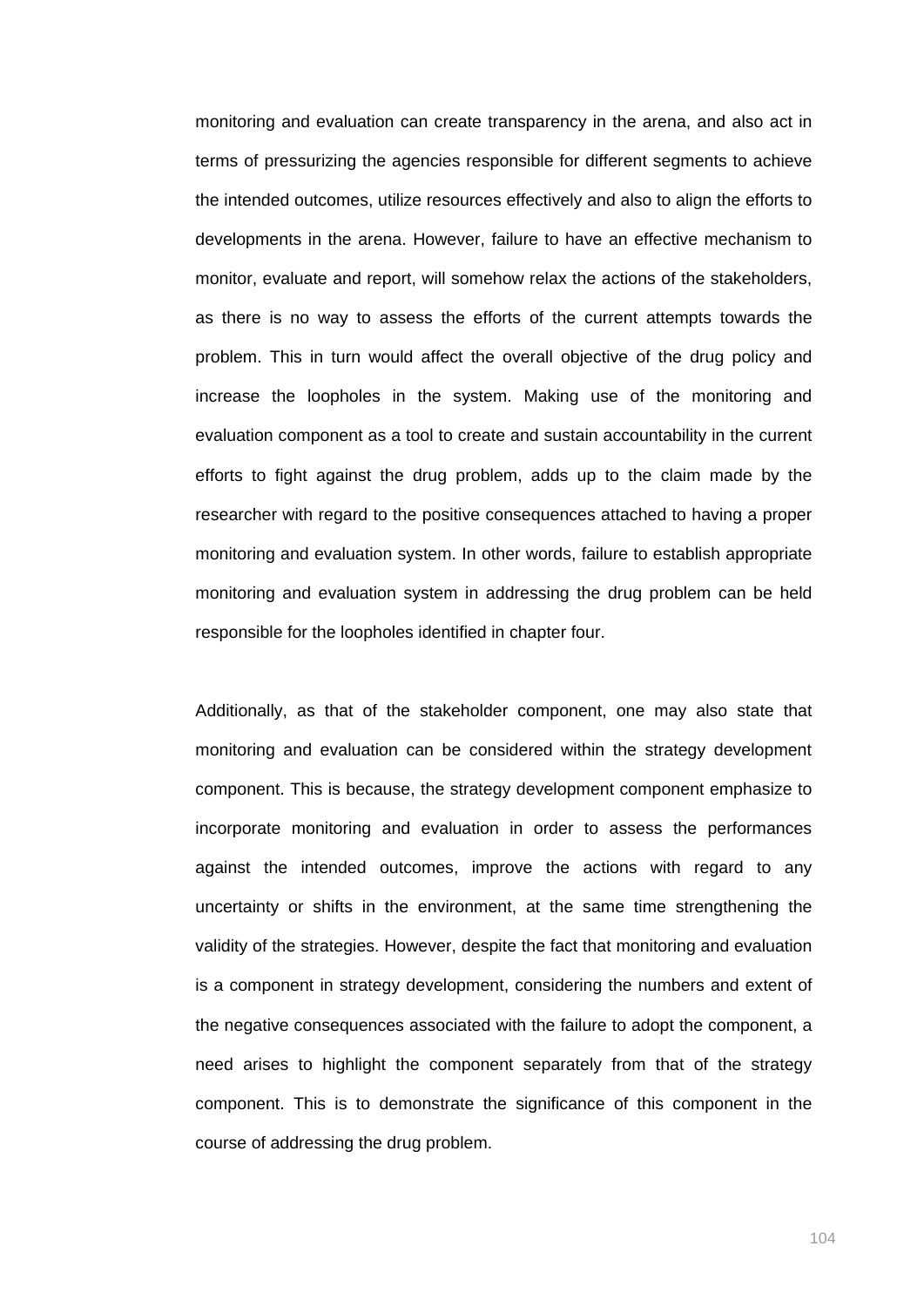#### **5.2.4 Reason FOUR: Inappropriate Budget Allocation and Management**

Apart from the loopholes mentioned above, chapter four also identifies that there exist a number of problems associated with the support facilities and among which financial resource or the budget issue was considered most. As to the findings of chapter four, the current system possesses varying problems associated with the current budget allocation mechanisms. This includes, in the current system budget is allocated to individual agencies working on the problem, and this provides grounds for shortage in budget for one agency while the other may have a surplus, has the possibility of misusing the budget in the form of undertaking actions just for name-sake to utilize the budget and it may also endup in utilizing the budget allocated for drugs in other activities of the agencies. These deficiencies in the current budget allocation system makes the researcher claim that another significant reason that can be held responsible for the loopholes identified in chapter four can be the failure to adopt an appropriate mechanism to allocate and manage the budget component. In this stance, in order to address the above mentioned problems with regard to the budget component, the researcher with the help of an interview respondent identifies that a centralized budget would be an option that the current system can adopt to ease the problems mentioned above. The researcher further identifies that by doing so, the budget will be formulated and allocated for each and every action undertaken by the relevant agencies, rather than a budget to be allocated to the agencies involved in undertaking the actions. The researcher also claims that adopting a centralized budget will further allow resources to be aligned with the actions in a manner that is consistent with the strategies identified - or it will give rise to performance-based budgeting or outcome-oriented budgeting. Considering these positive consequences associated with centralized budget allocation, the researcher's claim further can be on the winning-side, as it state a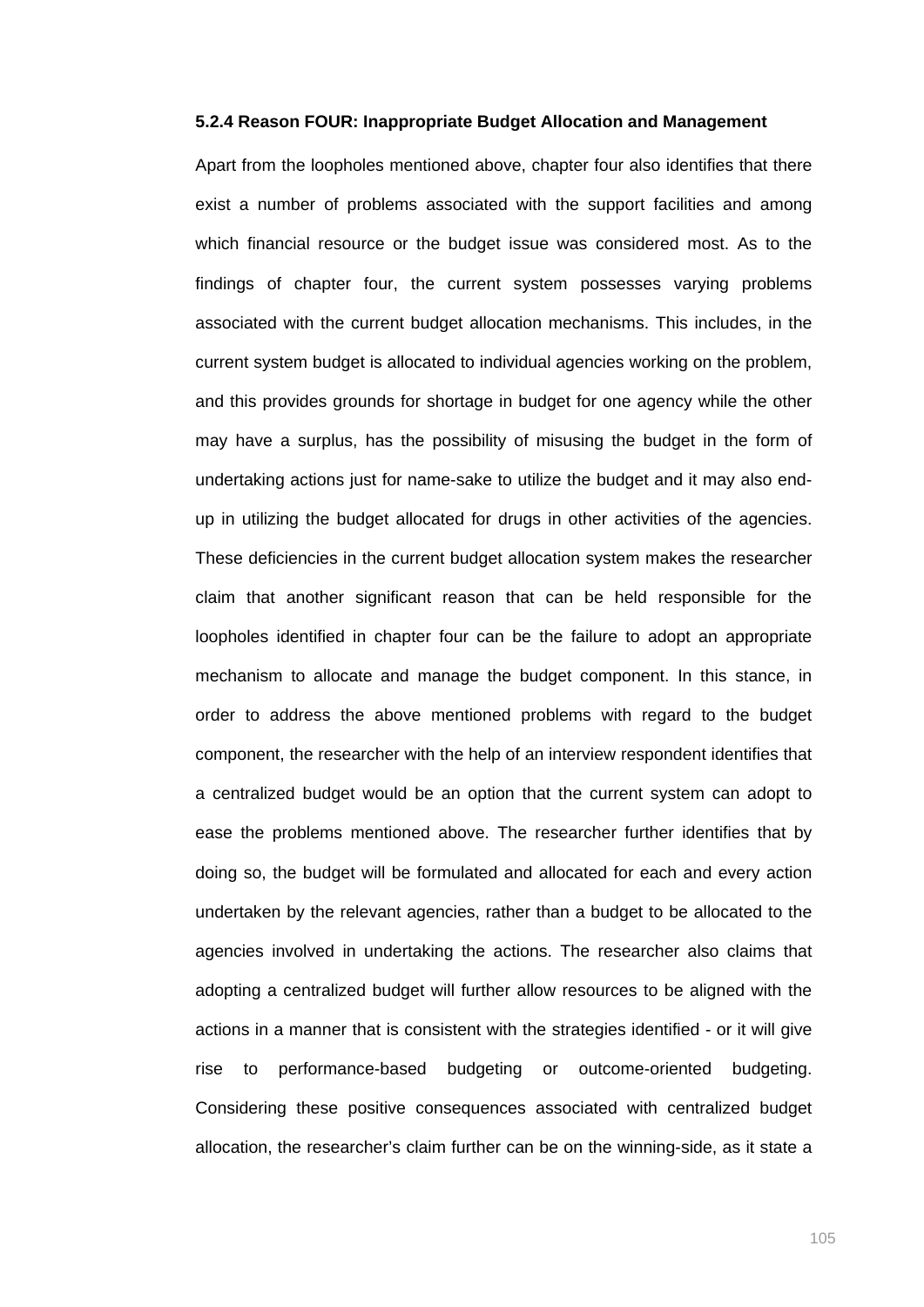key reason for the existent loopholes in chapter four is due to the fact that the current system fails to adopt appropriate budget allocation and management mechanisms.

Referring to the incident of directly lobbying with the President to purchase the xray machines required for the seaports, openly reveals how inappropriate is the current budget allocations in the current system. This is because, since the installation of x-ray machines at the seaports is to be taken as a crucial action in the fight against drugs in the context of the Maldives, requesting budget for those machines meant the agency is under-funded with regard to the necessary actions expected of them. The incident may also be regarded as an incident of short sightedness on the part of the agency in spending the limited budget allocated to them. This is because, as the current system gives the specific agencies the discretion of deciding on how they will action against the problem, provides them with the opportunity to prioritize their actions, as well as to allocate budget for those actions. Because of this fact, it can be stated that there is a possibility for the agencies to give preference to the newly introduced easy problems while the crucial difficult tasks to be left unattended either due to lack of budget or for other reasons. Such inefficiencies in the system thus provides the need to adopt an appropriate budget allocation and management system, which then will allow transfer of money from one agency to another as and when need arises, and to align resources to the actions taken by the agencies. In addition, this will also pave way to achieve the goals and objectives of the drug policy. As to the above contentions made with regard to the ineffectiveness and inefficiencies in managing the budget allocated for each of the agencies, the claim made by the researcher can be further fortified. This is because the negative consequences attached with the current budget system, possess the need to adopt a proper budget allocation and management system, so is the claim of the researcher.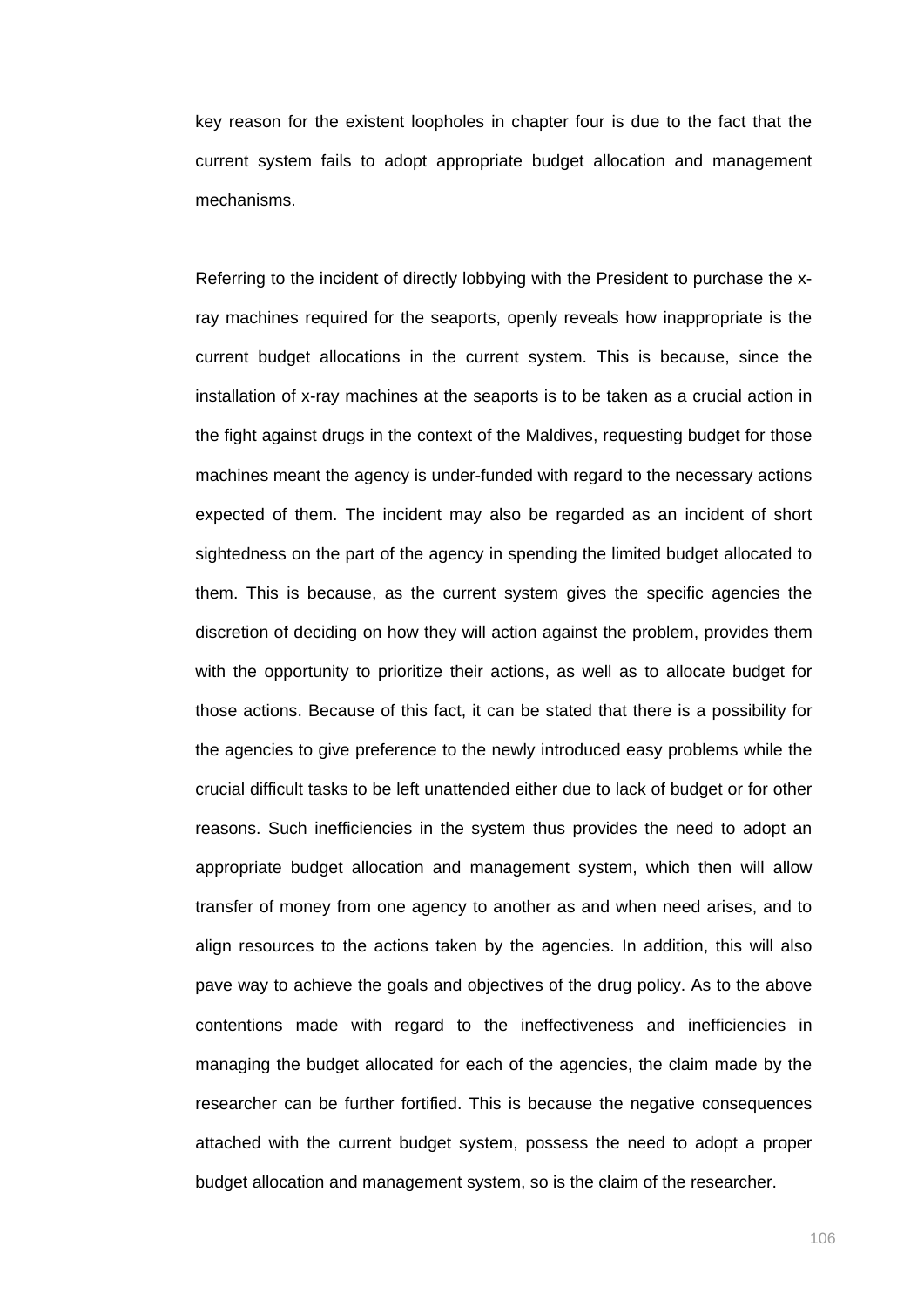In contrast to the problems vested in the budget allocation and management, it is important to note that the current system does not pose the need to identify alternative ways to raise funds for the current efforts to fight against drugs. Rather the current system is more constrained within the budget provided by the government. However, because the Maldives is among the third world countries, and the immense costs required to fight against the problem (e.g., USD 1,000 per person in rehabilitation services) is an unattainable amount to the government alone, with regard to the growing trend in the problem. And to this fact, the researcher identifies the need to search for alternative ways and means to obtain funds apart from depending wholly on the government funds. According to the researcher, this will relax the burden on the government in terms of financing all the actions undertaken by the agencies to control the drug problem. The researcher further believes that, this will also pave way to incorporate new concepts such as privatization, subsidization as well as private agencies sponsoring specific actions towards the drug problem. These broad perspectives in the problem area thus provides the need to adopt an appropriate budget allocation and management system to come up with all possible means to address the problem in the most effective manner. Referring to the appealing conditions attached with having an appropriate budget allocation and management system, the claim made by the researcher further can be tied to this contention. This is on the ground that the researcher also made note on the point that the loopholes identified in chapter four are partly due to the failure to have an inappropriate budget allocation and management system within the current efforts to fight against the drug problem.

Similar to the stakeholder component, and monitoring and evaluation component, although the budget component is emphasized in the strategy component, it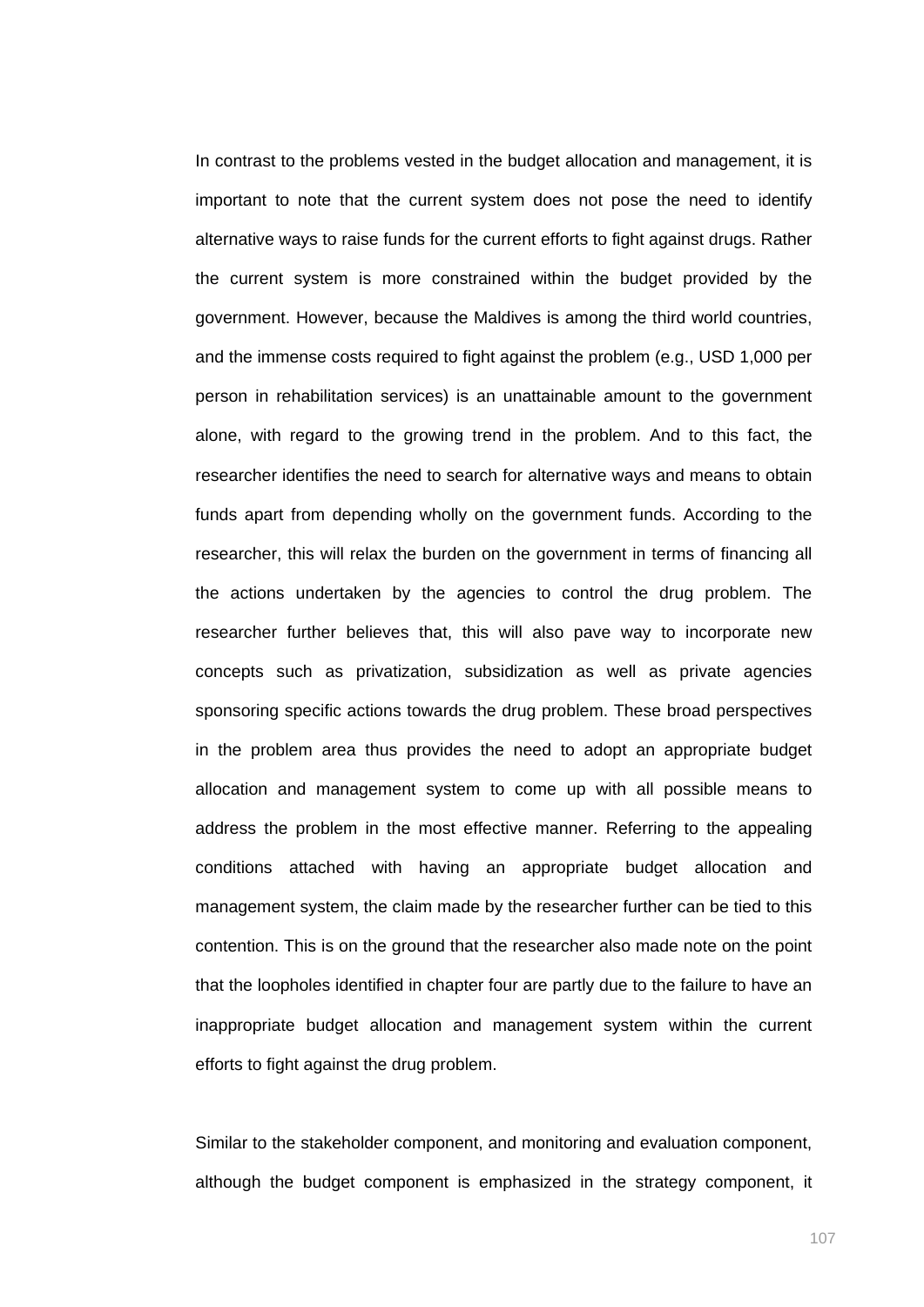becomes a necessity to stress on the component in separate to the strategy component due to the critical role played by the budget in any public policy issue. In addition, because the budget is the component which fuels any activity as almost all activities requires some form of funds to execute the actions, the budget component requires to be highlighted as a main component among the loopholes identified in chapter four.

### **5.2.5 Reason FIVE: Lack of Integration between the Components**

As has been pointed out in the findings of chapter four, the current efforts towards the drug problem is found to be fragmented in its nature, thus failing to achieve the individual objectives as well as overall objectives of the drug policy. From the findings of chapter four, it was observed that this fragmentation is occurring at different levels. This includes when two or more strategies essential for a common outcome acts independently from each other, and when the different elements within a strategy fails to achieve a coherence and consistency in achieving the desired outcome. As a result, these inconsistencies prevent the synergy required among and between the different strategies of the drug policy. A good example of this kind is the incident where the purchase of the x-ray machines under the supply disruption strategy was not supported by the budget component. As to this incident, the researcher claims that the obstacles confronted with regard to the issue were due to the failure to integrate the two components of budget and strategy. And the researcher further states that if the two components was integrated, the decision to purchase the machines would be aligned with the budget, and any obstacles with regard to the issue would be attended in a cohesive manner as the two components cannot perform independently from each other. Taking the positive aspects of integration between the components both within and the outside components necessary to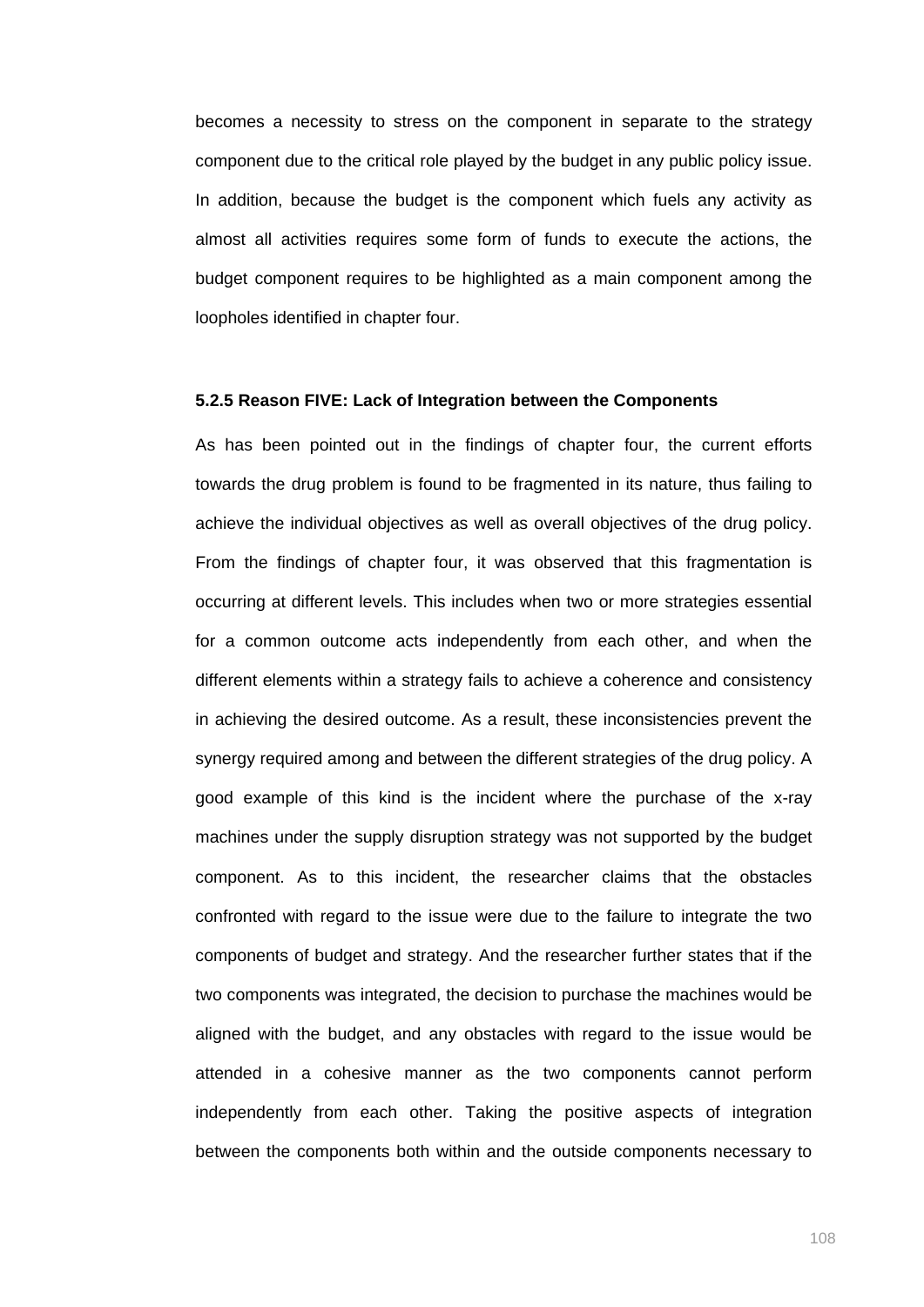fight against the drug problem, the researcher claims that lack of integration between the components and within the components as another key underlying reason for the loopholes identified in chapter four.

The failure to have an integrated nature of actions can be attributed to the fact that current system uses quick-fixes to the problem, as was identified in chapter four and in the above discussion. However, despite identifying the cause(s) of the problem, failure to have an integrated, cohesive stance towards the drug problem creates discrepancies in the efforts undertaken. These discrepancies are vigilant in the case of Maldives in the form of having lack of resources or budget to specific strategies, possessing lack of or inappropriate monitoring and evaluation mechanisms to identify whether a specific action is successfully achieved or not, or whether all the relevant stakeholders are present in undertaking specific actions. In addition, posing on the importance of integrating the strategies of the drug policy and the components within the strategies, much of the emphasis is also required to integrate the strategies to the problem context, which then would be able to formulate strategies in line with the context of the problem. These claims further strengthens the argument made by the researcher that the loopholes found in chapter four are partly as a result of lack of an integration in the efforts to control the drug problem.

# **5.2.6 Reason SIX: Actions in Isolation with Problem**

For any kind of problem, no matter which approach is taken to address it, problems must not be isolated from the actions taken to correct them. However, referring to the efforts taken towards the drug problem in the Maldives, it was evident from chapter four that the current system failed to attend the root-causes of the problem. It is to be noted that the root-causes were neither considered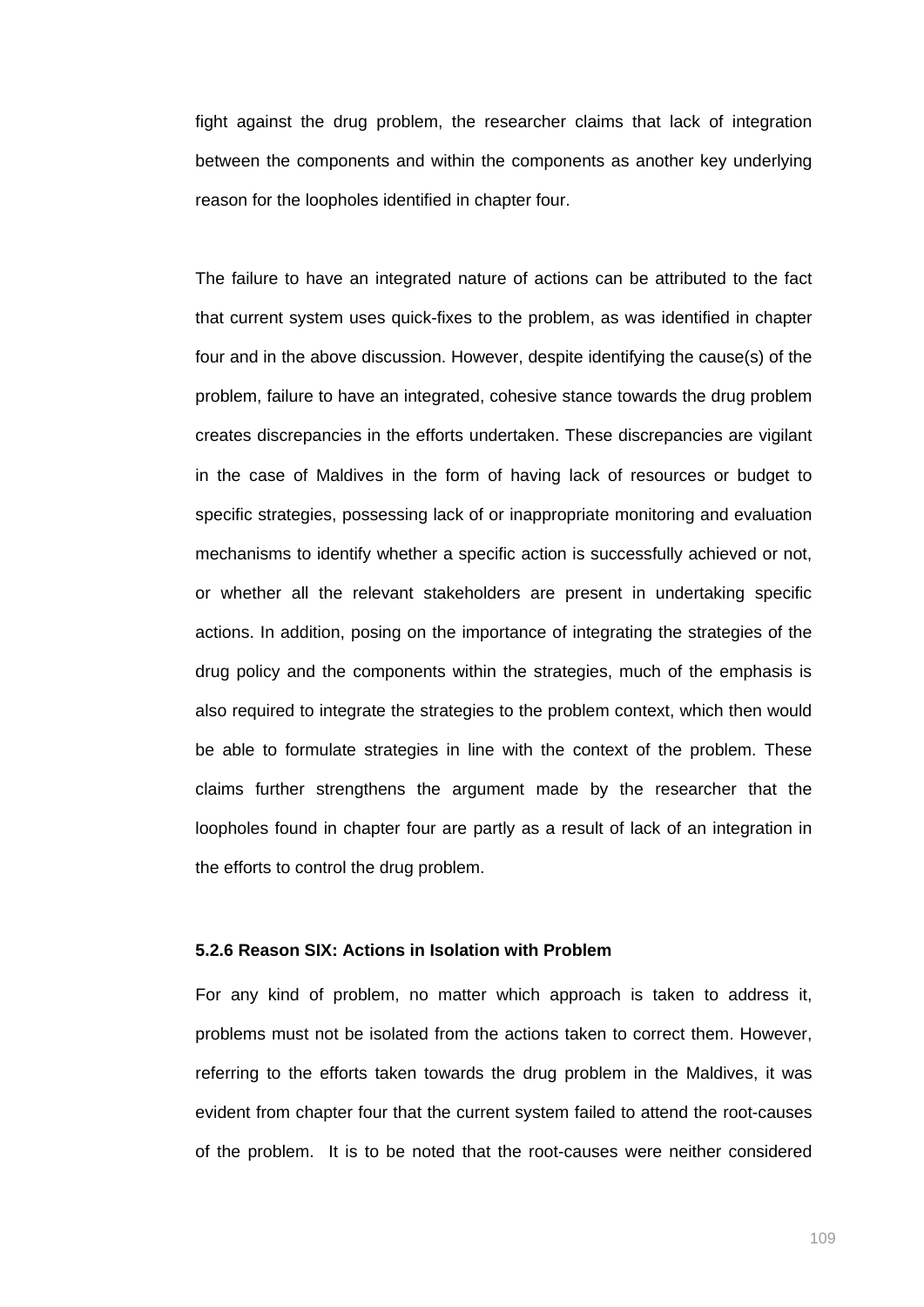even in the very early actions taken towards the problem, nor it was adopted in the current efforts as well as in the newly approved DCMP to control the problem. Failure to consider the root-causes at the different times of decisions being made, thus identifies the actions that were taken to control the problem was developed in isolation of the problem. This deficiency in the system will further limit the possibility to attend the actual problem, at the same time it will provide grounds to give birth to new problems in the arena (as negative consequences to the actions). In this aspect, no matter a country undertakes the most prevalent policy in the subject matter or adopts the best practices in the arena, it is impossible to make a control on the problem, as well as to obtain successful results in the actions taken towards the problem. This is because isolating the problem and the actions to control the problem leaves the bedrock of the problem unattended, which further has the potential to deteriorate the whole situation. As to this contention on the importance of considering the problem while deciding on the actions, the researcher claims that this is another core reason for the loopholes identified in chapter four. This is because it would be impossible to attend a problem successfully, without being aware of the problem.

To put weight onto the importance of aligning the actions to the problem, one can attach this argument to a widely known example of this kind in the drug problem. In the Maldives, it is widely believed that the people who get involved in drugs in the present situation are mostly those who are unemployed and those who do not have any work to do. The main reason for them to be part of the problem is due to the education system in the country. According to the current system, basic education in the Maldives is considered as completing the secondary education, and the last examination of the secondary education is to sit for the London General Certificate Exam (Ordinary Level), presently known as the Cambridge Examination (Ordinary Level). Failure to complete the secondary education leads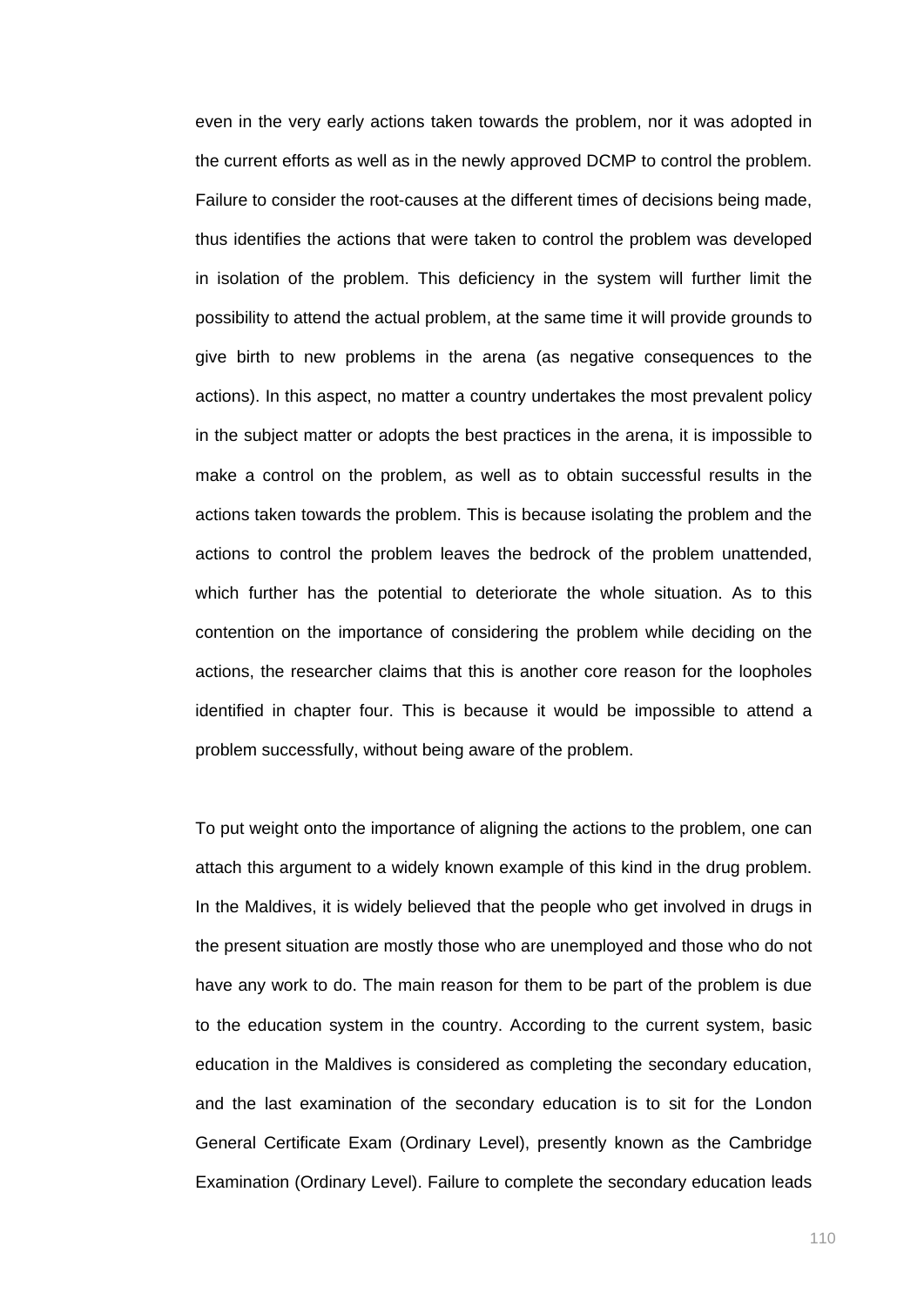the individuals being not accepted in the society. This is because there is no possibility for this group of individuals to obtain clean jobs as completion of the secondary education is the lowest criteria of entrance for clean jobs. The next available option for this group of people is to undergo the different kinds of vocational educational and training programs that provide technical knowledge in different areas. However, this option is only limited to those who can afford to undergo the programs. Thus, failure to do so, leaves these people with one option in terms of employability - i.e., to undertake unclean jobs. But because the Maldives is a small country with a few population and if these individuals go into unclean jobs they feel ashamed because of the societal viewpoint laid on them, as well as the news of them working in the unclean sector is spread overnight. Due to these unpromising burdens laid onto these individuals from the society, they choose to be unemployed to avoid negative circumstances that may arise to them. Note to be made that in the Maldives, unemployment is still considered amongst the core problems of the issue, and is still prevalent in the current system. With regard to the purpose of this chapter, the example shows the extent to which the current system has isolated the problem from its actions undertaken. In fact, even at present this group of individuals poses utmost threat to deteriorate the drug problem in the country, however there is no one measure / action dedicated to put a halt or relaxation on this problem. It is also to be noted that the same situation applies to all other root-causes mentioned in chapter four, as they are still left untouched while the government is undertaking several efforts to control the drug problem. Thus, as to the above example and the following explanations, the researcher's claim can be further validated on the ground that the loopholes identified in chapter four are partly held responsible for the failure to understand the problem while making decisions/plans to address those problems.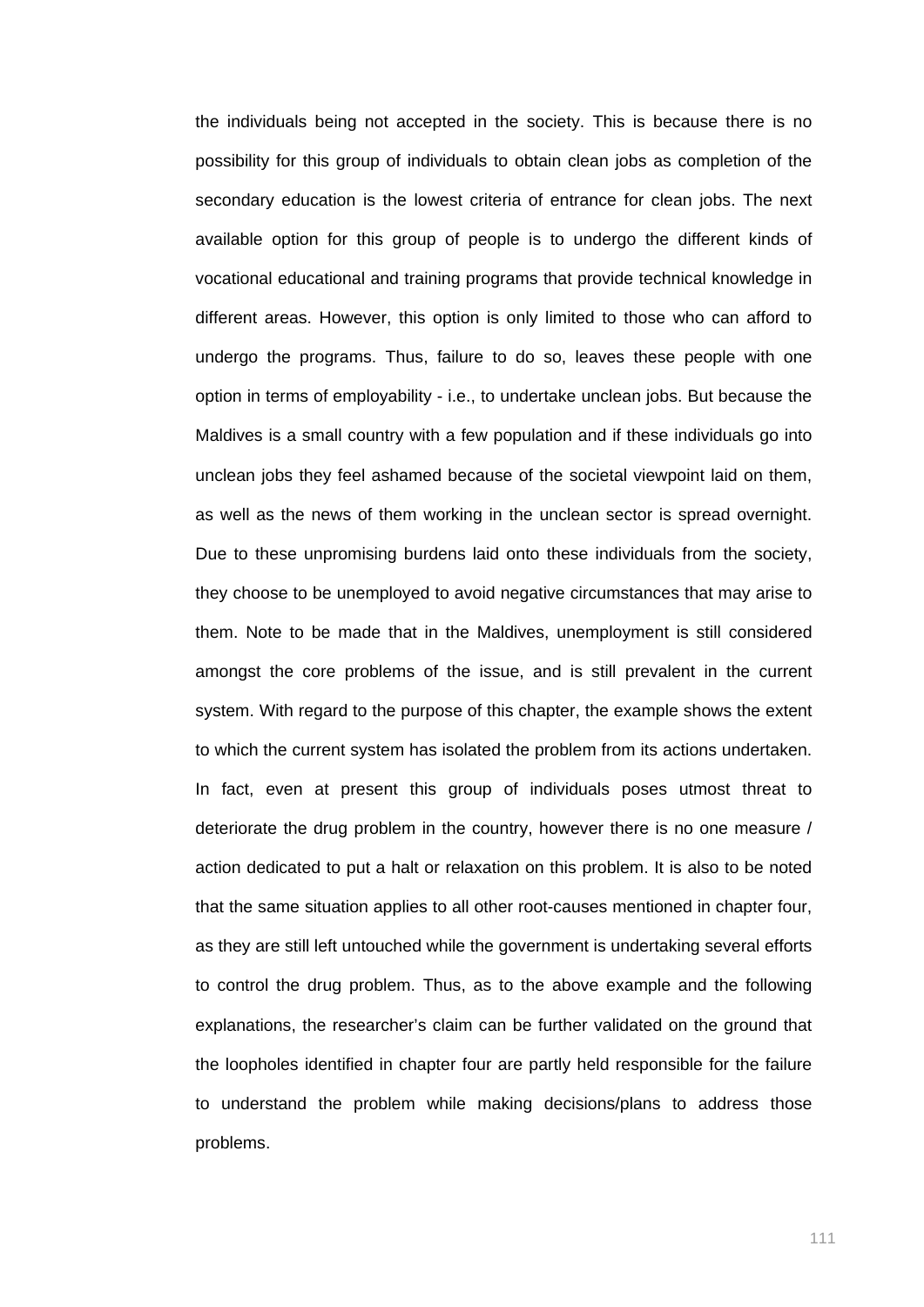Despite the fact that the current efforts isolate the problem from its actions, it is also true that the government with the assistance from the UNDP has undertaken a study (namely, RSA) to identify the actual drug situation in the Maldives. The study was aimed at developing and aligning the DCMP to address the problem by taking its root-causes. However, the DCMP developed to action against the drug problem, yet fail to address the root-causes of the problem. In this respect, it can be said that the purpose of the RSA has not been met, as the findings of RSA does not make any difference to the actions identified to the problem. The discrepancies in the actions with that of the causes of those problems, therefore can be held responsible for almost all loopholes in the system as it is very unlikely to address the problem, when the actions taken towards the problem is not aligned with each other. In this aspect, as was claimed by the researcher, the loopholes existent in the current system can be partly held responsible for the failure to take actions away from its problems.

### **5.2.7 Reason SEVEN: Actions in Isolation with Context**

Similarly, one of the reasons that have contributed to the failure of the drug policy in Maldives is the fact that the solutions or the strategies are formulated in isolation to the context of the problem. One of the largest contributing factors of this can be the adoption of quick-fixes to the problems by the government. As a result, it fails to undertake the appropriate deliberation with regard to the problem, and hence fails to grasp the actual context of the problem. One of the very significant occurrences found in this regard is the failure to emphasize on the religious point of view in the current strategies to control the drug problem. It is true that the drug law is based on the religious perspective (i.e., in terms of prohibition), however it is also true that the actions taken in the course of executing the law is not aligned with the religious perspective taken by the law.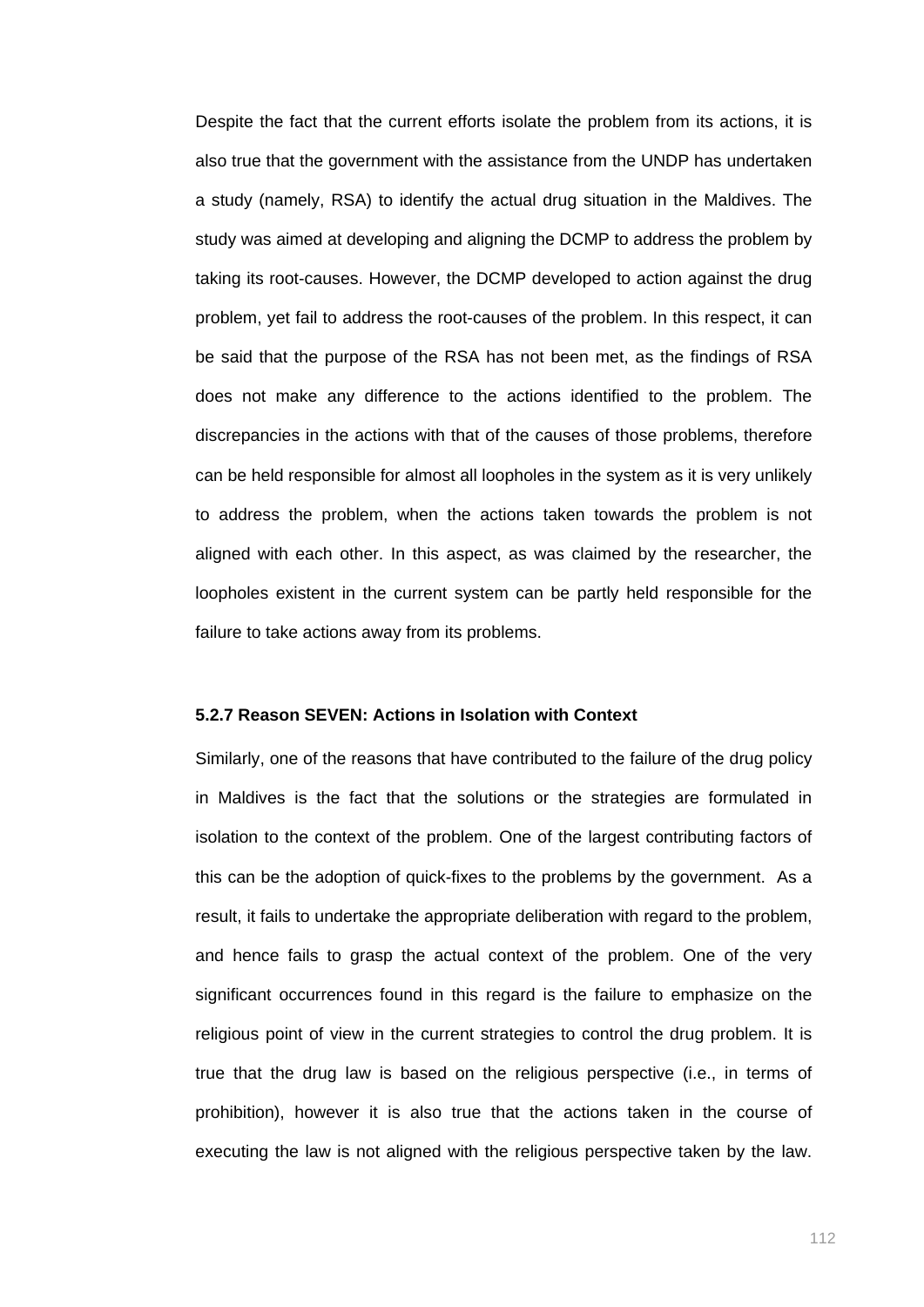This applies both to the strategies and the consequent options under the strategies, where neither of them emphasizes on the religious stand taken by the law towards the problem. Because the context is referred as a circumstance or a setting in which an event occurs, context cannot be isolated from the problem, or from its action(s). Thus, failing to understand the problem and its action(s) from the context in which it is embedded, obscures the intended outcomes as well as to deteriorate the current situation of drugs. Referring to the above contentions and the statement made in the opening of this paragraph, the researcher claims that failure to develop solutions with regard to its context can be considered another core reason that could be held responsible for the loopholes identified in chapter four.

As was mentioned in chapter one, the Maldives is an Islamic country, and prohibits drugs under the Islamic law and its teachings. Use of any form of narcotic drug is considered as a taboo in the religious teachings. As to this perspective, the current trends in the drug problem therefore can be identified as a result of lack of religious understanding, belief and spirituality among the people of the country. It is therefore essential to incorporate the religious point of view in each of the strategies / options undertaken in addressing the problem. It is also to be noted that the Maldives prohibits consumption of alcohol, and this is enforced quiet effectively by the country. It can be said that, prohibition of alcohol is achieved in the Maldives, through the long held beliefs that has been established in the country by means of education (from schools, parents and community at large) to avoid alcohol being a Muslim. In this way, although drugs are a new phenomenon to the Maldives, but because it is prohibited in accordance to the religious perspective as that of alcohol, it is necessary to take the religious stance in every action undertaken to control the problem. This then would result to have a strategic fit between the context and actions taken towards the problem,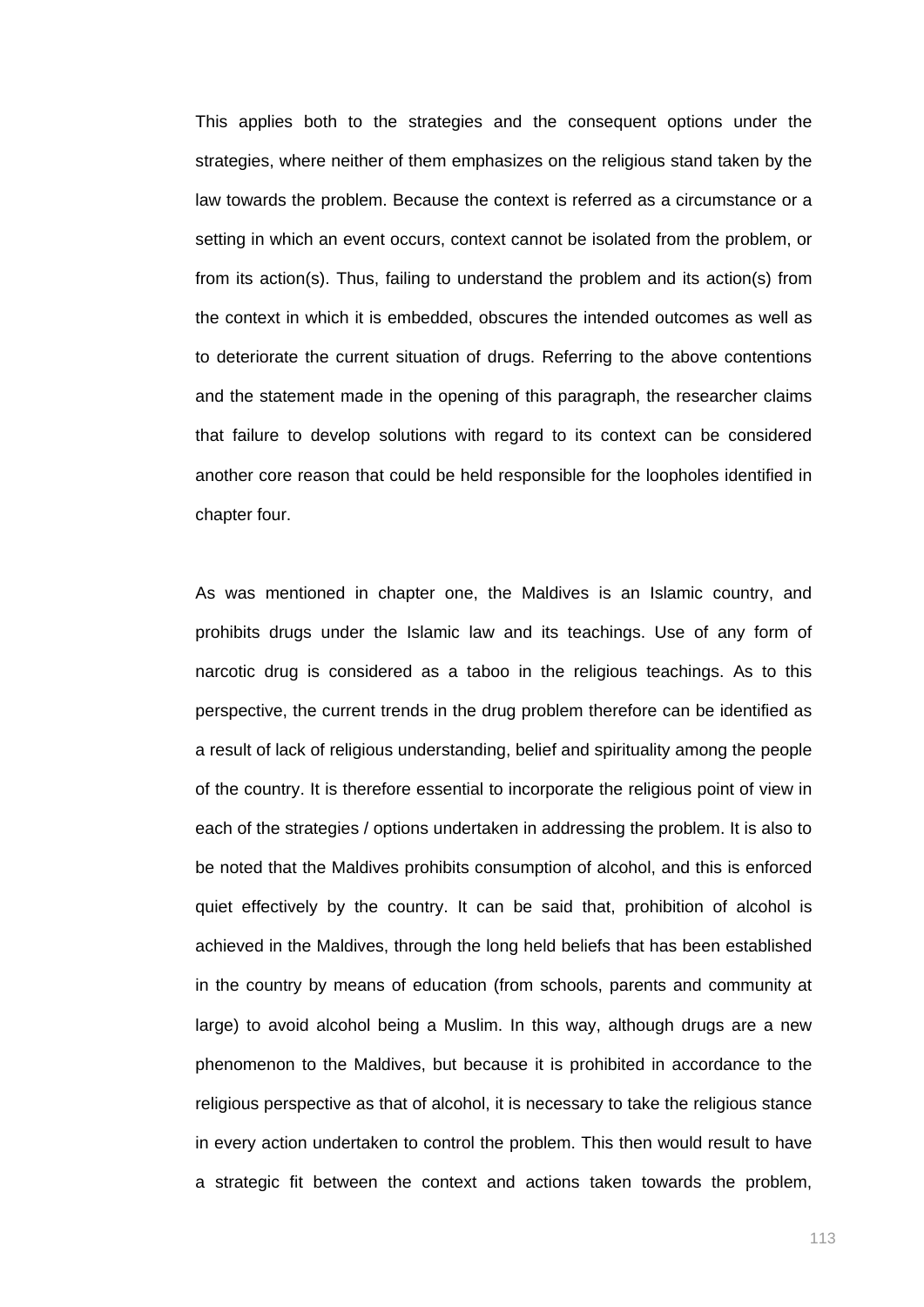consequently facilitating to lessen or overcome the problem. The arguments made in this paragraph further puts weight on the claim made by the researcher on the ground that the loopholes identified in chapter four are partly due to the failure to have a fit between the actions and its context towards the drug problem.

Despite the importance of considering the context of the problem with that of identifying the actions towards the problem, the findings of chapter four identified varying occasions where the current efforts failed to undertake the context of the problem when deciding on the strategies and its options. An example of the kind can be the failure to capture the inner spirit of the convicts, as the treatment and rehabilitation strategy failed to impose the religious stance in it. Similarly, failure to provide the correct message to the recipients under prevention strategy due to the fact that it undertakes western counseling methods can also be considered as another occasion of same kind. Since these failures are accrued to thwart successful results on the part of the current drug policy, it is important to consider the context when deciding on the actions to control the problem. As was identified in chapter four, failure to take the context of the problem further can be attached to the fact that the government takes quick-fix approaches to deal with problems. This therefore may have resulted in undertaking ready-made already successful strategies / measures, instead of taking the wider context of the problem and customizing the actions to the problem context. However, no matter what is/are the cause(s) for the failure to have a match between the actions taken with that of the context of the problem, with regard to the purpose of this chapter, it can be stated that the claim made by the researcher is strengthened by the contentions made in this paragraph. Thus this makes clear that failure to have a match between the actions taken with that of the context of the problem is another key reason for the loopholes identified in chapter four.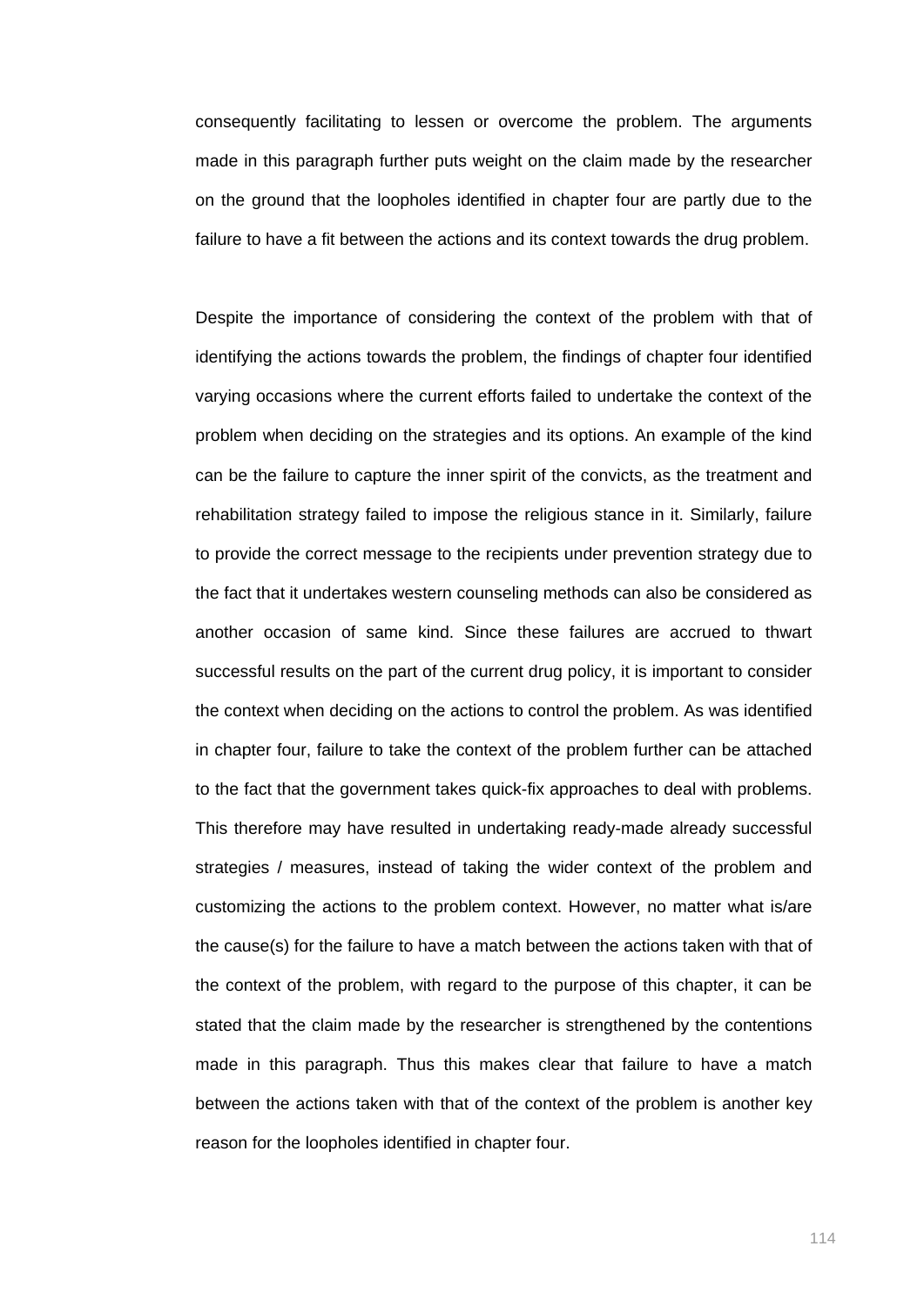As to the above analysis in identifying the underlying reason(s) for the loopholes mentioned in chapter four, it identified there are varying areas which are absent in the current system and these can be further categorized into seven main areas. These areas include, the current system fails to adopt proper strategy development, limits appropriate stakeholder participation and fails to possess effective monitoring and evaluation mechanisms, together with a proper budget allocation and management system. In addition, it also lacks the integration between the components that are needed to action the problem, fails to have a strategic fit between the actions and its actual problems as well as between the actions and its context. The following figure (Figure 5) represents the above contention in a pictorial format.





Problems with Integration

*Figure 5: Current situation of the drug policy as to the core objectives of the comprehensive approach (Note: there exist no integration between any of the components identified, and the problem and the problem context lies outside the drug policy).* 

Referring to Figure 5, it is vigilant that the reasons identified with regard to the loopholes in chapter four lead to think of the components and the objectives of the comprehensive approach identified in chapter two. More specifically, it leads to identify that the current efforts taken towards the drug problem in the Maldives, fails to achieve the core objectives of the comprehensive approach. This is in terms of failure to possess all the relevant components necessary to execute actions, failure to take the wider context of the problem and to have a balanced effort to handle the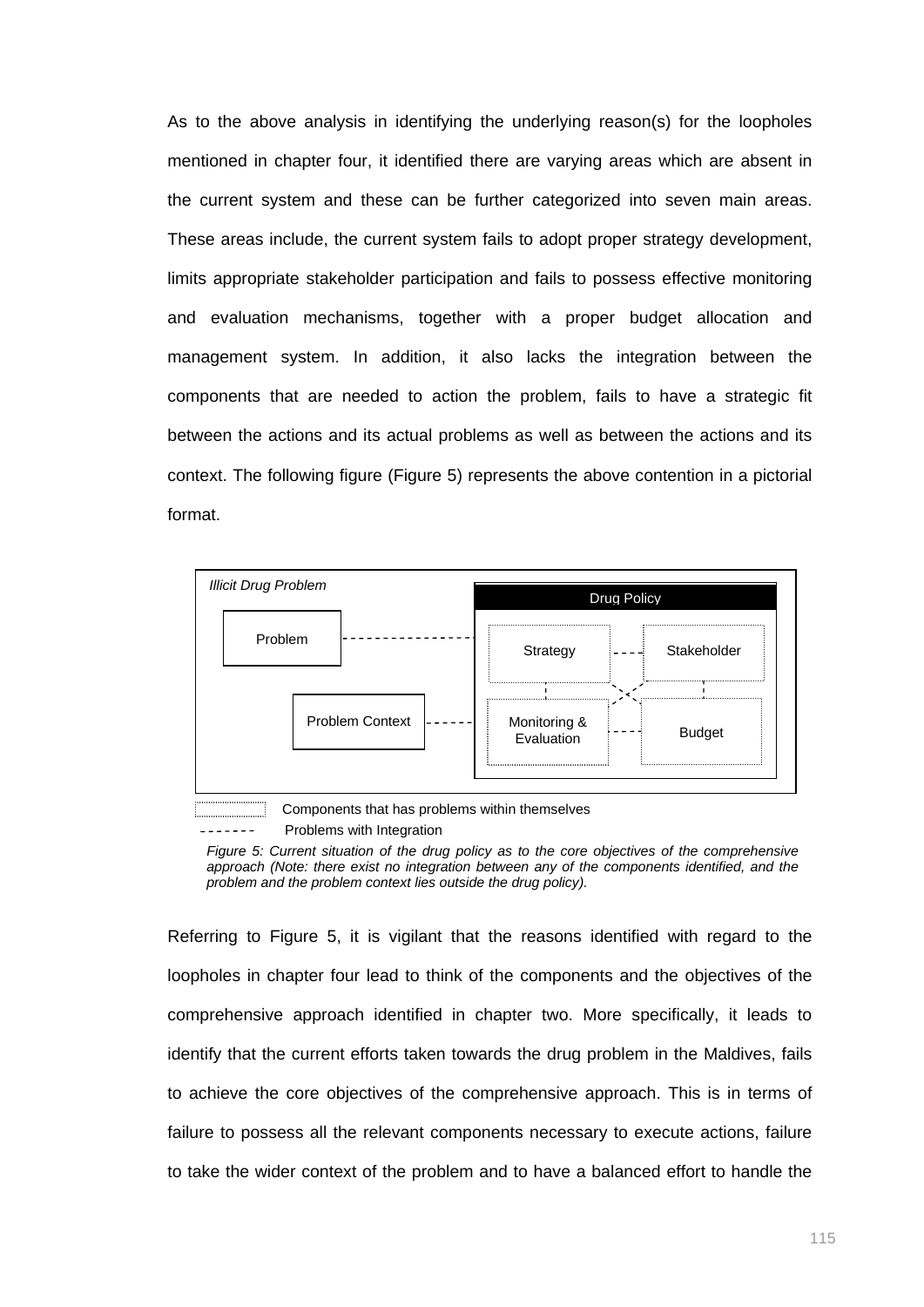situation and also to integrate all the necessary factors in the attempt to control the problem. In this stance, it can be stated that the underlying reasons of the loopholes identified in chapter four proved that the ineffectiveness in the drug policy of the Maldives is mainly due to that fact that it failed to adopt a comprehensive approach. This contention can be further attached to the third objective of this research, which aims to identify the possible amendments or new concepts that can be incorporated in filling the loopholes and strengthening the current drug policy. This is because, although the findings of chapter four identified varying problems in the current efforts to control the drug problem in the Maldives, the above discussions verify that the underlying problems in the loopholes fall into the broad category of failure to posses a comprehensive approach in fighting against the drug problem. Thus, taking the above discussion into account, it can be concluded that the current efforts requires to adopt a comprehensive approach to fight against the drug problem, and amend the loopholes accordingly by taking the perspective laid in the comprehensive approach.

# **5.3 COMPREHENSIVE APPROACH – HOW CAN IT CONTRIBUTE?**

From the above discussion it clearly identifies that the loopholes existent in the current efforts to control the drug problem falls into the broad category of failure to have a comprehensive approach in the fight against the problem. Moreover, the discussion also has provided some occasions where the current efforts in the Maldives can use the comprehensive approach and how important it is to adopt such an approach to control the drug problem. Accordingly, the main aim of this section is to provide a detailed view on how the framework identified in the comprehensive approach can assist in effectively dealing with the drug problem in the Maldives. However, due to the fact that there is no specific literature on the said approach, and especially with regard to the drug problem, this section will attempt to provide as much as information by making assumptions within the limited framework outlined in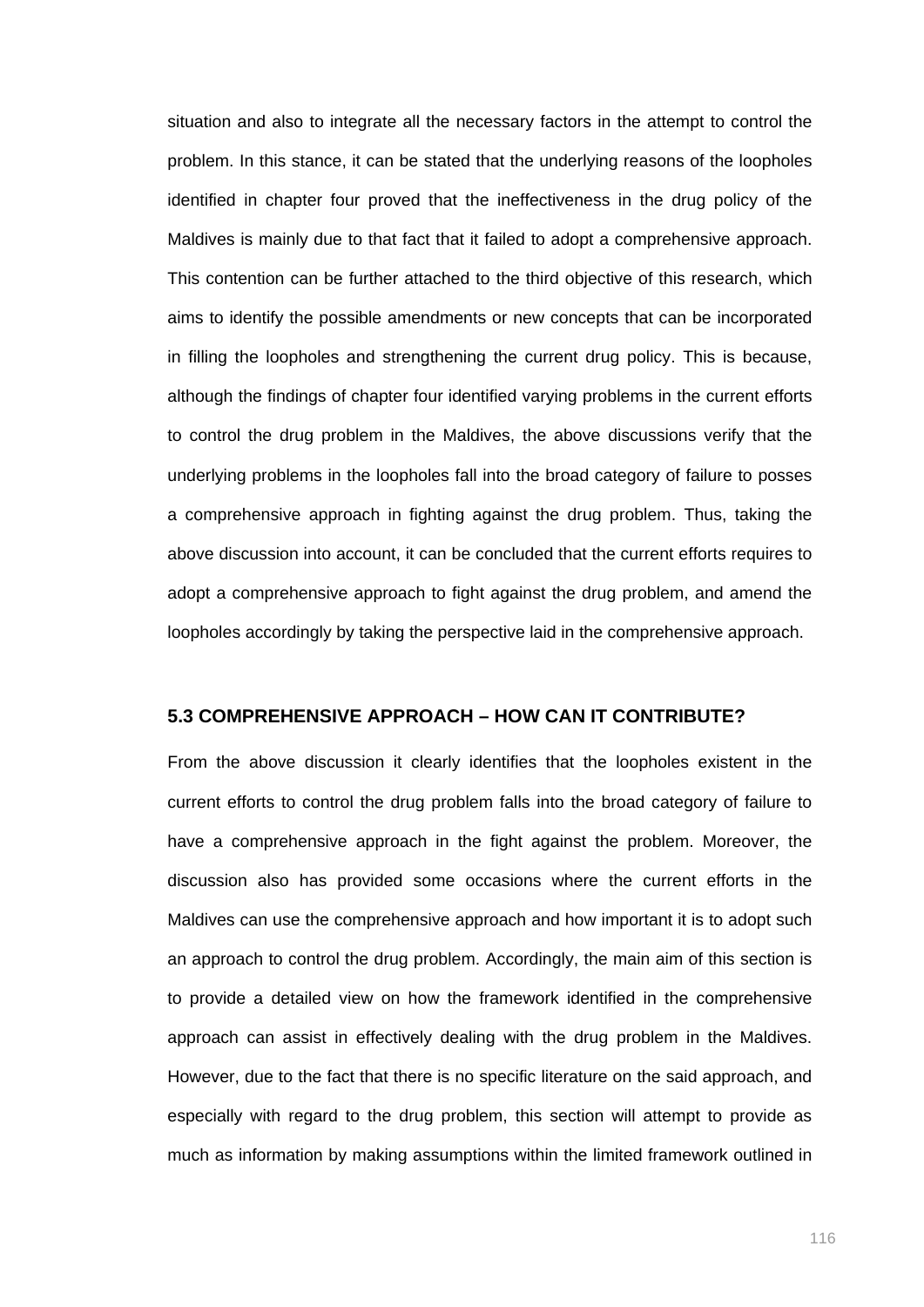chapter two. It must be also noted that a complete description of the approach regarding the drug problem will lie beyond the scope of this thesis as the approach can go to varying extends. In spite of this fact, given that the purpose of this section is to provide the backing for the importance of adopting the comprehensive approach in the fight against the drug problem, and more specifically to the context of Maldives, it will provide a background analysis on the ways that it can contribute to the efforts against the drug problem. Having said that, the following section will analyze each and every component in the theoretical framework of the comprehensive approach independently from each other, to identify how the key characteristics of the components provides the need to adopt such an approach to fight against the drug problem. The section will be concluded by linking the arguments from this section to the findings and analyses made on the current situation of the Maldives with regard to the drug problem.

### **5.3.1 Stakeholder**

Referring to the explanations provided regarding the comprehensive approach in chapter two, stakeholders are meant to be the people who are responsible for establishing goals, objectives, targets and measures in the course of controlling the drug problem. The framework therefore identifies the need to incorporate all the stakeholders in the problem, including the different agencies as well as the wider community at large. The need to incorporate all the relevant stakeholders is vested upon the fact that if the stakeholders are given the responsibility of handling the problem, from the beginning till the end, they will comprise of experts from the different areas of concern with regard to the problem. These experts then can be categorized into varying groups with regard to their expertise in the field. This can be either in the form of policy design and implementation workgroups or any other groups, in order to utilize the expert knowledge from the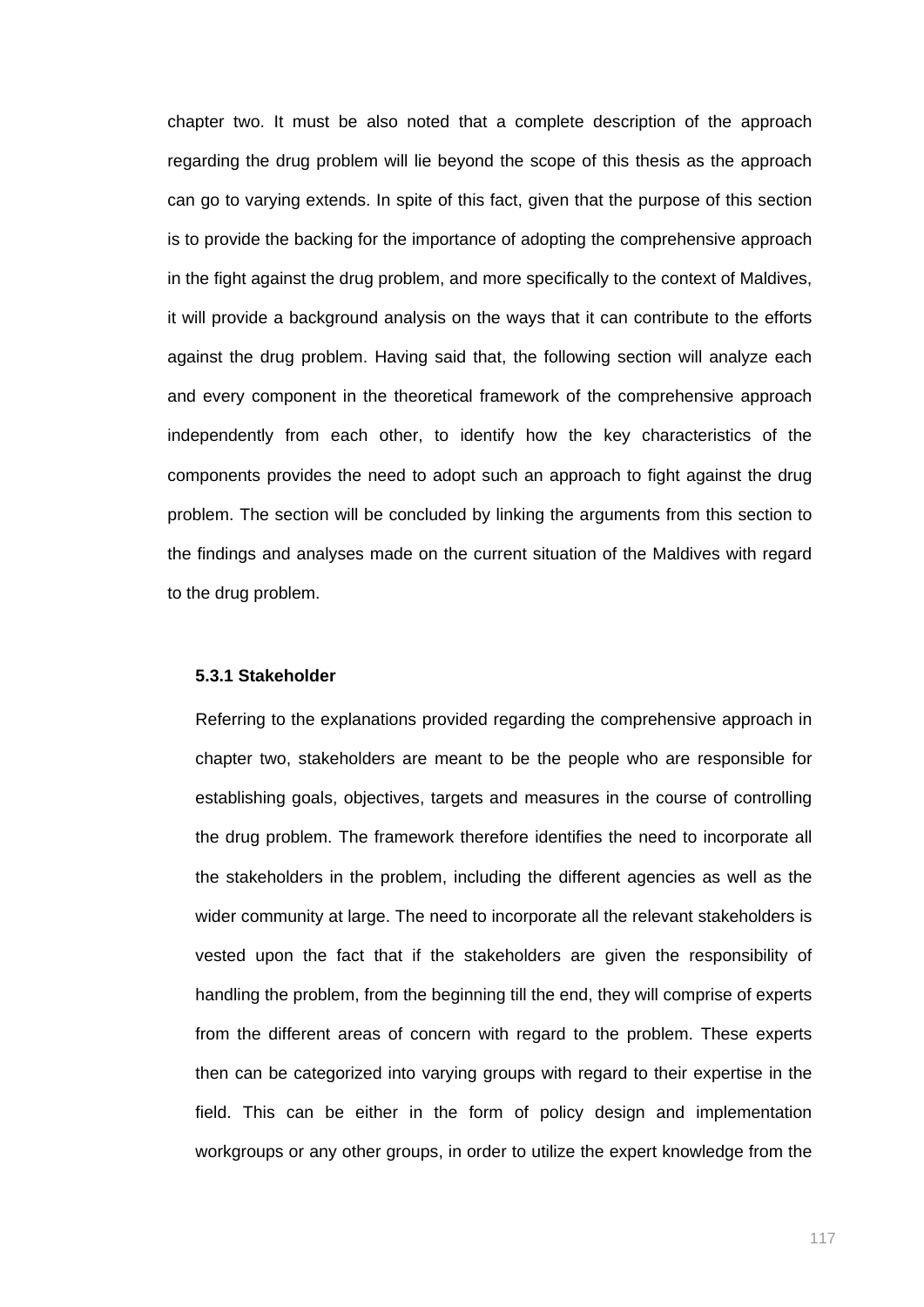different areas. Categorization of the stakeholders may also give rise to emergence of a core working group who undertakes the responsibility of the overall drug policy and thus carries out the leadership role within the stakeholders. This may be a group composed of the different stakeholders at the ministerial level due to the critical nature of the drug problem or an institution mandated to work as the leading institution with full authority to undertake all relevant actions with regard to the problem. The emphasis given to incorporate all relevant stakeholders and grouping them into expert categories, with that of possessing guidance from the stakeholders undertaking the leadership role, thus gives rise to work in a cohesive, integrated manner, and also to make consensus based decisions with regard to the problem. This further would lead to avoid negative consequences such as: parochialism of individuals responsible for developing strategies due to the cohesive nature emphasized in the system; deviation from the actual plans due to strict monitoring of the actions undertaken; inconsistencies in the strategies undertaken by the different stakeholders because of attending the problem in a fragmented manner; and also blaming different stakeholders for under-performance as the system will inform about the reasons for under-performance, and will be corrected accordingly. Taking the framework laid in the comprehensive approach with regard to stakeholder component, it identifies the need to incorporate such an approach with regard to the drug problem. This is because the drug problem itself has varying stakeholders due to the nature of the problem, and it is widely presumed in the arena that without appropriate participation of all the stakeholders involved in the problem, it would be impossible to effectively control the problem.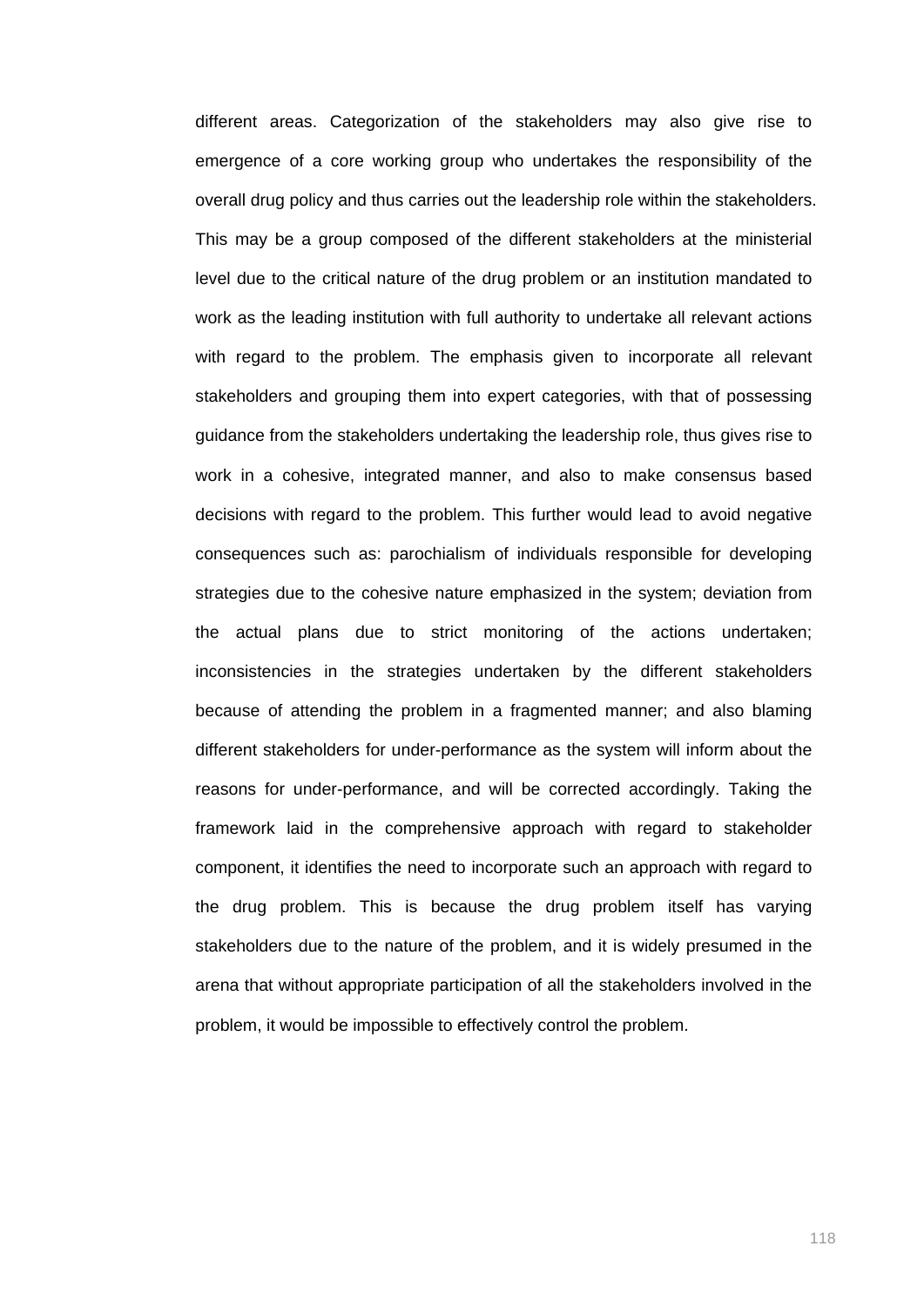Apart from the importance provided to have all the relevant stakeholders, the theoretical framework also emphasize to note the fact that formulation of appropriate strategies are only possible if the rest of the components in the framework facilitate the stakeholders to undertake their tasks effectively. For example, the stakeholders' job to formulate / amend strategies is vested onto the guidance provided from the budget, as well as from the information provided from monitoring and evaluation component. In this way, it must be noted that strategies to fight against the drug problem are formulated as a result of the various activities undertaken by the stakeholders. Same is the case with the budget and the monitoring and evaluation component, where the request for the budget and obtaining the information for the strategies is also a result of various tasks taken by the stakeholders with regard to each of the components. And without the stakeholders, it is impossible to develop appropriate strategies to fight

against the problem. This contention is further expressed in Figure 6, showing the stakeholders relationship with that of the rest of the core components of the comprehensive approach in the fight against



*Figure 6: Theoretical framework showing stakeholder interactions / relationship with the rest of the* 

drug problem. As to the emphasis given to integrate the components, it shows that the stakeholder component cannot work independently from the rest of the components. In addition, it also provides the view that the stakeholders are the ultimate component which decides / formulates the strategies with the assistance from the rest of the two components. In this stance, it further provides the importance of having all the relevant stakeholders without fail in the efforts to control the drug problem. In this context, the emphasis to integrate all the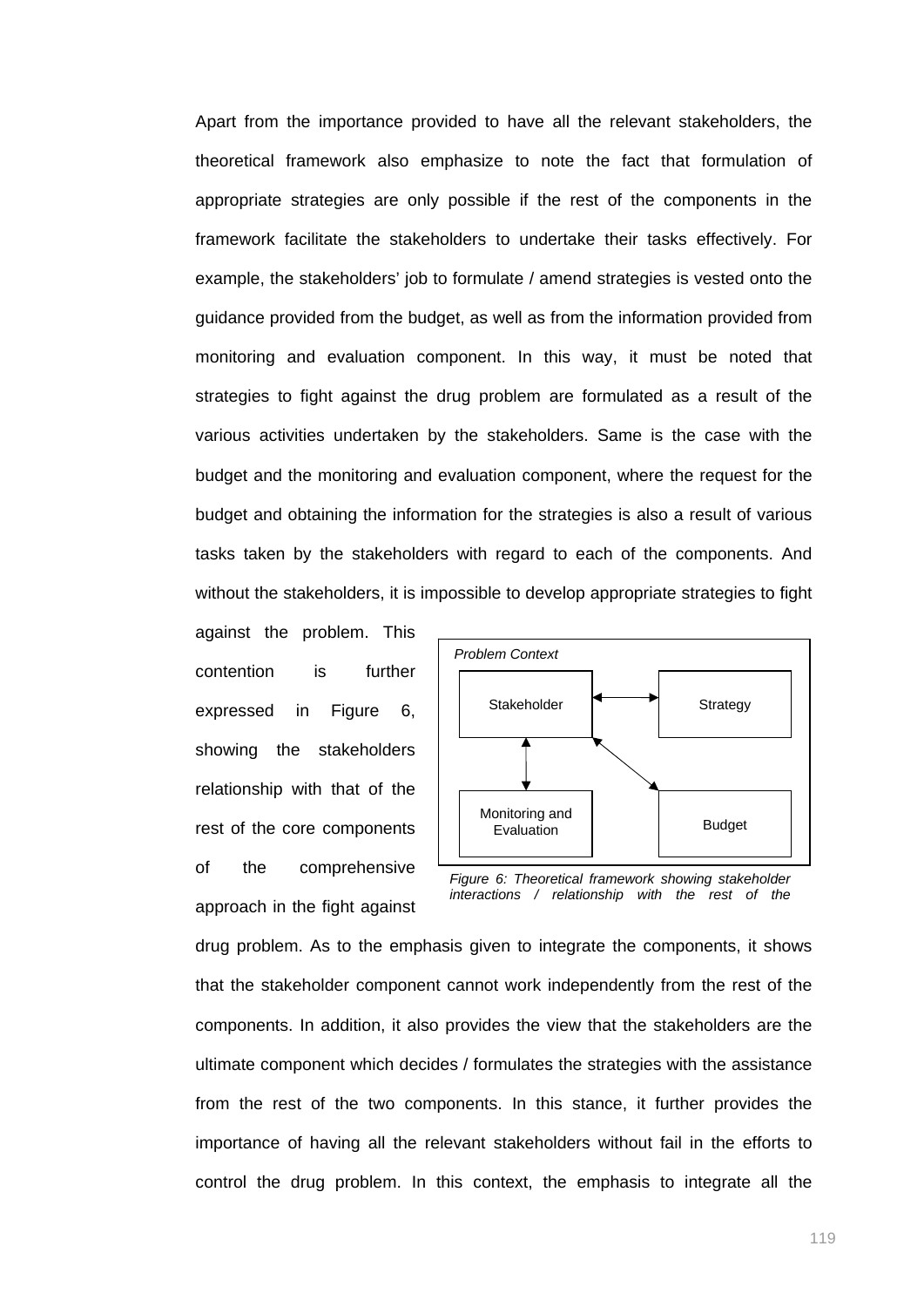components becomes a necessity in the course of attending a problem, within the comprehensive approach. And most importantly, since the drug problem is critical in nature, it require to encompass all the components identified in the comprehensive approach, gives rise to adopt such an approach in the fight against drug problem.

Apart from the utmost need provided to establish connections with the key components of the comprehensive approach, it also poses the need to establish connections within the component itself. In this way, it emphasizes to incorporate all the relevant stakeholders relevant for a task and undertake coordinated efforts to achieve the task appropriately. The following figure (Figure 7) shows this conception with regard to "Formulate strategies to action against the drug problem".



*Figure 7: Integration within the Stakeholder component in order to achieve the task of "Formulate strategies to action against the drug problem."*

According to Figure 6, the four actors make contributions or are held responsible to formulate the strategies which are intended to control the drug problem. The figure also shows that this is done by interacting, coordinating and cooperating with the actors dedicated to the task of formulating the strategies. This will then pave way to incorporate all the perspectives of the problem, undertake cohesive, collective and integrated efforts towards the problem and encourage consensus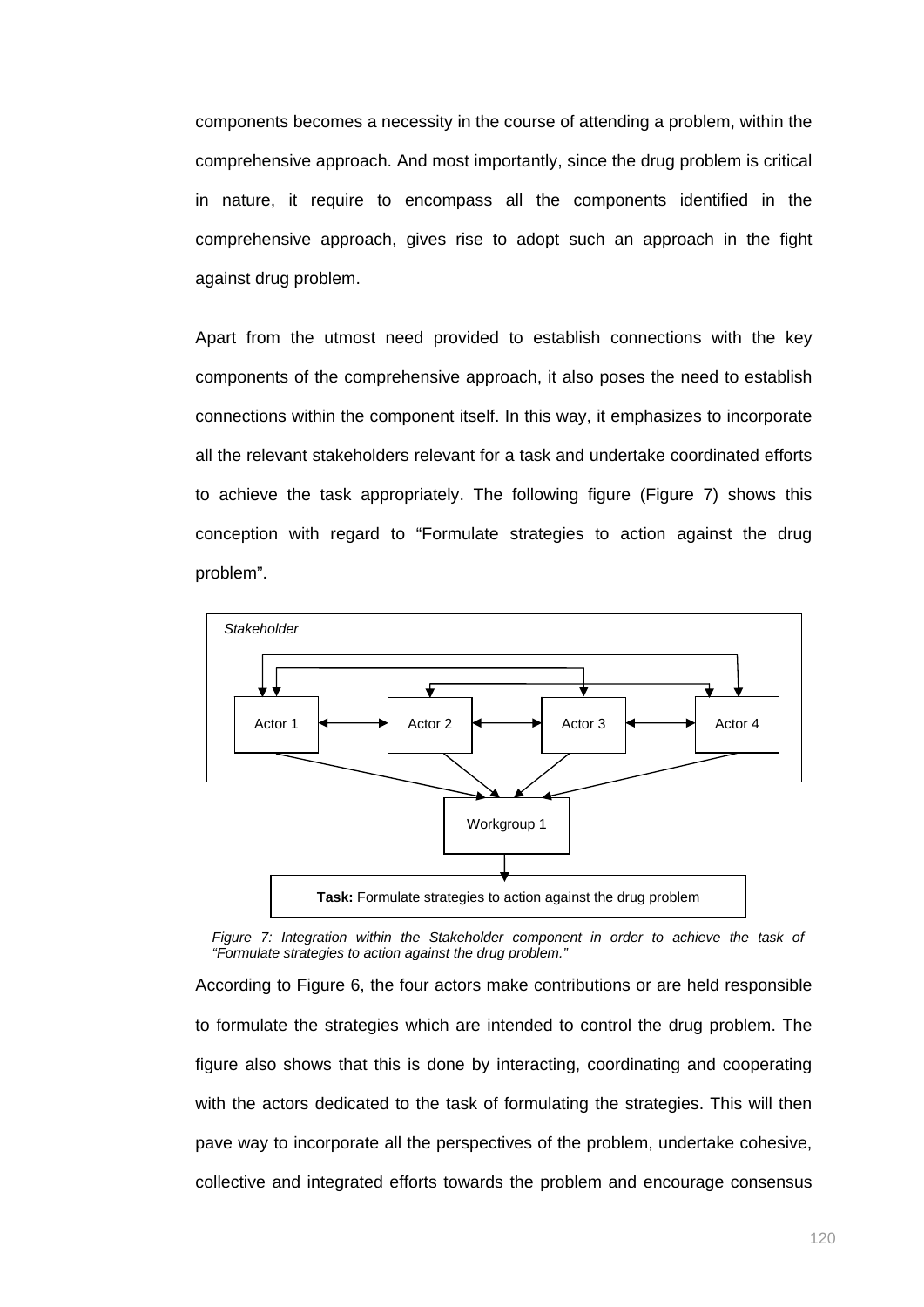based decisions. These actors may further become Workgroup 1, as to the categorization within the stakeholders depending on their expertise. This characteristic under the stakeholder component further facilitate to reveal the importance of adopting comprehensive approach, especially when the problem is complicated and involves many stakeholders who are affected by the problem to varying extents. Since, drug problem is one of the problems which require to possess all the different kinds of stakeholders and expertise, it identifies the need to adopt a comprehensive approach in order to handle the situation appropriately.

All of the above characteristics of the stakeholder component under the comprehensive approach reveal the importance of adopting comprehensive approach with regard to the drug problem, as the problem is complicated and involves many stakeholders who are affected by the problem to varying extents. Some of the critical points in this context include acceptance of all the relevant stakeholders of the problem, importance of integrating the stakeholder component with that of the supporting major components, and working at different groups, depending on the focus of the issue, and with regard to the expertise.

# **5.3.2 Strategy**

According to the comprehensive approach, strategies are considered as the framework that allows a set of outcomes to be achieved. In this way, strategies can become a strategic plan to the overall drug policy, from which it can derive its general mission statement and specific statements of goals which is also aligned with the policy objectives of the drug problem. The strategies further can establish parameters for objectives, programs and outputs, where it will assist in deciding on the efforts by the relevant stakeholders to reach the intended performance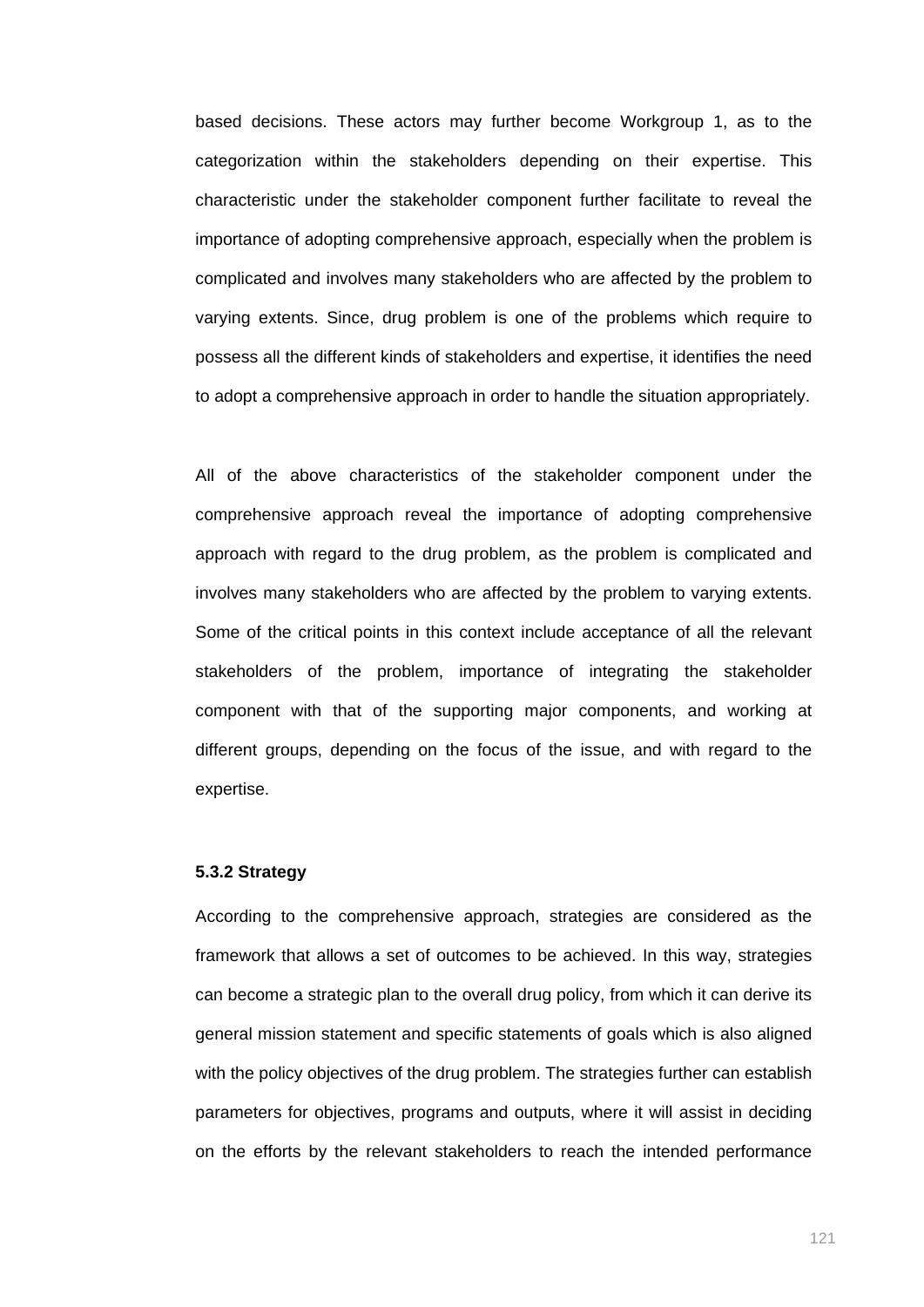targets. The sequence of actions initiated from the strategic plan therefore ensures that it is not only formulating some strategies intended to control the drug problem, but it is also providing all the necessary guidelines for executing the plan in order to ensure that the strategies are attended effectively. This is in terms of providing what the strategies want to achieve, outlining the kinds of programs that has to be executed with regard to the strategies and also providing the intended performance outcomes. By doing so, the stakeholders responsible for undertaking the strategies will be aware of their intended efforts to be used in executing the strategies. Since the drug problem is a complicated, multi-faceted, multi-agency issue, it is necessary to formulate the blueprint of actions required for the problem. This is because it will assist in attending the problem cohesively and comprehensively: which then will avoid any chances of leaving important components behind; become aware of the consequences if one fails to undertake their strategies appropriately; and also to identify the importance of working cooperatively and collectively as the blueprint will identify how the individual actions merge to achieve the specific goals identified under the different strategies in align with the policy. In this stance, the strategy component appeals the drug policy to undertake the comprehensive approach as it covers the problem in a planned, cohesive manner, which limits the possibilities for errors in the current efforts to control the drug problem.

Apart from the relationship within the strategy component, it is to be noted that strategy formulation as was mentioned under the stakeholder component, is a result of varying activities undertaken by the stakeholders. These may range from problem identification, strategy development, work allocation, evaluation of the strategies, to reconciliation of the actions with that of the budget. In this stance, it provides the view, how the strategy component must be integrated with the rest of the components in the framework identified in the comprehensive approach.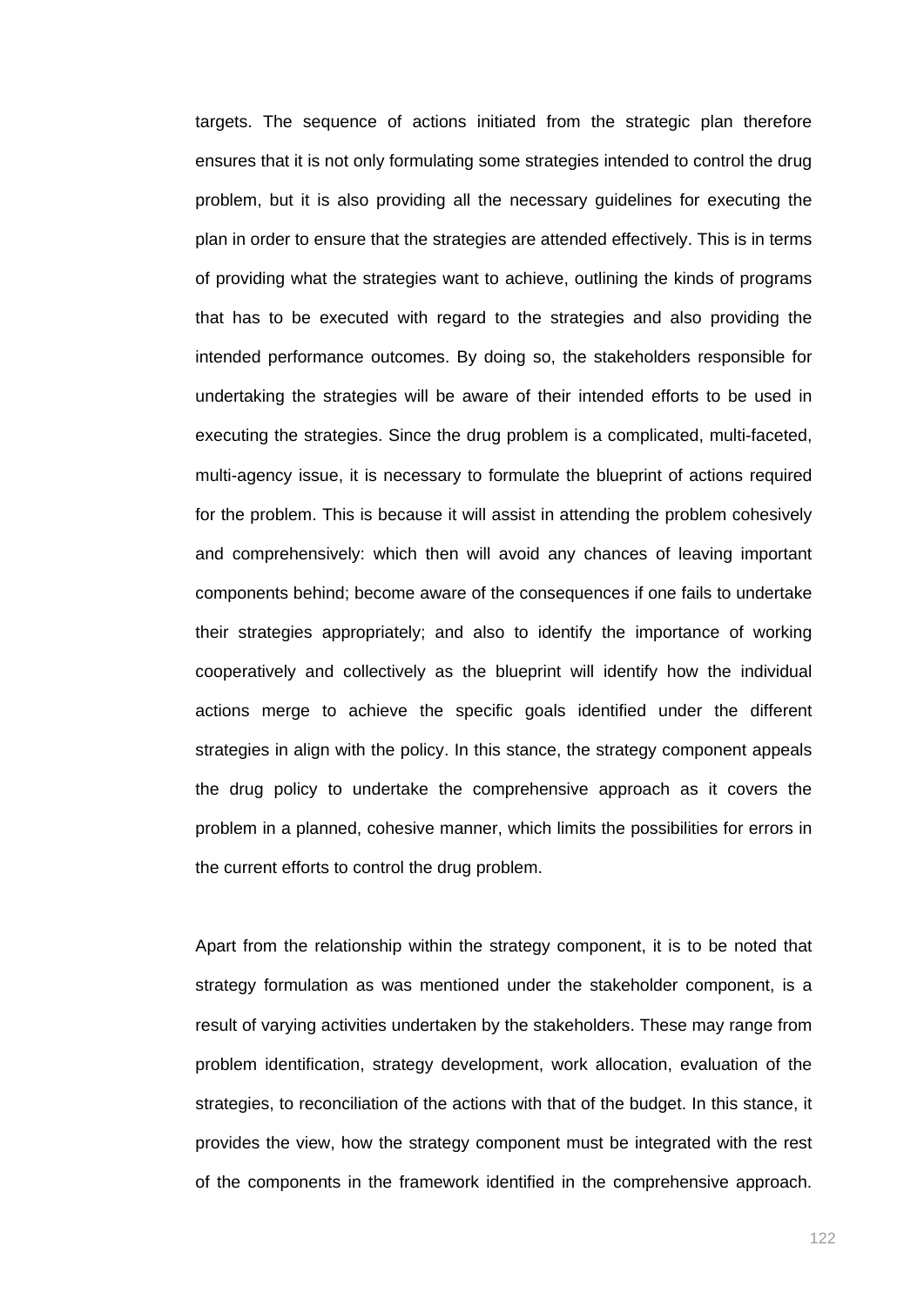According to the framework of the comprehensive approach, strategies are formulated by the stakeholders, and it receives the necessary budget as to their request to produce outputs while the monitoring and evaluation component measures the extent to which the strategies perform and this information is to be utilized in the strategy component in maintaining, revising or formulating new strategies. The relationship between the strategy component and the rest of the components in the comprehensive approach further can be viewed in the following figure (Figure 8). Intended outcomes are not possible without receiving proper inputs to the efforts taken towards the problem. Since the theoretical

framework emphasize in having the relevant budget, information from the monitoring and evaluation and the stakeholders' energies in formulating the strategies, it is to be noted that these three



*Figure 8: Theoretical framework showing strategy interactions / relationship with the rest of the* 

components comprise of the very basic requirements of any strategy or intended action. In this stance, there is no doubt that it is essential to have the mentioned three components ready in deciding on the actions towards the drug problem.

As the strategy formulation under the comprehensive approach, intend to start from the big picture to the lower tail, it identifies the need to incorporate all the relevant stakeholders in the field to collectively make decisions. This is to avoid any discrepancies that may arise in strategy formulation due to the strategies been formulated independently from each of its stakeholders. As a result, the collective nature of decision making, may act as a mechanism to overcome any organizational inertia both in terms of formulating effective strategies as well as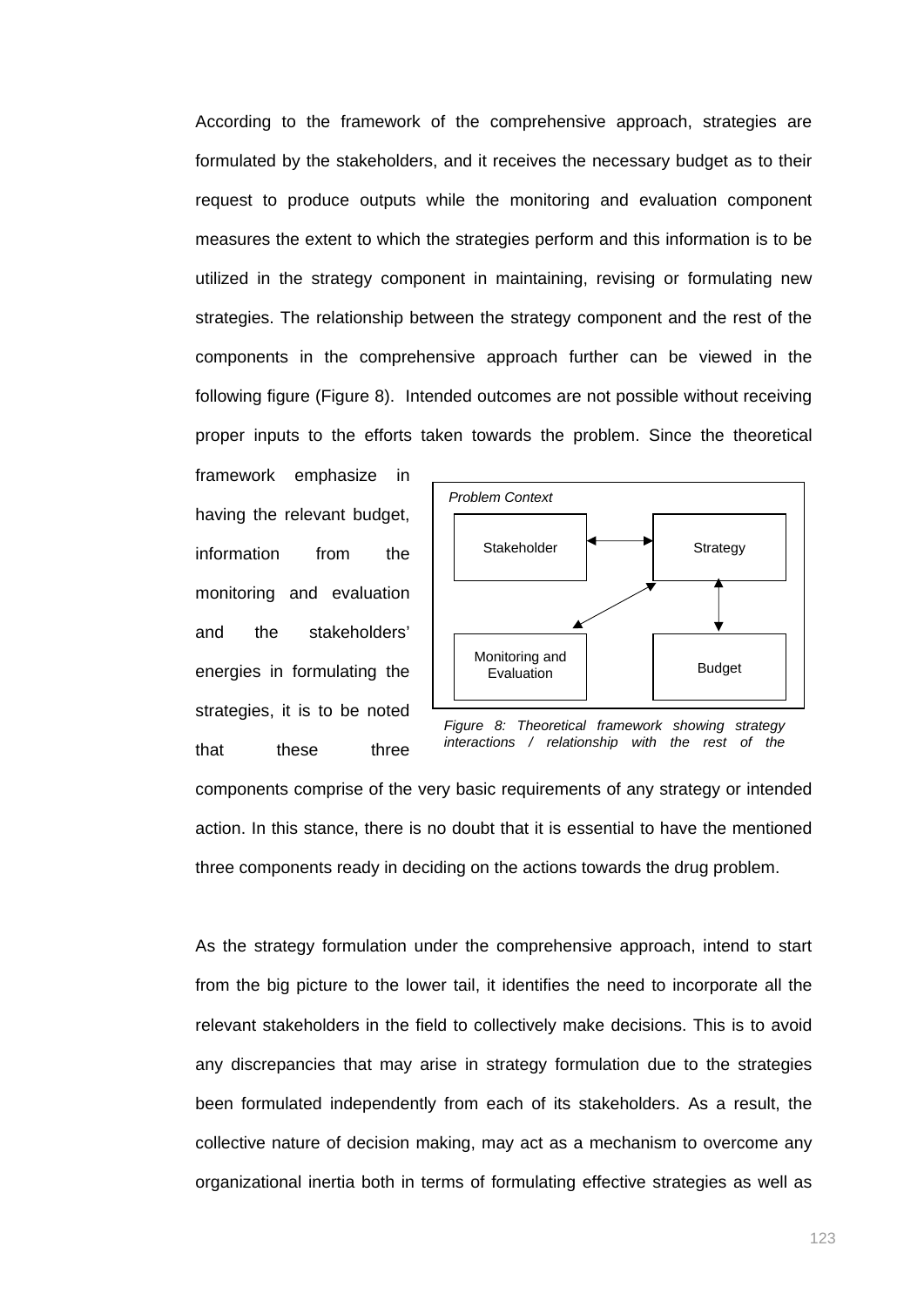executing them in the most efficient and effective manner. In addition, it further gives rise to overcome instances of underperformance, parochialism, etc. as the collective nature of the decisions reconcile the actions of the different agencies and poses the importance of not failing to undertake the actions as is prescribed in the work plan. This is because, failure to undertake the task to the expected level may hinder the consequent activities or the objectives that the task intend to contribute, consequently jeopardizing the whole system or efforts taken to control the problem. The collective, integrated nature of decisions being made further frees the actions from political interest, as it would be difficult to amend one element without affecting another. Accounting on the plus-points of possessing integrated form of strategy formulation further provides the need to incorporate such a system in the drug problem, due to the seriousness of the problem and the large area that it needs to cover. However, care must be taken to deal with the integrated aspect of the component, as it may act negatively when a need arise to change any of the elements at once. Therefore, it is essential that the whole system to work proactively to address any such issues before hand.

As to the above characteristics of the strategy component under the comprehensive approach, it identifies several occasions that the component can effectively assist in dealing with the drug problem. These include the strategy component being able to provide a comprehensive plan of action which guides individual actions of the each of the stakeholders together with the efforts required from them to action accordingly; the strategy component being able to emphasize to have the necessary resources (in terms of information, budget, and energy) to formulate the strategies and execute them; and the strategy component being able to avoid discrepancies in the actions undertaken by each of the agencies due to the compacted, integrated nature adopted by the strategy component. These occasions further identifies the need for the strategy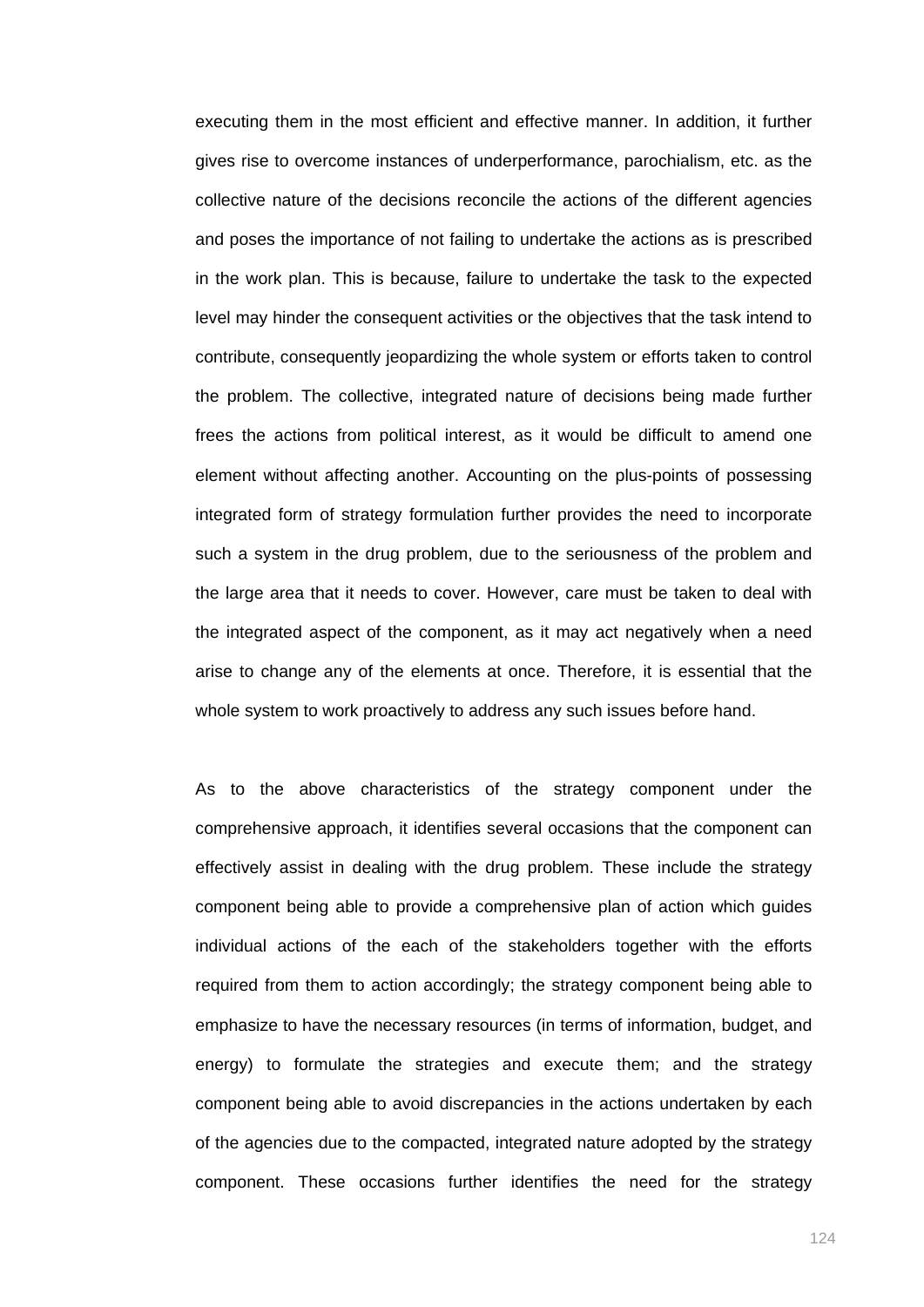component to be well-planned, proactive and comprehensive in nature (both within and with outside components) in the course of addressing the drug problem, all of which acting positively in contributing to effectively deal with the drug problem.

#### **5.3.3 Monitoring and Evaluation**

According to the comprehensive approach, monitoring and evaluation intend to focus on the results, outputs and outcomes of the programs and the objectives identified by the strategy component. In this way, it can be said that strategy is the means by which results are achieved and monitoring and evaluation is the means by which strategy is refined, abandoned or the need to develop new strategies are felt. The monitoring and evaluation therefore becomes a critical component as it offer transparency, accountability and validity on the part of the strategies undertaken, funds-raised, and other resources used in the actions taken towards a problem. In other words, it is vested with the responsibility to examine, research and report on the current actions as well as suggest alternatives with regard to the findings. This in turn would assist the strategy component to decide on whether to continue, abandon or adopt new strategies before it is too late in the course of addressing a problem. Same is the case with fund-raising and also with regard to obtaining resources to undertake specific actions. Due to the huge responsibility vested onto the component, it is important that the component to be always active, up-to-date and flexible in undertaking different kinds, extents of monitoring and evaluation of the actions undertaken towards the problem. Referring to the ways and means, the monitoring and evaluation component under the comprehensive approach contributes to the success of the strategies, fund-raising and obtaining support resources, it is important that the drug policy to adopt such an approach as it will assist to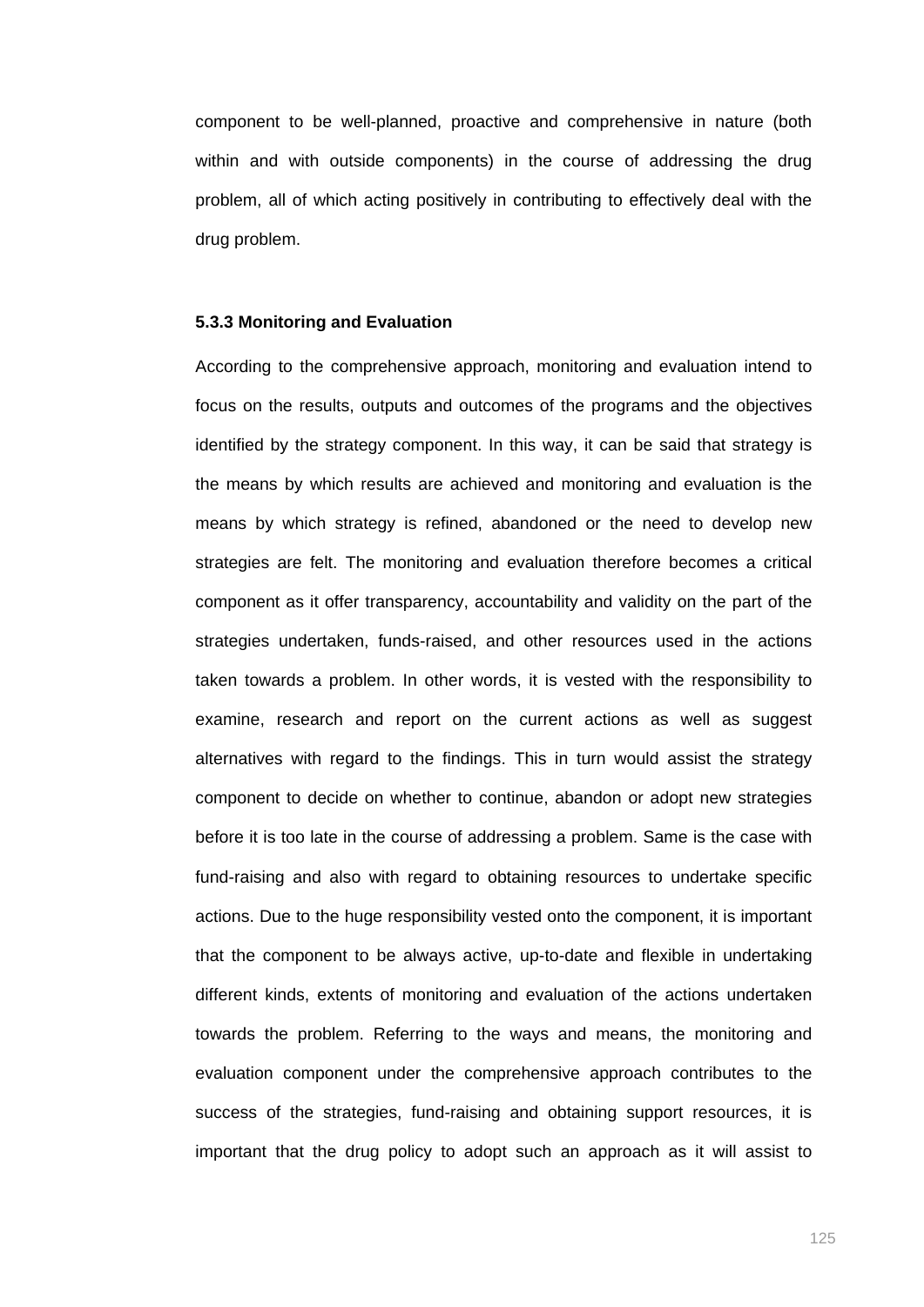maintain the strategies or actions to the current needs and development of the problem without fail.

As that of the previous explanation, the monitoring and evaluation component also requires to work in line with the rest of the components in the comprehensive approach. In this aspect, providing information on the outcomes of the strategies to the strategy component can be one way of integrating with that component. Similarly, because the strategy component has already incorporated the parameters of programs and objectives, the monitoring and evaluation component can accept those parameters, to avoid any inconsistencies in the measurements undertaken – this action therefore can become an input from the strategy to the evaluation component. On similar grounds, monitoring and evaluation receives budget upon request to conduct the research, while it provides information on the effectiveness of the strategies to all the stakeholders at large, at the same time the stakeholders being the actual people who undertakes the component. The monitoring and evaluation component therefore can act as the link that makes all other components to take utmost efforts on their part, as it operate in the form of reporting the successes as well as the failures of the efforts undertaken with regard to a problem. In this context, it identifies the need to adopt the comprehensive approach in the fight against drugs, as the evaluation component identifies how effective or ineffective the current efforts are towards the problem. However, it is to be noted that evaluation component cannot be achieved successfully without proper support from the rest of the components in the comprehensive approach. Thus, it provides the need to incorporate and integrate all the components that support the monitoring and evaluation component, as well as for them to be provided on a timely and effective basis, as it is among the core apparatus to the success of the strategies.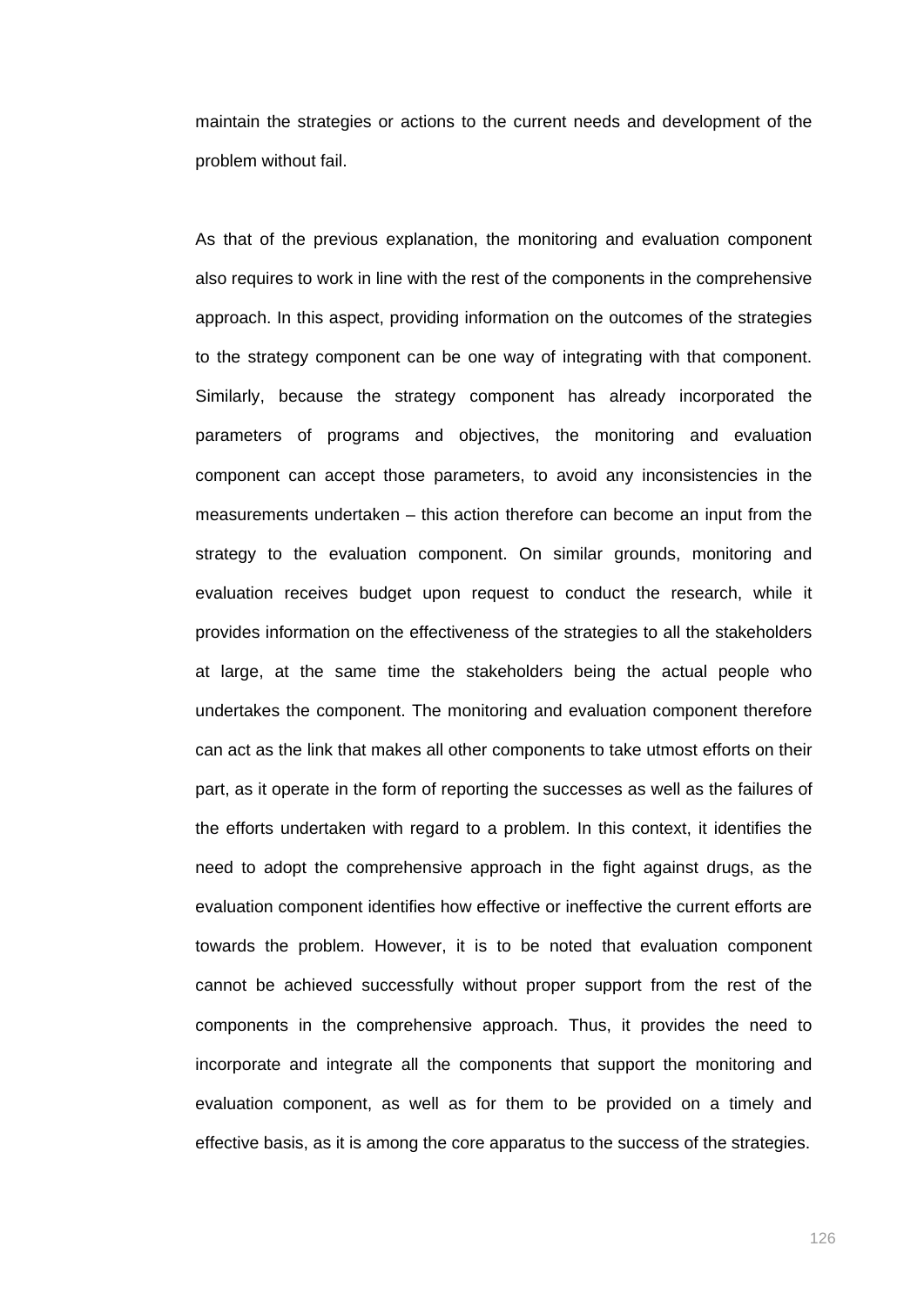As the core objectives of the monitoring and evaluation component is to provide up-to-date precise information to refine the strategies in accordance to the needs and developments in the arena, the component under the framework of comprehensive approach definitely will assist in effectively dealing with the drug problem. This is because, as to the core objective of the component, it will exact any problem(s) that may arise within the current strategies, the new developments in the arena and any change in expectations and attitudes of the stakeholders towards the problem. And because the drug problem is a dynamic issue, it requires close supervision of the issue to avoid any delay in action as to the critical nature of the problem.

# **5.3.4 Budget**

The budget component in the comprehensive approach can be referred as the component which supports the processes related to the appropriation and allocation of resources. In this context, it could be said that without the budget component, it would be impossible to execute any of the strategies or the evaluations, consequently collapsing the whole system. As to this phenomenal characteristic, budget is also considered among the core components in the comprehensive approach which leads to successful outcomes. With regard to the importance given to the budget component, it is essential that it poses reasonable procedures to budget allocation in order to avoid any misrepresentation of budget on any area. One of the appealing methods that can be used under the comprehensive is to have a central budget system. According to this system, the government allocates a set budget to attend a specific problem, while the individuals at the strategy formulation will be responsible for allocating the different portions of budget to the different strategies identified. With regard to the stand taken towards strategy formulation in the comprehensive approach,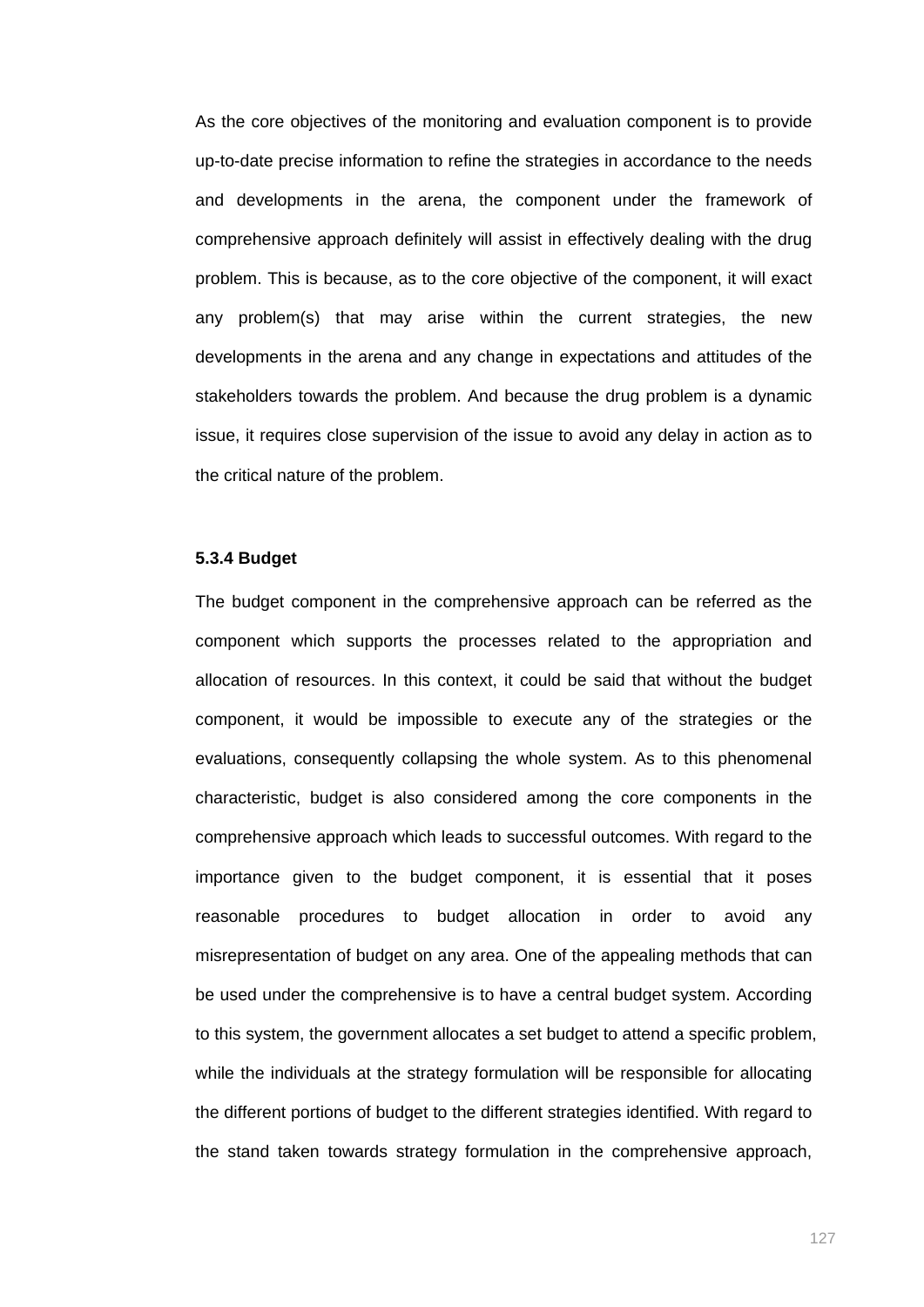adopting a centralized budget system becomes more appealing than any other system for the component. This is because, as the strategy component emphasizes to formulate the strategies with full detail of plan of action, it will require them to identify the budget for each of the actions. In this context, if they are aware of the total budget figure, they would be more confident in formulating the strategies whereby prioritizing them and allocating the relevant budgets, as they are aware of the fact that it is unlikely the budget figure will change. It is also to be noted that apart from the other kinds of budget allocations, the centralized budget system provides more flexibility in shuffling the budget among the different programs depending on the need and urgency of the matter. However, no matter which system is used in budget allocation, if one adopts a comprehensive approach the positive consequences attached to collectively attending the budget will be captured. This can include flexibility in shuffling the budget; prioritize programs depending on its importance; more transparency in budget allocation, dissemination and reallocation; and easy to handle budget-related quarrels if any. In addition, since the comprehensive approach will emphasize on consensus based decisions on the budget, the system becomes more appealing as it minimizes the instances for political interests and corruption to succeed. Furthermore, if the budget is to be handed over to the stakeholder group responsible for strategies or to an authority identified within the comprehensive approach, then it provides better opportunity to liaise with non-governmental organizations to obtain financial-aid for under-budgeted programs that are also crucial to be conducted. This is because, since the institution or the group under the comprehensive approach will be have the full information on the necessary actions required to undertake and the probable actions that may add to the results of the actions, they will be able to convince the non-governmental organizations to raise funding for those actions. In this context, with regard to the budget component within the comprehensive approach, it definitely identifies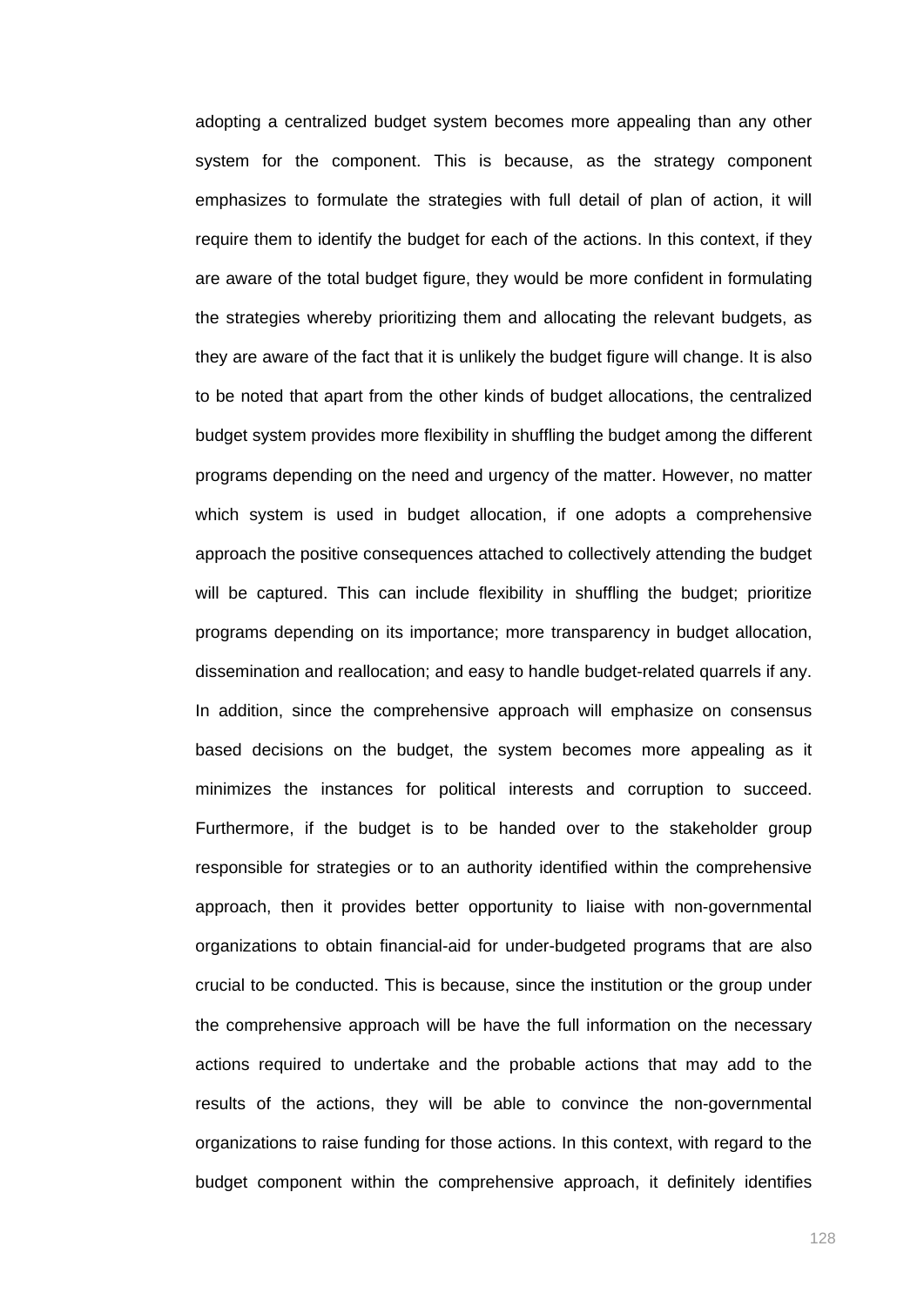promising grounds that the strategies will be attended successfully. In this regard, taking the pros of the budget component under the comprehensive approach, it identifies the need to adopt such an approach to effectively handle the problem with utmost efforts that it can take.

With regard to the integration feature of the comprehensive approach, the budget component is also required to integrate with the rest of the components in the approach, in order to achieve successful outcomes. In this way, the budget component accepts the cost parameters identified and requested by the stakeholders in order to undertake the strategies as well as the monitoring and evaluation function. In addition, it also receives information on the performance of strategy from monitoring and evaluation component, which would act in terms of achieving transparency in the system, as the budget has to be aware of how their funding is been utilized. Furthermore, budget component provides guidance to the stakeholders in the formulation of strategy as well as the resources necessary to implement strategies. As to the compacted nature of the components in the comprehensive approach, and more specifically with the budget component, it reveals a failure in the system at any point will hinder the whole system, thus urging it to be intact in the course of addressing the problems. Thus, it is important for any problem, including the drug problem to adopt the comprehensive approach to be aware of its key components and their relationships with each other, in order to organize mechanisms to make the best out of the situation.

As the objective of the budget component is to support the processes related to the appropriation and allocation of resources to the specific actions planned for execution, the component definitely will assist in effectively dealing with the drug problem. This is because, as the drug problem requires a whole sum of finance to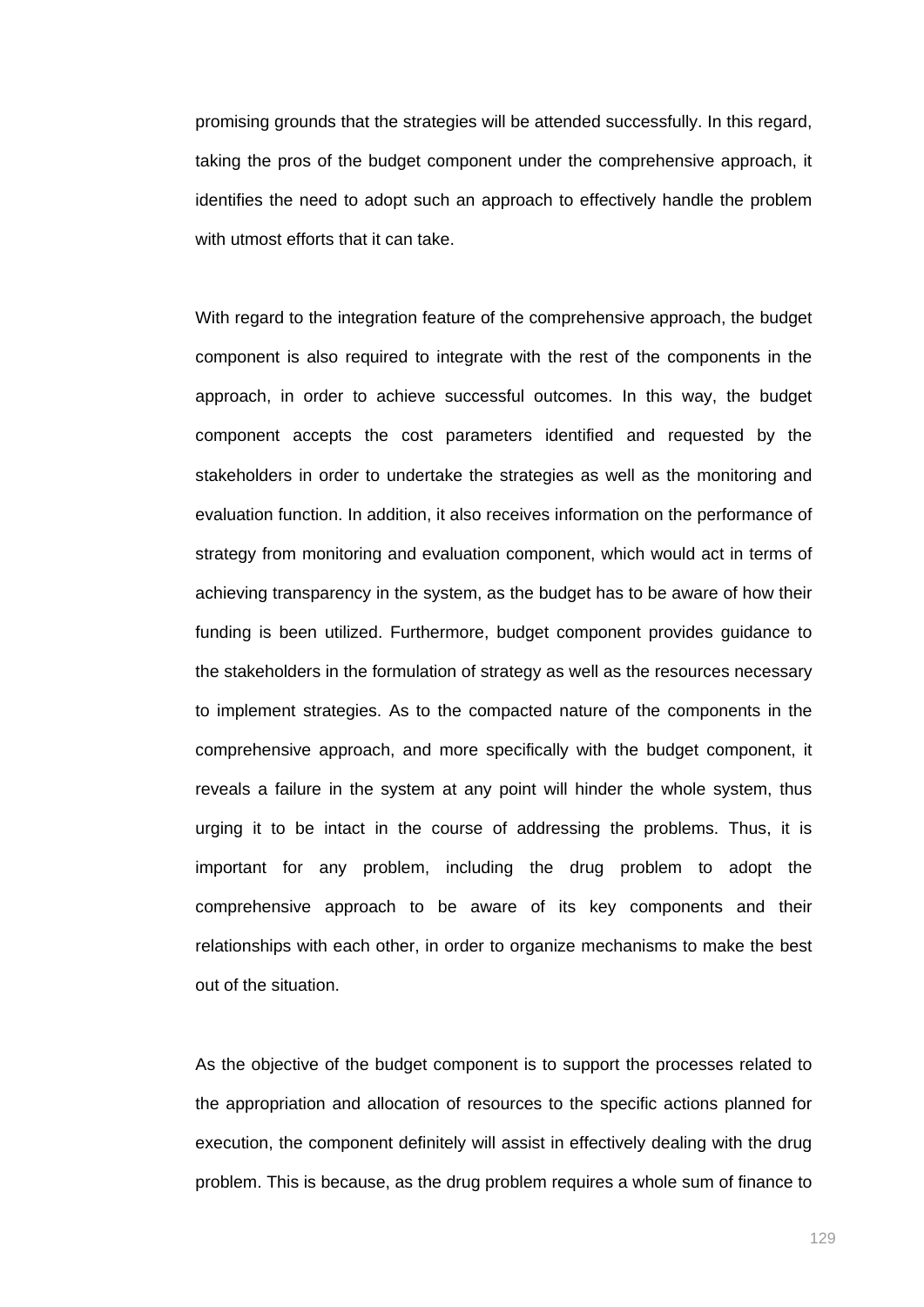support its activities (such as maintaining the services at prisons, undertaking treatment and rehabilitation etc.), adopting the comprehensive approach therefore eases the problems associated with the budget, as it identifies better ways to allocate and distribute budget, makes it easier to raise financial-support from non-government organization to fund under-budgeted programs, and introducing transparency and avoiding misuse on budget related issues.

As to the above account in providing a detailed view on how the comprehensive approach can assist in effectively dealing with the drug problem, it identified varying promising characteristics that could have been adopted in attending the drug problem. These include identifying the need to allow participation of all the stakeholders in problem-solving, categorizing them into varying groups depending on their area of concern and their expertise, devising the strategic plan for actions that need to be taken, establishing parameters for objectives, programs and outputs identified in the strategic plan, providing appropriate budget to carry out the actions identified in the strategic plan, and stressing on strict monitoring and evaluation of the strategies identified in the strategic plan. In addition, the comprehensive approach also emphasized to take comprehensive, compacted and cohesive stance to each of its actions. This include integrating the key components of the efforts (in this paper, the stakeholder, strategy, monitoring and evaluation, and budget), integrating the elements under each of the key components, promoting consensus based decision making, and also identifying the need to have a strong leadership role to bind and guide the activities of the whole system. These characteristics further portrays that the comprehensive approach tries to capture the problem from the broad perspective, as it tries to apply the holistic stance from the beginning to the end of the actions taken. Referring to this fact and the positive reasoning provided with regard to each of the characteristics therefore identifies the significance of adopting a comprehensive approach to fight against the drug problem faced by the world at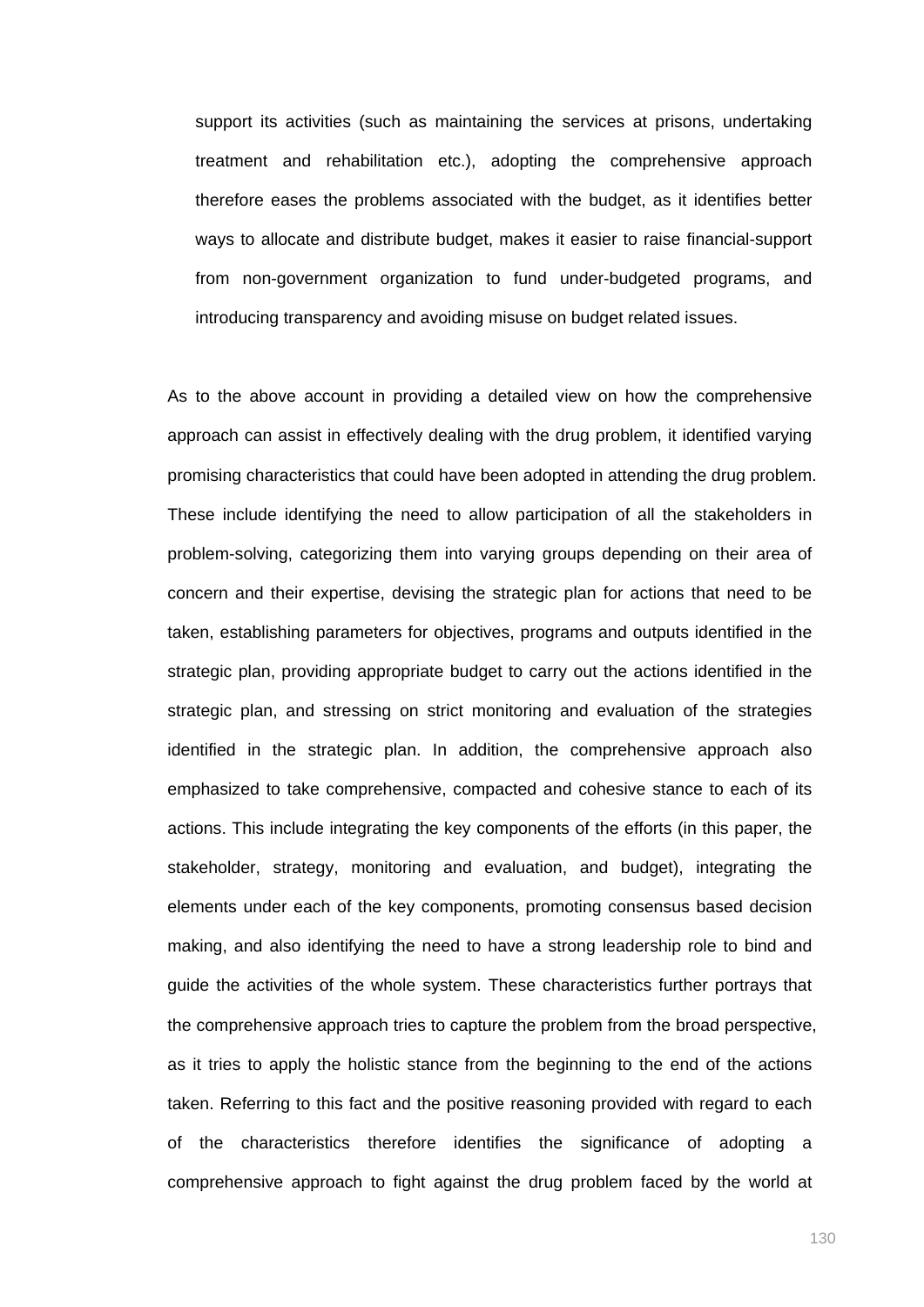large. This is because, as the drug problem is a multifaceted issue, escalating with speed, while the future of the problem is unknown, it becomes essential that the problem to be addressed comprehensively, cohesively and at multi-agency level in order to action it without fail, with full information, resources and budget.

Since the above mentioned thoughts regarding the comprehensive approach to attain the drug problem is not unfamiliar to the case of the Maldives, it becomes essential that the Maldives also takes such an approach to its escalating drug problem. In this aspect, with regard to the findings of chapter four and the analysis made on the first part of this chapter, it clearly identifies that the Maldives currently undertakes a fragmented, ambiguous and a reactive approach to attend the problem. This is because, it identified that each and every agency responsible for the different strategies works in isolation with each other, thus separating all the crucial functions necessary for effective outcomes. In addition, the analyses further identified that the efforts undertaken by the Maldives failed to possess most of the characteristics emphasized by the comprehensive approach. The analyses further identified that it failed to encourage participation of all the relevant stakeholders, failed to develop a comprehensive plan of action, failed to stress on the monitoring and evaluation component as well as it failed to provide appropriate budgets to the actions identified. Since these failures being vested at the core of the comprehensive approach, failure to adhere to them definitely would lead the current system undertaken by the Maldives to work inappropriately, as the system may not have the real focus that it needs to possess. Moreover, it is to be noted that the failures identified with regard to the drug problem may be accrued to the fact that the current system undertakes a quick-fix approach, which ignores the totality of the problem, while attempting to develop reactive solutions to the problem. In this stance, it can be said that quick-fix approach is to be held responsible for the failure in attempting the root-causes of the problem, together with customizing the problem to the country context. However, no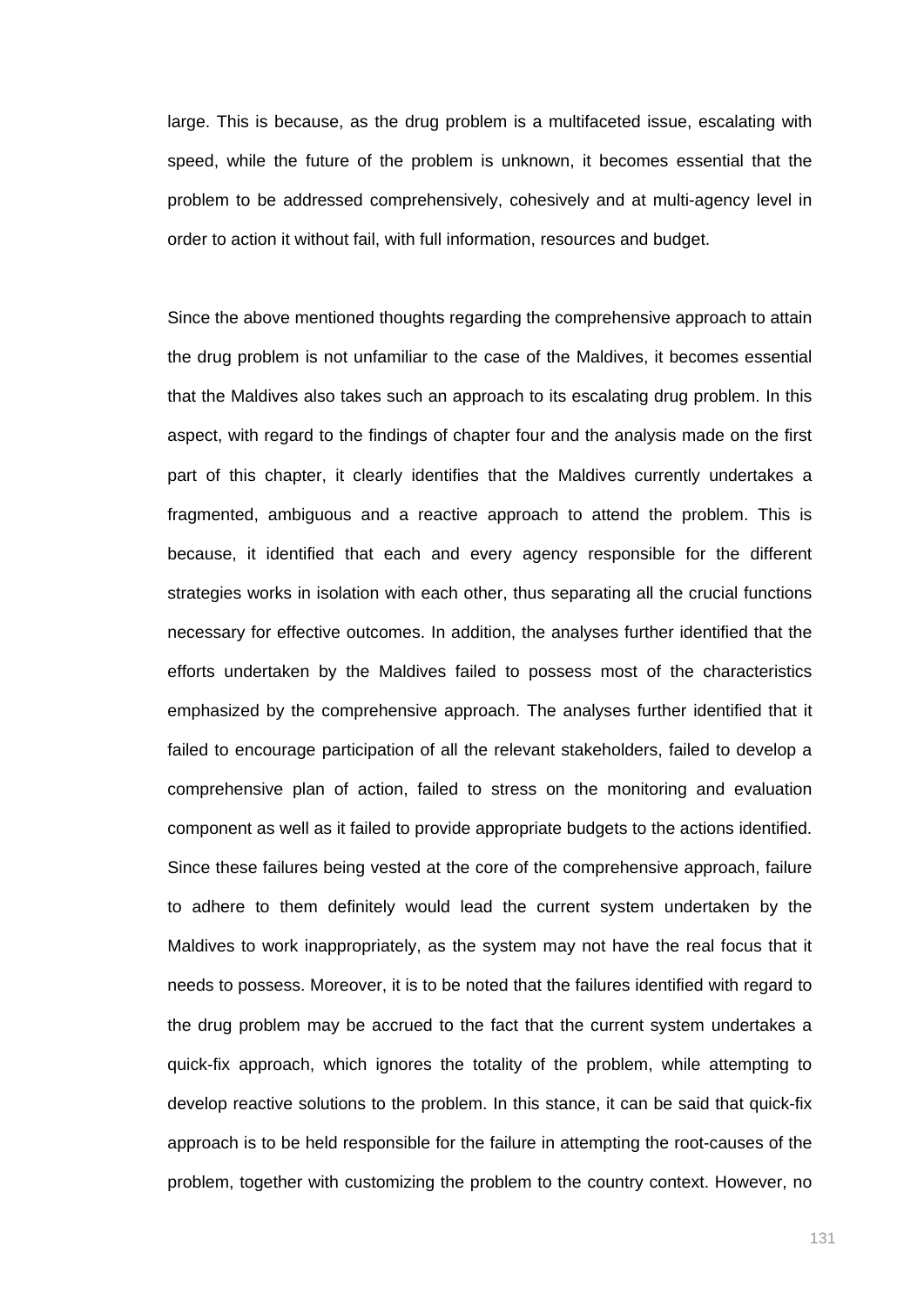matter what causes the loopholes in the current efforts, it is essential that the Maldives to pursue a comprehensive approach even from the very moment itself due to the reasons mentioned above and also because it provides the grounds to address / prevent the existing loopholes in the drug situation. This may range from attending the problem with a new look, approaching the problem in a comprehensive manner with full information and resources and also providing the grounds to accommodate newly adopted thoughts such as the decriminalization or legalization thought on the problem.

Thus, taking the above account into consideration, it can be concluded that the comprehensive approach provides varying appealing characteristics that can be used in effectively and efficiently dealing with the drug problem. And because of the fact that the Maldives is a small developing country, with limited resources and possessing an increasing trend in the drug situation, it is essential that it undertakes an approach or a mixture of approaches that could effectively handle the problem effectively. More specifically, since the comprehensive approach aims to capture the problem from varying dimensions, it is essential that the Maldives to undertake such an approach to address the drug problem effectively

# **5.4 CONCLUSION**

Taking the above account into consideration in analyzing the loopholes in the current efforts towards the drug problem in the Maldives, the first part of this chapter identified the loopholes in chapter four is composed of seven main areas. These areas include, actions being taken in isolation from the actual problems, actions being taken away from its context, failure to take proper strategy development mechanisms, absence of appropriate stakeholders participation, lack of emphasis given to monitoring and evaluation component together with pursing inappropriate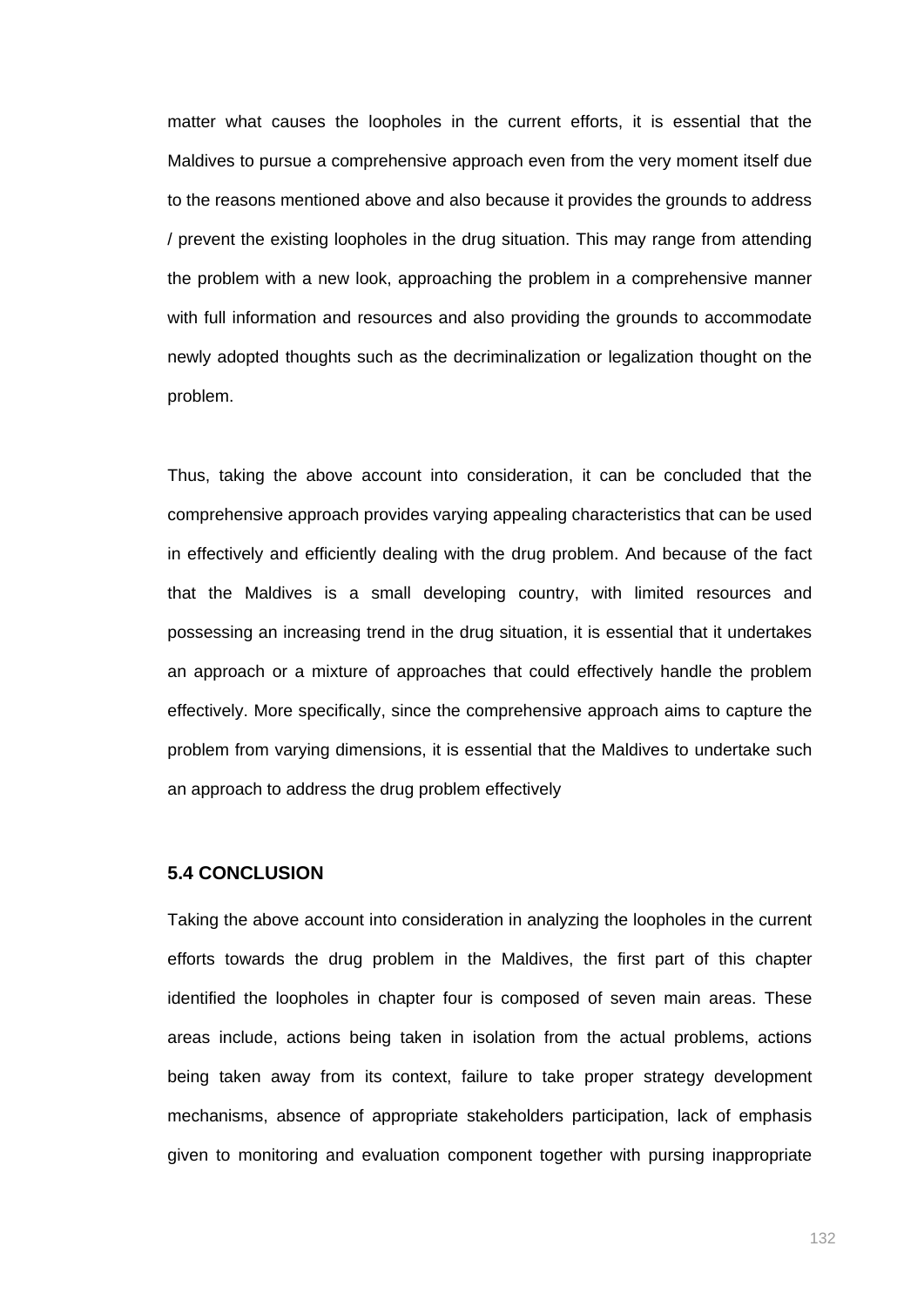budget allocation and management mechanism, and also the lack of integration between the core components required to action the problem. These seven problem areas were then identified to have a resemblance to the failure to achieve the core objectives of the comprehensive approach. In this aspect, the second part of this chapter provided a detailed explanation on how a comprehensive approach can assist in effectively dealing with the drug problem of the Maldives. Likewise, it provided all the necessary answers with regard to each of the components of the comprehensive approach, accentuating on the importance of adopting the approach. This section further concluded that the comprehensive approach provides varying appealing characteristics that can be used in effectively and efficiently dealing with problems, and more specifically dealing with the drug problem. And because the drug problem in the Maldives is increasing gradually and the current efforts undertaken to control the problem is not effective, it is essential that the system adopts a comprehensive approach as it provides more appealing grounds to address the drug problem.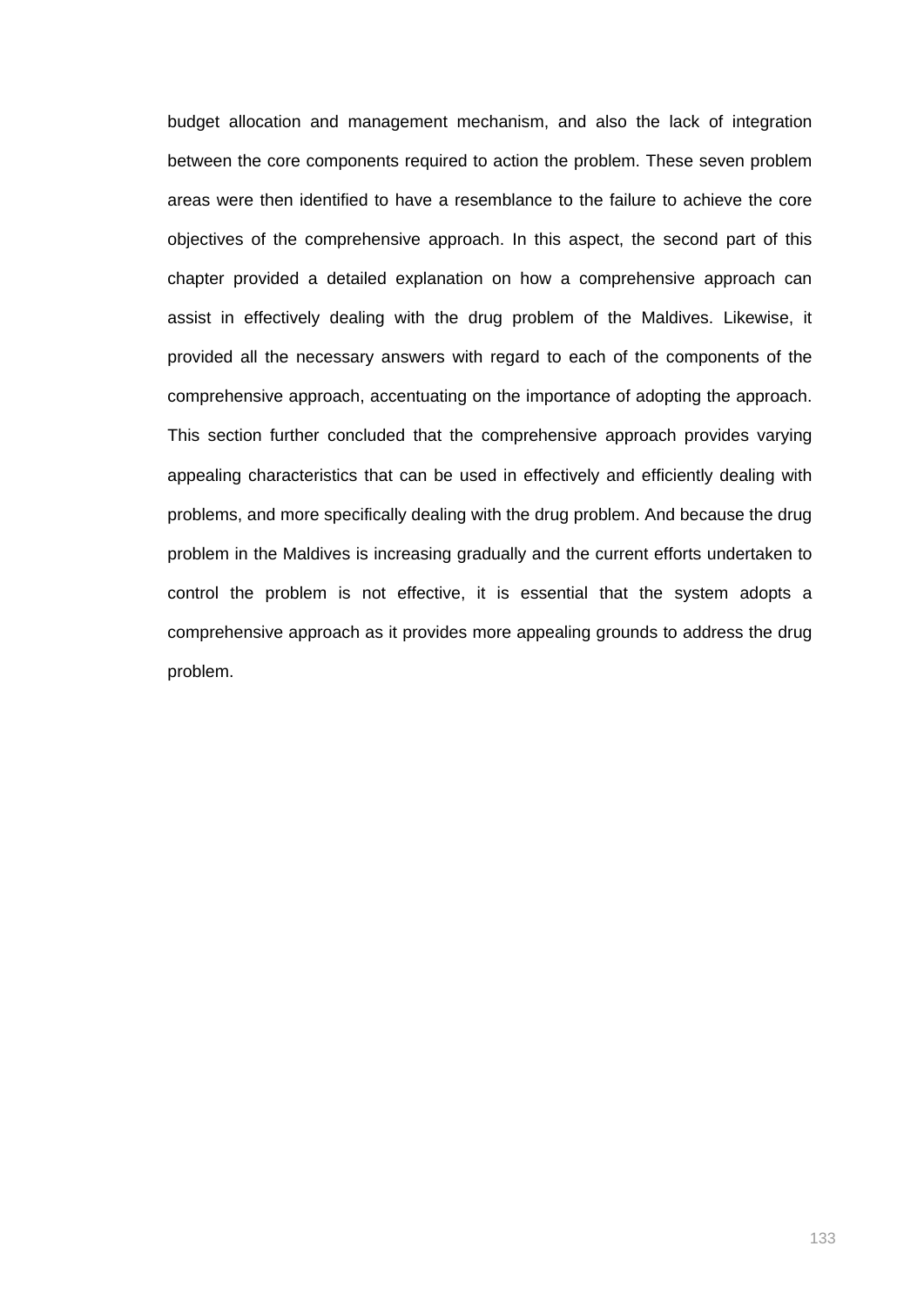### **CHAPTER SIX: CONCLUSION**

#### **6.0 CONCLUSION**

The main objectives laid out in the beginning of this study was to examine the current drug policy of the Maldives and explore the reasons why the Maldives was unable to attend the drug problem effectively as the country is currently undertaking the most widely used drug strategies in the world. Upon discovering the reasons for the failure of the current efforts to fight against the drug problem, the study aimed to identify and suggest a policy framework that is best suitable to the Maldivian context with regard to the drug problem. In the course of achieving these objectives, data were collected from different sources including interviews with key stakeholders of the problem, conducting a public opinion telephone survey to the general public and reviewing relevant literature on the subject matter. In this stance, this chapter aims to review the key findings from the previous chapters with regard to the objectives of this study.

Analysis on the public opinion survey on the effectiveness of the current drug policy of the Maldives clearly revealed that the public are contented with the current policy, its approach and its strategies used to control the drug problem in the Maldives. However, the respondents claimed that the efforts undertaken by the relevant agencies in enforcing these strategies are ineffective. This contention was further backed by the interviewee respondents, who are the experts in the field. According to these two groups of respondents, some of the major problems identified in the current drug strategies include, the poor conditions at the prison, too strict punishments for the drug-related activities, deficiencies in undertaking effective law enforcement, under utilization of the DRC, problems associated with DRC referral system, lack of spirituality in the treatment facilities, ineffectiveness in delivering the correct message to its recipients, the ineffective system used in the supply disruption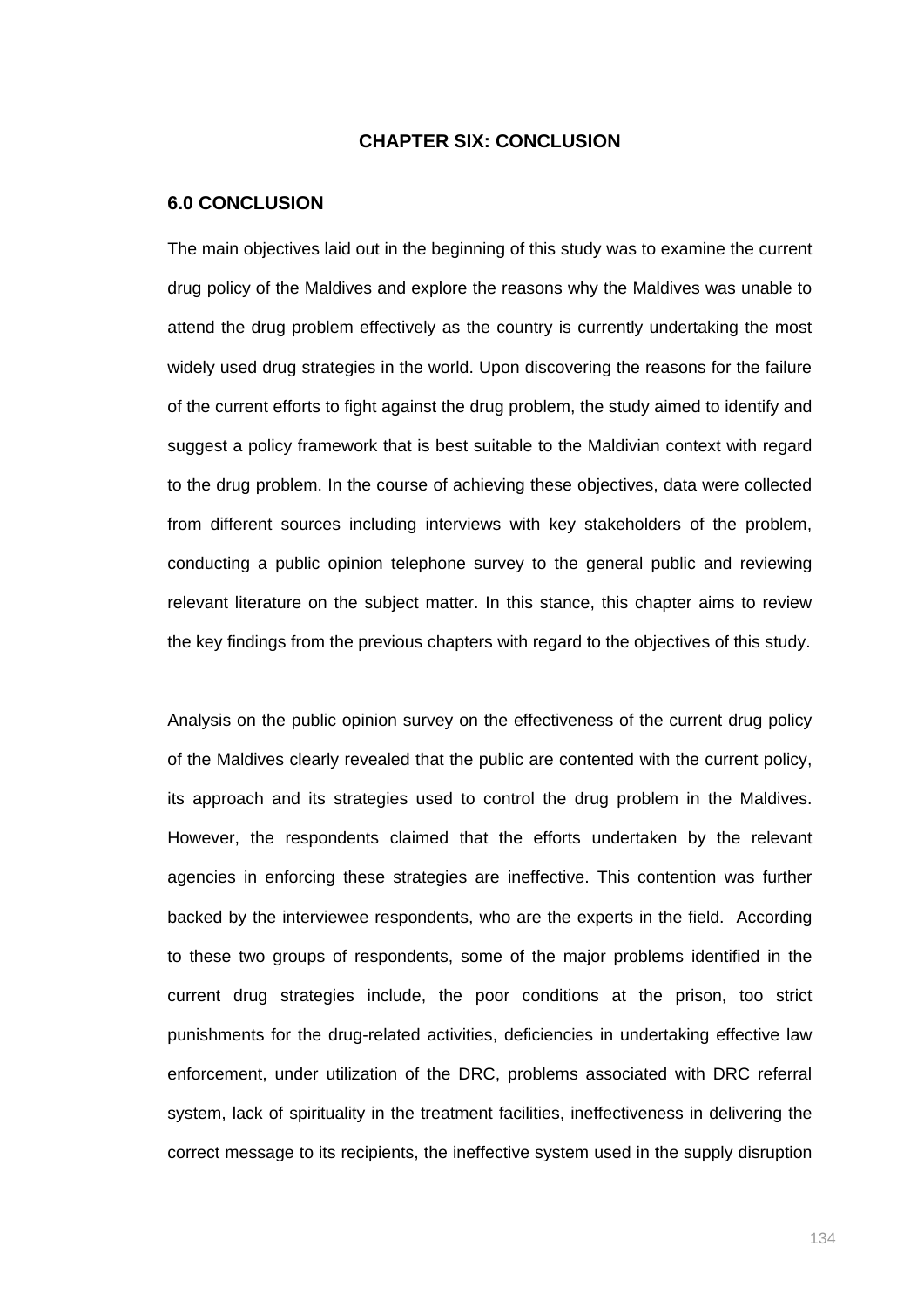and the failure to halt the new channels of imports. Apart from these, the respondents further identified that the current system lacks necessary stakeholder participation, a blend in the strategies and stakeholders, a balanced approach towards the problem, a proper evaluation mechanism, an appropriate budget allocation and management system and the leadership function. Despite the fact that the respondents of survey stated that the current efforts are ineffective, when they were questioned about the ideal policy that they want to have with regard to the drug problem, it is surprising to note that majority of the answers were towards having the same strategies, however with better efforts and amendments made to the strategies and its actions. This analysis further proved that the current strategies are effective, however the efforts undertaken to execute the strategies are ineffective.

Based on these findings, this study further moved to analyze the reasons for the problems identified by the respondents both in the survey questionnaire and also in the interviews. The analysis revealed that the key problems associated with the current loopholes in the existing system in the Maldives is due to the fact that the actions are taken in isolation to the real problem and its context, failure to possess proper strategy development mechanisms, absence of effective stakeholder participation, and lack of emphasis given to monitoring and evaluation component with that of inappropriate budget allocation and management mechanism. And most importantly, the analysis also identified that the current system lacks the integration between and among the core components that are required in the attempt to fight against the problem. These problems were then identified having an inclination towards the failure to possess the core objectives of the comprehensive approach that is pursued in the current drug policy arena. Thus, a need was aroused to verify how a comprehensive approach could assist in achieving successful results in the fight against drugs and more specifically in the Maldivian context. In this context, the comprehensive approach was explored with regard to the drug problem in the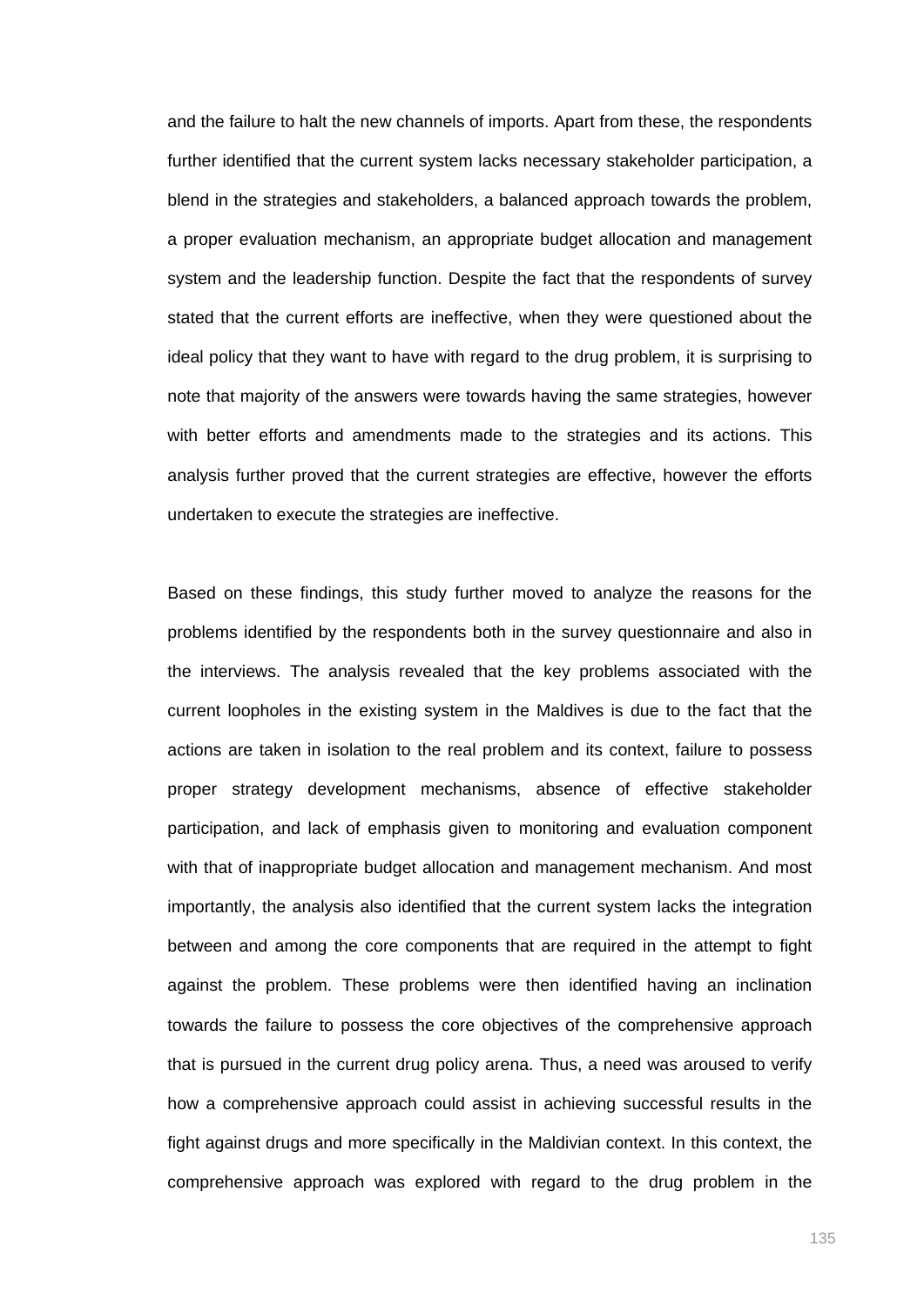Maldives. And this investigation provided varying appealing characteristics that can be used in effectively and efficiently dealing with the drug problem. This include the need to possess all the relevant stakeholders in the problem, possess effective strategy formulation mechanisms whereby emphasizing on all aspects of the problem, its strategies, options, targets, and undertaking effective monitoring and evaluation together with the provision of appropriate budget for the problem. Most importantly it identifies the need to integrate the said components as it is believed that none of the components can work independently from each other. In this aspect, it states that unless, otherwise the above mentioned points are understood and adhered to the very depth, the negative consequences that are prevalent in the current situation would not gain winning results. Therefore to succeed in the utmost efforts taken to control the drug problem in the Maldives, the study claims that it is necessary that it takes a comprehensive approach to its actions.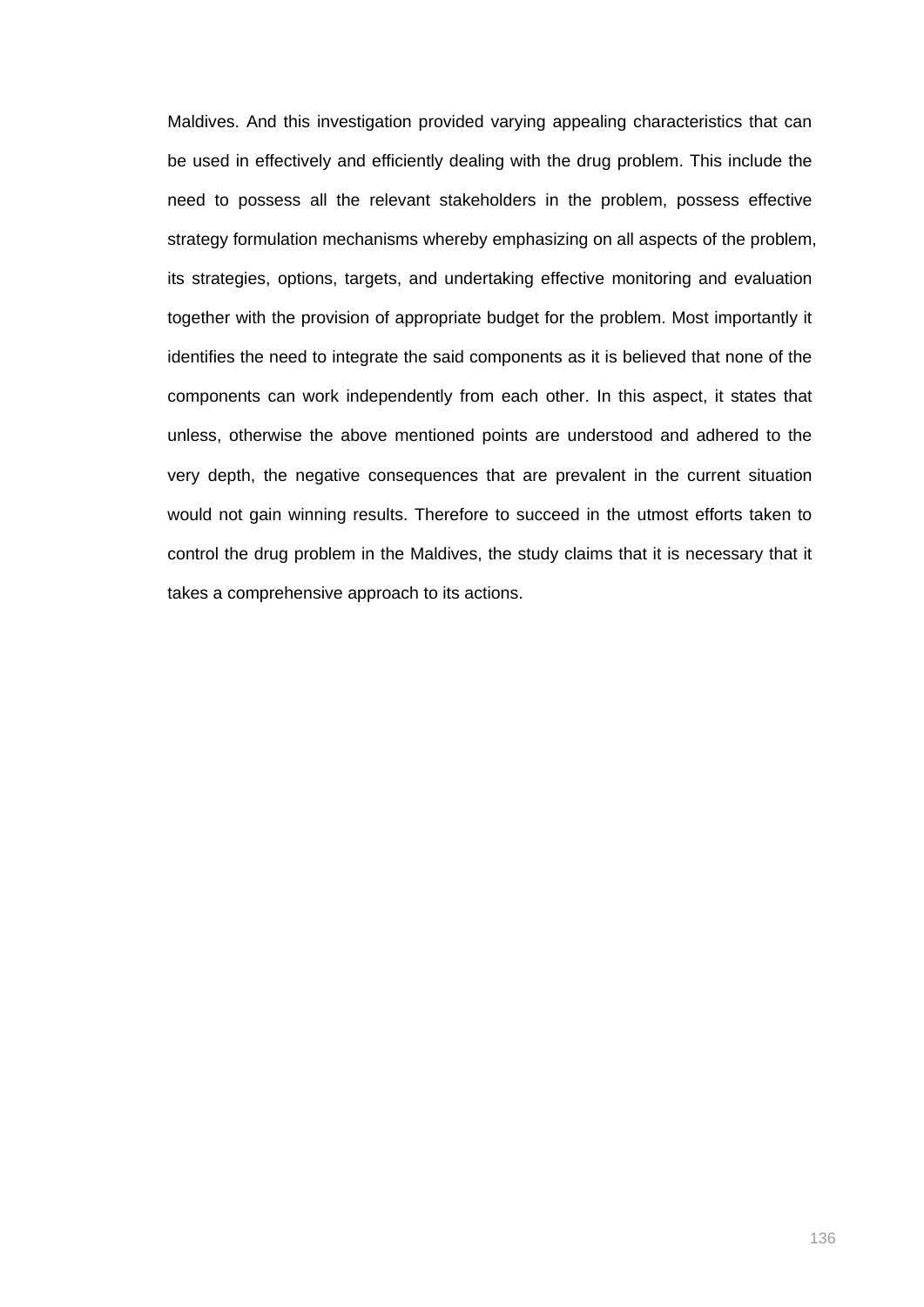### **7.0 BIBLIOGRAPHY**

- Abandinsky, H. (2008), *Drug Use and Abuse: A Comprehensive Introduction*, 6th Edition, United States, Thomson.
- Aoyagi, M. T. (2006), "*Beyond Punitive Prohibition: Liberalizing the Dialogue on International Drug Policy*." Journal of International Law and Politics 37(3): 555-611.
- Barbour, S. (2000), *Current Controversies Drug Legalization*, San Diego, CA, Greenhaven Press, Inc.
- Bausch, K. C. (2002), "*Roots and branches: a brief, picaresque, personal history of system theory*." Systems Research and Behavioural Science 19(5): 417-428.
- Birkhead, G. S., Klein, S. J., Candelas, A. R., et al. (2007), "*Integrating multiple programme and policy approaches to hepatitis C prevention and care for injection drug users: A comprehensive approach*." International Journal of Drug Policy 18(5): 417-425.

Bonoma, T. V. (1985), "*Case research in marketing: opportunities, problems, and a process*." Journal of Marketing Research 22: 199-208.

- Bryson, J. M. (1995), *Strategic Planning for Public and Nonprofit Organizations*, San Francisco, CA, Jossey-Bass.
- Büechi, M. and Minder, U. (2001), *Swiss Drug Policy*, Vancouver, The Fraser **Institute**
- Bullington, B. (2004), "*Drug Policy Reform and its Detractors: The United States as the Elephant in the Closet*." Journal of Drug Issues 34(3): 687.
- Bullington, B. (2007), "*The velvet hangover: Reflections on Czech drug policy*." Journal of Drug Issues 37(1): 205-228.
- Burrows, D. (2005), "*Harm reduction model of controlled drug availability* " The International Journal of Drug Policy 16(1): 8-9.
- Cain, V. (1994). Report on the Task Force into illicit narcotic overdose deaths in BC. Victoria, BC.
- Caulkins, J. P. (2007), "*The need for dynamic drug policy*." Addiction 102: 4-7.
- Crabtree, B. F. and Miller, W. L. (1992), *Doing qualitative research*, Newbury Park, Sage.
- Creswell, J. W. (1994), *Research design qualitative and quantitative approaches*, Thousand Oak, Sage Publication.
- Elliot, R., Ceste, J., Palepu, A., et al. (2005), "*Reason and rights in global drug control policy*." Canadian Medical Association Journal 172(5): 655-656.
- Fitzgerald, J. L. and Sewards, T. (2002). Drug policy: the Australian approach. ANCD research paper. Canberra, Australian National Council on Drugs.
- Frankfort-Nachmias, C. and Nachmias, D. (1996), *Research Methods in the Social Sciences*, 5th Edition, London, Arnold.
- Goldstein, A. and Kalant, H. (1990), "*Drug policy: striking the right balance*." American Association for the Advancement of Science 249(4976): 1513-1522.

Hall, A. (1989), *Metasystems Methodology*, New York, Oxford University Press.

- Harding, R. and Morgan, N. (2004), *Strengthening Custodial Services*, Maldives, Attorney General's Office and Ministry of Home Affairs.
- Hathaway, A. D. (2001), "*Shortcomings of harm reduction: toward a morally invested drug reform strategy*." International Journal of Drug Policy 12: 125–137.
- Hathaway, A. D. (2002), "*From harm reduction to human rights: bringing liberalism back into drug reform debates*." Drug and Alcohol Review 21(4): 397 - 404.
- Heed, K. (2006), "*If enforcement is not working, what are the alternatives?*" International Journal of Drug Policy 17(2): 104-106.
- Hilte, M. (1999), "*Debate: Drug policy in Europe*." International Journal of Social Welfare 8: 308-314.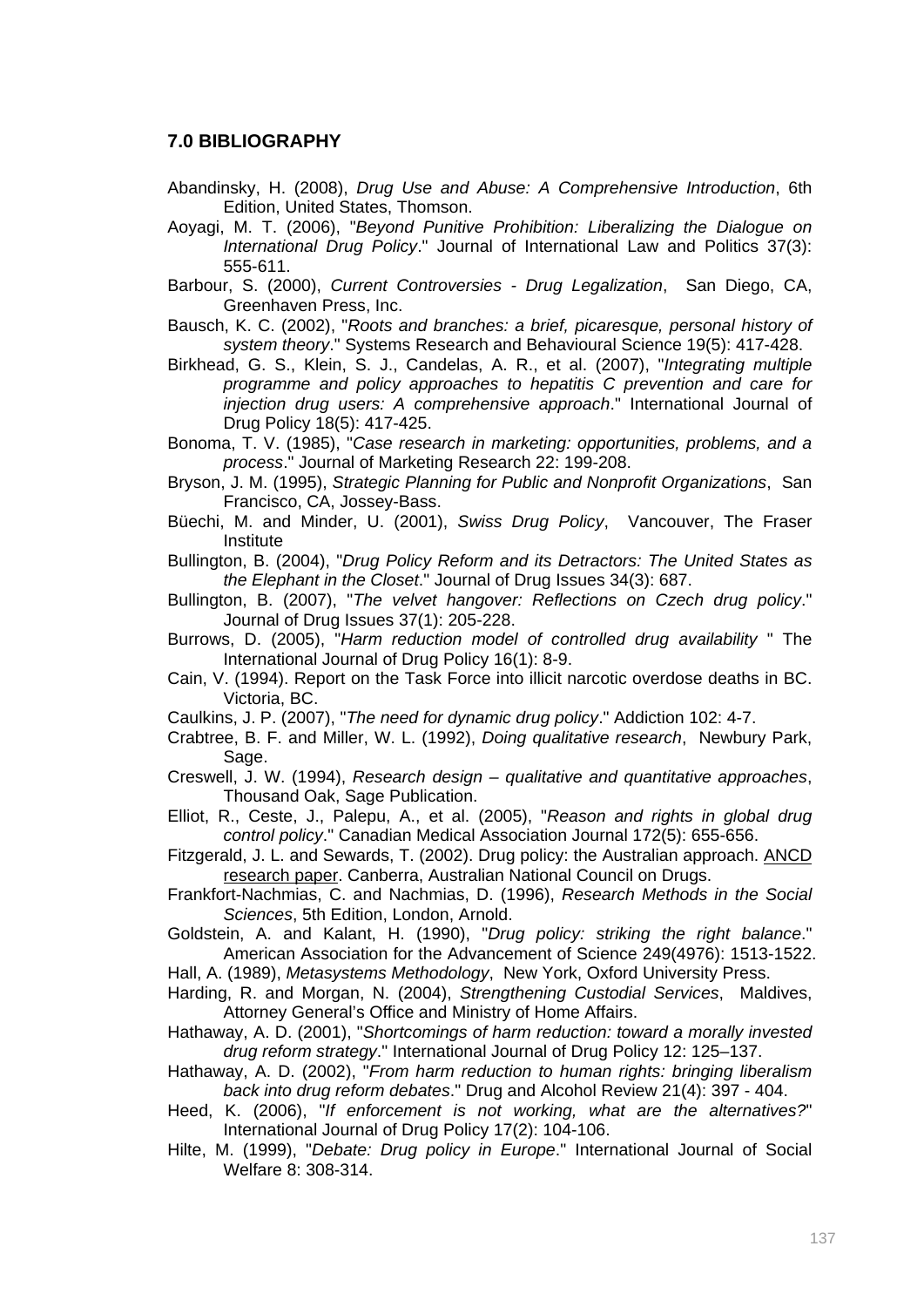- Jelsma, M. (2003), "*Drugs in the UN system: The unwritten history of 1998 United Nations General Assembly Special Session on Drugs*." The International Journal of Drug Policy 14: 181-195.
- Jenkins, C. (2000). A Situational Assessment of HIV/AIDS in the Maldives for the Year 2000, UN Theme Group on HIV/AIDS.
- Keane, H. (2005), "*Moral frameworks, ethical engagement and harm reduction:Commentary on 'ethical challenges and responses in harm reduction research: Promoting applied communitarian ethics' by C.L. Fry, C. Treloar and L. Maher.*" Drug and Alcohol Review 24: 551–552.
- Keating, C. B., Kauffmann, P. and Dryer, D. (2001), "*A framework for systemic analysis of complex issues*." Journal of Management Development 20(9): 772-784.
- Kübler, D. (2001), "*Understanding policy change with the advocacy coalition framework: an application to Swiss drug policy*." Journal of European Public Policy 8 (4): 623 - 641.
- Kusek, J. Z. and Rist, R. C. (2004), *Ten Steps to a Results-Based Monitoring and Evaluation System*, Washington, D.C., The World Bank.
- Laursen, L. and Jepsen, J. (2002), "*Danish Drug Policy An Ambivalent Balance between Repression and Welfare*." Annals of the American Academy of Political and Social Science 582(Cross-National Drug Policy): 20-36.
- Lemeshow, S. and Levey, P. S. (1999), *Sample Population*, 3rd Edition, USA, John Wiley & Sons Inc.
- Lenton, S. (2002), "*A framework for prevention*." Drug and Alcohol Review 24(1): 49 55.
- Leuw, E. (1991), "*Drugs and Drug Policy in the Netherlands*." Crime and Justice 14: 229-276.
- Lewins, K. (1951), *Field theory in social science*, New York, Harper and Row.
- MacCoun, R., Reuter, P. and Schelling, T. (1996), "*Assessing Alternative Drug Control Regimes*." Journal of Policy Analysis and Management 15(3): 330- 352.
- MacCoun, R. J. (1998), "*Toward a Psychology of Harm Reduction*." American Psychological Association 53(11): 1199-1208
- MacKay, R. (2001). National Drug Policy: Australia. Australia, Library of Parliament.
- MacPherson, D. (2000). A framework for action: A Four Pillar Approach to drug problems in Vancouver.
- MacPherson, D. (2001). A Framework for Action: A Four-Pillar Approach to Drugs Problems in Vancouver. Vancouver.
- MacPherson, D., Mulla, Z. and Richardson, L. (2006), "*The evolution of drug policy in Vancouver, Canada: Strategies for preventing harm from psychoactive substance use*." International Journal of Drug Policy 17(2): 127-132.
- Miller, P. (2001), "*A critical review of the harm minimization ideology in Australia*." Critical Public Health 11(2): 167–178.
- Ministry of Planning and National Development (MPND) (2005), *Maldives: Key Indicators*, Maldives, Ministry of Planning and National Development.
- Ministry of Planning and National Development (MPND) (2006), *Statistical Year Book of Maldives*, Maldives, Ministry of Planning and National Development.
- Ministry of Planning and National Development (MPND) (2007), *Maldives: Key Economic Indicators (Monthly)*, Maldives, Ministry of Planning and National Development.
- Miron, J. A. (2001), "*The economics of drug prohibition and drug legalization*." Social Research 68(3): 835-856.
- Miron, J. A. and Zwiebel, J. (1995), "*The Economic Case Against Drug Prohibition*." The Journal of Economic Perspectives 9(4): 175-192.
- Moosa, H. F. (2006). More than 50 sacks contained with more than 1.5 tonnes illicit narcotics found in the sandy lagoon of Maafaru. Haveeru News. Maldives.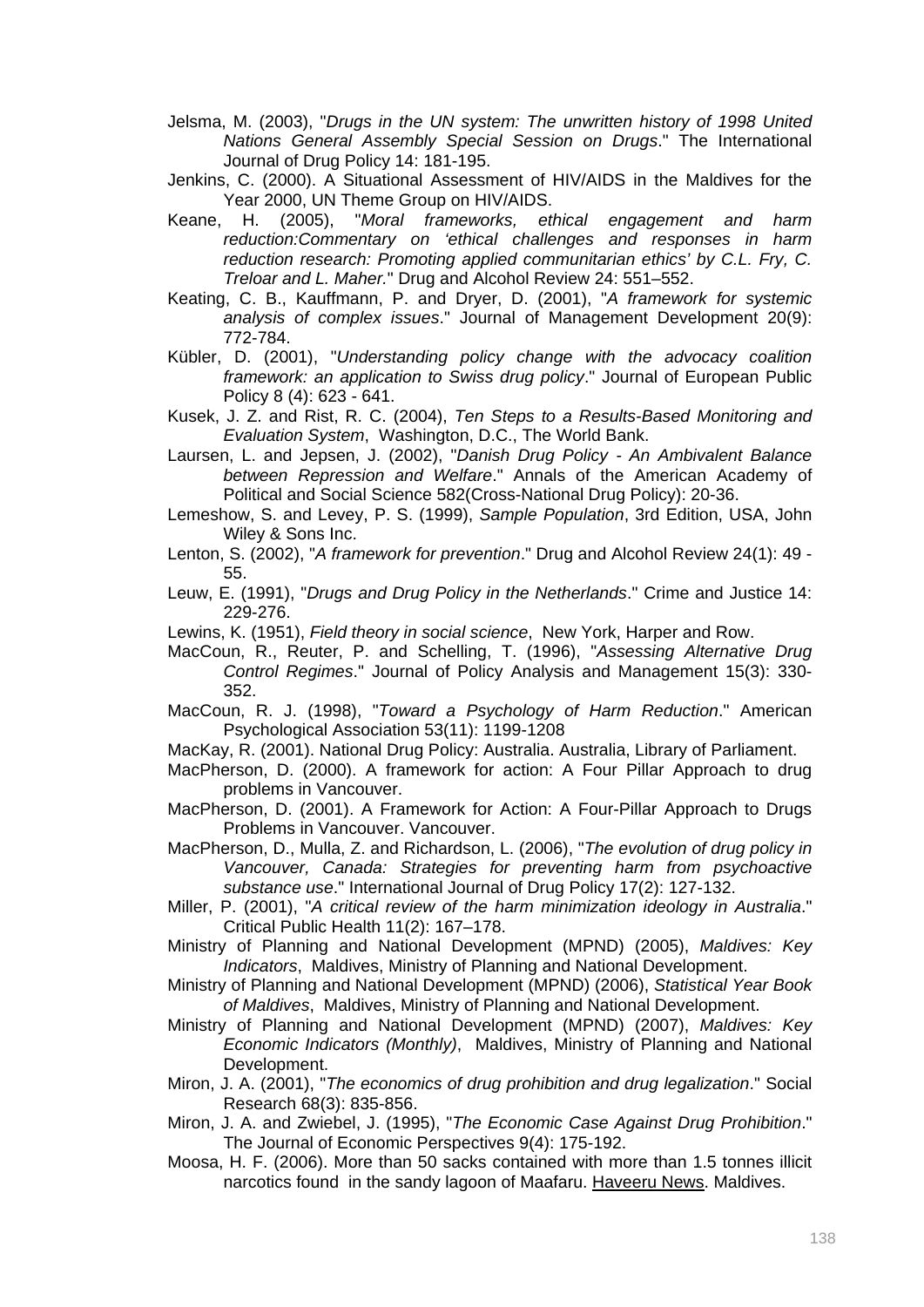- Mosher, J. F. and Yanagisako, K. L. (1991), "*Public Health, Not Social Warfare: A Public Health Approach to Illegal Drug Policy*." Journal of Public Health Policy 12(3): 278-323.
- Nadelmann, E. A. (1991), "*America's Drug Problem: Alternative Perspectives, Alternative Futures*." Bulletin of the American Academy of Arts and Sciences 45(3): 24-40.
- Nadelmann, E. A. (1992), "*Thinking Seriously About Alternatives to Drug Prohibition*." Daedalus 121: 87-132.
- Nadelmann, E. A. (2004), "*Criminologists and punitive drug prohibition: To serve or to challenge?*" Criminology and Public Policy 3(3): 441-450.
- Naseer, I. (2008). Capturing the Real Masterminds of Drugs. Haveeru News. Male'. **1 April 2008**.
- National Association for Public Health Policy (NAPHP) (1999), "*A Public Health Approach to Mitigating the Negative Consequences of Illicit Drug Abuse*." Journal of Public Health Policy 20(3): 268-281.
- National Narcotics Control Bureau (NNCB) (2003). Rapid Situation Assessment of Drug Abuse in Maldives. Maldives, UNDP, Fashan and UNESCAP
- National Narcotics Control Bureau (NNCB) (2008). Maldives Drug Control Master Plan 2008-2012, National Narcotics Control Bureau and United Nations Office on Drugs and Crime.
- NNCB. (revised 2006). Retrieved 14 March 2008, from http://www.nncb.gov.mv/bureau.html.
- Police. (revised 2008). Retrieved 25 March 2008, from http://www.police.gov.mv/index.php.
- Reuter, P. (1997), "*Why Can't We Make Prohibition Work Better? Some Consequences of Ignoring the Unattractive*." Proceedings of the American Philosophical Society 141(3): 262-275.
- Ritter, A., Bammer, G., Hamilton, M., et al. (2007), "*Effective drug policy: a new approach demonstrated in the Drug Policy Modelling Program*." Drug and Alcohol Review 26: 265 – 271.
- Room, R. (2006), "*Drug policy and the city*." International Journal of Drug Policy 17(2): 136-135.
- Schmidt-Semisch, H. and Paul, B. (2002), "*An alternative to contemporary forms of drug control*." Journal of Drug Issues 32(2): 709-739.
- Sekaran, T. (1992), *Research methods for business: A skill building approach*, Cresskill, New Jersey, Hampton Press.
- Sharp, E. B. (1992), "*Agenda-Setting and Policy Results: Lessons From Three Drug Policy Episodes*." Policy Studies Journal 20(4): 538-551.
- Shepard, E. and Blackley, P. R. (2004), "*U.S. drug control policies: Federal spending on law enforcement versus treatment in public health outcomes*." Journal of Drug Issues 34(4): 771-785.
- Steel, A. (2006), "*Regaining control: A critique of drug legalization policies*." Drugs and Alcohol Today 6(1): 19-23.
- Tammi, T. and Hurme, T. (2007), "*How the harm reduction movement contrasts itself against punitive prohibition*." International Journal of Drug Policy 18(2): 84-87.
- The President's Office. (revised 2008). Retrieved 23 February 2008, from http://www.presidencymaldives.gov.mv/.
- The White House (2008). National Drug Control Strategy. 2008 Annual Report. United States, The White House.
- United Nations Educational Scientific and Cultural Organization (UNESCO) (1999). The Globalization of the Drug Trade. 111, United Nations.
- United Nations Office on Drugs and Crime (UNODC) (2004). 2004 World Drug Report, United Nations Publications.
- United Nations Office on Drugs and Crime (UNODC) (2007). 2007 World Drug Report, United Nations Publications.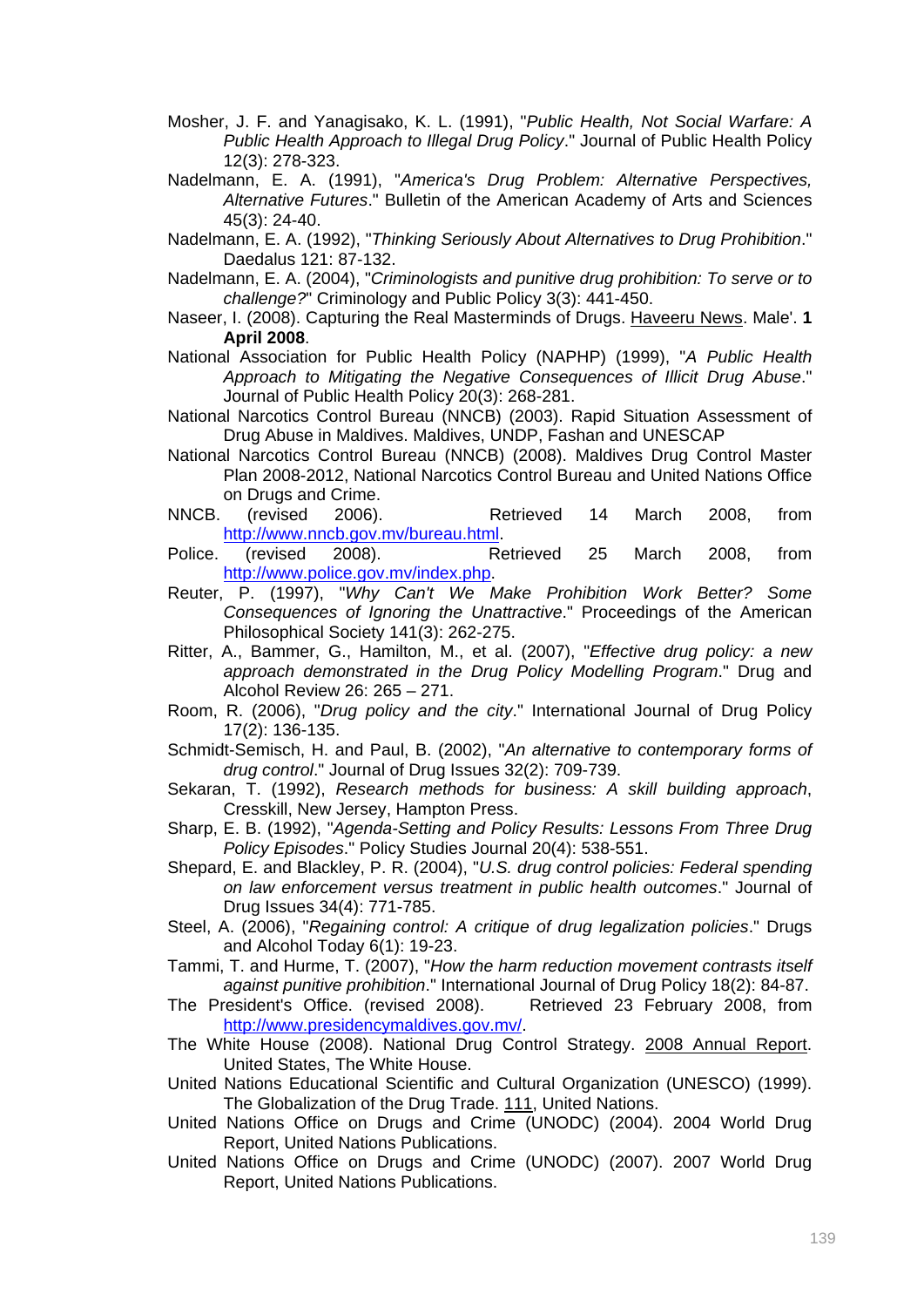- Witters, W. L., Venturelli, P. J. and Hanson, G. R. (1992), *Drugs and Society*, Boston, Jones and Bartlett.
- Wodak, A. (2006), "*All drug politics is local*." International Journal of Drug Policy 17(2): 83-84.
- Wodak, A. and Moore, T. (2001), *Modernising Australia's Drug Policy*, Sydney, Lancaster: New South Wales Univ Pr Ltd.
- Wodak, A., Symonds, A. and Richmond, R. (2003), "*The role of civil disobedience in drug policy reform: How an illegal safer injection room led to a sanctioned, medically supervised injection center*." Journal of Drug Issues 33(3): 609-623.
- Wood, E. and Kerr, T. (2006), "*What do you do when you hit rock bottom? Responding to drugs in the city of Vancouver*." International Journal of Drug Policy 17(2): 55-60.
- Yin, R. K. (1994), *Case Study Research: Design and Method*, CA, Sage Publications.
- Zikmund, W. G. (1997), *Business research methods*, Fort Worth, Texas, Dryden Press.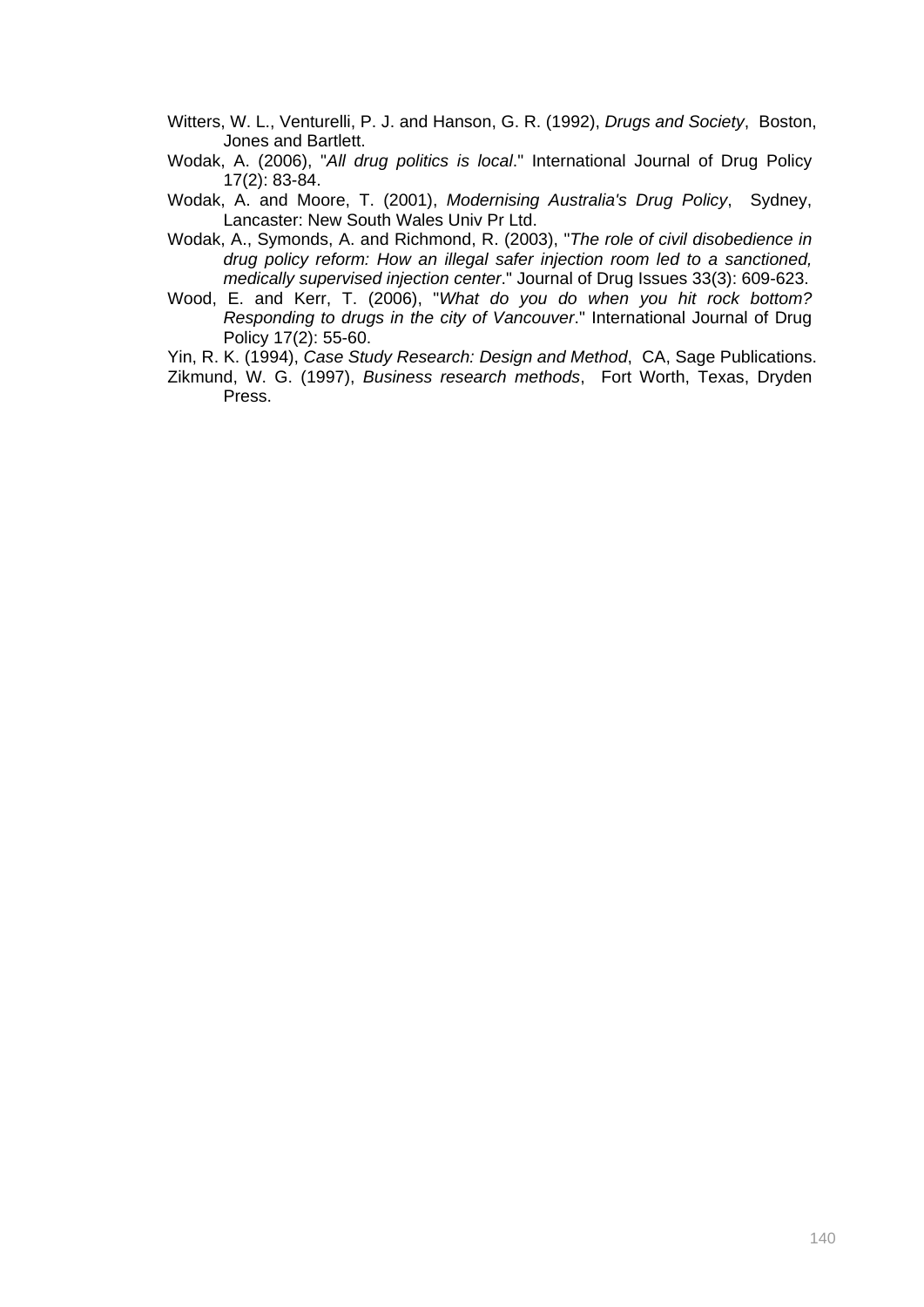# **APPENDIX A: INTERVIEW LIST**

|                                | <b>Job Title</b>                                                 | Organization                                       |
|--------------------------------|------------------------------------------------------------------|----------------------------------------------------|
| 1.                             | <b>Minister</b>                                                  |                                                    |
| 2.                             | Senior Deputy Commissioner of Police                             | <b>Maldives Police Services</b>                    |
| 3.                             | <b>Deputy Minister</b>                                           | Ministry of Home Affairs                           |
| 4.                             | Executive Director, Policy Unit / Cabinet Division               | The President's Office                             |
| 5.                             | Executive Director, Monitoring and Evaluation<br><b>Division</b> | The President's Office                             |
| 6.                             | Assistant Executive Director                                     | <b>National Narcotics</b><br><b>Control Bureau</b> |
| $7_{\scriptscriptstyle{\sim}}$ | Director                                                         | <b>Maldives Customs</b><br>Services                |
| 8.                             | <b>Assistant Director General</b>                                | <b>National Narcotics</b><br><b>Control Bureau</b> |
| 9.                             | <b>Senior Secretary</b>                                          | The President's Office                             |
| 10.                            | A former addict working as an advisor in the field               | <b>National Narcotics</b><br><b>Control Bureau</b> |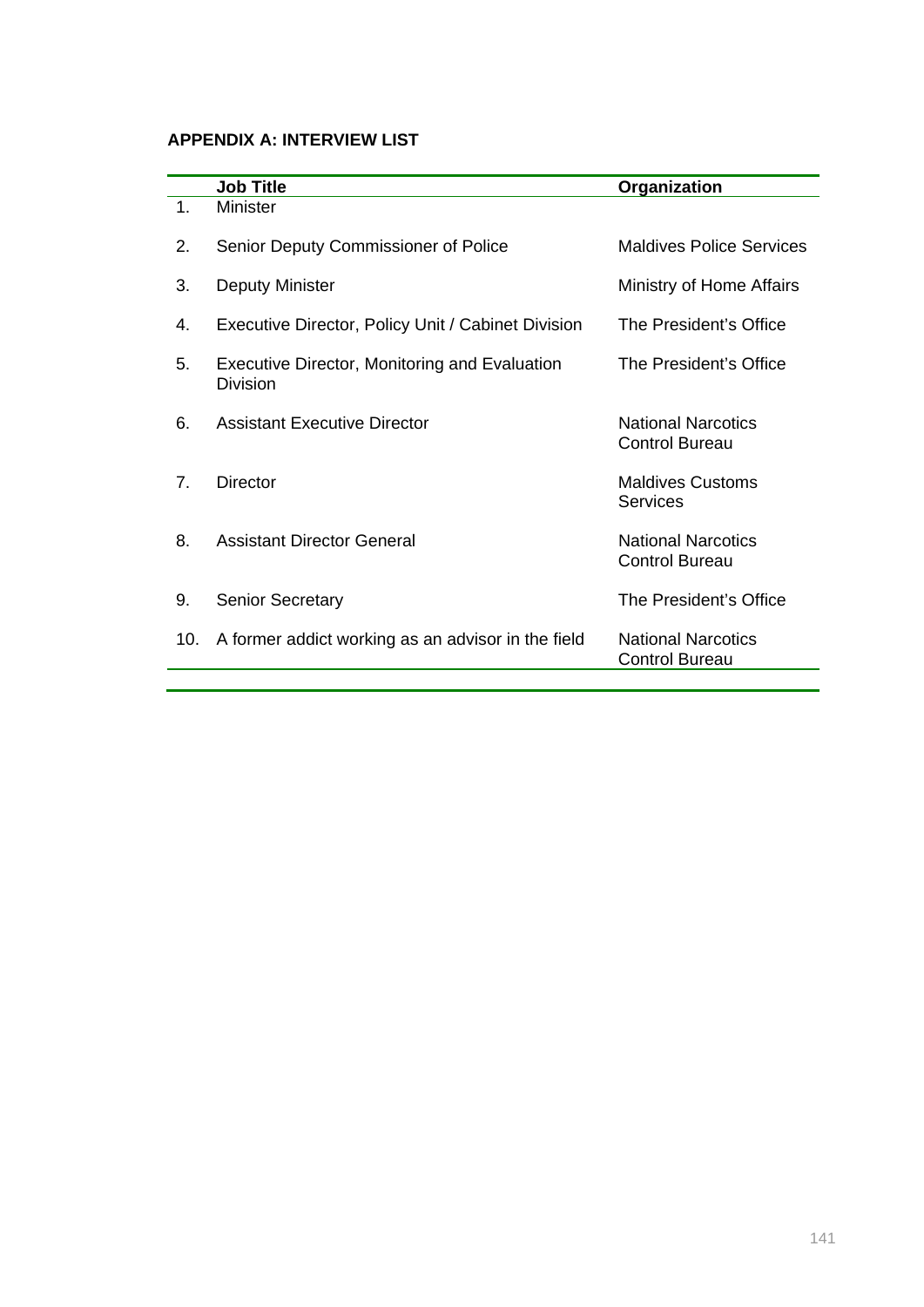### **APPENDIX B: INTERVIEW QUESTIONS**

### *Purpose of the Interview:*

The Purpose of this interview is to acquire information on the current drug policy on its effectiveness and the future of the policy?

- 1. What common questions about current drug policy do you get from public?
- 2. In your opinion, what are the main causes of the drug problem?
- 3. How effective is the current drug policy in attaining the causes of the drug problem?
- 4. What could have been the reasons for the current drug policy to fail in their effort to attain the root-causes?
- 5. How did the drug policy emerge and how does it work in the current system?
- 6. In your opinion, what parts of the current policy are working well and what parts of the current drug policy are not working well?
- 7. What are the possible reasons for the success factors of the policy?
- 8. What are the possible reasons for the failure of the policy?
- 9. Do you think that the failures mentioned will have any effect on the outcomes of the current drug policy? If so how?
- 10. If the current policy needs revision, in your opinion what are the areas that needs to be amended and how?
- 11. In your opinion, is the policy connected to:
	- *Health*
	- *Schools*
	- *Justice system*
	- *Religious matters*
	- *The patient's community*
	- *Private Sector*
	- Or how comprehensive and integrated is the current drug policy?
- 12. In your opinion, are the current strategies consistent with each other?
- 13. Does the current policy have full support from all areas concerned?
- 14. How often the drug policy or the strategies are been revised and through what mechanism?
- 15. How do you see the future of the drug problem in the Maldives?
- 16. How do you see the future of the drug policy / strategies in the Maldives?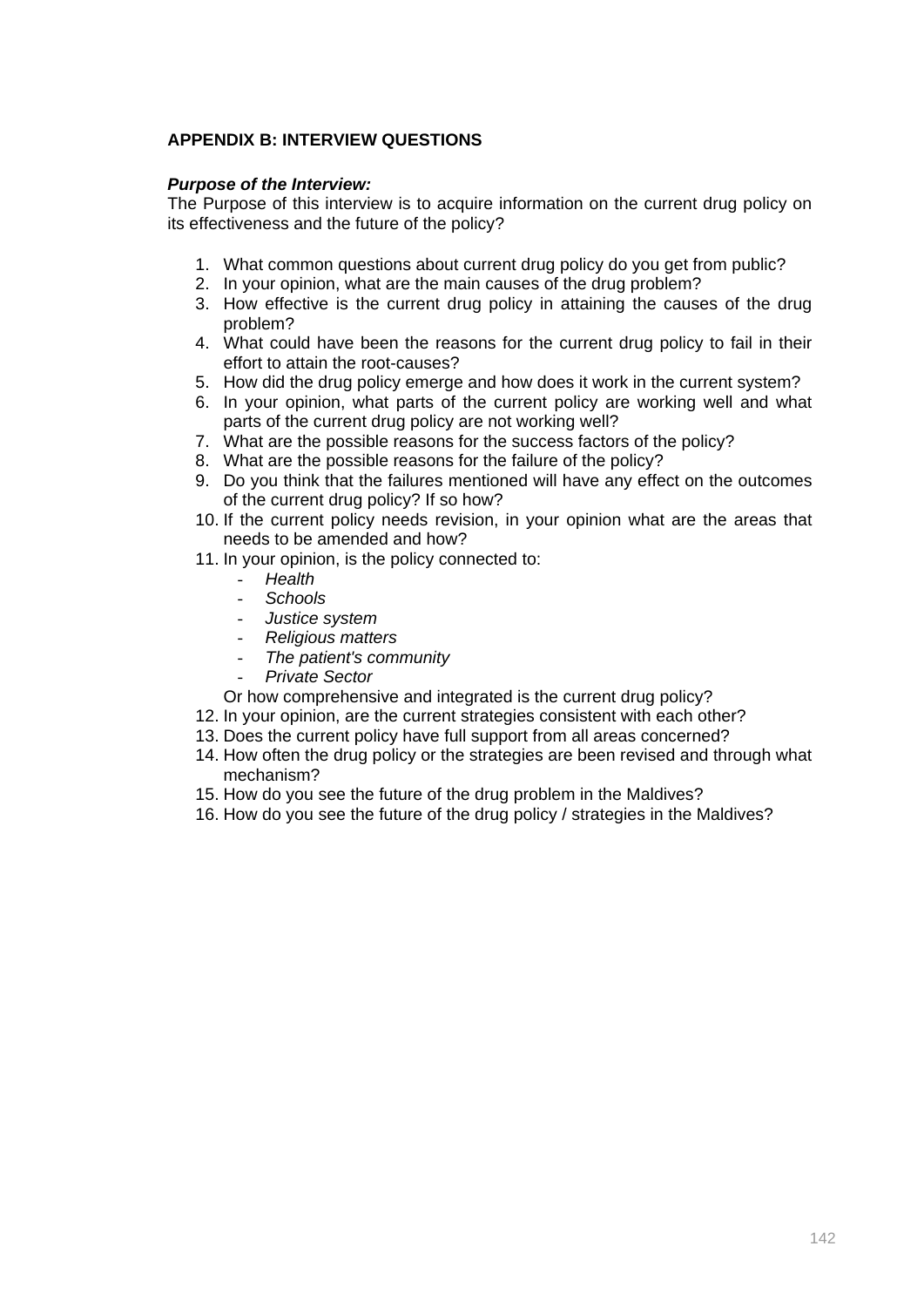### **APPENDIX C: SURVEY QUESTIONNAIRE**

#### **Public Opinion Survey Questionnaire**

- *To identify the effectiveness of the current policy adopted by the Maldives* -

Thank you for taking the time to participate in this telephone interview. I am going to ask you a series of questions about the current drug policy adopted by the Maldives in dealing with the problem of illicit drugs. Please answer the questions for each level. All information provided will be kept completely anonymous and confidentially.

#### **1. General Information**

|  |            |  |  |  |  |  | 1.1 In your opinion, how difficult or easy illicit drugs can be obtained in the present |  |  |
|--|------------|--|--|--|--|--|-----------------------------------------------------------------------------------------|--|--|
|  | condition? |  |  |  |  |  |                                                                                         |  |  |
|  |            |  |  |  |  |  |                                                                                         |  |  |

- Very Easy
- Easy
- $\overline{\mathsf{T}}$  Difficult
- Very Difficult

1.2 Do you personally know someone, such as a relative, close friend, neighbour or someone at work, who became addicted to illegal drugs?

- Yes, I know someone who became addicted
- $\Box$  No, I do not know someone who became addicted
- $\Box$  Not sure

1.3 Whom do you think are mostly involved in illicit drugs? You may choose more than 1 answer.

- Adolescents (between 10 and 19 years of age)
- $\Box$  Youth (between 20 and 49 years of age)
- Matured People (above 50 years of age)

#### **2. Overall Government Policy**

- 2.1 Do you think the government is undertaking enough efforts to address the drug problem in Maldives?<br>
I Yes
	-
- $\Box$  No
- 2.2 How much would you rank from 1 to 5 the governments' effort in dealing with the drug problem?

| Very Effective | Somewhat<br>Effective | Neither effective<br>nor ineffective | Somewhat<br>Ineffective | Ineffective    |
|----------------|-----------------------|--------------------------------------|-------------------------|----------------|
|                | $\sqrt{2}$<br>∠       | $\binom{3}{3}$                       | (4                      | $\overline{5}$ |

2.3 Which of the current strategies do you think are working well and which are not? Working Well Not Working

Law Enforcement ( ) Prevention ( ) Treatment ( ) Supply Disruption

#### **3. Prevention**

3.1 Do you think that prevention is an appropriate measure in controlling the drug problem?

 $\Box$  Yes  $\Box$  No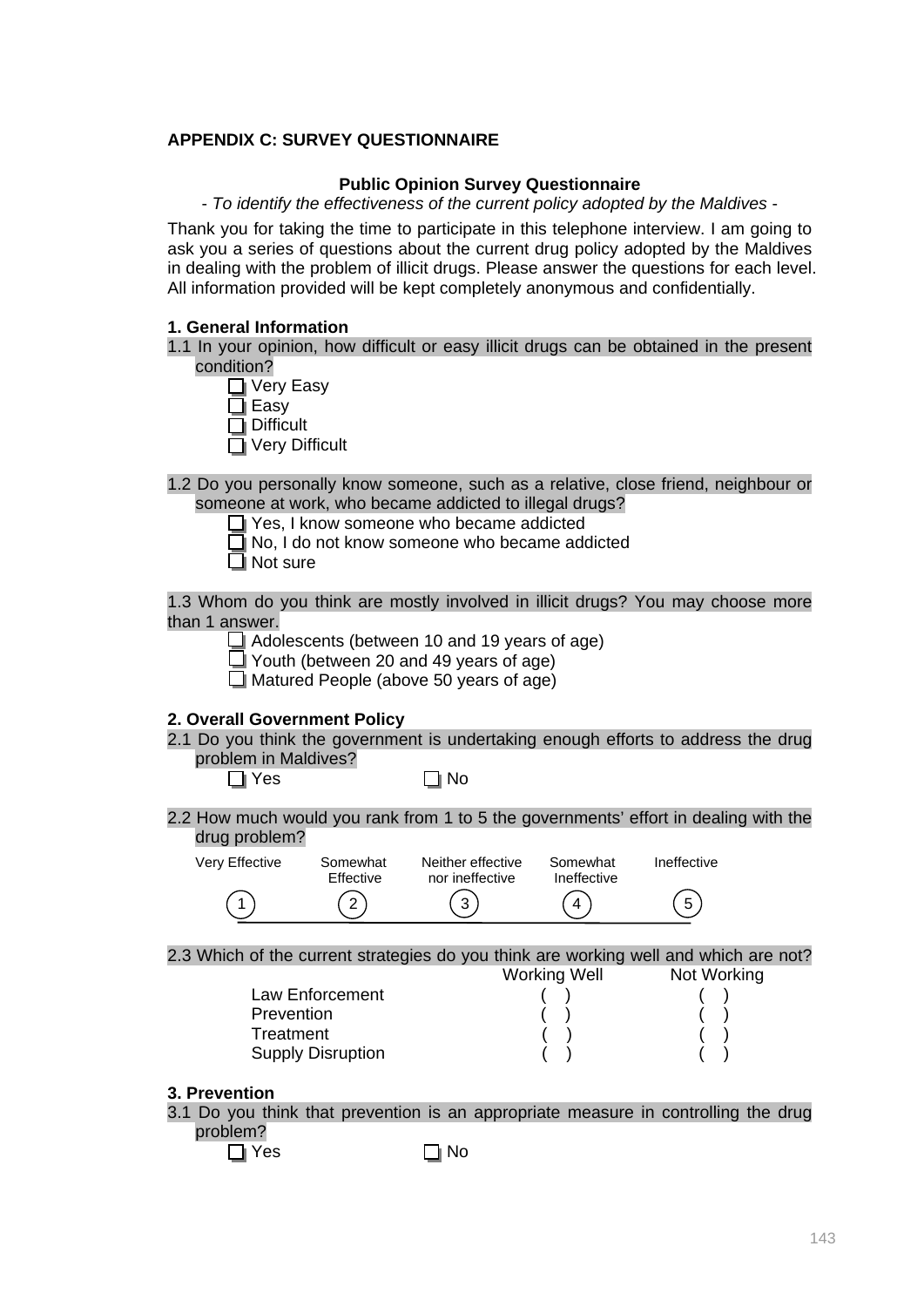| Yes                            | 3.2 Do you think the government efforts to prevent the drug problem are sufficient?                                                                                                                                                                                                                                                                                                                                                                 | ¶ No                                 |                         |             |  |
|--------------------------------|-----------------------------------------------------------------------------------------------------------------------------------------------------------------------------------------------------------------------------------------------------------------------------------------------------------------------------------------------------------------------------------------------------------------------------------------------------|--------------------------------------|-------------------------|-------------|--|
| I None<br>If None, explain:    | 3.3 In your opinion from the list below, what is the best form of prevention program(s)<br>the government is presently undertaking? (You can choose more than one).<br>Awareness programs conducted to different target groups both in the<br>capital and atolls<br>$\Box$ Educating school children on the dangers of drugs<br>$\Box$ Conducting life skills classes for students above grade 8<br>Awareness programs conducted through mass media |                                      |                         |             |  |
|                                | 3.4 How would you rate the prevention programs in a scale of 1 to 5?                                                                                                                                                                                                                                                                                                                                                                                |                                      |                         |             |  |
| Very Effective                 | Somewhat<br>Effective                                                                                                                                                                                                                                                                                                                                                                                                                               | Neither effective<br>nor ineffective | Somewhat<br>Ineffective | Ineffective |  |
|                                | $\overline{2}$                                                                                                                                                                                                                                                                                                                                                                                                                                      | 3                                    | 4                       | 5           |  |
|                                | 3.5 In your opinion, what needs to be improved in the current prevention measure of<br>the drug policy to better handle the drug problem in the country?<br>4. Treatment and Rehabilitation<br>4.1 Do you think that treatment and rehabilitation is an appropriate measure in<br>controlling the drug problem?                                                                                                                                     |                                      |                         |             |  |
| ]∣ Yes                         |                                                                                                                                                                                                                                                                                                                                                                                                                                                     | ] No                                 |                         |             |  |
| of 1 to 5?                     | 4.2 How would you rate the current treatment and rehabilitation measures in a scale                                                                                                                                                                                                                                                                                                                                                                 |                                      |                         |             |  |
| Very Effective                 | Somewhat<br>Effective                                                                                                                                                                                                                                                                                                                                                                                                                               | Neither effective<br>nor ineffective | Somewhat<br>Ineffective | Inffective  |  |
| 1                              | $\overline{2}$                                                                                                                                                                                                                                                                                                                                                                                                                                      | 3 <sub>l</sub>                       | 4                       | 5           |  |
|                                | 4.3 In your opinion, what needs to be improved in the treatment strategy of the drug<br>policy to better handle the drug problem in the country?                                                                                                                                                                                                                                                                                                    |                                      |                         |             |  |
| 5. Supply Disruption<br>users? | 5.1 Do you think that supply disruption is an appropriate measure in dealing with drug                                                                                                                                                                                                                                                                                                                                                              |                                      |                         |             |  |
| $\Box$ Yes<br>Yes              | 5.2 Do you think the current measures to prevent the importation of drugs to<br>Maldives are enough?                                                                                                                                                                                                                                                                                                                                                | ] No<br>No                           |                         |             |  |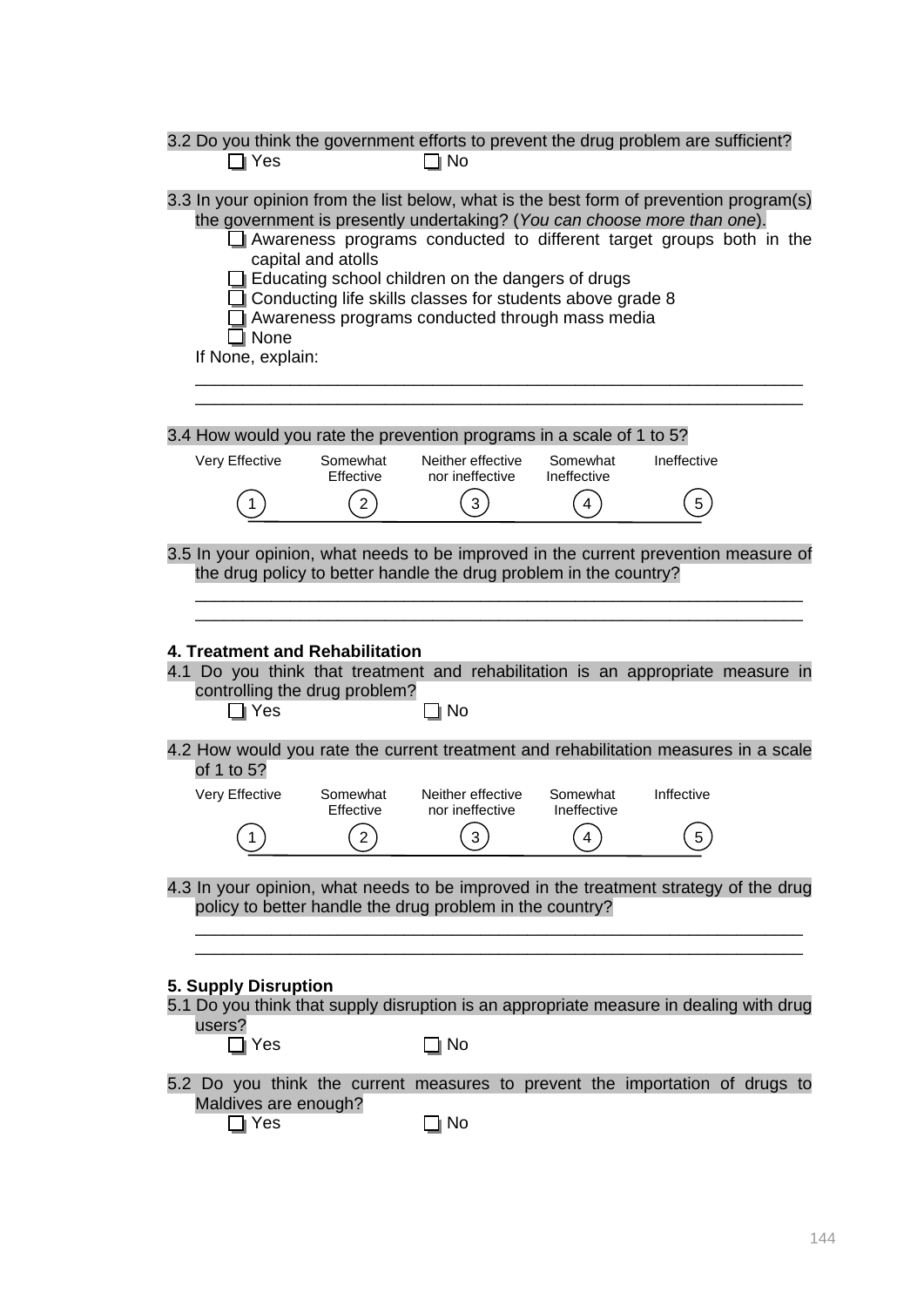|                           | 5.3 How would you rate the current supply reduction measures in a scale of 1 to 5?                                                                                    |                                      |                |                                      |                         |                 |
|---------------------------|-----------------------------------------------------------------------------------------------------------------------------------------------------------------------|--------------------------------------|----------------|--------------------------------------|-------------------------|-----------------|
| Very Effective            | Somewhat<br>Effective                                                                                                                                                 | Neither effective<br>nor ineffective |                | Somewhat<br>Ineffective              | Ineffective             |                 |
|                           | $2^{\degree}$                                                                                                                                                         | $\mathbf{3}$                         |                | $\overline{4}$                       | 5                       |                 |
|                           |                                                                                                                                                                       |                                      |                |                                      |                         |                 |
| choose more than one).    | 5.4 Who do you think is "most active", "active", "little active" and "least active" in<br>illegal drug trafficking to Maldives? Rank the groups accordingly. (You may |                                      |                |                                      |                         |                 |
|                           | <b>Most Active</b>                                                                                                                                                    |                                      | Active         |                                      | Little Active           | Least Active    |
| Locals                    |                                                                                                                                                                       |                                      |                | $\rightarrow$                        |                         |                 |
|                           | Expatriate workers                                                                                                                                                    | $\lambda$                            | $\overline{ }$ | $\lambda$                            | $\lambda$               | $\lambda$       |
| <b>Tourists</b>           |                                                                                                                                                                       | $\mathcal{E}$                        | $\overline{ }$ | $\lambda$                            | $\lambda$               | $\lambda$       |
| Foreigners                | Locals and foreigners (                                                                                                                                               | $\lambda$                            |                | $\lambda$                            | $\lambda$               |                 |
|                           |                                                                                                                                                                       |                                      |                | $\lambda$                            |                         |                 |
| ∏ Yes                     | 5.5 Are you confident that the drugs that are been apprehended by police and<br>customs, do not enter into the market again?                                          | ] No                                 |                |                                      |                         |                 |
|                           | 5.6 In your opinion, what needs to be improved in the supply disruption strategy of                                                                                   |                                      |                |                                      |                         |                 |
|                           | the drug policy to better handle the drug problem in the country?                                                                                                     |                                      |                |                                      |                         |                 |
|                           |                                                                                                                                                                       |                                      |                |                                      |                         |                 |
| 6. Law enforcement        | 6.1 Do you think that law enforcement is an appropriate measure in dealing with drug                                                                                  |                                      |                |                                      |                         |                 |
| users?<br>Yes             |                                                                                                                                                                       | ] No                                 |                |                                      |                         |                 |
| Yes                       | 6.2 Do you think the police are doing enough to enforce the drug laws?                                                                                                | No                                   |                |                                      |                         |                 |
| Yes                       | 6.3 Do you think the customs is doing their job in preventing the drug trafficking?                                                                                   | No                                   |                |                                      |                         |                 |
| address the drug problem? | 6.4 How would you rate the law enforcement agencies' action in a scale of 1 to 5 to                                                                                   |                                      |                |                                      |                         |                 |
|                           | Very Effective                                                                                                                                                        | Somewhat<br>Effective                |                | Neither effective<br>nor ineffective | Somewhat<br>Ineffective | Ineffective     |
|                           |                                                                                                                                                                       | $\overline{2}$                       |                | 3                                    | 4                       | 5               |
| Police                    |                                                                                                                                                                       |                                      |                |                                      |                         |                 |
| Customs                   |                                                                                                                                                                       | $2^{7}$                              |                | 3                                    | 4                       | $5\phantom{.0}$ |
| Yes<br>Comment:           | 6.5 Do you think the punishments given to drug offenders are appropriate?                                                                                             | ∣ No                                 |                |                                      |                         |                 |
|                           |                                                                                                                                                                       |                                      |                |                                      |                         |                 |

\_\_\_\_\_\_\_\_\_\_\_\_\_\_\_\_\_\_\_\_\_\_\_\_\_\_\_\_\_\_\_\_\_\_\_\_\_\_\_\_\_\_\_\_\_\_\_\_\_\_\_\_\_\_\_\_\_\_\_\_\_\_\_\_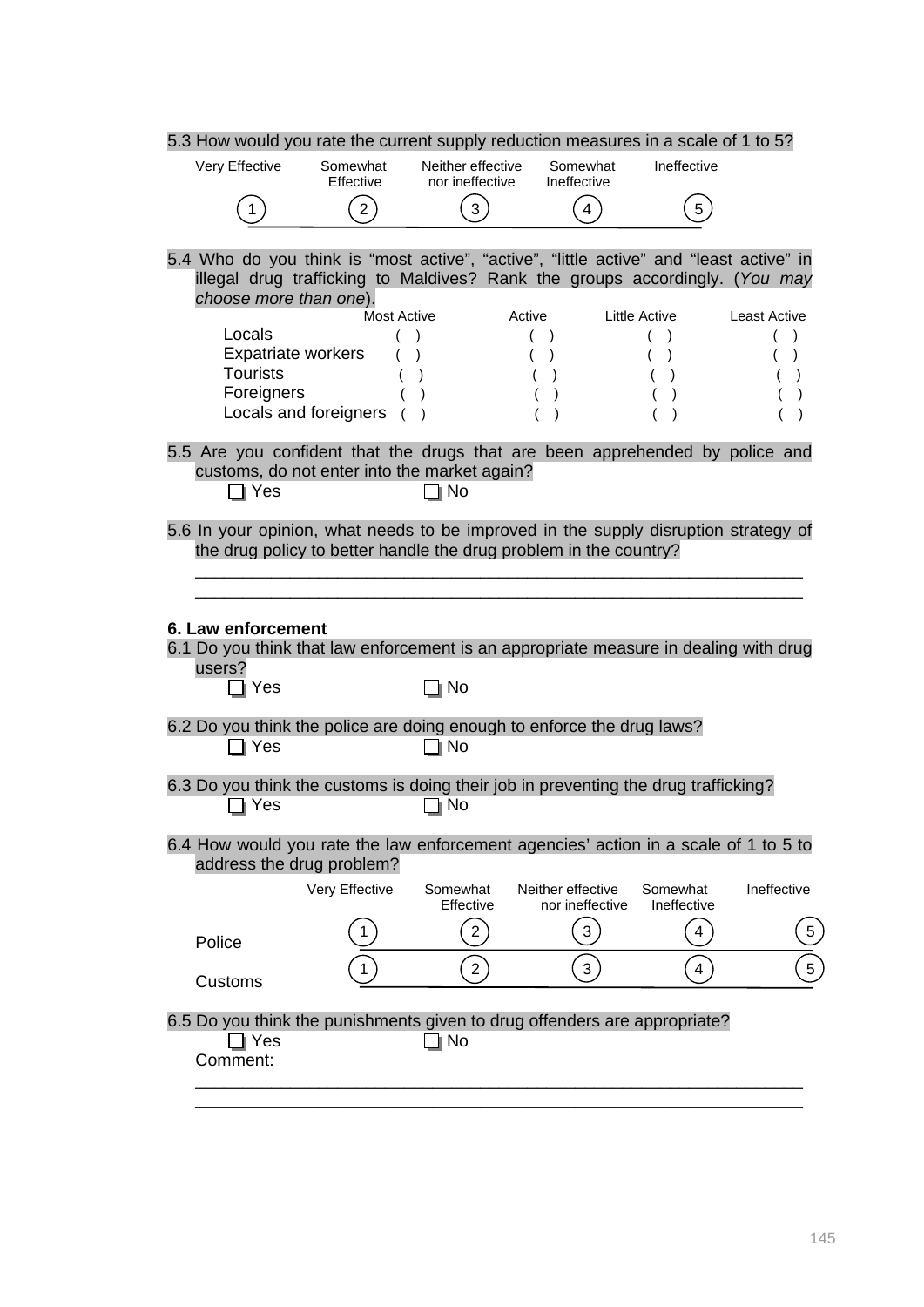| 6.6 Do you have confidence in the law enforcement agencies to effectively deal with<br>the drug issue?                                                                            |                                                                                                                                 |                                                                                                                                                                |                                |                                                                                                                                                            |
|-----------------------------------------------------------------------------------------------------------------------------------------------------------------------------------|---------------------------------------------------------------------------------------------------------------------------------|----------------------------------------------------------------------------------------------------------------------------------------------------------------|--------------------------------|------------------------------------------------------------------------------------------------------------------------------------------------------------|
| <b>Strongly Agree</b>                                                                                                                                                             | Somewhat<br>agree                                                                                                               | Neither agree<br>nor disagree                                                                                                                                  | Somewhat<br>disagree           | <b>Strongly Disagree</b>                                                                                                                                   |
|                                                                                                                                                                                   | $\overline{2}$                                                                                                                  | 3                                                                                                                                                              | 4                              | 5                                                                                                                                                          |
| Comment:                                                                                                                                                                          |                                                                                                                                 |                                                                                                                                                                |                                |                                                                                                                                                            |
|                                                                                                                                                                                   |                                                                                                                                 |                                                                                                                                                                |                                |                                                                                                                                                            |
| 6.7 In your opinion, what needs to be improved in the law enforcement measure of<br>the drug policy to better handle the drug problem in the country?                             |                                                                                                                                 |                                                                                                                                                                |                                |                                                                                                                                                            |
| 7. Brainstorming                                                                                                                                                                  |                                                                                                                                 |                                                                                                                                                                |                                |                                                                                                                                                            |
| 7.1 Do you feel that drug use is a more of a crime that has to be handled by the<br>legalization, or is a mix of two or three approaches to the problem?                          | <b>Prohibition Approach</b>                                                                                                     | Public health Approach (through prevention and treatment programs)<br>Legalization Approach (making drugs legal)<br>Mixture of two or three. Name the mixture: |                                | criminal justice system, or more of a public health problem better handled by<br>prevention and treatment programs, or does the issue require some form of |
| 7.2 What do you think about people who are convicted for possession, distribution or<br>sale, and using illicit drugs?                                                            |                                                                                                                                 |                                                                                                                                                                |                                |                                                                                                                                                            |
| Put in Jail                                                                                                                                                                       | Jailed followed<br>by treatment                                                                                                 | People who are convicted for possession of illegal drugs                                                                                                       | Fined followed<br>by treatment | Depends<br>Treatment                                                                                                                                       |
|                                                                                                                                                                                   |                                                                                                                                 | People who are convicted for distribution or sale of illegal drugs                                                                                             |                                |                                                                                                                                                            |
|                                                                                                                                                                                   |                                                                                                                                 | People who are convicted for using illegal drugs                                                                                                               |                                |                                                                                                                                                            |
| 7.3 Assume that you are in charge of deciding how to spend the budget to fight the<br>drug problem. In which of the following ways would you spend the money?<br>give proportion: | All of it on law enforcement<br>$\overline{\mathbf{I}}$ All of it on prevention and treatment<br>All of it on supply disruption |                                                                                                                                                                |                                | A mixture of two or three. Name the combination in sequence order or                                                                                       |
|                                                                                                                                                                                   |                                                                                                                                 |                                                                                                                                                                |                                |                                                                                                                                                            |
| 7.4 Following are some actions that the government could take to control the use of<br>effective nor ineffective, somewhat ineffective, or not effective?                         |                                                                                                                                 |                                                                                                                                                                |                                | drugs. Would you say that it is very effective, somewhat effective, neither                                                                                |
| Very effective                                                                                                                                                                    | Somewhat<br>effective                                                                                                           | Neither effective<br>nor ineffective<br>Focus awareness programs on health related consequences of drugs                                                       | Somewhat<br>ineffective        | Not effective                                                                                                                                              |
| Tougher sentencing                                                                                                                                                                |                                                                                                                                 | $\rightarrow$                                                                                                                                                  | $\rightarrow$<br>(             | $\overline{ }$                                                                                                                                             |

| Tougher sentencing |  |  |
|--------------------|--|--|
|                    |  |  |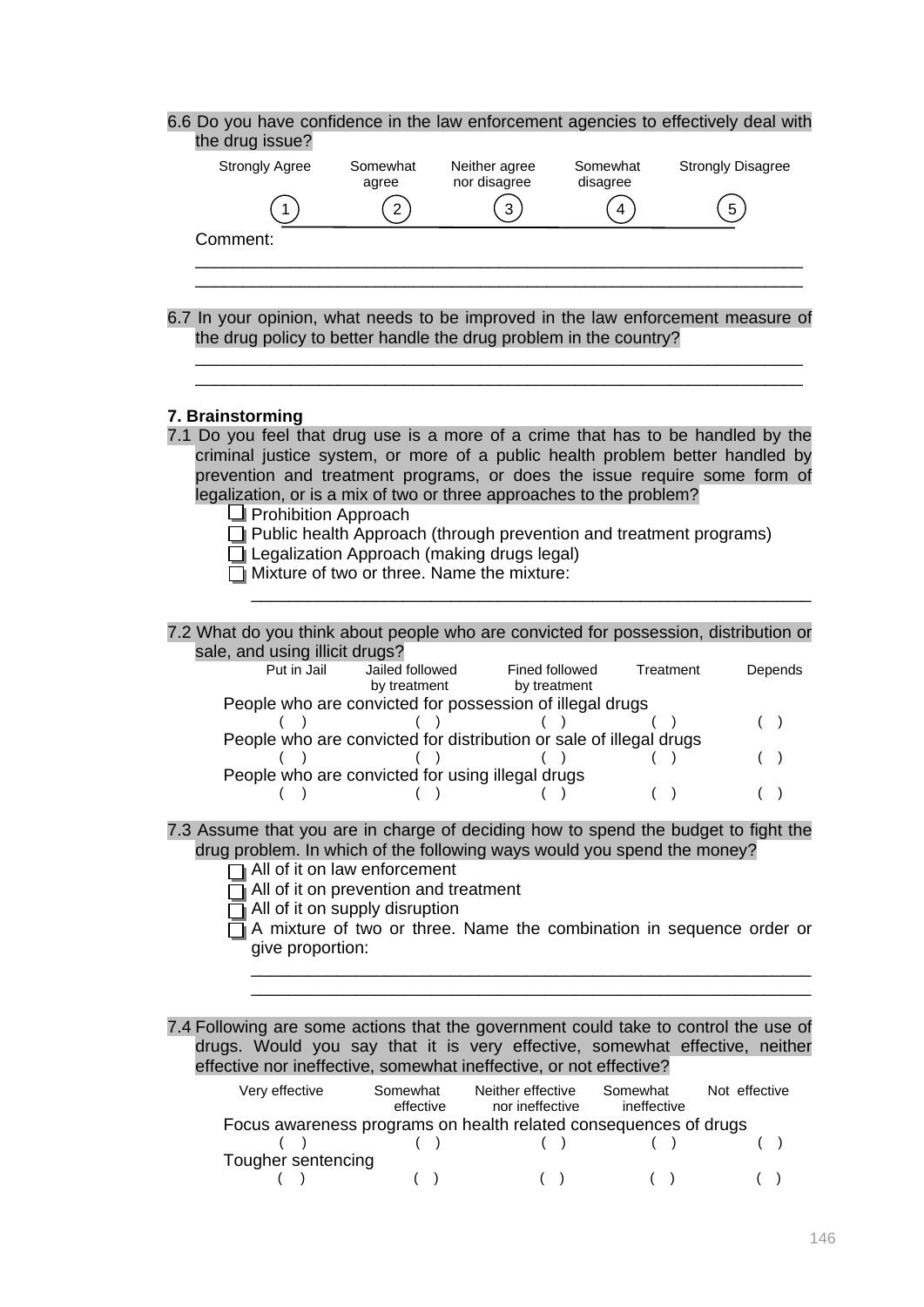| Increase crime prevention practices                                           |  |  |  |  |
|-------------------------------------------------------------------------------|--|--|--|--|
|                                                                               |  |  |  |  |
| Increase rehabilitation programs                                              |  |  |  |  |
|                                                                               |  |  |  |  |
| Focus awareness programs on the punishments related to drugs                  |  |  |  |  |
|                                                                               |  |  |  |  |
| Make the community more responsible for what is happening in the society      |  |  |  |  |
|                                                                               |  |  |  |  |
| Incorporate religious viewpoint on the drug issue                             |  |  |  |  |
|                                                                               |  |  |  |  |
| Enforce more stringent immigration procedures                                 |  |  |  |  |
|                                                                               |  |  |  |  |
| Increase social programs such as education, job training, recreation, and job |  |  |  |  |
| creation                                                                      |  |  |  |  |
|                                                                               |  |  |  |  |
| Increase in policing activities                                               |  |  |  |  |
|                                                                               |  |  |  |  |
| Incarcerate more offenders                                                    |  |  |  |  |
|                                                                               |  |  |  |  |
| If any other actions to be incorporated please state in the following:        |  |  |  |  |
|                                                                               |  |  |  |  |

\_\_\_\_\_\_\_\_\_\_\_\_\_\_\_\_\_\_\_\_\_\_\_\_\_\_\_\_\_\_\_\_\_\_\_\_\_\_\_\_\_\_\_\_\_\_\_\_\_\_\_\_\_\_\_\_\_\_\_\_\_\_\_\_

#### **8.0 Personal Information**



\_\_\_\_\_\_\_\_\_\_\_\_\_\_\_\_\_\_\_\_\_\_\_\_\_\_\_\_\_\_\_\_\_\_\_\_\_\_\_\_\_\_\_\_\_\_\_\_\_\_\_\_\_\_\_\_\_\_\_\_\_\_\_\_\_\_\_

\_\_\_\_\_\_\_\_\_\_\_\_\_\_\_\_\_\_\_\_\_\_\_\_\_\_\_\_\_\_\_\_\_\_\_\_\_\_\_\_\_\_\_\_\_\_\_\_\_\_\_\_\_\_\_\_\_\_\_\_\_\_\_\_\_\_\_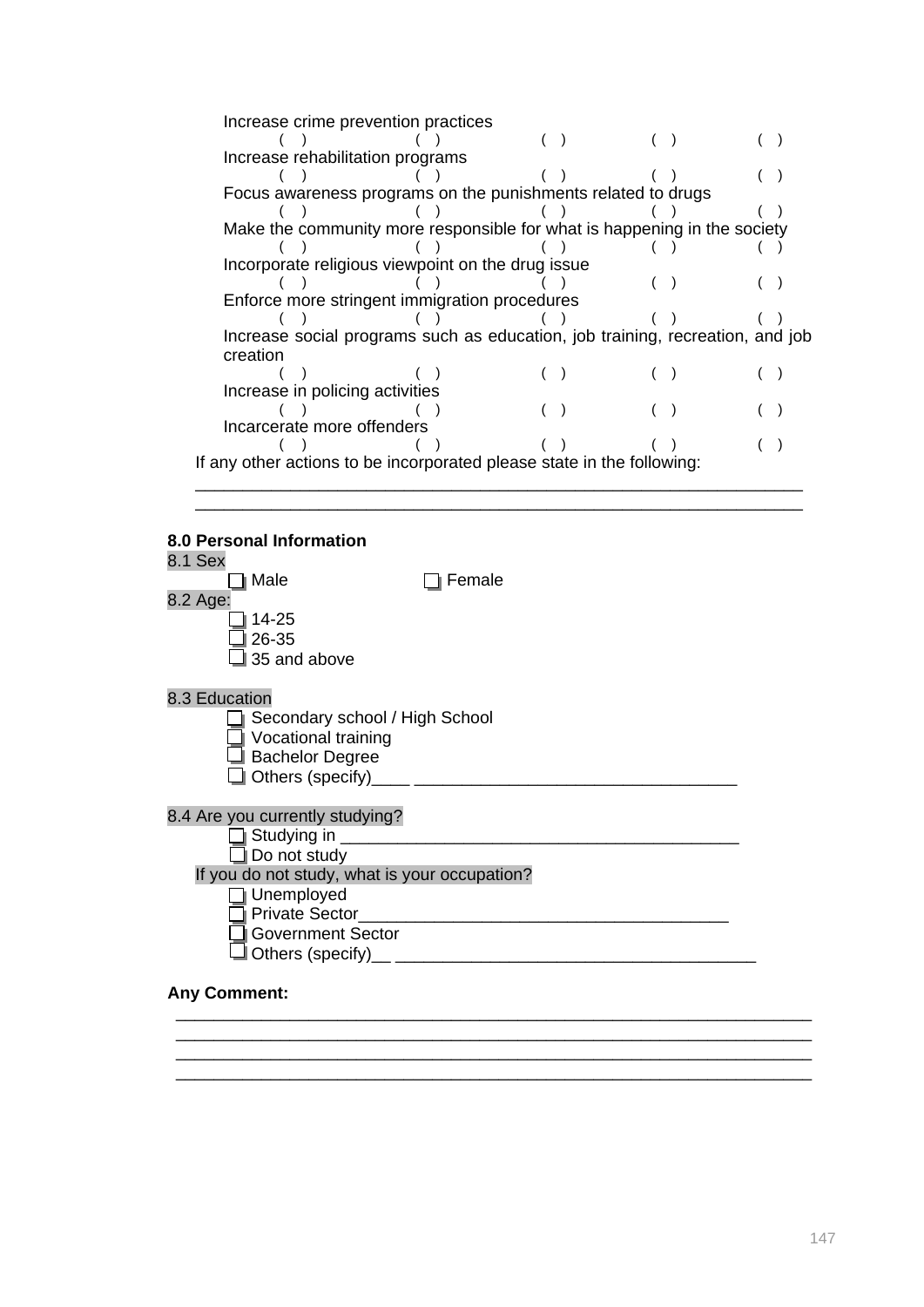## **APPENDIX D: RAW DATA ON THE QUESTIONNAIRE SURVEY**

### **1. General Information**

1.1 In your opinion, how difficult or easy illicit drugs can be obtained in the present condition?

| Very Easy | Easv  | Difficult | Very Difficult | Total   |
|-----------|-------|-----------|----------------|---------|
| 42        | 43    | 19        |                | 104     |
| 40.4%     | 41.3% | 18.3%     | $0.0\%$        | 100.00% |

1.2 Do you personally know someone, such as a relative, close friend, neighbor or someone at work, who became addicted to illegal drugs?

| Yes, I know someone who became addicted       | 61 | 58.7%   |
|-----------------------------------------------|----|---------|
| No. I do not know someone who became addicted | 43 | 41.3%   |
| Not sure                                      |    | $0.0\%$ |

1.3 Whom do you think are mostly involved in illicit drugs? *You may choose more than 1 answer*.

| Adolescents (between 10 and 19 years of age) | 53 | 53.0% |                   |
|----------------------------------------------|----|-------|-------------------|
| Youth(between 20 and 49 years of age)        |    | 71.0% |                   |
| Matured People (above 50 years of age)       | 15 | 15.0% | mostly as dealers |

### **2. Overall Government Policy**

2.1 Do you think the government is undertaking enough efforts to address the drug problem in Maldives?

| Yes   | No    |
|-------|-------|
| 17    | 87    |
| 16.3% | 83.7% |

2.2 How much would you rank from 1 to 5 the governments' effort in dealing with the drug problem?

| Very<br>Effective | Somewhat<br>Effective | <b>Neither</b><br>Effective nor<br>Ineffective | Somewhat<br>Ineffective | Ineffective | Total   |
|-------------------|-----------------------|------------------------------------------------|-------------------------|-------------|---------|
|                   | υ                     | 36                                             | 30                      | 38          | 104     |
| $0.0\%$           | 0.0%                  | 34.6%                                          | 28.8%                   | 36.5%       | 100.00% |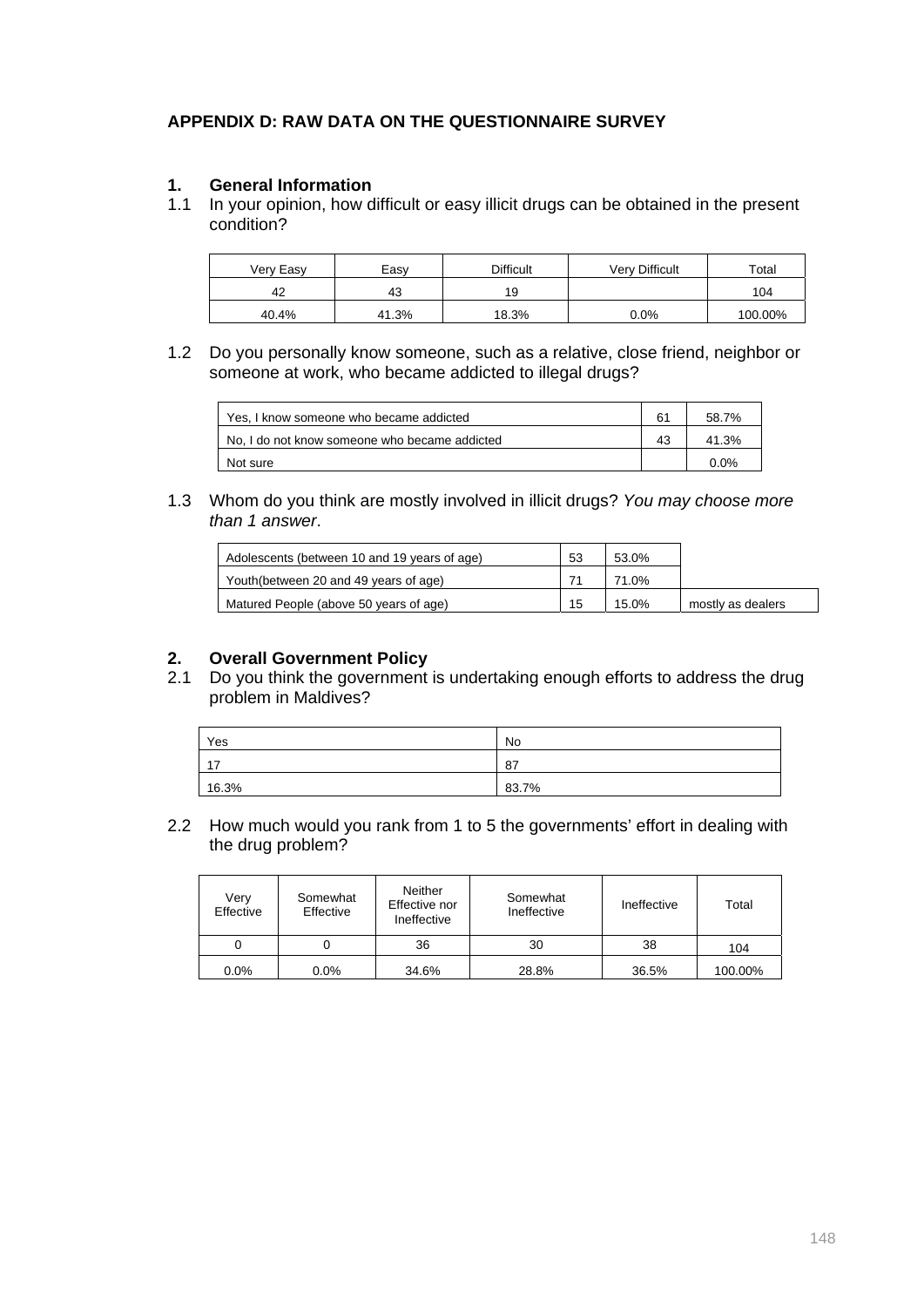2.3 Which of the current strategies do you think are working well and which are not? You may tick more than one.

| <b>Strategies</b> | Working Well | Not Working | Working Well | Not Working |
|-------------------|--------------|-------------|--------------|-------------|
| Law Enforcement   | 20           | 84          | 19.2%        | 80.8%       |
| Prevention        | 15           | 89          | 14.4%        | 85.6%       |
| Treatment         | 43           | 61          | 41.3%        | 58.7%       |
| Supply Disruption | 25           | 79          | 24.0%        | 76.0%       |

### **3. Prevention**

3.1 Do you think that prevention is an appropriate measure in dealing with drug users?

| Yes   | No    |
|-------|-------|
| 90    |       |
| 86.5% | 13.5% |

3.2 Do you think the government is conducting enough prevention programs to educate the public about the dangers of drug?

| Yes   | No    |
|-------|-------|
| 20    | 84    |
| 19.2% | 80.8% |

3.3 In your opinion from the list below, what is the best form of prevention program the government is presently undertaking? (*You can choose more than one*).

|                                                                                 | No of    |
|---------------------------------------------------------------------------------|----------|
| Awareness programs                                                              | response |
| Awareness programs conducted to different target groups both in the capital and |          |
| atolls                                                                          | 14       |
| Educating school children on the dangers of drugs                               | 10       |
| Conducting life skills classes for students above grade 8                       | 18       |
| Awareness programs conducted through mass media                                 | 22       |
| None                                                                            | 49       |

#### If None, explain

- Current Prevention is too superficial doing things just for the name sake
- Everything looks nice in paper but the reality is totally different
- Prevention sometimes cause negative consequences such as some recipients want to experiment therefore I do not support prevention. Example: a close friend was found into drugs after attending to a awareness program of drugs as he was inspired to experiment.
- It seems government is too scared to talk about drug in the public and to take action against those involved in the illicit drug users.
- The Police are insufficient to tackle the problem.
- One thing the government is doing wrong in prevention is the form of counseling.
- Current prevention programs are not good as it possess western counseling which makes the drug addicts feel that addiction is a disease for which they have to be treated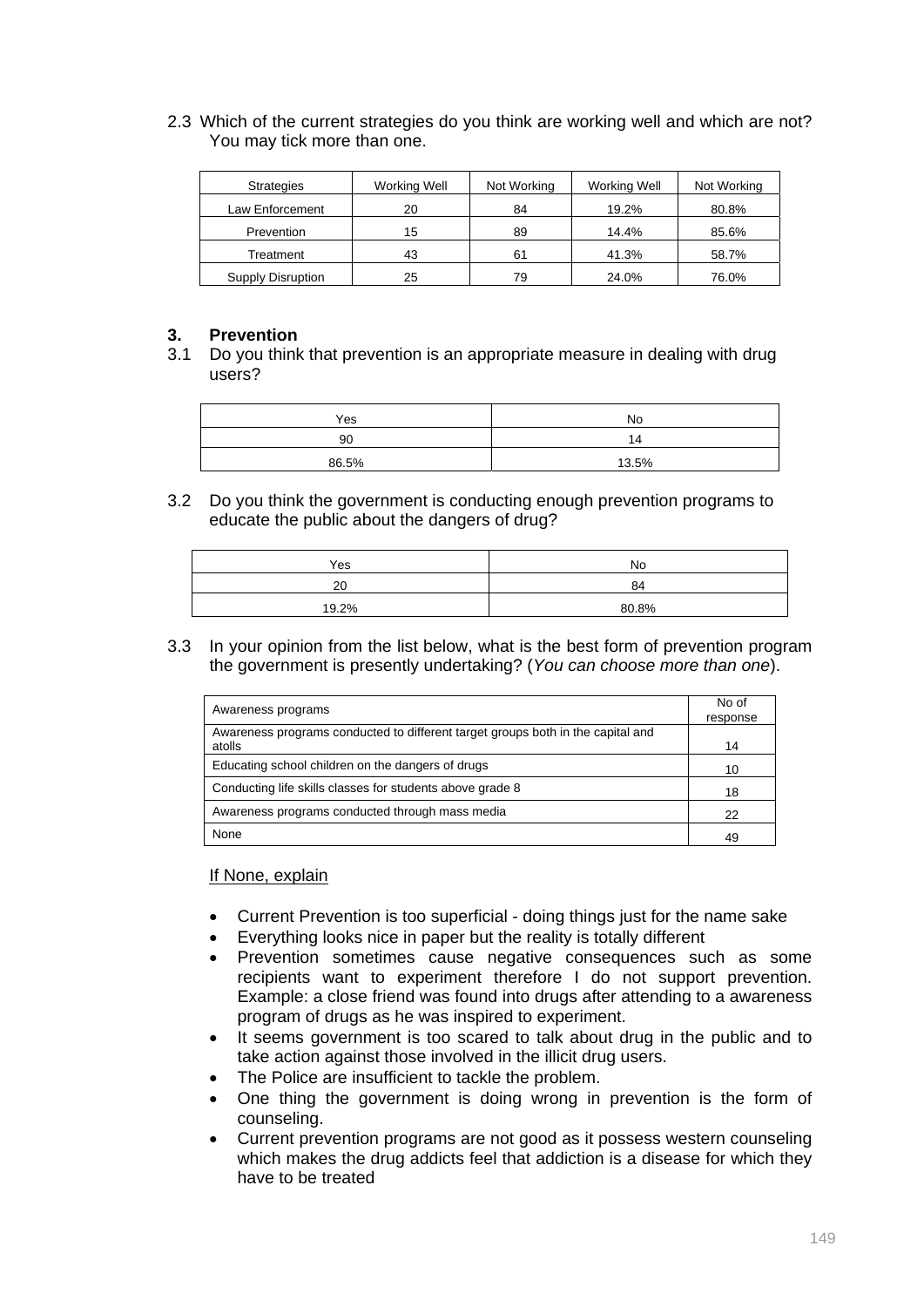- Treatment brings only a temporary solution.
- Because government is really not doing anything to stop this instead they are favoring the situation

### 3.4 How would you rate the prevention programs in a scale of 1 to 5?

| Very<br>Effective | Somewhat<br>Effective | <b>Neither</b><br>Effective nor<br>Ineffective | Somewhat<br>Ineffective | Ineffective | Total   |
|-------------------|-----------------------|------------------------------------------------|-------------------------|-------------|---------|
|                   | 12                    | 37                                             | 27                      | 28          | 104     |
| $0.0\%$           | 11.5%                 | 35.6%                                          | 26.0%                   | 26.9%       | 100.00% |

- 3.5 In your opinion, what needs to be improved in the current prevention measure of the drug policy to better handle the drug problem in the country?
	- Need a new government to do it
	- Link the cause to whatever measure
	- Need to avoid occasions to do things for the name sake
	- Breath and quality of the programs needs to be taken into consideration
	- Cover different areas in the awareness programs instead of giving the message that drugs are "bad"
	- Show videos about the dangers more often especially in the general public
	- Establish awareness using religious perspectives / make society more aware of the Islamic law and make aware of the consequence
	- Have a drug law which can stop trafficking
	- Take the religious ruling on the issue and execute traffickers
	- Strict measures need to be taken against drug users
	- Give religious education.
	- I don't like the addicts being labeled as diseased as they take the advantage of the term
	- Encourage parents to stop supporting children after they turn 18. Let them get jobs and fend for themselves.
	- Disrupt the distributions, strengthen the law, give harsh punishments for dealers, train Police, increase rehabilitation activities, increase awareness, give more power to the Police
	- Target group needs to be revised
	- Not much of a comment -if firecrackers could be stopped there would be better ways to minimize it
	- Restricting drugs to Maldives and whoever it brings should be given the government punishments to stop it strictly.
	- Make strict rules for the problem. However even the present laws doesn't work well
	- Incorporate various kinds of prevention programs, not only one or two but many; and continue the programs continuously
	- No foolproof prevention programs yet
	- Needs to go beyond the current awareness programs of workshops, training and media advertisements.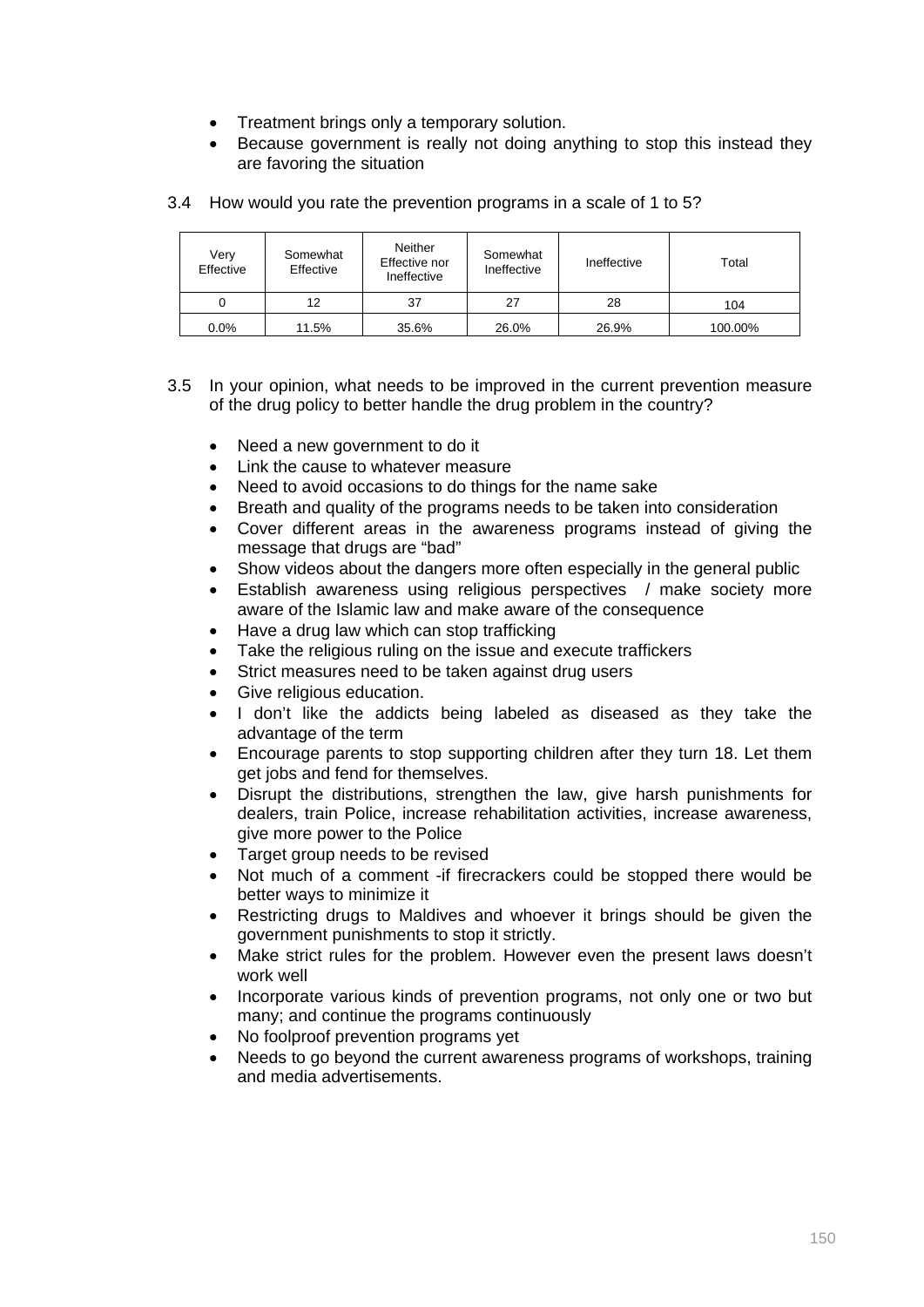## **4. Treatment and Rehabilitation**

4.1 Do you think that treatment and rehabilitation is an appropriate measure in dealing with drug users?

| Yes   | No    |
|-------|-------|
| 88    | 16    |
| 84.6% | 15.4% |

4.2 How would you rate the current treatment and rehabilitation measures in a scale of 1 to 5?

| Verv<br>Effective | Somewhat<br>Effective | Neither Effective<br>nor Ineffective | Somewhat<br>Ineffective | Ineffective | Total   |
|-------------------|-----------------------|--------------------------------------|-------------------------|-------------|---------|
|                   | 13                    | 45                                   | 16                      | 30          | 104     |
| $0.0\%$           | 12.5%                 | 43.3%                                | 15.4%                   | 28.8%       | 100.00% |

- 4.3 In your opinion, what needs to be improved in the treatment measure of the drug policy to better handle the drug problem in the country?
	- The problem need to be identified and handled with a new look
	- Create awareness about treatment and its importance as well as the kinds of treatment available and how to obtain treatment / get treatment without becoming a convict of drugs
	- Ensure that they don't get drugs during rehabilitation
	- Religious viewpoint to be taken forward as we vest with the belief that we cannot have alcohol
	- Lack of awareness about religion
	- No proper treatment mechanism
	- Need evaluation on the treatment measures such as using TRI A programs
	- Provide effective counseling and stop giving small amounts of drugs as treatment
	- Open more rehab. centers and take more addicts in the program even taking them forcefully
	- Use spiritual or religious awareness than using western type of counseling
	- DRC is only reserved for the people the authorities want unfair in treating the addicts.
	- Encourage privatization of rehabs, allow people to fund programs/projects who want to invest in it
	- Don't let the government to wholly involve in the treatment
	- Increase capacity of the treatments, provide employment opportunities, establish ways to welcome back to the society
	- Treatment component is not effective and I know some people who cannot stay away from drugs for even 3 consecutive day, despite the fact they have undergone treatment.
	- I don't know much about this so no comments
	- Relapse rate must be reduced as to the huge costs involved in treatment. If the relapsing is not attained, I find no reason for treatment as it involves a lot of cost for a small country like the Maldives
	- I*slamic Shareeaa* needs to be emphasized as the Maldives is a Muslim country - *the best way to cure*
	- Provide better treatment have better treatment facilities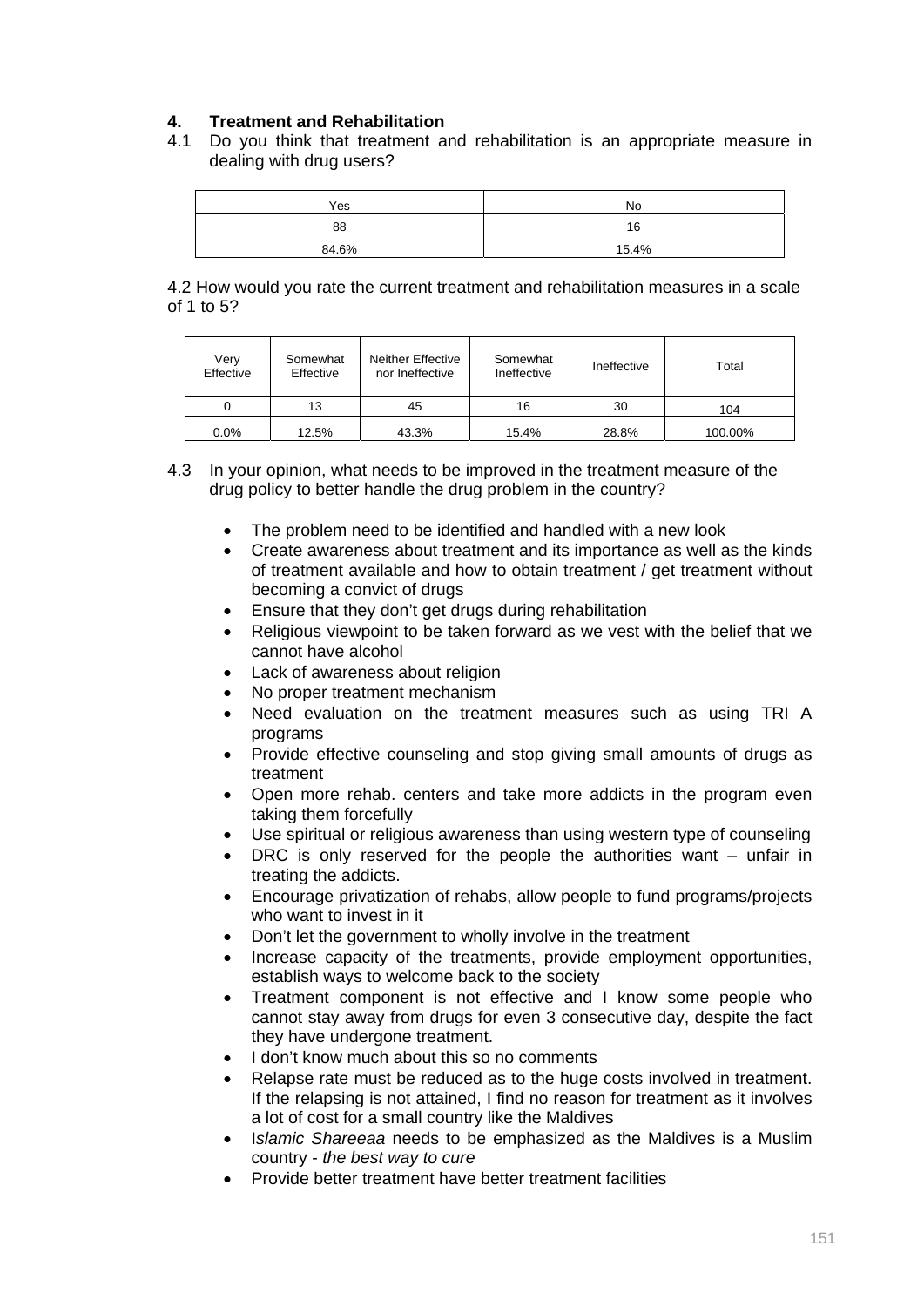• People are not aware on treatment facility, and many are not aware about the kinds of treatment available, and how to obtain them. And also when to apply for the treatment.

## **5. Supply Disruption**

5.1 Do you think that supply disruption is an appropriate measure in dealing with drug users?

| Yes   | <b>No</b>  |
|-------|------------|
| 95    |            |
| 91.3% | .7%<br>8.7 |

5.2 Do you think the current measures to prevent the importation of drugs to Maldives are enough?

| Yes   | No    |
|-------|-------|
| 18    | 86    |
| 17.3% | 82.7% |

5.3 How would you rate the current supply reduction measures in a scale of 1 to 5?

| Verv<br>Effective | Somewhat<br>Effective | Neither<br>Effective nor<br>Ineffective | Somewhat<br>Ineffective | Ineffective | Total   |
|-------------------|-----------------------|-----------------------------------------|-------------------------|-------------|---------|
|                   | 9                     | 37                                      | 18                      | 40          | 104     |
| $0.0\%$           | 8.7%                  | 35.6%                                   | 17.3%                   | 38.5%       | 100.00% |

5.4 Who do you think is "most active", "active", "little active" and "least active" in illegal drug trafficking to Maldives? Rank the groups accordingly. (You may choose more than one).

|                           | Most active | Active | Little active | Least active |
|---------------------------|-------------|--------|---------------|--------------|
| Locals                    | 34          | 59     |               |              |
| <b>Expatriate workers</b> |             | 2      |               | 3            |
| Tourists                  |             | 9      |               |              |
| Foreigners                |             | 3      |               |              |
| Locals and foreigners     | 70          | 29     |               |              |
| Total                     | 104         | 102    | 8             |              |

5.5 Are you confident that the drugs that are been apprehended by customs and police, do not enter into the market again?

| Yes   | No    | Not sure |
|-------|-------|----------|
| -     | 65    | ົ        |
| 16.3% | 62.5% | 21.2%    |

### **Comments**

• The problem is not with the drugs that has been apprehended, instead the amount that exist in the market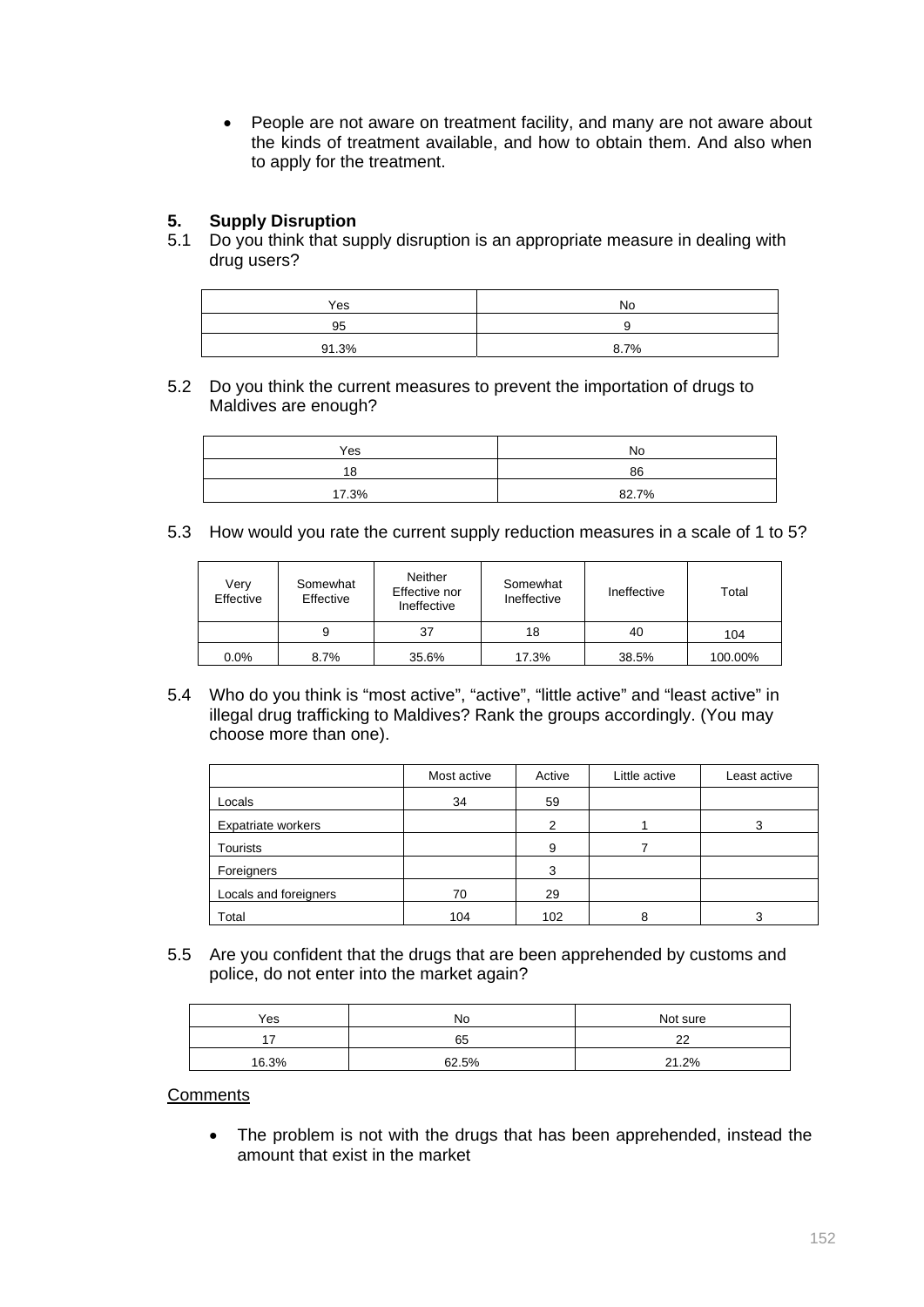- I hear some people saying that some of the police and customs officers are corrupted, but I am not sure
- There are occasions that Police and Customs officers are being caught with fraudulent activities; so I am not fully confident with them
- The drugs seized are destroyed at a very later period I am not confident with the police especially, we want some transparency and prompt actions in the area
- Not sure
- 5.6 In your opinion, what needs to be improved in the supply disruption measure of the drug policy to better handle the drug problem in the country?
	- Identify the problem with a new look
	- More surveillance required in the seaports, especially in the atolls
	- Transparency needs to be 100%
	- More up-to-date equipment and trained staff needs to be present
	- Corrupted staff need to be taken out from the system
	- Establish random checks at the airports
	- No one should be excluded in penalizing- this is the one of the main problems of the current policy
	- Get security check for everyone in the airports, including VIPS
	- Do a research on foreign methods and apply better ways to prevent the problem
	- If someone is found guilty of drugs, then stick to that decision
	- Use sniffer-dogs on each and every shipment arriving to the country, whether by sea or air.
	- The dogs must be genuinely trained, not like the two dogs we have
	- Ensure proper law enforcement by giving harsh punishment to the distributor
	- Screen everybody.
	- More trained sniffer dogs need to be at the airport.
	- Dispose seized drugs as soon as possible: why do they keep the drugs so long before they destroy them?
	- Check the baggage of all people including government officials?
	- Use the dogs
	- Reduce the leakages, minimize the fact that that it returns back,
	- Introduce a higher punishment for dealers
	- Make the staff responsible for their jobs
	- Since the country is small and gate ways are few, the government can hold tight control over the gates like airport and MPA,. They can monitor every seamen and connections with the ship while they are on the Maldivian dock.
	- Government can give harsh punishments to those who are dealing with drugs, even to the extent of executing them or life imprisonment (if or life imprisonment- don't let them out)
	- Have better security in ports especially sea ports
	- Stringent recruitment policies to make the enforcement officers well trained and up-to-date and showing everyone that the government is doing enough to curb drug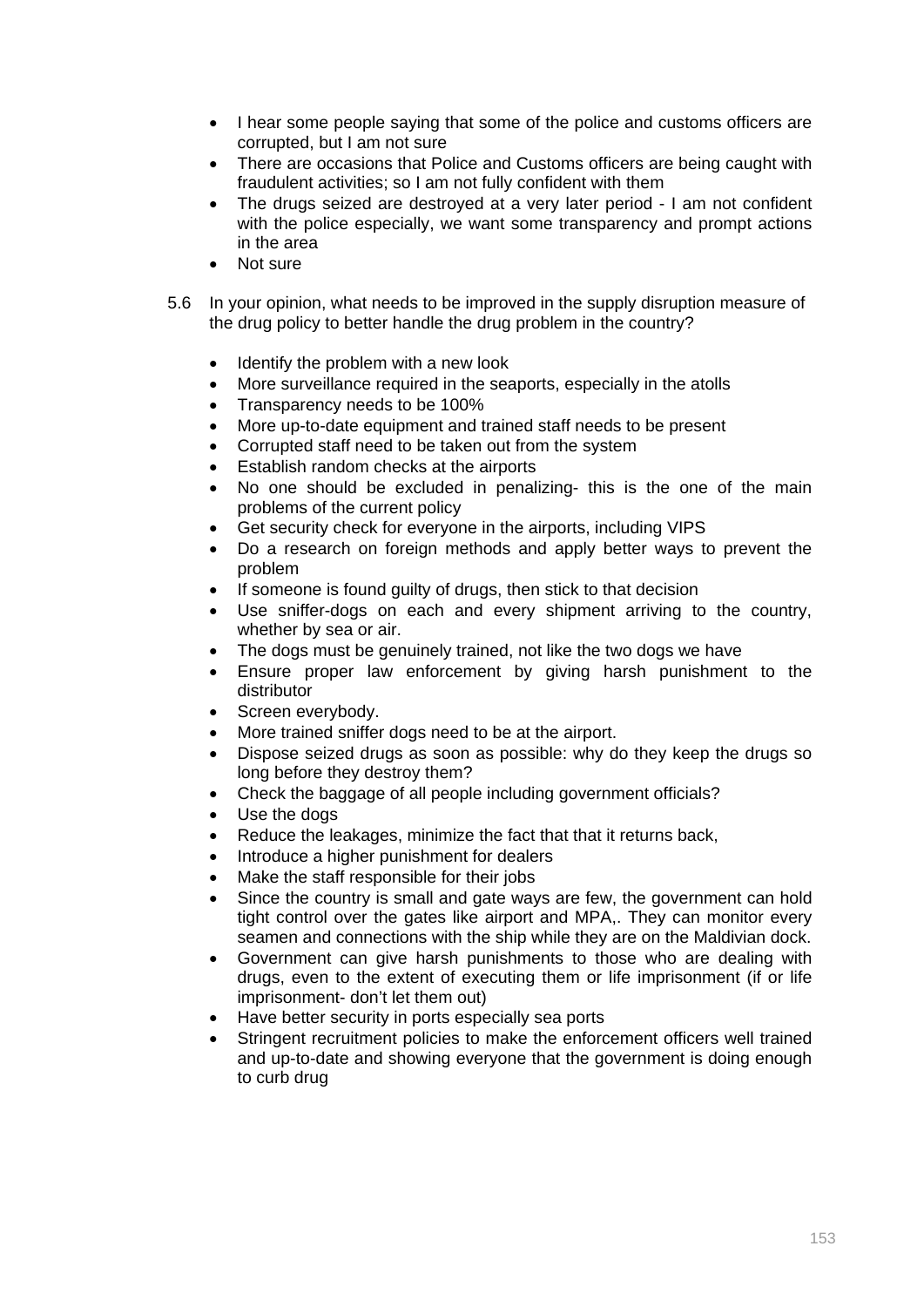## **6. Law enforcement**

6.1 Do you think that law enforcement is an appropriate measure in dealing with drug users?

| Yes   | No      |
|-------|---------|
| 90    | ◢<br>14 |
| 86.5% | 13.5%   |

### 6.2 Do you think the police are doing enough to enforce the drug laws?

| Yes   | No    |
|-------|-------|
| ۰,    | 87    |
| 16.3% | 83.7% |

### 6.3 Do you think the customs is doing their job in preventing the drug trafficking?

| Yes   | No    |
|-------|-------|
| າາ    | 83    |
| 20.2% | 79.8% |

#### 6.4 How would you rate the law enforcement agencies' action in a scale of 1 to 5 to address the drug problem?

|         | Very<br>Effective | Somewhat<br>Effective | Neither<br>Effective nor<br>Ineffective | Somewhat<br>Ineffective | Ineffective |
|---------|-------------------|-----------------------|-----------------------------------------|-------------------------|-------------|
| Police  |                   | 16                    | 17                                      | 41                      | 30          |
|         | $0.0\%$           | 15.4%                 | 16.3%                                   | 39.4%                   | 28.8%       |
| Customs |                   | 22                    | 23                                      | 43                      | 16          |
|         | 0.0%              | 21.2%                 | 22.1%                                   | 41.3%                   | 15.4%       |

6.5 Do you think the punishments given to drug offenders are appropriate?

| Yes   | No    | Not sure |
|-------|-------|----------|
| '5    |       | 18       |
| 14.4% | 68.3% | 17.3%    |

**Comments** 

- Punishment need revision / punishment is sometimes not fair where we see some people who use drugs on the street, while everybody knows they are one of them.
- The current punishments are more than enough to control the drug problem, however, the problem arises when the punishments are not enforced in accordance to the law. No need for pardoning any convict, but stick with the punishment in the law
- Banishment needs to be avoided, because it creates more drug addicts
- Enforcement agencies are limited with the power they cannot raid suspected places and arrest those who are well-known for drug-related activities
- Some people are treated indifferent from others, and this depend on "who is been caught" or "who has to be caught",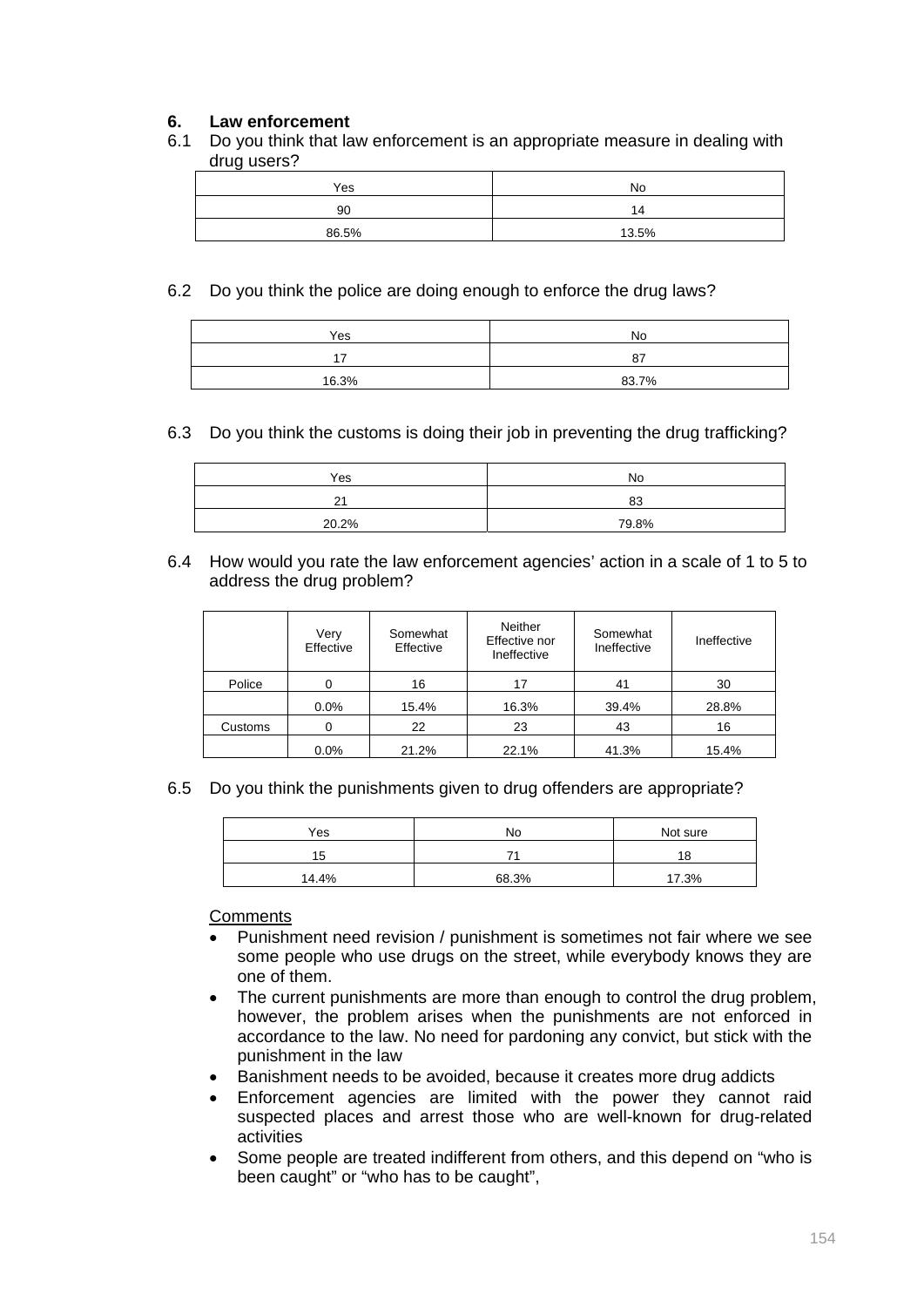- Harsher punishment for repeated offenders
- Punishments in the law are OK , but when it is not enforced then there is no use of them
- There are unfair occasions to punish addicts, eg., to be jailed for a long time is not a good solution, and most of the time they are released
- Use religious viewpoint and strengthen upon it
- Corruption related activities are heard often.
- Convicts in possession of more than 1 gram of drugs should not be considered as a drug trafficker or a dealer – the law is too strict
- Most of the time the staff do not care and are not so responsible
- Everyone knows who are in them; both dealers and addicts; but they live so freely because everyone knows they wont be punished
- 6.6 Do you have confidence in the law enforcement agencies to effectively deal with the drug issue?

| Strongly<br>Agree | Somewhat<br>Agree | Somewhat Agree<br>Somewhat Disagree | Somewhat<br>disagree | Strongly<br><b>Disagree</b> | Total   |
|-------------------|-------------------|-------------------------------------|----------------------|-----------------------------|---------|
|                   | 14                | 42                                  | 18                   | 30                          | 104     |
| $0.0\%$           | 13.5%             | 40.4%                               | 17.3%                | 28.8%                       | 100.00% |

### **Comments**

- How can we have confidence in them as they are there to control while we experience the real dilemma now
- Enforcement officials are found in corrupt behavior
- People are sentenced but they are open in the street so there is no point for sentencing
- How could we believe that the addicts do not get drugs in the jails
- Maybe some cases are dropped by court after the hard work of police in investigating the cases.
- With the current situation, I am sure it will fail
- 6.7 In your opinion, what needs to be improved in the law enforcement measure of the drug policy to better handle the drug problem in the country?
	- Everything / laws and regulations needs revision / we need honest staff in controlling the drugs
	- Treat everyone equally / set up internal affairs to root up corruption / Law should not be above anyone Should stick to what is been decided
	- We need tough drug laws and police needs to take more raids into suspected places
	- Investigate the people in positions for long time for corruption, especially those in higher positions
	- Execute dealers and smugglers
	- Give strong punishment, reduce the circle of getting it back into the system
	- If a person is found to be guilty of drugs, government should not let them out by any means. They should be in Jailed till the last second of their sentences.
	- All knows addicts but i wonder why police did not apprehend them? They can keep surveillance on those who look addicts and catch them instantly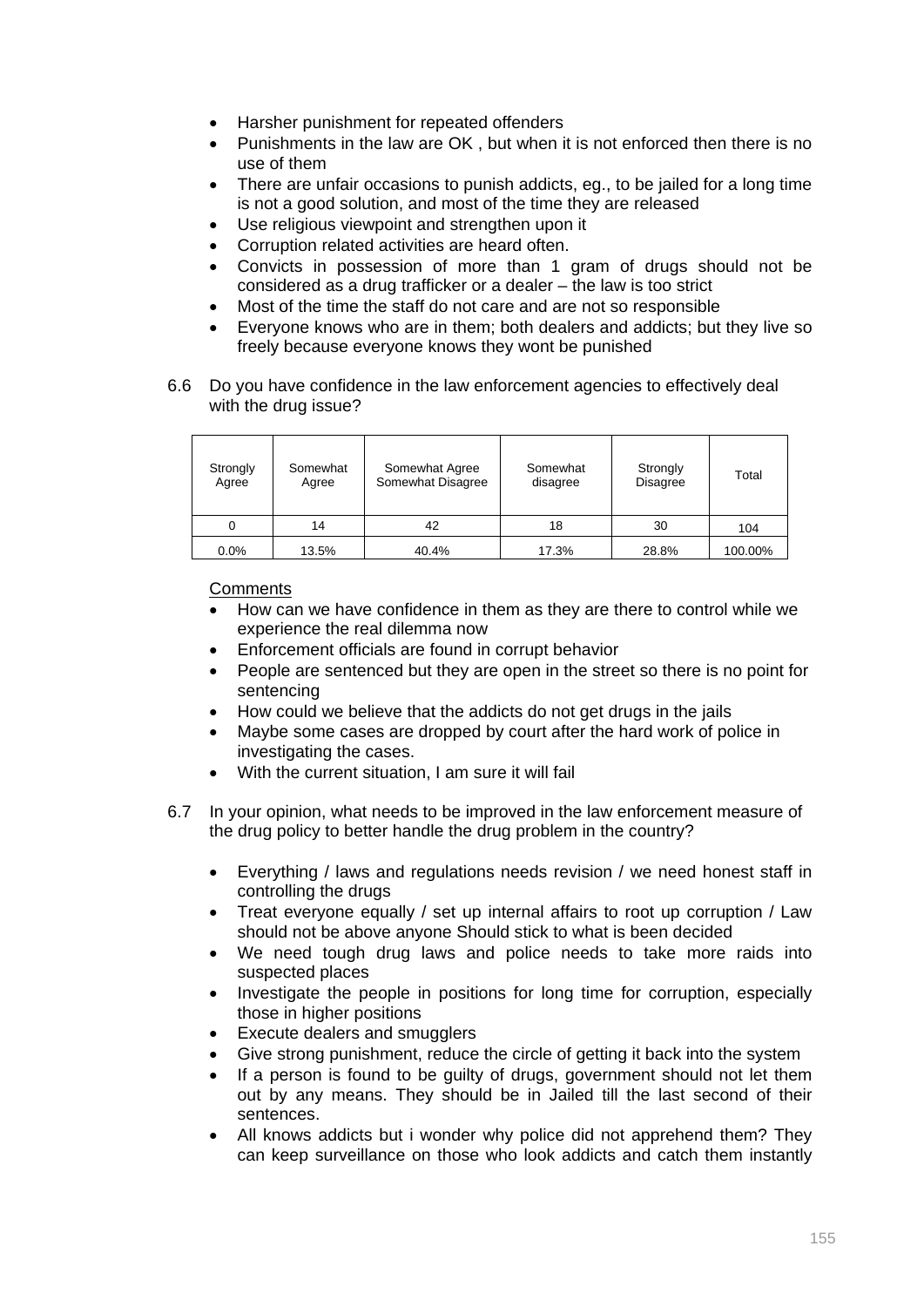red hand. Check for them and test them for drug abuse. Have no mercy on them

• Give strict punishment to people involved in using and selling drugs

## **7. Brainstorming**

7.1 Do you feel that drug use is a more of a crime that has to be handled by the criminal justice system, or more of a public health problem better handled by prevention and treatment programs, or does the issue require some form of legalization, or is a mix of two or three approaches to the problem?

| Criminal justice system                    |                                                         | 22 | 21.2% |       |
|--------------------------------------------|---------------------------------------------------------|----|-------|-------|
|                                            | Public health oriented through prevention and treatment |    |       |       |
| programs                                   |                                                         | 5  | 4.8%  |       |
| Legalization                               |                                                         |    | 0.0%  |       |
| Mixture of two or three. Name the mixture: |                                                         |    | 74.0% |       |
|                                            | Prohibition and Health oriented<br>68                   |    |       | 88.3% |
|                                            | prohibition / Health oriented / legalization            |    | 9     | 11.7% |

7.2 What do you think about people who are convicted for possession, distribution or sale, and using illicit drugs?

|                                                                   | Death | Put in Jail | Jail followed by<br>treatment | Fined followed<br>by treatment | Treatment |
|-------------------------------------------------------------------|-------|-------------|-------------------------------|--------------------------------|-----------|
| People who are<br>convicted for<br>possession of illegal<br>drugs |       | 41          | 31                            | 23                             |           |
| Percentage                                                        |       | 39.4%       | 29.8%                         | 22.1%                          | 0.0%      |

| People who are<br>convicted for<br>distribution or sale of |       |       |         |         |         |
|------------------------------------------------------------|-------|-------|---------|---------|---------|
| illegal drugs                                              |       | 86    |         |         |         |
| Percentage                                                 | 16.3% | 82.7% | $0.0\%$ | $0.0\%$ | $0.0\%$ |

| People who are<br>convicted for using<br>illegal drugs | 13    | 33    | 4     | 4     |
|--------------------------------------------------------|-------|-------|-------|-------|
|                                                        |       |       |       |       |
| Percentage                                             | 12.5% | 31.7% | 45.2% | 10.6% |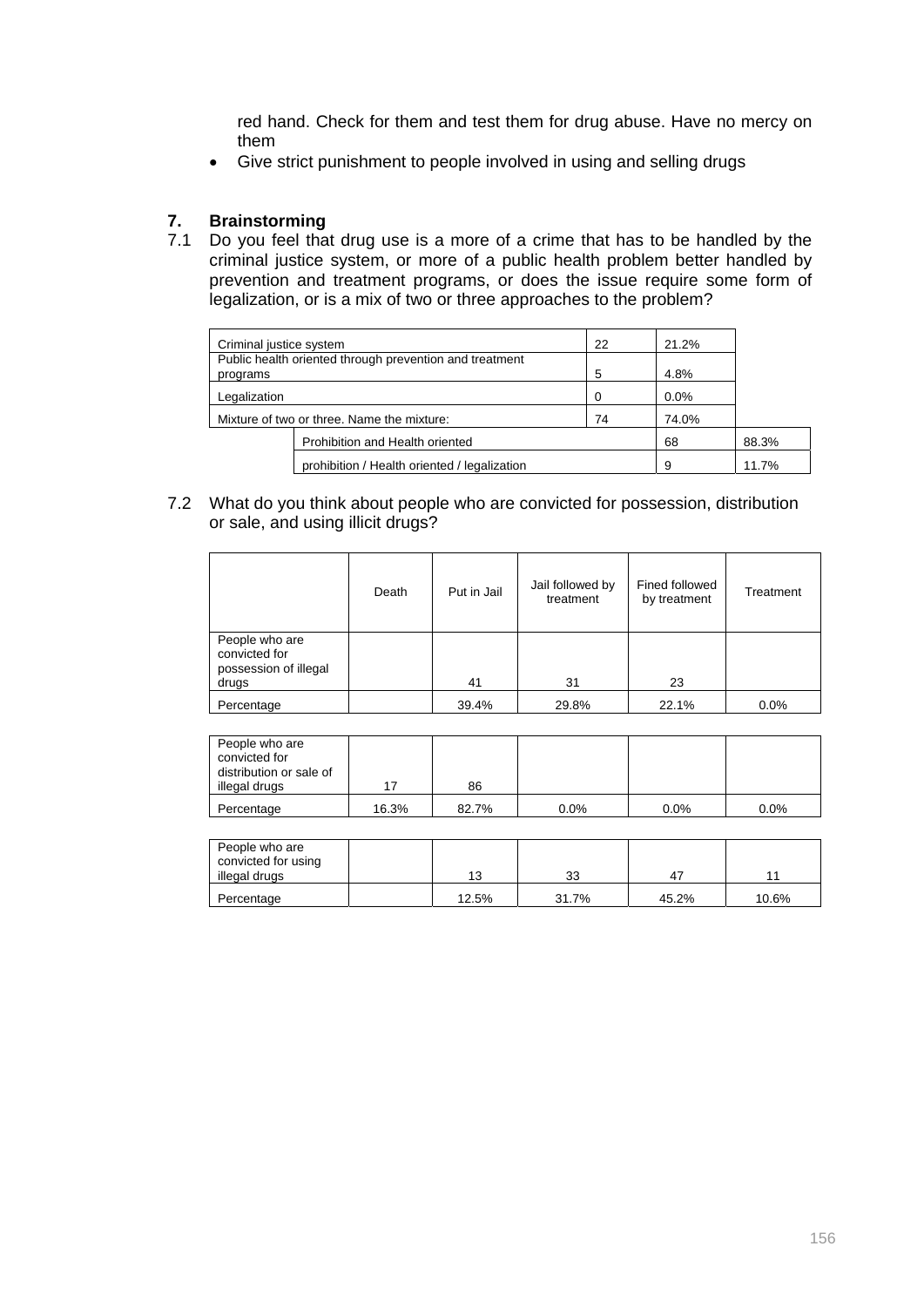7.3 Assume that you are in charge of deciding how to spend the budget to fight the drug problem. In which of the following ways would you spend the money?

| All of it on law enforcement                                                                                            | 12 |
|-------------------------------------------------------------------------------------------------------------------------|----|
| All of it on prevention and treatment                                                                                   | 0  |
| All of it on supply disruption                                                                                          | 11 |
| A mixture of the above                                                                                                  | 78 |
| Priority given to law enforcement, followed by prevention and treatment and supply<br>disruption. Give the proportion:  | 30 |
| Priority given to prevention and treatment, followed by law enforcement, and supply<br>disruption. Give the proportion: | 70 |
| Priority given to supply disruption followed by law enforcement and prevention and                                      |    |
| treatment. Give the proportion:                                                                                         | 0  |

7.4 Following are some actions that the government could take to control the use of drugs. Would you say that it is very effective, somewhat effective, neither effective nor ineffective, somewhat ineffective, or not effective?

|                                                                                           | Very Effective | Somewhat<br>Effective | Ineffective    |        |
|-------------------------------------------------------------------------------------------|----------------|-----------------------|----------------|--------|
| Focus awareness programs on health related<br>consequences of drugs                       | 38             | 54                    |                | 104    |
|                                                                                           | 36.5%          | 51.9%                 | $0.0\%$        | 100.0% |
| Tougher sentencing                                                                        | 56             | 12                    | $\overline{2}$ | 104    |
|                                                                                           | 53.8%          | 11.5%                 | 1.9%           | 100.0% |
| Increase crime prevention practices                                                       | 23             | 62                    |                | 104    |
|                                                                                           | 22.1%          | 59.6%                 | 0.0%           | 100.0% |
| Increase rehabilitation programs                                                          | 15             | 67                    |                | 104    |
|                                                                                           | 14.4%          | 64.4%                 | 0.0%           | 100.0% |
| Focus awareness programs on the punishments<br>related to drugs                           | 46             | 32                    | 2              | 104    |
|                                                                                           | 44.2%          | 30.8%                 | 1.9%           | 100.0% |
| Make the community more responsible for what<br>is happening in the society               | 37             | 53                    |                | 104    |
|                                                                                           | 35.6%          | 51.0%                 | 0.0%           | 100.0% |
| Incorporate religious viewpoint on the drug issue                                         | 58             | 25                    |                | 104    |
|                                                                                           | 55.8%          | 24.0%                 | 0.0%           | 100.0% |
| Enforce more stringent immigration procedures                                             | 42             | 25                    | 1              | 104    |
|                                                                                           | 40.4%          | 24.0%                 | 1.0%           | 100.0% |
| Increase social programs such as education, job<br>training, recreation, and job creation | 28             | 46                    |                | 104    |
|                                                                                           | 26.9%          | 44.2%                 | 0.0%           | 100.0% |
| Increase in policing activities                                                           | 48             | 34                    |                | 104    |
|                                                                                           | 46.2%          | 32.7%                 | 0.0%           | 100.0% |
| Incarcerate more offenders                                                                | 28             | 44                    | 10             | 104    |
|                                                                                           | 26.9%          | 42.3%                 | 9.6%           | 100.0% |

If any other actions to be incorporated please state in the following:

- Tougher sentence for distributors / death penalty to distributors / fair enforcement to everyone / make sure what ever done is effective
- Passing tougher legislation